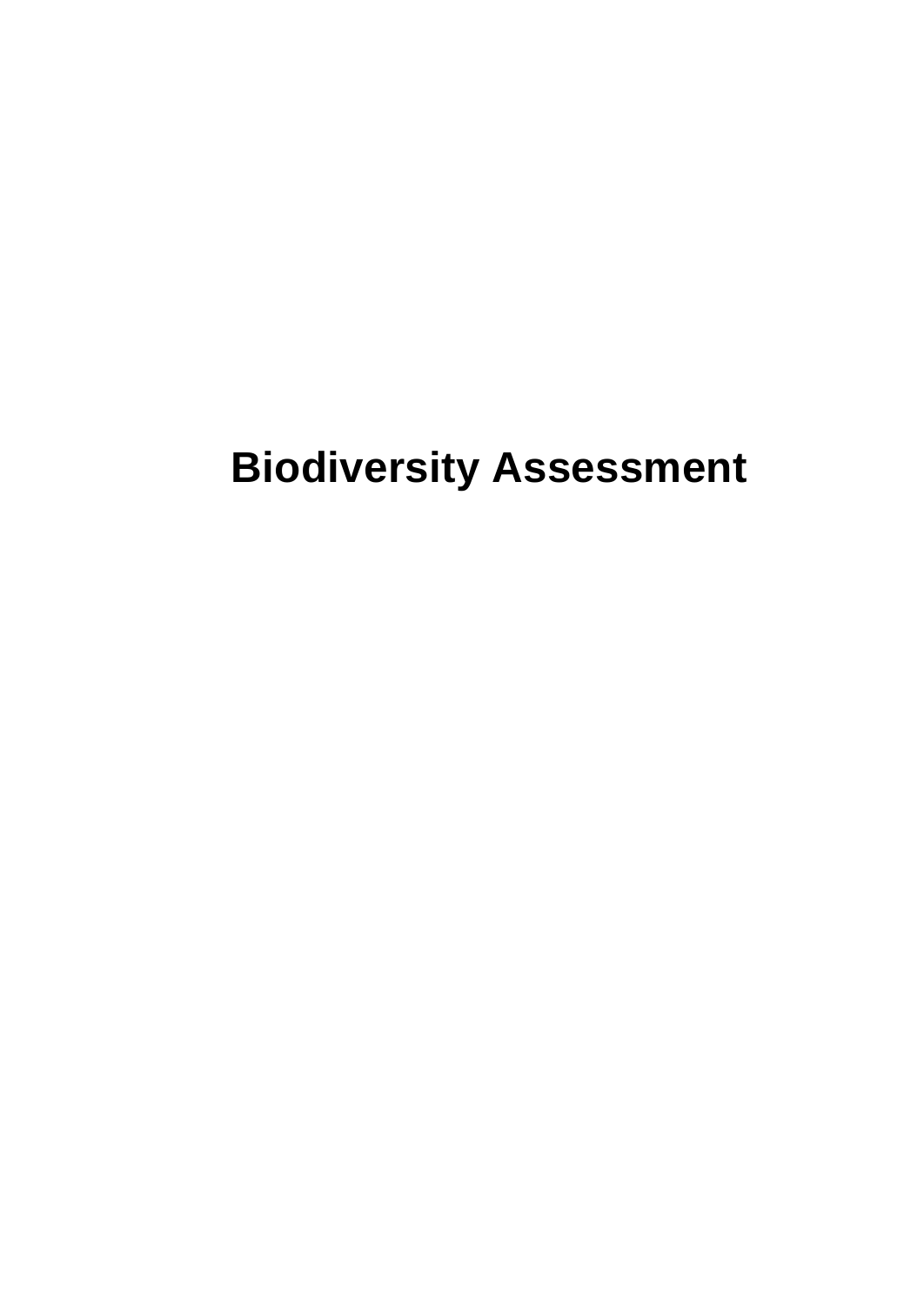Published by the joint Commonwealth and Victorian Regional Forest Agreement (RFA) Steering Committee.

Commonwealth of Australia 1998

The views expressed in this report are those of the authors and not necessarily those of the Commonwealth of Australia or Victoria. The Commonwealth and Victoria do not accept responsibility for any advice or information in relation to this material.

#### **Copies are available from:**

**Department of Natural Resources and Environment Address: 8 Nicholson Street East Melbourne VIC 3002**

**Ph: (03) 9637 8080**

#### **Copies will also be available through the Environmental Resources Information Network on their World Wide Web Server. Contact: http://www.rfa.gov.au**

For further information about this report contact the Commonwealth Forests Taskforce Ph: (02) 6271 5181.

This work is copyright. It may be produced in whole or in part for study or training purposes subject to the inclusion of acknowledgment of the source and no commercial usage or sale. Reproduction for purposes other than those listed above requires written permission of the Commonwealth and Victorian RFA Steering Committee.

Requests should be addressed to: Commonwealth and Victorian RFA Steering Committee C/o - Commonwealth Forests Taskforce Department of the Prime Minister and Cabinet 3-5 National Circuit Barton ACT 2600 Ph: (02) 6271 5181.

#### **Foreword**

This report provides details of the biodiversity assessment component of the North East Comprehensive Regional Assessment (CRA). A summary version of this document has been published as part of a North East CRA report, obtainable from the address given above.

### **Acknowledgments**

The biodiversity assessment of the North East has drawn upon the work of many individuals. The Joint Commonwealth/Victoria RFA Steering Committee would like to thank the following people for their contributions:

### **Victoria**

#### *Department of Natural Resources and Environment*

Coordination and editing: Rod Anderson, Ian Miles, Susan Houlden.

#### Flora chapters:

Writers: Cathy Molnar, Annette Muir Technical advice: Simon Cropper (Botanicus Australia P/L), Doug Frood (Pathways Experiences), Jeff Jeans, Adrian Moorrees, Bill Peel, Neville Walsh, Sue Berwick.

#### Fauna chapters:

Writers: David Fairbridge, Tim Doeg, Rod Anderson, Jenny Nelson, Phoebe Macak. Technical Advice: Tarmo Raadik, Kim Lowe, Richard Loyn, Graeme Newell, Andrew Corrick.

GIS analysis and Technical advice: Petina Pert, Rolf Willig and Nadia Marine.

### **Commonwealth**

*Environment Australia: Environment Forests Taskforce*

Editorial advice: Felix Schlager, Geoff Dyne, Susie Edwards.

Technical advice and assistance: David Barratt, Ron Wardman, Paul Marsh, Terence Uren, David Miller.

*Biodiversity Group:* Alastair Campbell, Ann Jelinek

*CSIRO:*

Penelope Greenslade, Ebbe Nielsen.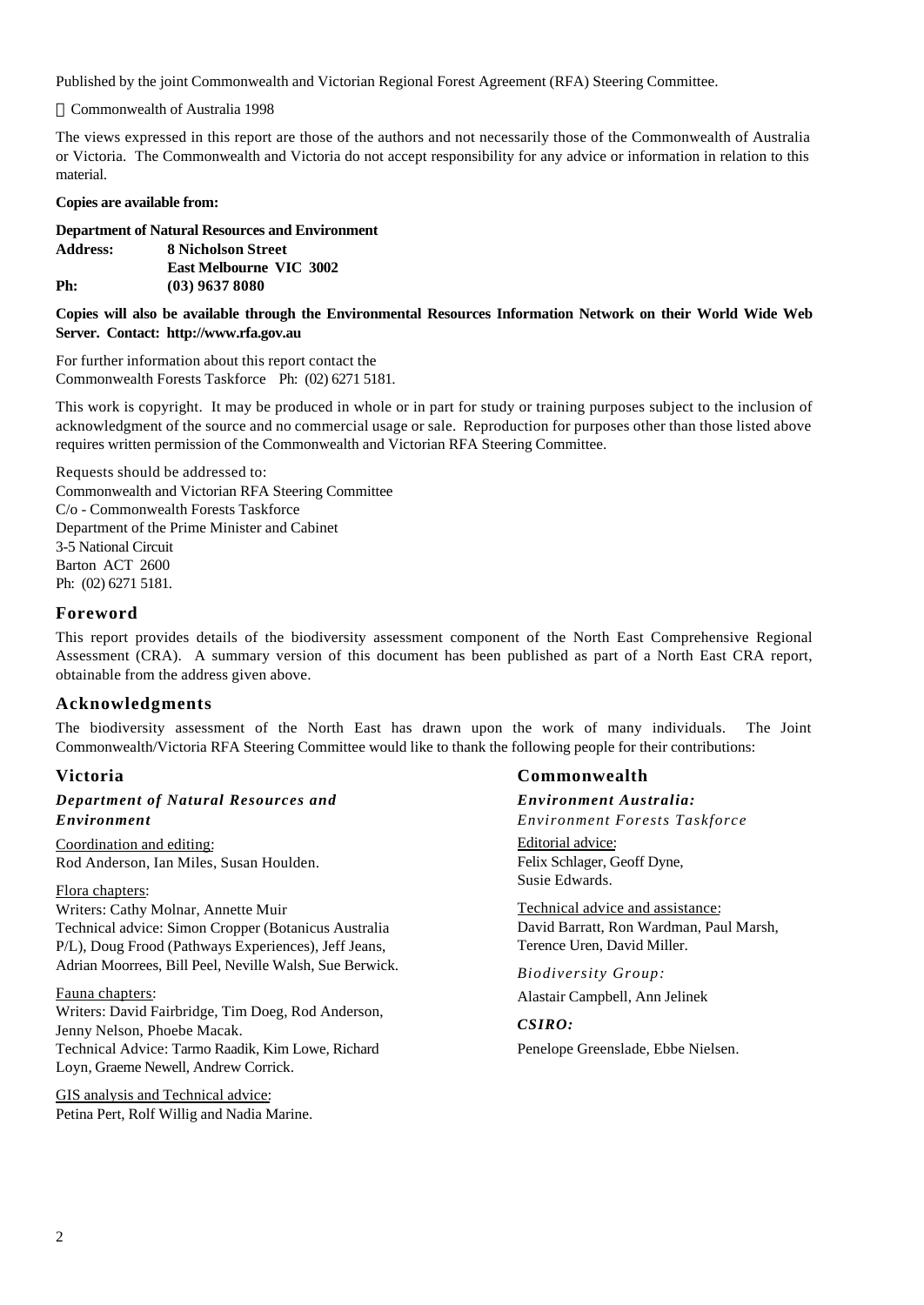# **TABLE OF CONTENTS**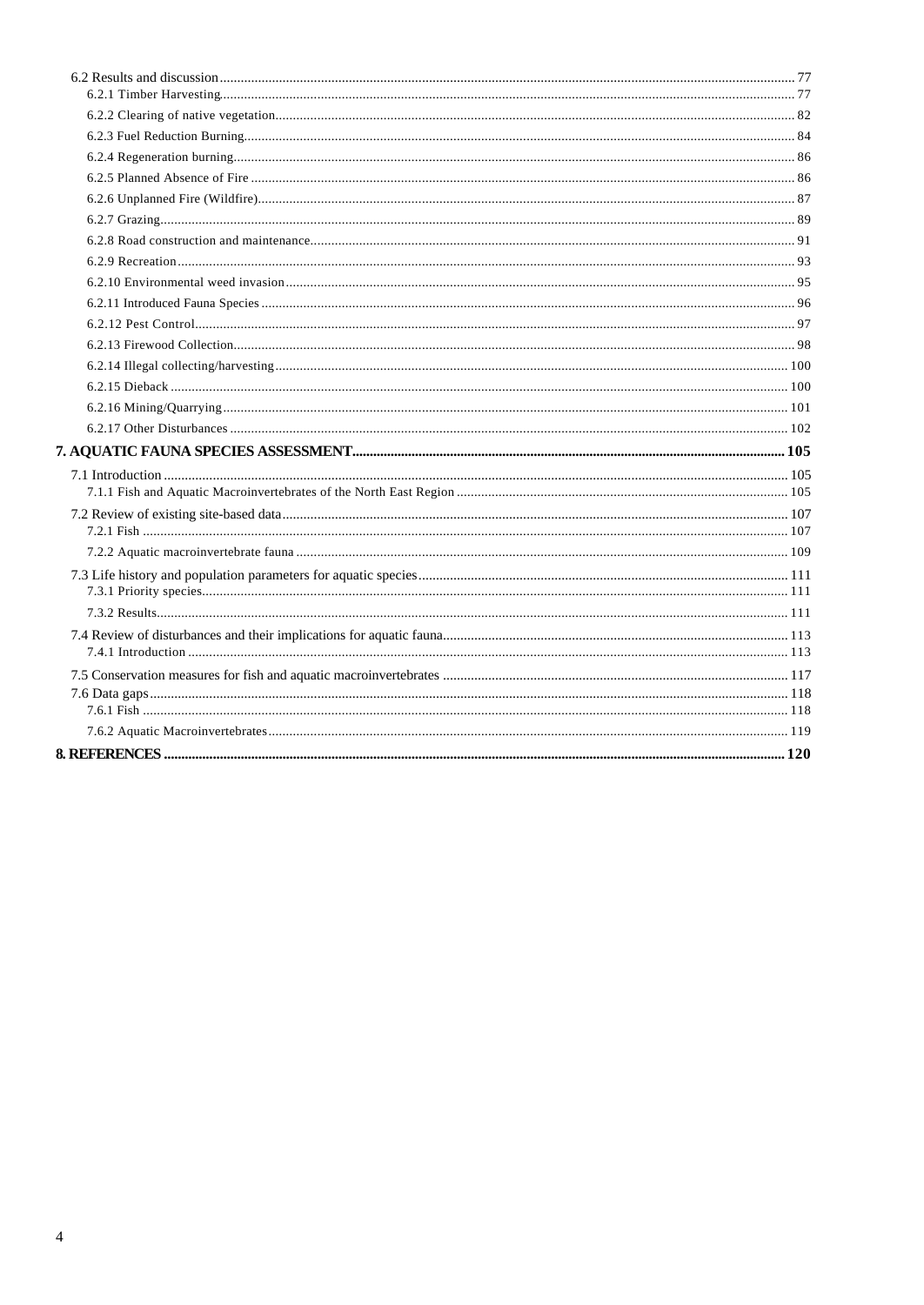# **LIST OF TABLES**

| Table 3.4 Representative conservation (percentage reservation status) of EVCs in the North East study area based on Pre-1750s        |  |
|--------------------------------------------------------------------------------------------------------------------------------------|--|
|                                                                                                                                      |  |
|                                                                                                                                      |  |
| Table 3.6 Representative conservation (percentage reservation status) of EVCs in the North East region by Geographic                 |  |
|                                                                                                                                      |  |
| Table 3.7 Extent and level of protection for different forest growth stages and disturbance categories in the North East region.  35 |  |
|                                                                                                                                      |  |
|                                                                                                                                      |  |
| Table 4.1 Conservation Status and Distribution of Rare or Threatened Plants in the North East Regional Forest Agreement region 47    |  |
|                                                                                                                                      |  |
|                                                                                                                                      |  |
|                                                                                                                                      |  |
|                                                                                                                                      |  |
|                                                                                                                                      |  |
|                                                                                                                                      |  |
|                                                                                                                                      |  |
|                                                                                                                                      |  |
|                                                                                                                                      |  |
|                                                                                                                                      |  |
|                                                                                                                                      |  |
|                                                                                                                                      |  |
| Table 7.8 Number of sites sampled as part of the MRHI and NRE in each catchment in the North East region 110                         |  |
|                                                                                                                                      |  |
|                                                                                                                                      |  |
|                                                                                                                                      |  |
|                                                                                                                                      |  |
|                                                                                                                                      |  |
| Table 7.14 Summary of adequacy of movement, habitat preference and tolerance (turbidity and temperature) data for fish species.119   |  |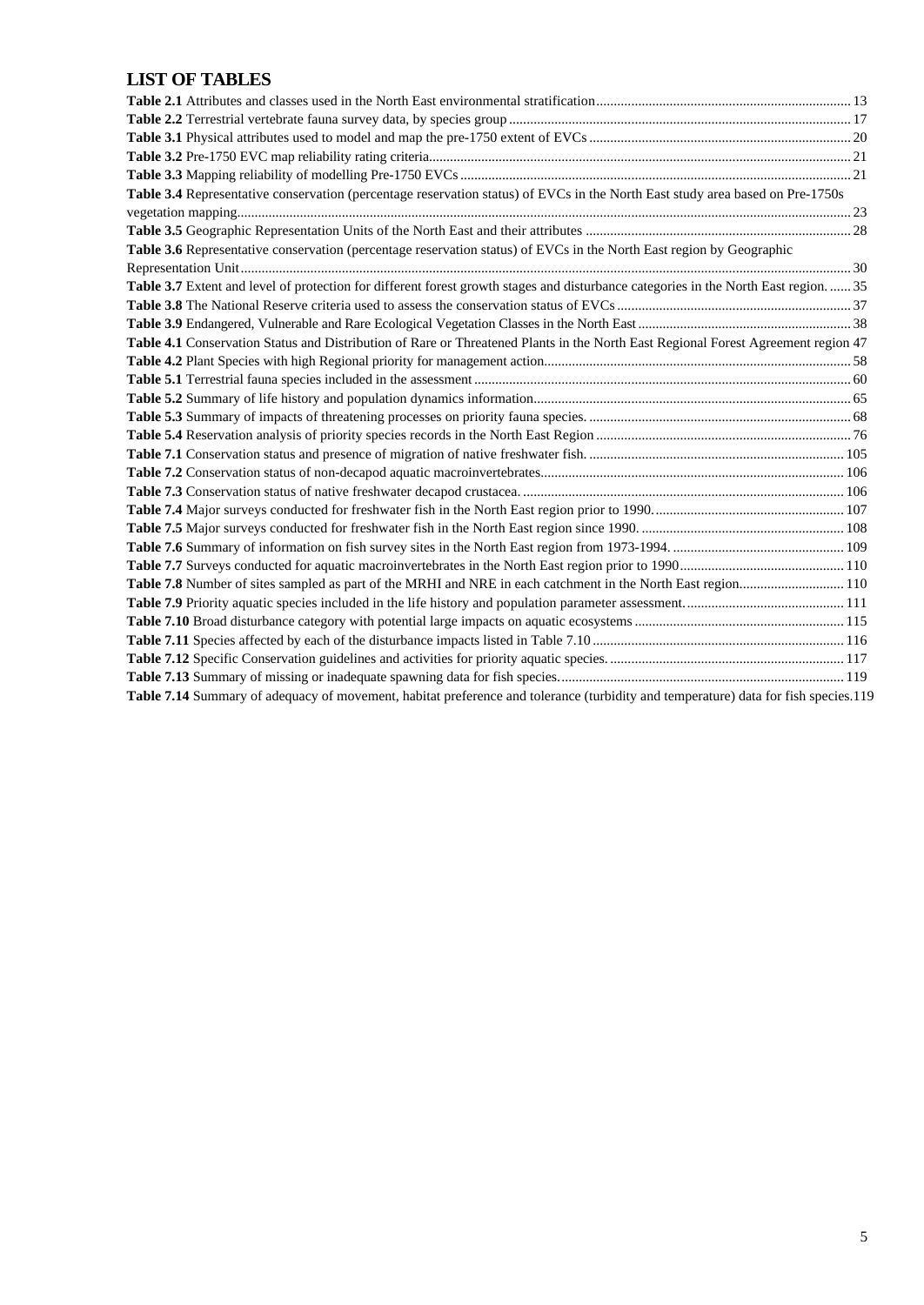# **LIST OF MAPS**

- **Map 1** Environmental Stratification
- **Map 2** Extant Ecological Vegetation Classes (EVCs)
- **Map 3** Ecological Vegetation Classes Pre-1750 Extent
- **Map 4** Flora Survey Intensity
- **Map 5** Arboreal Mammal Survey Intensity
- **Map 6** Large Mammal Survey Intensity
- **Map 7** Small Ground Mammal Survey Intensity
- **Map 8** Bat Survey Intensity
- **Map 9** Diurnal Bird Survey Intensity
- **Map 10** Nocturnal Bird Survey Intensity
- **Map 11** Large Forest Owl Survey Intensity
- **Map 12** Amphibian Survey Intensity
- **Map 13** Reptile Survey Intensity
- **Map 14** Distribution of Fish and Aquatic Macroinvertebrate Survey Sites

# **APPENDICES**

| Appendix C: Descriptions of Ecological Vegetation Classes occurring in the Victorian North East RFA study area 139                    |  |
|---------------------------------------------------------------------------------------------------------------------------------------|--|
|                                                                                                                                       |  |
|                                                                                                                                       |  |
| <b>Appendix F:</b> List of vascular flora species for inclusion in the review of threatened species and disturbance in the North East |  |
|                                                                                                                                       |  |
|                                                                                                                                       |  |
|                                                                                                                                       |  |
|                                                                                                                                       |  |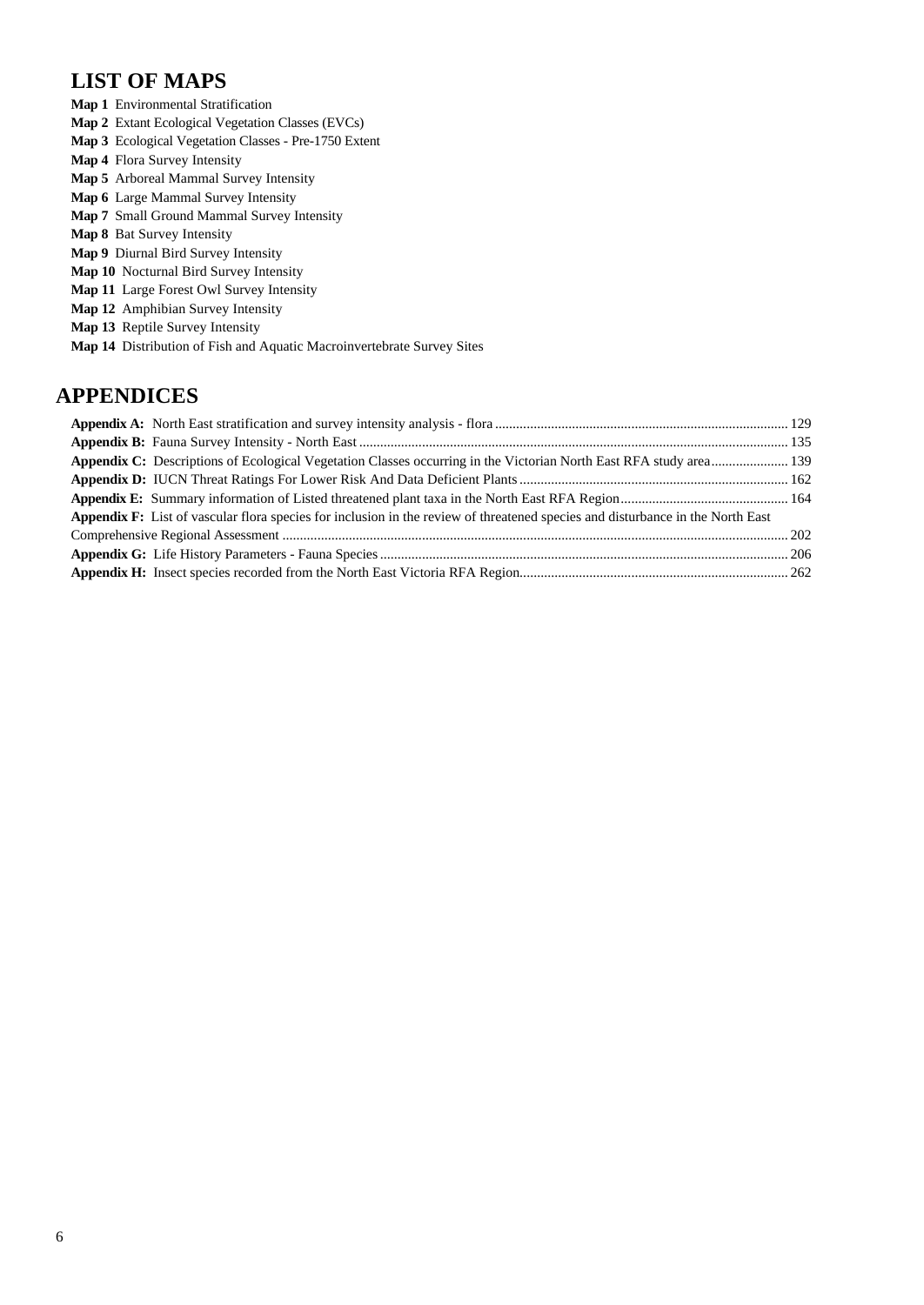# **1 . INTRODUCTION**

# **1.1 Background**

The National Forest Policy Statement (NFPS) establishes the concept of the Comprehensive Regional Assessment (CRA) process, and lists the protection of biological diversity under *The Convention on Biological Diversity* as one of the Commonwealth obligations to be included in the assessment. Strategies for conserving biodiversity, as outlined under the NFPS, are:

- establishment of a dedicated forest reserve system on public land based on the principles of comprehensiveness, adequacy and representativeness;
- complementary management of public native forests outside conservation reserves which assists biodiversity conservation; and
- promotion of the management of private forests in sympathy with nature conservation goals (Commonwealth of Australia 1992).

The NFPS identifies the following objectives of biodiversity conservation:

- to maintain ecological processes and the dynamics of forest ecosystems in their landscape context;
- to maintain viable examples of forest ecosystems throughout their natural ranges;
- to maintain viable populations of native forest species throughout their natural ranges; and
- to maintain the genetic diversity of native forest species.

To achieve these objectives, a set of national criteria has been developed to guide the establishment of a Comprehensive, Adequate and Representative (CAR) forest reserve system (JANIS 1997). The criteria relating specifically to biodiversity are outlined in Box 1.

#### **Box 1 Summary of the JANIS biodiversity criteria**

- 1. As a general criterion, 15% of the pre-1750 distribution of each forest ecosystem should be protected in the CAR reserve system with flexibility considerations applied according to regional circumstances, and recognising that as far as possible and practicable, the proportion of dedicated reserves should be maximised.
- 2. Where forest ecosystems are recognised as vulnerable, (eg. approaching a reduction in areal extent of 70% within a bioregional context or subject to continuing and significant threatening processes), then at least 60% of their remaining extent should be reserved. (Vulnerable ecosystems include those where threatening processes have caused significant changes in species composition, loss or significant decline in species that play a major role within the ecosystem, or significant alteration to ecosystem processes.)
- 3. All remaining occurrences of rare and endangered forest ecosystems should be reserved or protected by other means as far as is practicable.
- 4. Reserved areas should be replicated across the geographic range of the forest ecosystem to decrease the likelihood that chance events such as wildfire or disease will cause the forest ecosystem to decline.
- 5. The reserve system should seek to maximise the area of high quality habitat for all known elements of biodiversity wherever practicable, but with particular reference to:
- the special needs of rare, vulnerable or endangered species;
- special groups of organisms, for example species with complex habitat requirements, or migratory or mobile species;
- areas of high species diversity, natural refugia for flora and fauna, and centres of endemism; and
- those species whose distributions and habitat requirements are not well correlated with any particular forest ecosystem.
- 6. Reserves should be large enough to sustain the viability, quality and integrity of populations.
- 7. To ensure representativeness, the reserve system should, as far as possible, sample the full range of biological variation within each forest ecosystem, by sampling the range of environmental variation typical of its geographic range and sampling its range of successional stages.
- 8. In fragmented landscapes, remnants that contribute to sampling the full range of biodiversity are vital parts of a forest reserve system. The areas should be identified and protected as part of the development of integrated regional conservation strategies.

The Scoping Agreement for the Victoria–Commonwealth Regional Forest Agreement requires that elements of biodiversity at the species and ecosystem levels be identified and threatening processes be reviewed.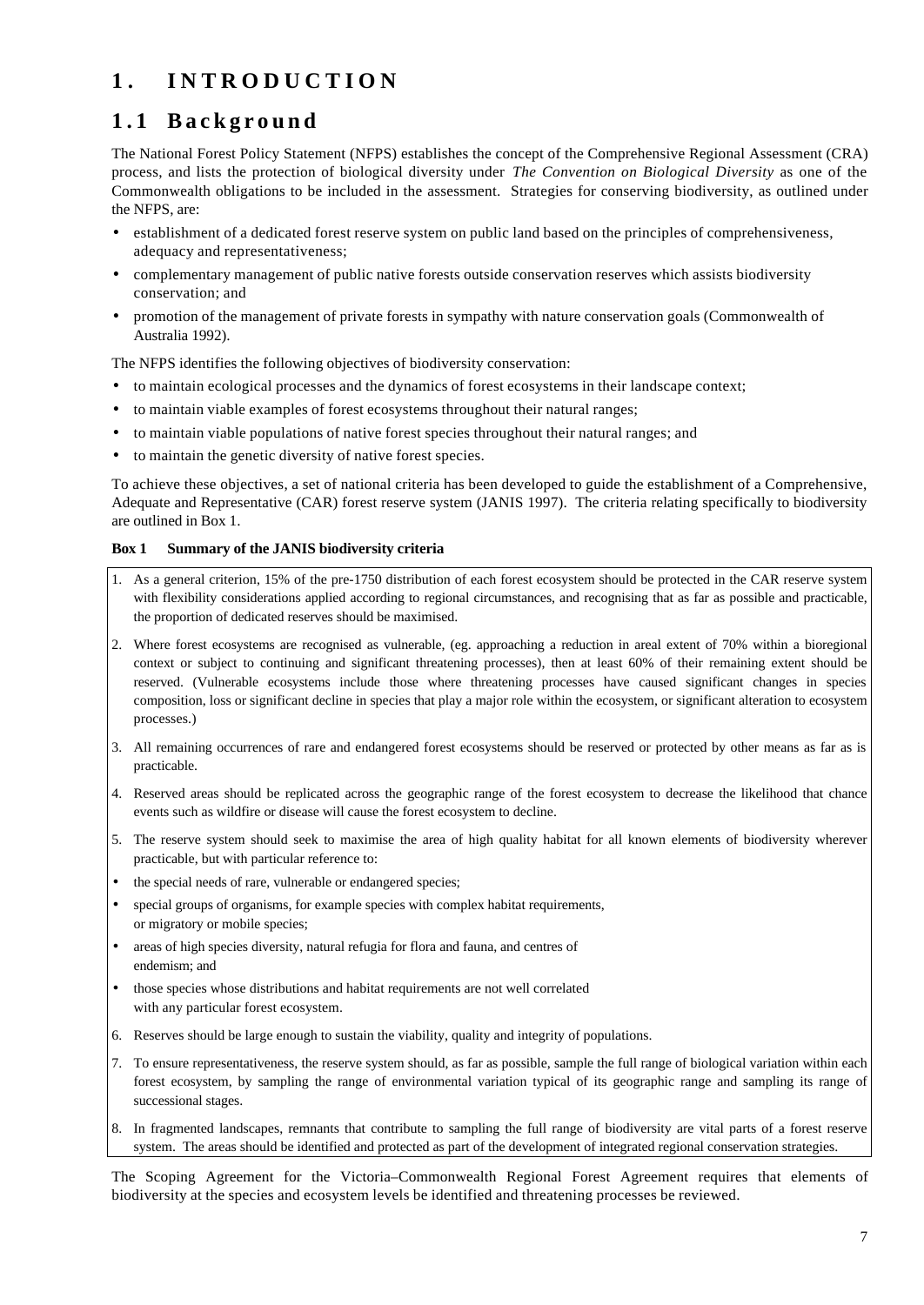The results of this assessment are to be used in identifying a comprehensive, adequate and representative (CAR) reserve system that protects forest biodiversity in accordance with nationally agreed criteria. The strategy for conserving biodiversity relies not just on a CAR reserve system, but also on the application of ecologically sustainable forest management practices in off-reserve areas. The assessment provides a benchmark for monitoring the efficacy of these practices.

# **1.2 Elements of biodiversity**

Biological diversity is usually considered at three levels:

- 'Genetic diversity' refers to the variety of genetic information contained in all individual plants, animals and microorganisms. It occurs within and between populations of species as well as between species.
- 'Species diversity' refers to the variety of living species.
- 'Ecosystem diversity' refers to the variety of habitats, biotic communities and ecological processes, as well as the diversity present between and within ecosystems..

### *1.2.1 Genetic diversity*

Empirical data on genetic variation within and between species is sparse and generally restricted to a small number of species, primarily vertebrates and vascular plants. The time and cost of analyses to incorporate a full consideration of genetic variation is beyond the scope of the CRA process.

The national criteria state that "The reserve system should seek to maximise the area of high quality habitat for all known elements of biodiversity "(criterion 5). The agreed approach to address the genetic component of this diversity in the assessment has been to analyse the spatial and environmental spread in the representation of vegetation classes and species populations within the Region. Threatened species or groups of species that require targeted assessments to ensure their survival *in situ* will have a particular dependence on the maintenance of genetic variation.

As knowledge of intra-specific variation and techniques for assessing it improve, it will be necessary to review the strategies for ensuring preservation of genetic variation.

### *1.2.2 Species diversity*

Under the National Forest Policy Statement (Commonwealth of Australia 1992a), Australian governments agreed to manage for the conservation of all species of Australia's indigenous forest fauna and flora throughout those species' ranges and to maintain the native forest cover where a reduction in this cover would compromise regional conservation objectives, consistent with ecologically sustainable management. The national forest reserve criteria, jointly agreed by the Commonwealth and the States, identify objectives in relation to species conservation (see Box 1 above, point 5).

In particular, assessment of species-level biodiversity in North East forests for the CRA required a review of the conservation status of threatened taxa, their susceptibility to decline and extinction and an evaluation of the effects of disturbance on each of these taxa. Existing or proposed management actions are also addressed.

### *1.2.3 Ecosystem diversity*

Ecosystem diversity encompasses the broad differences between and within ecosystem types in relation to the diversity of habitats and ecological processes. It is more difficult to define than species or genetic diversity because the 'boundaries' of communities (associations of species) and ecosystems are often indistinct. The ecosystem concept is dynamic and thus variable, and it can also be applied at different scales.

Forest ecosystems are defined in the nationally agreed criteria for a CAR reserve system for forests and in Victoria it has been agreed that Ecological Vegetation Classes (EVCs) are equivalent to forest ecosystems for the purposes of the CRA assessments. This assumes a correlation between the occurrence of entities defined by certain structural, floristic and environmental features and the occurrence of particular suites of fauna.

# **1.3 Conservation of biodiversity**

# *1.3.1 National and State obligations and actions*

The Commonwealth and Victorian governments have a number of legislative and international responsibilities in connection with the conservation of biodiversity. Of particular relevance are the Convention on Biological Diversity, the Commonwealth *Endangered Species Protection Act* 1992 and Victorian *Flora and Fauna Guarantee Act* 1988.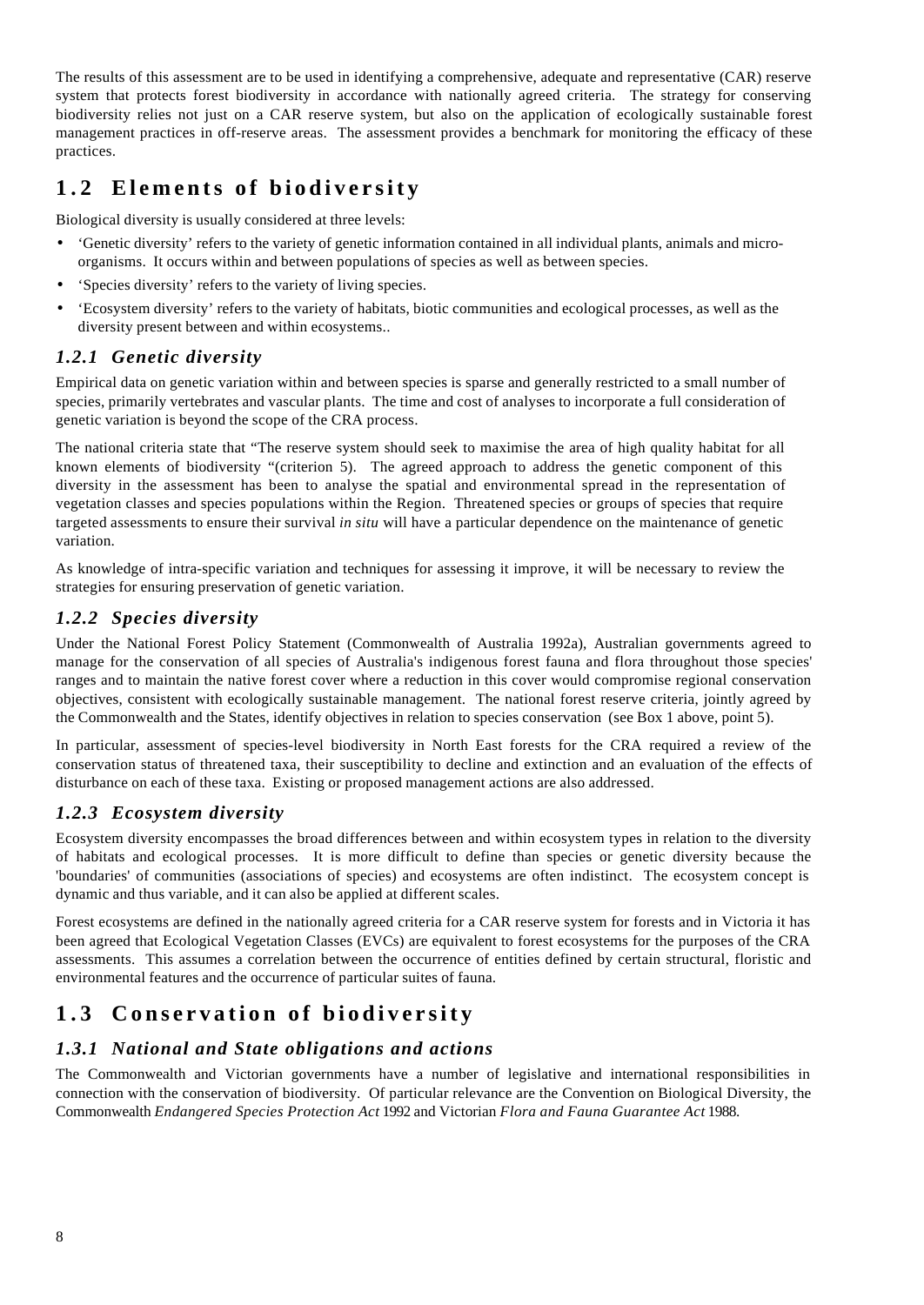# **The Convention on Biological Diversity**

Conservation of biodiversity is a foundation of ecologically sustainable development and one of the three principal objectives of the National Strategy for Ecologically Sustainable Development (Commonwealth of Australia 1992b).

The Convention on Biological Diversity, ratified by Australia on 18 June 1993, deals at a global level with the full range of the conservation of biological diversity, its sustainable use, and the fair and equitable sharing of the benefits arising from this use. The National Strategy for the Conservation of Australia's Biological Diversity, signed by the Commonwealth and all State and Territory governments, provides the framework for giving effect to Australia's international obligations (Commonwealth of Australia 1996). Under the Strategy, governments in Australia have undertaken to identify the terrestrial, marine and other aquatic components of biodiversity that are important for biodiversity conservation and ecologically sustainable use.

### **Commonwealth Endangered Species Protection Act**

Under the *Endangered Species Protection Act* 1992, the Commonwealth is responsible for identifying endangered species and their habitats for the purpose of analysis of threats and potential for recovery and for developing measures to ensure their future viability.

The primary purpose of the Act is to promote the recovery of species and ecological communities that are endangered or vulnerable and to prevent other species and communities from becoming endangered or vulnerable. The Act aims to reduce conflict in land management, to provide for public involvement and better understanding, and to encourage cooperative management for the conservation of endangered species and communities.

Provision is made under the Act for a scientifically based listing process that identifies nationally endangered and vulnerable species, endangered ecological communities and key threatening processes of national importance. Those species, communities and threatening processes are listed in Schedules to the Act.

The Act promotes the use of 'Recovery Plans', to help in the recovery of endangered species and ecological communities, and 'threat-abatement plans', for reducing the impact of threatening processes.

### **Victorian Flora and Fauna Guarantee Act**

The *Flora and Fauna Guarantee Act* 1988 provides a framework for the legal protection of Victoria's flora and flora, and for a major program of State Government and community action. The aim is to ensure that Victoria's native flora and fauna survive, flourish and retain their potential for evolutionary development.

The Act provides for native species or biological communities, which have been identified as being threatened, to be listed in one of its schedules.

It also allows for the listing of threatening processes which may affect the long term survival and evolutionary development of flora and fauna.

When a listing occurs, an Action Statement must be prepared as soon as possible detailing what measures are needed for the management of the listed species, biological community or potentially threatening process. Action Statements take into account social and economic considerations.

Interim Conservation Orders (ICOs) can also be made in cases where the threat to the critical habitat of a listed species or biological community is considered so urgent that immediate action is required.

### **Victoria's Biodiversity Strategy**

In December 1997 Victoria published its Biodiversity Strategy which sets a strategic framework to enable the Victorian community to better understand, value and protect its biodiversity assets. The Strategy embraces broad-based responsibility for action within an adaptive management framework, and outlines priorities for action, monitoring and reporting at a bioregional scale. In addition, the Strategy fulfils a legislative requirement under the *Flora and Fauna Guarantee Act* 1988 to produce a Flora and Fauna Guarantee Strategy.

### **Victorian National Parks Act**

The *National Parks Act* 1975 provides for the establishment, protection, management and use of National, State, and Wilderness Parks, as well as other parks and reserves. Under the Act, the Director is required to ensure that each National, State and Wilderness Park is controlled and managed in a manner that will preserve and protect the natural condition of the park and its indigenous flora and fauna. The Act requires a management plan to be prepared for each park.

### **Forest Management**

Forest management plans are prepared in accord with the relevant legislation such as the *Flora and Fauna Guarantee Act* 1998 to address the full range of values and uses in State forest. These management plans provide protection of environmental, cultural and resource values at the regional level and for the long term.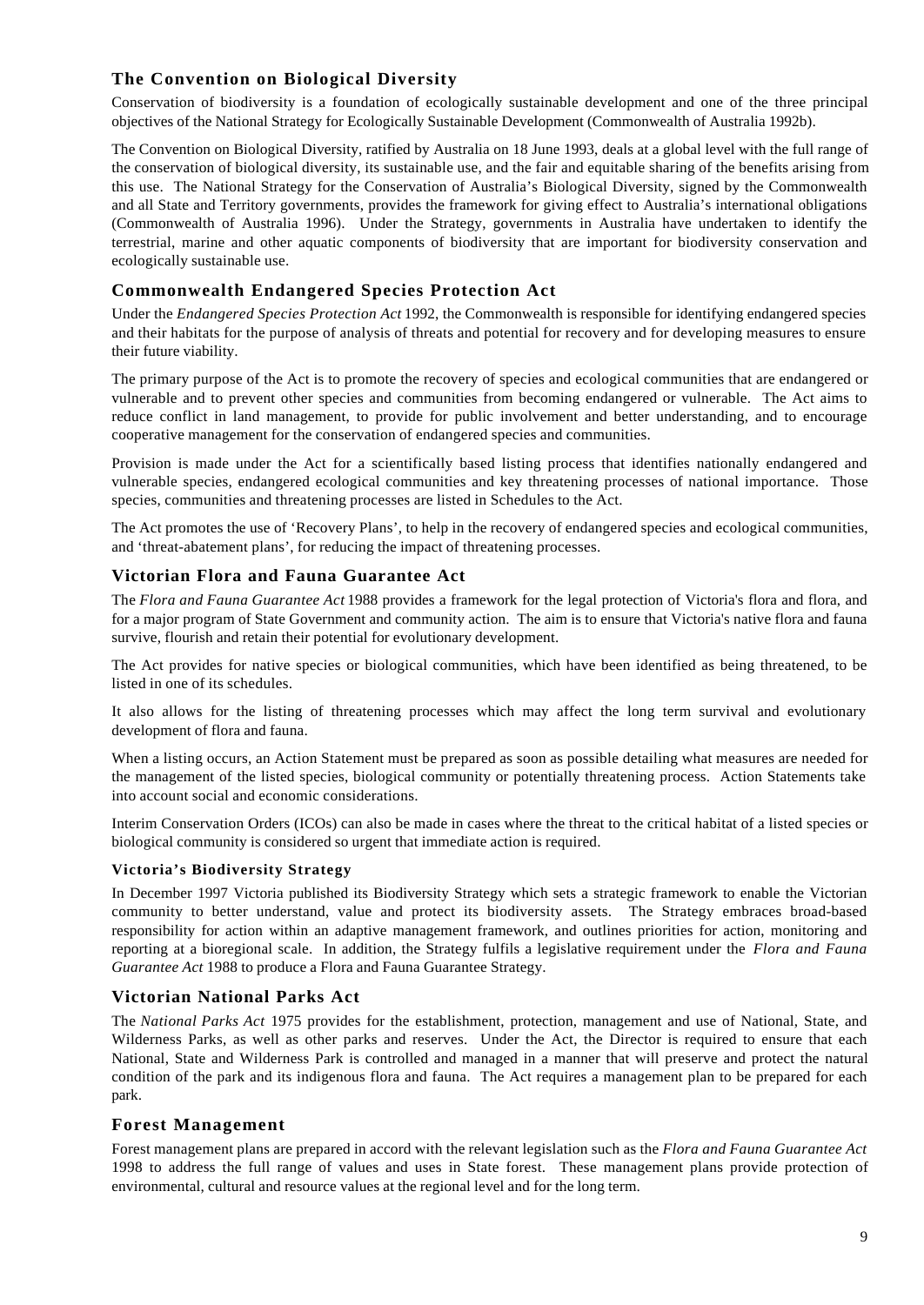In accordance with the Code of Forest Practices for Timber Production (Code), forest management plans and associated local prescriptions consider:

- representative conservation and minimum levels of protection of all forest ecosystems;
- special protection for communities of limited distribution;
- strategies for conserving rare and threatened plant and animal species;
- protection and provision for recruitment of old trees;
- protection of old-growth forest; and
- strategies for maintaining a mosaic of corridors, regrowth stages and zones which incorporate high flora and fauna value so as to enhance conservation values and biodiversity.

A forest management plan for the North East Region is in preparation.

The purpose of the Code is to ensure that commercial timber growing and timber harvesting activities are carried out in such a way that promotes an internationally competitive forest industry, is compatible with the conservation of the wide range of environmental values, and ecological sustainable forest management. The Code provides Statewide goals, guidelines and minimum standards to be applied to timber production operations.

Other relevant legislation includes the *Forests Act* 1958, *Crown Land (Reserves) Act* 1978 and the *Heritage Rivers Act* 1992*.*

A list and description of key Commonwealth and State legislation relating to RFAs in Victoria is provided in Appendix 1 of the North East CRA Report (VicRFASC 1998) and in the statewide assessment of Ecologically Sustainable Forest Management (VicRFASC 1997).

# **1.4 Biodiversity assessment methods**

### *1.4.1 Methodological approaches: an overview*

The Comprehensive Regional Assessment (CRA) provides information about individual flora and fauna species and their habitats, forest ecosystems and communities, and threatening processes. It reviews existing information and the results of additional studies of priority taxa and communities.

The review of existing information has two main elements: an audit of biological records data so as to identify any major gaps in biodiversity information; and a review of information on species and forest ecosystems, the effects of threatening processes and existing or proposed management actions which address these. Chapter 3 discusses the approach to the data audit which was undertaken.

A major, systematic program of fauna survey has been undertaken during the preparation of this CRA. This survey was considered necessary because of the lack of fauna survey data which was revealed in an initial data audit. A data audit following this survey is also included in the CRA for comparison.

Analysis of data involves the following:

- information identifying survey intensity for flora and selected fauna groups in relation to different environmental strata across the Region;
- generation of maps of the current distribution of Ecological Vegetation Classes (EVCs) in the North East and analysis of their reservation status in relation to modelled pre-1750 distributions and current tenures; and
- analysis of species and ecosystem responses to disturbance.

The CRA has focused primarily on the ecosystem and species levels of biodiversity because information about genetic variation within species is limited. Ecosystem biodiversity has been dealt with for flora only, because there is, at present, no well-developed understanding of faunal ecosystems. Floristic ecosystems are dealt with in detail in the EVC mapping component of the CRA (see Chapter 3).

The biodiversity information presented here is intended to reflect the best understanding of the available information, including information obtained through data audit, expert scientific opinion, and analysis of available data. It also points to deficiencies in existing information.

The data presented will be used in the development of the North East RFA, including configuration of the CAR forest reserve system, and in the formulation of management recommendations.

# *1.4.2 Limits to reliability of information*

The utility of all scientific information is constrained by the reliability inherent in the method of its collection. The limitations imposed by incompleteness and/or a lack of replication of biological data sets are largely unavoidable, but their impact can be minimised if deficiencies are acknowledged and well circumscribed. The Chapter on data audit deals with a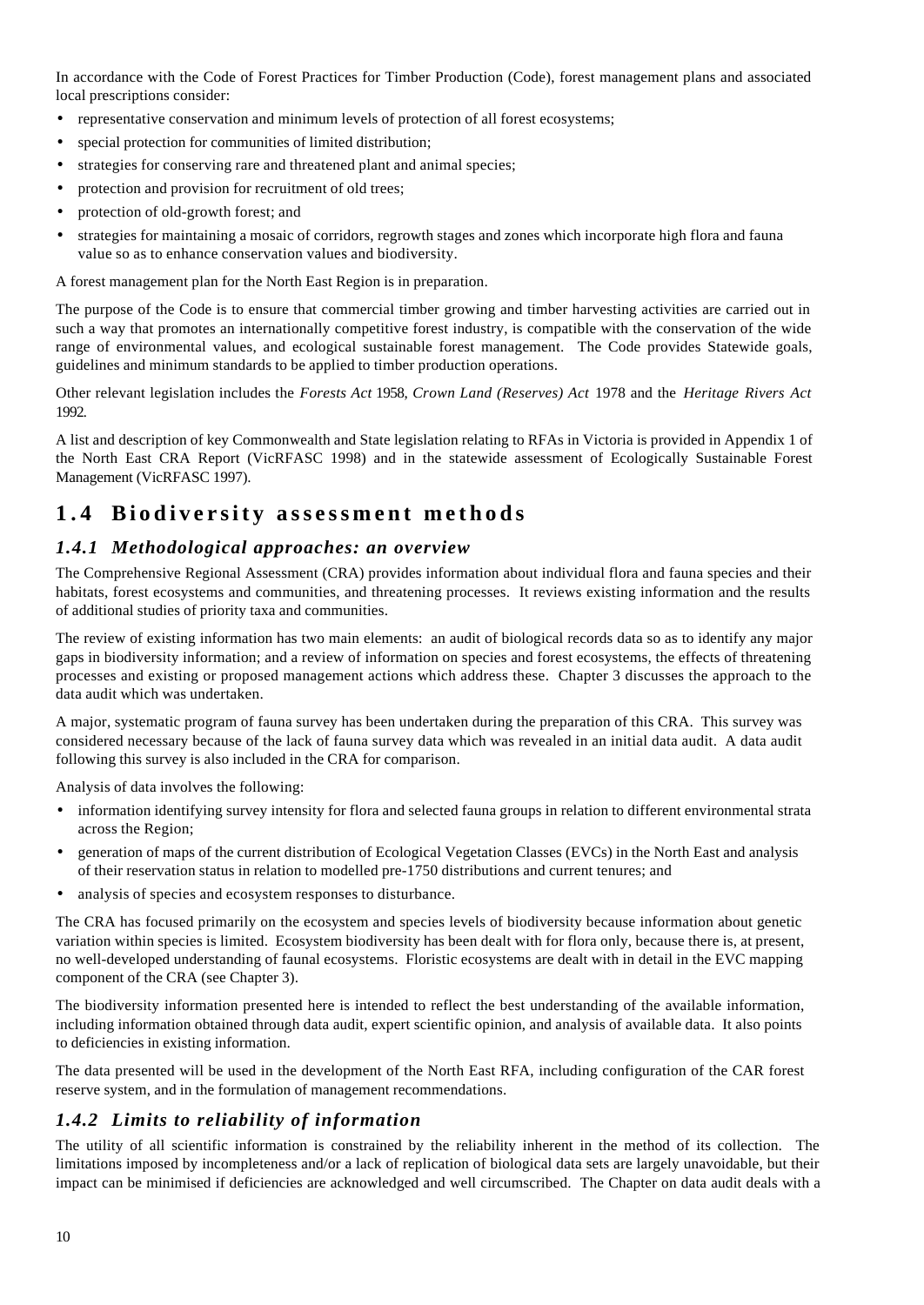number of these issues. The following are other important factors relating to the reliability of assessment of biodiversity in the North East CRA. Many are generally applicable to forested regions of Australia as a whole:

For species assessments,

- A lack of data of the biology, population and life history characteristics of taxa can lead to uncertainty in identifying the status of specific threatening processes and identifying remedial action.
- The dearth of knowledge about the distribution and characteristics of invertebrate and non-vascular plant species, many of which remain undescribed, means that assessments are necessarily weighted towards the less cryptic elements of flora and fauna (ie. vascular flora and vertebrate fauna).

For Ecological Vegetation Class (EVC) mapping,

- The digital coverages were produced at a scale of 1:100 000. The minimum polygon size defined is approximately 25 hectares.
- Vegetation associations tend to merge along a continuum, so that a line on the vegetation map often represents an ecotone rather than a discrete boundary. Discrete boundaries do, however, occur in some situations; for example, the boundary between closed forest and sedgelands.
- Most of the vegetation boundaries can be clearly derived from aerial photo interpretation based on canopy height and cover. Dominant floristics are attributed to each polygon on the basis of the site data present, expert knowledge, aerial photo-interpretation of forest types, and extensive field validation.
- The pre-1750 vegetation reconstruction was conducted using the best available environmental modelling, remnant site data, reference to historical information, and expert knowledge. This component of the assessment was, however, impossible to validate in the field in most places.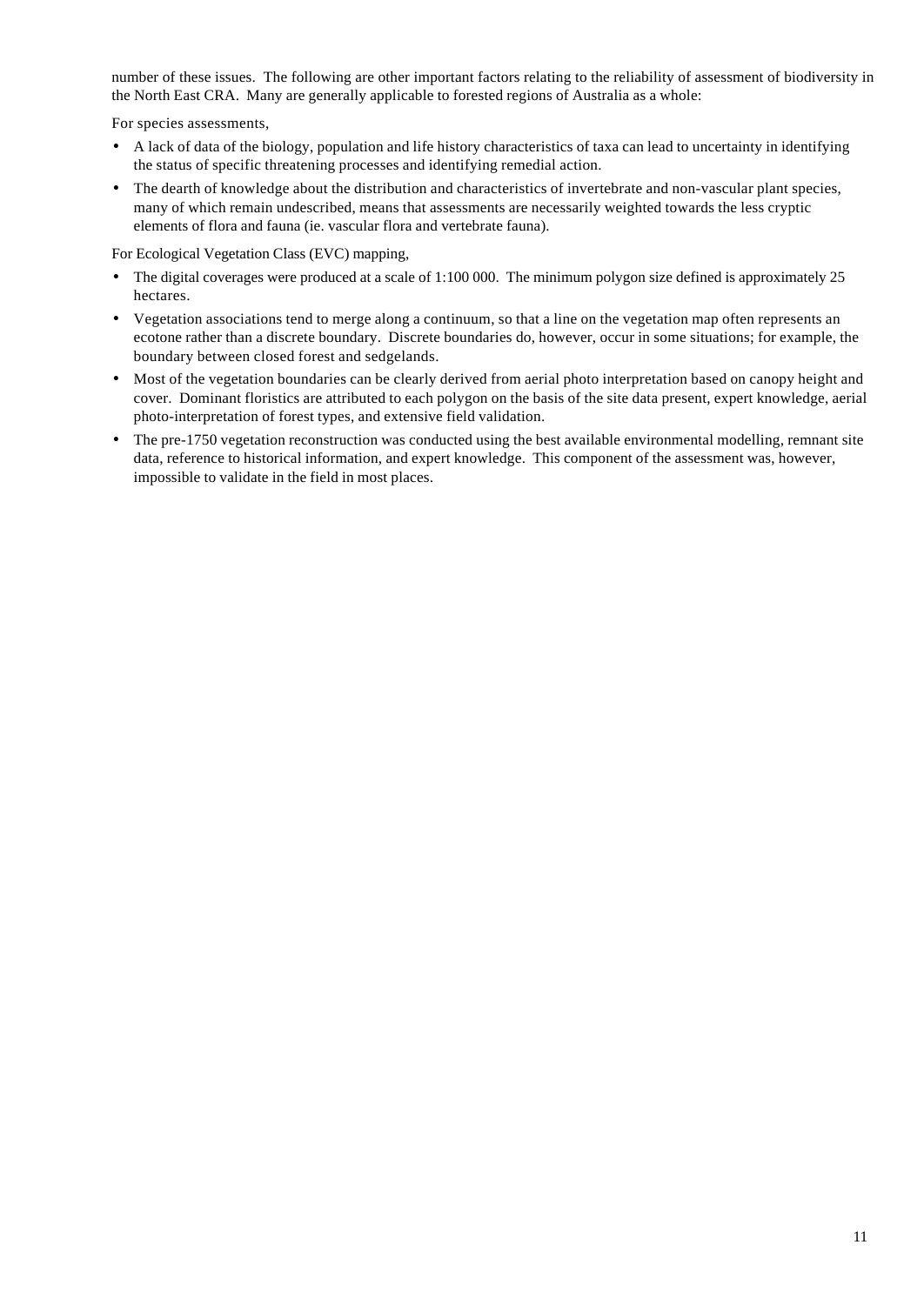# **2 . AUDIT OF EXISTING BIOLOGICAL DATA**

# **2.1 Introduction**

Biodiversity assessment relies on having adequate information about the distribution of species. It is important to know whether or not surveys undertaken for species or groups of species have been adequately distributed across the range of environments represented within the region. As part of this assessment, analyses were undertaken to determine where surveys for flora and fauna had been carried out in the North East region, which species were targeted, and whether survey sites are reasonably distributed to detect most species in most geographic or environmental components. From analyses, gaps were identified early in the RFA assessment process for the North East and revealed the need for further fauna survey work. This work was subsequently completed and formed the basis for the North East Region fauna assessment. It covered over 200 sites and has resulted in more complete distributional information for vertebrate fauna in the North East region. The survey, which is reported on in Chapter 5, also collected an amount of invertebrate fauna information.

Site selection for the fauna survey was developed using a statewide environmental stratification as a guide and using EVCs as an additional stratification to assist in site selection. A separate regional stratification was developed to verify the site selection for fauna survey and assess the adequacy of flora survey. The data review process involved systematically evaluating databases to identify priority areas and data gaps to be filled through additional survey work. The data review relies on expert knowledge and professional judgment but is supplemented by explicit analyses where appropriate.

The first step in the data review process is to select only those survey data which meet required standards of accuracy, precision and reliability. This allows a degree of confidence when analysing the distribution of species.

The next step is to stratify the region. This enables an assessment of the environmental and geographic representation by sites from accredited data sets. A regional environmental stratification should be based on variables which either directly or indirectly influence the spatial distribution of species. These include solar radiation, temperature, terrain wetness, nutrient status, ground water, rainfall, elevation, slope, aspect and geology. The strata developed may represent either classes of single variables, such as temperature or rainfall, or may consist of environmental units developed from the integration of variables using objective or intuitive multivariate classification analyses.

The distribution of flora and fauna survey sites among strata can initially be analysed in terms of the size of each stratum and its geographic distribution. The density of survey sites in each stratum is calculated and strata with no sites or low site densities are identified. Ideally, the density of survey sites in each stratum should be a function of the stratum's total species richness and spatial heterogeneity. These parameters can be examined by using species data from existing sites to derive species accumulation curves and associated statistics for each stratum. Species accumulation curves are frequently used to assess sampling adequacy in a given area by illustrating the rate of addition of new species to a sampling unit with repeated sampling events. Curves that show an asymptote indicate the full complement of species in the area being investigated have been sampled, assuming an unbiased distribution of adequately sampled sites.

Because most, if not all, strata will be made up of numerous geographically discrete areas (substrata), it is necessary to also examine the distribution of sites between substrata within strata. Sites should be replicated across the geographic extent of each stratum. Where this is not the case, a geographically representative sample of substrata may be identified for further survey work (Cocks & Baird 1991). In the case of very large substrata, the distribution of existing flora and fauna survey sites should be examined for spatial biases resulting from the design and objectives of the original surveys and logistic constraints (for example, sampling along roads).

# *2.1.1 Methods*

A data audit methodology tool kit was developed by Environment Australia to assist assessment of the quality of data to be used in regional biodiversity assessments. The tool kit has been developed as an ARC/INFO geographic information system application with a menu interface that incorporates ARC/INFO advanced macro language scripts menus and functions, in addition to system scripts and other programs. The methodology helps users to:

- ascertain the resolution and reliability of species site-survey records;
- identify spatial, environmental and temporal biases in the survey data; and
- ascertain sampling adequacy for species groups within a region.

The tool kit is designed to perform the following tasks:

- develop a regional environmental stratification;
- create ARC/INFO point coverages from site text files and add species attributes;
- intersect sites with a regional environmental stratification and calculate statistics;
- generate cumulative species curves and predicted species richness statistics;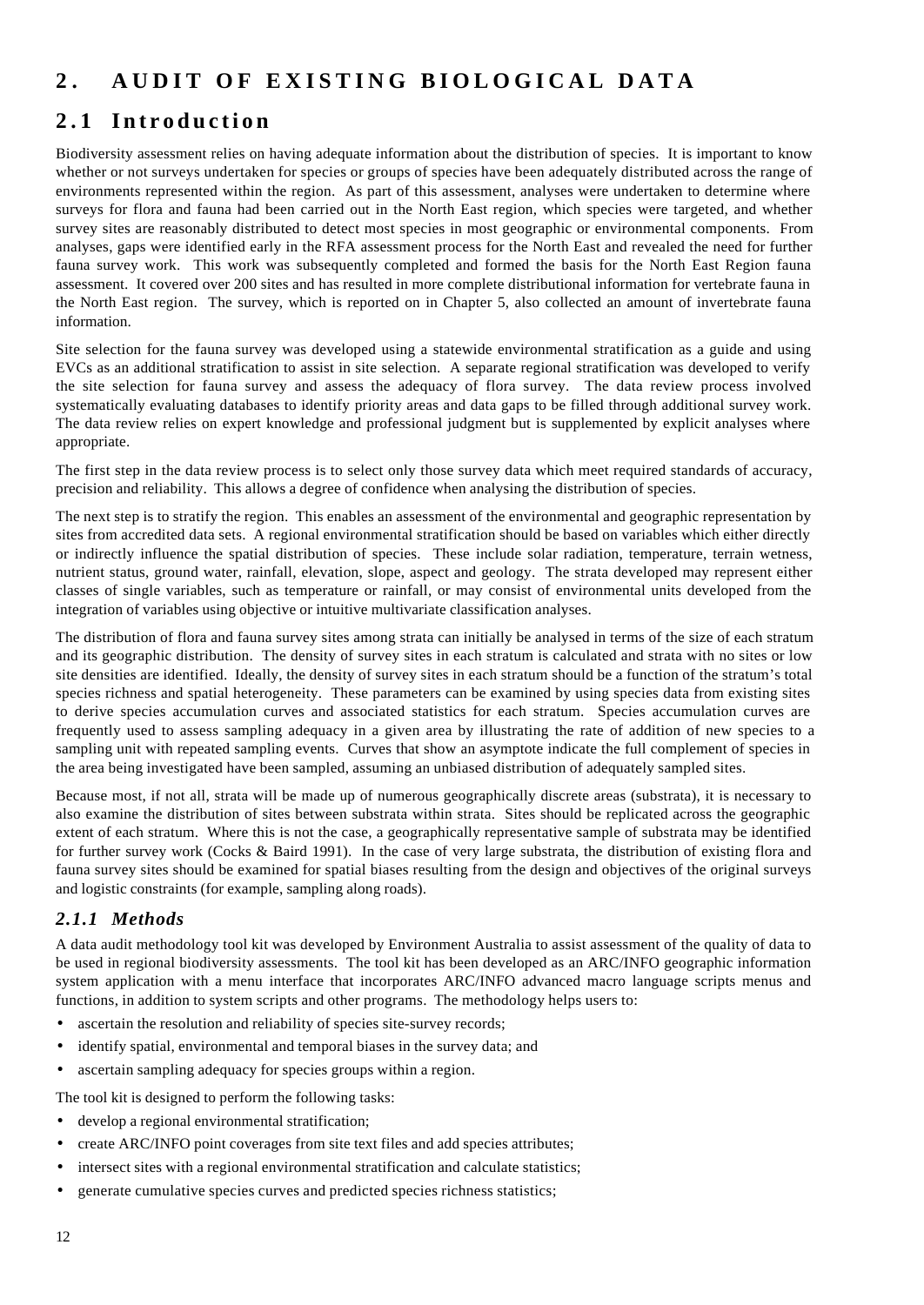- create a histogram showing the proportion of total land area and the proportion of total sites of each stratum;
- produce maps of the regional environmental stratification and survey intensity; and view and print graphs and maps.

### **Process of developing the stratification**

Environmental variables suitable for developing stratifications in Victoria were identified in a joint State-Commonwealth Workshop involving both flora and fauna specialists. These variables include 35 climatic attributes and one substrate attribute (lithology). The stratification process works best when a small number of environmental attributes, which most accurately reflect the environmental gradients across the region, are combined to produce environmental strata. As more variables are combined to develop the stratification, the process becomes more complex and the output becomes more difficult to interpret. It is therefore important to select variables which provide the best surrogates for the range of factors influencing species distribution. The stratification of the North East region was based on three climatic variables which best reflect the range, seasonality and extremes of climate of the region. A fourth variable, lithology, provides an acceptable surrogate for variations in fertility, drainage and landform which are key factors influencing vegetation distribution. The sources and derivation of these data are outlined below.

#### **Climate**

Methods have been developed to estimate climate at any point in a landscape, given the availability of topographic and meteorological data. 'Climate surfaces' fitted to a Digital Elevation Model provide spatially reliable estimates of mean monthly climate attributes derived from long-term meteorological station records for any given longitude, latitude and elevation (Hutchinson and Bischof, 1983; Hutchinson *et al*., 1984; Hutchinson, 1989, 1991a, 1991b). Currently, the estimated standard errors are 0.5° Celsius for monthly mean temperature and less than 10% for mean monthly precipitation (Hutchinson, 1984; Hutchinson *et al*., 1992).

Key climatic attributes which describe the range, seasonality and extremes of climate (temperature, precipitation and radiation) of Victoria have been calculated for each cell in the nine second elevation grid using the software package ANUCLIM (McMahon *et al*., 1995). Of the climatic variables available for the North East region, mean annual precipitation (with a range of 499 to 2519 mm), mean maximum temperature of the warmest month (16 to  $31^{\circ}$ C) and mean minimum temperature of the coldest month  $(-5.8 \text{ to } +3.7 \text{C})$  were selected for use in the stratification of the region. These variables were used to develop the stratification in the Central Highlands RFA region and were considered the most appropriate group of environmental variables for the North East stratification. Each of these climatic variables was then divided into intervals which most accurately reflect the bioclimatic variation within the North East region.(Table 0.1).

#### **Lithology**

Lithology (rock type) influences soil fertility, drainage and landform which in turn influence vegetation distribution. Lithology has been mapped for Victoria at 1:250,000 scale and was considered to be the most suitable surrogate for these variables in the stratification process. Of the 26 lithological types described in the Land Systems coverage of Victoria at a 1:250,000 scale, 10 are represented in the North East (see Table 0.1). It was not considered necessary to aggregate any of these lithological types for the purpose of deriving an environmental stratification.

### **Deriving the regional stratification**

The environmental stratification was based on the three climatic attributes and lithology as described above, and estimated for each 250 x 250 metre grid cell. A total of 704 individual units or strata are possible when the four classes of annual precipitation, four classes of minimum temperature of the coldest month, four classes of maximum temperature of the warmest month and 11 classes of lithology are combined. Of the potential strata, only 133 occurred in the North East, ranging in area from 3.4 to more than 220,000 hectares. Very small strata were assigned to larger strata which were spatially and environmentally similar, resulting in the total number of strata being reduced to 97. However, 14 of the remaining strata are less than 500 ha in size (comprising only 0.2 % of the forest cover), and for the purpose of this analysis, were not evaluated. The spatial arrangement of strata across the Region is shown in Map 1. This environmental stratification was subsequently used for the analyses of flora and fauna databases presented here.

Of the 97 strata represented in the area under forest cover (1,353,809 ha) the 34 largest strata (>10,000 ha) occupied 89% of the forested land area. Almost 60% of strata (56) were smaller than 5000 hectares. These small strata represented only 8% of the forested land and were generally scattered throughout the fragmented landscape of the private land/public land interface.

| Table 0.1 | Attributes and classes used in the North East environmental stratification |
|-----------|----------------------------------------------------------------------------|
|-----------|----------------------------------------------------------------------------|

| Variable                         | <b>Classes</b>               |
|----------------------------------|------------------------------|
| mean annual precipitation        | Low =499 - 800mm             |
| North East range =499 to 2519 mm | Moderate $=801 - 1100$ mm    |
|                                  | High = $1101 - 1500$ mm      |
|                                  | Very high = $1501 - 2519$ mm |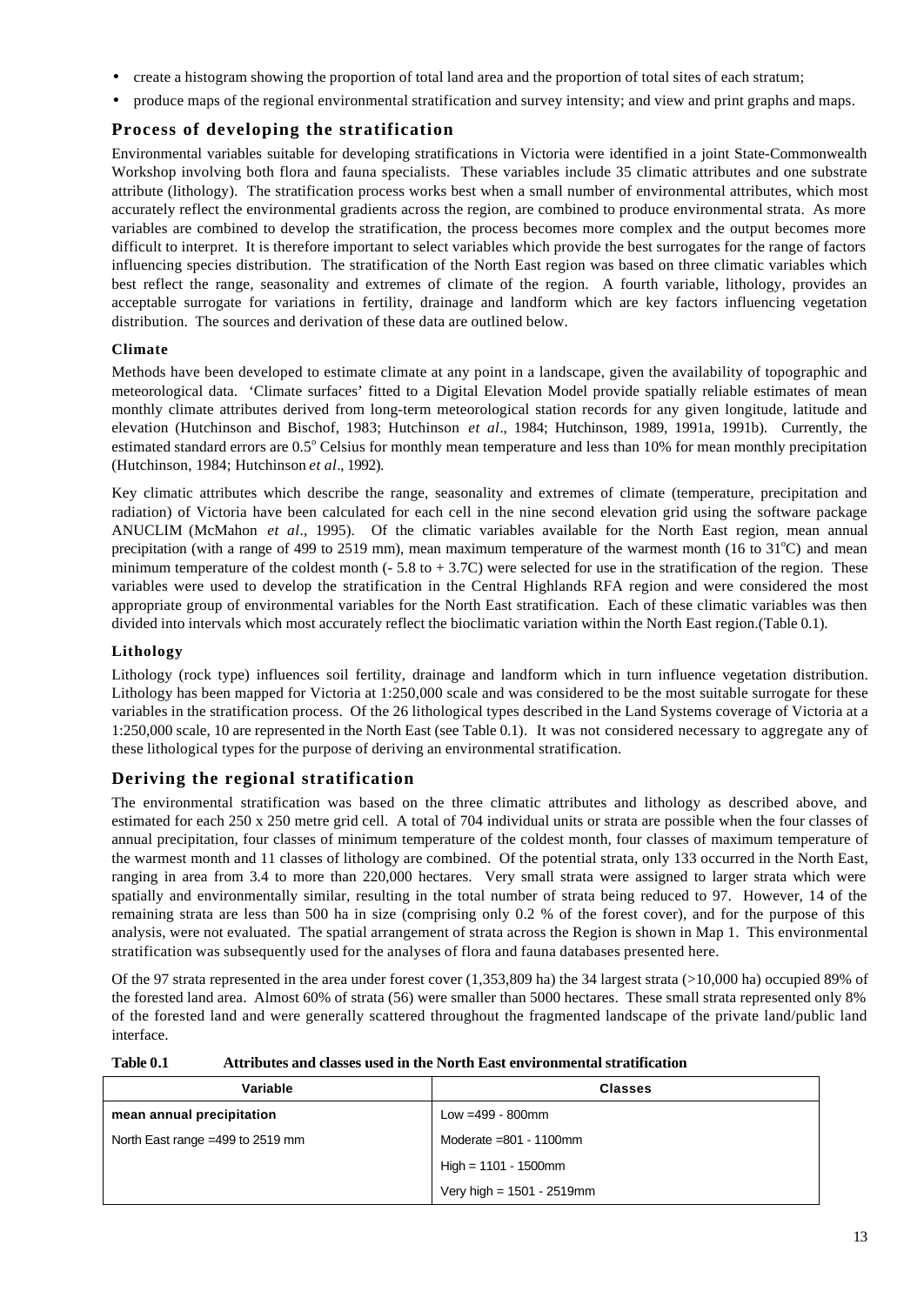| mean minimum temperature of coldest month       | Low = minus $5.8$ - minus $1^{\circ}$ C                                                                        |  |  |
|-------------------------------------------------|----------------------------------------------------------------------------------------------------------------|--|--|
| North East range = minus 5.8 to 3.7 $\degree$ C | Moderate = minus $1.1 - 1.0$ °C                                                                                |  |  |
|                                                 | High = $1.1 - 2.5^{\circ}C$                                                                                    |  |  |
|                                                 | Very High = $2.6 - 3.7$ °C                                                                                     |  |  |
| mean maximum temperature of warmest month       | Low = $16 - 20^{\circ}$ C                                                                                      |  |  |
| North East range = 16 to $31^{\circ}$ C         | Moderate = $20.1 - 26.$ °C                                                                                     |  |  |
|                                                 | High = $26.1 - 29^{\circ}C$                                                                                    |  |  |
|                                                 | Very High = $29.1 - 31^{\circ}C$                                                                               |  |  |
| lithology                                       | finely textured unconsolidated deposits - highest fertility<br>a                                               |  |  |
|                                                 | finely textured unconsolidated deposits/coarsely textured<br>b<br>unconsolidated deposits - moderate fertility |  |  |
|                                                 | granites and gneisses - moderate to low fertility<br>c                                                         |  |  |
|                                                 | granites and gneisses, /sedimentary - moderate fertility<br>d                                                  |  |  |
|                                                 | sedimentary rock - low fertility (except where rainfall is high)<br>е                                          |  |  |
|                                                 | sedimentary/ granites and gneisses - low fertility<br>f                                                        |  |  |
|                                                 | sedimentary/volcanic rock - low/moderate fertility<br>g                                                        |  |  |
|                                                 | volcanic rock (acid volcanics) - low fertility<br>h                                                            |  |  |
|                                                 | volcanic rock/ granites and gneisses - low fertility                                                           |  |  |
|                                                 | volcanic/sedimentary rock - high fertility                                                                     |  |  |
|                                                 | undescribed<br>?                                                                                               |  |  |

# **2.2 Flora survey data review**

# *2.2.1 Methods*

For flora, the site-based biological data sets used in this assessment were drawn from the Flora Information System of Victoria and the Victorian Rare or Threatened Plant Population database (VROTPOP). The flora data fields extracted were reference: (quadrat) number; date; latitude longitude; and species code. The latitude/longitude is accurate to 100 metres.

1730 sites (quadrats) have been sampled for vascular plants in the North East. Of these sites, 1365 are on forested land and 365 are non forest sites, the following analysis is based only on sites in forested areas. The sites sampled have been collected in a consistent manner as part of a range of studies including: region-wide studies; intensive sampling of experimental areas and other studies based on targeted sampling of particular habitats, such as alpine areas. The quadrat sampling has been largely undertaken by NRE for the purpose of classifying and describing native vegetation in the North East.

Summary information for each stratum, along with figures relating to the flora site density analysis discussed below, is presented in Appendix A. The flora survey intensity is shown in Map 4 and is discussed below in relation to the environmental strata of the region (Map 1).

Of the 97 strata making up the stratification, the 14 strata which occupy less than 500 hectares have not been evaluated. The remaining 83 strata were classified on the basis of flora survey intensity (none, low, moderate, high - see Map 4). The geographic locations referred to in the discussion below relate primarily to the Geographic Representation Units (GRUs) identified in the Region (See Map 1 of the Comprehensive Regional Assessment Report).

# *2.2.2 Results and discussion*

# **Strata under forest cover with high flora survey site density (>40 sites per 10,000 hectares)**

Three strata in the North East fell into this category. These strata, 20, 76 and 77 occupy 48,529 hectares or 4% of the total forested land area and are predominantly located in the Bogong Mountains and Pinnabar Mountains GRUs.

### **Strata under forest cover with moderate flora survey site density (10-40 sites per 10,000 hectares)**

Strata with moderate site densities comprise 219,872 hectares or 16% of the total forested land area. Six of the 20 strata in this group, 10, 30, 61, 68, 70 and 73, are large and comprise 176,694 hectares. These strata are located in a range of GRUs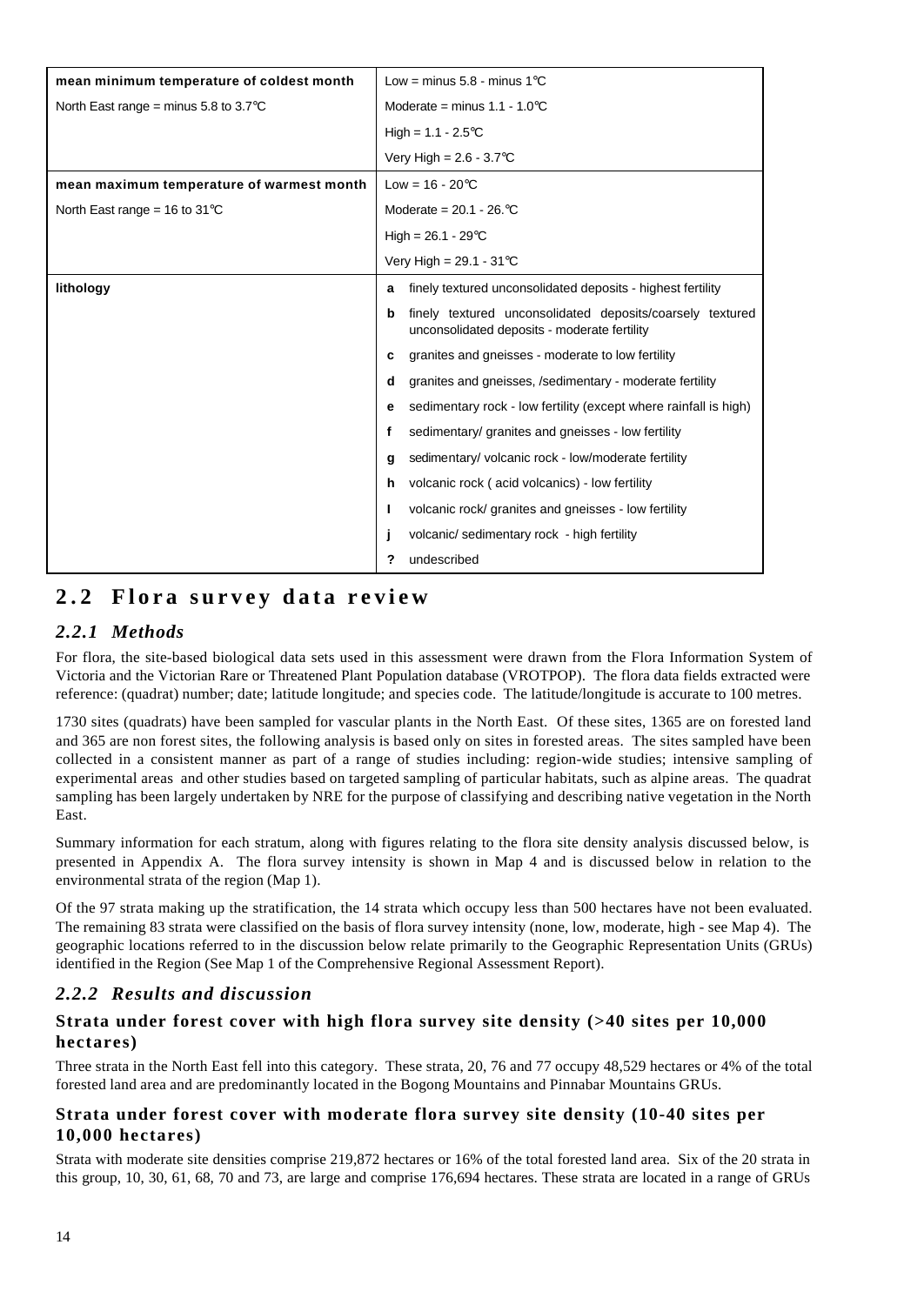including Bogong Mountains, Pinnabar Mountains, Dartmouth Mountains, Buffalo Mountains and Big River Mountains along the Great Dividing Range as well as the Highlands Foothills, Strathbogie Foothills and Mt Pilot Foothills.

### **Strata under forest cover with low flora survey site density (>0-10 sites per 10,000 hectares)**

Strata with low site densities comprise the majority of the forested land area totalling 1,040,668 hectares or 77% of the forested area. The majority of the largest strata are in this category. The largest of these strata is 50 which covers almost 220,000 hectares of the northern slopes of the Great Dividing Range. Land tenure within this stratum is a mixture of areas set aside for conservation and State forest.

### **Strata without flora survey sites**

The strata without flora survey sites comprise 42,088 hectares or 3% of the total forested land area. These strata are generally small and scattered, the majority are between 1,100 and 3,300 hectares, occurring either in the drier, more remote parts of the region, or in the fragmented landscape of the private land/public land interface.

### **Survey density in largest strata (by area)**

Of the 34 strata occupying more than 10,000 hectares each, all but eight fell within the low density category. Those with a moderate survey density are 10, 30, 61, 68, 70, 73. Two large strata, 76 and 77, mostly located in the Bogong Mountains and Pinnabar Mountains GRUs, have a high survey density.

### **Cumulative species curves**

The results of the cumulative species curve analysis were expressed as a probability that the next species encountered for a stratum would not have already been encountered. A high probability therefore generally reflected relatively low sampling densities, while a low probability generally reflected relatively high sampling densities.

Although the results of the cumulative species curve analysis tended to mirror those of the site density analysis, the probability also strongly reflected the absolute number of samples collected. Thus a relatively small (in area) stratum with high sampling density but only a small number of samples would be likely to have a higher probability that the next species would be new than a large stratum with the same sampling density but many more samples. Unevenness in sampling of extensive and/or floristically diverse strata is also likely to produce higher probabilities.

| new $(\%)$                    | Probability that next species is   Percentage of Area included   Number of strata included<br>(%) |    |
|-------------------------------|---------------------------------------------------------------------------------------------------|----|
| sample too small to calculate | 22%                                                                                               | 33 |
| < 10                          | 47%                                                                                               | 10 |
| $10 - 20$                     | 17%                                                                                               | 10 |

The results obtained in the cumulative species curve analysis suggest more adequate survey effort than reflected in the survey intensity analysis, with 47% of the forested area of the region (10 strata) having probabilities of <10% that the next species is new. If this threshold is raised to 20%, then 64% of the region (20 strata) is included.

### **Summary**

The flora survey coverage of the North East is not as comprehensive as that of the East Gippsland and Central Highlands RFA regions. The majority of the region (77% of forested area) has a low flora survey intensity. However, when a cumulative species curve analysis is carried out, a greater percentage of the region is determined to have been adequately surveyed, with 65% of the region with a probability of  $\leq$  20% that the next species recorded will be new.

This situation is partly explained by the historical pattern of flora survey. Some parts of the Region, particularly the alpine and subalpine areas, have been intensively surveyed in the past. In preparation for the Ecological Vegetation Class mapping project for this assessment, 348 new sites were surveyed for flora and while this significantly improved the spread of flora survey sites across the Region, parts of the North East remain more intensively sampled than others (see Map 4).

# **2.3 Fauna survey data review**

### *2.3.1 Methods*

In Victoria, much of the existing site data for fauna has come from individual records from a range of sources supplemented by information from systematic surveys. A lack of species records in certain strata does not necessarily mean that the strata have not been sampled; but that the information might not have been appropriate for use in this analysis. All biological records over an area as large and diverse as the North East are to some extent artefacts of differential collecting effort and subject to the sampling bias arising from the relative ease with which the occurrence of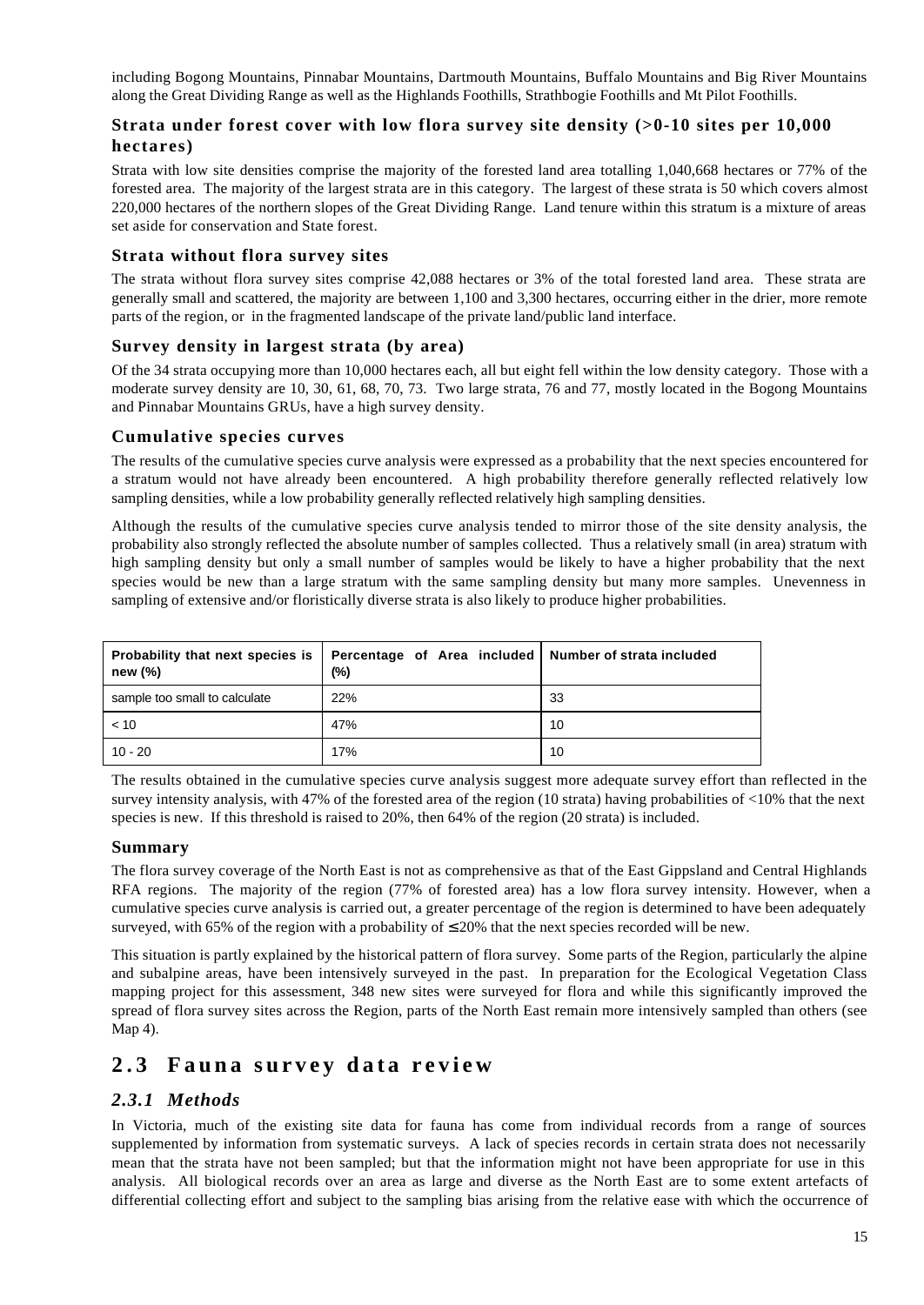certain groups (such as birds) can be scored. A lack of systematic survey for specific faunal groups weakens the power of the audit tool to expose under-sampled environmental strata for those groups, but it is not without value.

To ensure an adequate database of systematic survey records for terrestrial fauna, a general survey covering over 200 sites was undertaken in the North East region as part of the RFA assessment process. The records from this survey were entered onto the Atlas of Victorian Wildlife to supplement the existing data sets.

The site-based biological data sets used in the fauna assessment were drawn from the Atlas of Victorian Wildlife and the Victorian Freshwater and Estuarine Fish Database. A description of these data sets is given in a separate metadata report.

The fauna data fields extracted were: reference number, date, latitude, longitude, survey method, survey effort and species code.

The Atlas of Victorian Wildlife covers birds, mammals, reptiles, amphibians, threatened invertebrates and threatened fish. Of these, the following groups were excluded from the study: marine birds, waders (except Latham's Snipe), marine mammals and marine reptiles. Records with less geographic precision (ie. greater than two minutes of latitude or longitude), were also excluded. Invertebrate fauna were also not included in the review.

The data audit only includes data from formal surveys, incidental records were excluded from the analysis. The fauna data audit only includes strata under forest cover.

In preparation for further analysis, the data were collated into discrete data sets to cover the following species groups:

- Arboreal mammals
- Large mammals
- Small ground mammals

**Reptiles** 

• Nocturnal birds Large forest owls

• Amphibians

• Diurnal birds

**Bats** 

As was done for flora information, the distribution and density of survey site records were used to evaluate the adequacy of sampling of the environmental variation in the region. Strata and large polygons with low densities of sites were identified. The probability of the next species recorded for a particular stratum being new (ie. not previously recorded in surveys for that fauna group in that stratum) was used as an indication of the adequacy of sampling effort. The analysis was mostly confined to the 34 most extensive strata (>10,000 ha.), totalling 89 % of the forested area.

### *2.3.2 Results and discussion*

The results of the survey site analysis for each fauna group are shown in Table 0.2, Maps 5-13 and in Appendix B. Incidental records were not included in the analysis but are shown separately on the maps referred to above.

#### **Arboreal Mammals**

A total of 871 sites in 64 strata have been surveyed for arboreal mammals. Of the 34 most extensive strata, all have been surveyed, with 11 of these strata having a low (≤5%) probability of a new species being detected. The majority of these large strata have either a low survey intensity (1-5 sites per 10,000 ha; 14 strata) or a medium survey intensity (5-10 sites per 10,000 ha; 14 strata). Six strata 10, 12, 30, 61, 63 and 71 have high survey intensities (10-20 sites per 10,000 ha). All six have low probabilities (≤5%) that the next species detected is new. Five strata, 4, 54, 66, 76, and 77 had insufficient data for calculation of a probability statistic. Together these five strata encompass most of the region north-east from the Big Ben Foothills GRU and the mountainous GRUs in the south along the Great Dividing Range.

### **Large Mammals**

A total of 2,173 sites in 66 strata have been surveyed for large mammals in the North East. Of the 34 most extensive strata, all have been surveyed with 11 having a low ( $\leq 5\%$ ) probability of a new species being detected. For the majority (25) of large strata survey intensity was either high (10-20 sites per 10,000 ha; 13 strata) or very high (>20 sites per 10,000 ha; 12 strata). The most intensely surveyed large stratum is 28 (29,717 ha) located in the Tallangatta Foothills and Pinnabar Mountains GRUs. This stratum has 42 sites per 10,000 ha and a 9% probability of the next species detected being new.

#### **Small Ground Mammals**

A total of 2,640 sites in 57 strata have been surveyed for small ground mammals in the North East. All of the 34 largest strata have been surveyed. Survey intensity is very high (>20 sites per 10, 000 ha) for 12 of the largest strata, and high (10-20 sites per 10,000 ha) for 13 of the largest strata. Eighteen percent of the largest strata have a low probability ( $\leq 5\%$ ) of the next species detected being new. Strata 38, 54, and 66 have a low survey intensity (1-5 sites per 10,000 ha) and stratum 115 has a very low survey intensity (0-1 sites per 10,000 ha). The probability that a new species will be detected is 100% for stratum 38, while strata 54, 66 and 115 had too few survey sites to calculate a probability. These four poorly surveyed strata constitute 77,483 ha or 6% of the total forested area in the region.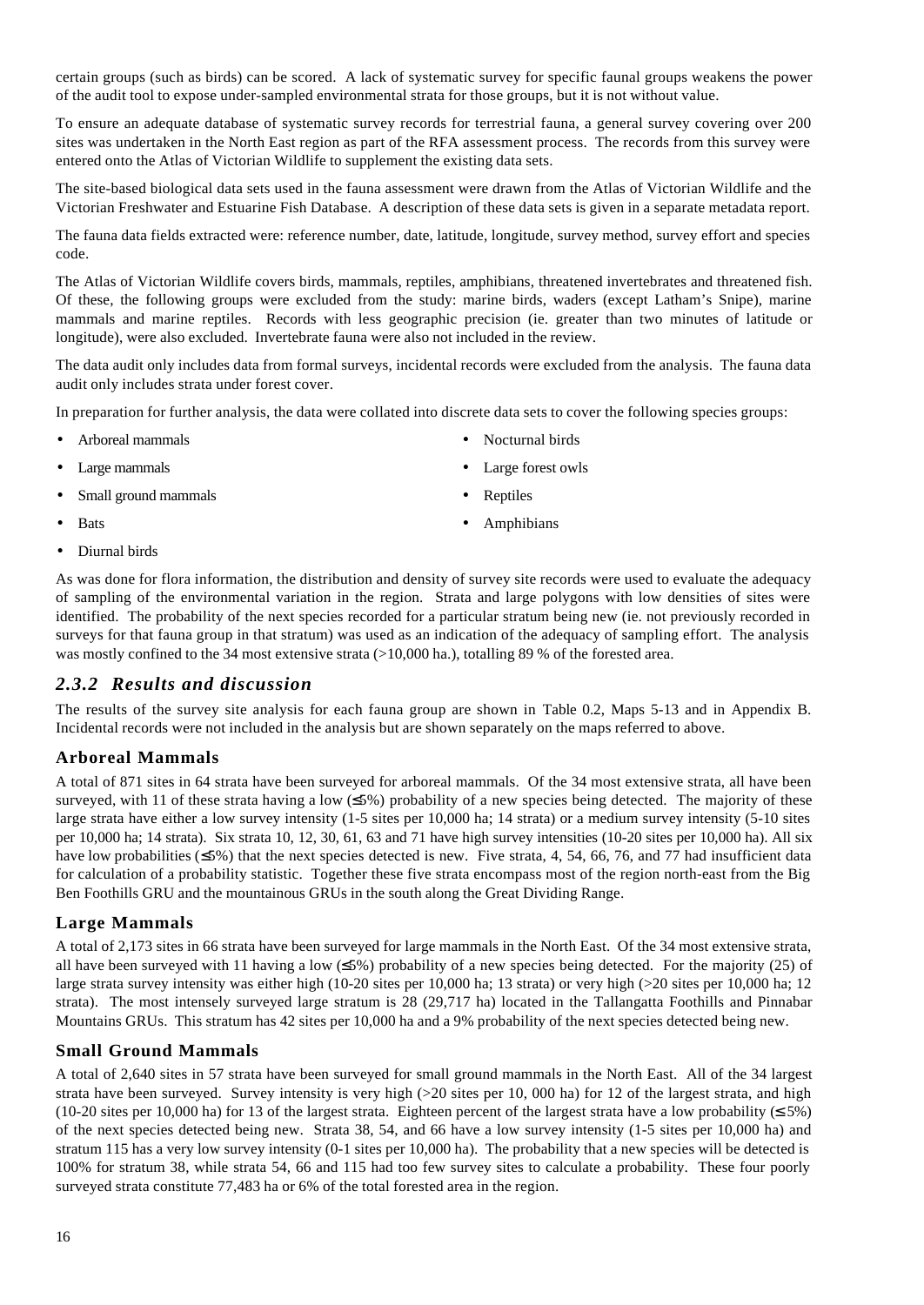**Table 0.2 Terrestrial vertebrate fauna surve y data, by species group**

| <b>Faunal group</b>                                                                         | Arb-<br>oreal<br>Mam<br>m | Large<br>Mamm<br>۰. | <b>Small</b><br>Groun<br>d<br>Mamm | <b>Bats</b> | <b>Diurnal</b><br><b>Birds</b> | Noc-<br>turnal<br><b>Birds</b> | Large<br>Forest<br>Owls | Rep-<br>tiles | Amph<br>ibians |
|---------------------------------------------------------------------------------------------|---------------------------|---------------------|------------------------------------|-------------|--------------------------------|--------------------------------|-------------------------|---------------|----------------|
| Number of the 83 strata with survey<br>sites                                                | 64                        | 66                  | 57                                 | 49          | 62                             | 60                             | 61                      | 48            | 48             |
| Number of the 34 largest strata with<br>survey sites                                        | 34                        | 34                  | 34                                 | 31          | 34                             | 33                             | 34                      | 34            | 34             |
| Number of the largest strata with low<br>probability (<5%) of new species in<br>next survey | 11                        | 11                  | 18                                 | 24          | 14                             | 13                             | 4                       | 5             | $\overline{4}$ |

### **Bats**

A total of 1,324 sites have been surveyed for bats. Of the 83 strata in the North East, 49 (59%) have been surveyed. Of the 34 large strata, 31 have been surveyed. The three large unsurveyed strata, 38, 66 and 115, comprise 66,373 ha or 5% of the forested land in the region and are located in a range of GRUs including the Mitta Foothills, Big Ben Foothills, King River Floodplain, Buffalo Mountains, Delatite Valley and Big River Mountains. Survey intensity of the largest strata varies, 7 strata have a low survey intensity (1-5 sites per 10,000 ha), 9 strata have a moderate survey intensity (5-10 sites per 10,000 ha), 8 strata have a high survey intensity (10-20 sites per 10,000 ha) and 7 strata have a very high survey intensity (>20 sites per 10,000 ha). Twenty-four of the 34 large strata surveyed have low probabilities ( $\leq$  5%) of the next species detected being new, while a further 5 strata have probabilities ≤13% of the next species detected being new.

# **Diurnal Birds**

A total of 1,158 sites in 62 strata have been surveyed for diurnal birds. All 34 of the largest strata have been surveyed although the majority (25) have either a low survey intensity (1-5 sites per 10, 000 ha; 10 strata) or a moderate survey intensity (5-10 sites per 10,000 ha; 15 strata). However, for all large strata the probability of detecting a new species is  $\leq$ 25%. Fourteen have a low probability  $(55%)$  of detecting a new species and a further 7 have a probability of < 10% of detecting a new species.

### **Nocturnal Birds**

Nocturnal birds have been surveyed at 586 sites in 60 strata in the North East. The majority (21) of large strata have either a very low (0-1 sites per 10,000 ha; 4 strata) or low survey intensity (1-5 sites per 10,00 ha; 17 strata); stratum 66 has not been surveyed. Of the large strata, 14 have a low probability ( $\leq$  5%) of detecting a new species. The 21 poorly surveyed strata comprise 184,231 ha or 63% of forested land in the North East. These strata are spread over the region, from the Corryong Foothills GRU in the north-east to the Delatite Valley and Big River Mountain GRUs in the south.

### **Large Forest Owls**

A total of 947 sites in 61 strata have been surveyed for large forest owls. All of the 34 largest strata have been surveyed for this faunal group. Survey intensity is variable, 9 of the largest strata have a low survey intensity (1-5 sites per 10,00 ha), 15 have a moderate survey intensity (5-10 sites per 10,00 ha) and 8 have a high survey intensity (10-20 sites per 10,000 ha). Four strata, 30, 52, 61, and 70 have a low probability ( $\leq$  5%) of the next species recorded being new. These strata are incorporated in a number of GRUs in the south-east of the region, in the south along the Great Dividing Range and in the Big Ben and Mitta Foothills geographic units in the central area of the region. Fifteen of the largest strata have a 100% chance of the next species detected being new.

### **Reptiles**

A total of 797 sites in 48 strata have been surveyed for reptiles in the forested area of the region. All large strata have been surveyed, the majority (28) have either a low (0-5 sites per 10,000 ha; 17 strata) or moderate (5-10 sites per 10,000 ha; 11 strata) survey intensity. Five of the largest strata have been surveyed sufficiently to reduce the probability of detecting a new species to 5% or less. One of these is stratum 50, the largest stratum in the region covering 219,771 ha, or 16% of the forested area. The majority of the area of this stratum falls in the Dartmouth Mountains, Bogong Mountains, Buffalo Mountains, Barry Mountains and Big River Mountain GRUs. Of the remaining 34 large strata, 12 strata (representing 26% of the forested area) have a probability of ≥20% of detecting a new species.

### **Amphibians**

A total of 804 sites have been surveyed in 48 strata. All 34 of the large strata have been surveyed although survey intensity is generally low (0-5 sites per 10, 000 ha; 18 strata) or moderate (5-10 sites per 10,000 ha; 11 strata). Four of these strata have been surveyed intensively enough to reduce the probability of detecting a new species to zero. These strata are 23, 30, 70 and 76 covering 118,347 ha, or 9% of the forested area of the region located mostly in the Tallangatta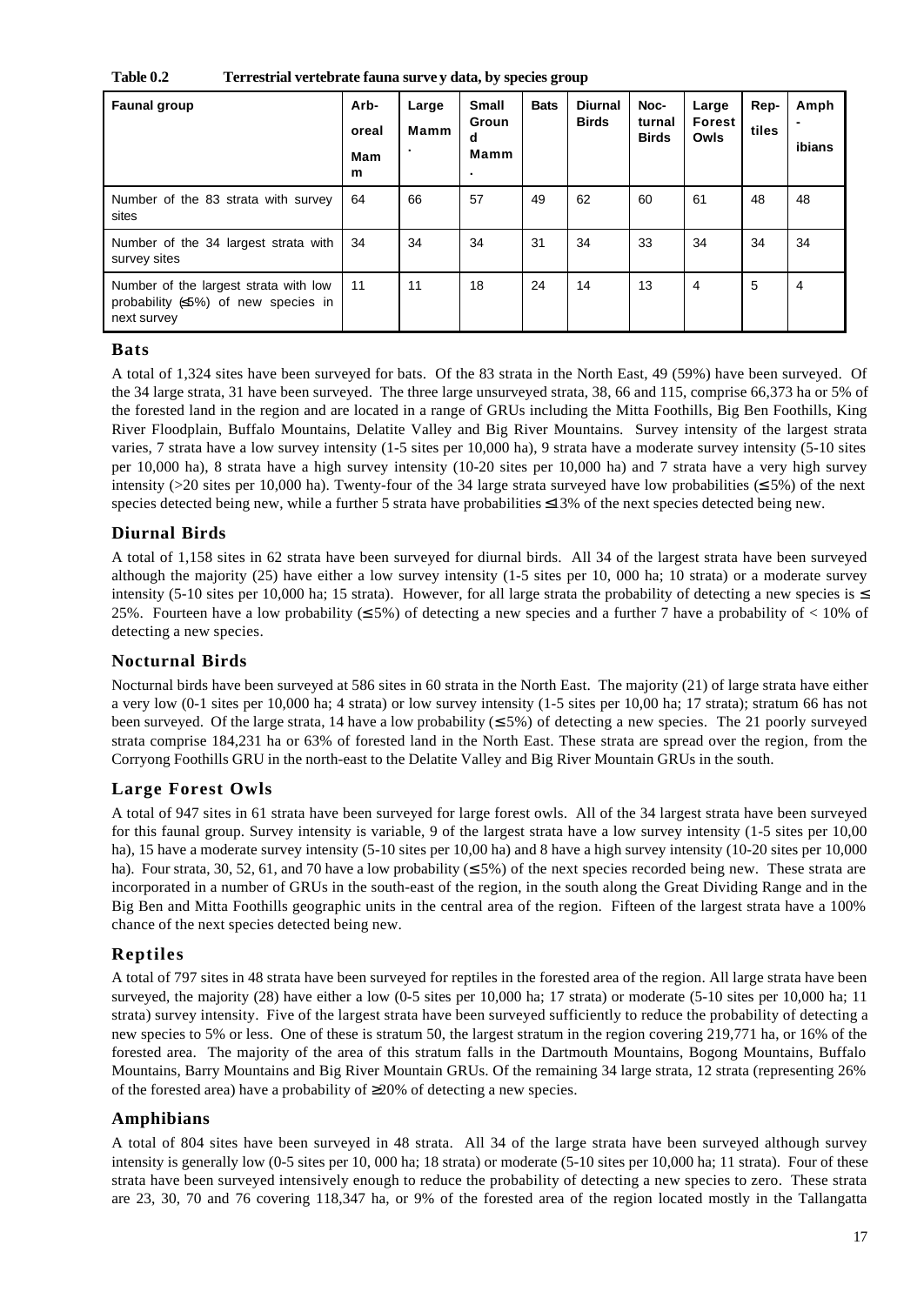Foothills, Pinnabar Mountains, Dartmouth Mountains, Bogong Mountains, Upper King Mountains, Highlands Foothills, and Strathbogie Foothills GRUs. Eight strata have a 100% probability that the next species detected is new, and a further eight strata were not surveyed sufficiently to allow calculation of a probability.

# *2.3.3 Summary*

Of the 34 largest strata generated by the stratification of the North East region, the majority have been surveyed for each of the fauna groups considered. Bats, diurnal birds, and small ground mammals are the groups most comprehensively surveyed across the region, given that most large strata have low probabilities of new species of these groups being detected. Arboreal mammals, large mammals and nocturnal birds have been moderately well surveyed. The analysis indicates that for the majority of the largest strata, future surveys for reptiles are most likely to detect species not previously recorded in formal surveys. While a similar conclusion could be drawn from the data for amphibians and large forest owls, these groups are comprised of very few species and the reported probabilities are less reliable since the analysis was designed for larger data sets.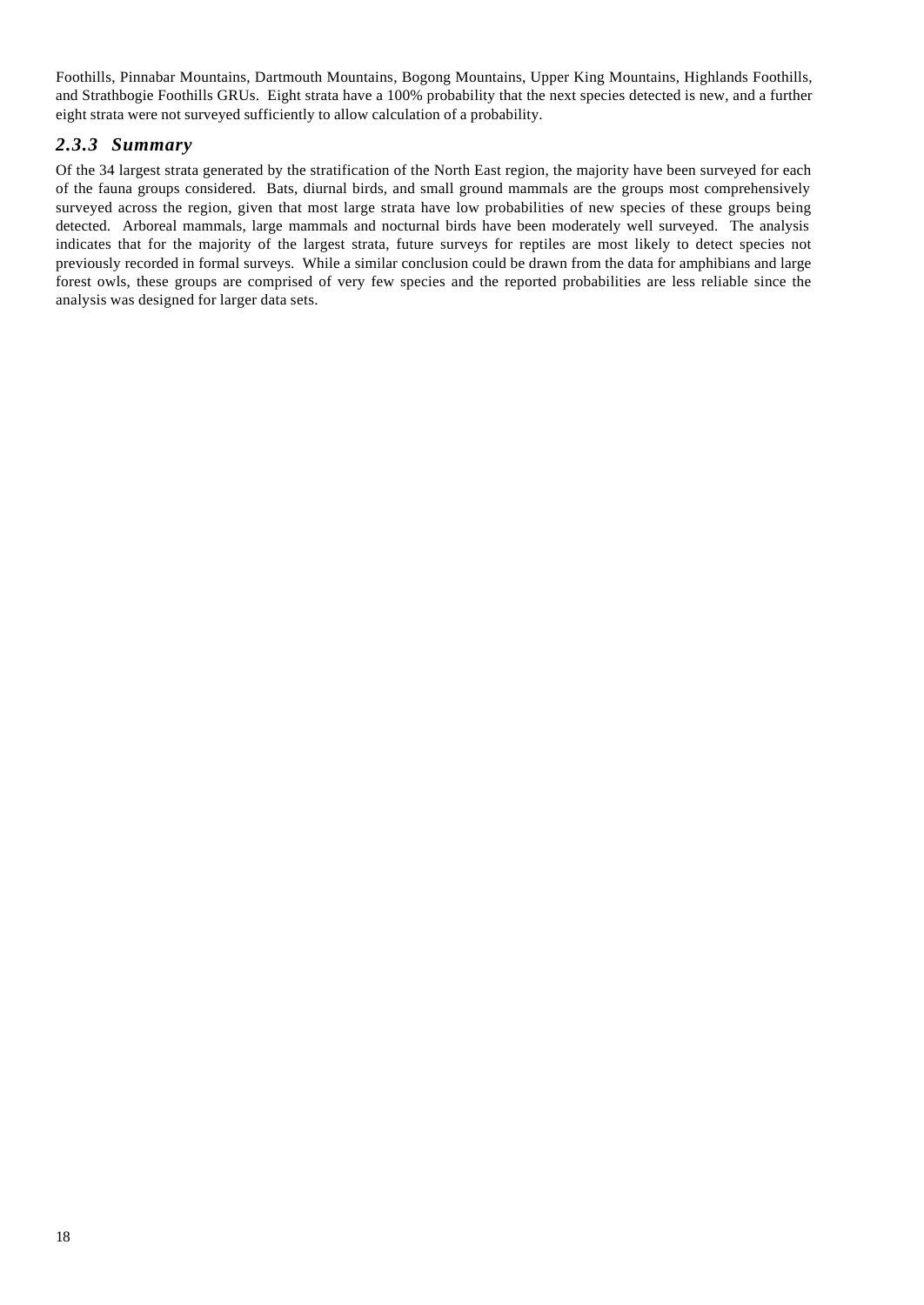# **3 . FOREST ECOSYSTEM ASSESSMENT**

# **3.1 Introduction**

The forest ecosystem assessment provides an analysis of information to determine whether viable examples of forest ecosystems are maintained throughout their natural ranges, and whether ecological processes and the dynamics of forest ecosystems are provided for in their landscape context. The assessment contributes to an evaluation against the national reserve criteria, particularly criteria (1), (2), (3), (4), (5) and (7), and complementary off-reserve management as part of ecologically sustainable forest management (ESFM).

To meet these objectives the following assessment outputs are required:

- maps of both the current and pre-1750 distributions of forest ecosystems;
- determination of the current reservation status for forest ecosystems;
- a description of forest ecosystems which are endangered, vulnerable or rare; and
- a description of disturbances and management actions relevant to forest ecosystems.

# *3.1.1 Ecological Vegetation Classes*

Ecological vegetation classes (EVCs) are the basic mapping unit used for forest ecosystem assessments, biodiversity planning and conservation management at the regional scale in Victoria. The concept of ecological vegetation classes (EVCs) was introduced and used in the *Old growth study of East Gippsland* (Woodgate *et al.* 1994).

EVCs are derived from underlying large scale forest type and floristic community mapping. Floristic, structural, and environmental attributes are used to define EVCs. The relationship of each EVC to floristic vegetation communities and floristic sub-communities and forest types (Land Conservation Council studies) is discussed in Woodgate *et. al.* 1994.

A description of the methodology used to derive EVCs can be found in Commonwealth and NRE (1996), Appendix G.

Descriptions of EVCs occurring in the North East is given in Appendix C. On the adjacent foot slopes of the Great Dividing Range and on the plains beyond, only the less fertile habitats have remained substantially intact. Those EVCs which have not been previously identified in the study area (because they were confined to private land), or those requiring more characterisation are also described in Appendix C under a separate heading.

Reference details for descriptions of EVCs severely depleted or at the edge of their range on public land within the study area are also provided as follows:

- Plains Grassy Woodland is described by Foreman (in prep.). However, the one remnant mapped in the study area was not sampled.
- Alluvial Terraces Herb-rich Woodland only occurs within the study area at Reef Hills Regional Park. Because the environment is at the margins of the defined ecological boundaries of the study area, it was not sampled during this study. However, the sites within the study area were sampled during the Box Ironbark Study by Muir *et. al* (1995) and were described in that report.
- Creekline Grassy Woodland was recognised along ephemeral drainage lines in the Mt Pilot Multi-Purpose Park. This vegetation type was not well sampled in the study area, as most occurrences in this locality are too small to map.
- A series of wetland sites which occur in floodplain environments were identified during the study. These comprise several wetland environment EVCs. However, as this environment is at the margins of the defined ecological boundaries on public land on the study area, and as most sites are degraded few sites were sampled. As a consequence these wetland environments are described and mapped as a 'formation'.
- At the foot slopes of granite hills in the Mt Pilot Multi-Purpose Park, Spring Soak Herbland (Cameron and Moorrees unpubl.) was mapped where it occurs on public land. Only the larger examples of this EVC were mapped as it generally occurs as areas of less than one hectare which could not adequately be represented at a scale of 1:100 000.
- Clay Heathland is well known south of the Great Dividing Range on the foothills and coastal plains in East Gippsland, central and south Gippsland and in the Central Highlands. It was first described in Woodgate *et al.* (1994). Several small areas are located north of the Great Dividing Range in Mt Lawson State Park.
- Grassy Woodland was characterised by Forbes *et al.* (1981) as Rainshadow Woodland where it occurs in the upper Snowy River valley and the lower valleys of the Deddick and Suggan Buggan Rivers. In the study area it has largely been cleared, with a few remnants in the Bethanga district and between Talgarno and Walwa.
- Riparian Shrubland generally occurs on streams with rocky and sandy stream beds. This EVC was first described in East Gippsland by Woodgate *et al.* (1994), where it occurs primarily on the Snowy, Cann and Genoa Rivers. In the study area it occurs on smaller streams such as Reedy Creek and Eurobin Creek.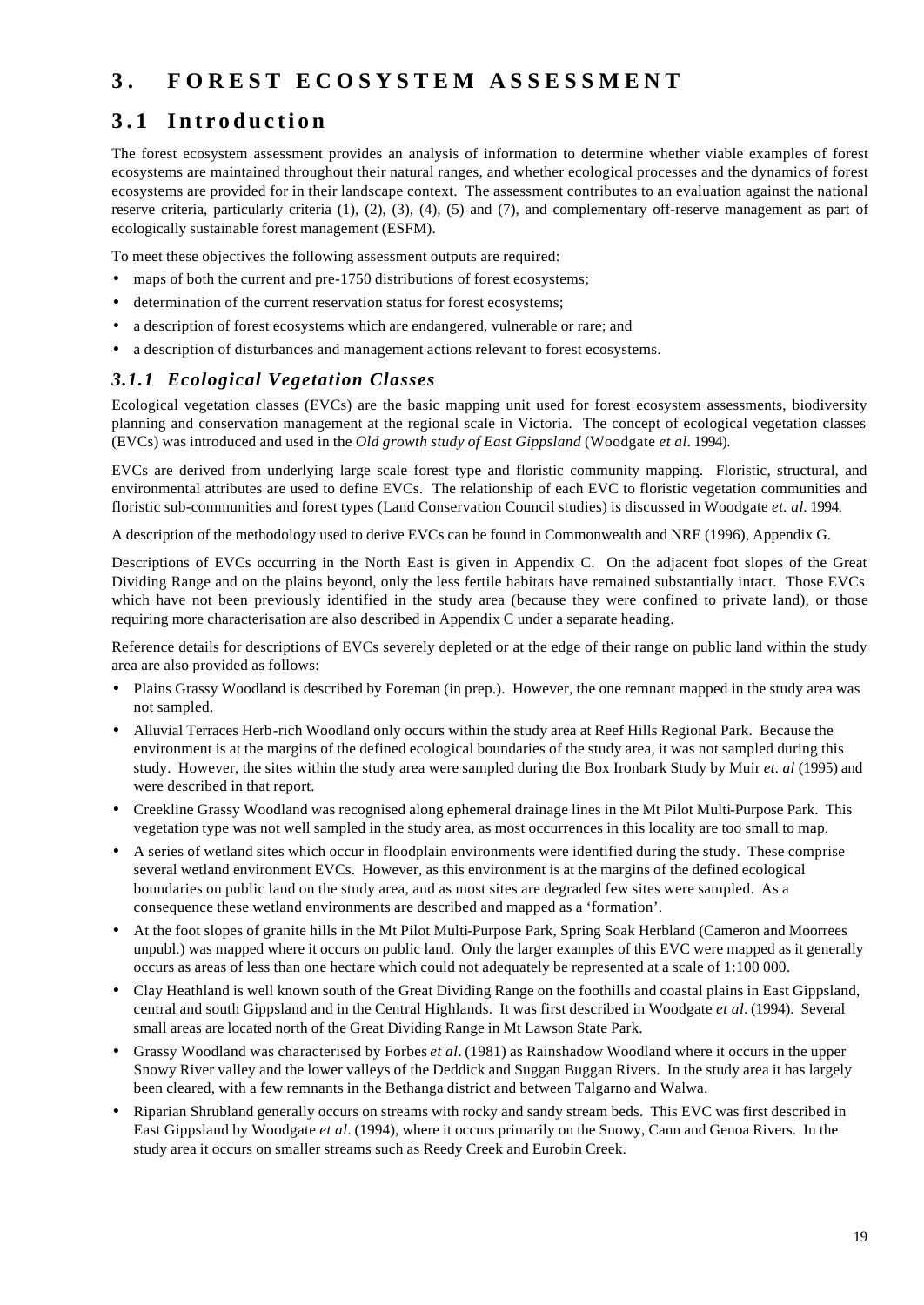# **3.2 Pre-1750 extent of Ecological Vegetation Classes**

EVCs have been mapped on all public land in the North East region at a scale of 1:100 000 (Map 2). For the purposes of this assessment the pre-1750 extent of each EVC on both private and public land has been mapped to allow a comparison of the extant distribution and area of each EVC with that estimated prior to European settlement within the region (Map 3).

EVCs which were not recorded in the public land vegetation mapping of the study area (Appendix C) occur either on fertile lowland, riverine plains or rolling hills which have been largely cleared for agriculture, or occur on less fertile areas that have been cleared for urban development on the fringes of the larger towns.

# *3.2.1 Methods*

In cleared or heavily disturbed areas, existing remnant vegetation and a variety of physical environmental attributes were employed to map the estimated pre-1750 extent of EVCs. This process relied heavily on subjective assessments by experts with extensive field knowledge of the area surveyed and the vegetation mapped. The attributes used to predict presence were specific to each EVC being mapped.

Table 0.1 shows the attributes used for those EVCs that occur on private land in the region, listed in their order of importance for each EVC. Further EVC attributes are presented in Appendix C.

Where indigenous vegetation currently exists in the region it was assumed that the pre-1750 vegetation type and extent is the same as the existing vegetation .

| <b>Ecological Vegetation Class</b>        | <b>Attributes</b>                                    |
|-------------------------------------------|------------------------------------------------------|
| Plains Grassy Woodland                    | Soil, topography, rainfall                           |
| Floodplain Riparian Woodland              | Topography, floodplain morphology, inundation regime |
| Creekline Grassy Woodland                 | Stream order, gradient, topography                   |
| Grassy Woodland                           | Geology, rainfall, aspect, slope, soils, topography  |
| <b>Wetland Formation</b>                  | Hydrology, soil, topography                          |
| Alluvial Terraces Herb-rich Woodland      | Topography, hydrology, soils, rainfall               |
| <b>Box Ironbark Forest</b>                | Geology, rainfall, topography                        |
| Valley Heathy Forest                      | Soil, rainfall                                       |
| Valley Grassy Forest                      | Geology, landsystems, rainfall                       |
| <b>Heathy Dry Forest</b>                  | Geology, aspect, elevation, slope, rainfall          |
| <b>Grassy Dry Forest</b>                  | Geology, aspect, elevation, slope, rainfall          |
| Shrubby Dry Forest                        | Geology, aspect, elevation, rainfall                 |
| <b>Granitic Hills Woodland</b>            | Geology, aspect, slope, elevation, rainfall          |
| Spring Soak Herbland                      | Geology, topography, hydrology                       |
| Clay Heathland                            | Geology, soil profile, hydrology                     |
| Perched Boggy Shrubland                   | Geology, soil, hydrology                             |
| Rocky-outcrop Shrubland / Herbland Mosaic | Geology, topography                                  |
| Swampy Riparian Woodland                  | Topography, hydrology                                |
| <b>Riparian Forest</b>                    | Topography, hydrology                                |
| Riparian Shrubland                        | Geology, topography, soils                           |
| <b>Riverine Escarpment Scrub</b>          | Topography (slope)                                   |
| Herb-rich Foothill Forest                 | Aspect, rainfall, elevation                          |
| Damp Forest                               | Aspect, rainfall, elevation                          |
| Wet Forest                                | Aspect, rainfall, elevation                          |
| Montane Dry Woodland                      | Aspect, elevation, geology                           |
| Montane Damp Forest                       | Aspect, elevation                                    |
| Montane Riparian Thicket                  | Elevation, topography, hydrology                     |

**Table 0.1 Physical attributes used to model and map the pre-1750 extent of EVCs**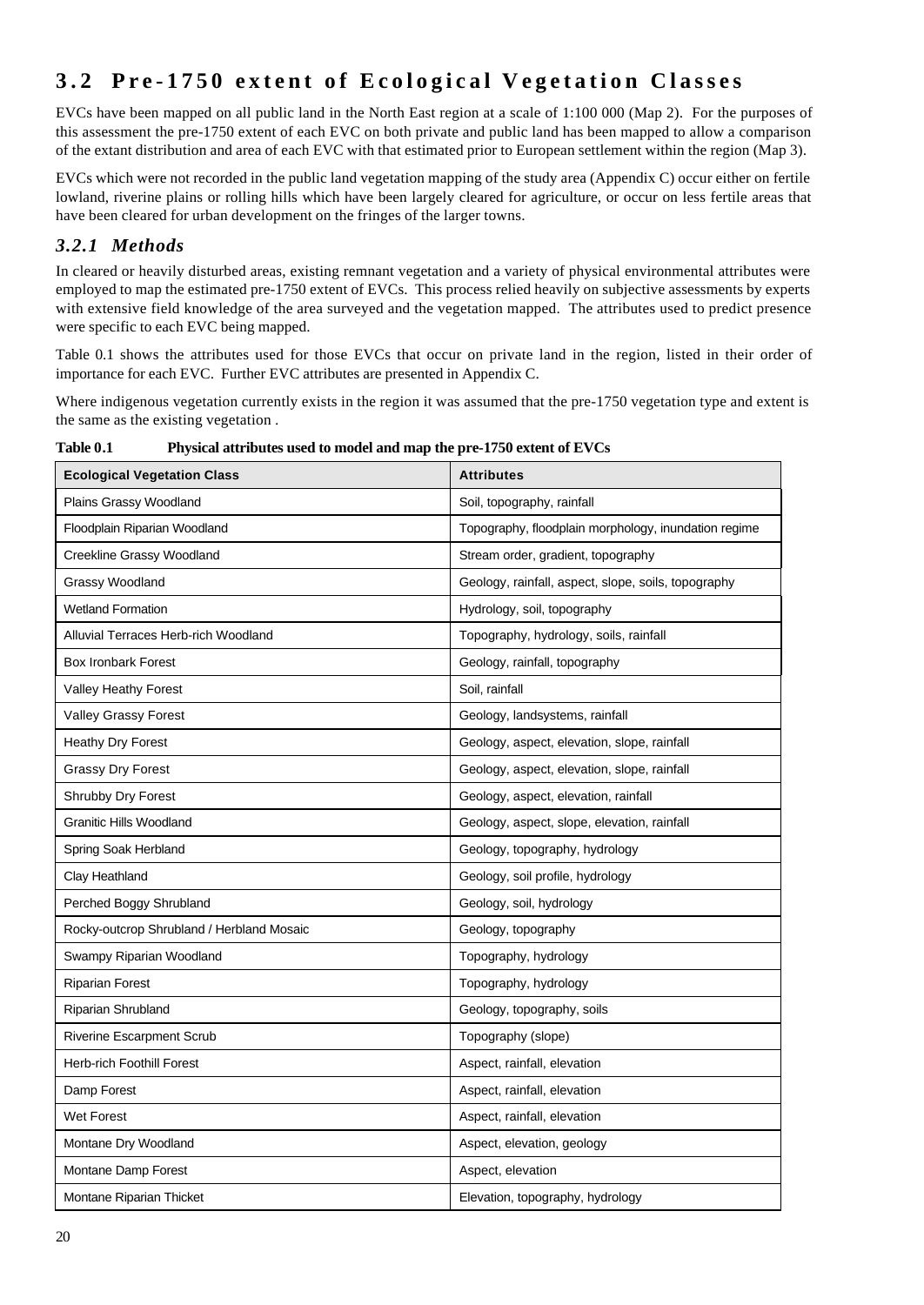| <b>Ecological Vegetation Class</b> | <b>Attributes</b>              |
|------------------------------------|--------------------------------|
| Sub-alpine Woodland                | Elevation, topography, geology |
| Treeless Sub-alpine Mosaic         | Elevation, topography          |

The inherent reliability of mapping produced at 1:100 000 scale using current technology is adequate for the assessment. The certainty of this mapping is related to the quality of the underlying data sets used to define the vegetation boundaries. Reliability was determined for the study area as a whole and for each 1:100,000 mapsheet. For each mapsheet both EVC labelling and EVC boundary reliability was determined. For a particular rating criterion not all components were required to be satisfied. However, for a "High" to be relevant at least the "EVC descriptions" criterion with either "Remnants" and "Ground-truthing" **or** "Attributes for modelling" criteria were required to be rated as "High".

Table 0.2 outlines the map reliability rating criteria for three categories and Table 0.3 outlines the regional reliability of mapping of the modelled pre-1750 vegetation in North East against these categories.

| <b>COMPONENT</b>                      | <b>RELIABILITY LEVEL</b>                                                                                                         |                                                                                                                 |                                                                                                                                                                                                                                    |  |
|---------------------------------------|----------------------------------------------------------------------------------------------------------------------------------|-----------------------------------------------------------------------------------------------------------------|------------------------------------------------------------------------------------------------------------------------------------------------------------------------------------------------------------------------------------|--|
|                                       | <b>HIGH</b>                                                                                                                      | <b>MODERATE</b>                                                                                                 | <b>LOW</b>                                                                                                                                                                                                                         |  |
| Ground-truthing                       | number of<br>sites<br>Large<br>visited                                                                                           | Limited number of sites visited                                                                                 | Few sites visited                                                                                                                                                                                                                  |  |
| <b>Remnants</b>                       | Relatively intact remnants<br>existing                                                                                           | High level of disturbance of<br>remnants thus EVC difficult to<br>determine                                     | Few or no remnants exist                                                                                                                                                                                                           |  |
| <b>EVC descriptions</b>               | descriptions<br>Accurate<br>with specific parameters                                                                             | Inadequate<br>to<br>cover<br>environmental parameters or<br>floristic community in area                         | Inadequate or non-existent                                                                                                                                                                                                         |  |
| <b>Attributes</b><br>for<br>modelling | EVC linked to a specific<br>attribute (eg. geology) of<br>which<br>better<br>than<br>$1:100,000$ scale map data<br>was available | EVC linked to a number of<br>attributes of which 1:100,000<br>scale map data was available<br>for at least one. | EVC/complex/mosaic linked to several<br>attributes which varied depending on<br>geographic area and 1:250,000 scale<br>map data available only or<br>EVC/complex/mosaic<br>linked<br>to<br>attributes but parameters not distinct. |  |

**Table 0.2 Pre-1750 EVC map reliability rating criteria**

**Table 0.3 Mapping reliability of modelling Pre-1750 EVCs**

| <b>High</b>                                                                                         | <b>Moderate</b>                                                                                                                                                                                   | Low                                                                                                                                       |
|-----------------------------------------------------------------------------------------------------|---------------------------------------------------------------------------------------------------------------------------------------------------------------------------------------------------|-------------------------------------------------------------------------------------------------------------------------------------------|
| Areas adjacent to public land mapping<br>where remnant vegetation exists.                           | Mapping on Strathbogie Range plateau.<br>Little remnant vegetation but some<br>parameters distinct. Extent of Swampy<br>Riparian Woodland and Perched Boggy<br>Shrubland may be under-represented | Some of the large valleys with no<br>vegetation<br>remnant<br>remaining<br>eg.<br>Corryong,<br>Tallangatta,<br>around<br>Mansfield, Euroa |
| with<br>accessible<br>remnant<br>Areas<br>vegetation. eg. private land and road<br>reserve remnants | Nagambie, Euroa, Yea,<br>Mansfield<br>mapsheets in general. Largely cleared<br>but relatively more time spent on these<br>mapsheets.                                                              | Areas now inundated - Hume Dam.<br>Dartmouth Dam, Lake Buffalo, Lake<br>Nillahcootie, Eildon Weir                                         |
|                                                                                                     | Pine plantations - with surrounding<br>vegetation on public land                                                                                                                                  | Pine plantations - surrounded by private<br>land, particularly where no remnants<br>exist                                                 |
|                                                                                                     | Albury mapsheet around Mt Pilot Multi-<br>purpose Park - although some remnant<br>vegetation in this area is very complex<br>and public land mapping is less reliable.                            | Extent and labels of EVCs around<br>Walwa<br>Jingellic<br>and<br>through<br>to<br>Talgarno.                                               |
|                                                                                                     | Mosaics - labels accurate but boundary<br>less so.                                                                                                                                                | Complexes between two or more EVCs.                                                                                                       |
|                                                                                                     | Power line easements with adjacent<br>public land were all modelled based on<br>previous EVC mapping.                                                                                             |                                                                                                                                           |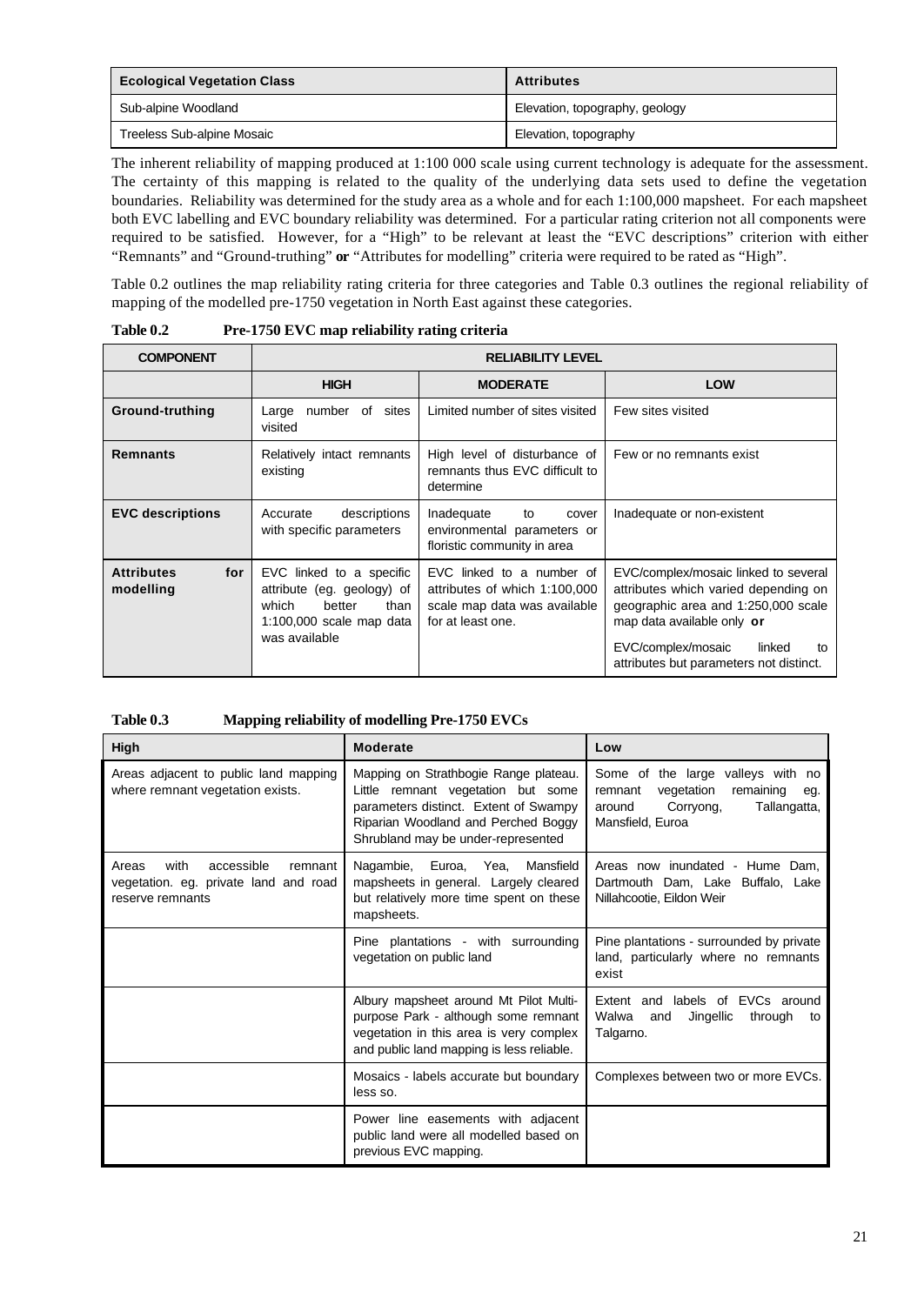# *3.2.2 Results*

The results of the Pre-1750 EVC analysis are presented in Table 0.4. These data have also been used to ascertain the rarity and threatened status of EVCs within the study area.

The extent of representation of EVCs in conservation reserves and other land tenures is shown in Table 3.4.

Conservation reserves include Wilderness Parks, National Parks, State Parks, Regional Parks (where timber harvesting does not occur), Flora Reserves and Fauna Reserves, Natural Features Reserves, Heritage Rivers and Essentially Natural Catchments established under the Heritage Rivers Act, and Remote and Natural Areas not available for timber harvesting.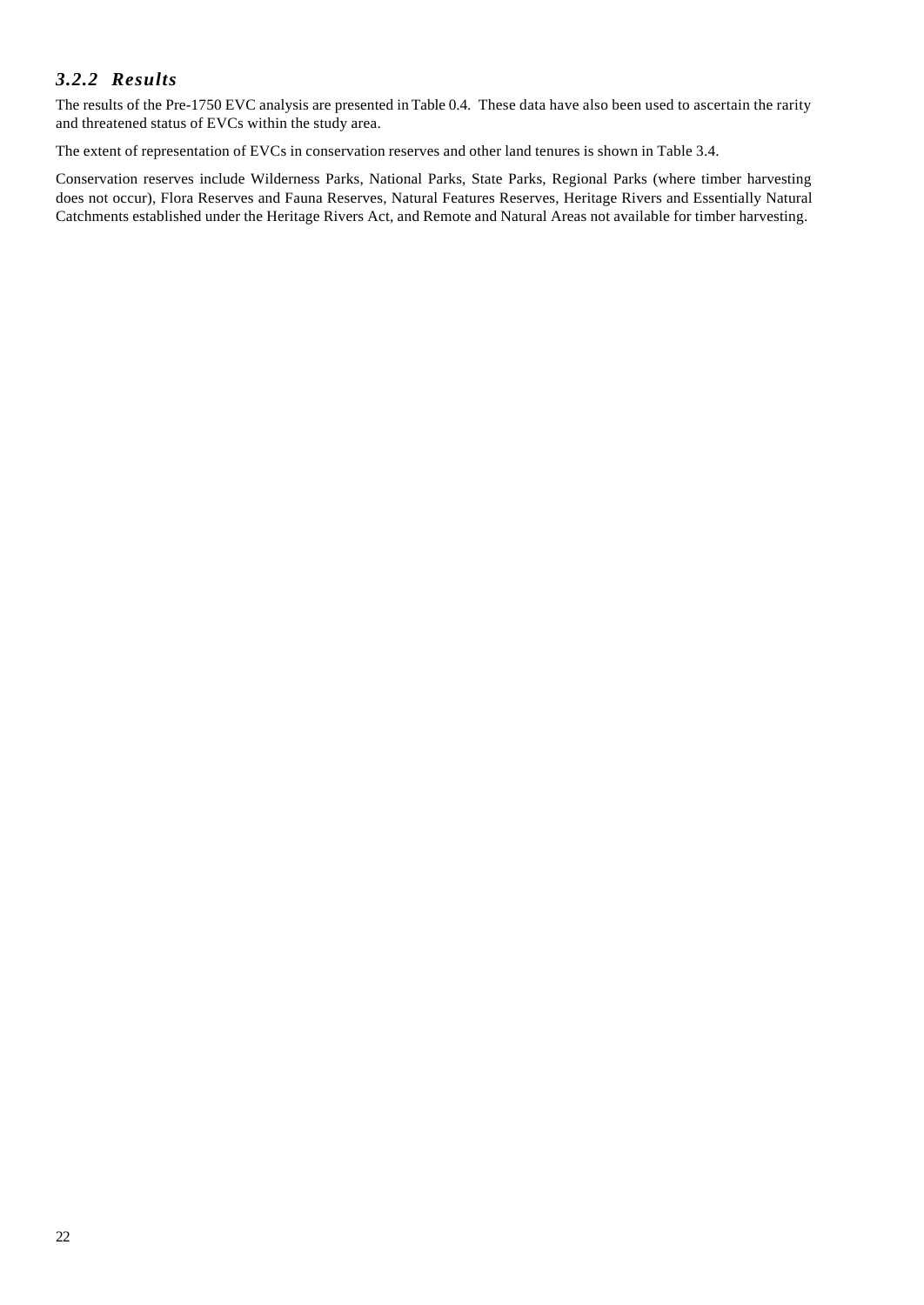|                                                               | Percent of EVC (pre-1750 extent) in each land category |         |                      |                  |                   |                     |           |                                               |      |  |  |  |
|---------------------------------------------------------------|--------------------------------------------------------|---------|----------------------|------------------|-------------------|---------------------|-----------|-----------------------------------------------|------|--|--|--|
| <b>Ecological Vegetation Class</b>                            | Area (ha)                                              |         | Percent<br>remaining | Conservatio<br>n |                   | <b>State Forest</b> | & Reserve | Other Parks Other Public Private land<br>Land |      |  |  |  |
|                                                               | Pre 1750                                               | Current |                      |                  | *Code<br>Non-code |                     |           |                                               |      |  |  |  |
| Clay Heathland                                                | 65                                                     | 35      | 54.2                 | 25.4             | 0.7               | 3.6                 |           |                                               | 24.4 |  |  |  |
| <b>Riparian Forest</b>                                        | 16,080                                                 | 11,270  | 70.1                 | 19.0             | 15.2              | 26.8                | 0.8       | 1.3                                           | 6.9  |  |  |  |
| Riparian Shrubland                                            | 1.440                                                  | 910     | 63.0                 | 56.5             |                   |                     |           |                                               | 6.5  |  |  |  |
| <b>Heathy Dry Forest</b>                                      | 99,280                                                 | 83,090  | 83.7                 | 29.9             | 2.0               | 39.5                | 0.4       | 0.9                                           | 11.0 |  |  |  |
| Shrubby Dry Forest                                            | 291,100                                                | 276,930 | 95.1                 | 28.1             | 2.6               | 59.8                | 0.6       | 0.4                                           | 3.5  |  |  |  |
| <b>Grassy Dry Forest</b>                                      | 296,420                                                | 146,500 | 49.4                 | 7.7              | 1.1               | 19.0                | 1.1       | 0.8                                           | 19.6 |  |  |  |
| Herb-rich Foothill Forest                                     | 555,490                                                | 402,600 | 72.5                 | 17.0             | 4.9               | 39.1                | 0.4       | 0.7                                           | 10.5 |  |  |  |
| Damp Forest                                                   | 48,310                                                 | 46,690  | 96.6                 | 24.9             | 11.4              | 57.8                | 0.9       | 0.8                                           | 0.8  |  |  |  |
| Wet Forest                                                    | 6,690                                                  | 6,250   | 93.5                 | 39.2             | 15.1              | 38.0                |           | 1.1                                           |      |  |  |  |
| Montane Dry Woodland                                          | 138,150                                                | 136,330 | 98.7                 | 41.9             | 2.4               | 50.7                | 2.1       | 1.6                                           |      |  |  |  |
| Montane Damp Forest                                           | 40,360                                                 | 38,330  | 95.0                 | 35.2             | 4.8               | 51.3                | 2.5       | 1.3                                           |      |  |  |  |
| Montane Riparian Thicket                                      | 1,200                                                  | 1,090   | 90.8                 | 22.3             | 18.7              | 45.6                | 0.6       | 3.0                                           |      |  |  |  |
| Sub-alpine Woodland                                           | 35,480                                                 | 35,340  | 99.6                 | 78.9             | 0.3               | 10.6                | 1.4       | 8.4                                           |      |  |  |  |
| Treeless Sub-alpine Mosaic                                    | 21,020                                                 | 20,490  | 97.5                 | 89.6             |                   | 0.0                 |           | 7.7                                           |      |  |  |  |
| Valley Grassy Forest                                          | 250,250                                                | 18,810  | 7.5                  | 0.8              | 0.1               | 0.8                 | 0.5       | 0.1                                           | 5.3  |  |  |  |
| Heathy Woodland                                               | 35                                                     | 35      | 100.0                |                  | 1.7               | 98.3                |           |                                               |      |  |  |  |
| Plains Grassy Woodland                                        | 210,800                                                | 1,930   | 0.9                  | 0.0              | 0.0               | 0.0                 |           | 0.0                                           | 0.9  |  |  |  |
| Floodplain Riparian Woodland                                  | 46,750                                                 | 4,310   | 9.2                  | 1.9              | 0.0               | $0.0\,$             |           | 0.2                                           | 6.4  |  |  |  |
| Swampy Riparian<br>Woodland/Perched Boggy<br>Shrubland Mosaic | 500                                                    | 120     | 23.5                 |                  |                   |                     |           |                                               | 23.5 |  |  |  |
| <b>Box Ironbark Forest</b>                                    | 20,310                                                 | 3,800   | 18.7                 | 15.0             |                   |                     |           | 0.3                                           | 3.4  |  |  |  |

**Table 0.4 Representative conservation (percentage reservation status) of EVCs in the North East study area based on Pre-1750s vegetation mapping**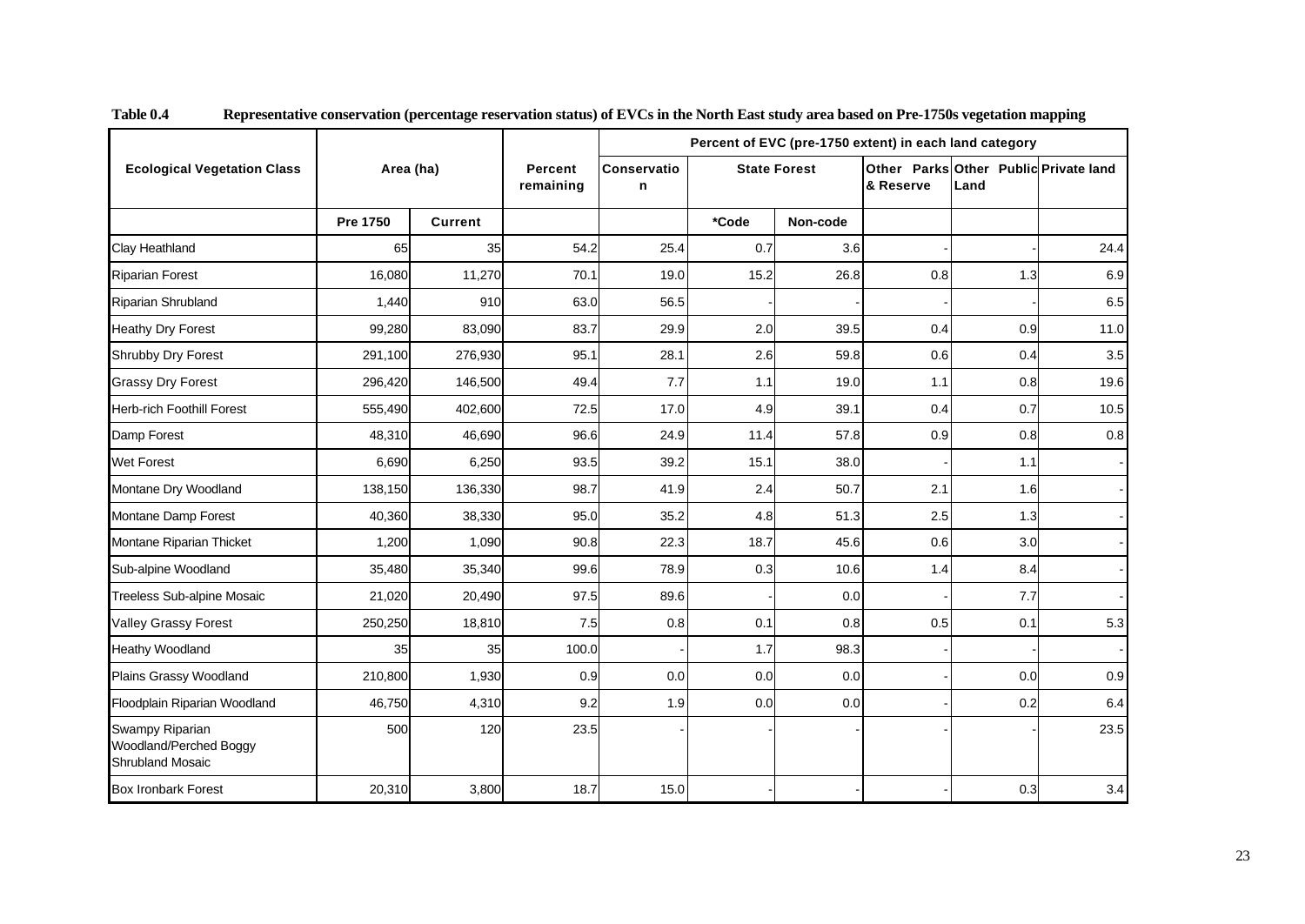|                                                                                    |           |        |                      | Percent of EVC (pre-1750 extent) in each land category |     |                     |     |                                               |         |
|------------------------------------------------------------------------------------|-----------|--------|----------------------|--------------------------------------------------------|-----|---------------------|-----|-----------------------------------------------|---------|
| <b>Ecological Vegetation Class</b>                                                 | Area (ha) |        | Percent<br>remaining | Conservatio<br>n                                       |     | <b>State Forest</b> |     | Other Parks Other Public Private land<br>Land |         |
| Alluvial Terraces Herb-rich<br>Woodland                                            | 210       | 10     | 5.6                  | 3.8                                                    |     |                     |     |                                               | 1.8     |
| Creekline Grassy Woodland                                                          | 9,980     | 440    | 4.4                  | 0.3                                                    | 0.0 | 0.0                 |     | 0.0                                           | 4.1     |
| <b>Granitic Hills Woodland</b>                                                     | 31,080    | 21,150 | 68.0                 | 50.0                                                   | 0.0 | 1.1                 | 0.9 | 0.1                                           | 15.9    |
| Rocky Outcrop Shrubland/Herbland<br>Mosaic                                         | 3,480     | 3,230  | 92.9                 | 67.4                                                   | 0.1 | 15.0                | 3.5 | 1.2                                           | 5.8     |
| <b>Wetland Formation</b>                                                           | 3,670     | 250    | 6.8                  |                                                        |     |                     |     |                                               | $6.8\,$ |
| Gilgai Plain Woodland/Wetland/<br><b>Heathy Dry Forest Mosaic</b>                  | 760       | 530    | 69.8                 | 66.9                                                   |     |                     |     |                                               | 2.9     |
| Spring Soak Herbland                                                               | 55        | 15     | 24.4                 | 0.3                                                    |     |                     |     | 1.1                                           | 23.0    |
| Alluvial Terraces Herb-rich<br>Woodland/Creekline Grassy<br><b>Woodland Mosaic</b> | 340       | 35     | 10.3                 |                                                        |     |                     |     | 0.0                                           | 10.3    |
| <b>Riverine Escarpment Scrub</b>                                                   | 680       | 520    | 76.2                 | 22.4                                                   | 6.1 | 32.8                |     | 4.1                                           | 10.7    |
| Swampy Riparian Woodland                                                           | 5,210     | 2,010  | 38.5                 | 8.4                                                    | 5.5 | 12.5                | 2.1 | 0.5                                           | 9.5     |
| Riparian Mosaic - North East                                                       | 6,730     | 2,600  | 38.6                 | 6.0                                                    | 8.9 | 15.3                | 0.1 | 3.8                                           | 4.4     |
| <b>Valley Heathy Forest</b>                                                        | 1,750     | 95     | 5.4                  | 0.7                                                    |     |                     |     |                                               | 4.7     |
| Alluvial Terraces Herb-rich<br>Woodland/Plains Grassy Woodland<br>Complex          | 1,090     | 20     | 1.7                  | 1.6                                                    |     |                     |     |                                               | 0.1     |
| Alluvial Terraces Herb-rich<br>Woodland/Valley Grassy Forest<br>Complex            | 920       | 20     | 2.3                  | 0.2                                                    |     |                     |     |                                               | 2.1     |
| <b>Grassy Dry Forest/Rocky Outcrop</b><br>Shrubland/Herbland Mosaic                | 950       | 190    | 19.8                 |                                                        |     |                     |     | 4.1                                           | 15.7    |
| <b>Grassy Woodland</b>                                                             | 86,740    | 4,470  | 5.2                  | 0.2                                                    | 0.0 | 0.5                 | 0.2 | 0.1                                           | 4.2     |
| Perched Boggy Shrubland                                                            | 1,730     | 300    | 17.2                 |                                                        | 0.1 | 0.8                 |     | 0.0                                           | 16.2    |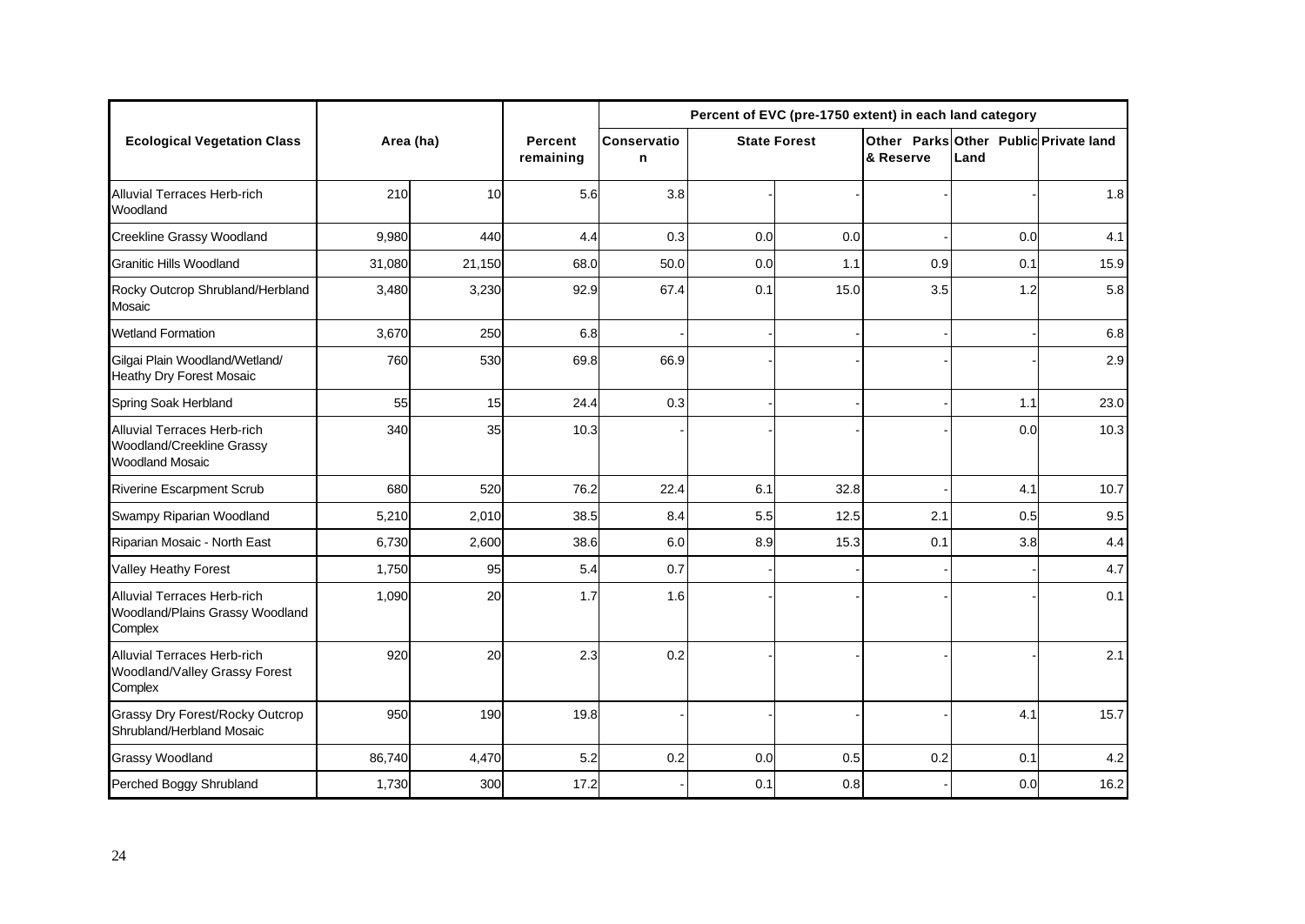|                                                                                             |           |       |                      | Percent of EVC (pre-1750 extent) in each land category |     |                     |           |                                               |      |  |  |  |  |
|---------------------------------------------------------------------------------------------|-----------|-------|----------------------|--------------------------------------------------------|-----|---------------------|-----------|-----------------------------------------------|------|--|--|--|--|
| <b>Ecological Vegetation Class</b>                                                          | Area (ha) |       | Percent<br>remaining | <b>Conservatio</b><br>n                                |     | <b>State Forest</b> | & Reserve | Other Parks Other Public Private land<br>Land |      |  |  |  |  |
| Plains Grassy Woodland/Floodplain<br>Riparian Woodland Complex                              | 7,880     | 270   | 3.5                  |                                                        | 0.0 | 0.0                 |           | 0.0                                           | 3.4  |  |  |  |  |
| <b>Plains Grassy</b><br>Woodland/Rainshadow Grassy<br><b>Woodland Complex</b>               | 2,730     | 20    | 0.8                  |                                                        |     |                     |           |                                               | 0.8  |  |  |  |  |
| Plains Grassy Woodland/Valley<br><b>Grassy Forest Complex</b>                               | 1,940     | 20    | 1.1                  |                                                        |     |                     |           |                                               | 1.1  |  |  |  |  |
| Plains Grassy Woodland/Valley<br>Grassy Forest/Rainshadow Grassy<br><b>Woodland Complex</b> | 2,400     | 110   | 4.5                  |                                                        |     |                     |           |                                               | 4.5  |  |  |  |  |
| Valley Grassy Forest/Box Ironbark<br><b>Forest Complex</b>                                  | 1,640     | 130   | 8.0                  |                                                        |     |                     |           |                                               | 8.0  |  |  |  |  |
| Gilgai Plain Woodland/Wetland<br>Mosaic                                                     | 9,900     | 480   | 4.9                  | 2.8                                                    |     |                     |           |                                               | 2.0  |  |  |  |  |
| Riparian Forest/Swampy Riparian<br><b>Woodland Mosaic</b>                                   | 4,640     | 390   | 8.4                  | 0.2                                                    | 0.2 | 0.5                 | 0.0       | 0.1                                           | 7.4  |  |  |  |  |
| Plains Grassy Woodland/Creekline<br>Grassy Woodland/Floodplain<br>Riparian Woodland Mosaic  | 3,880     | 55    | 1.4                  |                                                        |     |                     |           |                                               | 1.4  |  |  |  |  |
| Plains Grassy Woodland/Creekline<br>Grassy Woodland/Wetland Mosaic                          | 8,310     | 350   | 4.2                  |                                                        |     |                     |           |                                               | 4.2  |  |  |  |  |
| Valley Grassy Forest/Plains Grassy<br><b>Woodland Mosaic</b>                                | 580       |       | 0.4                  |                                                        |     |                     |           |                                               | 0.4  |  |  |  |  |
| <b>Grassy Dry Forest/Shrubby</b><br>Granitic-outwash Grassy Woodland<br>Mosaic              | 190       |       | 1.2                  |                                                        |     |                     |           |                                               | 1.2  |  |  |  |  |
| <b>Granitic Hills Woodland/Rocky</b><br>Outcrop Shrubland/Herbland Mosaic                   | 3,980     | 3,020 | 75.7                 | 58.7                                                   | 0.2 | 2.8                 |           | 1.4                                           | 12.7 |  |  |  |  |
| Granitic Hills Woodland/Heathy Dry<br><b>Forest Mosaic</b>                                  | 10        |       |                      |                                                        |     |                     |           |                                               |      |  |  |  |  |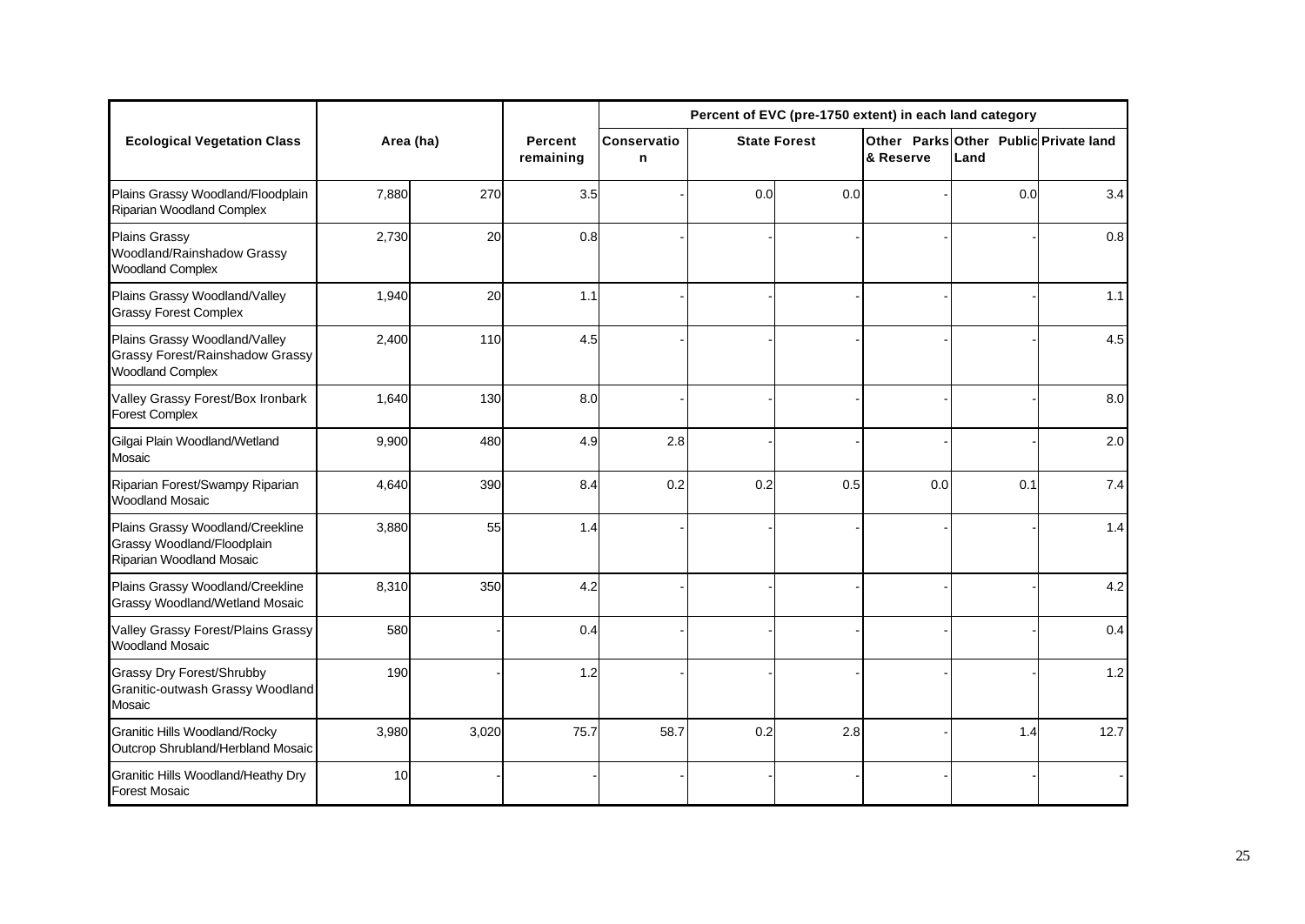|                                                                            |                          |                |                      | Percent of EVC (pre-1750 extent) in each land category |                          |                     |                |                                               |                |  |  |  |  |  |
|----------------------------------------------------------------------------|--------------------------|----------------|----------------------|--------------------------------------------------------|--------------------------|---------------------|----------------|-----------------------------------------------|----------------|--|--|--|--|--|
| <b>Ecological Vegetation Class</b>                                         | Area (ha)                |                | Percent<br>remaining | Conservatio<br>n                                       |                          | <b>State Forest</b> | & Reserve      | Other Parks Other Public Private land<br>Land |                |  |  |  |  |  |
| Box Ironbark Forest/Spring Soak<br><b>Herbland Mosaic</b>                  | 210                      | 5 <sub>l</sub> | 3.4                  |                                                        |                          |                     |                |                                               | 3.4            |  |  |  |  |  |
| Grassy Dry Forest/Spring Soak<br><b>Herbland Mosaic</b>                    | 390                      | 65             | 16.4                 |                                                        |                          |                     |                |                                               | 16.4           |  |  |  |  |  |
| Floodplain Riparian Woodland/Plains<br><b>Grassy Woodland Mosaic</b>       | 3,100                    | 75             | 2.4                  | 0.1                                                    |                          |                     |                | 0.0                                           | 2.2            |  |  |  |  |  |
| Rainshadow Grassy<br>Woodland/Valley Grassy Forest<br>Mosaic               | 3,620                    | 50             | 1.4                  |                                                        |                          |                     |                |                                               | 1.4            |  |  |  |  |  |
| Shrubby Granitic-outwash Grassy<br>Woodland/Valley Grassy Forest<br>Mosaic | 170                      | 20             | 10.2                 |                                                        |                          |                     |                | 6.3                                           | 3.9            |  |  |  |  |  |
| Riverine Grassy Woodland/Riverine<br>Sedgy Forest Mosaic                   | 26,790                   | 3,950          | 14.7                 | 0.7                                                    | 0.1                      | 0.9                 |                | 0.0                                           | 12.9           |  |  |  |  |  |
| Sand Ridge Woodland                                                        | 25                       |                | 7.2                  |                                                        |                          |                     |                |                                               | 7.2            |  |  |  |  |  |
| Valley Grassy Forest/Grassy Dry<br><b>Forest Mosaic</b>                    | 250                      | 100            | 39.2                 |                                                        |                          |                     |                |                                               | 39.2           |  |  |  |  |  |
| <b>Conifer Plantation</b>                                                  | $\overline{a}$           | 59,310         | $\blacksquare$       | $\blacksquare$                                         | ÷,                       |                     | ÷,             | $\blacksquare$                                |                |  |  |  |  |  |
| Cleared/Severely Disturbed                                                 | $\blacksquare$           | 71,520         | $\blacksquare$       | $\overline{a}$                                         | $\overline{\phantom{a}}$ | $\blacksquare$      | $\blacksquare$ | $\overline{\phantom{0}}$                      |                |  |  |  |  |  |
| Rock/Bare Ground                                                           | $\blacksquare$           | 25             | $\sim$               | $\overline{a}$                                         | $\blacksquare$           | $\overline{a}$      | ÷.             | L.                                            |                |  |  |  |  |  |
| Non-Treed Area                                                             | $\blacksquare$           | 881,910        | $\sim$               | $\overline{a}$                                         | $\blacksquare$           | $\overline{a}$      | ÷,             | ÷.                                            |                |  |  |  |  |  |
| <b>Water Body</b>                                                          | $\blacksquare$           | 25,490         | $\blacksquare$       | $\overline{a}$                                         | $\blacksquare$           | $\sim$              | $\overline{a}$ | ÷,                                            | $\blacksquare$ |  |  |  |  |  |
| Unknown/Unclassified                                                       | $\overline{\phantom{a}}$ | 20             | $\blacksquare$       | $\blacksquare$                                         | $\blacksquare$           | $\blacksquare$      | $\blacksquare$ | $\blacksquare$                                |                |  |  |  |  |  |
| <b>Grand Total</b>                                                         | 2,318,130                | 2,318,120      |                      |                                                        |                          |                     |                |                                               |                |  |  |  |  |  |

Riparian Mosaic - North East is Riparian Forest/Swampy Riparian Woodland/Riparian Shrubland/Riverine Escarpment Scrub

A vegetation *mosaic* consists of discrete floristic entities (EVCs) which were unable to be distinguished in the mapping due to the scale used (ie. 1:100 000).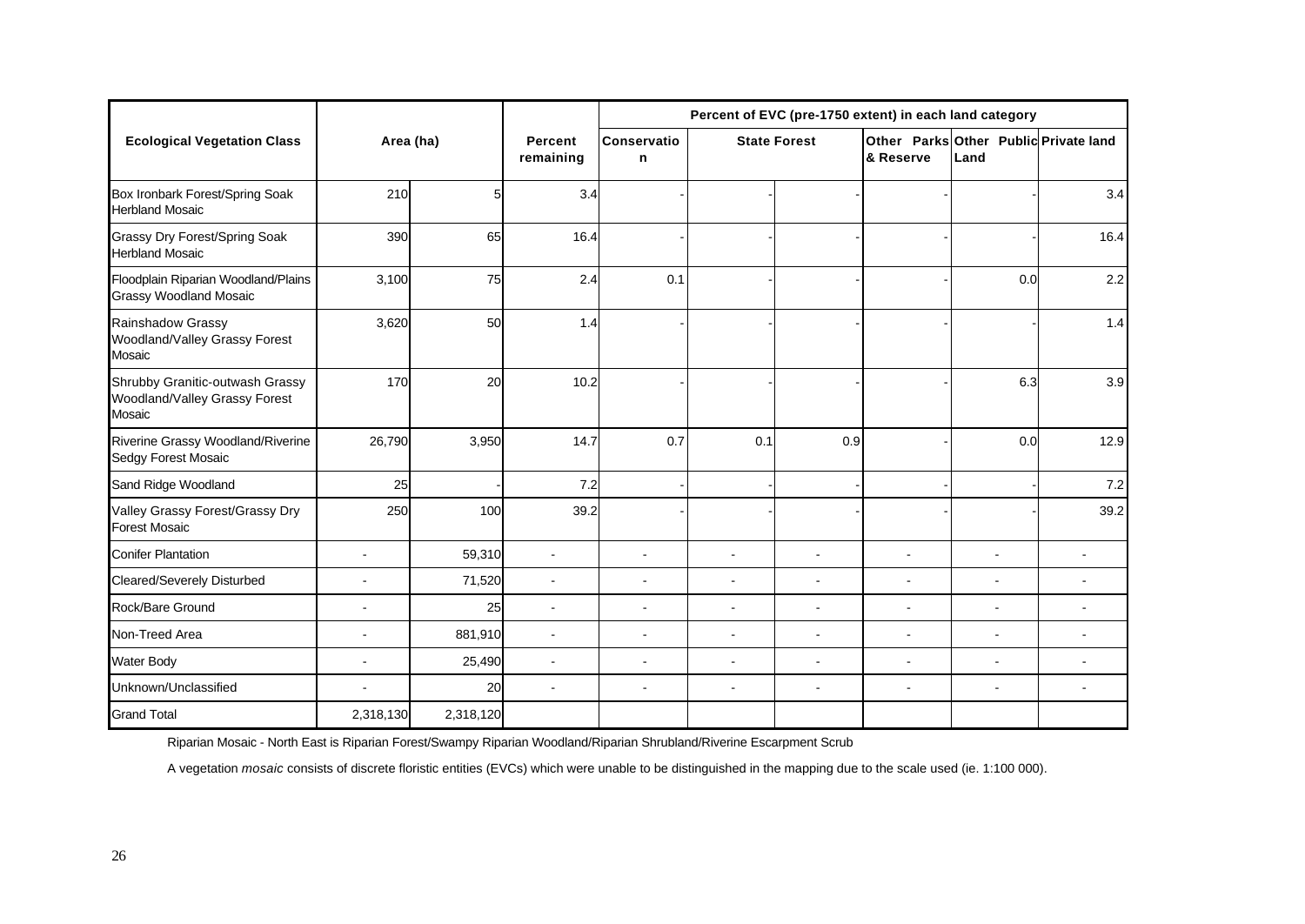A vegetation *complex* occurs where floristic entities are unable to be distinguished in an area but are known to exist discretely elsewhere. In the North East RFA area complexes were mapped as part of the pre-1750 mapping exercise on private land where sufficient information was available to determine that a group of EVCs occurred in a particular area but there was insufficient information was available to accurately map the boundaries between them.

\*Areas protected under the Code of Forest Practices for Timber Production (NRE,1996)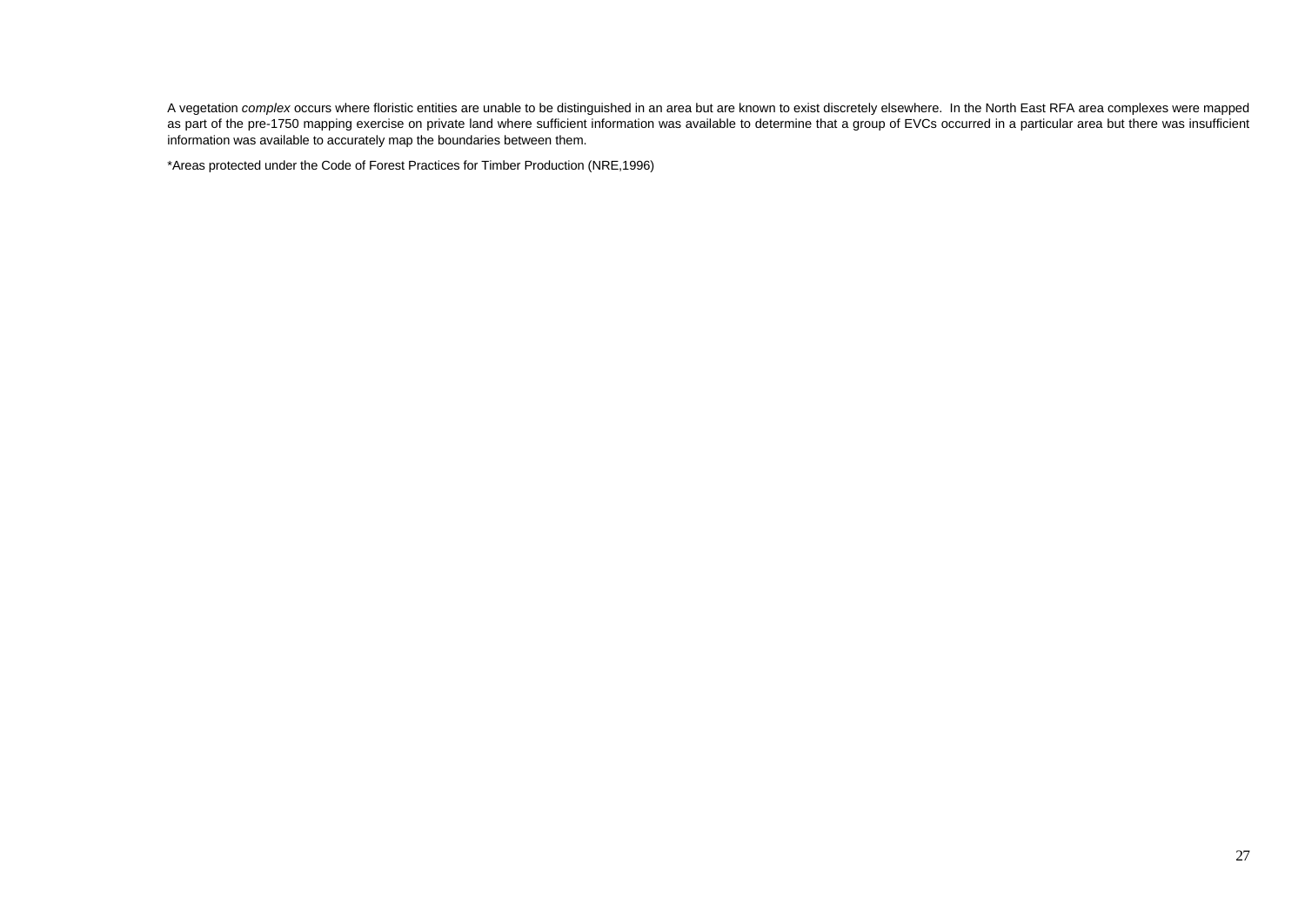# **3.3 Reservation status of Ecological Ve getation Classes**

Information on the current reservation status of EVCs for the North East is provided in Table 0.4. The reservation level of each EVC can be assessed against the national reserve criteria. For those EVCs that are not endangered, vulnerable or rare, the criteria establish a reservation target of 15 per cent of the pre-1750 extent. If an EVC is vulnerable, then 60 per cent of its remaining extent should be reserved. All remaining occurrences of rare and endangered EVCs should be protected.

There are 58 EVCs occurring in the North East. Half of these (29) are vegetation mosaics or complexes which are usually comprised of small areas of two or more vegetation types interspersed with each other and are too small to be mapped individually at a scale of 1:100,000.

The occurrence of 31 of the EVCs is predominantly on private land and 27 EVCs occur predominantly on public land. For those EVCs that are not endangered, vulnerable or rare, the national reserve criteria reservation target of 15 per cent of the pre-1750 extent has been met for all EVCs except Grassy Dry Forest.

For many of the EVCs which are endangered, vulnerable or rare as a result of depletion (Table 3.4), the only occurrence outside conservation reserves is on private land. This reflects the historic demarcation between public land and the selection of arable lands for farming associated with private land.

# *3.3.1 Sub-regional reservation of Ecological Vegetation Classes*

Nineteen Geographic Representation Units (GRUs) have been identified across the North East which reflect the landscape scale variation across the region (See Map 1 of the Comprehensive Regional Assessment Report). These are based on similar land form, geology, vegetation and climate. Table 0.5 lists the GRUs and the attributes that characterise them. The overall reservation status of each EVC was undertaken by overlaying the reserve system with the EVC coverage using a Geographic Information System (GIS).

| <b>Geographic Representation Unit (GRU)</b> | <b>Attributes</b>                                                                                                                                                                                                                                                                                                                               |
|---------------------------------------------|-------------------------------------------------------------------------------------------------------------------------------------------------------------------------------------------------------------------------------------------------------------------------------------------------------------------------------------------------|
| <b>Barry Mountains</b>                      | Montane to sub-alpine steep sided dissected ranges dissected by<br>broad, fertile river valleys. River valleys of Quaternary alluviums.<br>Ranges dominated by Ordovician marine sediments with Devonian<br>other volcanics, Devonian sediments<br>granites and<br>and<br>Carboniferous sediments. Rainfall high to very high.                  |
| <b>Big Ben Foothills</b>                    | Dissected foothills and steep-sided low mountains. Devonian and<br>Silurian granites and Silurian metamorphics with smaller areas of<br>Ordovician sediments. Rainfall low to very high.                                                                                                                                                        |
| <b>Big River Mountains</b>                  | Steeply dissected mountain ranges dissected by broad, fertile<br>valleys of major rivers. River valleys with Quaternary alluviums.<br>Ranges dominated by Devonian and Ordovician sediments with<br>Carboniferous sediments, Devonian granites and granodiorites,<br>Devonian metamorphics and Tertiary basalts. Rainfall high to very<br>high. |
| <b>Bogong Mountains</b>                     | Steeply dissected ranges and alpine/sub-alpine plateaux with<br>complex faulting. Ordovician metamorphics with smaller areas of<br>Silurian/Ordovician granite/granodiorite and plateaux outcrops of<br>Tertiary basalt. Rainfall high to very high.                                                                                            |
| <b>Buffalo Mountains</b>                    | Steep sedimentary hills (Mt Buffalo granite massif the most<br>dominant feature) and narrow river valleys with restricted flats.<br>Ordovician sediments with Devonian granites. Rainfall low to very<br>high.                                                                                                                                  |
| Corryong Foothills                          | Three distinct mountain ranges of Devonian granite and Devonian<br>acid volcanics interspersed by broad valleys of Quaternary<br>sediments and older alluvial terraces no longer subject to flooding.<br>Rainfall low to high.                                                                                                                  |
| <b>Dartmouth Mountains</b>                  | Steeply dissected ranges and sub-alpine areas. Dominated by<br>Ordovician and Silurian sediments with substantial areas of Silurian<br>acid volcanics and a small area of Ordovician granodiorite. Rainfall<br>high to very high.                                                                                                               |

**Table 0.5 Geographic Representation Units of the North East and their attributes**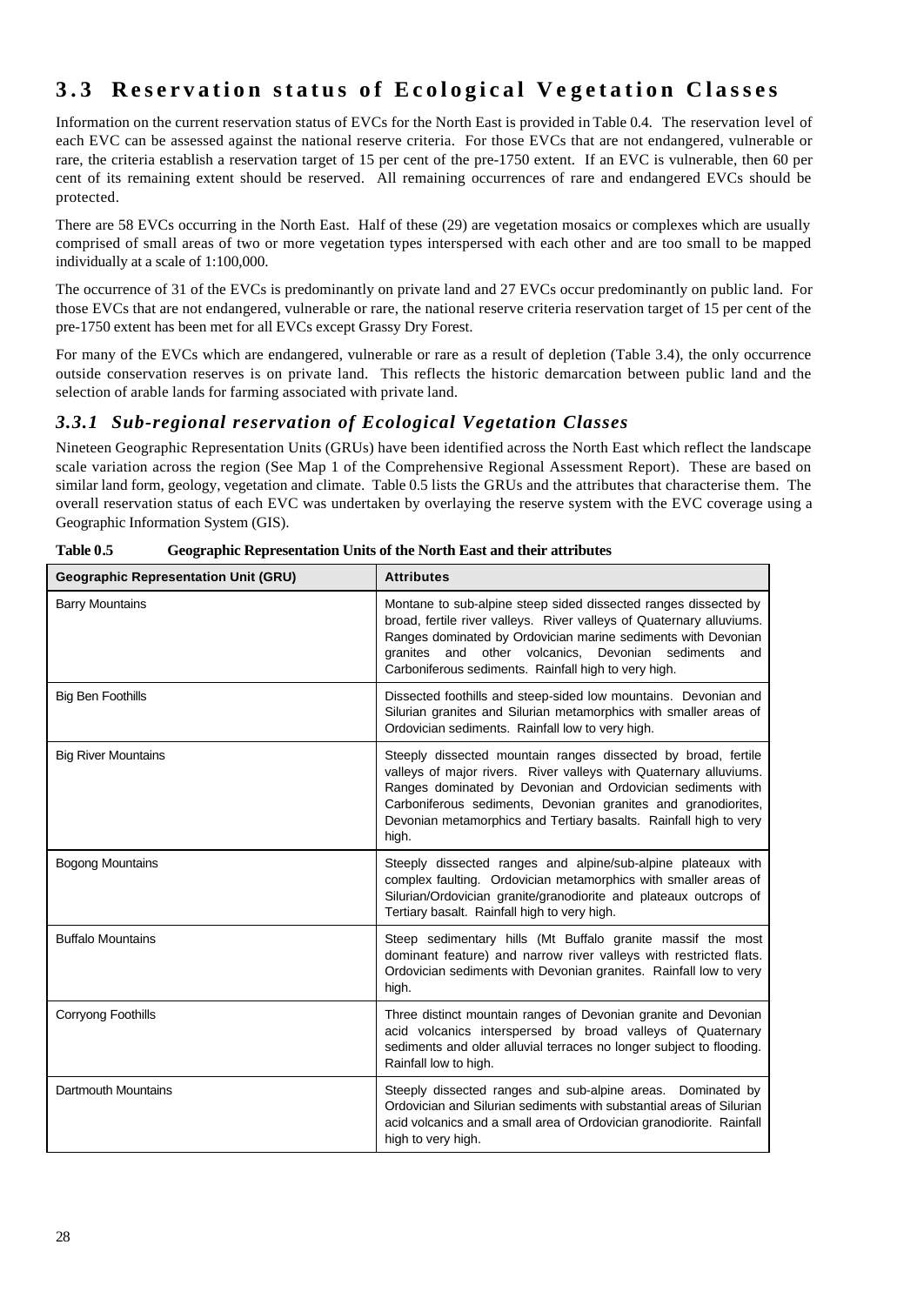| <b>Geographic Representation Unit (GRU)</b> | <b>Attributes</b>                                                                                                                                                                                                                                                                                                       |
|---------------------------------------------|-------------------------------------------------------------------------------------------------------------------------------------------------------------------------------------------------------------------------------------------------------------------------------------------------------------------------|
| <b>Delatite Valley</b>                      | Undulating foothills and fertile plains and river flats to dissected<br>mountain ranges in the east. Foothills and ranges predominantly<br>Carboniferous sediments with Devonian sediments, Devonian<br>metamorphics and Devonian volcanics. Broad river valleys of<br>Quaternary alluviums. Rainfall moderate to high. |
| Granya Foothills                            | Low rolling hills of Silurian and Devonian granites to the east of the<br>unit with Ordovician metamorphics west of Bullioh. Rainfall low to<br>high.                                                                                                                                                                   |
| <b>Highlands Foothills</b>                  | Kobyboyn and Callen Ranges, gently rolling hills of Devonian<br>Granite with minor Devonian and Silurian sediments.<br>Rainfall<br>generally moderate.                                                                                                                                                                  |
| King River Floodplain                       | Plain of recent Quaternary sediments (mostly alluvial) and low hills<br>of Ordovician sediments. Rainfall low to high.                                                                                                                                                                                                  |
| <b>Matlock Mountains</b>                    | Steeply dissected ranges.<br>Devonian and Silurian sediments.<br>Rainfall low to moderate.                                                                                                                                                                                                                              |
| Mitta Foothills                             | Dissected hills. Equally dominated by Ordovician metamorphics<br>and sediments with smaller areas of Silurian granite and<br>granodiorite and Quaternary sediments along major streams.<br>Rainfall high to very high.                                                                                                  |
| Mt Pilot Foothills                          | Low, gentle foothills of Devonian granite and narrow plains of<br>Quaternary alluvial sediments with substantial colluvial sediments<br>on the footslopes above plains. Contains substantial areas of<br>alluvial plains through which rise low Ordovician sedimentary hills<br>(Chiltern area). Rainfall low to high.  |
| <b>Pinnibar Mountains</b>                   | Steeply dissected ranges. Ordovician sediments and substantial<br>Ordovician/Silurian granodiorites and smaller areas of Ordovician<br>metamorphics. Rainfall generally very high.                                                                                                                                      |
| Strathbogie Foothills                       | Steep hills rising from plains and broad granite plateaux. Devonian<br>acid volcanics and granites. Rainfall moderate to high on the<br>granite plateau of Strathbogie Ranges, with the decline running<br>northwards.                                                                                                  |
| <b>Tallangatta Foothills</b>                | Moderately steep hills dominated by Silurian granite, granodiorites.<br>Rainfall high to very high.                                                                                                                                                                                                                     |
| <b>Toombullup Foothills</b>                 | Low, rolling hills and steep-sided foothill plateaux and Quaternary<br>alluvial plains. Geology/lithology is complex and includes Devonian<br>granites, acid volcanics, Ordovician sediments, Carboniferous<br>sediments, Tertiary volcanics and Cambrian greenstones. Rainfall<br>low to high, declining northwards.   |
| <b>Upper King Mountains</b>                 | Steeply dissected ranges and broad, fertile river valleys. Ranges<br>predominantly Devonian volcanics and Ordovician sediments with<br>metamorphics,<br>basalt<br>Devonian<br>Tertiary<br>volcanics,<br>and<br>Carboniferous sediments.<br>River valleys quaternary alluviums.<br>Rainfall high.                        |

**Note:** Rainfall is classified as low (<700mm), moderate (700-1000mm), high (1000-1200m) or very high (>1200mm).

The results of the analysis of representation of EVCs by Geographic Representation Unit are presented in Table 0.6.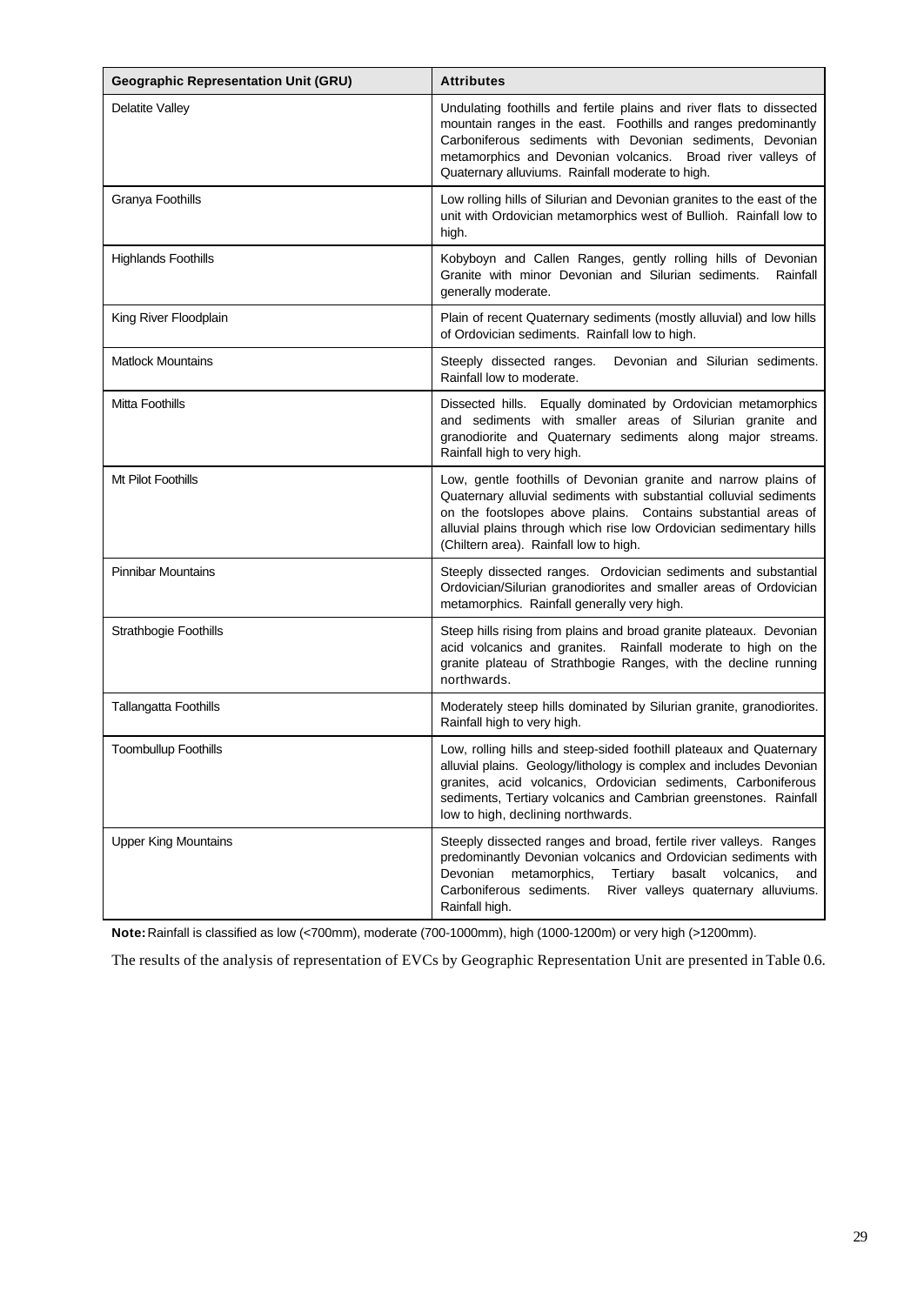| Table 0.6                             | Representative conservation (percentage reservation status) of EVCs in the North East region by |  |  |  |  |  |
|---------------------------------------|-------------------------------------------------------------------------------------------------|--|--|--|--|--|
| <b>Geographic Representation Unit</b> |                                                                                                 |  |  |  |  |  |

|                                                                                                                                                                                                                |                 |                | <b>Barry Mountains</b> | <b>Big Ben</b><br><b>Foothills</b> |                         | <b>Big River</b><br>Mountain |                | Bogong<br><b>Mountains</b> |                | <b>Buffalo</b><br><b>Mountains</b> |          | Corryong<br><b>Foothills</b> |                          |
|----------------------------------------------------------------------------------------------------------------------------------------------------------------------------------------------------------------|-----------------|----------------|------------------------|------------------------------------|-------------------------|------------------------------|----------------|----------------------------|----------------|------------------------------------|----------|------------------------------|--------------------------|
|                                                                                                                                                                                                                |                 | Area (ha)      | Prot <sub>9</sub>      | Area (ha)                          | Prot%                   | Area (ha)                    | Prot %         | Area (ha)                  | Prot%          | Area (ha                           | Prot %   | Area (ha)                    | Prot %                   |
| 7. Clay Heathland                                                                                                                                                                                              | 65              |                |                        | 5                                  |                         |                              |                |                            |                |                                    |          |                              |                          |
| 18. Riparian Forest                                                                                                                                                                                            | 16,080          | 1,760          | 48                     | 80                                 | 38                      | 2,910                        | 19             | 1,500                      | 53             | 900                                | 3        | 20                           | 100                      |
| 19. Riparian Shrubland                                                                                                                                                                                         | 1,440           |                |                        |                                    |                         |                              |                |                            |                | 570                                | 96       |                              |                          |
| 20. Heathy Dry Forest                                                                                                                                                                                          | 99,280          | 7,400          | 39                     | 3,330                              | 1                       | 3,150                        | 15             | 1,290                      | 38             | 10,640                             | 16       | 5,130                        | 73                       |
| 21. Shrubby Dry Forest                                                                                                                                                                                         | 291,100         | 19,880         | 55                     | 19,270                             | 4                       | 17,620                       | 34             | 8,620                      | 37             | 42,890                             | 35       | 2,620                        | 60                       |
| 22. Grassy Dry Forest                                                                                                                                                                                          | 296.420         |                |                        | 51,710                             | $\overline{7}$          | 3.110                        | 8              | 710                        | 27             | 20.310                             | 9        | 22.140                       | 12                       |
| 23. Herb-rich Foothill Forest                                                                                                                                                                                  | 555,490         | 28,160         | 51                     | 43,680                             | 6                       | 25,540                       | 23             | 13,260                     | 29             | 50,300                             | 24       | 8,610                        | 43                       |
| 29. Damp Forest                                                                                                                                                                                                | 48,310          | 3,490          | 50                     | 860                                |                         | 7.070                        | $26\,$         | 3,030                      | 52             | 2,050                              | 29       |                              |                          |
| 30. Wet Forest                                                                                                                                                                                                 | 6,690           | 1,380          | 58                     | 40                                 | $\overline{7}$          | 790                          | 40             | 1,390                      | 63             | 45                                 | 100      |                              | 99                       |
| 36. Montane Dry Woodland                                                                                                                                                                                       | 138,150         | 23,330         | 59<br>49               | 1,750<br>170                       |                         | 15,200<br>5,590              | 42<br>37       | 20,750<br>7,930            | 74<br>71       | 12,850                             | 58<br>66 | 1,930<br>40                  | 100                      |
| 38. Montane Damp Forest<br>41. Montane Riparian Thicket                                                                                                                                                        | 40,360<br>1,200 | 4,300<br>75    | 77                     |                                    |                         | 30                           | 83             | 140                        | 78             | 3,280                              |          |                              |                          |
| 43. Sub-alpine Woodland                                                                                                                                                                                        | 35,480          | 2,670          | 96                     |                                    |                         | 4,320                        | 69             | 16,810                     | 88             | 4,270                              | 94       |                              |                          |
| 44. Treeless Sub-alpine Mosaic                                                                                                                                                                                 | 21,020          | 300            | 100                    |                                    |                         | 680                          | 72             | 18.490                     | 90             | 900                                | 99       |                              |                          |
| 47. Valley Grassy Forest                                                                                                                                                                                       | 250,250         | ÷,             |                        | 31,050                             |                         | 1,600                        | $\overline{2}$ | 410                        |                | 4,760                              |          | 31,480                       | 3                        |
| 48. Heathy Woodland                                                                                                                                                                                            | 35              | ä,             |                        |                                    |                         | 35                           | ÷              |                            |                |                                    |          |                              |                          |
| 55. Plains Grassy Woodland                                                                                                                                                                                     | 210,800         |                |                        | 3,550                              |                         | 5                            |                |                            |                | 2,960                              |          | 2,420                        |                          |
| 56. Floodplain Riparian Woodland                                                                                                                                                                               | 46,750          | ä,             |                        | 3,760                              |                         |                              |                |                            |                | 3,360                              |          | 9,520                        | $\overline{2}$           |
| 212 Swampy Riparian Woodland/Perched Boggy Shrubland Mosaic                                                                                                                                                    | 500             |                |                        |                                    |                         |                              |                |                            |                |                                    |          |                              |                          |
| 61. Box Ironbark Forest                                                                                                                                                                                        | 20,310          | ÷,             |                        |                                    |                         |                              |                |                            |                |                                    |          |                              |                          |
| 67. Alluvial Terraces Herb-rich Woodland                                                                                                                                                                       | 210             | ä,             |                        |                                    |                         |                              |                |                            |                |                                    |          |                              |                          |
| 68. Creekline Grassy Woodland                                                                                                                                                                                  | 9,980           | L,             |                        | 720                                | 1                       |                              |                |                            |                | 130                                |          | 210                          |                          |
| 72. Granitic Hills Woodland                                                                                                                                                                                    | 31,080          |                |                        |                                    |                         |                              |                |                            |                |                                    |          | 11.620                       | 64                       |
| 73. Rocky Outcrop Shrubland/Herbland Mosaic                                                                                                                                                                    | 3,480           | 150            | 100                    | 180                                | 18                      |                              |                | 15                         | 27             | 61C                                | 97       | 730                          | 100                      |
| 74. Wetland Formation                                                                                                                                                                                          | 3,670           | ÷,             |                        |                                    |                         |                              |                |                            |                |                                    |          |                              |                          |
| 79. Gilgai Plain Woodland/Wetland/Heathy Dry Forest Mosaic                                                                                                                                                     | 760             |                |                        |                                    |                         |                              |                |                            |                |                                    |          |                              |                          |
| 80. Spring Soak Herbland                                                                                                                                                                                       | 55              | ä,             |                        |                                    |                         |                              |                |                            |                |                                    |          | ÷                            |                          |
| 81. Alluvial Terraces Herb-rich Woodland/Creekline Grassy Woodland Mosaic                                                                                                                                      | 340             |                |                        |                                    |                         |                              |                |                            |                |                                    |          |                              |                          |
| 82. Riverine Escarpment Scrub                                                                                                                                                                                  | 680             |                |                        |                                    |                         |                              |                |                            |                | 75                                 | 96       | 5                            |                          |
| 83. Swampy Riparian Woodland                                                                                                                                                                                   | 5,210           | 400            | 53                     | 55                                 | 1                       | 45                           | 21             | 320                        | $\mathbf{1}$   | 220                                | 9        | 35                           | 52                       |
| 84. Riparian Mosaic - North East                                                                                                                                                                               | 6,730           | 160            |                        | 390                                |                         | 240                          | 71             |                            |                | 1,190                              | 16       |                              |                          |
| 127. Valley Heathy Forest                                                                                                                                                                                      | 1.750           | ä,             |                        |                                    |                         |                              |                |                            |                |                                    |          |                              |                          |
| 152. Alluvial Terraces Herb-rich Woodland/Plains Grassy Woodland Complex                                                                                                                                       | 1,090           | L.             |                        |                                    |                         |                              |                |                            |                |                                    |          |                              |                          |
| 153. Alluvial Terraces Herb-rich Woodland/Valley Grassy Forest Complex                                                                                                                                         | 920             | L,             |                        |                                    |                         |                              |                |                            |                |                                    |          |                              |                          |
| 174. Grassy Dry Forest/Rocky Outcrop Shrubland/Herbland Mosaic                                                                                                                                                 | 950             |                |                        |                                    |                         |                              |                |                            |                |                                    |          |                              |                          |
| 175. Grassy Woodland                                                                                                                                                                                           | 86,740          | $\overline{a}$ |                        | 330                                |                         | 330                          |                |                            |                | 40                                 |          | 1,150                        | $\overline{\phantom{a}}$ |
| 185. Perched Boggy Shrubland                                                                                                                                                                                   | 1,730           |                |                        |                                    |                         |                              |                |                            |                |                                    |          |                              |                          |
| 186. Plains Grassy Woodland/Floodplain Riparian Woodland Complex                                                                                                                                               | 7,880           | L,             |                        |                                    |                         |                              |                |                            |                |                                    |          |                              |                          |
| 187. Plains Grassy Woodland/Rainshadow Grassy Woodland Complex                                                                                                                                                 | 2,730           |                |                        |                                    |                         |                              |                |                            |                |                                    |          |                              |                          |
| 188. Plains Grassy Woodland/Valley Grassy Forest Complex<br>190. Plains Grassy Woodland/Valley Grassy Forest/Rainshadow Grassy                                                                                 | 1,940           | ä,             |                        | 95                                 |                         |                              |                |                            |                |                                    |          |                              |                          |
| Woodland Complex                                                                                                                                                                                               | 2.400           |                |                        | 2.320                              | 1                       |                              |                |                            |                |                                    |          |                              |                          |
| 213. Valley Grassy Forest/Box Ironbark Forest Complex                                                                                                                                                          | 1,640           |                |                        |                                    |                         |                              |                |                            |                |                                    |          |                              |                          |
| 235. Gilgai Plain Woodland/Wetland Mosaic                                                                                                                                                                      | 9,900           | ä,             |                        |                                    |                         |                              |                |                            |                |                                    |          |                              |                          |
| 237. Riparian Forest/Swampy Riparian Woodland Mosaic<br>238. Plains Grassy Woodland/Creekline Grassy Woodland/Floodplain Riparian<br>238. Plains Grassy Woodland/Creekline Grassy Woodland/Floodplain Riparian | 4,640<br>3.880  |                |                        | 1,600<br>740                       | $\overline{\mathbf{c}}$ |                              |                | 560                        | $\overline{4}$ | 440<br>3.140                       |          | 250                          |                          |
| 240. Plains Grassy Woodland/Creekline Grassy Woodland/Wetland Mosaic                                                                                                                                           | 8,310           |                |                        |                                    |                         |                              |                |                            |                |                                    |          |                              |                          |
| 241. Valley Grassy Forest/Plains Grassy Woodland Mosaic                                                                                                                                                        | 580             | ä,             |                        |                                    |                         |                              |                |                            |                |                                    |          |                              |                          |
| 243. Grassy Dry Forest/Shrubby Granitic-outwash Grassy Woodland Mosaic                                                                                                                                         | 190             |                |                        |                                    |                         |                              |                |                            |                |                                    |          |                              |                          |
| 244. Granitic Hills Woodland/Rocky Outcrop Shrubland/Herbland Mosaic                                                                                                                                           | 3.980           | ä,             |                        | 180                                |                         |                              |                |                            |                |                                    |          |                              |                          |
| 245. Granitic Hills Woodland/Heathy Dry Forest Mosaic                                                                                                                                                          | 10              |                |                        |                                    |                         |                              |                |                            |                |                                    |          |                              |                          |
| 247. Box Ironbark Forest/Spring Soak Herbland Mosaic                                                                                                                                                           | 210             | L.             |                        |                                    |                         |                              |                |                            |                |                                    |          |                              |                          |
| 248. Grassy Dry Forest/Spring Soak Herbland Mosaic                                                                                                                                                             | 390             |                |                        |                                    |                         |                              |                |                            |                |                                    |          |                              |                          |
| 250. Floodplain Riparian Woodland/Plains Grassy Woodland Mosaic                                                                                                                                                | 3,100           | L,             |                        |                                    |                         |                              |                |                            |                |                                    |          | 2,390                        | 1                        |
| 251. Rainshadow Grassy Woodland/Valley Grassy Forest Mosaic                                                                                                                                                    | 3,620           | L,             |                        | 830                                |                         |                              |                |                            |                |                                    |          |                              |                          |
|                                                                                                                                                                                                                |                 |                |                        |                                    |                         |                              |                |                            |                |                                    |          |                              |                          |
| 254. Shrubby Granitic-outwash Grassy Woodland/Valley Grassy Forest Mosaic                                                                                                                                      | 170             |                |                        |                                    |                         |                              |                |                            |                |                                    |          |                              |                          |
| 255. Riverine Grassy Woodland/Riverine Sedgy Forest Mosaic                                                                                                                                                     | 26,790          | $\overline{a}$ |                        | 1,300                              |                         |                              |                |                            |                | 210                                |          |                              |                          |
| 264. Sand Ridge Woodland                                                                                                                                                                                       | 25<br>250       | ä,             |                        |                                    |                         |                              |                |                            |                |                                    |          |                              |                          |
| 265. Valley Grassy Forest/Grassy Dry Forest Mosaic                                                                                                                                                             |                 |                |                        |                                    |                         |                              |                |                            |                |                                    |          |                              |                          |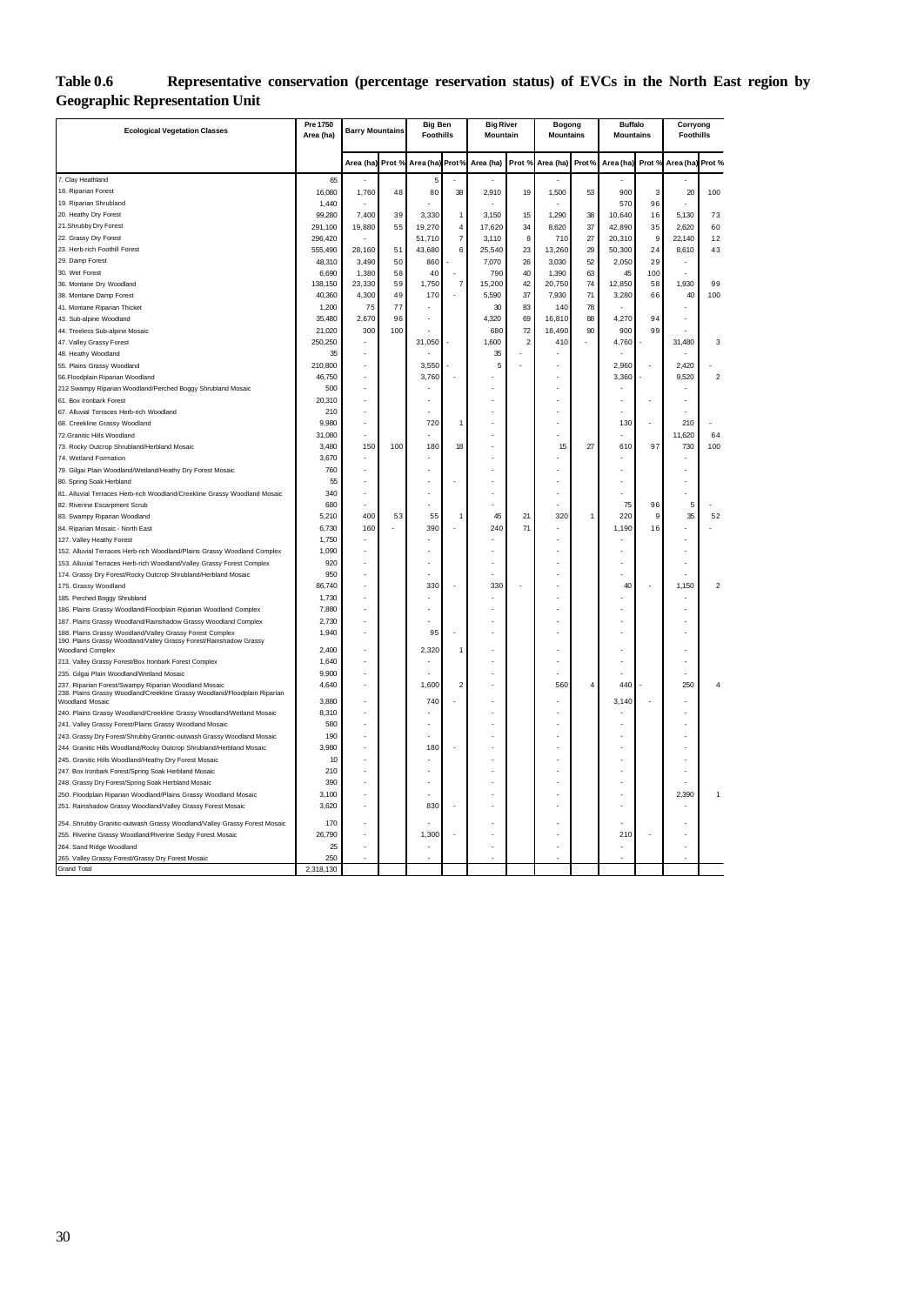| <b>Ecological Vegetation Classes</b>                                                                                           | Pre 1750<br>Area (ha) | Dartmouth<br><b>Mountains</b> |          | <b>Delatite Valley</b> |                   | <b>Granya Foothills</b> |                         | Highlands<br><b>Foothills</b> |                | <b>King River</b><br>Floodplain |                         | <b>Matlock</b><br><b>Mountains</b> |                |
|--------------------------------------------------------------------------------------------------------------------------------|-----------------------|-------------------------------|----------|------------------------|-------------------|-------------------------|-------------------------|-------------------------------|----------------|---------------------------------|-------------------------|------------------------------------|----------------|
|                                                                                                                                |                       |                               |          |                        |                   | Area                    |                         |                               |                |                                 |                         | Area                               |                |
| 7. Clav Heathland                                                                                                              |                       | Area (ha)                     | Prot %   | Area (ha)              | Prot <sub>9</sub> | (ha)                    | Prot %                  | Area (ha)                     | Prot%          | Area (ha)                       | Prot %                  | (ha)                               | Prot%          |
|                                                                                                                                | 65                    |                               |          |                        |                   | 15                      | 100                     | 20                            |                |                                 |                         |                                    |                |
| 18. Riparian Forest<br>19. Riparian Shrubland                                                                                  | 16,080                | 1,220                         | 9        | 810                    | 17                |                         |                         | 840                           | 27             | 55                              |                         | 200                                |                |
|                                                                                                                                | 1,440                 |                               |          |                        |                   | 110                     | 3                       | 410                           | 92             |                                 |                         |                                    |                |
| 20. Heathy Dry Forest                                                                                                          | 99,280                | 4.760                         | 90       | 1.160                  | 27                | 7.320                   | 55                      | 2,050                         | $\overline{1}$ | 3,610                           | $\overline{\mathbf{c}}$ | 1,240                              |                |
| 21.Shrubby Dry Forest                                                                                                          | 291,100               | 29,780                        | 53<br>33 | 7,600                  | $\overline{4}$    | 7,460                   | 66<br>17                | 1,090                         |                | 450                             |                         | 3,710                              |                |
| 22. Grassy Dry Forest                                                                                                          | 296,420               | 3,210                         | 47       | 16,930                 | 28                | 16,140                  | 31                      | 28,160                        | $\overline{4}$ | 19,710<br>3.860                 | $\mathbf{1}$<br>1       | 160                                | $\mathbf 0$    |
| 23. Herb-rich Foothill Forest                                                                                                  | 555,490               | 29,090<br>6,880               | 27       | 21,270<br>2,110        | 8<br>8            | 10,260                  |                         | 53,020<br>200                 | 3<br>51        | 15                              |                         | 3,920<br>3,760                     |                |
| 29. Damp Forest<br>30. Wet Forest                                                                                              | 48,310<br>6,690       | 340                           | 18       | 75                     | 15                |                         |                         |                               |                |                                 |                         |                                    |                |
|                                                                                                                                | 138,150               | 15,530                        | 30       | 3,730                  | 5                 |                         |                         |                               |                | 10                              | ł,                      | 3.410                              | $\overline{7}$ |
| 36. Montane Dry Woodland<br>38. Montane Damp Forest                                                                            | 40,360                | 7,020                         | 15       | 680                    | 3                 |                         |                         |                               |                |                                 |                         | 1,340                              | 5              |
| 41. Montane Riparian Thicket                                                                                                   | 1,200                 | 30                            |          | 60                     | 11                | $\overline{a}$          |                         |                               |                |                                 | ÷.                      |                                    |                |
| 43. Sub-alpine Woodland                                                                                                        | 35,480                | 1,160                         | 60       | 1,180                  | 1                 |                         |                         |                               |                |                                 |                         | 690                                | 93             |
|                                                                                                                                |                       |                               |          |                        |                   |                         |                         |                               |                |                                 |                         |                                    |                |
| 44. Treeless Sub-alpine Mosaic                                                                                                 | 21,020<br>250,250     | 380                           | 100<br>1 | 130                    |                   | 10.290                  | 5                       | 30,220                        | $\overline{1}$ | 12,270                          |                         | 55                                 | 100            |
| 47. Valley Grassy Forest                                                                                                       |                       | 1,250                         |          | 25,950                 |                   |                         |                         |                               |                |                                 |                         |                                    |                |
| 48. Heathy Woodland                                                                                                            | 35                    |                               |          |                        |                   |                         |                         |                               |                |                                 |                         |                                    |                |
| 55. Plains Grassy Woodland                                                                                                     | 210,800               |                               |          | 25,000                 |                   | 4,070                   | 1                       | 15,370                        |                | 45,950                          |                         |                                    |                |
| 56. Floodplain Riparian Woodland                                                                                               | 46,750                |                               |          | 2,990                  |                   | 2,500                   |                         | 6,680                         | 17             | 4,670                           |                         |                                    |                |
| 212 Swampy Riparian Woodland/Perched Boggy Shrubland Mosaic                                                                    | 500                   |                               |          |                        |                   |                         |                         | 500                           |                |                                 |                         |                                    |                |
| 61. Box Ironbark Forest                                                                                                        | 20,310                |                               |          |                        |                   |                         |                         | 5,720                         |                | 250                             | ä,                      |                                    |                |
| 67. Alluvial Terraces Herb-rich Woodland                                                                                       | 210                   |                               |          |                        |                   |                         |                         |                               |                |                                 |                         |                                    |                |
| 68. Creekline Grassy Woodland                                                                                                  | 9,980                 |                               |          | 330                    |                   | 880                     | 1                       | 1,190                         |                | 860                             |                         |                                    |                |
| 72. Granitic Hills Woodland                                                                                                    | 31,080                |                               |          |                        |                   | 6.900                   | 90                      | 3.350                         | 10             | 30                              |                         |                                    |                |
| 73. Rocky Outcrop Shrubland/Herbland Mosaic                                                                                    | 3,480                 |                               |          |                        |                   | 160                     | 71                      | 380                           | 40             |                                 |                         |                                    |                |
| 74. Wetland Formation                                                                                                          | 3,670                 |                               |          | 300                    |                   |                         |                         | 95                            |                | 1,200                           |                         |                                    |                |
| 79. Gilgai Plain Woodland/Wetland/Heathy Dry Forest Mosaic                                                                     | 760                   |                               |          |                        |                   |                         |                         |                               |                |                                 |                         |                                    |                |
| 80. Spring Soak Herbland                                                                                                       | 55                    |                               |          |                        |                   |                         |                         | 5                             |                |                                 |                         |                                    |                |
| 81. Alluvial Terraces Herb-rich Woodland/Creekline Grassy Woodland Mosaic                                                      | 340                   |                               |          |                        |                   |                         |                         |                               |                |                                 |                         |                                    |                |
| 82. Riverine Escaroment Scrub                                                                                                  | 680                   | 5                             |          | 5                      |                   | 5                       |                         | 25                            | 25             |                                 |                         |                                    |                |
| 83. Swampy Riparian Woodland                                                                                                   | 5,210                 | 35                            |          | 10                     |                   | 430                     | $\overline{\mathbf{c}}$ | 1,560                         | 8              | 40                              |                         | 35                                 |                |
| 84. Riparian Mosaic - North East                                                                                               | 6,730                 | 1,600                         | 8        | 190                    |                   |                         |                         | 520                           | 57             | 55                              |                         |                                    |                |
| 127. Valley Heathy Forest                                                                                                      | 1,750                 |                               |          |                        |                   |                         |                         | 710                           |                |                                 |                         |                                    |                |
| 152. Alluvial Terraces Herb-rich Woodland/Plains Grassy Woodland Complex                                                       | 1,090                 |                               |          |                        |                   |                         |                         |                               |                |                                 |                         |                                    |                |
| 153. Alluvial Terraces Herb-rich Woodland/Valley Grassy Forest Complex                                                         | 920                   |                               |          |                        |                   |                         |                         |                               |                |                                 |                         |                                    |                |
| 174. Grassy Dry Forest/Rocky Outcrop Shrubland/Herbland Mosaic                                                                 | 950                   |                               |          |                        |                   |                         |                         | 950                           |                |                                 |                         |                                    |                |
| 175. Grassy Woodland                                                                                                           | 86,740                |                               |          | 6,940                  | 1                 | 15,400                  | 1                       | 21,470                        | 0              | 4,400                           |                         |                                    |                |
| 185. Perched Boggy Shrubland                                                                                                   | 1,730                 |                               |          |                        |                   |                         |                         | 490                           | 2              |                                 |                         |                                    |                |
| 186. Plains Grassy Woodland/Floodplain Riparian Woodland Complex                                                               | 7,880                 |                               |          |                        |                   |                         |                         |                               |                |                                 |                         |                                    |                |
| 187. Plains Grassy Woodland/Rainshadow Grassy Woodland Complex                                                                 | 2,730                 |                               |          |                        |                   |                         |                         |                               |                |                                 |                         |                                    |                |
| 188. Plains Grassy Woodland/Valley Grassy Forest Complex<br>190. Plains Grassy Woodland/Valley Grassy Forest/Rainshadow Grassy | 1,940                 |                               |          |                        |                   |                         |                         |                               |                | 1.200                           |                         |                                    |                |
| <b>Woodland Complex</b>                                                                                                        | 2,400                 |                               |          |                        |                   |                         |                         |                               |                |                                 |                         |                                    |                |
| 213. Valley Grassy Forest/Box Ironbark Forest Complex                                                                          | 1,640                 |                               |          |                        |                   |                         |                         |                               |                |                                 |                         |                                    |                |
| 235. Gilgai Plain Woodland/Wetland Mosaic                                                                                      | 9,900                 |                               |          |                        |                   |                         |                         |                               |                |                                 |                         |                                    |                |
| 237. Riparian Forest/Swampy Riparian Woodland Mosaic                                                                           | 4,640                 | 60                            |          |                        |                   |                         |                         |                               |                |                                 |                         |                                    |                |
| 238. Plains Grassy Woodland/Creekline Grassy Woodland/Floodplain Riparian<br>Woodland Mosaic                                   | 3,880                 |                               |          |                        |                   |                         |                         |                               |                |                                 |                         |                                    |                |
| 240. Plains Grassy Woodland/Creekline Grassy Woodland/Wetland Mosaic                                                           | 8,310                 |                               |          |                        |                   |                         |                         |                               |                | 8,310                           |                         |                                    |                |
| 241. Valley Grassy Forest/Plains Grassy Woodland Mosaic                                                                        | 580                   |                               |          |                        |                   |                         |                         | 130                           |                |                                 |                         |                                    |                |
| 243. Grassy Dry Forest/Shrubby Granitic-outwash Grassy Woodland Mosaic                                                         | 190                   |                               |          |                        |                   |                         |                         | 190                           |                |                                 |                         |                                    |                |
| 244. Granitic Hills Woodland/Rocky Outcrop Shrubland/Herbland Mosaic                                                           | 3,980                 |                               |          |                        |                   |                         |                         | 170                           |                |                                 |                         |                                    |                |
| 245. Granitic Hills Woodland/Heathy Dry Forest Mosaic                                                                          | 10                    |                               |          |                        |                   |                         |                         | 10                            |                |                                 |                         |                                    |                |
| 247. Box Ironbark Forest/Spring Soak Herbland Mosaic                                                                           | 210                   |                               |          |                        |                   |                         |                         | 210                           |                |                                 |                         |                                    |                |
| 248. Grassy Dry Forest/Spring Soak Herbland Mosaic                                                                             | 390                   |                               |          |                        |                   |                         |                         | 390                           |                |                                 |                         |                                    |                |
| 250. Floodplain Riparian Woodland/Plains Grassy Woodland Mosaic                                                                | 3,100                 |                               |          |                        |                   |                         |                         | 710                           |                |                                 |                         |                                    |                |
| 251. Rainshadow Grassy Woodland/Valley Grassy Forest Mosaic                                                                    | 3,620                 |                               |          |                        |                   |                         |                         |                               |                | 260                             |                         |                                    |                |
|                                                                                                                                |                       |                               |          |                        |                   |                         |                         |                               |                |                                 |                         |                                    |                |
| 254. Shrubby Granitic-outwash Grassy Woodland/Valley Grassy Forest Mosaic                                                      | 170                   |                               |          |                        |                   |                         |                         | 150                           |                |                                 |                         |                                    |                |
| 255. Riverine Grassy Woodland/Riverine Sedgy Forest Mosaic                                                                     | 26,790                | J.                            |          |                        |                   | 1,290                   |                         |                               |                | 6,770                           | ÷.                      |                                    |                |
| 264. Sand Ridge Woodland                                                                                                       | 25                    |                               |          |                        |                   |                         |                         |                               |                |                                 |                         |                                    |                |
| 265. Valley Grassy Forest/Grassy Dry Forest Mosaic                                                                             | 250                   |                               |          |                        |                   |                         |                         |                               |                | 250                             |                         |                                    |                |
| <b>Grand Total</b>                                                                                                             | 2.318.130             |                               |          |                        |                   |                         |                         |                               |                |                                 |                         |                                    |                |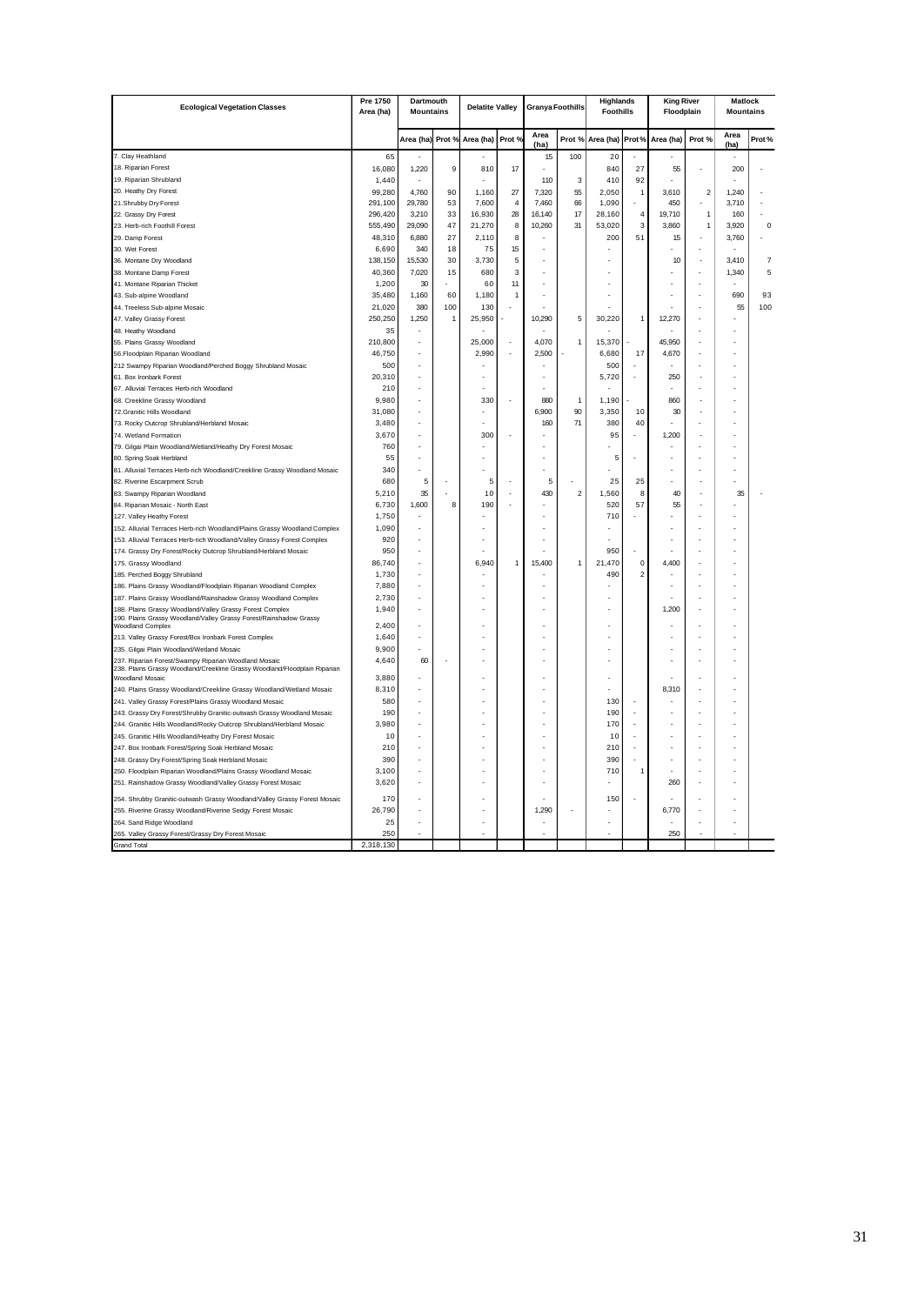| <b>Ecological Vegetation Classes</b>                                                                                              | Pre 1750<br>Area (ha) | <b>Mitta Foothills</b> |                          | Mt Pilot Foothills |                | Pinnibar<br><b>Mountains</b> |                | Strathbogie<br><b>Foothills</b> |                  |           | Tallangatta<br><b>Foothills</b> |           | Toombullup<br><b>Foothills</b> |           | <b>Upper King</b><br><b>Mountains</b> |
|-----------------------------------------------------------------------------------------------------------------------------------|-----------------------|------------------------|--------------------------|--------------------|----------------|------------------------------|----------------|---------------------------------|------------------|-----------|---------------------------------|-----------|--------------------------------|-----------|---------------------------------------|
|                                                                                                                                   |                       | Area (ha) Prot         |                          | Area (ha)          | Prot %         |                              |                | Area (ha) Prot% Area (ha)       | Prot %           | Area (ha) | Prot <sub>9</sub>               | Area (ha) | Prot%                          | Area (ha) | Prot%                                 |
| 7. Clay Heathland                                                                                                                 | 65                    |                        |                          |                    |                |                              |                |                                 |                  |           |                                 |           |                                | 18        |                                       |
| 18. Riparian Forest                                                                                                               | 16,080                | 550                    |                          |                    |                | 1,450                        | 18             | 410                             |                  | 500       |                                 | 980       |                                | 1,890     | 37                                    |
| 19. Riparian Shrubland                                                                                                            | 1,440                 | 45                     |                          | 250                | 70             |                              |                |                                 |                  | 50        |                                 |           |                                |           |                                       |
| 20. Heathy Dry Forest                                                                                                             | 99,280                | 2,290                  |                          | 6,360              | 43             | 2,430                        | $\overline{4}$ | 5,600                           | 11               | 5,100     | 10                              | 15,660    | 14                             | 10,770    | 56                                    |
| 21.Shrubby Dry Forest                                                                                                             | 291,100               | 31,370                 | $\overline{2}$           |                    |                | 33,760                       | 29             | 490                             | 40               | 29,370    | 14                              | 2,100     | $\overline{2}$                 | 33,030    | 28                                    |
| 22. Grassy Dry Forest                                                                                                             | 296,420               | 21,270                 | $\mathsf 0$              | 22,200             | 15             | 7,220                        | 5              | 17,200                          | 1                | 19,210    | $\overline{\mathbf{c}}$         | 22,590    | 10                             | 4,460     | 11                                    |
| 23. Herb-rich Foothill Forest                                                                                                     | 555,490               | 45,320                 | $\mathbf{1}$             | 550                | 11             | 47,320                       | 25             | 43,590                          | $\boldsymbol{2}$ | 50,090    | 9                               | 29,210    | 13                             | 48,440    | 27                                    |
| 29. Damp Forest                                                                                                                   | 48,310                | 3,830                  | 1                        |                    |                | 6,100                        | 36             | 1,250                           |                  | 3,680     | 35                              | 1,620     | 15                             | 2,370     | 23                                    |
| 30. Wet Forest                                                                                                                    | 6,690                 |                        |                          |                    |                | 2,490                        | 21             |                                 |                  |           |                                 |           |                                | 140       | 46                                    |
| 36. Montane Dry Woodland                                                                                                          | 138,150               | 2,870                  |                          |                    |                | 22,800                       | 18             |                                 |                  | 5,130     | 31                              | ÷.        |                                | 8,870     | 28                                    |
| 38. Montane Damp Forest                                                                                                           | 40,360                | 1,070                  |                          |                    |                | 5,950                        | 13             |                                 |                  | 1,670     | 31                              |           |                                | 1,310     | 15                                    |
| 41. Montane Riparian Thicket                                                                                                      | 1,200                 |                        |                          |                    |                | 270                          |                |                                 |                  | 350       | 18                              | 230       |                                | 15        | 84                                    |
| 43. Sub-alpine Woodland                                                                                                           | 35,480                | ÷                      |                          |                    |                | 3,500                        | 59             | ÷                               |                  | 110       | 100                             |           |                                | 780       | 11                                    |
| 44. Treeless Sub-alpine Mosaic                                                                                                    | 21,020                |                        |                          |                    |                | 40                           | 100            |                                 |                  |           |                                 |           |                                | 40        | 90                                    |
| 47. Valley Grassy Forest                                                                                                          | 250,250               | 13,740                 | $\overline{\phantom{a}}$ | 32,430             | $\overline{4}$ | 3,950                        | $\overline{2}$ | 19,920                          | $\mathbf 0$      | 12,080    |                                 | 18,220    | $\overline{1}$                 | 650       |                                       |
| 48. Heathy Woodland                                                                                                               | 35                    |                        |                          |                    |                |                              |                |                                 |                  |           |                                 |           |                                |           |                                       |
| 55. Plains Grassy Woodland                                                                                                        | 210,800               | 3,640                  | 3                        | 72,690             | $\mathbf 0$    | 230                          |                | 17,130                          | $\mathbf 0$      | 170       | ÷,                              | 16,740    |                                | 870       |                                       |
| 56. Floodplain Riparian Woodland                                                                                                  | 46,750                | 4,950                  |                          | 720                |                | 920                          |                | 1,770                           |                  | 690       |                                 | 3,710     |                                | 490       |                                       |
| 212 Swampy Riparian Woodland/Perched Boggy Shrubland Mosaic                                                                       | 500                   |                        |                          |                    |                |                              |                |                                 |                  |           |                                 |           |                                |           |                                       |
| 61. Box Ironbark Forest                                                                                                           | 20,310                |                        |                          | 7,880              | 32             |                              |                | 1,540                           | 44               |           |                                 | 4,920     |                                |           |                                       |
| 67. Alluvial Terraces Herb-rich Woodland                                                                                          | 210                   |                        |                          | 65                 | 12             | ä,                           |                | 150                             |                  |           |                                 |           |                                |           |                                       |
| 68. Creekline Grassy Woodland                                                                                                     | 9,980                 | 250                    | ÷,                       | 2,910              | 3              |                              |                | 1,680                           |                  | 120       |                                 | 730       |                                |           |                                       |
| 72. Granitic Hills Woodland                                                                                                       | 31,080                | 150                    |                          | 7,980              | 29             |                              | 23             | 80<br>220                       | 5<br>6           | 460       |                                 | 510<br>55 | 69                             | 430       | 47                                    |
| 73. Rocky Outcrop Shrubland/Herbland Mosaic                                                                                       | 3,480                 |                        |                          | 500                | 64             | 30                           |                |                                 |                  |           |                                 |           |                                |           |                                       |
| 74. Wetland Formation                                                                                                             | 3,670                 |                        |                          | 1,960              | 6              |                              |                | 15<br>760                       | 68               |           |                                 | 100       |                                |           |                                       |
| 79. Gilgai Plain Woodland/Wetland/Heathy Dry Forest Mosaic<br>80. Spring Soak Herbland                                            | 760<br>55             |                        |                          | 45                 |                |                              |                |                                 |                  |           |                                 |           |                                |           |                                       |
| 81. Alluvial Terraces Herb-rich Woodland/Creekline Grassy Woodland Mosaic                                                         | 340                   |                        |                          | 340                |                |                              |                |                                 |                  |           |                                 |           |                                |           |                                       |
| 82. Riverine Escaroment Scrub                                                                                                     | 680                   | 10 <sub>0</sub>        |                          |                    |                | 170                          | 43             |                                 |                  | 160       |                                 |           |                                | 130       | $\overline{7}$                        |
| 83. Swampy Riparian Woodland                                                                                                      | 5,210                 | 310                    | $\overline{a}$           | 160                | 5              | 290                          | 16             | 510                             | 16               | 400       | $\overline{2}$                  | 130       | 11                             | 230       | 44                                    |
| 84. Riparian Mosaic - North East                                                                                                  | 6,730                 | 520                    |                          |                    |                | 540                          | 38             | 85                              |                  | 640       | 4                               | 250       | 3                              | 350       |                                       |
| 127. Valley Heathy Forest                                                                                                         | 1,750                 |                        |                          |                    |                |                              |                |                                 |                  |           |                                 | 850       |                                | 180       | $\overline{7}$                        |
| 152. Alluvial Terraces Herb-rich Woodland/Plains Grassy Woodland Complex                                                          | 1,090                 |                        |                          | 1,090              | $\overline{2}$ |                              |                |                                 |                  |           |                                 |           |                                |           |                                       |
| 153. Alluvial Terraces Herb-rich Woodland/Valley Grassy Forest Complex                                                            | 920                   |                        |                          | 920                | $\overline{1}$ |                              |                |                                 |                  |           |                                 |           |                                |           |                                       |
| 174. Grassy Dry Forest/Rocky Outcrop Shrubland/Herbland Mosaic                                                                    | 950                   |                        |                          |                    |                |                              |                | F                               |                  |           |                                 |           |                                |           |                                       |
| 175. Grassy Woodland                                                                                                              | 86,740                | 4,610                  | 1                        | 18,890             | 3              |                              |                | 12,560                          | $\Omega$         | 130       |                                 | 490       |                                |           |                                       |
| 185. Perched Boggy Shrubland                                                                                                      | 1,730                 |                        |                          |                    |                |                              |                | 1,230                           | 6                |           |                                 |           |                                |           |                                       |
| 186. Plains Grassy Woodland/Floodplain Riparian Woodland Complex                                                                  | 7,880                 | 7,200                  |                          |                    |                |                              |                |                                 |                  | 680       |                                 |           |                                |           |                                       |
| 187. Plains Grassy Woodland/Rainshadow Grassy Woodland Complex                                                                    | 2,730                 |                        |                          | 2,730              |                |                              |                |                                 |                  |           |                                 |           |                                |           |                                       |
| 188. Plains Grassy Woodland/Valley Grassy Forest Complex<br>190. Plains Grassy Woodland/Valley Grassy Forest/Rainshadow Grassy    | 1,940                 | 170                    | J.                       | 470                |                |                              |                |                                 |                  |           |                                 |           |                                |           |                                       |
| <b>Woodland Complex</b>                                                                                                           | 2,400                 |                        |                          | 75                 |                |                              |                |                                 |                  |           |                                 |           |                                |           |                                       |
| 213. Valley Grassy Forest/Box Ironbark Forest Complex                                                                             | 1.640                 |                        |                          | 920                |                |                              |                | æ                               |                  |           |                                 | 630       |                                |           |                                       |
| 235. Gilgai Plain Woodland/Wetland Mosaic                                                                                         | 9,900                 |                        |                          | 2,040              | $\overline{2}$ |                              |                | 4,440                           | 6                |           |                                 | 3,430     |                                |           |                                       |
| 237. Riparian Forest/Swampy Riparian Woodland Mosaic<br>238. Plains Grassy Woodland/Creekline Grassy Woodland/Floodplain Riparian | 4,640                 | 420                    | J.                       |                    |                | 25                           |                | 210                             |                  | 760       |                                 |           |                                | 320       | 1                                     |
| <b>Woodland Mosaid</b>                                                                                                            | 3,880                 |                        |                          |                    |                |                              |                |                                 |                  |           |                                 |           |                                |           |                                       |
| 240. Plains Grassy Woodland/Creekline Grassy Woodland/Wetland Mosaic<br>241. Valley Grassy Forest/Plains Grassy Woodland Mosaic   | 8,310<br>580          |                        |                          |                    |                |                              |                | 450                             |                  |           |                                 |           |                                |           |                                       |
| 243. Grassy Dry Forest/Shrubby Granitic-outwash Grassy Woodland Mosaic                                                            | 190                   |                        |                          |                    |                |                              |                |                                 |                  |           |                                 |           |                                |           |                                       |
| 244. Granitic Hills Woodland/Rocky Outcrop Shrubland/Herbland Mosaic                                                              | 3.980                 |                        |                          | 3,630              | 66             |                              |                |                                 |                  |           |                                 |           |                                |           |                                       |
| 245. Granitic Hills Woodland/Heathy Dry Forest Mosaic                                                                             | 10                    |                        |                          |                    |                |                              |                |                                 |                  |           |                                 |           |                                |           |                                       |
| 247. Box Ironbark Forest/Spring Soak Herbland Mosaic                                                                              | 210                   |                        |                          |                    |                |                              |                |                                 |                  |           |                                 |           |                                |           |                                       |
| 248. Grassy Dry Forest/Spring Soak Herbland Mosaic                                                                                | 390                   |                        |                          |                    |                |                              |                |                                 |                  |           |                                 |           |                                |           |                                       |
| 250. Floodplain Riparian Woodland/Plains Grassy Woodland Mosaic                                                                   |                       |                        |                          |                    |                |                              |                |                                 |                  |           |                                 |           |                                |           |                                       |
| 251. Rainshadow Grassy Woodland/Valley Grassy Forest Mosaic                                                                       | 3,100<br>3.620        | 580                    | $\tilde{\phantom{a}}$    | 490                |                |                              |                |                                 |                  |           |                                 | 1,470     |                                |           |                                       |
|                                                                                                                                   |                       |                        |                          |                    |                |                              |                |                                 |                  |           |                                 |           |                                |           |                                       |
| 254. Shrubby Granitic-outwash Grassy Woodland/Valley Grassy Forest Mosaic                                                         | 170                   |                        |                          |                    |                |                              |                |                                 |                  |           |                                 | 23        |                                |           |                                       |
| 255. Riverine Grassy Woodland/Riverine Sedgy Forest Mosaic                                                                        | 26,790                | 7,370                  | $\mathcal{P}$            | 9,840              | 17             |                              |                |                                 |                  |           |                                 |           |                                |           |                                       |
| 264. Sand Ridge Woodland                                                                                                          | 25                    |                        |                          | 25                 |                |                              |                |                                 |                  |           |                                 |           |                                |           |                                       |
| 265. Valley Grassy Forest/Grassy Dry Forest Mosaic<br><b>Grand Total</b>                                                          | 250<br>2.318.130      |                        |                          |                    |                |                              |                |                                 |                  |           |                                 |           |                                |           |                                       |
|                                                                                                                                   |                       |                        |                          |                    |                |                              |                |                                 |                  |           |                                 |           |                                |           |                                       |

*3.3.2*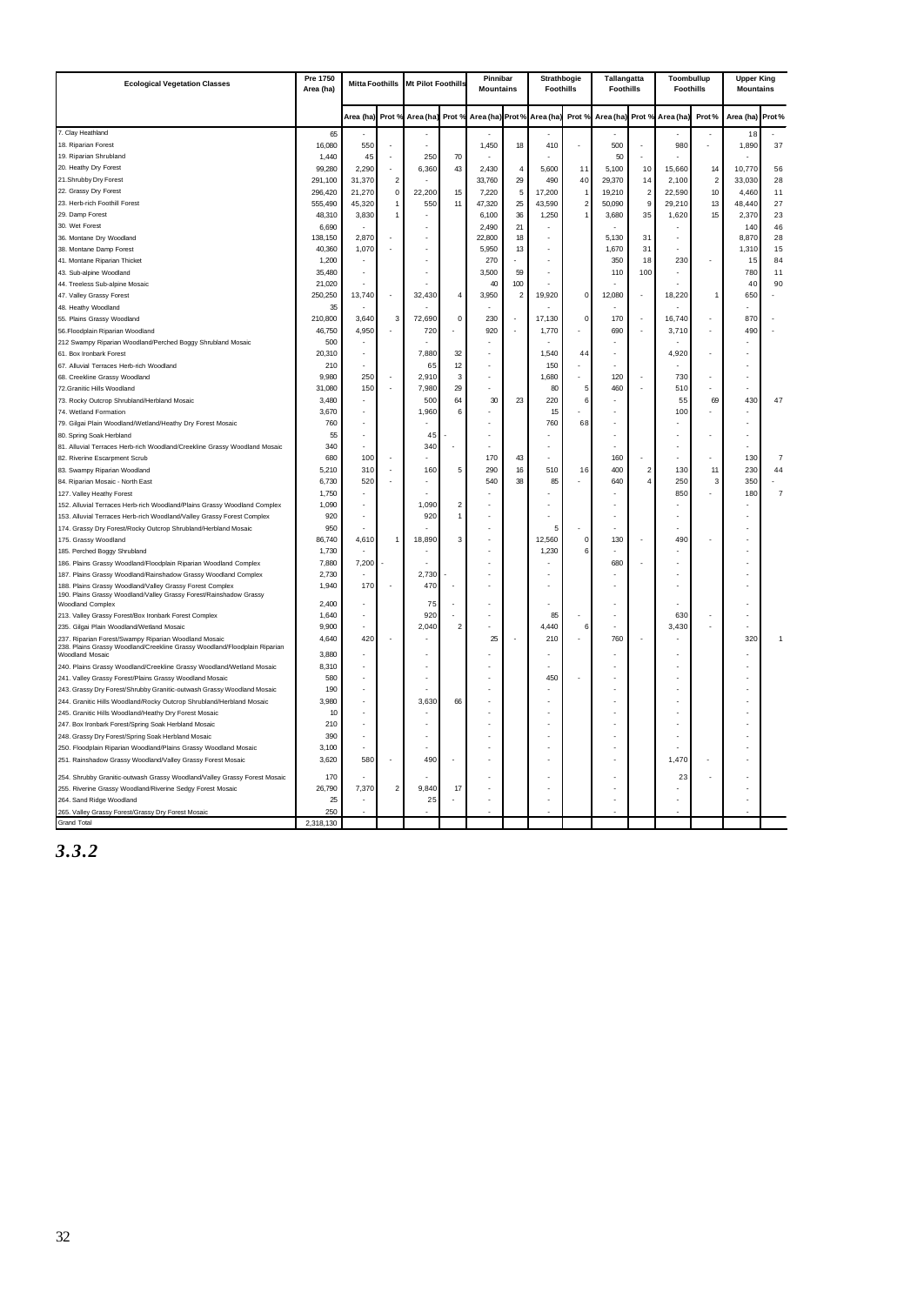# *Representation within reserves of floristic variation across EVCs*

Floristic communities are the basic unit for assessing flora biodiversity in local management planning. They are described at a finer scale than EVCs which are a regional-scale management tool, i.e. an EVC may consist of one or more floristic communities.

An assessment of the representation of floristic variation (represented by floristic communities) across EVCs is described in this section. The assessment compared the reserve system with the distribution (quadrat information) representing the floristic communities for all EVCs. Floristic communities were derived using the PATN method of floristic computer analysis (Belbin, 1987) of all quadrat data within the study area. Because floristic community distribution data is pointbased, an accurate percentage area representation within the reserve system cannot be determined. However, the coincidence of floristic communities and reserves can be assessed.

The results of the analysis show that there are 28 EVCs, 29 mosaics and complexes and one formation (see Appendix C). Of these thirteen of the EVCs were comprised of more than one floristic community. These are Sub-alpine Woodland (6 floristic communities), Montane Riparian Thicket (2 floristic communities), Montane Damp Forest (5 floristic communities), Montane Dry Woodland (3 floristic communities), Wet Forest (2 floristic communities), Damp Forest (2 floristic communities), Herb-rich Foothill Forest (5 floristic communities), Heathy Dry Forest (2 floristic communities), Grassy Dry Forest (2 floristic communities), Box Ironbark Forest (2 floristic communities), Riparian Forest (2 floristic communities), Valley Grassy Forest (2 floristic communities) and Grassy Woodland (4 floristic communities). The remaining EVCs consist of only a single floristic community within the study area. Based on current information, those floristic communities which are not represented in reserves are Foothill Grassy Woodland 1 which occurs along the Gibbo River Valley between the confluences of King and Donnovan Creeks with the Gibbo River; Perched Boggy Shrubland which occurs on public land near Koetong Creek, south east of Mt Lawson; and Riverine Escarpment Scrub which occurs on the Buffalo River upstream of Abbeyard.

Three EVCs, Riparian Shrubland, Heathy Woodland and Creekline Grassy Woodland, were not represented by quadrat samples on public land, thus their reservation status could not be assessed by this method. However, the following occurrences have been located on public land:

- Riparian Shrubland Mt Pilot Multi-purpose Park (Reedy Creek)
- Heathy Woodland Jamieson Gap, north east of Jamieson
- Creekline Grassy Woodland Mt Pilot Multi-purpose Park

### *3.3.3 Reservation status of Ecological Vegetation Class growth stages*

In addition to the representation of EVCs and old growth forest in reserves, representation of the range of different forest growth stages in each EVC has been assessed. Such an analysis enables an evaluation of the reservation status of the various successional stages in the forest at the present time. Appropriate representation of a range of age-classes in reserves improves the likelihood that a greater suite of associated biodiversity will be protected and reduces the risk of stochastic events (such as wildfire) eliminating all recruitment to older growth stages for extended periods.

The following forest disturbance class growth stages are based on Woodgate *et al*. (1994) and used for this assessment.

- 1. Old-growth Forest see the Study of Old Growth Forest in Victoria's North East report or the North East CRA Report;
- 2. No Recorded Disturbance forests which are not old growth where no records of disturbance are found. Mature forests with no recorded disturbance can be categorised as Negligibly Disturbed Forest, and Regrowth Forest with no recorded disturbance as Significantly Disturbed Forest.
- 3. Negligibly Disturbed Forest Forest which has less than 10% of the oldest trees (senescing) growth stage and less than 10% of its youngest (regrowth) growth stage in the upper stratum, and where the effects of any disturbance are negligible or non-existent;
- 4. Significantly Disturbed Forest Forest which has greater than 10% of its youngest (regrowth) growth stage in the upper stratum and has been subject to natural disturbances (ie. wildfire), and forests which have been subjected to unnatural disturbances thought to have had a significant effect on their naturalness;
- 5. Temporary Significant Unnatural Disturbance associated with the number of years since the last fire event, typically 1-10 years. Forests which are not old-growth and have been subject to temporary significant unnatural disturbance can be categorised as Negligibly Disturbed Forest (Mature Forest) or Significantly Disturbed Forest (Regrowth Forest).
- 6. Other Forest non-forest EVCs.

The data used in the assessment derive from the North East public land mapping EVC coverage, the North East old growth forest study, and land tenure data layers held by the Department of Natural Resources and Environment.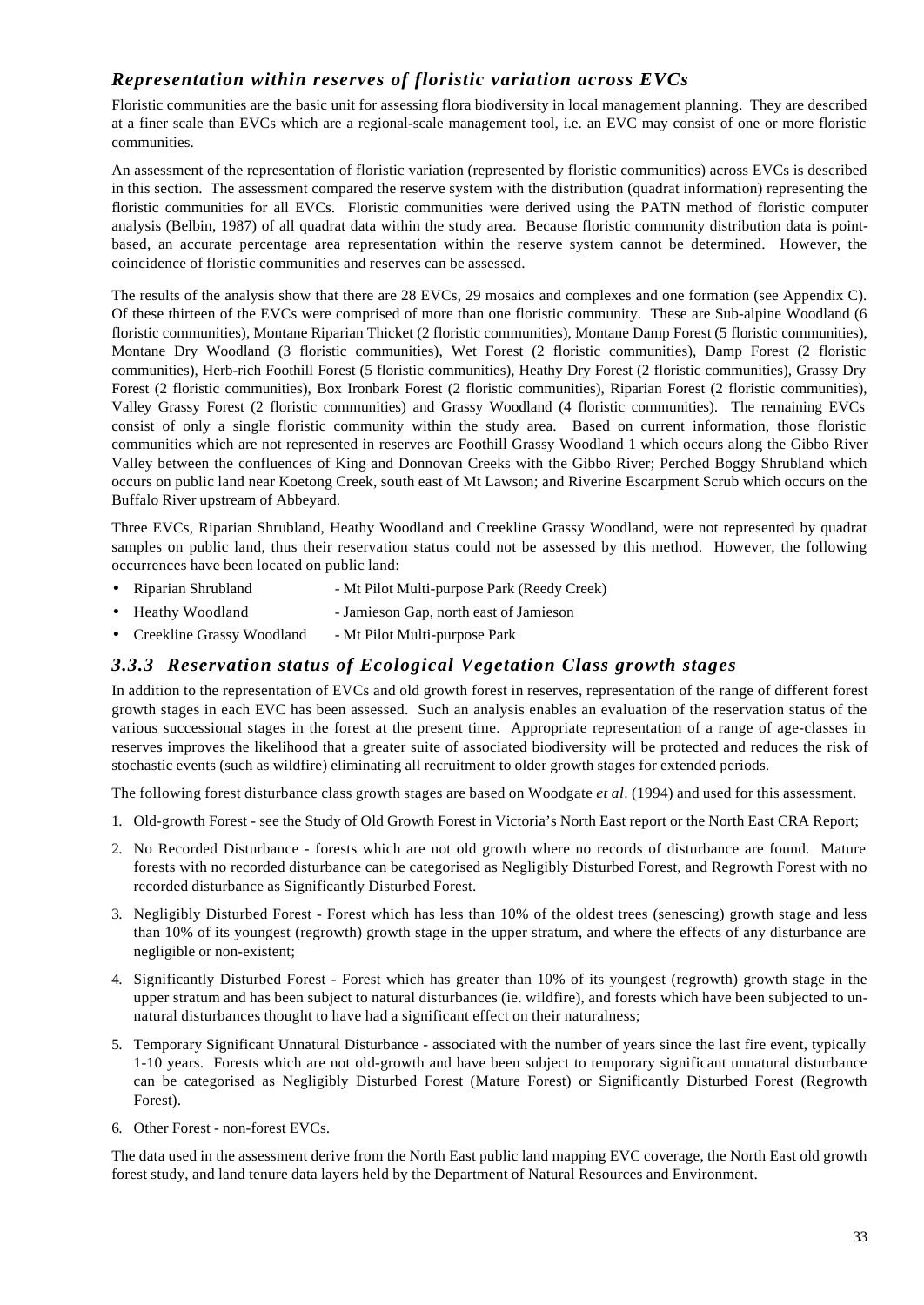The area by EVC of old-growth forest, negligibly and significantly disturbed forest and other forest is presented in Table 0.7. The area figures in Table 0.7 represent the total area of each forest category on public land for each EVC. The corresponding percent protection figure refers to the proportion of the total area protected in conservation reserves.

Some refinements to the EVC layers (both current and pre-1750 layers) have been made during the pre-1750 mapping exercise. However the growth stage and disturbance information has not been updated and, as indicated above, the original old growth data layers have been used to derive this data. Consequently, there are minor differences in the total EVC areas on public land shown in this table and in Table 0.4.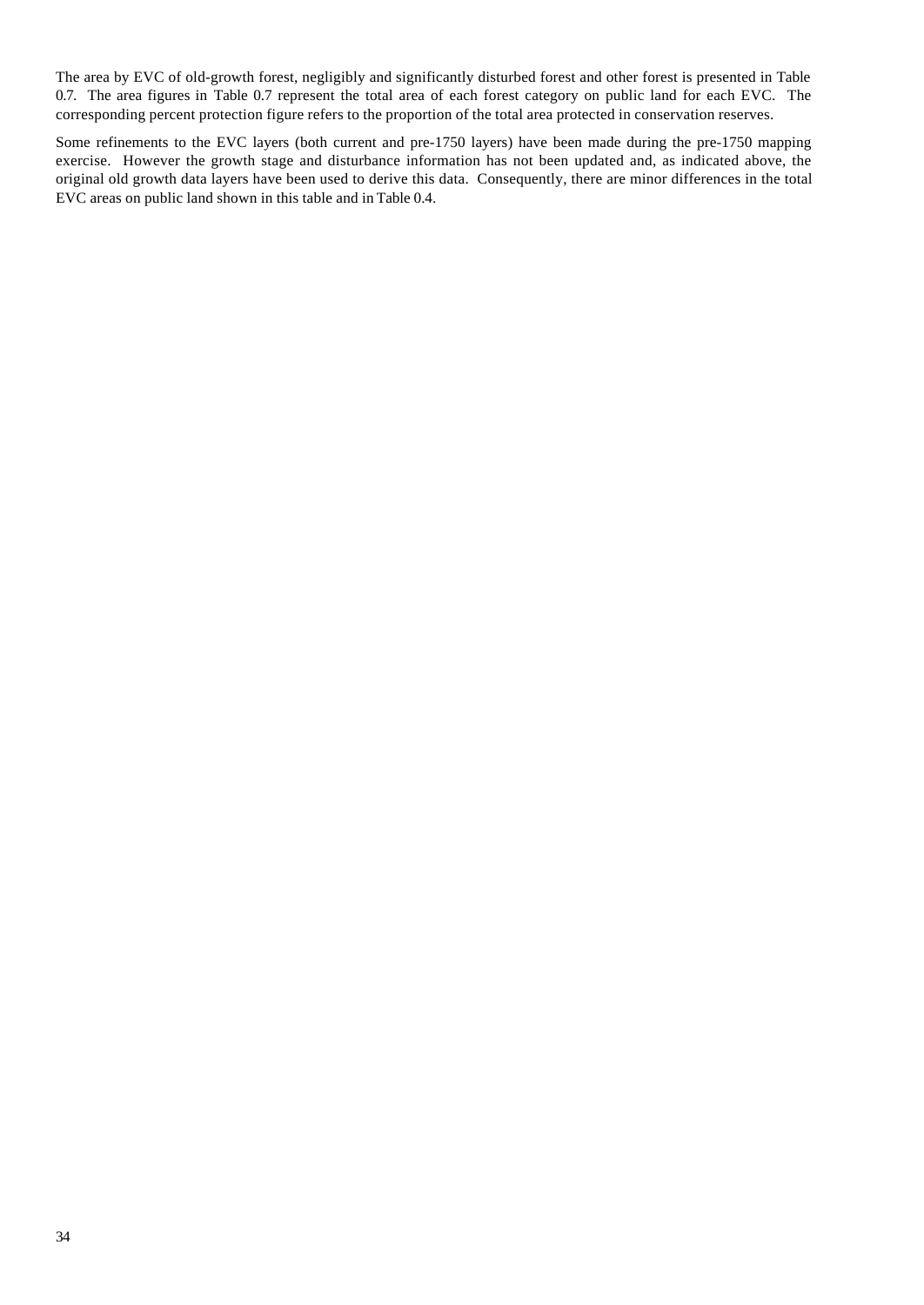| <b>Ecological Vegetation Classes</b>       | <b>Old-growth Forest</b> |                | No recorded<br>disturbance |          |           | <b>Negligibly Disturbed</b> |           | Significantly<br><b>Disturbed</b> | Temporary<br><b>Significant Unnatural</b><br><b>Disturbance</b> |        | <b>Other Forest</b> |                 |
|--------------------------------------------|--------------------------|----------------|----------------------------|----------|-----------|-----------------------------|-----------|-----------------------------------|-----------------------------------------------------------------|--------|---------------------|-----------------|
|                                            | Area (ha)                | % Prot         | Area (ha)                  | % Prot   | Area (ha) | % Prot                      | Area (ha) | % Prot                            | Area (ha)                                                       | % Prot | Area (ha)           | % Prot          |
| Clay Heathland                             |                          | $\blacksquare$ | 5                          | 100      | 10        | 100                         |           |                                   |                                                                 |        |                     |                 |
| <b>Riparian Forest</b>                     | 520                      | 26             | 590                        | 39       | 2,620     | 30                          | 5,850     | 30                                | 190                                                             | 46     | 430                 | 24              |
| Riparian Shrubland                         |                          |                | 550                        | 100      | 110       | 100                         | 40        | 100                               |                                                                 | 100    | 10                  | 100             |
| <b>Heathy Dry Forest</b>                   | 22,110                   | 46             | 4,740                      | 34       | 17,020    | 37                          | 21,760    | 42                                | 7,260                                                           | 33     | 700                 | 33              |
| Shrubby Dry Forest                         | 93,800                   | 32             | 9,330                      | 18       | 77,390    | 35                          | 59,140    | 30                                | 16,970                                                          | 29     | 2,260               | 26              |
| <b>Grassy Dry Forest</b>                   | 16,750                   | 26             | 12,420                     | 18       | 16,550    | 27                          | 44,230    | 24                                | 4,120                                                           | 20     | 2,050               | 19              |
| Herb-rich Foothill Forest                  | 60,250                   | 27             | 19,840                     | 20       | 118,530   | 31                          | 137,440   | 26                                | 2,070                                                           | 35     | 5,650               | 20              |
| <b>Grassy Woodland</b>                     |                          |                | 210                        | $\Omega$ | 65        | 100                         | 210       | 99                                |                                                                 |        |                     | $5\overline{a}$ |
| Damp Forest                                | 6,320                    | 26             | 1,020                      | 23       | 26,750    | 26                          | 9,890     | 24                                | 1,600                                                           | 37     | 740                 | 42              |
| <b>Wet Forest</b>                          | 1,460                    | 41             | 110                        | 17       | 2,380     | 42                          | 1,890     | 46                                | 140                                                             | 74     | 75                  | 68              |
| Montane Dry Woodland                       | 31,790                   | 44             | 2,610                      | 37       | 33,070    | 43                          | 64,730    | 43                                | 2,080                                                           | 29     | 2,130               | 29              |
| Montane Damp Forest                        | 6,790                    | 36             | 640                        | 36       | 8,820     | 37                          | 20,930    | 38                                | 380                                                             | 13     | 770                 | 19              |
| Montane Riparian Thicket                   | 120                      | 30             | 20                         |          | 470       | 23                          | 470       | 26                                |                                                                 |        |                     | $\overline{0}$  |
| Sub-alpine Woodland                        | 14,870                   | 82             | 710                        | 86       | 4,540     | 83                          | 13,380    | 77                                | 550                                                             | 66     | 1,240               | 52              |
| Treeless Sub-alpine Mosaic                 |                          |                | 620                        | 70       | 6,300     | 88                          | 12,930    | 95                                | 550                                                             | 100    | 60                  | 78              |
| <b>Valley Grassy Forest</b>                | 15                       | 64             | 480                        | 27       | 140       | 45                          | 4,130     | 33                                | 270                                                             | 19     | 90                  | 45              |
| Plains Grassy Woodland                     |                          |                | 15                         |          |           |                             | 40        | 95                                |                                                                 |        | 5                   | 49              |
| Floodplain Riparian Woodland               |                          |                | 1,070                      | 92       |           |                             | 40        | 90                                |                                                                 |        | 5                   | 100             |
| <b>Box Ironbark Forest</b>                 |                          |                | 15                         | 98       |           | 100                         | 3,080     | 99                                |                                                                 |        | 46                  | 97              |
| Alluvial Terraces Herb-rich Woodland       |                          |                |                            |          |           |                             | 230       | 100                               |                                                                 |        | 4                   | 100             |
| Creekline Grassy Woodland                  |                          |                | 15                         |          |           |                             | 10        | 90                                |                                                                 |        | $\Omega$            | 100             |
| <b>Granitic Hills Woodland</b>             | 4,260                    | 99             | 2,000                      | 97       | 2,630     | 97                          | 5,480     | 93                                | 500                                                             | 92     | 1,200               | 100             |
| Rocky Outcrop Shrubland/Herbland<br>Mosaic |                          |                | 3,570                      | 84       | 720       | 93                          | 340       | 69                                | 930                                                             | 79     | 60                  | 78              |

**Table 0.7 Extent and level of protection for different forest growth stages and disturbance categories in the North East region.**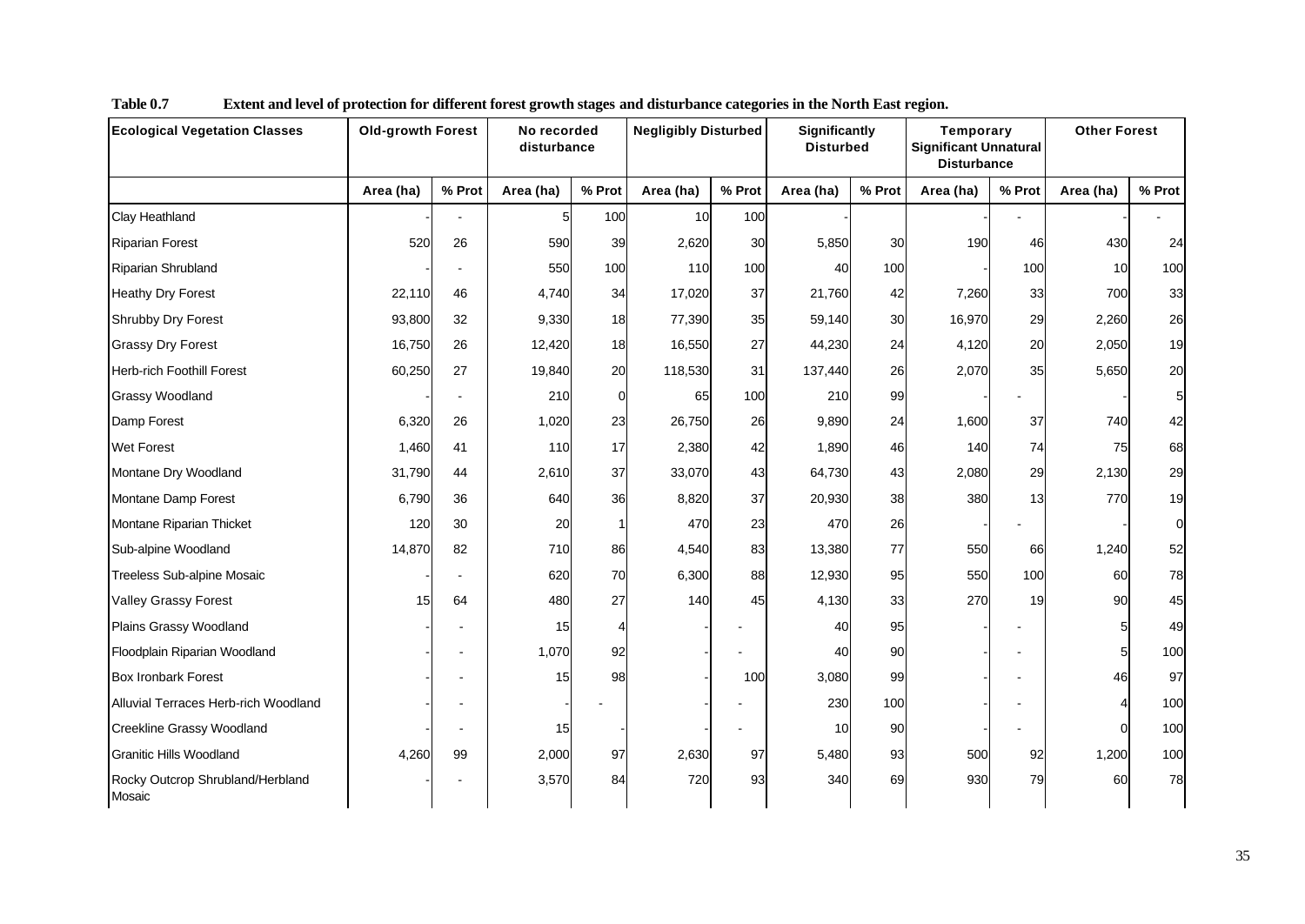| <b>Ecological Vegetation Classes</b>                             | <b>Old-growth Forest</b> |        | No recorded<br>disturbance |        | <b>Negligibly Disturbed</b> |        | <b>Significantly</b><br><b>Disturbed</b> |        | Temporary<br>Significant Unnatural<br><b>Disturbance</b> |        | <b>Other Forest</b> |        |
|------------------------------------------------------------------|--------------------------|--------|----------------------------|--------|-----------------------------|--------|------------------------------------------|--------|----------------------------------------------------------|--------|---------------------|--------|
|                                                                  | Area (ha)                | % Prot | Area (ha)                  | % Prot | Area (ha)                   | % Prot | Area (ha)                                | % Prot | Area (ha)                                                | % Prot | Area (ha)           | % Prot |
| <b>Wetland Formation</b>                                         |                          |        | <b>20</b>                  | 100    |                             |        |                                          | 81     | 10 <sub>l</sub>                                          |        |                     | 46     |
| Gilgai Plain Woodland/Wetland/Heathy Dry<br><b>Forest Mosaic</b> |                          |        |                            | 100    |                             |        | 500                                      | 100    |                                                          |        |                     | 100    |
| Spring Soak Herbland                                             |                          |        |                            |        |                             |        | 40                                       |        |                                                          |        |                     |        |
| <b>Riverine Escarpment Scrub</b>                                 |                          |        | 160                        |        | 100                         | 67     | 25                                       | 37     | 140                                                      | 43     |                     | 23     |
| Swampy Riparian Woodland                                         | 250                      | 39     | 55                         | 24     | 100                         | 19     | 1,050                                    | 26     |                                                          |        | 15                  | 31     |
| Riparian Mosaic - North East                                     | 160                      | 35     | 250                        |        | 250                         | 16     | 1,430                                    | 17     | 25                                                       | 69     | 120                 | 26     |
| Total (ha)                                                       | 259,980                  | 37     | 60,570                     | 30     | 318,560                     | 36     | 409,300                                  | 34     | 37,780                                                   | 33     | 17,670              | 11     |

**Notes:**

(a) This table excludes private land, EVCs occurring entirely on private land and those for which it is not possible to determine the growth stage.

(b) Percent of area protected is based on area in conservation reserves.

(c) Forests which are not old-growth and have been subject to temporary significant unnatural disturbance (disturbance associated with the number of years since the last fire event, typically 1 - 10 years) can be categorised as Negligibly Disturbed Forest (Mature Forest) or Significantly Disturbed Forest (Regrowth Forest).

(d) Forests with no recorded disturbance can be categorised as Negligibly Disturbed Forest (Mature Forest) or Significantly Disturbed Forest (Regrowth Forest).

(e) A vegetation *mosaic* consists of discrete floristic entities (EVCs) which were unable to be distinguished in the mapping due to the scale used (ie. 1:100 000).

A vegetation *complex* occurs where floristic entities are unable to be distinguished in an area but are known to exist discretely elsewhere. In the North East RFA area complexes were mapped as part of the pre-1750 mapping exercise on private land where sufficient information was available to determine that a group of EVCs occurred in a particular area but there was insufficient information was available to accurately map the boundaries between them.

**1.1.1**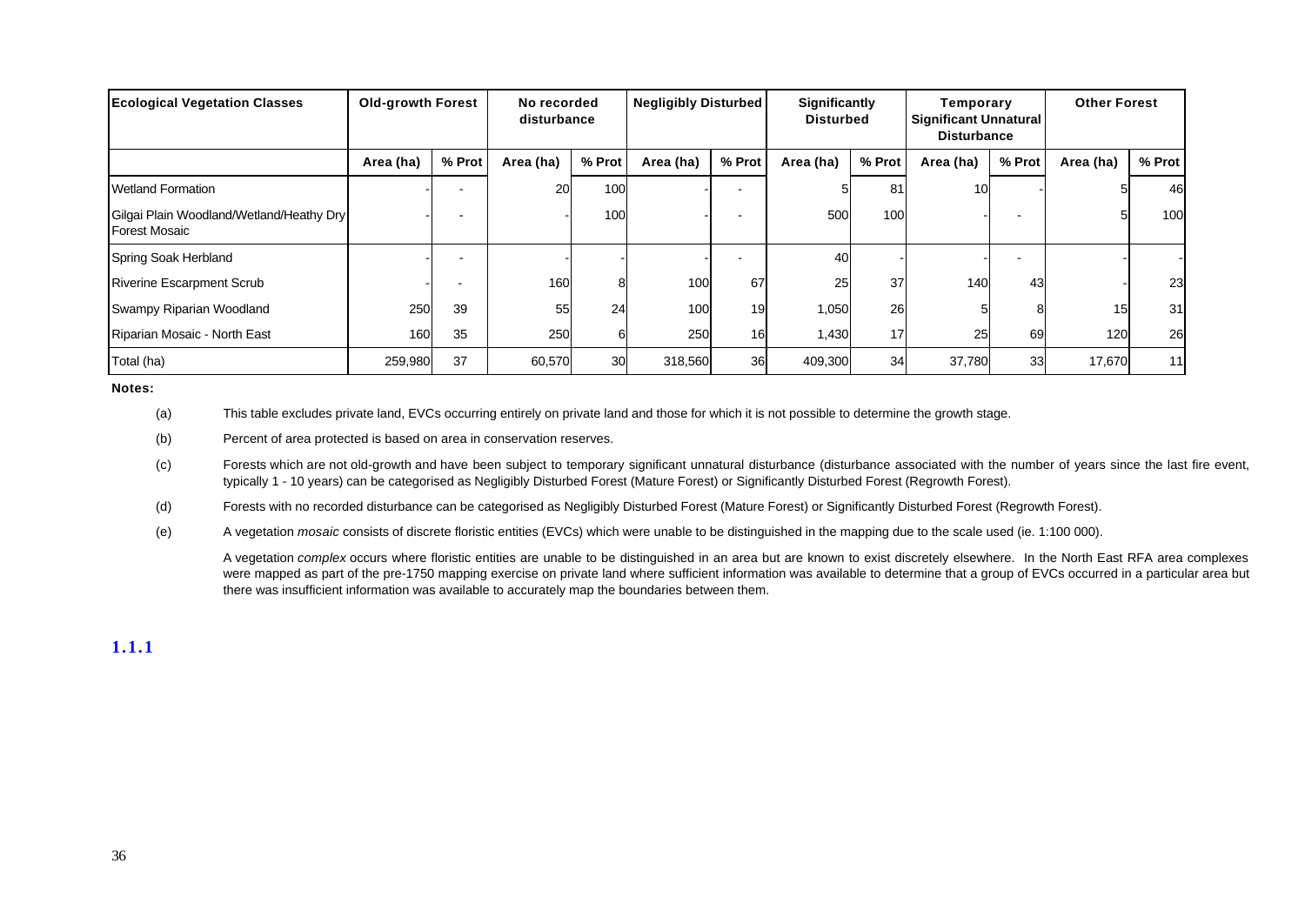# *3.3.4 Endangered, vulnerable and rare forest ecosystems*

The conservation status of EVCs in the region have been assessed against a number of national reserve criteria (JANIS 1997). The criteria have been applied to ecological vegetation classes as the appropriate level of resolution for forest ecosystems.

EVCs which are classified as rare, vulnerable or endangered according to the national reserve criteria are presented in Table 0.9. This assessment is relevant to Criteria 2 and 3 which specify reservation targets for EVCs classified as endangered, vulnerable or rare. As outlined previously, all remaining occurrences of rare and endangered EVCs should be reserved or protected by other means as far as is practicable, and at least 60 percent of the remaining extent of vulnerable EVCs should be reserved.

| <b>Status of EVC</b> | <b>Criteria</b> |                                                                                        |
|----------------------|-----------------|----------------------------------------------------------------------------------------|
| Rare                 | R1.             | Total range generally less than 10 000 ha, or                                          |
|                      | R2.             | Total area generally less than 1 000 ha, or                                            |
|                      | R3.             | Patch sizes generally less than 100 ha.                                                |
| Vulnerable           | V1.             | Approaching greater than 70% lost (depletion), or                                      |
|                      | V2.             | Includes EVCs where threatening processes have caused:                                 |
|                      |                 | significant changes in species composition,                                            |
|                      |                 | loss or significant decline in species that play a major role within the ecosystem, or |
|                      |                 | significant alteration to ecosystem processes, or                                      |
|                      | V3.             | Subject to continuing threatening processes.                                           |
| <b>Endangered</b>    | E1.             | Distribution has contracted to less than 10% of original range, or                     |
|                      | E2.             | Less than 10% of original area remaining, or                                           |
|                      | E3.             | 90% of area is in small patches subjected to threatening processes.                    |

| Table 0.8 | The National Reserve criteria used to assess the conservation status of EVCs |
|-----------|------------------------------------------------------------------------------|
|-----------|------------------------------------------------------------------------------|

Most of the EVCs listed in Table 0.9 are largely confined to private land in the region (see also Section 3.2).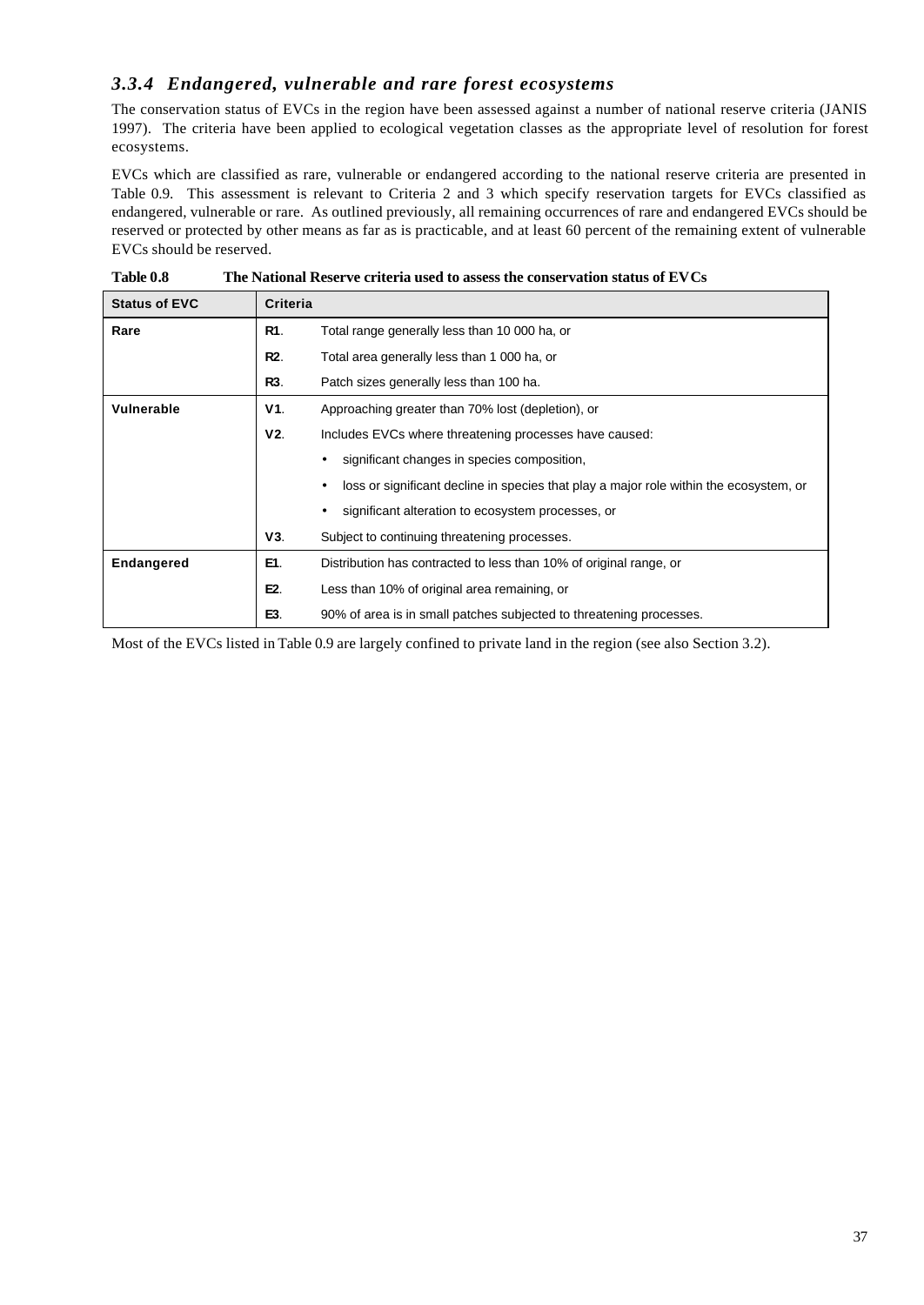|                                                                  |                                                                                     |                                                                                                                                | <b>Current Management</b>                                 |                                                               |                                           |  |  |  |  |
|------------------------------------------------------------------|-------------------------------------------------------------------------------------|--------------------------------------------------------------------------------------------------------------------------------|-----------------------------------------------------------|---------------------------------------------------------------|-------------------------------------------|--|--|--|--|
| <b>EVC</b>                                                       | <b>Criteria</b>                                                                     | Threatening Processes <sup>1</sup>                                                                                             | <b>Management Mechanism</b>                               | % Reservation in<br><b>Conservation Parks</b><br>and Reserves | <b>Research</b>                           |  |  |  |  |
| Clay Heathland                                                   | R1, R2, R3                                                                          |                                                                                                                                |                                                           | 25.4                                                          |                                           |  |  |  |  |
| <b>Riparian Forest</b>                                           | R3, V2, V3                                                                          | weed invasion, grazing, recreation, mining                                                                                     | Native Vegetation Retention<br>Controls (NVR)             | 19.0                                                          | Weed control                              |  |  |  |  |
|                                                                  |                                                                                     |                                                                                                                                | Weed control                                              |                                                               |                                           |  |  |  |  |
|                                                                  |                                                                                     |                                                                                                                                | Exclusion<br>from<br>timber<br>harvesting through buffers |                                                               |                                           |  |  |  |  |
| Riparian Shrubland                                               | R <sub>3</sub>                                                                      | $\sim$                                                                                                                         |                                                           | 56.5                                                          |                                           |  |  |  |  |
| Heathy Dry Forest                                                | V2, V3                                                                              | inappropriate fire regimes (frequency, season                                                                                  | <b>NVR</b>                                                | 29.9                                                          |                                           |  |  |  |  |
| of burn and intensity)                                           |                                                                                     | Code of Practice for Fire<br>Management on Public Land                                                                         |                                                           |                                                               |                                           |  |  |  |  |
| Valley Grassy Forest                                             | V1, V2, V3                                                                          | weed invasion, grazing, firewood and post and<br>pole production                                                               | <b>NVR</b><br><b>Land for Wildlife</b>                    | 0.8                                                           |                                           |  |  |  |  |
| Heathy Woodland                                                  | R <sub>1</sub> , R <sub>2</sub>                                                     |                                                                                                                                |                                                           | $\blacksquare$                                                |                                           |  |  |  |  |
| <b>Plains Grassy</b><br>Woodland                                 | V2, V3, E2,<br>E <sub>3</sub>                                                       | habitat loss, clearing, agriculture, fragmentation,<br>grazing, weed invasion, road construction and<br>maintenance            | <b>NVR</b><br><b>Land for Wildlife</b>                    | 0.0                                                           |                                           |  |  |  |  |
| Floodplain Riparian<br>Woodland                                  | V2, V3, E2,<br>E <sub>3</sub>                                                       | habitat loss, clearing, agriculture, fragmentation,<br>alteration of flooding regimes, grazing                                 | <b>NVR</b><br>Land for Wildlife                           | 1.9                                                           |                                           |  |  |  |  |
| Swampy Riparian<br>Woodland/Perched<br>Boggy Shrubland<br>Mosaic | R <sub>1</sub> , R <sub>2</sub> , R <sub>3</sub> ,<br>V1, V2, V3,<br>E <sub>3</sub> | clearing for agriculture, grazing, weed invasion                                                                               | <b>NVR</b><br><b>Land for Wildlife</b>                    |                                                               |                                           |  |  |  |  |
| <b>Box Ironbark Forest</b>                                       | V1, V2, V3                                                                          | timber harvesting, firewood and post and pole<br>production, grazing, mining,<br>habitat loss,<br>fragmentation, weed invasion | <b>NVR</b><br><b>Land for Wildlife</b>                    | 15.0                                                          | Monitoring<br>of<br>habitat<br>conditions |  |  |  |  |
| <b>Alluvial Terraces</b><br>Herb-rich Woodland                   | R1, R2, V2,<br>V3, E2, E3                                                           | firewood and post and pole production,<br>grazing, clearing, habitat loss, fragmentation,                                      | <b>NVR</b>                                                | 3.8                                                           | Monitoring<br>of<br>habitat<br>conditions |  |  |  |  |

**Table 0.9 Endangered, Vulnerable and Rare Ecological Vegetation Classes in the North East**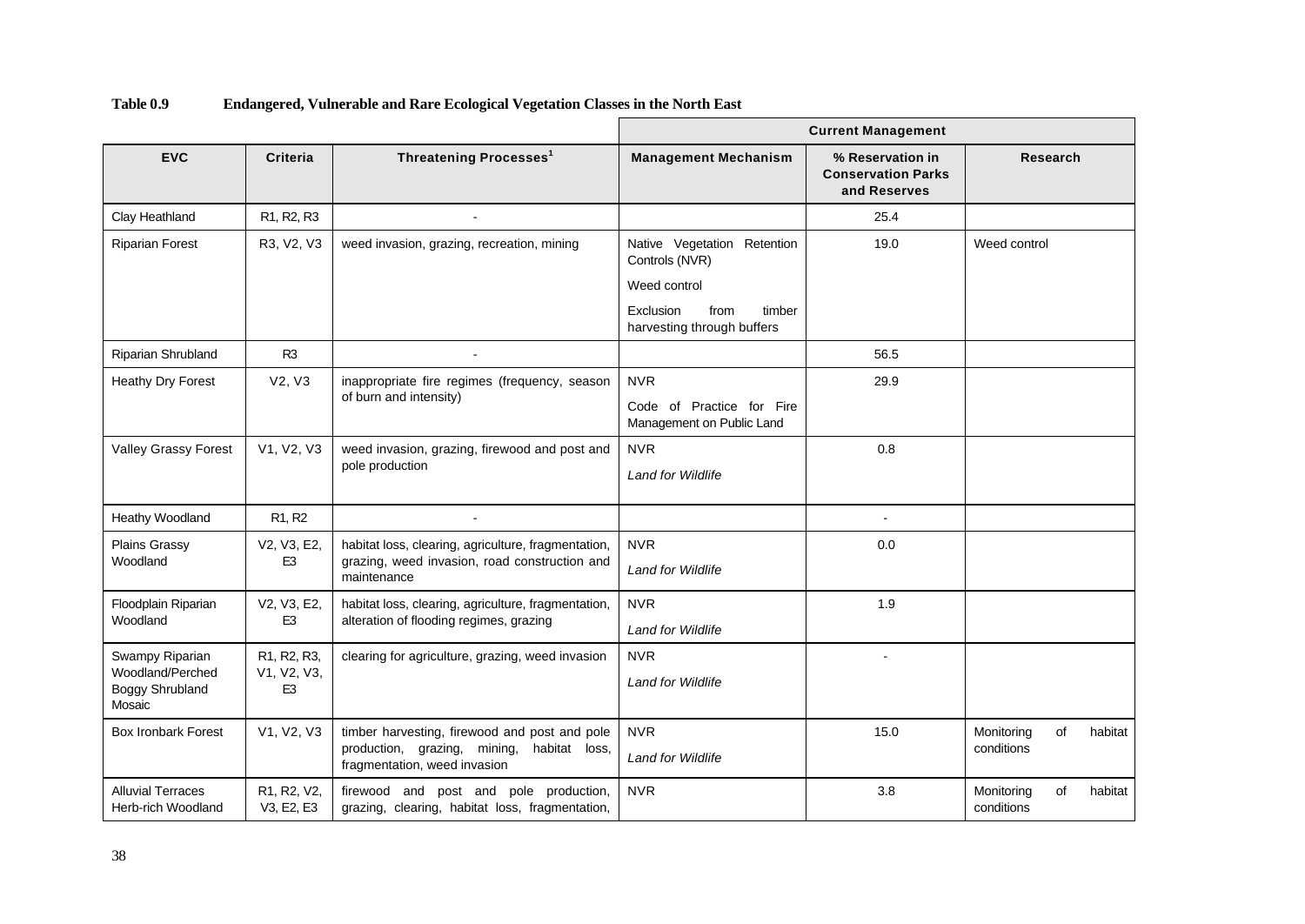|                                                                                           |                                                                                     |                                                                                                            | <b>Current Management</b>                           |                                                               |                                           |  |  |  |  |
|-------------------------------------------------------------------------------------------|-------------------------------------------------------------------------------------|------------------------------------------------------------------------------------------------------------|-----------------------------------------------------|---------------------------------------------------------------|-------------------------------------------|--|--|--|--|
| <b>EVC</b>                                                                                | Criteria                                                                            | <b>Threatening Processes<sup>1</sup></b>                                                                   | <b>Management Mechanism</b>                         | % Reservation in<br><b>Conservation Parks</b><br>and Reserves | Research                                  |  |  |  |  |
|                                                                                           |                                                                                     | weed invasion                                                                                              | Land for Wildlife                                   |                                                               |                                           |  |  |  |  |
| <b>Creekline Grassy</b><br>Woodland                                                       | R3, V2, V3,<br>E2, E3                                                               | firewood and post and pole production,<br>grazing, clearing, habitat loss, fragmentation,<br>weed invasion | <b>NVR</b><br><b>Land for Wildlife</b>              | 0.3                                                           | Monitoring<br>of<br>habitat<br>conditions |  |  |  |  |
| Rocky Outcrop<br>Shrubland/Herbland<br>Mosaic                                             | R <sub>3</sub>                                                                      | $\overline{a}$                                                                                             |                                                     | 67.4                                                          |                                           |  |  |  |  |
| <b>Wetland Formation</b>                                                                  | V2, V3, E2,                                                                         | altered water /drainage regimes, grazing, weed                                                             | <b>NVR</b>                                          | $\blacksquare$                                                |                                           |  |  |  |  |
|                                                                                           | E <sub>3</sub>                                                                      | invasion, habitat loss, salination                                                                         | Fencing                                             |                                                               |                                           |  |  |  |  |
|                                                                                           |                                                                                     |                                                                                                            | <b>Land for Wildlife</b>                            |                                                               |                                           |  |  |  |  |
| <b>Alluvial Terraces</b><br>Herb-rich<br>Woodland/Wetland/He<br>athy Dry Forest<br>Mosaic | R <sub>1</sub> , R <sub>2</sub>                                                     | $\overline{a}$                                                                                             |                                                     | 66.9                                                          |                                           |  |  |  |  |
| Spring Soak Herbland                                                                      | R <sub>1</sub> , R <sub>2</sub> , R <sub>3</sub> ,<br>V1, V2, V3,<br>E <sub>3</sub> | grazing, timber harvesting,<br>altered water<br>regimes, weed invasion, agriculture                        | <b>NVR</b><br><b>Land for Wildlife</b>              | 0.3                                                           |                                           |  |  |  |  |
| <b>Alluvial Terraces</b><br>Herb-rich<br>Woodland/Creekline<br>Grassy Woodland<br>Mosaic  | R1, R2, R3,<br>V2, V3, E2,<br>E <sub>3</sub>                                        | weed invasion, grazing, timber harvesting,<br>agriculture, fragmentation, habitat loss                     | <b>NVR</b><br><b>Land for Wildlife</b>              | $\blacksquare$                                                | Monitoring<br>of<br>habitat<br>conditions |  |  |  |  |
| Riverine Escarpment<br>Scrub                                                              | R1, R2                                                                              |                                                                                                            |                                                     | 22.4                                                          |                                           |  |  |  |  |
| Swampy Riparian<br>Woodland                                                               | V2, V3                                                                              | weed invasion, grazing, mining                                                                             | Fencing<br>Weed control<br><b>Land for Wildlife</b> | 8.4                                                           | Weed control                              |  |  |  |  |
| Riparian Mosaic -<br>North East                                                           | R3, V2, V3                                                                          | weed invasion, grazing, recreation, mining                                                                 |                                                     | 6.0                                                           |                                           |  |  |  |  |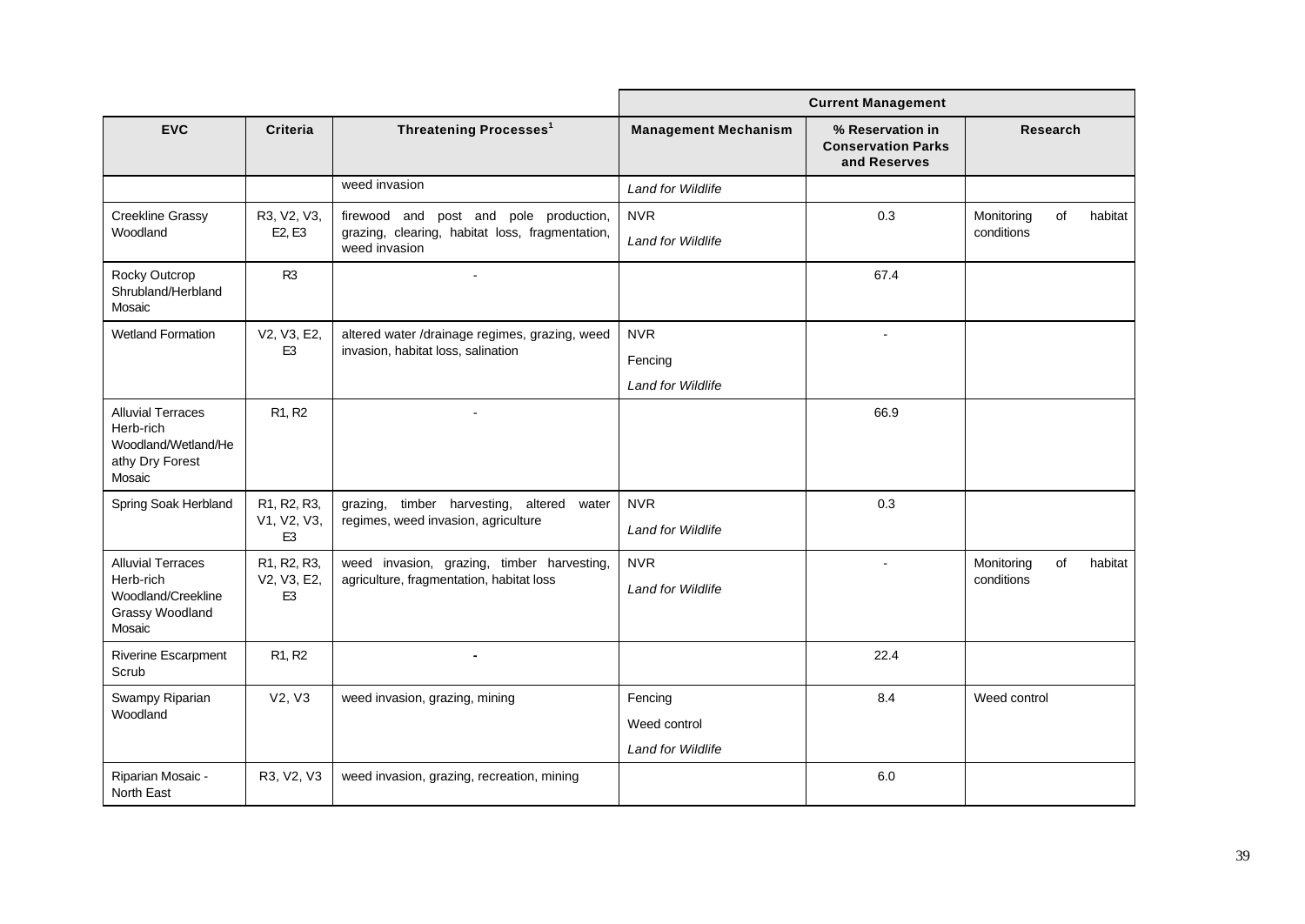|                                                                                               |                                                |                                                                                                                                                                          | <b>Current Management</b>              |                                                               |                 |  |  |  |
|-----------------------------------------------------------------------------------------------|------------------------------------------------|--------------------------------------------------------------------------------------------------------------------------------------------------------------------------|----------------------------------------|---------------------------------------------------------------|-----------------|--|--|--|
| <b>EVC</b>                                                                                    | <b>Criteria</b>                                | Threatening Processes <sup>1</sup>                                                                                                                                       | <b>Management Mechanism</b>            | % Reservation in<br><b>Conservation Parks</b><br>and Reserves | <b>Research</b> |  |  |  |
| <b>Valley Heathy Forest</b>                                                                   | R3, V2, V3,<br>E <sub>2</sub> , E <sub>3</sub> | clearing,<br>habitat loss,<br>agriculture,<br>weed<br>invasion                                                                                                           | <b>NVR</b><br><b>Land for Wildlife</b> | 0.7                                                           |                 |  |  |  |
| <b>Alluvial Terraces</b><br>Herb-rich<br>Woodland/Plains<br><b>Grassy Woodland</b><br>Complex | R1, R2, V2,<br>V3, E2, E3                      | habitat loss, clearing, agriculture, fragmentation,<br>grazing, weed invasion, road construction and<br>maintenance, firewood collection and post and<br>pole production | <b>NVR</b><br><b>Land for Wildlife</b> | 1.6                                                           |                 |  |  |  |
| <b>Alluvial Terraces</b><br>Herb-rich<br>Woodland/Valley<br><b>Grassy Forest</b><br>Complex   | R1, R2, V2,<br>V3, E2, E3                      | firewood collection<br>and<br>post and<br>pole<br>habitat loss,<br>production, grazing, clearing,<br>fragmentation, weed invasion                                        | <b>NVR</b><br><b>Land for Wildlife</b> | 0.2                                                           |                 |  |  |  |
| <b>Grassy Dry</b><br>Forest/Rocky Outcrop<br>Shrubland/Herbland<br>Mosaic                     | R1, R2, V1,<br>V2, V3                          | weed invasion, grazing, agriculture, clearing                                                                                                                            | <b>NVR</b><br><b>Land for Wildlife</b> |                                                               |                 |  |  |  |
| Grassy Woodland                                                                               | V2, V3, E2,<br>E <sub>3</sub>                  | invasion,<br>weed<br>habitat<br>grazing,<br>loss,<br>fragmentation, clearing, agriculture, lack of fire                                                                  | <b>NVR</b><br><b>Land for Wildlife</b> | 0.2                                                           | Fire regimes    |  |  |  |
| Perched Boggy<br>Shrubland                                                                    | V1, V2, V3,<br>E <sub>3</sub>                  | clearing for agriculture and conifer plantations,<br>altered water regimes, weed<br>invasion,<br>fragmentation, habitat loss, grazing                                    | <b>NVR</b><br><b>Land for Wildlife</b> |                                                               |                 |  |  |  |
| Plains Grassy<br>Woodland/Floodplain<br>Riparian Woodland<br>Complex                          | V2, V3, E2,<br>E <sub>3</sub>                  | habitat loss, clearing, agriculture, fragmentation,<br>grazing, weed invasion, road construction and<br>maintenance, alteration of flooding regimes                      | <b>NVR</b><br><b>Land for Wildlife</b> |                                                               |                 |  |  |  |
| <b>Plains Grassv</b><br>Woodland/Rainshado<br>w Grassy Woodland<br>Complex                    | R1, V2, V3,<br>E2, E3                          | habitat loss, clearing, agriculture, fragmentation,<br>grazing, weed invasion, road construction and<br>maintenance, clearing, lack of fire                              | <b>NVR</b><br><b>Land for Wildlife</b> |                                                               | Fire regimes    |  |  |  |
| <b>Plains Grassy</b><br>Woodland/Valley<br><b>Grassy Forest</b>                               | V2, V3, E2,<br>E <sub>3</sub>                  | habitat loss, clearing, agriculture, fragmentation,<br>grazing, weed invasion, road construction and<br>maintenance, firewood collection and post and                    | <b>NVR</b><br><b>Land for Wildlife</b> | $\sim$                                                        |                 |  |  |  |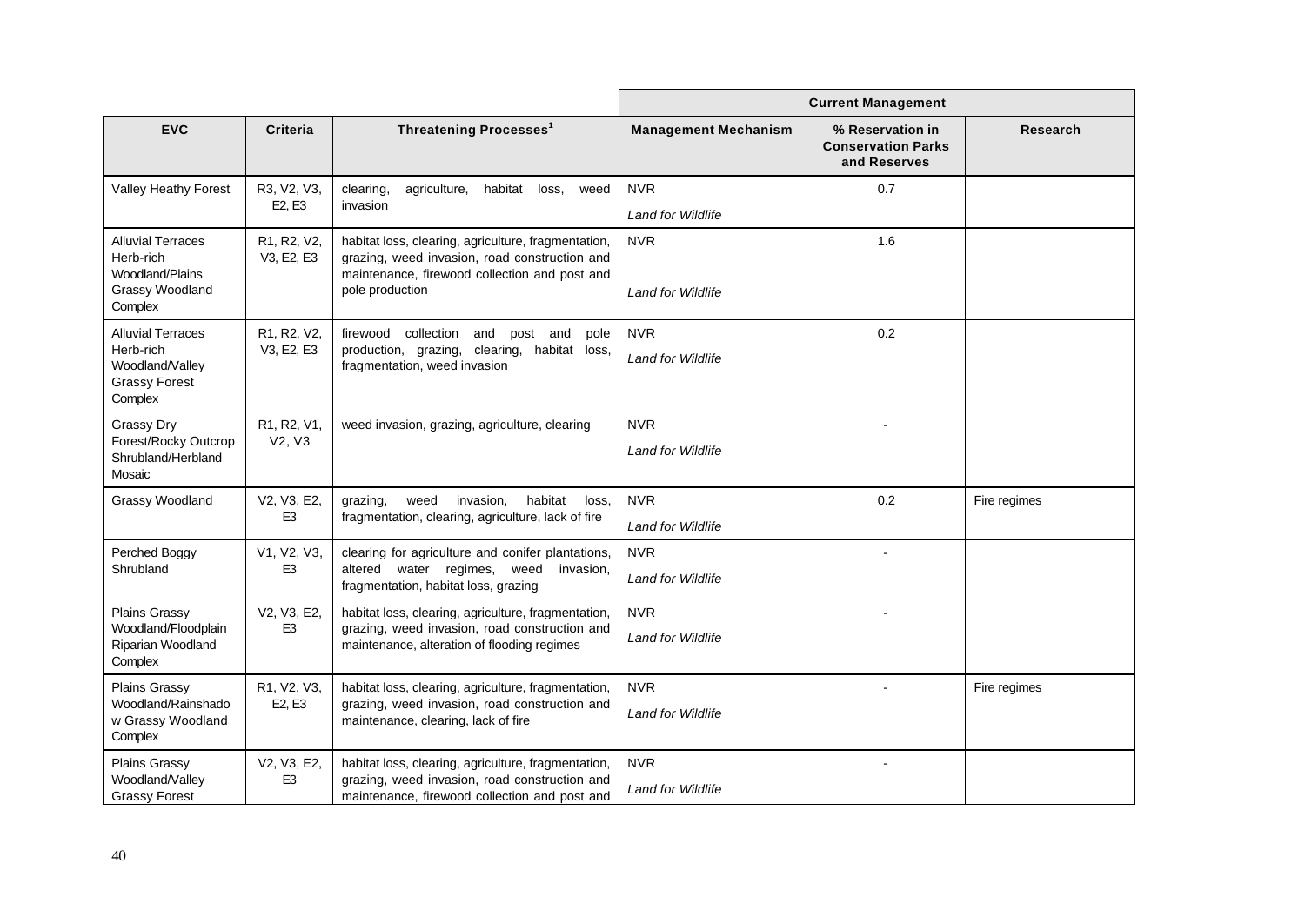|                                                                                                            |                                                                   |                                                                                                                                                                                                                                               | <b>Current Management</b>              |                                                               |                 |  |  |  |
|------------------------------------------------------------------------------------------------------------|-------------------------------------------------------------------|-----------------------------------------------------------------------------------------------------------------------------------------------------------------------------------------------------------------------------------------------|----------------------------------------|---------------------------------------------------------------|-----------------|--|--|--|
| <b>EVC</b>                                                                                                 | <b>Criteria</b>                                                   | Threatening Processes <sup>1</sup>                                                                                                                                                                                                            | <b>Management Mechanism</b>            | % Reservation in<br><b>Conservation Parks</b><br>and Reserves | <b>Research</b> |  |  |  |
| Complex                                                                                                    |                                                                   | pole production                                                                                                                                                                                                                               | Habitat tree prescriptions             |                                                               |                 |  |  |  |
| <b>Plains Grassy</b><br>Woodland/Valley<br>Grassy<br>Forest/Rainshadow<br>Grassy Woodland<br>Complex       | R1, V2, V3,<br>E2, E3                                             | habitat loss, clearing, agriculture, fragmentation,<br>grazing, weed invasion, road construction and<br>maintenance, firewood collection and post and<br>pole production, habitat loss, fragmentation,<br>clearing, agriculture, lack of fire | <b>NVR</b><br><b>Land for Wildlife</b> |                                                               | Fire regimes    |  |  |  |
| <b>Valley Grassy</b><br>Forest/Box Ironbark<br><b>Forest Complex</b>                                       | R3, V2, V3,<br>E2                                                 | weed invasion, grazing, firewood collection<br>and post and pole<br>production, mining,<br>fragmentation, habitat loss                                                                                                                        | <b>NVR</b><br><b>Land for Wildlife</b> |                                                               |                 |  |  |  |
| Gilgai Plain<br>Woodland/Wetland<br>Mosaic                                                                 | R2, V2, V3,<br>E2                                                 | altered flooding regime, weed invasion, clearing<br>for agriculture, grazing, timber harvesting                                                                                                                                               | <b>NVR</b><br><b>Land for Wildlife</b> | 2.8                                                           |                 |  |  |  |
| Riparian<br>Forest/Swampy<br>Riparian Woodland<br>Mosaic                                                   | V2, V3, E2                                                        | weed invasion, grazing, recreation, mining                                                                                                                                                                                                    | <b>Land for Wildlife</b>               | 0.2                                                           | Weed control    |  |  |  |
| <b>Plains Grassy</b><br>Woodland/Creekline<br>Grassy<br>Woodland/Floodplain<br>Riparian Woodland<br>Mosaic | R1, R3, V2,<br>V3, E2, E3                                         | habitat loss, clearing, agriculture, fragmentation,<br>grazing, weed invasion, road construction and<br>maintenance, firewood collection and post and<br>pole production, alteration of flooding regimes                                      | <b>NVR</b><br><b>Land for Wildlife</b> |                                                               |                 |  |  |  |
| <b>Plains Grassv</b><br>Woodland/Creekline<br>Grassy<br>Woodland/Wetland<br>Mosaic                         | V2, V3, E2,<br>E <sub>3</sub>                                     | habitat loss, clearing, agriculture, fragmentation,<br>grazing, weed invasion, road construction and<br>maintenance, firewood collection and post and<br>pole production, altered water /drainage<br>regimes, salination                      | <b>NVR</b><br><b>Land for Wildlife</b> |                                                               |                 |  |  |  |
| <b>Valley Grassy</b><br>Forest/Plains Grassy<br><b>Woodland Mosaic</b>                                     | R2, V2, V3,<br>E <sub>2</sub> , E <sub>3</sub>                    | weed invasion, grazing, firewood collection<br>and post and pole production, habitat loss,<br>agriculture, fragmentation,<br>clearing,<br>road<br>construction and maintenance                                                                | <b>NVR</b><br>Land for Wildlife        |                                                               |                 |  |  |  |
| <b>Grassy Dry</b><br>Forest/Shrubby                                                                        | R <sub>1</sub> , R <sub>2</sub> , R <sub>3</sub> ,<br>V2, V3, E2, | invasion,<br>habitat<br>loss,<br>grazing,<br>weed<br>fragmentation, clearing, agriculture, lack of fire                                                                                                                                       | <b>NVR</b>                             |                                                               |                 |  |  |  |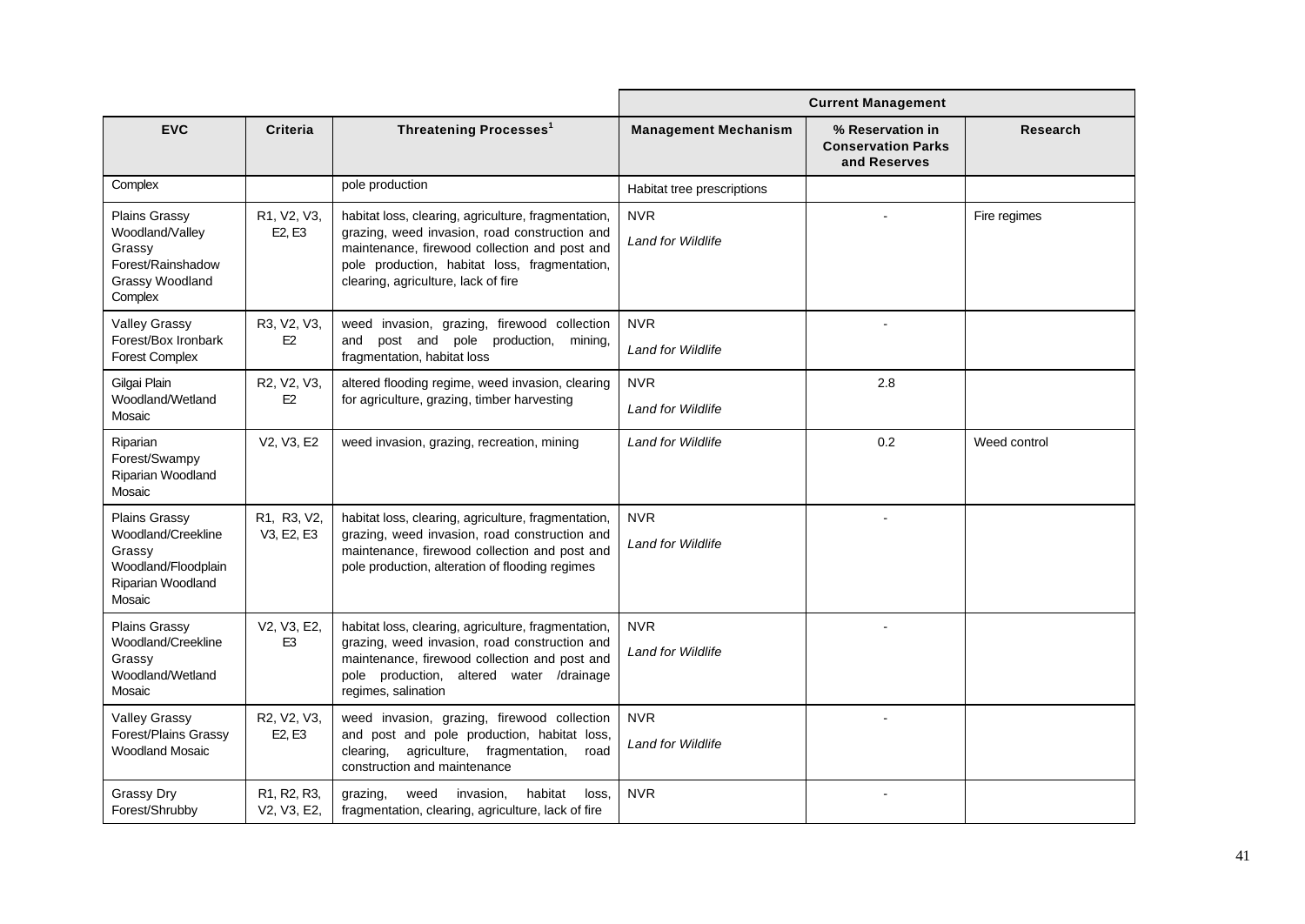|                                                                                       |                                                                           |                                                                                                                                                                                               | <b>Current Management</b>              |                                                               |              |  |  |  |
|---------------------------------------------------------------------------------------|---------------------------------------------------------------------------|-----------------------------------------------------------------------------------------------------------------------------------------------------------------------------------------------|----------------------------------------|---------------------------------------------------------------|--------------|--|--|--|
| <b>EVC</b>                                                                            | Criteria                                                                  | Threatening Processes <sup>1</sup>                                                                                                                                                            | <b>Management Mechanism</b>            | % Reservation in<br><b>Conservation Parks</b><br>and Reserves | Research     |  |  |  |
| Granitic-outwash<br>Grassy Woodland<br>Mosaic                                         | E <sub>3</sub>                                                            |                                                                                                                                                                                               | Land for Wildlife                      |                                                               |              |  |  |  |
| <b>Granitic Hills</b><br>Woodland/Heathy Dry<br><b>Forest Mosaic</b>                  | R <sub>1</sub> , R <sub>2</sub> , R <sub>3</sub>                          |                                                                                                                                                                                               |                                        |                                                               | Fire regimes |  |  |  |
| Box Ironbark<br>Forest/Spring Soak<br><b>Herbland Mosaic</b>                          | R1, R2, V2,<br>V3, E2, E3                                                 | timber harvesting,<br>altered water<br>grazing,<br>regimes, weed invasion, agriculture, firewood<br>collection and post and pole production, mining,<br>habitat loss, fragmentation, clearing | <b>NVR</b><br><b>Land for Wildlife</b> |                                                               |              |  |  |  |
| Grassy Dry<br>Forest/Spring Soak<br><b>Herbland Mosaic</b>                            | R <sub>1</sub> , R <sub>2</sub> , R <sub>3</sub> ,<br>V1, V2, V3,<br>, E3 | grazing, altered water regimes, weed invasion,<br>agriculture, clearing                                                                                                                       | <b>NVR</b><br><b>Land for Wildlife</b> |                                                               |              |  |  |  |
| Floodplain Riparian<br><b>Woodland/Plains</b><br>Grassy Woodland<br>Mosaic            | R1, V2, V3,<br>E <sub>2</sub> , E <sub>3</sub>                            | habitat loss, clearing, agriculture, fragmentation,<br>grazing, weed invasion, road construction and<br>maintenance, alteration of flooding regimes                                           | <b>NVR</b><br><b>Land for Wildlife</b> | 0.1                                                           |              |  |  |  |
| Rainshadow Grassy<br>Woodland/Valley<br><b>Grassy Forest Mosaic</b>                   | R1, R2, V2,<br>V3, E2, E3                                                 | weed invasion, grazing, firewood collection<br>and post and pole production, habitat loss,<br>fragmentation, clearing, agriculture, lack of fire                                              | <b>NVR</b><br><b>Land for Wildlife</b> |                                                               | Fire regimes |  |  |  |
| Shrubby Granitic-<br>outwash Grassy<br>Woodland/Valley<br><b>Grassy Forest Mosaic</b> | R2, V1, V2,<br>V3, E3                                                     | weed invasion, grazing, firewood collection<br>and post and pole production, habitat loss,<br>fragmentation, clearing, agriculture, lack of fire                                              | <b>NVR</b><br><b>Land for Wildlife</b> |                                                               | Fire regimes |  |  |  |
| <b>Riverine Grassy</b><br>Woodland/Riverine<br>Sedgy Forest Mosaic                    | V1, V2, V3,<br>E <sub>3</sub>                                             | clearing, agriculture, grazing, fragmentation,<br>altered water regimes, weed invasion                                                                                                        | <b>NVR</b><br><b>Land for Wildlife</b> | 0.7                                                           |              |  |  |  |
| Sand Ridge Woodland                                                                   | R1, R2, R3,<br>V2, V3, E2,<br>E <sub>3</sub>                              | grazing, weed invasion,<br>clearing,<br>timber<br>harvesting, habitat loss                                                                                                                    | <b>NVR</b><br><b>Land for Wildlife</b> |                                                               |              |  |  |  |
| <b>Valley Grassy</b><br>Forest/Grassy Dry<br><b>Forest Mosaic</b>                     | R1, R2, R3,<br>V2, V3                                                     | weed invasion, grazing, firewood collection<br>and post and pole production                                                                                                                   | <b>NVR</b><br><b>Land for Wildlife</b> |                                                               |              |  |  |  |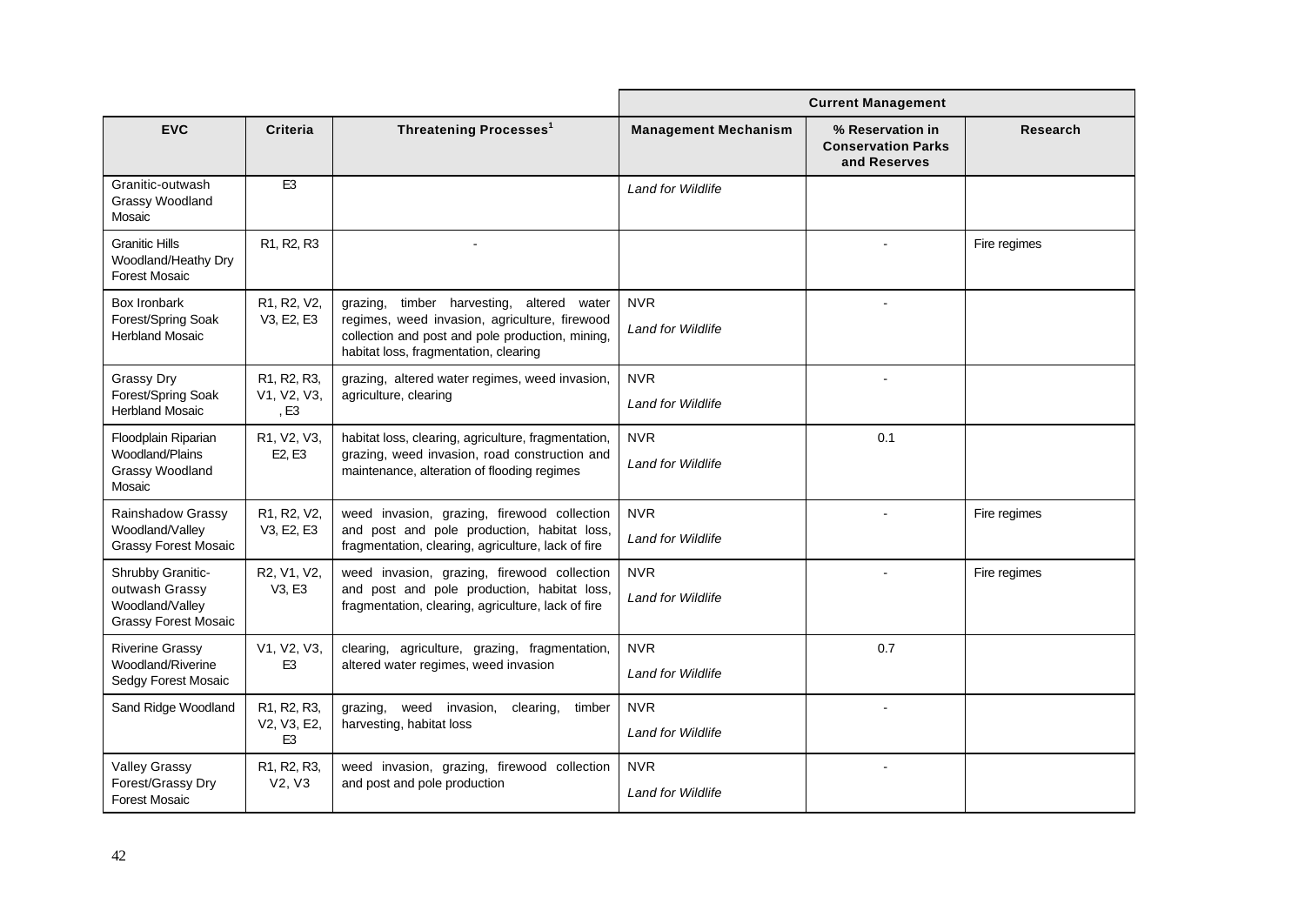Notes: <sup>1</sup> Threatening processes are those which have occurred in the past, and may or may not be current threatening processes for these EVCs. The references to firewood collection and post and pole production relate to private land. Further information on disturbances and management actions is provided in chapter 6.

Some areas containing these EVCs may already be protected under *Land for Wildlife*. The program could also be applied to other areas in the future to protect these values and address threatening processes.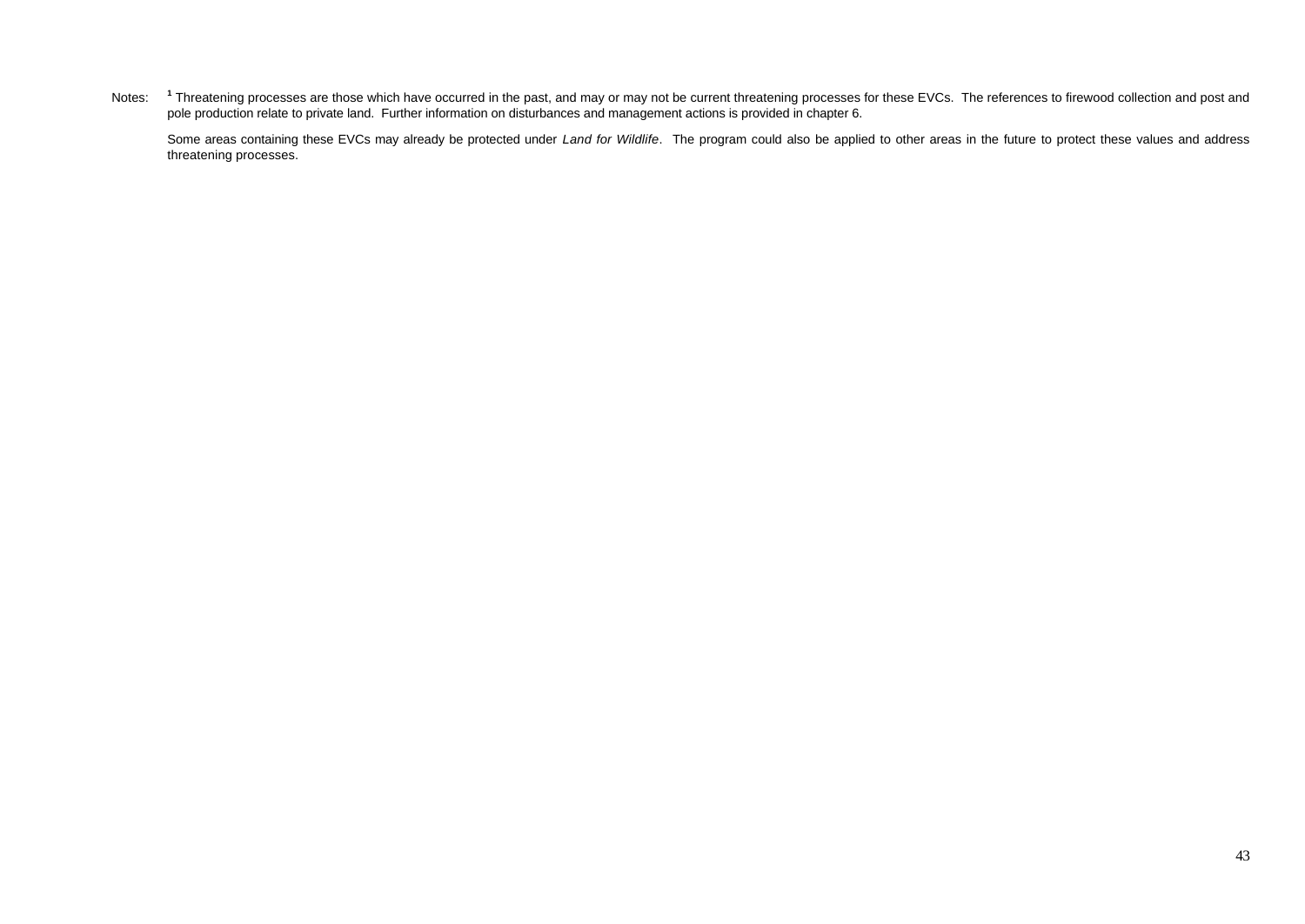# **4 . VASCULAR FLORA SP ECIES ASSESSMENT**

# **4.1 Introduction**

Assessment of the North East flora has involved an analysis of the distribution and viability of individual species and their populations within the region. The purpose of this assessment is to assist in determining whether:

- viable populations of all terrestrial and aquatic plant species are maintained throughout their natural range in the region;
- representative populations of each species are included in the reserve system; and
- populations and their habitats both within and outside the reserve system are subject to management appropriate for their long-term maintenance.

A total of approximately 2,000 species of vascular plants have been recorded for the North East region, including 166 species of conservation significance and approximately 400 exotic species.

### *4.1.1 Priority flora species*

The focus of assessment of flora species in the North East has been on those taxa which have been identified as being at risk because of rarity, depletion or the continued action of threatening processes. Rare or threatened species are often at the forefront of the debate regarding the balance between conservation and resource utilisation. They are significant because their intrinsic value as unique forms of life and their potential utility is enhanced by their rarity and the higher likelihood of their permanent loss. In addition, the fate of rare or threatened species may also indicate the health of the ecosystems and communities on which they depend and the direct or indirect impact of human activities on these ecosystems and communities.

Rare or threatened plants exhibit a range of life histories, life-forms, reproductive strategies and distribution patterns. Included among the plants considered rare or threatened in the North East region are:

- long-lived trees and short-lived herbs;
- endemics which may be locally abundant but occur in a restricted area and those which occur over a large area but are rarely common;
- sub-alpine and lowland species;
- forest-dependent species, grassy woodland, riverine and sub-alpine species etc.;
- species which are naturally rare but appear stable; and
- species which were more common at the time of European settlement but which have declined significantly since, usually as a result of habitat loss or degradation.

This review of the conservation of rare or threatened species in the North East region addresses:

- plants listed as threatened under the Victorian *Flora and Fauna Guarantee Act* 1988 (FFG Act),
- plants listed as endangered or vulnerable under the Commonwealth *Endangered Species Protection Act* 1992 (ESP Act),
- plants included in the Victorian Rare or Threatened Species list for plants (VROTS), and
- plants included in the national list of Rare or Threatened Australian Plants (ROTAP) (Briggs and Leigh 1995).

Non-vascular plants have not been considered in this assessment, nor have those taxa where their continuing occurrence within the North East could not be confirmed in terms of accurate identification or location, or where they are hybrids. The full list of 166 priority species and 95 indicator species is at Appendix F

# **4.2 Life history and population parameters for priority flora species**

### *4.2.1 Assessment methods*

For each of the plants evaluated in this review, the following questions were considered:

- how abundant is the plant, in which habitat(s) does it occur, and what is its pattern of distribution;
- what are the regenerative and dispersal capabilities of the plant; and
- how does the plant respond to various forms of disturbance or common environmental conditions found in different land-use categories or management regimes.

NRE databases, expert opinion and available scientific literature were used to compile the following information for each species: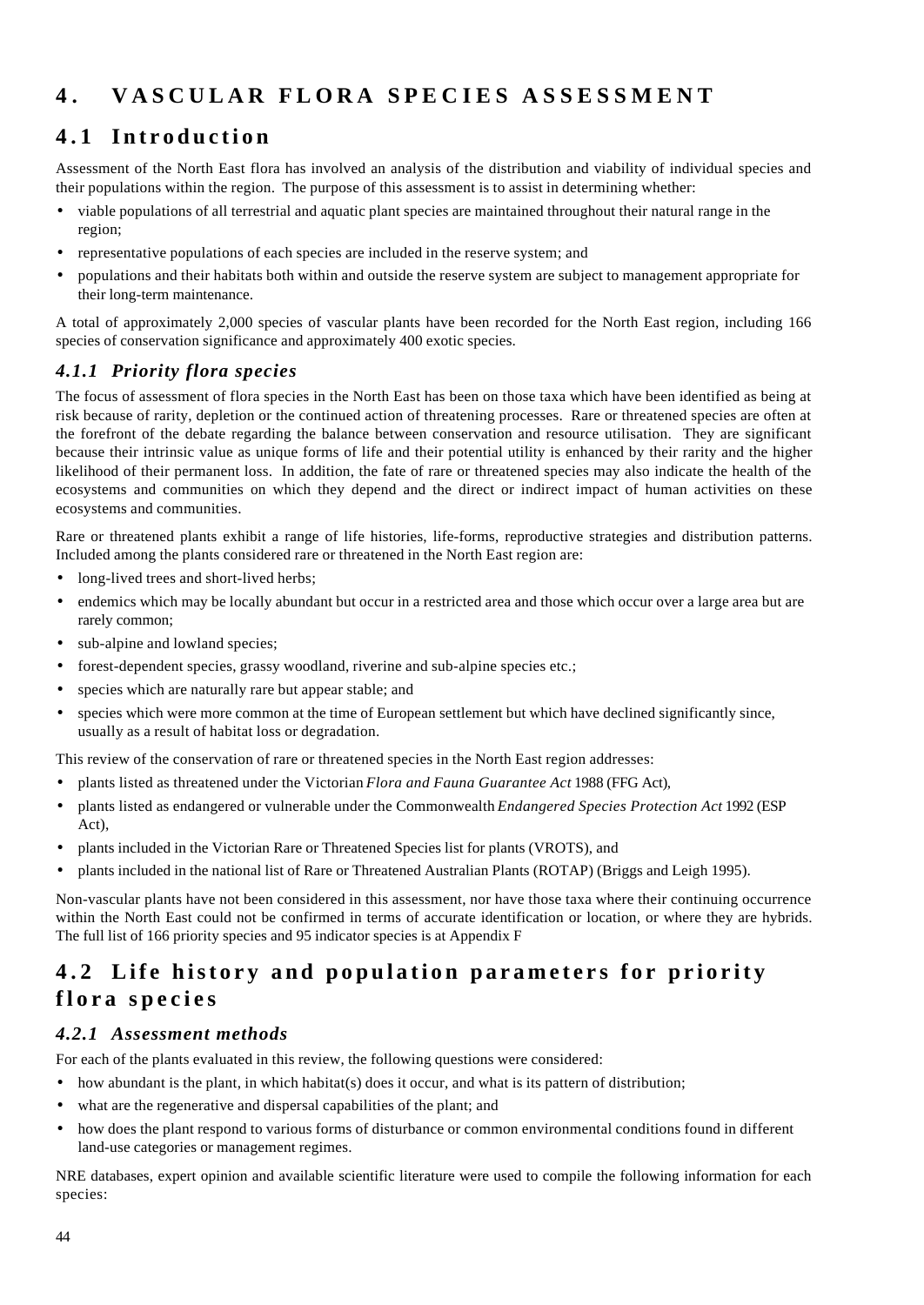- conservation status;
- the approximate proportion each species' total Australian range that occurs within the North East Region;
- the number of Victorian and North East records held within NRE databases;
- the number of populations and individuals known to occur in the North East Region;
- any trends which may be apparent in the demography of the plant;
- the geographic range of the plant within the North East Region; and
- the reservation status of known populations within the North East Region.

The land tenure categories used are biological conservation reserves (National Parks, State Parks, Reference Areas, Wilderness Park, Flora Reserves, Flora and Fauna Reserves, Wildlife Reserve), other public land (State Forest, uncommitted Crown land, and public land reserved for other purposes), and private land. It should be noted that these land tenure categories differ from those used in other analyses in this report.

Some of these data are presented in Table 0.1. More details for plants listed under the *Flora and Fauna Guarantee Act* 1988 or *Endangered Species Protection Act* 1992 can be found in Appendix E.

### *4.2.2 Patterns of abundance, distribution and habitat*

Several distinct groups of plants emerge when considering abundance, distribution and habitat.

#### **Plants of restricted, highly localised and naturally rare habitat types**

#### **Plants of alpine and sub-alpine habitats**

In Australia alpine and sub-alpine environments are relictual, their distribution having contracted over time due to climate change since the end of the last ice age. These habitats, therefore, represent very small areas of a unique environment within the Australian context (NRE 1997) and act as refugia for species confined to the narrow range of environmental variables typical of such environments. Due to the restricted nature of their habitat, and their usually low population numbers a significant number of these species are considered rare or threatened both within Victoria and nationally. Twenty-five per cent of all the rare or threatened plants found within the North east region occur in alpine and sub-alpine habitats.

In the North East, alpine and sub-alpine habitats are restricted to areas in and around the Alpine National Park (eg. Mt Bogong) and, to a lesser extent, on Mt Buffalo and Mt Buller. Two distinct EVCs dominate these regions of the North East: Sub-alpine Woodland (dominated in by Snowgum *Eucalyptus pauciflora* over varied shrub and field layers) and Treeless Sub-alpine Mosaic (existing as a complex range of floristic communities including wet heathlands, grasslands, shrublands, bogs and frost hollows). Both EVCs are restricted to altitudes between 1200 to 1830 metres above sea level.

#### **Plants of riparian environments**

Although widespread, riparian environments have a narrow range of habitat requirements and as such are restricted in extent. With the exception of alpine environments (see previous section) riparian environments include the EVCs Riparian Forest, Riparian Shrubland, Riverine Escarpment Scrub, Spring Soak Herbland, Swampy Riparian Woodland, Creekline Grassy Woodland, Floodplain Riparian Woodland, Wetland Formation Wet Forest and Montane Riparian Thicket. These EVCs occur in a variety of habitats and altitudes. Rare or threatened species in this category include Catkin Wattle *Acacia dallachiana*, Native Wintercress *Barbarea grayi*, Silky Daisy *Celmisia sericophylla*, Yellow Flat-sedge *Cyperus flavidus*, Showy willow-herb *Epilobium pallidiflorum*, Omeo Gum *Eucalyptus neglecta*, Cliff Cudweed *Euchiton umbricolus* and Hypsela *Hypsela tridens.*

#### **Plants of habitat types which are marginal to the North East**

#### **Plants of plains environments**

Habitats such as grasslands, grassy woodlands and riverine plains occur within the North East Region, but are marginal to it, being more widespread beyond the region. Rare or threatened species occurring in these environments include Deane's Wattle *Acacia deanei* ssp. *deanei*, Buloke *Allocasuarina luehmannii*, Dark Wire-grass *Aristida calycina* var. *calycina*, Spurred spear-grass *Austrostipa gibbosa*, Bluish Bulbine-lily *Bulbine glauca*, Broom Bitter-pea *Daviesia genistifolia,* Wedge Diuris *Diuris dendrobioides,* Hydrilla *Hydrilla verticillata,* Northern Plains Leek-orchid *Prasophyllum campestre*, Glandular Early Nancy *Wurmbea biglandulosa,* and Mugga E*ucalyptus sideroxylon* s.s*.*.

#### **Plants of the foothills west of Burrowa-Pine Mountain National Park**

This area on the lower foothills to the north of the Great Dividing Range in the north-eastern Victoria is comprised of granitic, metamorphic and sedimentary rocks (NRE 1997) and represents the only expression of the New South Wales South Western Slopes IBRA (Interim Biogeographic Regionalisation Zones for Australia) Zone in the Region. It includes the foothills of Burrowa-Pine Mountain National Park west to Mt Lawson and the Warby Range and south-west to the hills in the Beechworth area. This area supports a significant number of rare or threatened plants. The main EVCs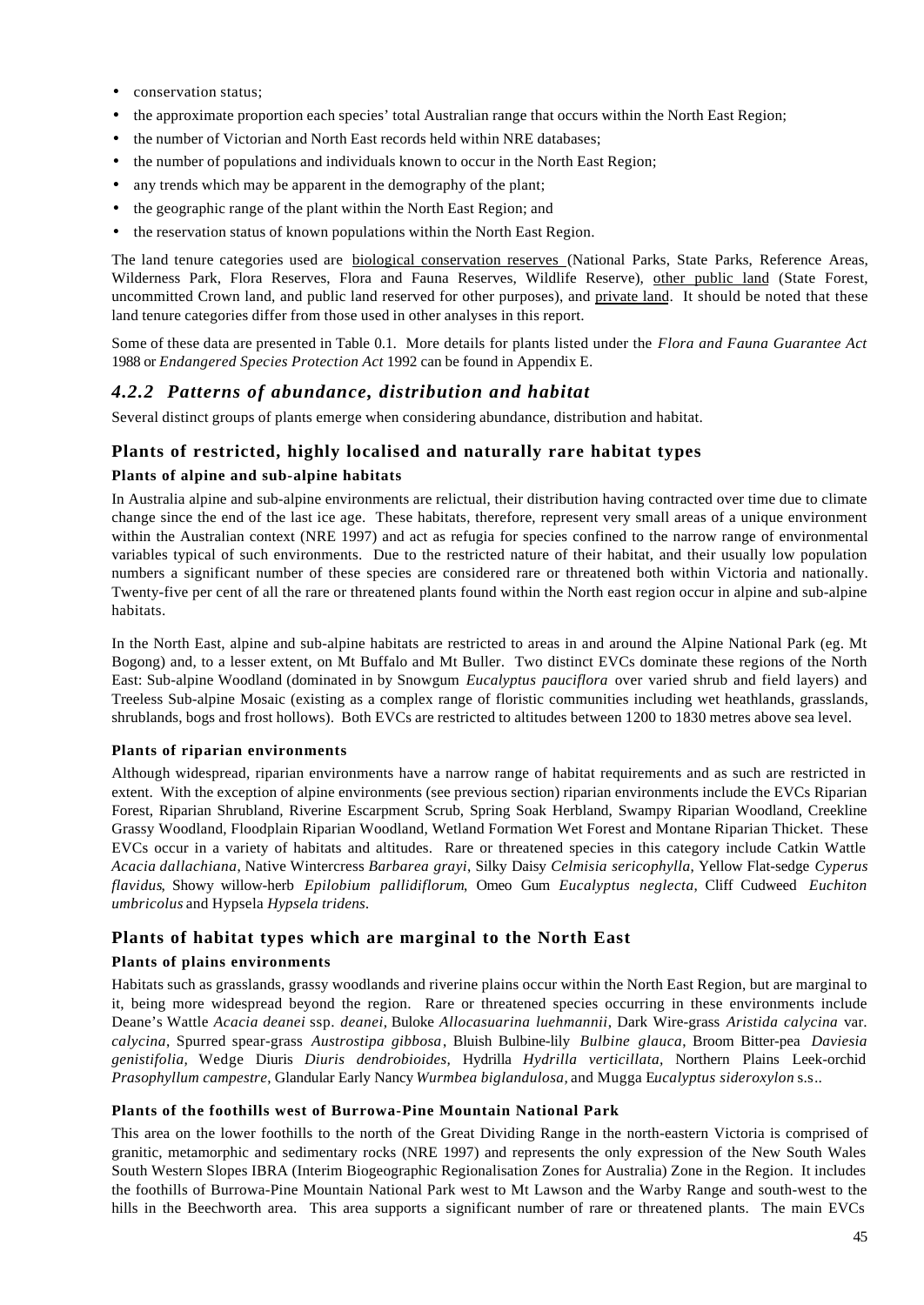supporting these species include Valley Grassy Forest, Grassy Dry Forest, Herb-rich Foothill Forest, Rocky Outcrop Mosaic, Granitic Hills Woodland and Box-Ironbark Forest.

Rare or threatened species found in these areas include *Dampiera purpurea,* Hairy Hop-bush *Dodonaea boroniifolia*, *Dodonaea rhombifolia* and Warby Swamp Gum *Eucalyptus cadens, Acacia triptera*, Buloke *Allocasuarina luehmannii*, Crimson spider-orchid *Caladenia concolor*, White Cypress-pine *Callitris glaucophylla*, Naked Beard-orchid *Calochilus imberbis*, Yellow Hyacinth-orchid *Dipodium hamiltonianum* and Grey Rice-flower *Pimelea treyvaudii.*

#### **Plants of habitats which have been depleted in the North East**

Since European settlement, a range of woodland Ecological Vegetation Classes (EVCs) have been substantially cleared, or significantly disturbed in the North East Region. These include Box Ironbark Forest, Valley Grassy Forest, Grassy Dry Forest and Shrubby Granitic-outwash Grassy Woodland. Rare or threatened species from these EVCs known or suspected to have declined due to the loss of habitat include Deane's Wattle *Acacia deanei* ssp. *deanei*, Broom Bitterpea *Daviesia genistifolia*, Purple Diuris *Diuris punctata* var. *punctata*, Mugga *Eucalyptus sideroxylon* s.s., Purple Eyebright *Euphrasia collina* ssp. *muelleri*, Warby Swamp Gum *Eucalyptus cadens,* and Euroa Guinea Flower *Hibbertia humifusa* ssp. *erigens*.

#### **Within Victoria and the North East RFA region, plants which are endemic, at the limit of their biogeographic range or disjunct poulations.**

Endemic species are those whose distribution is restricted to a specific area. Limit of biogeographic range incorporates those places where species occur at the edge of their natural biogeographic range. Disjunct populations are those which have become physically separated such that there is no gene flow between populations (Commonwealth of Australia, in press.).

These criteria are covered in detail for all vascular flora species in the National Estate Assessment (VICRFASC, in prep.)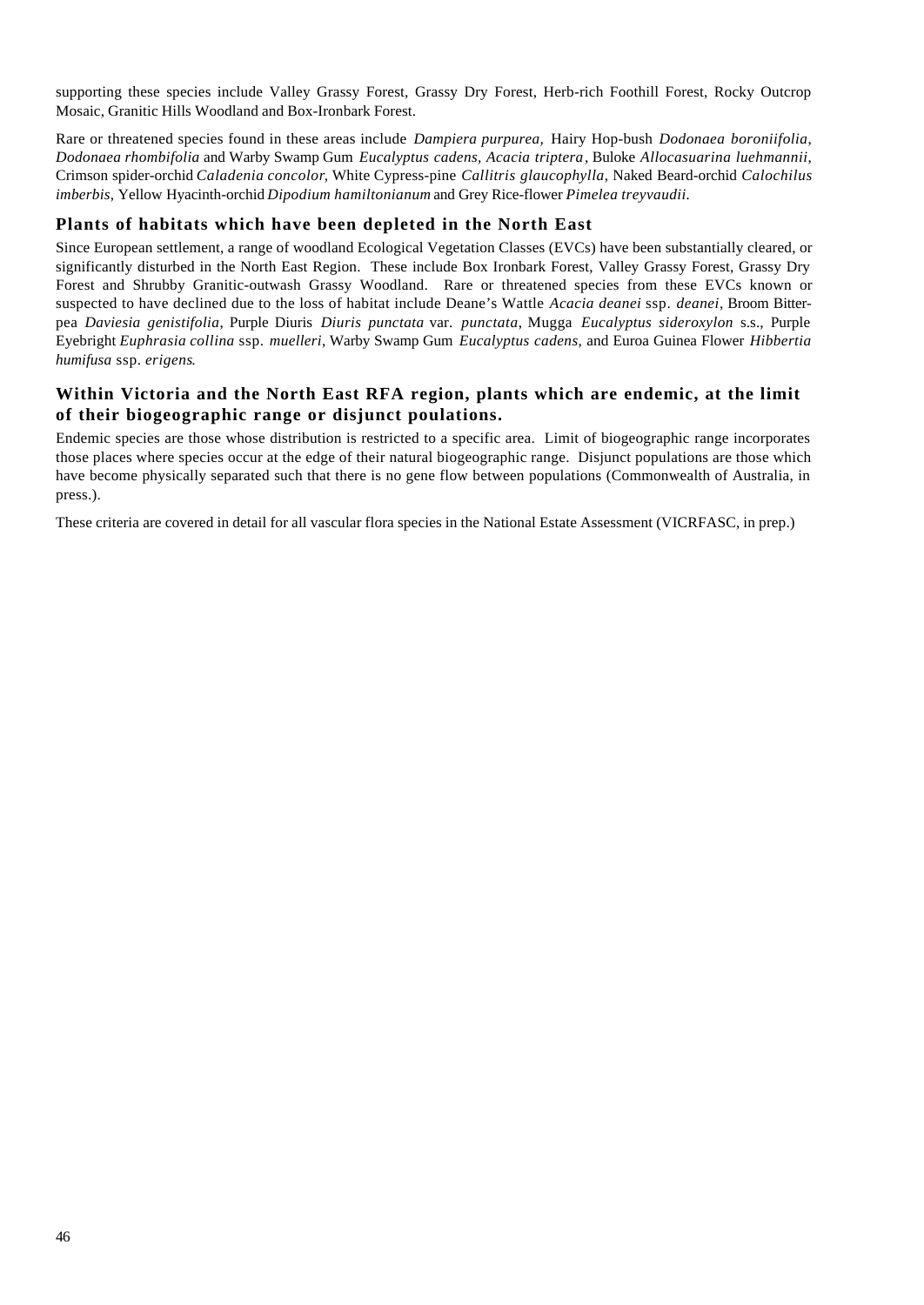#### **Table 0.1 Conservation Status and Distribution of Rare or Threatened Plants in the North East Regional Forest Agreement region**

**(a) Plants listed (or recommended for listing) as threatened under the Commonwealth** *Endangered Species Protection Act* **(1992) and the** *Flora and Fauna Guarantee Act* **(1988)**

| <b>Species Name</b>                                | <b>Common Name</b>            | <b>Conservation Status</b> |                |               |              | % of Aust<br>range | <b>Tenure of North East populations</b>   |                                |                           |
|----------------------------------------------------|-------------------------------|----------------------------|----------------|---------------|--------------|--------------------|-------------------------------------------|--------------------------------|---------------------------|
|                                                    |                               | <b>ESP</b>                 | <b>ROTAP</b>   | <b>FFG</b>    | <b>VROTS</b> |                    | biological<br>conservation<br>reserve (%) | other<br>public land<br>$(\%)$ | private<br>land<br>$(\%)$ |
| Acacia deanei ssp. deanei                          | Deane's wattle                | no                         | $\blacksquare$ | yes           | e            | $75 - 100$         | 90                                        | 10                             |                           |
| Acacia phasmoides                                  | <b>Phantom Wattle</b>         | $\vee$                     | V              | no            | v            | $50 - 75$          | 100                                       | $\blacksquare$                 | $\blacksquare$            |
| Allocasuarina luehmannii                           | <b>Buloke</b>                 | no                         | $\blacksquare$ | yes           | d            | $0 - 25$           | 20                                        | $\blacksquare$                 | 80                        |
| Almaleea capitata                                  | Slender Parrot-pea            | no                         | R              | yes           | r            | $0 - 25$           | 50                                        | 50                             | $\blacksquare$            |
| Baeckea crenatifolia                               | Fern-leaf Baeckea             | $\vee$                     | $\vee$         | no            | v            | $75 - 100$         | 100                                       |                                |                           |
| gracilis<br><b>Brachyscome</b><br>ssp.<br>gracilis | Dookie Daisy                  | no                         |                | final<br>rec. | v            | $50 - 75$          | 20                                        | 30                             | 50                        |
| Brachyscome tenuiscapa                             | Mountain Daisy                | no                         | $\blacksquare$ | yes           | v            | $25 - 50$          | 60                                        | 40                             |                           |
| Caladenia concolor                                 | Crimson Spider-orchid         | $\vee$                     | $\vee$         | yes           | v            | $0 - 25$           | 50                                        | $\blacksquare$                 | 50                        |
| Carex cephalotes                                   | Wire-head Sedge               | no                         | R              | yes           | $\mathsf{v}$ | $50 - 75$          | 100                                       | $\mathbf{r}$                   | $\blacksquare$            |
| Carex paupera                                      | <b>Dwarf Sedge</b>            | no                         | $\mathsf{R}$   | ves           | v            | $25 - 50$          | 100                                       | $\mathbf{r}$                   | $\blacksquare$            |
| Celmisia sericophylla                              | <b>Silky Daisy</b>            | no                         | R              | yes           | r            | $75 - 100$         | 80                                        | 20                             | $\blacksquare$            |
| Dipodium hamiltonianum                             | Yellow<br>Hyacinth-<br>orchid | no                         | $\blacksquare$ | yes           | e            | $0 - 25$           | 50                                        | 50                             |                           |
| Diuris dendrobioides                               | <b>Wedge Diuris</b>           | no                         | $\blacksquare$ | yes           | e            | $0 - 25$           |                                           | 100                            |                           |
| Diuris punctata var. punctata                      | <b>Purple Diuris</b>          | no                         | $\blacksquare$ | yes           | v            | $0 - 25$           | $\blacksquare$                            | 20                             | 80                        |
| Eucalyptus<br>alligatrix<br>ssp.<br>limaensis      | Lima Stringybark              | V                          | V              | no            | r            | $0 - 25$           |                                           | 100                            |                           |
| Eucalyptus cadens                                  | Warby Swamp Gum               | $\vee$                     | $\mathsf V$    | yes           | v            | $75 - 100$         | ÷.                                        | 80                             | 20                        |
| Euchiton nitidulus                                 | <b>Shining Cudweed</b>        | $\vee$                     | $\vee$         | no            | v            | $50 - 75$          | 90                                        | 10                             |                           |
| Euphrasia collina ssp. muelleri                    | Purple Eyebright              | E                          | E              | final<br>rec  | e            | $25 - 50$          | $\blacksquare$                            | 100                            |                           |
| Euphrasia eichleri                                 | Bogong Eyebright              | $\vee$                     | V              | no            | v            | $75 - 100$         | 100                                       | $\overline{a}$                 |                           |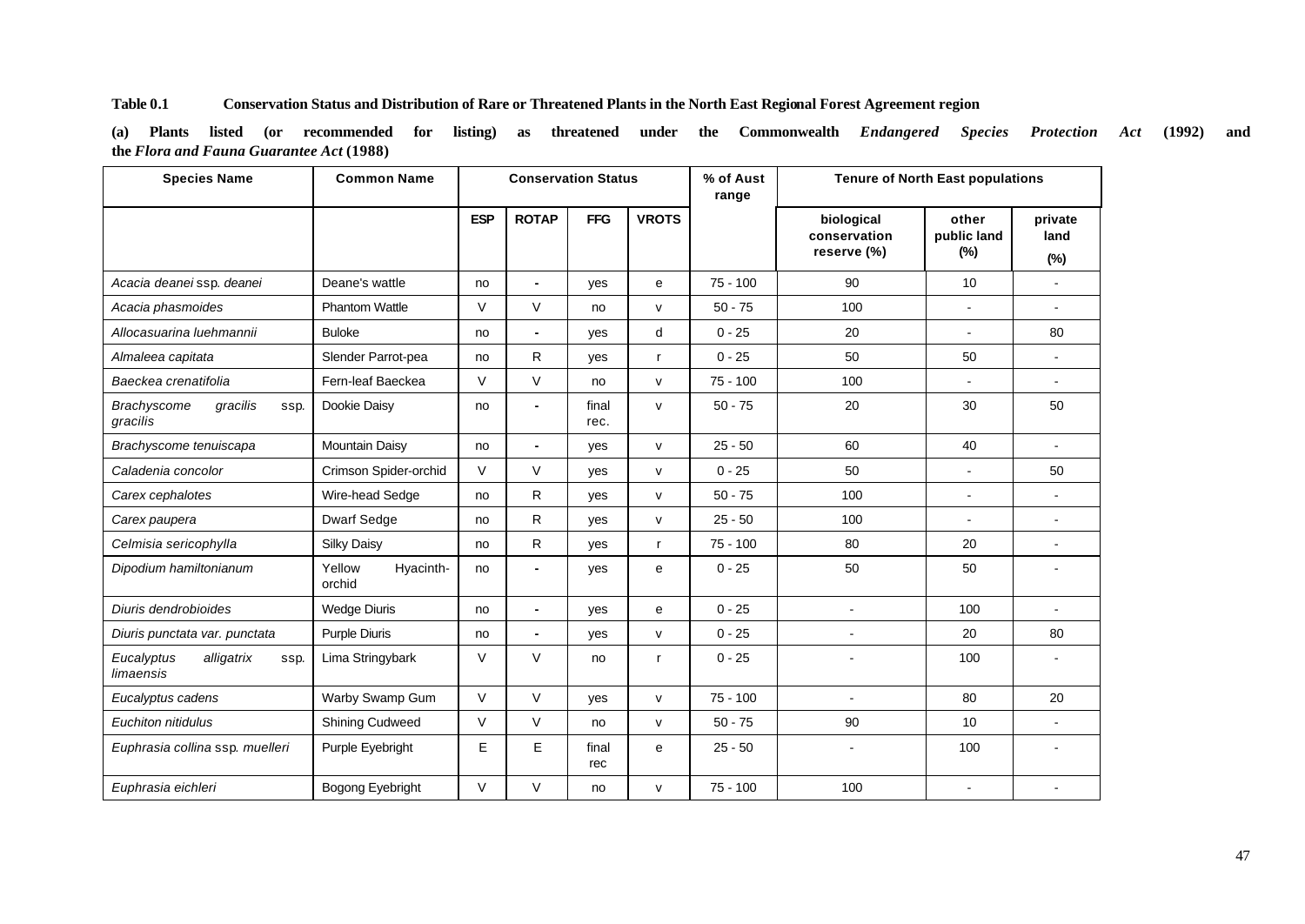| <b>Species Name</b>   | <b>Common Name</b>  |            | <b>Conservation Status</b> |            |              | % of Aust<br>range |                                           | <b>Tenure of North East populations</b> |                           |
|-----------------------|---------------------|------------|----------------------------|------------|--------------|--------------------|-------------------------------------------|-----------------------------------------|---------------------------|
|                       |                     | <b>ESP</b> | <b>ROTAP</b>               | <b>FFG</b> | <b>VROTS</b> |                    | biological<br>conservation<br>reserve (%) | other<br>public land<br>$(\%)$          | private<br>land<br>$(\%)$ |
| Euphrasia scabra      | Rough Eyebright     | no         | K                          | ves        | e            | $25 - 50$          | 100                                       |                                         |                           |
| Glycine latrobeana    | Clover Glycine      | $\vee$     | V                          | ves        | v            | $0 - 25$           | $\overline{\phantom{a}}$                  | 100                                     |                           |
| Goodenia macbarronii  | Narrow Goodenia     | V          | V                          | yes        | v            | $0 - 25$           | 10                                        | 10                                      | 80                        |
| Kelleria laxa         | Kelleria            | V          | V                          | ves        | v            | 75 - 100           | 100                                       | ۰                                       |                           |
| Poa saxicola          | Rock Poa            | no         | $\overline{\phantom{a}}$   | yes        | v            | $25 - 50$          | 100                                       | $\overline{\phantom{a}}$                |                           |
| Pomaderris subplicata | Concave Pomaderris  | $\vee$     | V                          | yes        | v            | 75 - 100           |                                           |                                         | 100                       |
| Pterostylis cucullata | Leafy Greenhood     | $\vee$     | V                          | ves        | v            | $0 - 25$           |                                           | 50                                      | 50                        |
| Santalum lanceolatum  | Northern Sandalwood | no         | $\overline{\phantom{a}}$   | yes        | e            | $0 - 25$           | ٠                                         |                                         | 100                       |
| Swainsona galegifolia | Smooth Darling Pea  | no         | $\,$ $\,$                  | yes        | v            | $0 - 25$           |                                           | 50                                      | 50                        |
| Thelypteris confluens | Swamp Fern          | no         | K                          | ves        | e            | $50 - 75$          |                                           | -                                       | 100                       |

#### **(b) Other Victorian Rare Or Threatened Species**

| <b>Species Name</b>  | <b>Common Name</b>           |            |                | <b>Conservation Status</b> |              | % of Aust<br>range | <b>Tenure of North East populations</b>   |                             |                           |
|----------------------|------------------------------|------------|----------------|----------------------------|--------------|--------------------|-------------------------------------------|-----------------------------|---------------------------|
|                      |                              | <b>ESP</b> | <b>ROTAP</b>   | <b>FFG</b>                 | <b>VROTS</b> |                    | biological<br>conservation<br>reserve (%) | other<br>public land<br>(%) | private<br>land<br>$(\%)$ |
| Abrotanella nivigena | Snow-wort                    | no         | R              | no                         | v            | $25 - 50$          | 100                                       |                             |                           |
| Acacia ausfeldii     | Ausfeld's Wattle             | no         | R              | reject                     | v            | $0 - 25$           | 50                                        |                             | 50                        |
| Acacia dallachiana   | Catkin Wattle                | no         | R              | no                         |              | $75 - 100$         | 50                                        | 50                          |                           |
| Acacia dawsonii      | <b>Poverty Wattle</b>        | no         | $\blacksquare$ | no                         | v            | $0 - 25$           |                                           | 30                          | 70                        |
| Acacia decora        | Western Silver Wattle        | no         | $\blacksquare$ | no                         | v            | $0 - 25$           |                                           |                             | 100                       |
| Acacia penninervis   | <b>Hickory Wattle</b>        | no         | $\blacksquare$ | no                         |              | $0 - 25$           | 20                                        | 20                          | 60                        |
| Acacia phlebophylla  | <b>Buffalo Sallow Wattle</b> | no         | R              | no                         |              | $75 - 100$         | 100                                       | $\overline{\phantom{a}}$    |                           |
| Acacia triptera      | Spur-wing Wattle             | no         | $\,$           | no                         | v            | $0 - 25$           | 50                                        | 50                          |                           |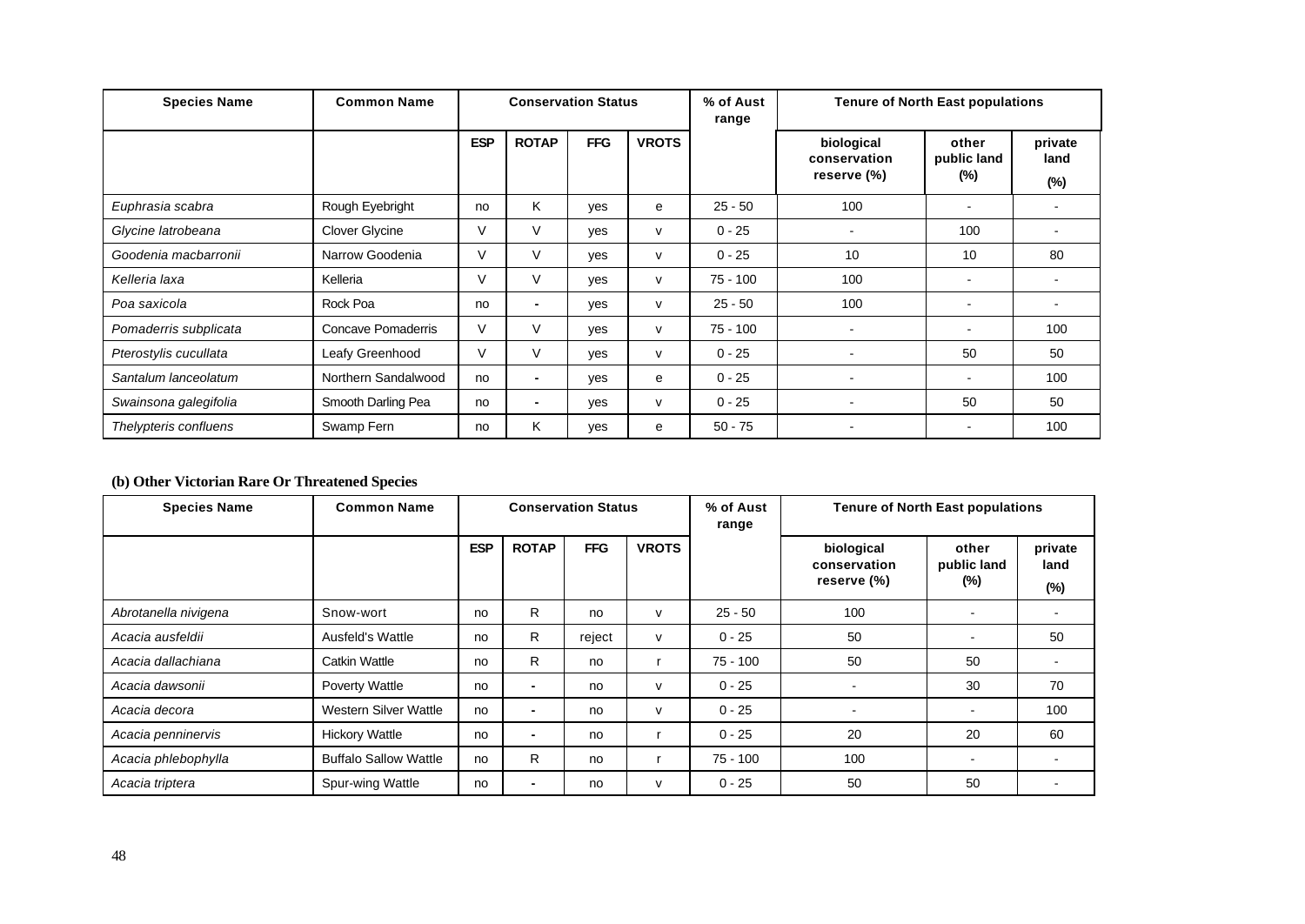| <b>Species Name</b>                       | <b>Common Name</b>           |            |                | <b>Conservation Status</b> |              | % of Aust<br>range |                                           | <b>Tenure of North East populations</b><br>other |                           |
|-------------------------------------------|------------------------------|------------|----------------|----------------------------|--------------|--------------------|-------------------------------------------|--------------------------------------------------|---------------------------|
|                                           |                              | <b>ESP</b> | <b>ROTAP</b>   | <b>FFG</b>                 | <b>VROTS</b> |                    | biological<br>conservation<br>reserve (%) | public land<br>(%)                               | private<br>land<br>$(\%)$ |
| Agrostis meionectes                       | Alpine Bent                  | no         | R              | no                         | k            | $50 - 75$          | 90                                        |                                                  | 10                        |
| Aristida calycina var. calycina           | Dark Wire-grass              | no         | $\blacksquare$ | no                         | $\mathsf{r}$ | $0 - 25$           | 30                                        |                                                  | 70                        |
| Asplenium trichomanes ssp.<br>trichomanes | Common Spleenwort            | no         | $\blacksquare$ | no                         | $\mathsf{r}$ | $0 - 25$           | 70                                        | 30                                               |                           |
| Astrotricha linearis                      | Narrow-leaf Star-hair        | no         | $\blacksquare$ | no                         | $\mathsf{r}$ | $25 - 50$          | 60                                        | 40                                               |                           |
| Austrodanthonia richardsonii              | Straw Wallaby-grass          | no         | $\blacksquare$ | no                         | V            | $0 - 25$           |                                           | 100                                              |                           |
| Austrostipa gibbosa                       | Spurred Spear-grass          | no         | $\blacksquare$ | no                         | $\mathsf{r}$ | $0 - 25$           | $\overline{\phantom{a}}$                  | 40                                               | 60                        |
| Austrostipa setacea                       | Corkscrew<br>Spear-<br>grass | no         | $\blacksquare$ | no                         | $\mathsf{r}$ | $0 - 25$           |                                           |                                                  | 100                       |
| Barbarea grayi                            | <b>Native Wintercress</b>    | no         | $\blacksquare$ | no                         | $\mathsf{v}$ | $0 - 25$           | 100                                       | $\blacksquare$                                   | $\sim$                    |
| Bossiaea riparia                          | <b>River Bossiaea</b>        | no         | $\blacksquare$ | no                         | $\mathsf{r}$ | $25 - 50$          | unknown                                   | unknown                                          | unknown                   |
| Brachyscome chrysoglossa                  | Yellow-tongue Daisy          | no         | $\blacksquare$ | prelim.<br>listing         | v            | $0 - 25$           |                                           |                                                  | 100                       |
| Brachyscome obovata                       | <b>Baw Baw Daisy</b>         | no         | $\blacksquare$ | no                         | $\mathsf{r}$ | $0 - 25$           | 100                                       |                                                  |                           |
| Brachyscome ptychocarpa                   | <b>Tiny Daisy</b>            | no         | $\blacksquare$ | no                         | $\mathsf{r}$ | $0 - 25$           | 40                                        | 60                                               |                           |
| Brachyscome tadgellii                     | <b>Tadgell's Daisy</b>       | no         | $\blacksquare$ | no                         | $\mathsf{r}$ | $25 - 50$          | 100                                       |                                                  |                           |
| <b>Bulbine</b> glauca                     | <b>Bluish Bulbine-lily</b>   | no         | $\blacksquare$ | no                         | $\mathbf{r}$ | $0 - 25$           | 80                                        | 20                                               | $\overline{\phantom{a}}$  |
| Caladenia flavovirens                     | Summer Spider-orchid         | no         | $\blacksquare$ | no                         | $\mathsf{r}$ | $0 - 25$           | unknown                                   | unknown                                          | unknown                   |
| Callitris glaucophylla                    | White Cypress-pine           | no         | $\blacksquare$ | no                         | d            | $0 - 25$           | 30                                        | 40                                               | 30                        |
| Calochilus imberbis                       | Naked Beard-orchid           | no         | ٠              | no                         | $\mathsf{r}$ | $0 - 25$           | 100                                       |                                                  |                           |
| Carex archeri                             | Archer's Sedge               | no         | $\blacksquare$ | no                         | $\mathsf{v}$ | $50 - 75$          | 100                                       |                                                  |                           |
| Carex capillacea                          | Hair Sedge                   | no         | R              | reject                     | $\mathsf{r}$ | $0 - 25$           | 100                                       | ÷                                                |                           |
| Carex echinata                            | Star Sedge                   | no         | $\blacksquare$ | no                         | $\mathsf{v}$ | $25 - 50$          | 100                                       | $\overline{a}$                                   |                           |
| Carex raleighii                           | Raleigh Sedge                | no         | R              | reject                     | r            | $0 - 25$           | 50                                        | 50                                               |                           |
| Colobanthus affinis                       | Alpine Colobanth             | no         | $\blacksquare$ | no                         | $\mathsf{r}$ | $25 - 50$          | 90                                        | 10                                               |                           |
| Coprosma moorei                           | Turquoise Coprosma           | no         |                | no                         | $\mathsf{r}$ | $50 - 75$          | 100                                       | $\blacksquare$                                   |                           |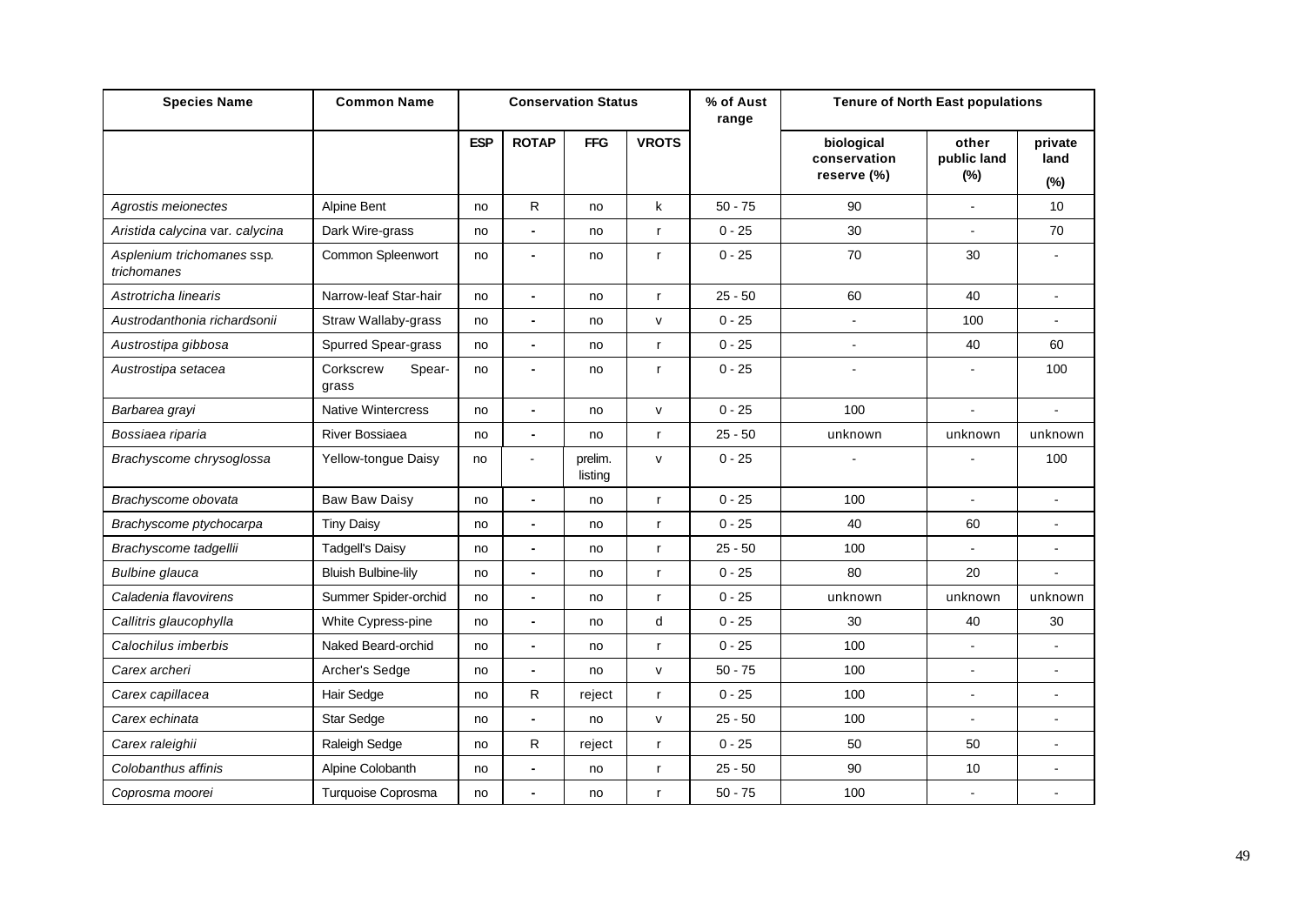| <b>Species Name</b>             | <b>Common Name</b>           |            |                          | <b>Conservation Status</b> |                | % of Aust<br>range | <b>Tenure of North East populations</b>   |                                |                           |
|---------------------------------|------------------------------|------------|--------------------------|----------------------------|----------------|--------------------|-------------------------------------------|--------------------------------|---------------------------|
|                                 |                              | <b>ESP</b> | <b>ROTAP</b>             | <b>FFG</b>                 | <b>VROTS</b>   |                    | biological<br>conservation<br>reserve (%) | other<br>public land<br>$(\%)$ | private<br>land<br>$(\%)$ |
| Coprosma nivalis                | Snow Coprosma                | no         | $\blacksquare$           | no                         | $\mathsf{r}$   | $25 - 50$          | 70                                        | 30                             | ÷                         |
| Corybas hispidus                | <b>Bristly Helmet-orchid</b> | no         |                          | no                         | $\mathsf{r}$   | $0 - 25$           |                                           | 100                            |                           |
| Craspedia alba                  | White Billy-buttons          | no         | $\mathsf R$              | no                         | $\blacksquare$ | $50 - 75$          | 100                                       | $\blacksquare$                 | $\overline{a}$            |
| Craspedia sp. (Mt Stirling)     | Mt Stirling Billy-buttons    | no         |                          | no                         | v              | $0 - 25$           | 100                                       |                                |                           |
| Cyperus flavidus                | Yellow Flat-sedge            | no         | $\blacksquare$           | no                         | $\mathsf{v}$   | $0 - 25$           | unknown                                   | unknown                        | unknown                   |
| Cystopteris tasmanica           | <b>Bristle-fern</b>          | no         | R                        | no                         | $\mathsf{r}$   | $0 - 25$           | 90                                        | 10                             |                           |
| Dampiera purpurea               | Mountain Dampiera            | no         | $\blacksquare$           | no                         | $\mathsf{r}$   | $0 - 25$           | 100                                       |                                |                           |
| Daviesia genistifolia           | Broom Bitter-pea             | no         | $\blacksquare$           | no                         | $\mathsf{r}$   | $0 - 25$           | 100                                       | $\overline{\phantom{a}}$       |                           |
| Derwentia nivea                 | Snow Speedwell               | no         | R                        | no                         | $\mathsf{r}$   | $25 - 50$          | 100                                       |                                |                           |
| Deschampsia caespitosa          | <b>Tufted Hair-grass</b>     | no         | $\blacksquare$           | no                         | $\mathsf{r}$   | $0 - 25$           | 100                                       | $\blacksquare$                 | $\overline{a}$            |
| Desmodium varians               | Slender Tick-trefoil         | no         |                          | no                         | $\mathsf{r}$   | $0 - 25$           | $\mathbf 0$                               | 90                             | 10                        |
| Deyeuxia affinis                | Allied Bent-grass            | no         | R                        | no                         | $\mathsf{r}$   | $50 - 75$          | 100                                       |                                |                           |
| Digitaria coenicola             | Finger Panic-grass           | no         | $\blacksquare$           | no                         | $\mathsf{v}$   | $0 - 25$           | $\overline{a}$                            |                                | 100                       |
| Digitaria diffusa               | Open Summer-grass            | no         | $\blacksquare$           | no                         | v              | $0 - 25$           | $\overline{a}$                            |                                | 100                       |
| Digitaria divaricatissima       | Spreading Summer-<br>grass   | no         | $\blacksquare$           | no                         | v              | $0 - 25$           | ÷                                         | 30                             | 70                        |
| Diuris behrii                   | <b>Golden Cowslips</b>       | no         | $\blacksquare$           | no                         | v              | $0 - 25$           |                                           | 100                            |                           |
| Dodonaea boroniifolia           | Hairy Hop-bush               | no         | $\blacksquare$           | no                         | $\mathsf{r}$   | $0 - 25$           | 80                                        | 10                             | 10                        |
| Dodonaea rhombifolia            | Broad-leaf Hop-bush          | no         | R                        | no                         | $\mathsf{r}$   | $25 - 50$          | 80                                        | 10                             | 10                        |
| Eleocharis plana                | Flat Spike-sedge             | no         | $\overline{\phantom{a}}$ | no                         | v              | $0 - 25$           | 100                                       |                                | $\blacksquare$            |
| Epacris glacialis               | Reddish Bog Heath            | no         | $\blacksquare$           | no                         | $\mathsf{r}$   | $25 - 50$          | 90                                        | 10                             |                           |
| Epilobium pallidiflorum         | Showy Willow-herb            | no         | $\overline{\phantom{a}}$ | no                         | d              | $0 - 25$           | 50                                        | 50                             | ÷                         |
| Epilobium tasmanicum            | <b>Tasman Willow-herb</b>    | no         |                          | no                         | $\mathsf{r}$   | $25 - 50$          | 100                                       |                                |                           |
| Eucalyptus cinerea ssp. cinerea | Argyle Apple                 | no         | $\blacksquare$           | no                         | $\mathsf{r}$   | $0 - 25$           | unknown                                   | unknown                        | unknown                   |
| Eucalyptus mitchelliana         | <b>Buffalo Sallee</b>        | no         | R                        | no                         | $\mathsf{r}$   | $75 - 100$         | 100                                       |                                |                           |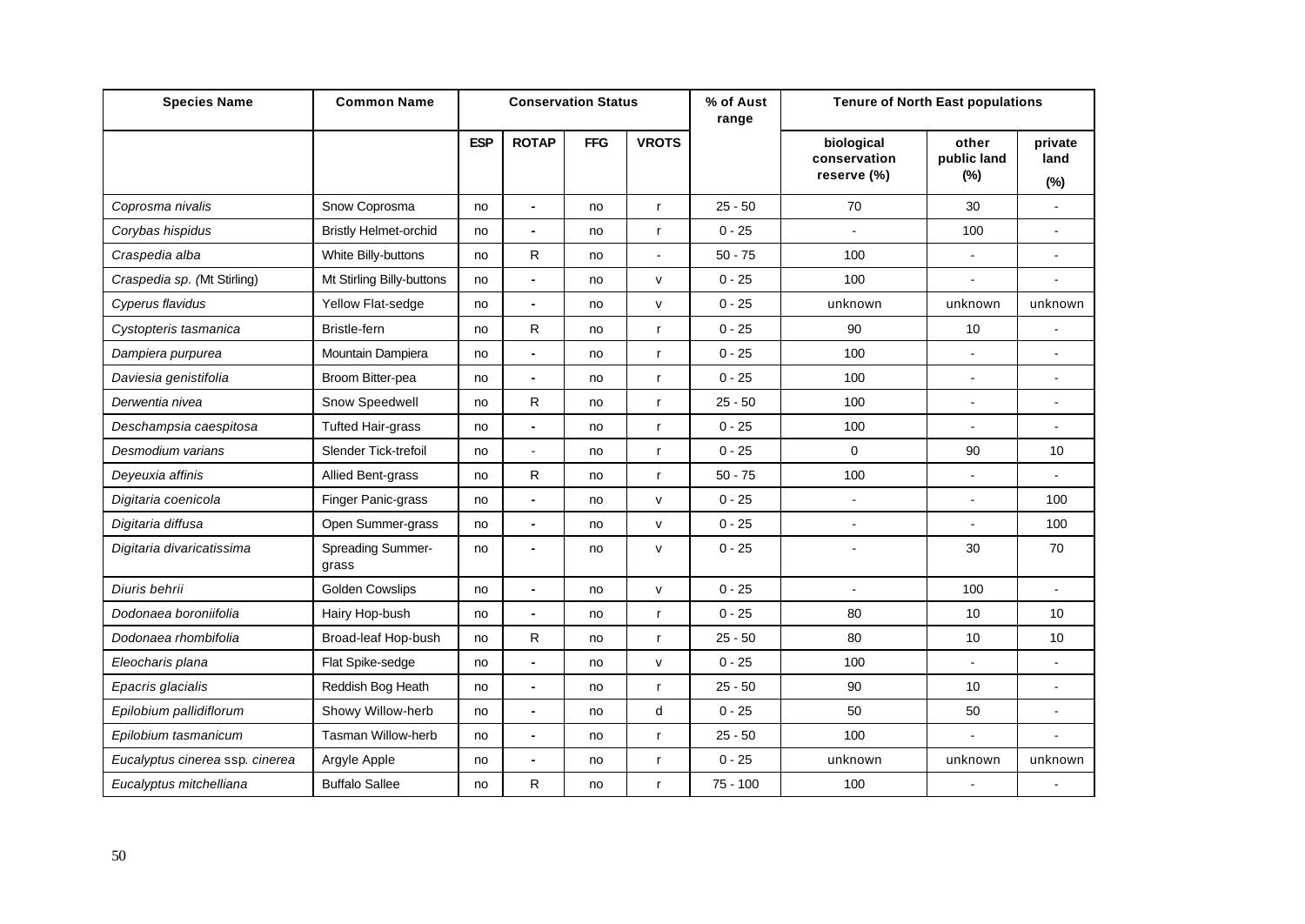| <b>Species Name</b>                         | <b>Common Name</b>      |            |                | <b>Conservation Status</b> |                | % of Aust<br>range | <b>Tenure of North East populations</b>   |                                |                           |
|---------------------------------------------|-------------------------|------------|----------------|----------------------------|----------------|--------------------|-------------------------------------------|--------------------------------|---------------------------|
|                                             |                         | <b>ESP</b> | <b>ROTAP</b>   | <b>FFG</b>                 | <b>VROTS</b>   |                    | biological<br>conservation<br>reserve (%) | other<br>public land<br>$(\%)$ | private<br>land<br>$(\%)$ |
| Eucalyptus neglecta                         | Omeo Gum                | no         | R              | no                         | $\mathsf{r}$   | $25 - 50$          | 10                                        | 90                             | $\blacksquare$            |
| pauciflora<br>Eucalyptus<br>ssp.<br>hedraia | Snow Gum                | no         | $\blacksquare$ | no                         | r              | $75 - 100$         | 20                                        | 80                             |                           |
| Eucalyptus<br>rubida<br>ssp.<br>septemflora | Candlebark              | no         | $\vee$         | no                         | v              | $50 - 75$          |                                           | 100                            |                           |
| Eucalyptus yarraensis                       | Yarra Gum               | no         | R              | reject                     | $\mathsf{r}$   | $0 - 25$           | $\blacksquare$                            | ÷,                             | 100                       |
| Euchiton umbricolus                         | <b>Cliff Cudweed</b>    | no         |                | no                         | r              | $0 - 25$           | 80                                        | 20                             |                           |
| Euphrasia caudata                           | <b>Tailed Eyebright</b> | no         | $\blacksquare$ | no                         | $\mathsf{r}$   | $0 - 25$           | ÷.                                        | 100                            | ÷.                        |
| Euphrasia crassiuscula ssp.<br>crassiuscula | Thick Eyebright         | no         |                | no                         | r              | $75 - 100$         | unknown                                   | unknown                        | unknown                   |
| Euphrasia crassiuscula ssp.<br>eglandulosa  | Thick Eyebright         | no         | $\blacksquare$ | no                         | r              | $75 - 100$         | 100                                       |                                |                           |
| Euphrasia crassiuscula ssp.<br>glandulifera | Thick Eyebright         | no         | $\blacksquare$ | no                         | $\mathsf{v}$   | $75 - 100$         | 100                                       | $\blacksquare$                 |                           |
| Euphrasia lasianthera                       | Hairy Eyebright         | no         | $\blacksquare$ | no                         | $\mathsf{r}$   | $75 - 100$         | $\overline{\phantom{a}}$                  | 100                            | $\overline{a}$            |
| Fimbristylis velata                         | Veiled Fringe-sedge     | no         | $\blacksquare$ | no                         | $\mathsf{r}$   | $0 - 25$           | 100                                       |                                | ä,                        |
| Genoplesium nudum                           | Tiny Midge-orchid       | no         | $\blacksquare$ | no                         | r              | $0 - 25$           | unknown                                   | unknown                        | unknown                   |
| Goodia medicaginea                          | Western Golden-tip      | no         | $\blacksquare$ | no                         | $\mathsf{r}$   | $0 - 25$           |                                           | 100                            |                           |
| Grammitis poeppigiana                       | Alpine Finger-fern      | no         |                | no                         | r              | $50 - 75$          |                                           | 100                            |                           |
| Gratiola pumilo                             | <b>Dwarf Brooklime</b>  | no         | Κ              | no                         | $\blacksquare$ | $0 - 25$           | unknown                                   | unknown                        | unknown                   |
| Grevillea jephcottii                        | Green Grevillea         | no         | $\mathsf{R}$   | no                         | $\mathsf{r}$   | $75 - 100$         | 100                                       |                                |                           |
| Grevillea polybractea                       | Crimson Grevillea       | no         | $\blacksquare$ | no                         | $\mathsf{r}$   | $25 - 50$          | 100                                       | ÷,                             | ÷,                        |
| Grevillea ramosissima ssp.<br>hypargyrea    | Fan Grevillea           | no         |                | no                         | r              | $0 - 25$           | 90                                        | 10                             |                           |
| Grevillea willisii                          | Rock Grevillea          | no         | R              | no                         | r              | $0 - 25$           | $\overline{\phantom{a}}$                  | 30                             | 70                        |
| Hibbertia humifusa ssp. erigens             | Euroa Guinea-flower     | no         |                | no                         | V              | $50 - 75$          |                                           | 40                             | 60                        |
| Hierochloe submutica                        | <b>Holy Grass</b>       | no         | R              | no                         | $\mathsf{v}$   | $50 - 75$          | 70                                        | 30                             | $\overline{a}$            |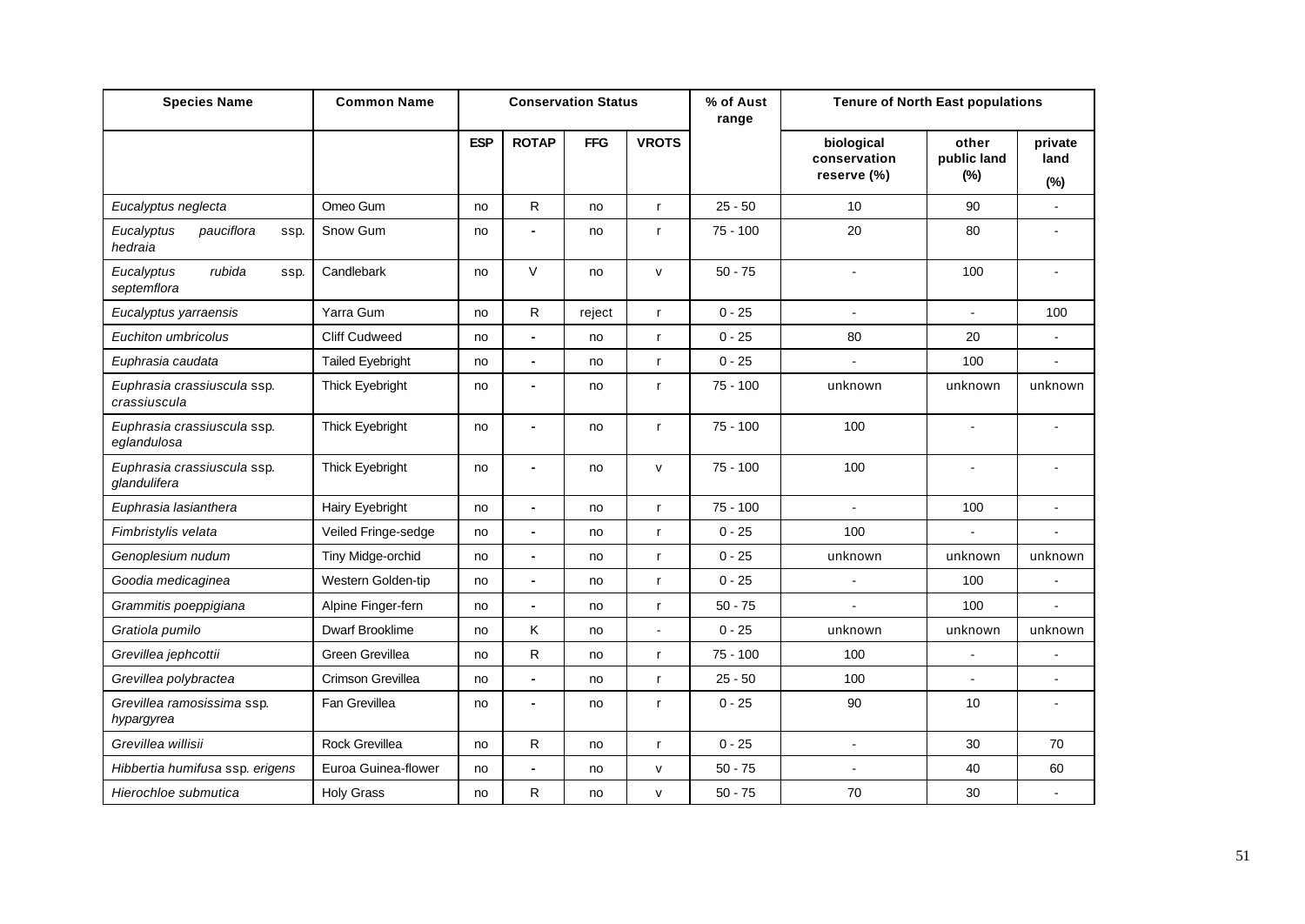| <b>Species Name</b>               | <b>Common Name</b>          |            |                | <b>Conservation Status</b> |              | % of Aust<br>range |                                           | <b>Tenure of North East populations</b> |                           |
|-----------------------------------|-----------------------------|------------|----------------|----------------------------|--------------|--------------------|-------------------------------------------|-----------------------------------------|---------------------------|
|                                   |                             | <b>ESP</b> | <b>ROTAP</b>   | <b>FFG</b>                 | <b>VROTS</b> |                    | biological<br>conservation<br>reserve (%) | other<br>public land<br>$(\%)$          | private<br>land<br>$(\%)$ |
| Huperzia australiana              | <b>Fir Clubmoss</b>         | no         | $\blacksquare$ | no                         | $\mathsf{r}$ | $25 - 50$          | 20                                        | 80                                      | $\blacksquare$            |
| Hydrilla verticillata             | Hydrilla                    | no         |                | no                         | $\mathsf{r}$ | $0 - 25$           | ÷.                                        | 100                                     |                           |
| Hypsela tridens                   | Hypsela                     | no         | $\blacksquare$ | no                         | v            | $0 - 25$           | $\overline{a}$                            | 100                                     | $\overline{a}$            |
| Indigofera adesmiifolia           | Tick Indigo                 | no         |                | no                         | v            | $0 - 25$           | 40                                        | 60                                      |                           |
| Isolepis wakefieldiana            | <b>Tufted Club-sedge</b>    | no         | $\blacksquare$ | no                         | $\mathsf{r}$ | $0 - 25$           | ÷.                                        |                                         | 100                       |
| Juncus antarcticus                | <b>Cushion Rush</b>         | no         | $\blacksquare$ | no                         | $\mathsf{v}$ | $25 - 50$          | 100                                       | ٠                                       |                           |
| Juncus brevibracteus              | Alpine Rush                 | no         | $\blacksquare$ | no                         | $\mathsf{r}$ | $25 - 50$          | 100                                       |                                         |                           |
| Juncus thompsonianus              | Rush                        | no         | ÷              | no                         | $\mathsf{r}$ | $0 - 25$           | 100                                       | $\mathbf 0$                             | $\Omega$                  |
| Koeleria cristata                 | Crested Hair-grass          | no         |                | no                         | $\mathsf{r}$ | $25 - 50$          | 100                                       |                                         |                           |
| Leptorhynchos elongatus           | <b>Lanky Buttons</b>        | no         | $\blacksquare$ | no                         | $\mathsf{r}$ | $0 - 25$           | 90                                        | 10                                      | $\overline{a}$            |
| Leptospermum multicaule           | Silver Tea-tree             | no         |                | no                         | v            | $0 - 25$           | $\mathbf 0$                               | 40                                      | 60                        |
| Lepyrodia anarthria               | Scale-rush                  | no         | $\blacksquare$ | no                         | $\mathsf{r}$ | $0 - 25$           | 100                                       |                                         |                           |
| Leucopogon montanus               | Snow Beard-heath            | no         | $\blacksquare$ | no                         | $\mathsf{r}$ | $25 - 50$          | 50                                        | 50                                      | ÷                         |
| Leucopogon pilifer                | <b>Trailing Beard-heath</b> | no         | $\blacksquare$ | no                         | $\mathbf{r}$ | $0 - 25$           | 100                                       |                                         |                           |
| Luzula acutifolia ssp. acutifolia | Sharp-leaf Woodrush         | no         | $\blacksquare$ | no                         | $\mathsf{r}$ | $50 - 75$          | 80                                        | 20                                      |                           |
| Lycopodium scariosum              | <b>Spreading Clubmoss</b>   | no         |                | no                         | $\mathsf{r}$ | $0 - 25$           | 80                                        | 20                                      |                           |
| Olearia adenophora                | Scented Daisy-bush          | no         | R              | no                         | $\mathsf{r}$ | $25 - 50$          | 60                                        | 20                                      | 20                        |
| Olearia frostii                   | Bogong Daisy-bush           | no         | ${\sf R}$      | no                         | $\mathsf{r}$ | $75 - 100$         | 70                                        | 30                                      |                           |
| Oreomyrrhis argentea              | Silver Carraway             | no         | $\blacksquare$ | reject                     | $\mathsf{v}$ | $25 - 50$          | 100                                       |                                         |                           |
| Oreomyrrhis brevipes              | <b>Branched Carraway</b>    | no         | $\mathsf{R}$   | no                         | $\mathsf{r}$ | $50 - 75$          | 100                                       | $\overline{\phantom{a}}$                | ٠                         |
| Oreomyrrhis pulvinifica           | <b>Cushion Carraway</b>     | no         | $\blacksquare$ | no                         | v            | $0 - 25$           | 100                                       |                                         |                           |
| Oxalis magellanica                | Snowdrop<br>Wood-<br>sorrel | no         | $\blacksquare$ | no                         | $\mathsf{r}$ | $0 - 25$           | unknown                                   | unknown                                 | unknown                   |
| Panicum decompositum              | <b>Australian Millet</b>    | no         | ÷,             | no                         | $\mathsf{r}$ | $0 - 25$           | $\Omega$                                  | 50                                      | 50                        |
| Parantennaria uniceps             | Parantennaria               | no         | R              | no                         | $\mathsf{v}$ | $25 - 50$          | 100                                       | $\overline{\phantom{a}}$                | $\blacksquare$            |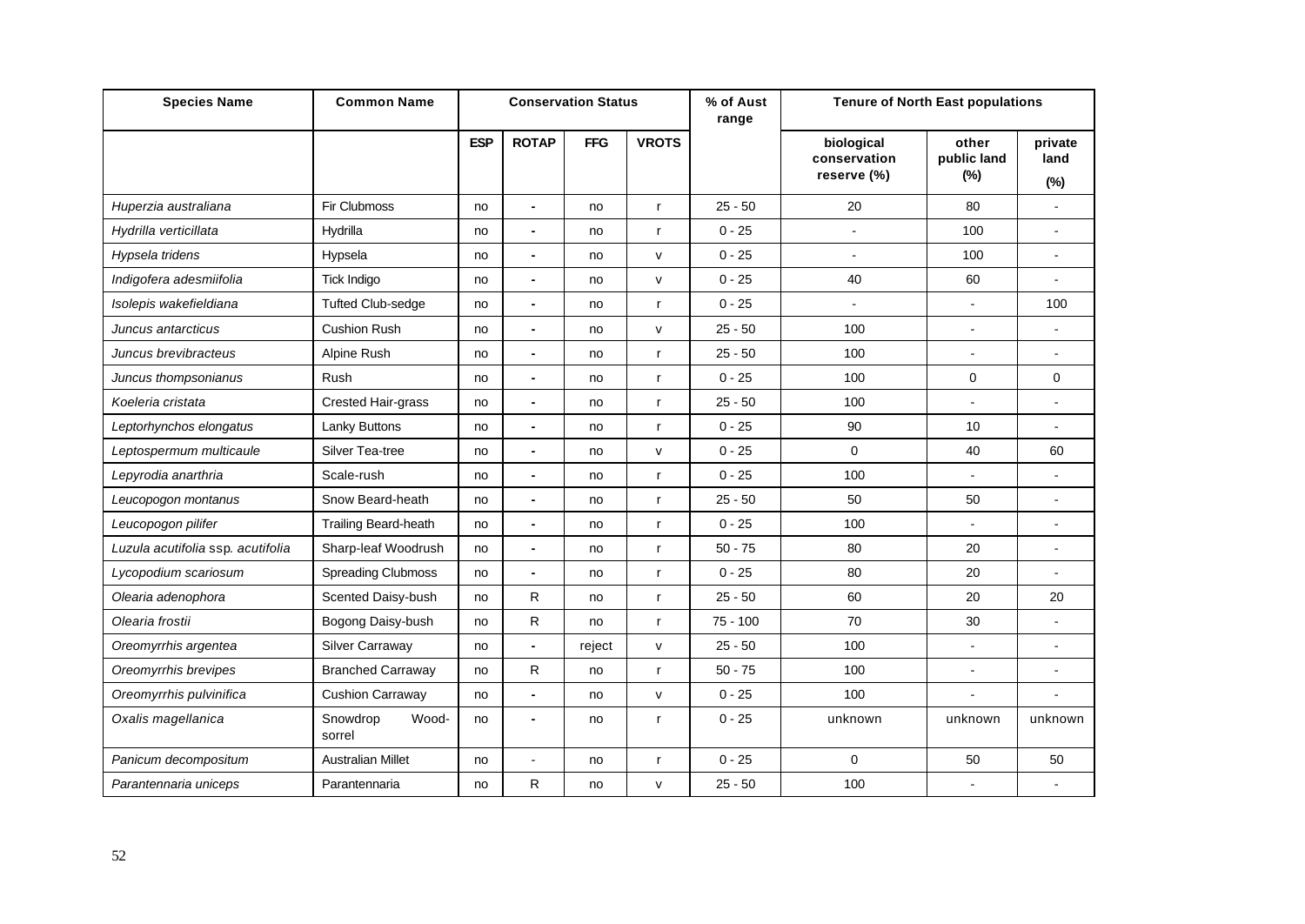| <b>Species Name</b>             | <b>Common Name</b>              |            |                | <b>Conservation Status</b> |              | % of Aust<br>range |                                           | <b>Tenure of North East populations</b> |                        |
|---------------------------------|---------------------------------|------------|----------------|----------------------------|--------------|--------------------|-------------------------------------------|-----------------------------------------|------------------------|
|                                 |                                 | <b>ESP</b> | <b>ROTAP</b>   | <b>FFG</b>                 | <b>VROTS</b> |                    | biological<br>conservation<br>reserve (%) | other<br>public land<br>$(\%)$          | private<br>land<br>(%) |
| Persoonia subvelutina           | <b>Velvety Geebung</b>          | no         | $\blacksquare$ | no                         | $\mathsf{r}$ | $25 - 50$          | 20                                        | 80                                      |                        |
| Pimelea biflora                 | <b>Matted Rice-flower</b>       | no         |                | no                         | $\mathsf{r}$ | $0 - 25$           | 100                                       |                                         |                        |
| Pimelea treyvaudii              | Grey Rice-flower                | no         | $\blacksquare$ | no                         | v            | $25 - 50$          | 60                                        | 40                                      | ÷                      |
| Plantago glacialis              | Salt Tussock-grass              | no         |                | no                         | v            | $25 - 50$          | 100                                       |                                         |                        |
| Poa hothamensis var. parviflora | Soft Ledge-grass                | no         | R              | no                         | $\mathsf{r}$ | $75 - 100$         | 10                                        | 90                                      |                        |
| Poa labillardieri var, acris    | Common Tussock-<br>grass        | no         |                | no                         | r            | $0 - 25$           | unknown                                   | unknown                                 | unknown                |
| Pomaderris aurea                | Golden Pomaderris               | no         | $\blacksquare$ | no                         | $\mathsf{r}$ | $25 - 50$          | $\blacksquare$                            | 80                                      | 20                     |
| Prasophyllum campestre          | Northern Plains Leek-<br>orchid | no         | R              | no                         | e            | $0 - 25$           |                                           |                                         | 100                    |
| Pratia gelida                   | Snow Pratia                     | no         | R              | no                         | v            | $75 - 100$         | 100                                       |                                         |                        |
| Prostanthera decussata          | Dense Mint-bush                 | no         |                | no                         | $\mathsf{r}$ | $25 - 50$          | 80                                        | 20                                      |                        |
| Prostanthera monticola          | <b>Buffalo Mint-bush</b>        | no         | R              | no                         | $\mathsf{r}$ | $25 - 50$          | 100                                       |                                         | $\overline{a}$         |
| Pterostylis aestiva             | Long-tongue Summer<br>Greenhood | no         |                | no                         | $\mathsf{r}$ | $0 - 25$           | 10                                        | 90                                      |                        |
| Pterostylis boormanii           | Sikh's Whiskers                 | no         | $\blacksquare$ | no                         | $\mathsf{r}$ | $0 - 25$           | unknown                                   | unknown                                 | unknown                |
| Pterostylis dubia               | Blue-tongue<br>Greenhood        | no         | $\blacksquare$ | no                         | e            | $0 - 25$           | 10                                        | 90                                      |                        |
| Pterostylis fischii             | Fisch's Greenhood               | no         |                | no                         | $\mathsf{r}$ | $0 - 25$           | 50                                        | 50                                      |                        |
| Pterostylis hamata              | Scaly Greenhood                 | no         | $\blacksquare$ | no                         | $\mathsf{r}$ | $0 - 25$           | 70                                        | 30                                      |                        |
| Pterostylis maxima              | Large Rustyhood                 | no         | $\blacksquare$ | no                         | v            | $0 - 25$           | $\blacksquare$                            | $\overline{a}$                          | 100                    |
| Pultenaea polifolia             | Dusky Bush-pea                  | no         | $\blacksquare$ | no                         | $\mathsf{r}$ | $0 - 25$           |                                           | 100                                     |                        |
| Pultenaea vrolandii             | Cupped Bush-pea                 | no         | ÷              | no                         | $\mathsf{r}$ | $25 - 50$          | 20                                        | 80                                      |                        |
| Pultenaea williamsonii          | Highland Bush-pea               | no         | K              | no                         | $\mathsf{r}$ | $75 - 100$         | 70                                        | 30                                      |                        |
| Ranunculus eichlerianus         | Eichler's Buttercup             | no         | R              | reject                     | $\mathsf{r}$ | $75 - 100$         | 70                                        | 30                                      | $\blacksquare$         |
| Rytidosperma australe           | Southern Sheep-grass            | no         |                | no                         | $\mathsf{r}$ | $25 - 50$          | 100                                       |                                         |                        |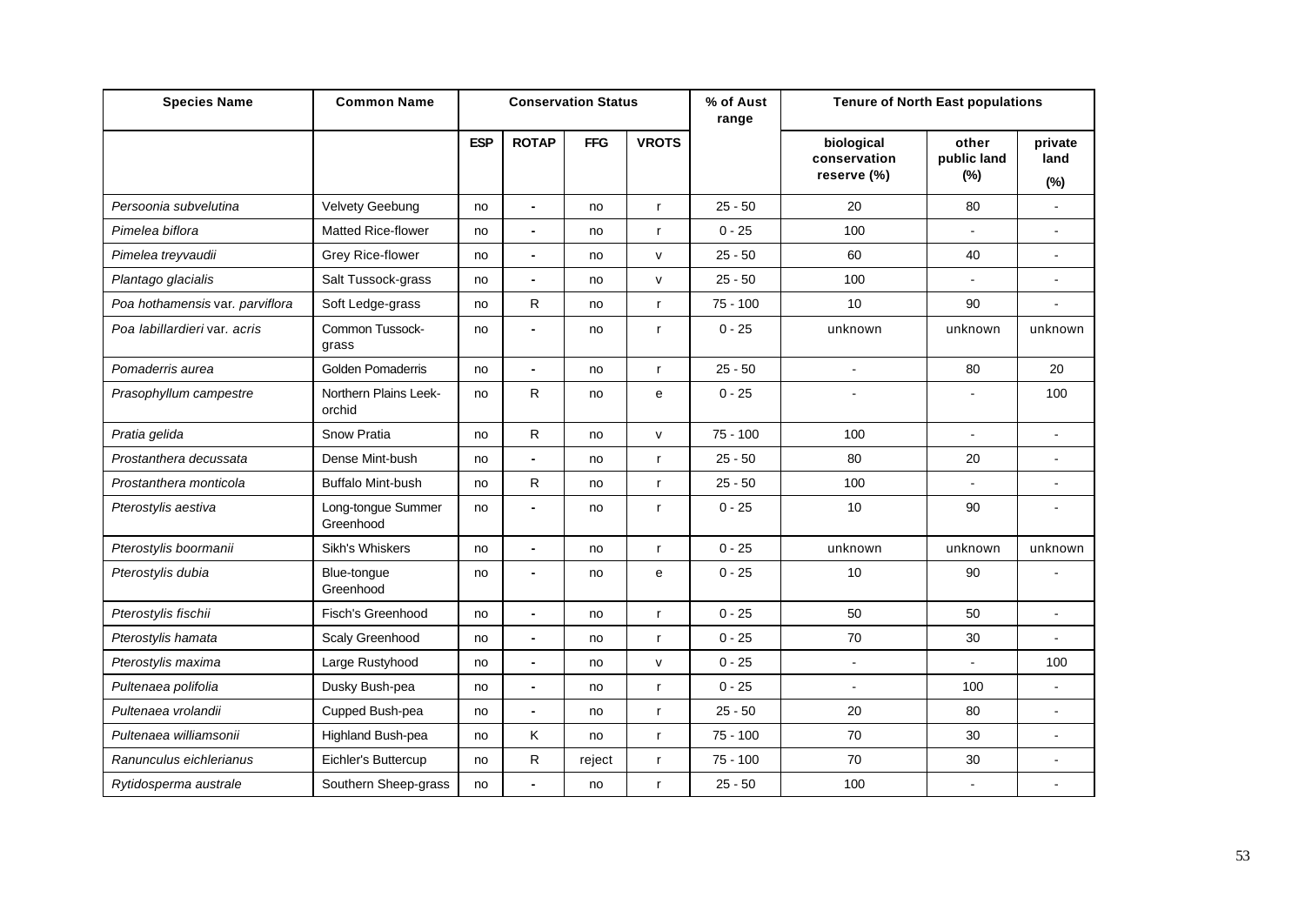| <b>Species Name</b>            | <b>Common Name</b>                   |            |                | <b>Conservation Status</b> |              | % of Aust<br>range |                                           | <b>Tenure of North East populations</b> |                           |  |
|--------------------------------|--------------------------------------|------------|----------------|----------------------------|--------------|--------------------|-------------------------------------------|-----------------------------------------|---------------------------|--|
|                                |                                      | <b>ESP</b> | <b>ROTAP</b>   | <b>FFG</b>                 | <b>VROTS</b> |                    | biological<br>conservation<br>reserve (%) | other<br>public land<br>$(\%)$          | private<br>land<br>$(\%)$ |  |
| Schizacme montana var. montana | <b>Mountain Mitrewort</b>            | no         | $\blacksquare$ | no                         | r            | $0 - 25$           | 100                                       | $\blacksquare$                          |                           |  |
| Schizeilema fragoseum          | Alpine Pennywort                     | no         | $\blacksquare$ | no                         | $\mathsf{v}$ | $25 - 50$          | 100                                       |                                         |                           |  |
| Scleranthus singuliflorus      | Mossy Knawel                         | no         | $\blacksquare$ | no                         | r            | $25 - 50$          | 90                                        | 10                                      |                           |  |
| Sclerolaena birchii            | <b>Galvanised Bassia</b>             | no         | $\blacksquare$ | no                         |              | $0 - 25$           | $\blacksquare$                            | $\overline{\phantom{a}}$                | 100                       |  |
| Spiranthes sinensis            | Ladies'<br>Austral<br><b>Tresses</b> | no         |                | no                         | d            | $0 - 25$           | 10                                        | 90                                      |                           |  |
| Spirodela polyrrhiza           | Large Duckweed                       | no         | $\blacksquare$ | no                         | $\mathsf{v}$ | $0 - 25$           | $\blacksquare$                            | 60                                      | 40                        |  |
| Sporobolus creber              | Rat-tail Grass                       | no         | $\blacksquare$ | no                         | r            | $0 - 25$           | 50                                        |                                         | 50                        |  |
| Taraxacum aristum              | <b>Austral Dandelion</b>             | no         | R              | reject                     | r            | $25 - 50$          | 80                                        | 10                                      | 10                        |  |
| Templetonia stenophylla        | Leafy Templetonia                    | no         | $\blacksquare$ | no                         | d            | $0 - 25$           |                                           |                                         | 100                       |  |
| Tripo 8gon Ioliiformis         | Rye Beetle-grass                     | no         | $\blacksquare$ | no                         | r            | $0 - 25$           | 50                                        |                                         | 50                        |  |
| Uncinia compacta               | Compact Hook-sedge                   | no         | $\blacksquare$ | no                         |              | $0 - 25$           | 100                                       |                                         |                           |  |
| Utricularia monanthos          | Tasmanian<br><b>Bladderwort</b>      | no         |                | no                         | v            | $0 - 25$           | 100                                       |                                         |                           |  |
| Viola calevana                 | Swamp Violet                         | no         | $\blacksquare$ | no                         | r            | $0 - 25$           |                                           | 100                                     |                           |  |
| Westringia lucida              | Shining Westringia                   | no         | R              | no                         | $\mathsf{v}$ | $0 - 25$           | 100                                       | $\blacksquare$                          |                           |  |
| Wurmbea biglandulosa           | <b>Glandular Early Nancy</b>         | no         |                | no                         |              | $0 - 25$           |                                           | 100                                     |                           |  |

#### **Notes:**

- ESP categories are endangered (E) or vulnerable (V)
- 'final rec' indicates taxa that have received the Scientific Advisory's final recommendation to be listed
- 'reject' in FFG column indicates species considered for listing but rejected by the FFG Committee as not meeting criteria.
- ROTAP categories: R rare; V vulnerable; E endangered; K insufficiently known.
- VROT categories: e endangered; v vulnerable; r rare; d depleted; k insufficiently known.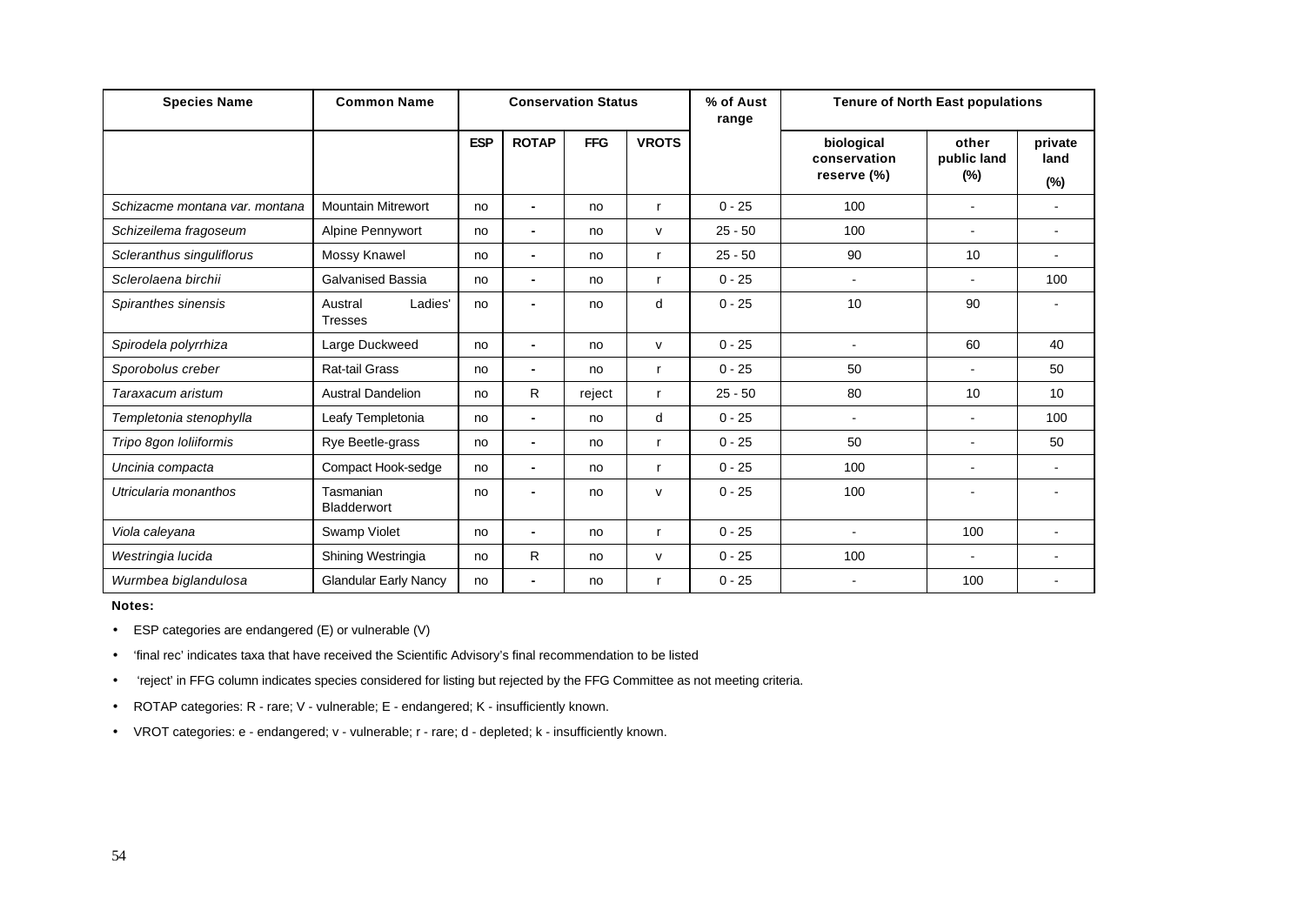# *4.2.3 Review of the reservation status of North East rare or threatened plants*

The purpose of this review is to examine the tenure of rare or threatened species populations within the North East RFA Region.

The approach used in this review was to intersect plant location data from statewide flora databases and the National Herbarium of Victoria with land tenure using a geographic information system (GIS). This data was then updated and augmented with current knowledge of the historical and contemporary distribution and abundance of each species. This is particularly important when dealing with an area such as the North East, where there is a high proportion of cleared land.

This review is based on a qualitative rather than quantitative analysis, due to the lack of accurate, verified information on the current size and location of populations. It relies on a combination of recent records and judgement by experts. Each species was evaluated according to the proportion of its Australian distribution that occurs within the North East (0-25%, 25-50%, 50-75%, 75-100%), and the proportion, to the nearest decile, that occurs in biological conservation reserves, other public land and private property. Results are presented in Table 0.1.

#### **Plants for which their regional occurrence forms a major part of their distribution**

Of the 166 rare or threatened plants in the North East, 74 have more than 25% of their geographic range within the Region. For over 90% of these taxa the Region forms an important part of their distribution and effective conservation within the North East Region is critical for their long-term survival.

Of these 74 taxa, 54 have the largest proportion of their North East population within biological conservation reserves. Five of the seven taxa endemic to the North East fall into this category with of all known occurrences within biological conservation reserves (*Acacia phlebophylla*, *Baeckea crenatifolia*, *Eucalyptus mitchelliana*, *Euphrasia crassiuscula* ssp. *eglandulosa* and *Euphrasia crassiuscula* ssp. *glandulifera*). Seven additional taxa endemic to Victoria also fall into this category. Of these *Carex paupera*, *Euphrasia eichleri* and *Pratia gelida* occur solely within biological conservation reserves while *Olearia frostii*, *Pultenaea williamsonii*, *Ranunculus eichlerianus* and *Olearia adenophora* have at least 30% of their regional population outside biological conservation reserves.

Of the remaining 20 taxa, 13 have the largest proportion of their North East population on other public land. One taxon – *Euphrasia lasianthera –* is endemic to the region while *Poa hothamensis* var. *parviflora*, *Eucalyptus cadens* and *Pomaderris aurea* are endemic to Victoria. *Euphrasia lasianthera* is only found within Mt Buller Alpine Resort and although only classified rare in Victoria is considered vulnerable in the North East Region (based on the vulnerability assessment below) by virtue of the small number of populations. *Poa hothamensis* var. *parviflora* and *Pomaderris aurea* are predominantly found on State forest – neither are considered threatened although *Poa hothamensis* var. *parviflora* is classified as vulnerable in the North East due to its restricted area of occupancy. *Eucalyptus cadens* occurs in Mt Pilot Multi-Purpose Park and on private land around the Warby Range. All populations are potentially threatened by further clearing and ongoing disturbance. This species is considered vulnerable in both Victoria and Australia and was rated as critically endangered in the North East in the vulnerability analysis because of its low area of occupancy, severely fragmented population and suspected continuing decline.

*Acacia dallachiana* and *Leucopogon montanus* have the same proportion of their North East population within biological conservation reserves and other public land. Neither of these species is considered threatened although the vulnerability assessment (below) rates *Acacia dallachiana* as endangered in the North East due to the low number of individual plants.

*Pomaderris subplicata* occurs solely on private land. This North East endemic is currently known from only one site beside Hurdle Creek. The small population of about 150 plants is threatened by weed invasion, habitat disturbance and grazing by native species. This species is considered vulnerable in Victoria and Australia, and has been rated as endangered in the North East in the vulnerability analysis based on the low number of individual plants.

#### *4.2.4 Vulnerability assessment*

The vulnerability assessment is designed to identify those rare or threatened plants that are at greatest risk of further significant decline and potential extinction as a result of activities, ongoing threatening processes and catastrophic events in the North East. Note that this assessment is confined to each taxon's North East distribution, and does not necessarily accord with its overall vulnerability, which is generally reflected by its status at a national or statewide level (see Table 4.1).

Quantitative criteria such as those endorsed by the IUCN (IUCN 1994) provide a recognised and internationally accepted set of criteria with which to assess the risk of extinction. The criteria are most appropriately applied to taxa at a global scale but can be used at a regional or national scale. For rating as Critically Endangered (CR), Endangered (EN) or Vulnerable (VU) there is a range of quantitative criteria: Rules A to E (IUCN 1994). Meeting any one of these criteria qualifies a taxon for rating at that level of threat. The different criteria are derived from a wide review aimed at detecting risk factors across the broad range of organisms and the diverse life histories they exhibit. A taxon is considered Lower Risk (LR) when it has been evaluated but does not satisfy the criteria for any of the Critically Endangered, Endangered or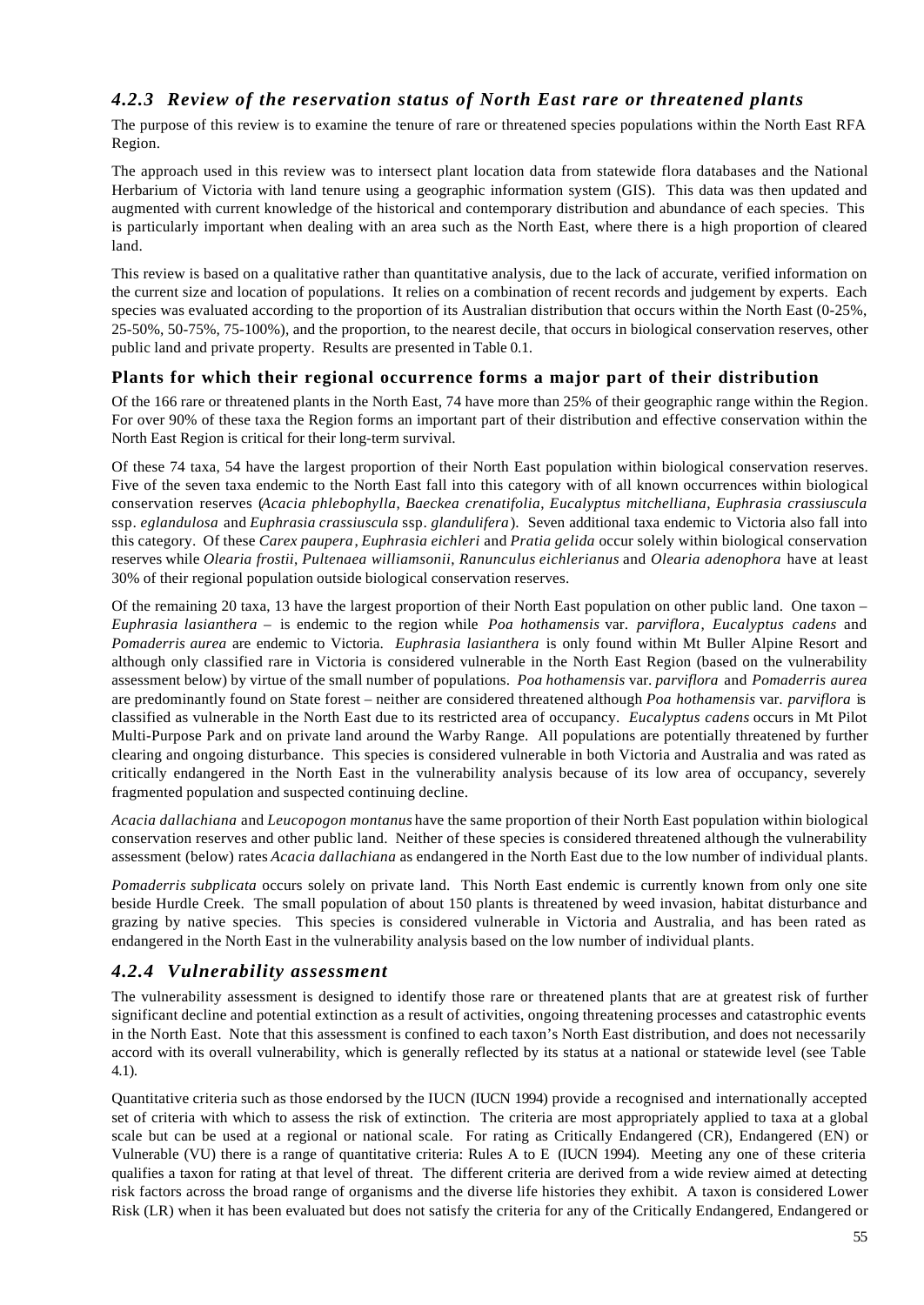Vulnerable categories. A taxon is considered Data Deficient (DD) when there is inadequate information to make a direct or indirect assessment of its risk of extinction based on its distribution and/or population status (IUCN 1994).

The IUCN (1994) criteria were developed primarily for fauna and there are several difficulties in applying them to flora. Recently Keith & Burgman (in press) critically reviewed the IUCN Red List criteria (1994) and suggested modifications, developing a system called 'RARE' (Rules for the Assessment of the Risk of Extinction in vascular plants). The modifications included smaller distributional thresholds appropriate to sessile organisms, inclusion of life-history and land-based attributes, an amendment to account for skewed metapopulation structure, and inclusion of an additional rule (Rule F) to address number of populations and qualitatively define classes of threatening processes. For the North East vulnerability assessment the vulnerability for priority taxa was evaluated using both the IUCN and RARE rule sets. Precedence is given to the IUCN rating in this assessment as RARE is not yet published and has not been discussed within the broader scientific community.

As a means of improving the efficiency of evaluating a large number of plants for both the IUCN and RARE rule sets, the rules were re-interpreted as a series of explicit questions to avoid collecting the same data twice and a series of decision trees developed so that each rule could be evaluated using a computer. A software package, called ConStat98, was then developed to allow large data sets to be imported, analysed and presented quickly. Data output was in two forms: Species Assessment Sheets or a summary table. Species Assessment Sheet lists a taxon's overall rating, the rating for each rule and the sub-criteria used to establish the overall rating for both the IUCN and RARE rule sets.

Of the 166 rare or threatened plants considered in this study sufficient information was available for 106 taxa for adequate assessment. Twenty-four taxa were rated as Critically Endangered, 18 rated as Endangered and 46 rated as Vulnerable. Rating was primarily based on satisfying RULES D, B and A (IUCN 1994) in that order. All plants were rated as Data Deficient for RULES C, E or F (IUCN 1994) as there was insufficient information available to satisfy any one of the criteria.

RULE D rates taxa based on the estimated number of mature individuals, RULE B rates taxa based on a combination of extent of occurrence or area of occupancy with indicators of population variability and RULE A rates taxa based on an observed, estimated, inferred or suspected past or future reduction in the regional population. For species rated as Critically Endangered or Endangered their overall rating was based primarily on satisfying RULE B (IUCN 1994). This contrasts significantly from the Vulnerable taxa for which the overall rating was based almost exclusively on satisfying RULE D. For further details on the categorisation of threatened taxa using the IUCN or RARE rule sets see IUCN (1994) and Keith & Burgman (in press).

#### **Plants rated 'Critically Endangered' in the North East Region**

The 'Critically Endangered' category signifies the highest risk of extinction in the wild. Twenty-five of the rare or threatened plant species evaluated during this assessment were categorised as Critically Endangered according to the IUCN Red List Criteria (1994). Most of these have been rated Critically Endangered based on their very small extent of occurrence or area of occupancy and fragmented population or continuing decline in habitat.

Seven of the 24 taxa rated Critically Endangered have more than 25% of their geographic range within the North East and the Region forms an important part of their distribution. These taxa are *Acacia deanei* ssp. *deanei*, *Euphrasia collina* ssp. *muelleri*, *Euphrasia scabra*, *Hibbertia humifusa* ssp. *erigens*, *Thelypteris confluens,* and *Eucalyptus cadens*.

| <b>TAXON</b>                    | <b>IUCN</b> | <b>RARE</b> | <b>TAXON</b>                    | <b>IUCN</b> | <b>RARE</b> |
|---------------------------------|-------------|-------------|---------------------------------|-------------|-------------|
| Acacia deaneissp. deanei        | CR          | CR.         | Euphrasia scabra                | СR          | CR.         |
| Acacia triptera                 | СR          | CR.         | Hibbertia humifusa ssp. erigens | CR          | <b>CR</b>   |
| Almaleea capitata               | CR          | EN          | Juncus antarcticus              | CR.         | LR.         |
| Barbarea grayi                  | СR          | LR.         | Kelleria laxa                   | СR          | CR          |
| Brachyscome obovata             | СR          | EN          | Oreomyrrhis pulvinifica         | СR          | LR.         |
| Carex paupera                   | <b>CR</b>   | EN          | Prasophyllum campestre          | CR          | CR          |
| Coprosma moorei                 | СR          | CR.         | Pterostylis hamata              | CR          | CR.         |
| Coprosma nivalis                | СR          | EN          | Taraxacum aristum               | CR          | CR          |
| Diuris dendrobioides            | CR.         | CR.         | Templetonia stenophylla         | CR          | EN          |
| Diuris punctata var. punctata   | CR          | CR.         | Thelypteris confluens           | CR.         | CR.         |
| Eucalyptus cadens               | <b>CR</b>   | EN          | Utricularia monanthos           | CR          | LR.         |
| Euphrasia collina ssp. muelleri | СR          | СR          | Viola calevana                  | CR          | EN          |

**Plants rated as Critically Endangered in the North East Region according to the IUCN Red List Categories (IUCN 1994)**

#### **Plants rated 'Endangered' in the North East Region**

The 'Endangered' category signifies that a taxon is facing a very high risk of extinction in the wild. Eighteen of the rare or threatened plant species evaluated during this assessment were categorised as Endangered according to the IUCN Red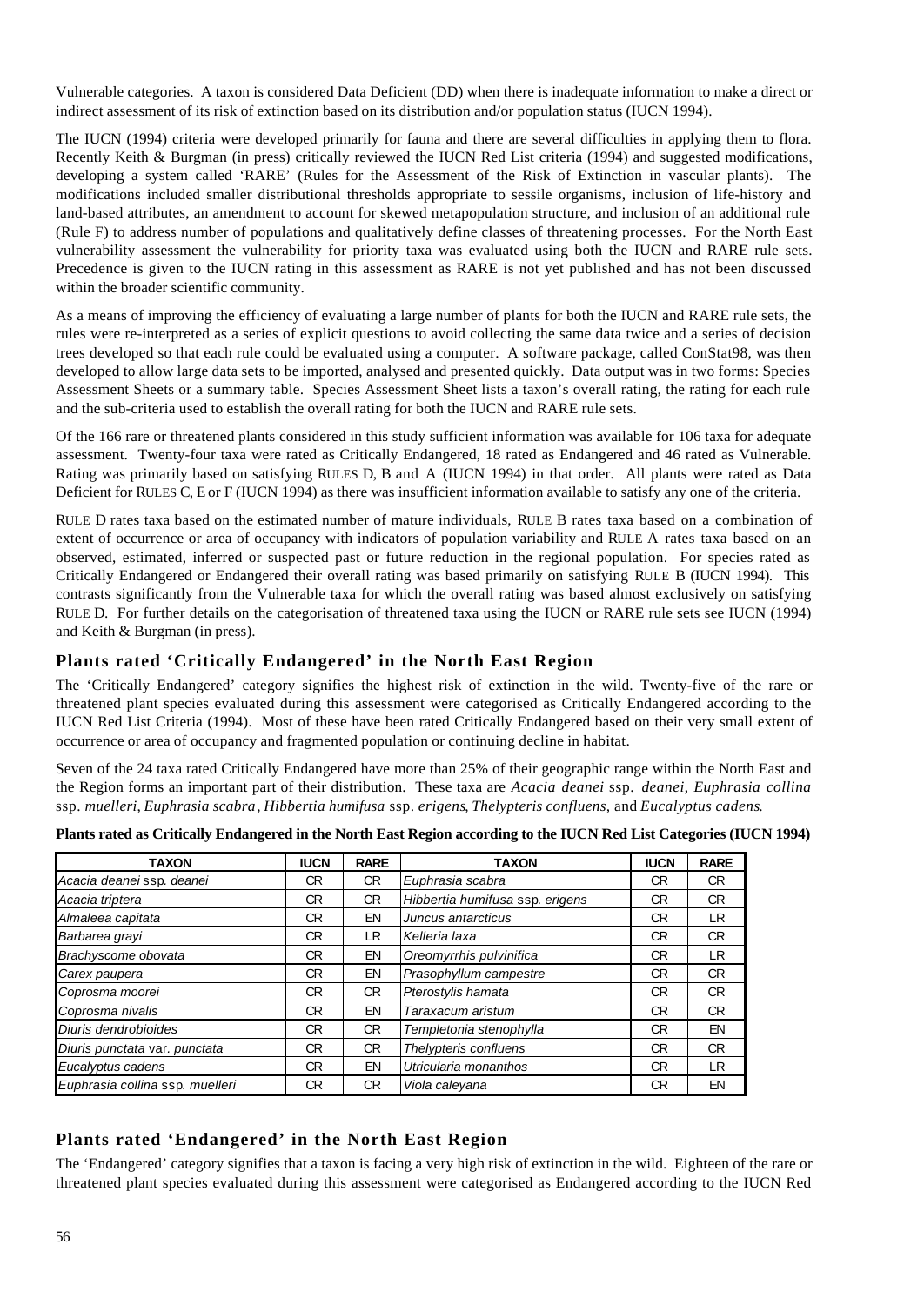List Criteria (1994). Most of these taxa have been rated Endangered based on their low population numbers or their low extent of occurrence with a continuing decline in habitat.

Two of the 18 taxa rated as Endangered have more than 25% of their geographic range within the North East which forms a major part of their distribution. These are *Acacia dallachiana* and *Pomaderris subplicata*.

| <b>TAXON</b>             | <b>IUCN</b> | <b>RARE</b> | <b>TAXON</b>          | <b>IUCN</b> | <b>RARE</b> |
|--------------------------|-------------|-------------|-----------------------|-------------|-------------|
| Abrotanella nivigena     | EN          | EN          | Dampiera purpurea     | EN          | EN          |
| Acacia ausfeldii         | EN          | EN          | Daviesia genistifolia | EN          | CR          |
| Acacia dallachiana       | EN          | EN          | Epilobium tasmanicum  | EN          | EN          |
| Acacia dawsonii          | EN          | EN          | Euphrasia caudata     | EN          | VU          |
| Allocasuarina luehmannii | EN          | VU          | Hierochloe submutica  | EN          | EN          |
| Brachyscome tadgellii    | EN          | LR          | Lycopodium scariosum  | EN          | EN          |
| Carex archeri            | EN          | LR          | Oreomyrrhis brevipes  | EN          | VU          |
| Carex capillacea         | EN          | VU          | Pomaderris subplicata | EN          | EN          |
| Carex raleighii          | EN          | VU          | Schizeilema fragoseum | EN          | VU          |

**Plants rated as Endangered in the North East Region according to the IUCN Red List Categories (IUCN 1994)**

### **Plants rated as 'Vulnerable' in the North East Region**

The 'Vulnerable' category signifies that a taxon is facing a high risk of extinction in the wild in the medium-term future. Forty-six of the rare or threatened plant species evaluated during this assessment were categorised as Vulnerable according to the IUCN Red List Criteria (1994). Most of these have been rated as Vulnerable based on their low population numbers or their low area of occupancy. All but two are also rated Vulnerable by the alternative RARE ruleset.

Seven of the 46 taxa rated as Vulnerable have more than 25% of their geographic range within the North East and this forms a major part of their distribution. These are *Carex cephalotes*, *Carex echinata*, *Colobanthus affinis*, *Craspedia alba*, *Euchiton nitidulus*, *Euphrasia crassiuscula* ssp. *eglandulosa*, and *Poa hothamensis* var. *parviflora*.

| <b>TAXON</b>                    | <b>IUCN</b> | <b>RARE</b> | <b>TAXON</b>                            | <b>IUCN</b> | <b>RARE</b> |
|---------------------------------|-------------|-------------|-----------------------------------------|-------------|-------------|
| Acacia decora                   | VU          | VU          | Euchiton umbricolus                     | VU          | VU          |
| Acacia penninervis              | VU          | VU          | Euphrasia crassiuscula ssp. eglandulosa | VU          | VU          |
| Aristida calycina var. calycina | VU          | VU          | Euphrasia lasianthera                   | VU          | VU          |
| Austrostipa gibbosa             | VU          | VU          | Glycine latrobeana                      | VU          | VU          |
| Brachyscome ptychocarpa         | VU          | VU          | Goodenia macbarronii                    | VU          | VU          |
| Brachyscome tenuiscapa          | VU          | VU          | Leptorhynchos elongatus                 | VU          | VU          |
| Caladenia concolor              | VU          | VU          | Mitrasacme montana                      | VU          | VU          |
| Callitris glaucophylla          | VU          | VU          | Olearia frostii                         | VU          | VU          |
| Calochilus imberbis             | VU          | VU          | Pimelea biflora                         | VU          | VU          |
| Carex cephalotes                | VU          | VU          | Pimelea treyvaudii                      | VU          | VU          |
| Carex echinata                  | VU          | VU          | Plantago glacialis                      | VU          | VU          |
| Colobanthus affinis             | VU          | VU          | Poa hothamensis var. parviflora         | VU          | VU          |
| Craspedia alba                  | VU          | VU          | Poa saxicola                            | VU          | VU          |
| Danthonia richardsonii          | VU          | VU          | Pratia gelida                           | VU          | <b>LR</b>   |
| Derwentia nivea                 | VU          | VU          | Prostanthera decussata                  | VU          | VU          |
| Deschampsia caespitosa          | VU          | VU          | Pterostylis aestiva                     | VU          | VU          |
| Digitaria diffusa               | VU          | VU          | Pultenaea williamsonii                  | VU          | EN          |
| Dipodium hamiltonianum          | VU          | VU          | Ranunculus eichlerianus                 | VU          | VU          |
| Dodonaea boroniifolia           | VU          | VU          | Rytidosperma australe                   | VU          | VU          |
| Dodonaea rhombifolia            | VU          | VU          | Spiranthes sinensis                     | VU          | VU          |
| Epacris glacialis               | VU          | VU          | Swainsona galegifolia                   | VU          | VU          |
| Epilobium pallidiflorum         | VU          | VU          | Tripogon loliiformis                    | VU          | VU          |
| Euchiton nitidulus              | VU          | VU          | Wurmbea biglandulosa                    | VU          | VU          |

**Plants rated as vulnerable in the North East Region according to the IUCN Red List Categories (IUCN 1994)**

Information regarding Plants rated as Lower Risk and Data Deficient, and plants for which there was insufficient information to rate is attached at Appendix D.

### *4.2.5 Conclusion*

Species with a high priority for management in the North East Region based on this vulnerability assessment are listed in (Table 0.2). Species have been included in this list if the Region represents a major part of their distribution and they have been rated Critically Endangered, Endangered, or Vulnerable in the Region.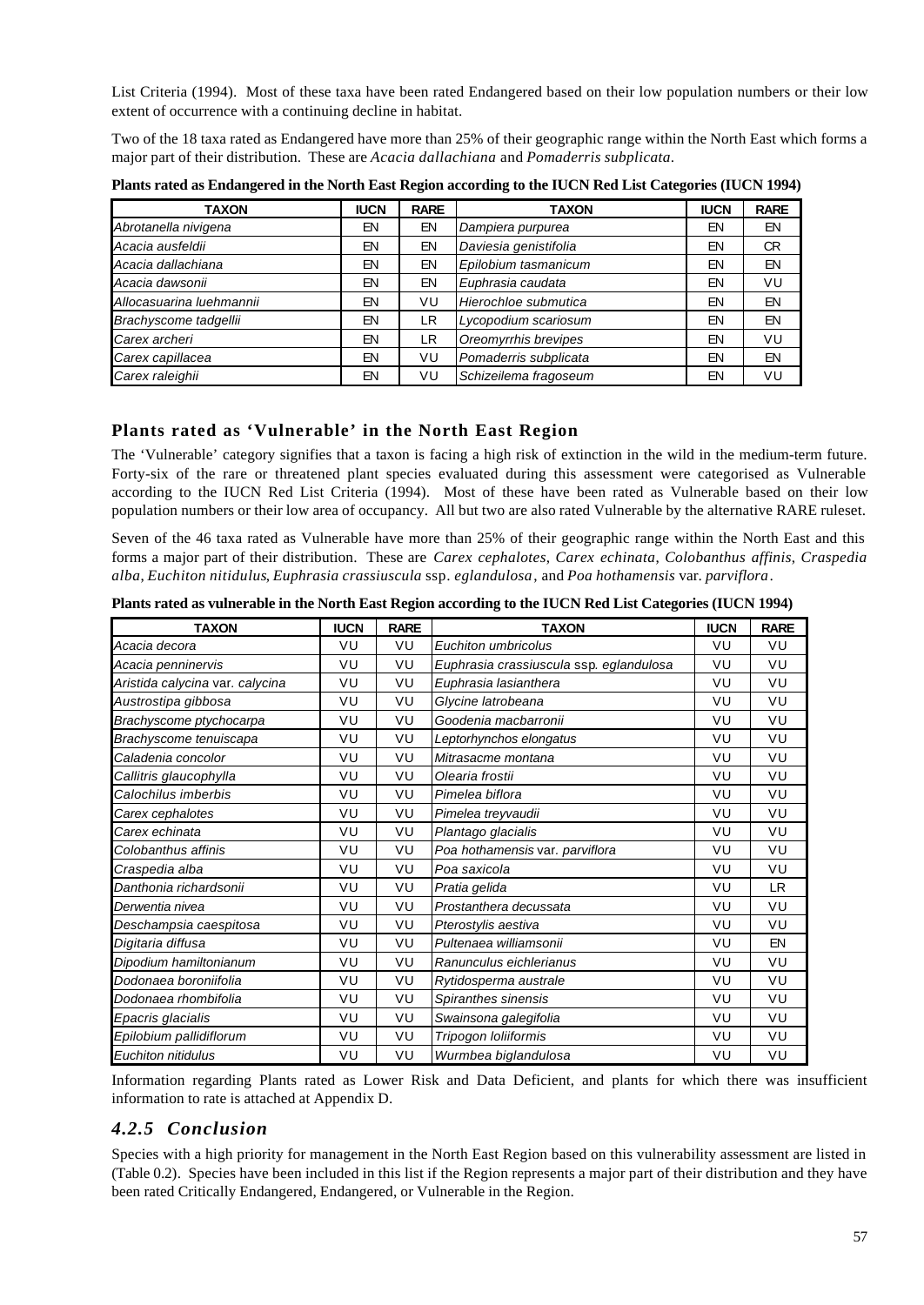| Table 0.2 Plant Species with high Regional priority for management action |  |  |  |
|---------------------------------------------------------------------------|--|--|--|
|---------------------------------------------------------------------------|--|--|--|

| <b>TAXON</b>                                     | I<br>U<br>C<br>N | R<br>A<br>R<br>Е | v<br>R<br>O<br>т<br>S | F<br>F<br>G | <b>Action</b><br><b>Statement</b> | R<br>O<br>т<br>A<br>P | Е<br>S<br>P | <b>Recovery</b><br>Plan |
|--------------------------------------------------|------------------|------------------|-----------------------|-------------|-----------------------------------|-----------------------|-------------|-------------------------|
| Acacia deanei ssp. deanei                        | <b>CR</b>        | <b>CR</b>        | e                     | yes         | no                                |                       | no          |                         |
| Euphrasia collina ssp. muelleri                  | <b>CR</b>        | <b>CR</b>        | e                     | rec         | in prep                           | E                     | E           |                         |
| Euphrasia scabra                                 | <b>CR</b>        | <b>CR</b>        | $\mathsf{v}$          | yes         | yes                               | K                     | no          |                         |
| Hibbertia humifusa ssp. erigens                  | <b>CR</b>        | <b>CR</b>        | $\mathsf{v}$          | no          |                                   |                       | no          |                         |
| Thelypteris confluens                            | <b>CR</b>        | <b>CR</b>        | e                     | yes         | no                                | K                     | no          |                         |
| Eucalyptus cadens                                | <b>CR</b>        | EN               | $\mathsf{v}$          | yes         | yes                               | $\vee$                | $\vee$      |                         |
| Acacia dallachiana                               | EN               | EN               | $\mathsf{r}$          | no          |                                   | R                     | no          |                         |
| Pomaderris subplicata                            | EN               | EN               | $\mathsf{v}$          | yes         | yes                               | V                     | $\vee$      |                         |
| Carex cephalotes                                 | VU               | VU               | $\mathsf{v}$          | yes         | no                                | R                     | no          |                         |
| Carex echinata                                   | VU               | VU               | $\mathsf{v}$          | no          |                                   |                       | no          |                         |
| Colobanthus affinis                              | VU               | VU               | $\mathsf{r}$          | no          |                                   |                       | no          |                         |
| Craspedia alba                                   | VU               | VU               | $\mathsf{k}$          | no          |                                   | R                     | no          |                         |
| Euchiton nitidulus                               | VU               | VU               | $\mathsf{v}$          | no          |                                   | V                     | $\vee$      |                         |
| Euphrasia<br>crassiuscula<br>ssp.<br>eglandulosa | VU               | VU               | $\mathsf{r}$          | no          |                                   |                       | no          |                         |
| Poa hothamensis var. parviflora                  | VU               | VU               | r                     | no          |                                   | R                     | no          |                         |

As shown in table 4.1, for seven of these species at least 90 per cent of the population is within a biological conservation reserve (*Acacia deanei* ssp*. deanei, Euphrasia scabra, Carex cephalotes, Carex echinata, Colobanthus affinis, Craspedia alba, Euchiton nitidulus)* and for three species the majority of the occurrence is in private land *(Thelypteris confluens, Pomaderris subplicata, Hibbertia humifusa* ssp. *erigens). Euphrasia collina* ssp. *muelleri* is known in the Region only from State forest and an Action Statement is in preparation for this species which has 25-50 per cent of its range in the North East. For the remaining species at least 50 per cent of their occurrence is in other public land (*Eucalyptus cadens, Poa hothamensis* var. *parviflora, Acacia dallachiana).* An Action Statement is completed for *Eucalyptus cadens.*

#### **Management**

Both the Commonwealth *Endangered Species Protection Act* 1992 (ESP Act) and the Victorian *Flora and Fauna Guarantee Act* 1988 (FFG Act) include provisions for the preparation of management plans for listed taxa. Recovery Plans and Action Statements outline the actions necessary to maximise the long-term prospects for survival of the species in the wild. It should be noted that the implementation of management actions is dependent on available resourcing and priorities within and between species.

The Department of Natural Resources and Environment has developed a simple monitoring form and database (VROTPOP) for rare and threatened plants populations. It is envisaged that the use of this form and the database will expand to the point where the major populations of all threatened species will be regularly monitored. Active habitat management (environmental weed control, exclusion of predators or browsers, and ecological burning) is the most common form of management being implemented for species whose habitat is degrading or where direct external threats are operating. Where populations have declined to critical levels, active population management techniques (population reinforcement, reintroduction, translocation and artificial pollination) are sometimes recommended. Table 0.2 summarises the status of management planning for high priority listed taxa, further specific information on management planning, monitoring, and habitat and population management for these and other listed plant taxa is available in Appendix E.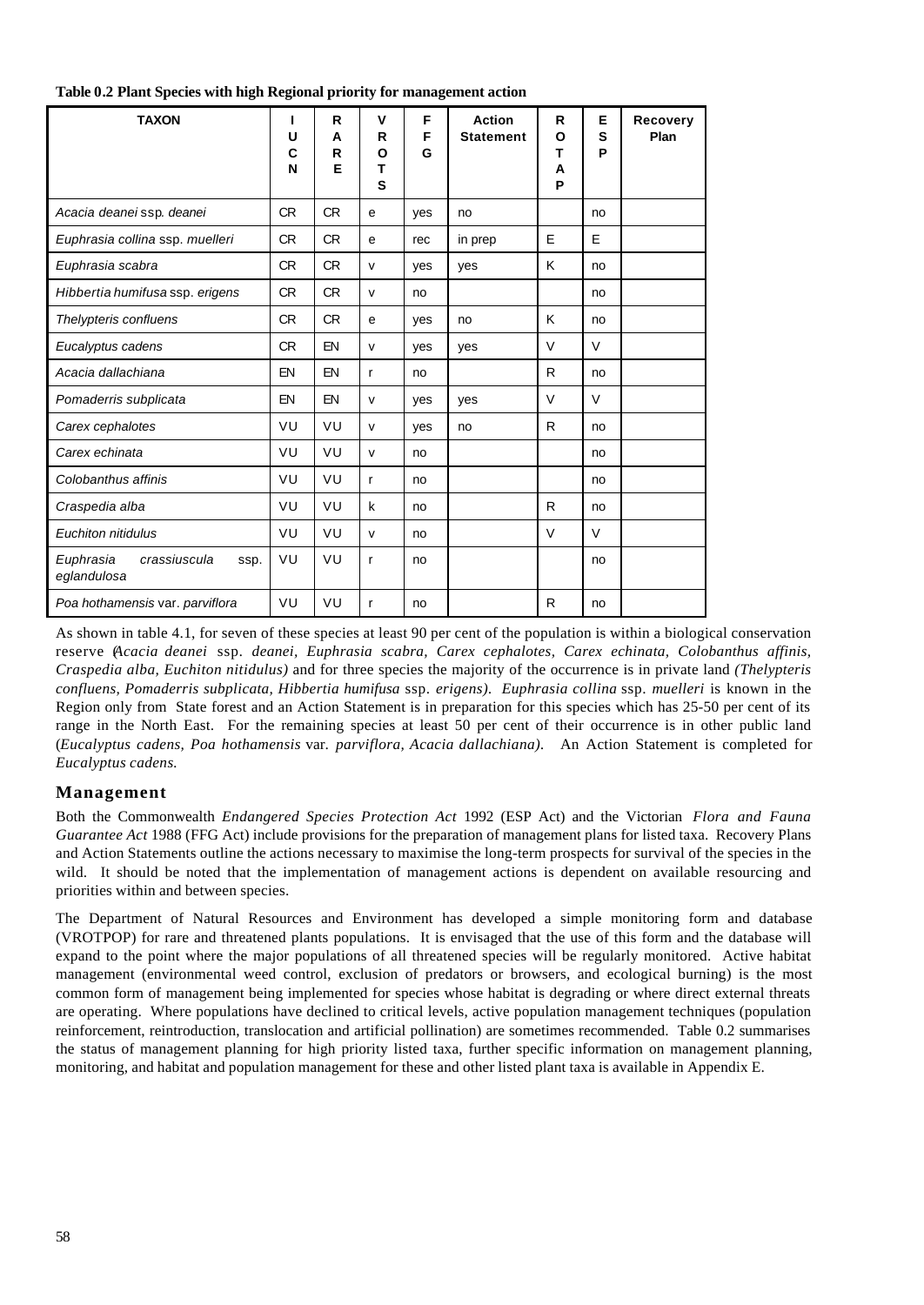# **5 . TERRESTRIAL FAUNA SPECIES ASSESSMENT**

# **5.1 Introduction**

Assessment of terrestrial fauna in the North East involved the collation of all relevant information on the distribution, biology and life history characteristics of priority species, the known threats to these species and current management actions which may affect them. This assessment will assist in determining the status of priority forest dependent fauna in the region and provide sufficient information to ensure the legislative and policy requirements for fauna conservation are met in the development of the North East Regional Forest Agreement.

Data were gathered from an extensive search of the literature, existing data sets, experts and from new information generated by specialist projects including a broad scale regional survey of terrestrial fauna and a series of projects targeted at key threatened fauna (see sections 0 and 0). Critical life history attributes and population parameters were developed with the assistance of local and national experts in the field of population ecology. The information collected fell into two categories:

- life history attributes, population parameters and habitat components; and
- responses to disturbance.

This information is presented fully in Appendix G. It can be incorporated into databases and modelling tools to assist in predicting species' responses to various impacts and disturbances, allow appraisal and refinement of management action and the development of medium and long-term monitoring programs.

### *5.1.1 Priority species*

The assessment of fauna in the North East has focused on a selected group of priority species. These species are classified as threatened in Victoria and listed in *Threatened Fauna in Victoria* (CNR 1995), listed under the Victorian *Flora and Fauna Guarantee Act* 1988 (FFG Act) and the Commonwealth *Endangered Species Protection Act* 1992 (ESP Act). The majority of these priority species are either forest dependent or require a component of their habitat to be within forest or woodland and may be affected by forestry or related activities.

To provide a broader assessment of the status of fauna in the region, a number of species were included because they are representative of taxa at risk from other management activities (not necessarily forestry related) on public or private land. This group of indicator species includes a number occurring in alpine environments and some dependent on small woodland remnants on public roadsides, stream reserves and private land.

The terrestrial species included in this assessment are shown in Table 5.1 with conservation status as classified in *Threatened Fauna In Victoria 1995* (CNR 1995), the existence of Action Statements (for species listed under the FFG Act) and Recovery Plans (for species listed under the ESP Act), and whether the species is secure based on other listings.

The categories and definitions used to describe the threatened status of fauna included on the list are largely based on those developed by the World Conservation Union (IUCN), and are defined as follows:

**Threatened**: a collective term used to denote taxa that are Extinct, Endangered, Vulnerable, Rare or Insufficiently Known, or have Restricted Colonial Breeding or Roosting Sites.

**(E) Endangered**: taxa in danger of extinction in Victoria and whose survival is unlikely if the factors causing their decline continue operating. Included are taxa whose numbers have been reduced to a critical level or whose habitats have been so drastically reduced that they are deemed to be in immediate danger of extinction.

**(V) Vulnerable**: taxa believed likely to move into the Endangered category in the near future if the factors causing their decline continue operating. Included are taxa of which most or all of the populations are decreasing because of overexploitation, extensive destruction of habitat or other environmental disturbance; taxa with populations that have been seriously depleted and whose ultimate security has not yet been assured; and taxa with populations that are still common but are under threat from severe adverse factors throughout their range.

**(R) Rare**: taxa with small Victorian populations that are not at present Endangered or Vulnerable but are at risk. These taxa are usually localised within restricted geographical areas or habitats or are thinly distributed over a more extensive range.

**(K) Insufficiently Known**: taxa in Victoria that are suspected but not definitely known to belong to any of the above categories because of lack of information.

**(C) Restricted Colonial Breeding or Roosting:** taxa that may be common but have only a few colonial breeding or roosting sites in Victoria and subsequently may be at risk when many individuals are gathered together, through loss of a significant part of the adult population or the young of the year.

In practice, Endangered and Vulnerable categories may include species whose populations are beginning to recover as a result of remedial action, but whose recovery is insufficient to justify their transfer to another category.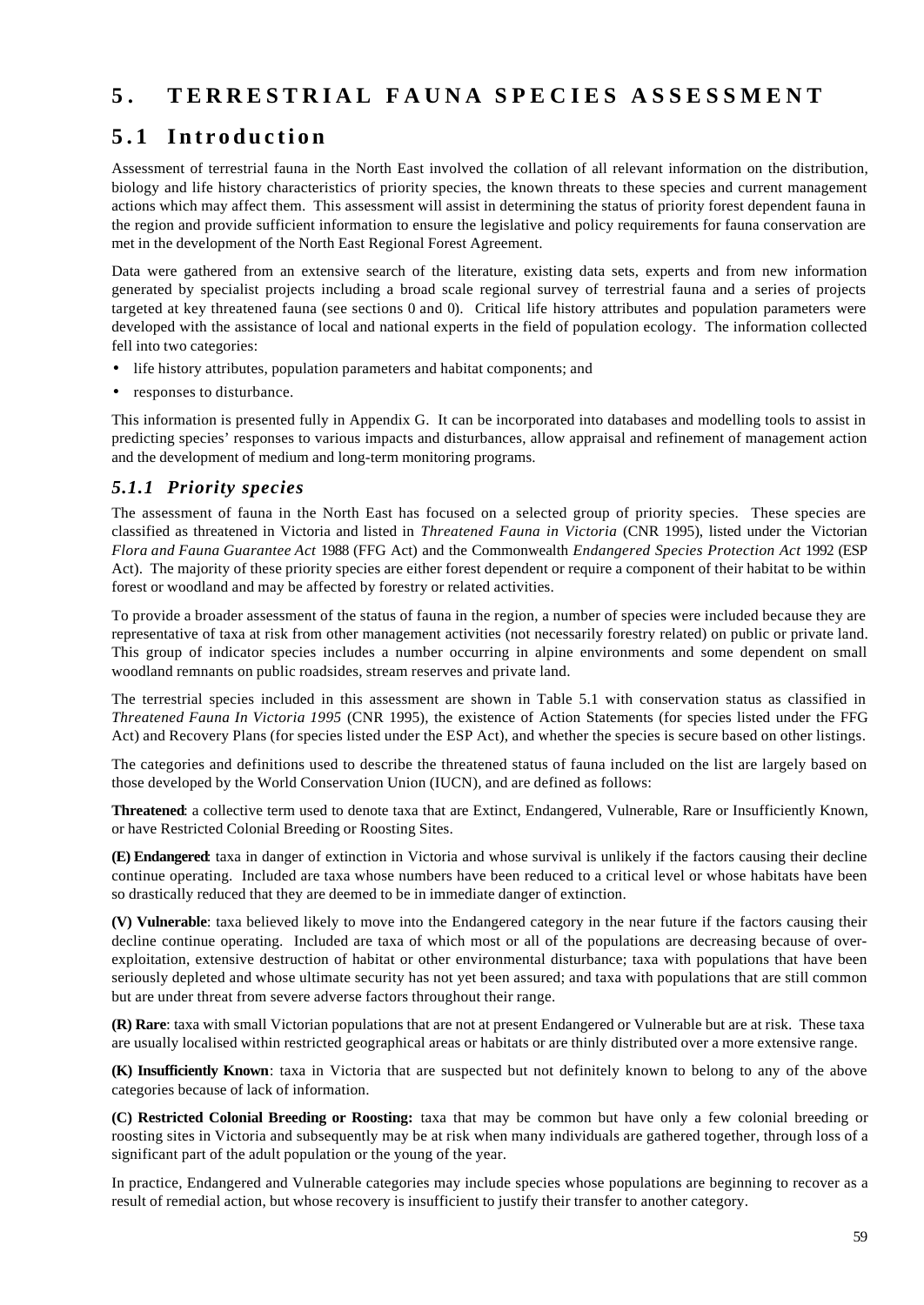Other listings include the threatened species lists or legislated lists of all States and Territories, other than Victoria, where the species occur. Where species are not listed as threatened, rare, insufficiently known or restricted in these States/Territories, they are indicated as secure.

| <b>Species Name</b>            | <b>Common Name</b>                | <b>TFV</b><br>1995 | <b>FFG</b><br><b>Status</b> | <b>Action</b><br>State-<br>ment<br>(Vic) | <b>ESP</b><br><b>Status</b> | <b>Recovery</b><br>Plan<br>(C'wlth) | <b>Secure</b><br>in<br>Other<br><b>States</b> |
|--------------------------------|-----------------------------------|--------------------|-----------------------------|------------------------------------------|-----------------------------|-------------------------------------|-----------------------------------------------|
| <b>Mammals</b>                 |                                   |                    |                             |                                          |                             |                                     |                                               |
| <b>Priority species</b>        |                                   |                    |                             |                                          |                             |                                     |                                               |
| Dasyurus maculatus             | Spot-tailed Quoll                 | V                  | L                           | Yes                                      | V                           | No                                  | No.                                           |
| Phascogale tapoatafa           | <b>Brush-tailed Phascogale</b>    | R                  | L                           | In prep                                  |                             |                                     | No                                            |
| Potorous longipes              | Long-footed Potoroo               | E                  | L                           | Yes                                      | Е                           | In prep.                            | <b>No</b>                                     |
| Burramys parvus                | Mountain Pygmy Possum             | $\vee$             | L                           | Yes                                      | V                           | Yes                                 | No                                            |
| Petaurus norfolcensis          | Squirrel Glider                   | V                  | L                           | In prep                                  |                             |                                     | No.                                           |
| Mastacomys fuscus              | <b>Broad-toothed Rat</b>          | R                  |                             |                                          |                             |                                     | No                                            |
| Pseudomys fumeus               | Smoky Mouse                       | $\vee$             |                             |                                          |                             |                                     | <b>No</b>                                     |
| Canis familiaris dingo         | Dingo                             | Κ                  |                             |                                          |                             |                                     | Yes                                           |
| Rhinolophus megaphyllus        | Eastern Horseshoe-bat             | C                  | L                           | No                                       |                             |                                     | Yes                                           |
| Myotis macropus                | Large-footed Myotis               | R                  |                             |                                          |                             |                                     | No.                                           |
| <b>Miniopteris</b><br>blepotis | schreibersii Common Bent-wing Bat | $\mathbf C$        | L                           | In prep                                  |                             |                                     | Yes                                           |
| <b>Indicator species</b>       |                                   |                    |                             |                                          |                             |                                     |                                               |
| Scotorepens orion              | Eastern Broad-nosed Bat           |                    |                             |                                          |                             |                                     |                                               |
| Perameles nasuta               | Long -nosed Bandicoot             |                    |                             |                                          |                             |                                     |                                               |
| Petaurus australis             | Yellow-bellied Glider             |                    |                             |                                          |                             |                                     |                                               |
| Antechinus flavipes            | <b>Yellow-footed Antechinus</b>   |                    |                             |                                          |                             |                                     |                                               |
| <b>Birds</b>                   |                                   |                    |                             |                                          |                             |                                     |                                               |
| <b>Priority species</b>        |                                   |                    |                             |                                          |                             |                                     |                                               |
| Struthidea cinerea             | Apostlebird                       | $\mathsf{R}$       |                             |                                          |                             |                                     | Yes                                           |
| Lathamus discolor              | <b>Swift Parrot</b>               | Е                  | L                           | In prep                                  | V                           | Yes                                 | No                                            |
| Neophema pulchella             | <b>Turquoise Parrot</b>           | R                  | L                           | No                                       |                             |                                     | No                                            |
| Grantiella picta               | Painted Honeyeater                | R                  | L                           | No                                       |                             |                                     | No                                            |
| Xanthomyza phrygia             | Regent Honeyeater                 | Е                  | L                           | Yes                                      | Е                           | Yes                                 | No.                                           |
| Pomatostomus temporalis        | Grey-crowned Babbler              | E                  | L                           | Yes                                      |                             |                                     | No                                            |
| <b>Burhinus grallarius</b>     | <b>Bush Stone-curlew</b>          | $\mathsf{V}$       | L                           | In prep                                  |                             |                                     | <b>No</b>                                     |
| Lophoictinia isura             | Square-tailed Kite                | V                  |                             |                                          |                             |                                     | No                                            |
| Accipiter novaehollandiae      | Grey Goshawk                      | ${\sf R}$          |                             |                                          |                             |                                     | No                                            |
| Haliaeetus leucogaster         | White-bellied Sea-eagle           | R                  | Г                           | Yes                                      |                             |                                     | No                                            |
| Ninox connivens                | <b>Barking Owl</b>                | ${\sf R}$          | R                           | No                                       |                             |                                     | <b>No</b>                                     |
| Ninox strenua                  | Powerful Owl                      | R                  | L                           | In prep                                  |                             |                                     | <b>No</b>                                     |
| Tyto novaehollandiae           | Masked Owl                        | R                  | L.                          | In prep                                  |                             |                                     | No.                                           |
| Tyto tenebricosa               | Sooty Owl                         | R                  | L                           | In prep                                  |                             |                                     | No                                            |
| Calyptorhinchus lathami        | Glossy Black-Cockatoo             | $\mathsf V$        | L                           | In prep                                  |                             |                                     | No                                            |

| Table 0.1 Terrestrial fauna species included in the assessment |  |  |  |  |  |
|----------------------------------------------------------------|--|--|--|--|--|
|----------------------------------------------------------------|--|--|--|--|--|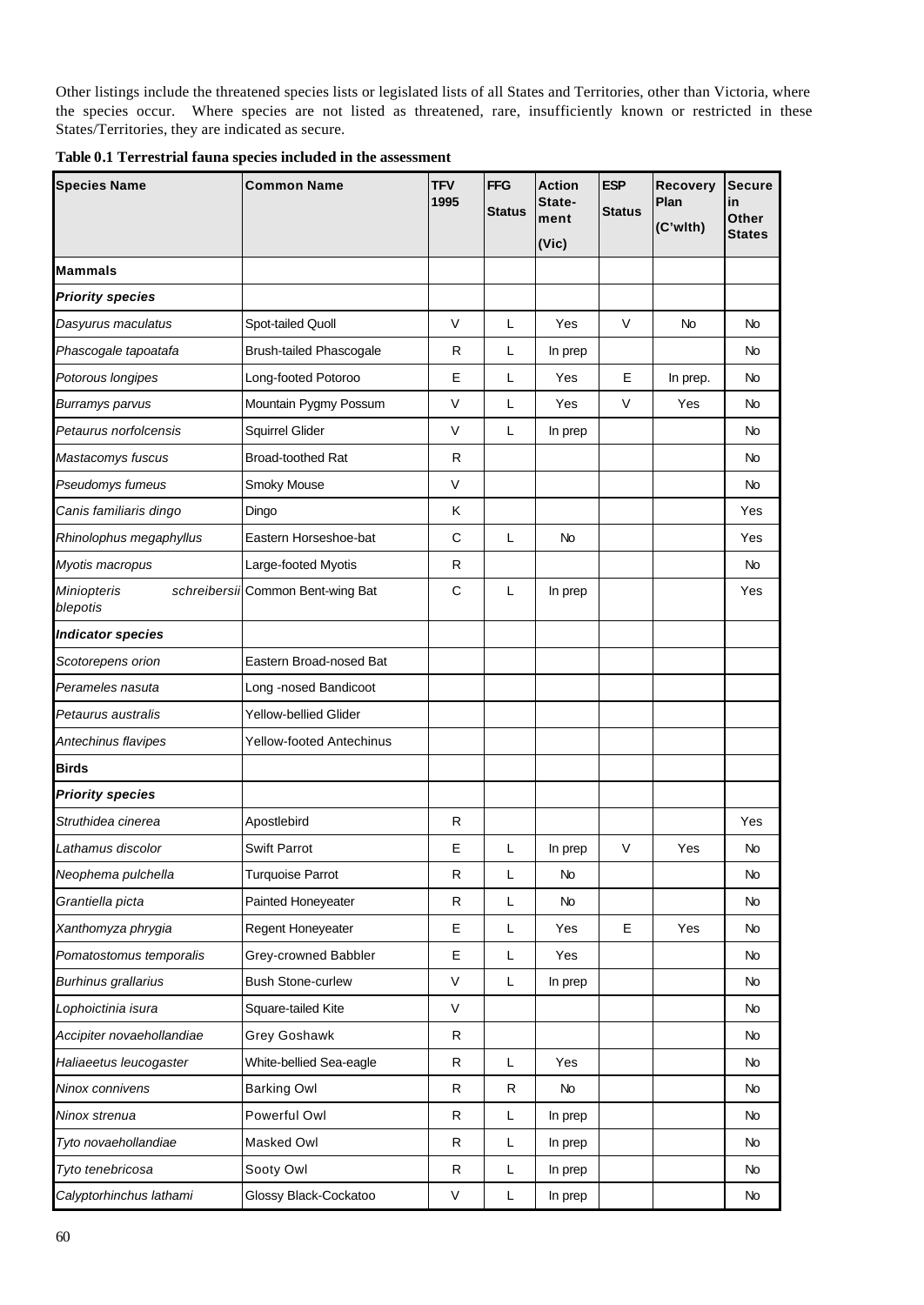| <b>Species Name</b>       | <b>Common Name</b>        | <b>TFV</b><br>1995 | <b>FFG</b><br><b>Status</b> | <b>Action</b><br>State-<br>ment<br>(Vic) | <b>ESP</b><br><b>Status</b> | Recovery<br>Plan<br>(C'wlth) | <b>Secure</b><br>in<br>Other<br><b>States</b> |
|---------------------------|---------------------------|--------------------|-----------------------------|------------------------------------------|-----------------------------|------------------------------|-----------------------------------------------|
| <b>Indicator species</b>  |                           |                    |                             |                                          |                             |                              |                                               |
| Chthonicola sagittata     | Speckled Warbler          |                    |                             |                                          |                             |                              |                                               |
| Hylacola pyrrhopygia      | Chestnut-rumped Heathwren |                    |                             |                                          |                             |                              |                                               |
| Callocephalon fimbriatum  | Gang-Gang Cockatoo        |                    |                             |                                          |                             |                              |                                               |
| Alecedo azurea            | Azure Kingfisher          |                    |                             |                                          |                             |                              |                                               |
| Petroica rodinogaster     | Pink Robin                |                    |                             |                                          |                             |                              |                                               |
| Eurystomus orientalis     | Dollarbird                |                    |                             |                                          |                             |                              |                                               |
| Coracina tenuirostris     | Cicadabird                |                    |                             |                                          |                             |                              |                                               |
| <b>Reptiles</b>           |                           |                    |                             |                                          |                             |                              |                                               |
| <b>Priority species</b>   |                           |                    |                             |                                          |                             |                              |                                               |
| Pseudemoia cryodroma      | Alpine Bog Skink          | V                  | R                           | <b>No</b>                                |                             |                              | No.                                           |
| Cyclodomorphus praealtus  | Alpine She-oak Skink      | V                  | L                           | <b>No</b>                                |                             |                              | Yes                                           |
| Eulamprus kosiuskoi       | Alpine Water Skink        | V                  | L                           | In prep                                  |                             |                              | Yes                                           |
| Morelia spilota variegata | Carpet Python             | V                  | L                           | In prep                                  |                             |                              | Yes                                           |
| Vermicella annulata       | <b>Bandy Bandy</b>        | V                  |                             |                                          |                             |                              | Yes                                           |
| Ramphotyphlops proximus   | Woodland Blind Snake      | R                  |                             |                                          |                             |                              | Yes                                           |
| <b>Indicator species</b>  |                           |                    |                             |                                          |                             |                              |                                               |
| Ramphotyphlops nigrescens | Gray's Blind Snake        |                    |                             |                                          |                             |                              |                                               |
| Bassiana duprerreyi       | <b>Red-throated Skink</b> |                    |                             |                                          |                             |                              |                                               |
| Egernia striolata         | <b>Tree Skink</b>         |                    |                             |                                          |                             |                              |                                               |
| Varanus varius            | Tree Goanna               |                    |                             |                                          |                             |                              |                                               |
| <b>Amphibians</b>         |                           |                    |                             |                                          |                             |                              |                                               |
| <b>Priority species</b>   |                           |                    |                             |                                          |                             |                              |                                               |
| Litoria spenceri          | Spotted Tree Frog         | E                  | L                           | In prep                                  | E                           | In prep                      | No                                            |
| Litoria verreauxii alpina | Alpine Tree Frog          | K                  |                             |                                          |                             |                              | Yes                                           |

**Notes: Threatened Fauna in Victoria - 1995 (CNR 1995)** - E-endangered, V-vulnerable, R-rare, K-insufficiently known, C-Restricted Colonial Breeding or Roosting.

**Flora and Fauna Guarantee Act** (**FFG):** L-Listed, R-recommended for listing; **Commonwealth Endangered Species Protection Act** (**ESP):** E-endangered, V-vulnerable.

# **5.2 Life history and population parameters for priority fauna species**

A number of biological characteristics may predispose a species or population to decline and possible extinction. These include rarity, population dynamics, spatial dynamics, and life history parameters.

- 1. Rarity refers to the static qualities of a population: geographic range, abundance and habitat specificity. Species or populations most predisposed to extinction are those which have small geographic ranges, low abundance and narrow habitat specificity.
- 2. Population dynamics are the dynamic qualities of a population, that is, whether it is increasing, stable or decreasing in size.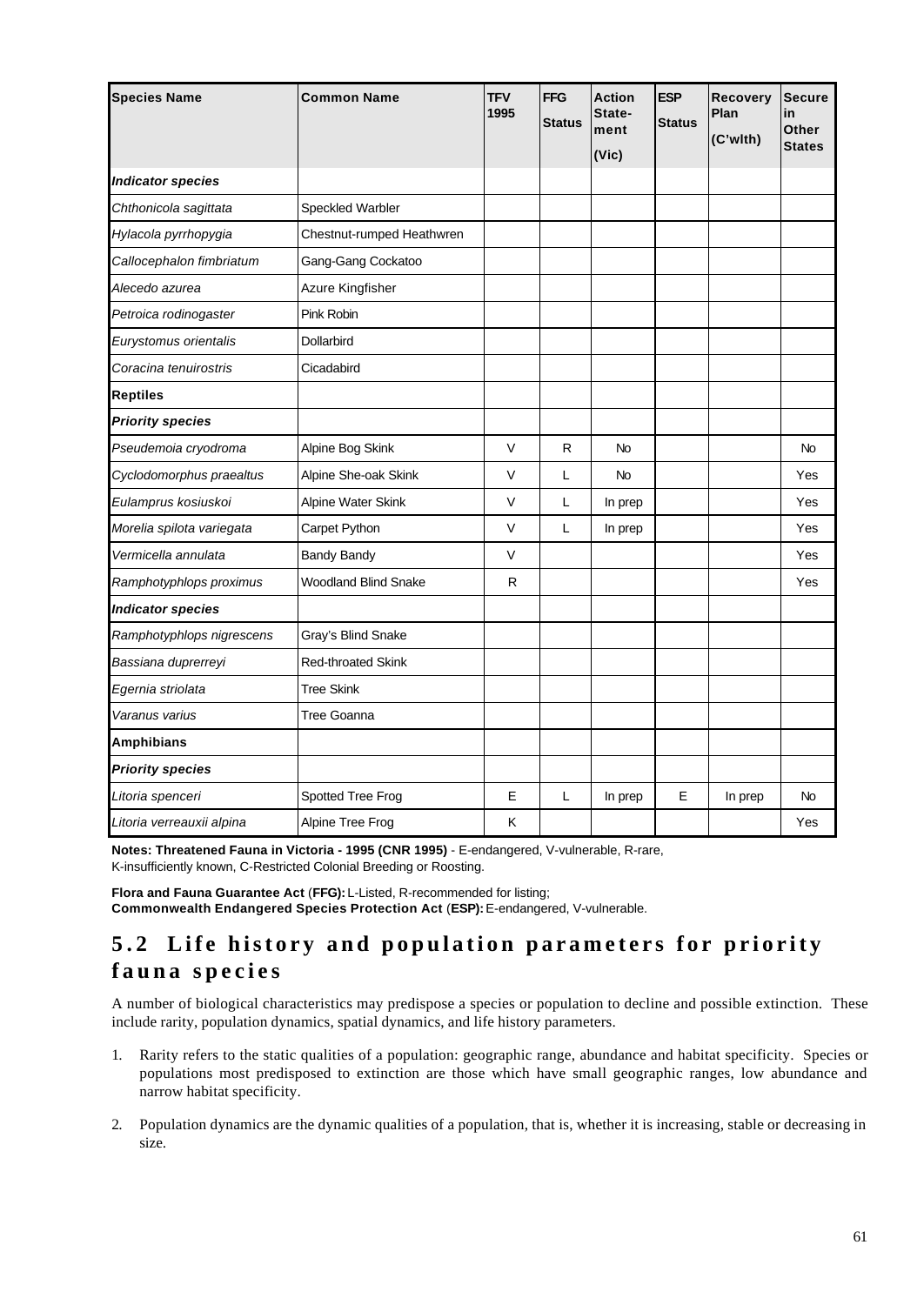- 3. Spatial dynamics, or metapopulation dynamics, is the interaction between colonisation and extinction of subpopulations that make up a population. The parameters that contribute to the potential risk of extinction of a species through metapopulation collapse are the variability in abundance of individual populations and dispersal ability.
- 4. Life history parameters are aspects of biology that may predispose a species to the threat of extinction under particular circumstances. The two most important parameters identified are reproductive output and longevity.

### *5.2.1 Assessment Methods*

Each species listed in Table 0.1 was assigned a rating for the parameters associated with rarity, population dynamics, spatial dynamics, and life history, based on the scores for the contributing factors. A full explanation of the derivation of the parameters is contained in Dexter (in prep.). Each rating indicates the relative magnitude of the contribution of each parameter to the probability of extinction, as described below.

For the parameters associated with rarity, range size within the North East was classified for each species as large, medium or small, based on the geographic coverage of records within the region. Range size was large if the records were located over the majority of the region, medium if the area covered by the records was equal to or less than 50%, and small if records were clustered or confined within a limited area of the region. This parameter was designed to give an indication of the recorded geographic range size of the species within the region. Abundance within the North East was classified as high, medium or low, based on the number of records in the Atlas of Victorian Wildlife and on expert opinion of the density of individuals within the North East. A species may have a large geographic range while at the same time have a low abundance if there are few records spread over a large area of the region. Habitat specificity was classified as narrow or wide, based on expert opinion and literature studies of critical habitat components and/or habitat types likely to be used.

When considering the parameters associated with rarity, species or populations with small geographic range, low abundance and narrow habitat specificity are considered more predisposed to the threat of extinction than species with large geographic ranges, high abundance and wide habitat specificity.

Population dynamics were assessed by identifying those species whose numbers have been relatively stable or increased, and those which have declined over a recent time period (the last 10 years). Past population dynamics (since European settlement until 10 years ago) were also classified for all species as either having increased, declined or remained stable. Stable species and populations are considered to be at a lower risk of extinction than species and populations that are declining. It is also assumed that species that have declined in abundance since European settlement, but have remained stable in the last 10 years, would have a higher risk of extinction than species that have remained stable since European settlement. Population trends were classified by experts and from relevant literature, and were generally based on the change in the amount of each species' habitat within the North East.

Spatial dynamics describes the interaction between colonisation and extinction of sub-populations, and can be assessed using estimates of population variability and dispersal ability. Species were classified as having high or low population variability, based on measures or estimates of changes in abundance over time. Species that have high population variability are more likely to be under threat of extinction than species that have low population variability. Species were classified as having high or low dispersal ability, based on measured dispersal distances or inferences from anatomy (eg. wings developed for flying long distances). Species with high mobility are more likely to colonise new patches of habitat and are less likely to be at risk of extinction than species that have low mobility.

The two life history parameters considered in this assessment were reproductive output and longevity. Species were classified as having high, medium or low reproductive output, based on measures or estimates of litter or clutch sizes or rates of increase, and as being long or short-lived based on measures or estimates of longevity or inferred from body size. Species that have high reproductive outputs are more likely to recover quickly from major declines in abundance than species with low reproductive outputs. Species that are long-lived tend to be less susceptible to local or regional extinction due to catastrophic events, such as fire and flooding. When abundance is low, species with low adult mortality are more likely to persist in an area than species with high adult mortality.

For some species the biological information available for a number of parameters was so limited, classifications could not be made. Parameters with no information were either classified as unknown, or a classification was assigned by experts, based on the most likely estimate.

#### *5.2.2 Results and Discussion*

Detailed information on the life history and population dynamics for each species is included in Appendix G. Summarised information for the species included in this review is presented in Table 0.2. The intention of this assessment is to provide a basis for prioritising those species requiring management action to improve the prospects for their long-term conservation. This assessment should also be considered in conjunction with the information relating to threatening processes.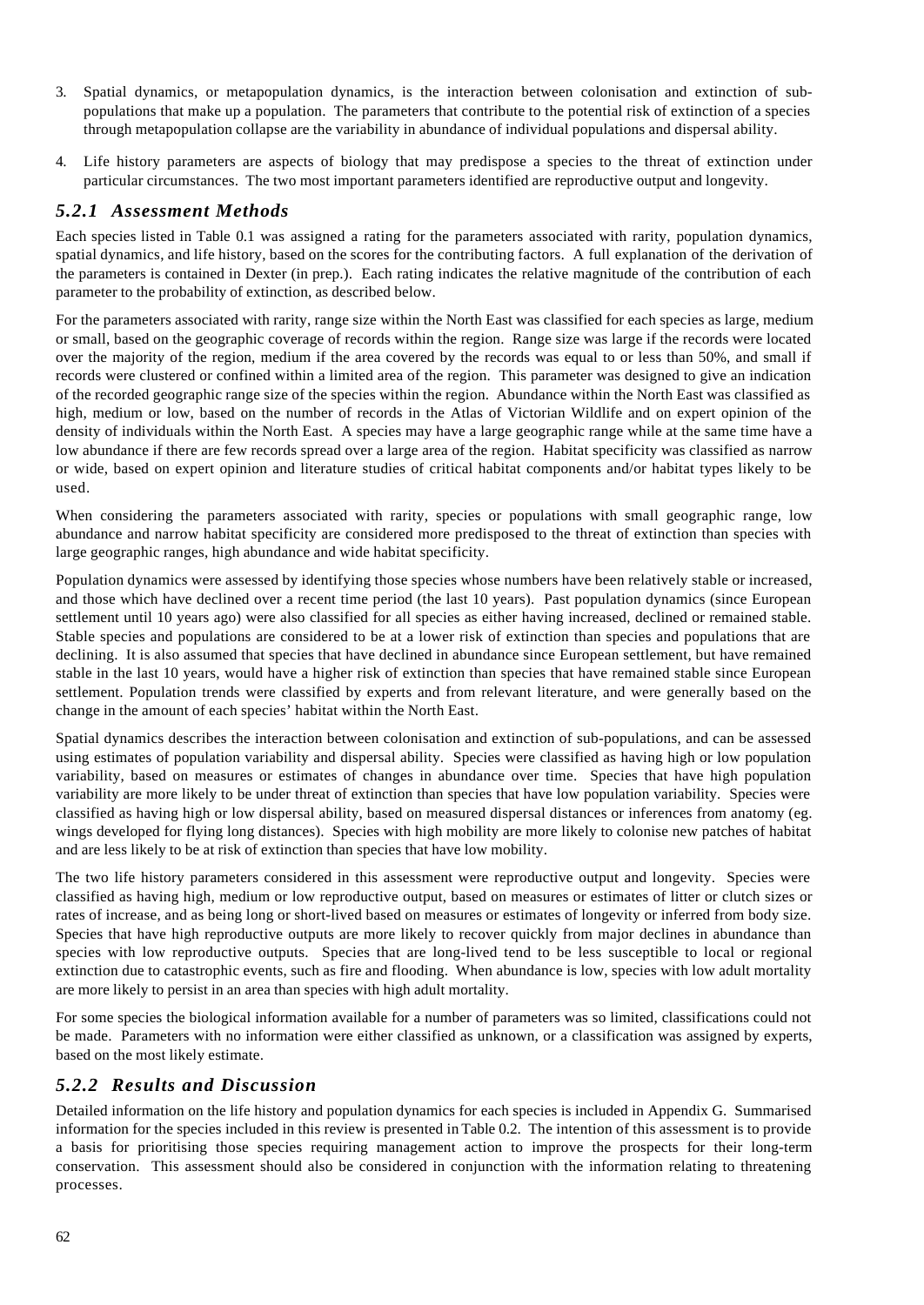The majority of the species assessed have either small or medium geographic ranges within the North East (Table 0.2). Those species with small geographic ranges include all the bats, all but one of the threatened reptiles and amphibians, the Broad-toothed Rat, Long-footed Potoroo, Mountain Pygmy Possum, Smoky Mouse, Apostlebird, Bush Stone-curlew, Glossy Black-Cockatoo, Grey-crowned Babbler, Masked Owl, Painted Honeyeater, Square-tailed Kite, Turquoise Parrot, Chestnut-rumped Heathwren, Speckled Warbler, Tree Goanna and Tree Skink. Species with a small geographic range are more vulnerable to regional extinction as a result of localised disturbance.

As expected for a group of species selected because there is some documented concern for their status, most species have a low abundance. Of the threatened species, the Turquoise Parrot is the only exception; its abundance is classified as medium within the North East. Three threatened species recorded a low abundance with a large geographic range: the Dingo, Spot-tailed Quoll and Carpet Python. These species are represented by small numbers of records on the Atlas of Victorian Wildlife which are widely scattered over the North East. The Dingo has a very low number of existing records, which may be a reflection of the difficulty in distinguishing pure bred animals from Dingo/Dog hybrids; when Dingo and wild Dog records are combined the number increases. The status and distribution of the Dingo within the North East is unknown and requires clarification. There are two Carpet Python records from two widely separated locations in the North East, although there are a number of historical records scattered in between. A record from one of the locations near Wangaratta is thought to be part of populations in the nearby Warby Ranges.

A number of the non-threatened species covered by this review also have a low abundance: Yellow-bellied Glider, Yellowfooted Antechinus, Azure Kingfisher and Tree Skink. The North East represents the northern edge of the range of the Yellow-bellied Glider in Victoria. Yellow-footed Antechinus records are mainly concentrated in one area of the North East. Although Azure Kingfisher records are spread widely over the study region, most of these are over 15 years old. The Tree Skink has a very disjunct distribution in Victoria, the North East records are the only sites of this species in the eastern half of the state (Atlas of Victorian Wildlife).

Many of the species covered by the review have high habitat specificity. These species often depend on a combination of certain habitat components; the Sooty Owl needs large tree hollows and prefers wet forests (Lumsden *et al.* 1991); the Regent Honeyeater appears to rely on nectar from a few key eucalypt species and needs this food source to be produced in copious amounts (Franklin *et al.* 1989); the Carpet Python requires hollows and adequate tree cover and ground debris for nesting sites and shelter (Allen in prep.). As a result, loss or reduction of a critical habitat component is likely to lead to population declines.

A total of 19 species (7 mammals, 5 birds, 5 reptiles and the 2 amphibians) have a small geographic range size, a low abundance and narrow habitat requirements. These are: the Common Bent-wing Bat, Eastern Horseshoe Bat, Large-footed Myotis, Broad-toothed Rat, Long-footed Potoroo, Mountain Pygmy Possum, Smoky Mouse, Bush Stone-curlew, Glossy Black-Cockatoo, Apostlebird, Painted Honeyeater, Chestnut-rumped Heathwren, Alpine Bog Skink, Alpine She-oak Skink, Alpine Water Skink, Bandy Bandy, Woodland Blind Snake, Alpine Tree Frog and Spotted Tree Frog. Consequently, of the species assessed, these species are more predisposed to the threat of decline or extinction within the North East based on the rarity parameter. Many of these species exist in small isolated populations making them particularly vulnerable to disturbances, especially stochastic events such as wildfire which can cause local extinctions. Large populations with widespread distributions are better buffered against environmental changes (Bennett *et al.* 1991).

Factors limiting distribution of species can include habitat availability which is especially important when a species has specific habitat requirements. The Mountain Pygmy-possum, Alpine Bog Skink, Alpine She-oak Skink and Alpine Water Skink are restricted to alpine and sub-alpine habitat in Victoria. Alpine and sub-alpine habitats in the North East are critical to the survival of populations of these species. The Smoky Mouse is uncommonly recorded and its distribution is highly disjunct, it was recorded once in the current RFA general fauna survey (this report), the most recent prior record being from 1995. This species is thought to depend on habitat that is strongly influenced by fire and the resulting successional changes may alter the suitability of particular areas of habitat. The Woodland Blind Snake has only been recorded twice in the North East this century; these records are about 20 years apart from two locations with the most recent in 1995, although there are early records scattered in-between these sites. The distribution of this species in the North East represents the eastern edge of its range in Victoria. Soil characteristics are likely to be an important factor in the presence of this species, which inhabits dry forests (Ehmann and Bamford 1993, Brown and Bennett 1995).

Species with high population variability and low powers of dispersal are more vulnerable to metapopulation collapse. Low powers of dispersal limits the ability of species to recolonise areas where local population extinctions have occurred. Species with low powers of dispersal include most of the reptiles, both the amphibians, ground-dwelling mammals including the Long-footed Potoroo, Mountain Pygmy-possum and Smoky Mouse and some bird species such as the Bush Stone-curlew and Grey-crowned Babbler.

A high population variability and low powers of dispersal in conjunction with either a low reproductive rate or short life span increases the risk of decline. There are four species with a combination of these parameters; the Mountain Pygmy Possum and Spotted Tree Frog both exhibit a low reproductive rate, while the Smoky Mouse and Speckled Warbler are short-lived species. Species with a high reproductive rate can increase from low abundance following disturbances more rapidly than those with low reproductive outputs. Long-lived species are more buffered against sudden population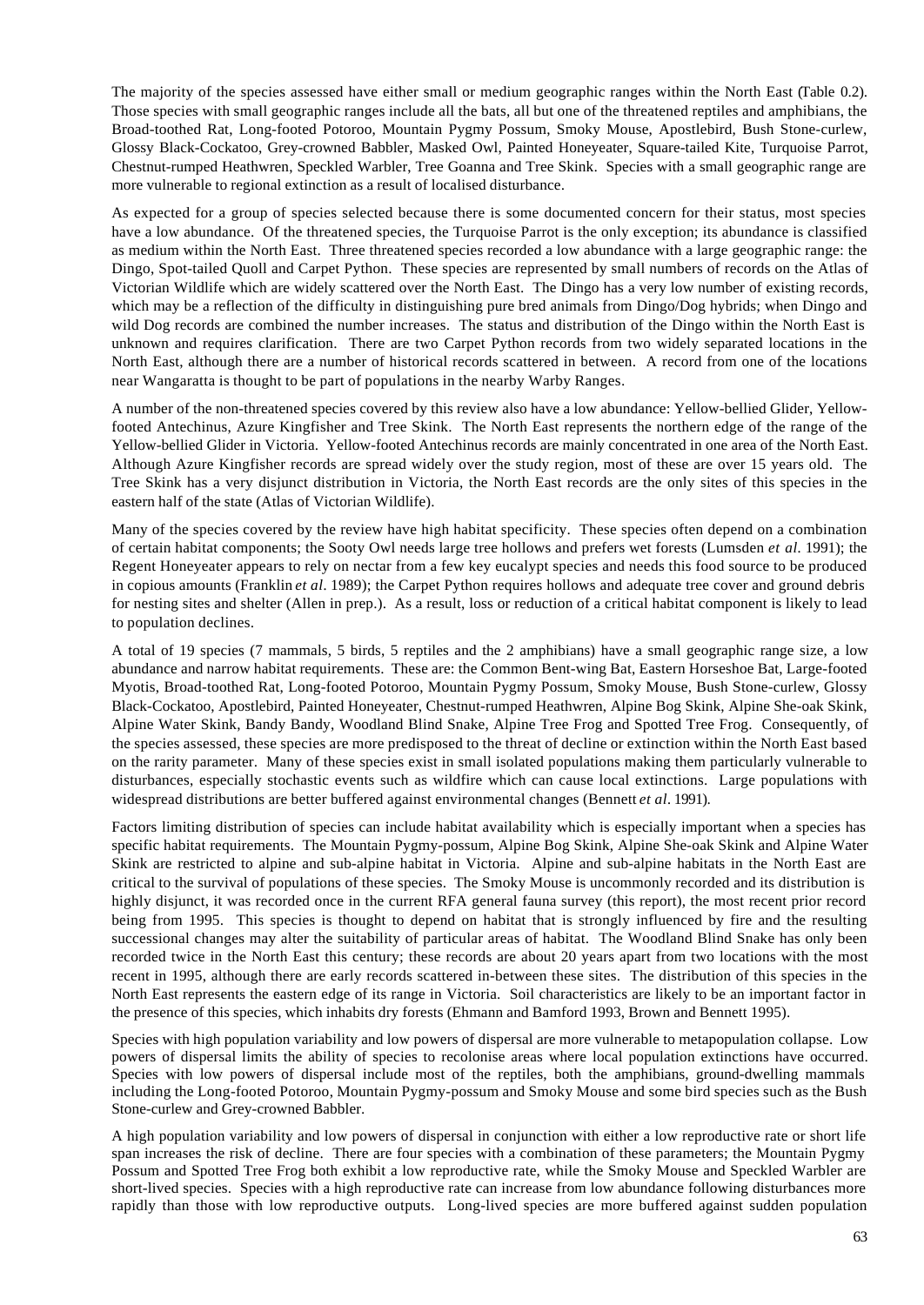declines than short-lived species as individuals with a longer lifespan are less likely to die due to age (Dexter in prep.). The Brush-tailed Phascogale and Yellow-footed Antechinus both have a very short lifespan (about 1 year) which is partially off-set by a high reproductive output (many young are born once a year). However, the short lifespan means it is particularly important that breeding is successful each year or local populations may become extinct. There are many species for which a number of these parameters are unknown, highlighting a lack of information and a need for speciesspecific research. Species such as Spot-tailed Quoll, Common Bent-wing Bat, Dingo, Powerful Owl, Barking Owl, Squaretailed Kite, White Bellied Sea-eagle, Glossy Black Cockatoo and Pink Robin have favourable spatial dynamic attributes that reduce the threat of extinction due to metapopulation collapse.

The population trend since European settlement for each species is detailed in Appendix G. The majority of species are thought to have declined in abundance since European settlement, usually as a result of habitat loss through clearing for agriculture and urban development. Species such as the Squirrel Glider, Bush Stone-curlew and Grey-crowned Babbler are now largely confined to roadside and remnant patches of woodland habitat on private land as a result of widespread clearing of habitat. It is thought that Dingo numbers increased to a peak during the later years of European settlement but the number of pure Dingoes has decreased as a result of hybridisation with Dogs (Corbett 1995).

Population trends are the clearest indicators of a likelihood of extinction. However, for many species, the population trend in the past 10 years could not be determined (Table 0.2). This highlights the need for further biological information and long term population monitoring. The effectiveness of species management requires an understanding of ecological requirements and long term records of population changes. Of the species whose population trend in the past 10 years could be determined, the majority have declined. Although Mountain Pygmy Possum, Barking Owl, Powerful Owl and Glossy Black-Cockatoo numbers are thought to have decreased since European settlement (see Appendix G), they appear to have become stable over the past 10 years. One species, the Turquoise Parrot, has increased in abundance. The species has been slowly recovering since a drastic decline during the early period of European settlement and its range now appears to be expanding.

When considering current knowledge of the life history and population parameters presented in Table 0.2, two species in particular, Smoky Mouse and Spotted Tree Frog appear to be at a higher risk of extinction. Both these species have declined in the last 10 years, have small geographic ranges, low abundance and are habitat specific. Population variability is high and powers of dispersal low. The Smoky Mouse has a medium reproductive output and is short-lived, while the Spotted Tree Frog has a low reproductive output but is long-lived. The Spotted Tree Frog is the target of ongoing surveys and research and a Recovery Plan is in preparation (Robertson and Gillespie in prep). The Smoky Mouse is classified as Vulnerable in Victoria and has been recommended for listing under the FFG Act 1988. Table 0.2 also highlights the gaps in published knowledge of various aspects of these priority species.

It should be noted that differences in the life history characteristics and population dynamics between species are not necessarily reflected by their conservation status. For example, the Spot-tailed Quoll and Powerful Owl have characteristics which make them less vulnerable to extinction than the Smoky Mouse or Spotted Tree Frog, yet they are still classified as vulnerable and rare respectively and listed under the FFG Act 1988.

Table 5.3 summarises the significance of a range of threats was assessed for each species on a regional basis. The assessments were made recognising that practices on public land follow minimum prescriptions required under the Code of Forest Practices for Timber Production (NRE 1996) and various State Acts and Regulations and that practices on private land are in accord with the *Planning and Environment Act* 1987 and the *Catchment and Land Protection Act* 1994. However, the assessments do not take account of additional protection afforded in various Action Statements, Park management plans, nor any additional measures that may be established in the North East Forest Management Plan which is currently in preparation. Threats were rated as follows:

- Effect unknown:
- 0 Processes not likely to be operating as a threat or there is no information to suggest that it is a threat;
- 1 Process is a minor threat, which by itself is unlikely to lead to broad scale decline of the species;
- 2 Process is a moderate threat, which is likely to lead to some decline of the species, especially if it operates in combination with other threatening processes; and
- 3 Process is a major threat, which if not checked poses a significant risk to the viability of the species in the North East.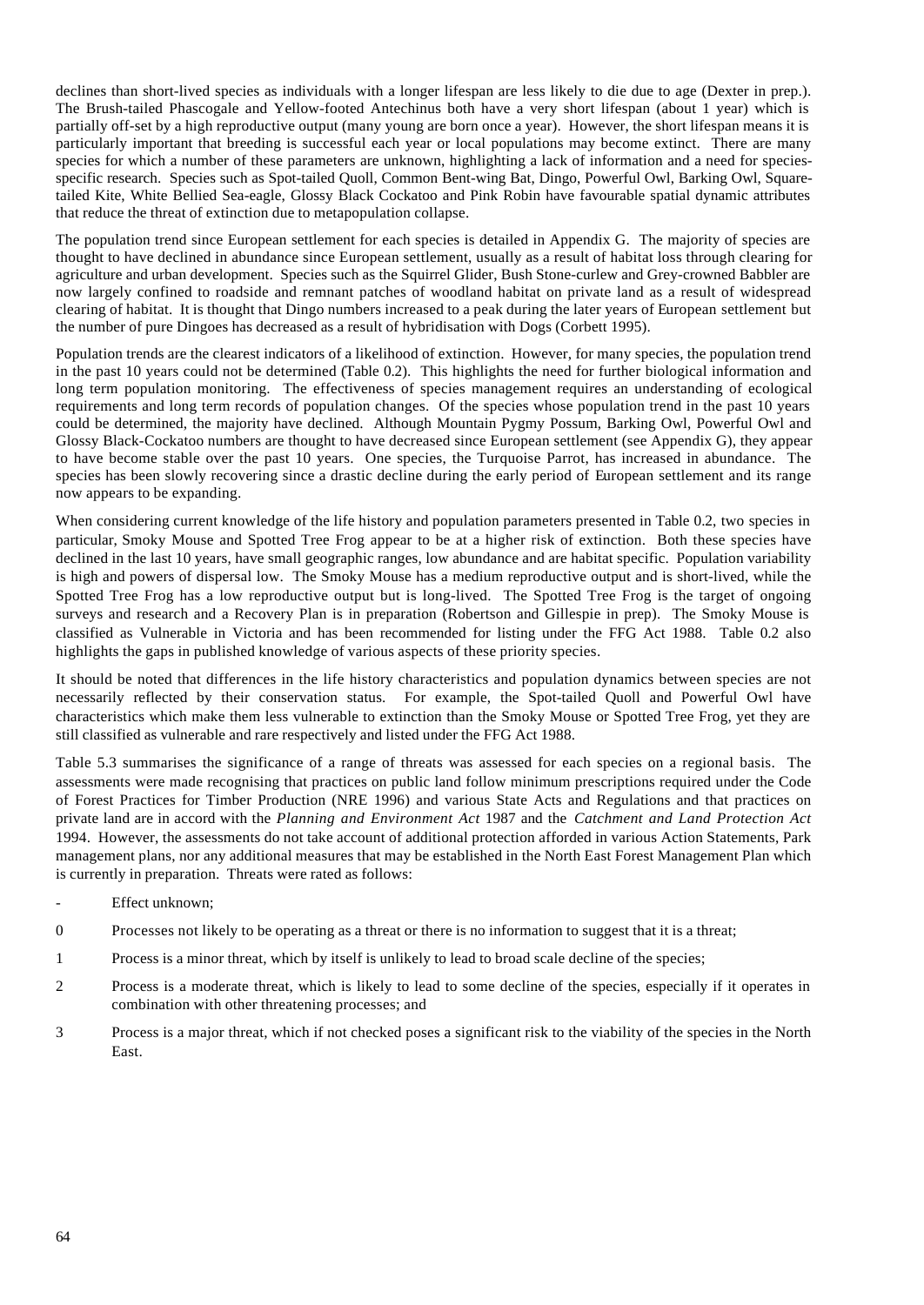| <b>Species</b>                 | <b>Population</b> |                     | <b>Rarity Ratings</b> |                                      |                                  | <b>Spatial Dynamics</b>       | <b>Life History Parameters</b> |              |  |
|--------------------------------|-------------------|---------------------|-----------------------|--------------------------------------|----------------------------------|-------------------------------|--------------------------------|--------------|--|
|                                | trend in the      |                     |                       |                                      |                                  | <b>Ratings</b>                | <b>Ratings</b>                 |              |  |
|                                | last 10 years     | Geographic<br>Range | Abundance             | <b>Habitat</b><br><b>Specificity</b> | <b>Population</b><br>Variability | Powers of<br><b>Dispersal</b> | Reproductive<br><b>Output</b>  | Longevity    |  |
| <b>Broad-toothed Rat</b>       | unknown           | small               | low                   | narrow                               | *low                             | unknown                       | medium                         | short-lived  |  |
| <b>Brush-tailed Phascogale</b> | *declined         | medium              | low                   | wide                                 | high                             | high                          | high                           | short-lived  |  |
| Common Bent-wing Bat           | *declined         | small               | low                   | narrow                               | low                              | high                          | low                            | long-lived   |  |
| Dingo                          | unknown           | *large              | low                   | wide                                 | *low                             | high                          | low                            | long-lived   |  |
| Eastern Horseshoe Bat          | unknown           | small               | low                   | narrow                               | low                              | low                           | low                            | long-lived   |  |
| Large-footed Myotis            | unknown           | small               | low                   | narrow                               | low                              | unknown                       | low                            | long-lived   |  |
| Long-footed Potoroo            | unknown           | small               | low                   | narrow                               | *low                             | low                           | low                            | long-lived   |  |
| Mountain Pygmy Possum          | *stable           | small               | low                   | narrow                               | high                             | low                           | low                            | long-lived   |  |
| Smoky Mouse                    | declined          | small               | low                   | narrow                               | high                             | *low                          | medium                         | short-lived  |  |
| Spot-tailed Quoll              | declined          | large               | low                   | wide                                 | low                              | high                          | medium                         | unknown      |  |
| <b>Squirrel Glider</b>         | *declined         | medium              | low                   | narrow                               | unknown                          | high                          | low                            | short-lived  |  |
| Eastern Broad-nosed Bat◆       | unknown           | small               | low                   | wide                                 | low                              | unknown                       | low                            | *long-lived  |  |
| Long-nosed Bandicoot◆          | *declined         | large               | medium                | wide                                 | unknown                          | unknown                       | high                           | *short-lived |  |
| Yellow-bellied Glider◆         | unknown           | large               | low                   | wide                                 | low                              | high                          | low                            | long-lived   |  |
| Yellow-footed Antechinus ♦     | declined          | medium              | low                   | wide                                 | high                             | unknown                       | high                           | short-lived  |  |
| Apostlebird                    | *declined         | small               | low                   | narrow                               | low                              | low                           | low                            | unknown      |  |
| <b>Barking Owl</b>             | *stable           | medium              | low                   | narrow                               | low                              | *high                         | low                            | *long-lived  |  |
| <b>Bush Stone-curlew</b>       | declined          | small               | low                   | narrow                               | low                              | *low                          | low                            | long-lived   |  |
| Glossy Black-Cockatoo          | *stable           | small               | low                   | narrow                               | *low                             | high                          | low                            | long-lived   |  |
| Grey Goshawk                   | unknown           | medium              | low                   | narrow                               | unknown                          | high                          | low                            | *long-lived  |  |
| Grey-crowned Babbler           | declined          | small               | low                   | wide                                 | low                              | low                           | low                            | short-lived  |  |
| Masked Owl                     | *declined         | small               | low                   | medium                               | unknown                          | high                          | low                            | long-lived   |  |
| Painted Honeyeater             | *declined         | small               | low                   | narrow                               | high                             | high                          | high                           | unknown      |  |

#### **Table 0.2 Summary of life history and population dynamics information**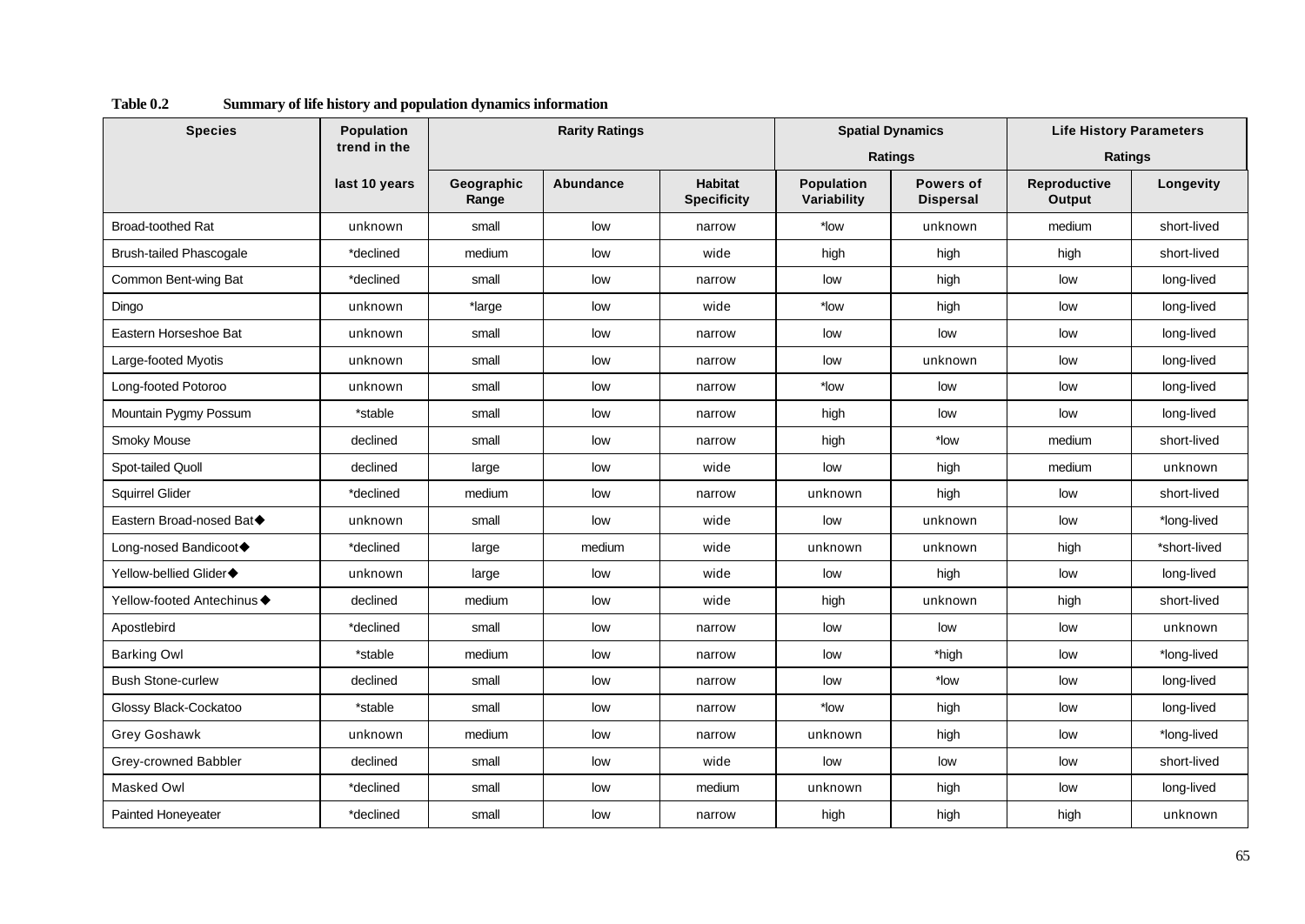| <b>Species</b>              | Population    |                     | <b>Rarity Ratings</b> |                                      |                                  | <b>Spatial Dynamics</b>       | <b>Life History Parameters</b> |              |  |
|-----------------------------|---------------|---------------------|-----------------------|--------------------------------------|----------------------------------|-------------------------------|--------------------------------|--------------|--|
|                             | trend in the  |                     |                       |                                      |                                  | <b>Ratings</b>                | Ratings                        |              |  |
|                             | last 10 years | Geographic<br>Range | Abundance             | <b>Habitat</b><br><b>Specificity</b> | <b>Population</b><br>Variability | Powers of<br><b>Dispersal</b> | Reproductive<br>Output         | Longevity    |  |
| Powerful Owl                | stable        | large               | low                   | wide                                 | low                              | high                          | low                            | long-lived   |  |
| Regent Honeyeater           | declined      | large               | low                   | narrow                               | high                             | high                          | low                            | unknown      |  |
| Sooty Owl                   | *declined     | medium              | low                   | narrow                               | low                              | high                          | low                            | long-lived   |  |
| Square-tailed Kite          | unknown       | small               | low                   | wide                                 | unknown                          | high                          | low                            | *long-lived  |  |
| <b>Swift Parrot</b>         | declined      | medium              | low                   | narrow                               | high                             | high                          | high                           | *long-lived  |  |
| <b>Turquoise Parrot</b>     | increased     | small               | medium                | wide                                 | high                             | high                          | high                           | unknown      |  |
| White-bellied Sea-Eagle     | unknown       | medium              | low                   | wide                                 | low                              | high                          | low                            | long-lived   |  |
| Azure Kingfisher◆           | unknown       | medium              | low                   | narrow                               | high                             | unknown                       | medium                         | *long-lived  |  |
| Chestnut-rumped Heathwren◆  | unknown       | small               | low                   | narrow                               | unknown                          | low                           | low                            | short-lived  |  |
| Cicadabird $\blacklozenge$  | unknown       | medium              | medium                | wide                                 | unknown                          | high                          | low                            | long-lived   |  |
| Dollarbird $\blacklozenge$  | unknown       | medium              | medium                | narrow                               | unknown                          | high                          | low                            | *long-lived  |  |
| Gang-gang Cockatoo◆         | *declined     | large               | medium                | wide                                 | unknown                          | high                          | low                            | *long-lived  |  |
| Pink Robin◆                 | stable        | large               | medium                | wide                                 | low                              | high                          | low                            | short-lived  |  |
| Speckled Warbler◆           | declined      | small               | medium                | wide                                 | high                             | low                           | medium                         | short-lived  |  |
| Alpine Bog Skink            | unknown       | small               | low                   | narrow                               | *low                             | low                           | low                            | short-lived  |  |
| Alpine She-oak Skink        | declined      | small               | low                   | narrow                               | unknown                          | low                           | low                            | *short-lived |  |
| Alpine Water Skink          | declined      | small               | low                   | narrow                               | unknown                          | low                           | low                            | *short-lived |  |
| Bandy Bandy                 | unknown       | small               | low                   | narrow                               | unknown                          | low                           | low                            | *short-lived |  |
| Carpet Python               | declined      | large               | low                   | narrow                               | unknown                          | unknown                       | low                            | unknown      |  |
| <b>Woodland Blind Snake</b> | unknown       | small               | low                   | narrow                               | unknown                          | low                           | low                            | unknown      |  |
| Gray's Blind Snake◆         | unknown       | large               | medium                | narrow                               | unknown                          | low                           | low                            | short-lived  |  |
| <b>Red-throated Skink◆</b>  | unknown       | medium              | medium                | narrow                               | unknown                          | low                           | low                            | short-lived  |  |
| Tree Goanna◆                | unknown       | small               | medium                | wide                                 | unknown                          | unknown                       | low                            | *long-lived  |  |
| Tree Skink◆                 | unknown       | small               | low                   | wide                                 | unknown                          | low                           | low                            | short-lived  |  |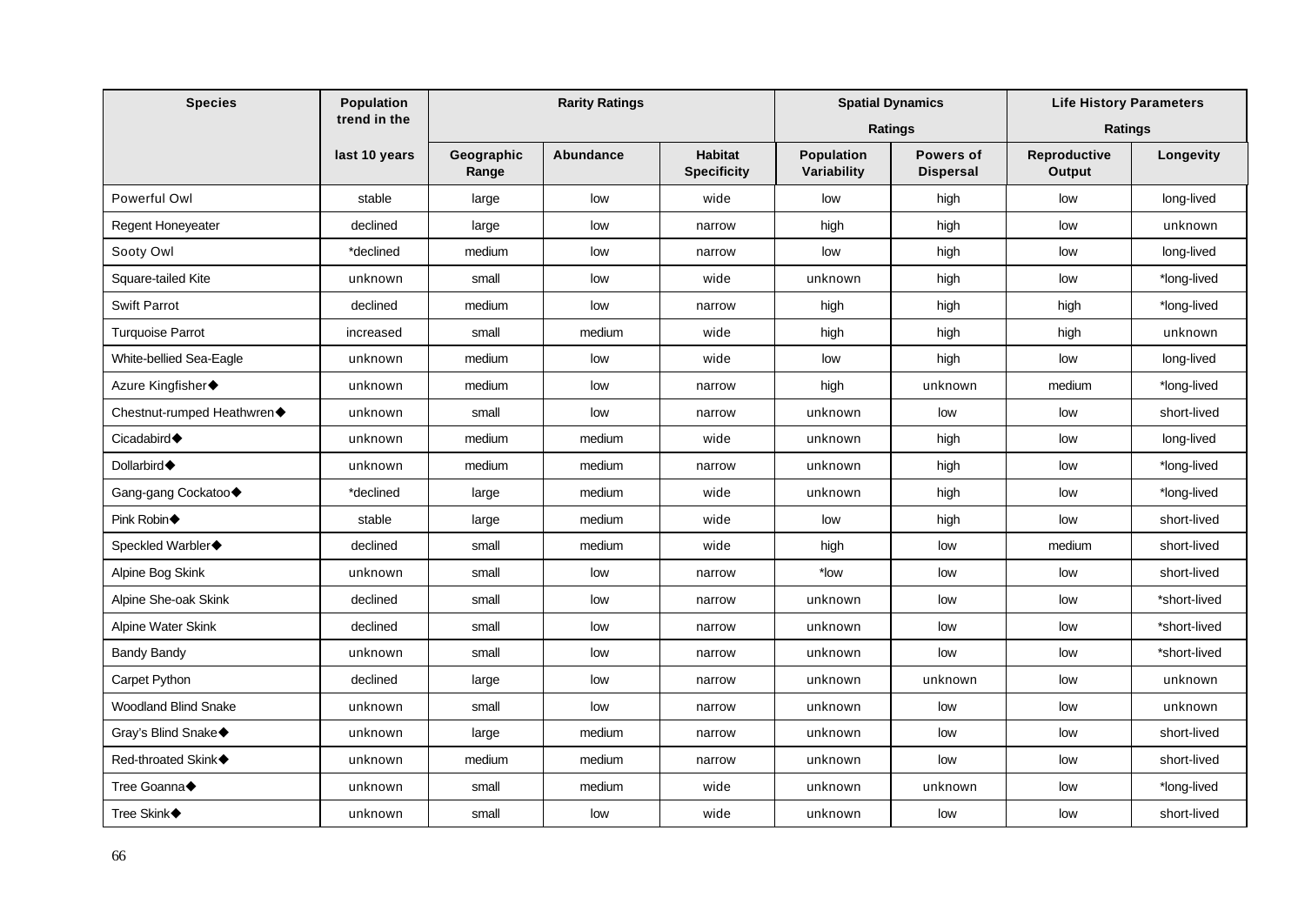| <b>Species</b>    | <b>Population</b><br>trend in the |                     | <b>Rarity Ratings</b> |                                      | <b>Spatial Dynamics</b><br><b>Ratings</b> |                               | <b>Life History Parameters</b><br><b>Ratings</b> |            |  |
|-------------------|-----------------------------------|---------------------|-----------------------|--------------------------------------|-------------------------------------------|-------------------------------|--------------------------------------------------|------------|--|
|                   | last 10 years                     | Geographic<br>Range | Abundance             | <b>Habitat</b><br><b>Specificity</b> | <b>Population</b><br>Variability          | Powers of<br><b>Dispersal</b> | Reproductive<br>Output                           | Longevity  |  |
| Alpine Tree Frog  | declined                          | small               | low                   | narrow                               | unknown                                   | low                           | low                                              | unknown    |  |
| Spotted Tree Frog | declined                          | small               | low                   | narrow                               | high                                      | low                           | low                                              | long-lived |  |

\* denotes unknown, but most likely classification

 $\blacklozenge$  denotes indicator species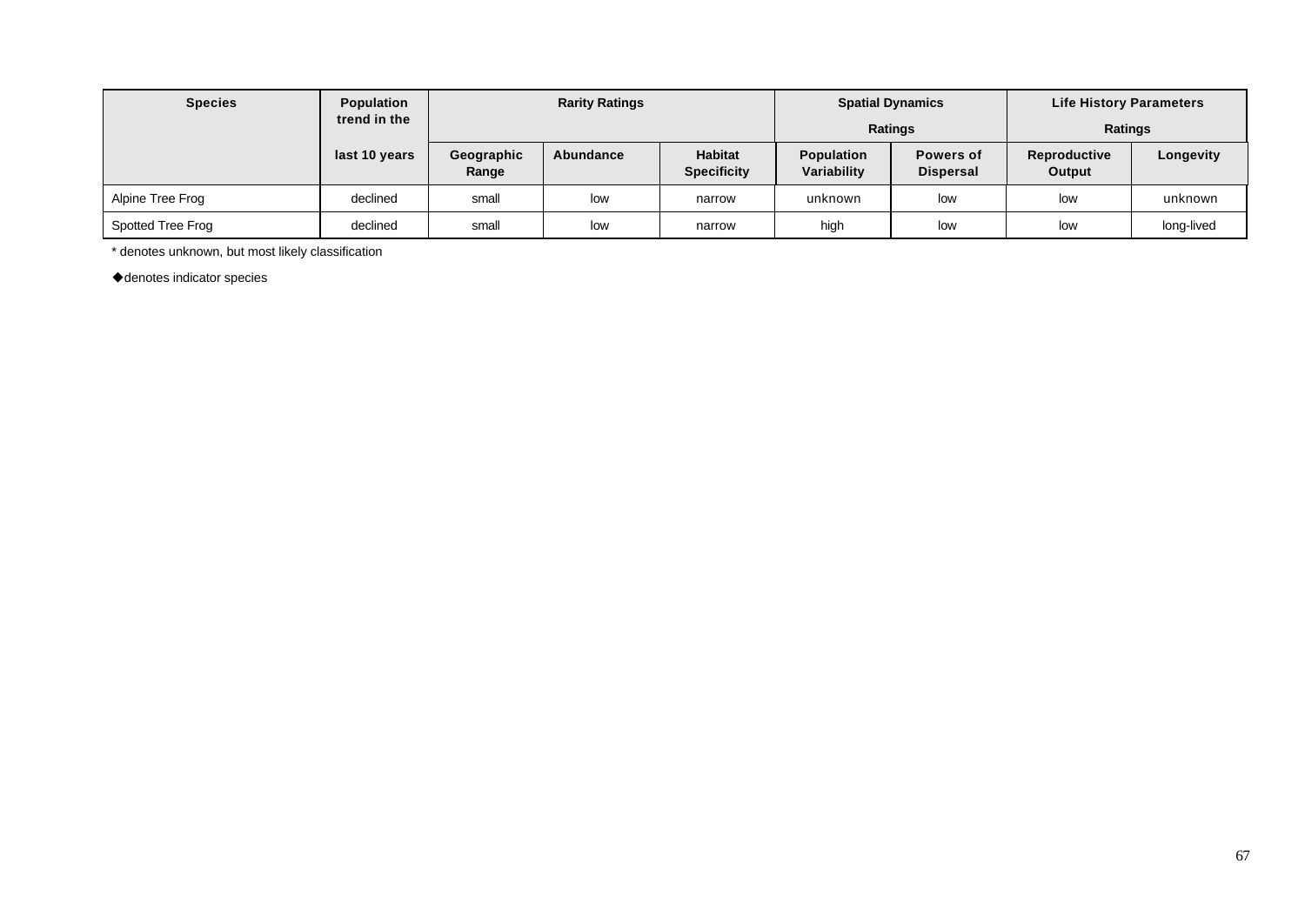|                                   | <b>DISTURBANCES</b>                 |                             |                                            |                          |                          |                              |                              |                     |                                            |                      |                               |                     |                                             |                  |                            |
|-----------------------------------|-------------------------------------|-----------------------------|--------------------------------------------|--------------------------|--------------------------|------------------------------|------------------------------|---------------------|--------------------------------------------|----------------------|-------------------------------|---------------------|---------------------------------------------|------------------|----------------------------|
| <b>SPECIES</b>                    | Clearing of<br>Native<br>Vegetation | <b>Timber</b><br>Harvesting | <b>Fuel</b><br>Reduction<br><b>Burning</b> | Firewood<br>Collection   | <b>Unplanned</b><br>Fire | Introduced<br><b>Species</b> | Grazing/<br><b>Trampling</b> | Pest<br>Control     | Road<br>Construction<br>and<br>Maintenance | Mining/<br>Quarrying | <b>Tree</b><br><b>Dieback</b> | Recreation          | Illegal<br><b>Collecting/H</b><br>arvesting | Vandalism        | Dams/<br>Impound-<br>ments |
| <b>MAMMALS</b>                    |                                     |                             |                                            |                          |                          |                              |                              |                     |                                            |                      |                               |                     |                                             |                  |                            |
| Broad-toothed Rat                 | $\overline{1}$                      | $\mathbf{1}$                | $\overline{c}$                             | 0                        | $\overline{c}$           | $\overline{c}$               | $\overline{a}$               | $\mathsf{O}\xspace$ | $\overline{a}$                             | $\mathbf 0$          | $\overline{a}$                | $\mathbf{1}$        | $\pmb{0}$                                   | $\pmb{0}$        | $\mathbf{1}$               |
| <b>Brush-tailed</b><br>Phascogale | 3                                   | $\sqrt{2}$                  | $\mathbf{1}$                               | $\overline{c}$           | $\overline{c}$           | $\overline{2}$               | $\mathbf{1}$                 | $\overline{1}$      | $\mathbf{1}$                               | $\mathbf{1}$         | $\overline{1}$                | $\mathsf{O}\xspace$ | $\pmb{0}$                                   | $\boldsymbol{0}$ | $\pmb{0}$                  |
| Dingo                             | $\overline{1}$                      | $\overline{2}$              | $\mathbf{1}$                               | $\boldsymbol{0}$         | $\overline{c}$           | $\overline{2}$               | $\mathbf{1}$                 | $\overline{2}$      | $\overline{a}$                             | $\pmb{0}$            | $\mathbf{r}$                  | $\mathbf 0$         | $\pmb{0}$                                   | $\mathbf{1}$     | $\mathbf{1}$               |
| Common Bent-<br>wing Bat          | $\overline{1}$                      | $\blacksquare$              | $\overline{\phantom{a}}$                   | $\overline{\phantom{a}}$ | ÷,                       | $\overline{2}$               | $\mathsf{O}$                 | 2                   | $\mathsf{O}\xspace$                        | $\boldsymbol{2}$     | $\blacksquare$                | $\mathbf 0$         | $\pmb{0}$                                   | 3                | $\mathbf 0$                |
| Eastern<br>Horseshoe Bat          | $\blacksquare$                      | $\blacksquare$              | $\blacksquare$                             | $\blacksquare$           | $\tilde{\phantom{a}}$    | $\overline{c}$               | $\mathsf 0$                  | $\overline{2}$      | $\mathsf 0$                                | $\overline{c}$       | $\blacksquare$                | $\mathbf 0$         | $\pmb{0}$                                   | 3                | $\mathbf 0$                |
| Large-footed<br><b>Myotis</b>     | $\overline{1}$                      | $\overline{2}$              | $\sim$                                     | $\sim$                   | $\sim$                   | $\mathbf{1}$                 | $\mathbf{1}$                 | $\overline{2}$      | $\overline{2}$                             | $\overline{2}$       | $\sim$                        | $\mathbf{1}$        | $\pmb{0}$                                   | $\mathbf{1}$     | $\mathsf{O}\xspace$        |
| Long-footed<br>Potoroo            | $\mathbf{1}$                        | $\mathbf{3}$                | $\overline{c}$                             | $\blacksquare$           | $\overline{c}$           | $\overline{c}$               | $\mathbf{1}$                 | $\overline{1}$      | $\sqrt{2}$                                 | $\blacksquare$       | $\blacksquare$                | $\mathbf 0$         | $\pmb{0}$                                   | 0                | $\mathbf{1}$               |
| Mountain Pygmy<br>Possum          | 3                                   | $\mathbf 0$                 | $\mathbf 0$                                | $\mathbf 0$              | $\overline{2}$           | $\overline{2}$               | $\overline{2}$               | $\overline{1}$      | $\overline{2}$                             | $\mathbf 0$          | $\Omega$                      | 3                   | $\mathbf 0$                                 | 0                | $\mathbf 0$                |
| Smoky Mouse                       | $\mathbf{1}$                        | $\overline{c}$              | $\ensuremath{\mathsf{3}}$                  | $\mathbf{1}$             | $\mathbf 2$              | $\overline{2}$               | $\mathbf{1}$                 | $\mathsf{O}\xspace$ | $\overline{1}$                             | $\pmb{0}$            | $\blacksquare$                | $\mathbf{1}$        | $\pmb{0}$                                   | $\pmb{0}$        | $\mathbf{1}$               |
| Spot-tailed Quoll                 | $\overline{c}$                      | $\mathfrak{S}$              | $\overline{c}$                             | $\overline{c}$           | $\mathbf 2$              | $\overline{c}$               | $\mathbf{1}$                 | $\sqrt{3}$          | $\mathbf{1}$                               | $\mathbf{1}$         | $\mathbf{1}$                  | $\mathbf{1}$        | $\mathbf 0$                                 | $\overline{c}$   | $\mathbf{1}$               |
| Squirrel Glider                   | 3                                   | $\overline{2}$              | $\overline{2}$                             | $\overline{2}$           | $\overline{2}$           | $\mathbf{1}$                 | $\overline{2}$               | $\overline{1}$      | $\overline{2}$                             | $\blacksquare$       | $\overline{2}$                | $\mathbf{1}$        | $\mathbf 0$                                 | $\pmb{0}$        | $\mathsf 0$                |
| Eastern Broad-<br>nosed Bat       | $\overline{1}$                      | 2                           | $\blacksquare$                             | $\blacksquare$           | $\ddot{\phantom{a}}$     | $\mathbf{1}$                 | $\mathsf{O}\xspace$          | $\overline{2}$      | $\overline{a}$                             | $\blacksquare$       | $\blacksquare$                | $\mathsf{O}\xspace$ | $\pmb{0}$                                   | $\mathbf{1}$     | $\mathsf{O}\xspace$        |
| Long-nosed<br>Bandicoot           | $\overline{2}$                      | $\overline{c}$              | $\overline{2}$                             | $\mathbf 0$              | $\overline{2}$           | $\overline{2}$               | $\mathbf{1}$                 | $\mathbf{1}$        | $\overline{a}$                             | $\mathbf{1}$         | $\blacksquare$                | $\mathbf{1}$        | 0                                           | 0                | $\mathbf{1}$               |
| Yellow-bellied<br>Glider          | $\overline{2}$                      | 3                           | $\mathbf{1}$                               | $\mathbf{1}$             | $\overline{2}$           | $\mathbf{1}$                 | $\mathbf{1}$                 | $\mathsf{O}\xspace$ | $\mathbf{1}$                               | $\mathbf{1}$         | $\sim$                        | $\mathbf 0$         | $\pmb{0}$                                   | $\boldsymbol{0}$ | $\mathbf{1}$               |
| Yellow-footed<br>Antechinus       | $\overline{2}$                      | $\overline{2}$              | 2                                          | $\overline{2}$           | $\overline{2}$           | $\overline{2}$               | $\overline{a}$               | $\mathbf{1}$        | $\sim$                                     | $\mathbf{1}$         | $\sim$                        | $\mathbf{1}$        | 0                                           | 0                | $\mathbf{1}$               |
| <b>BIRDS</b>                      |                                     |                             |                                            |                          |                          |                              |                              |                     |                                            |                      |                               |                     |                                             |                  |                            |

# **Table 0.3 Summary of impacts of threatening processes on priority fauna species.**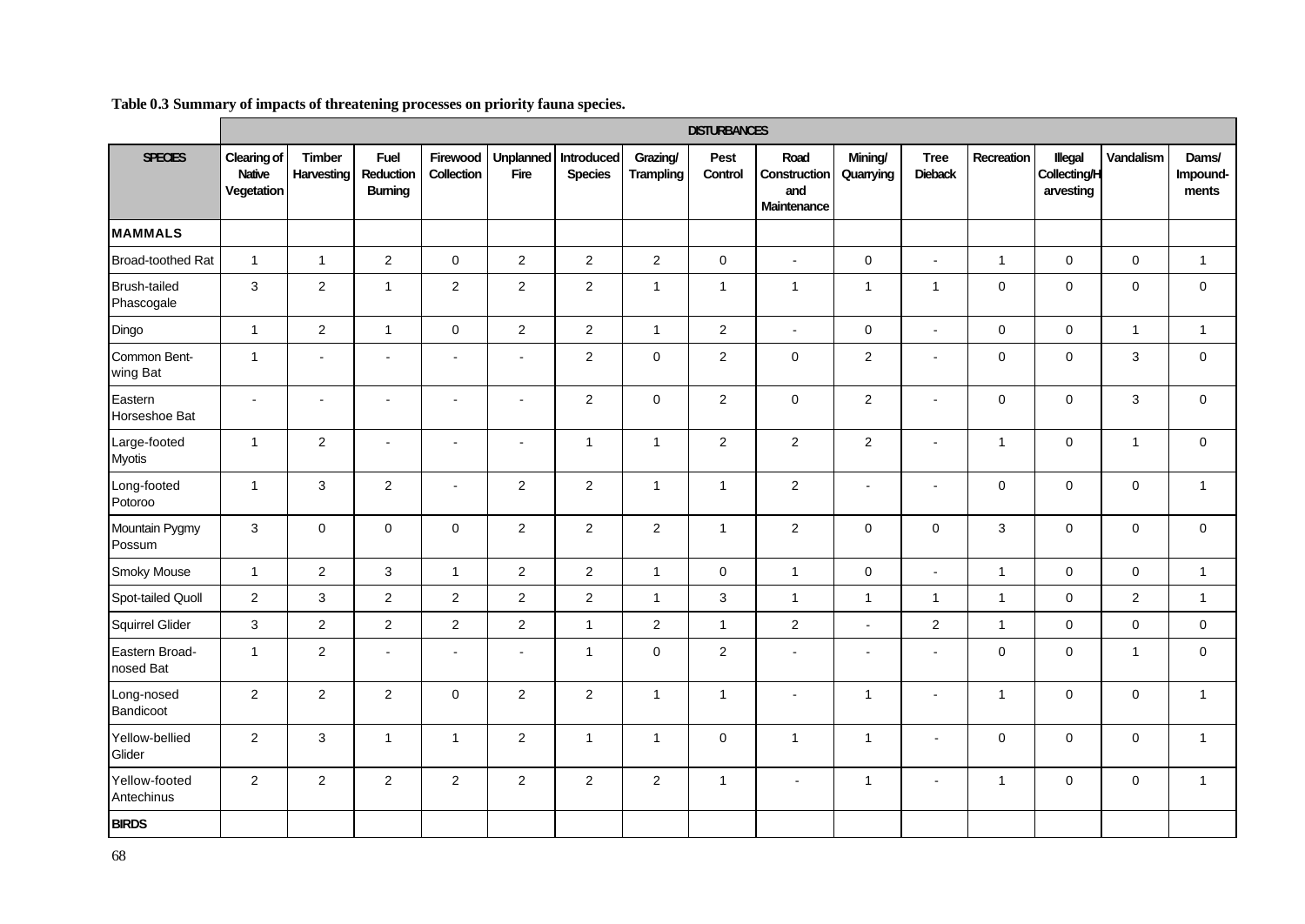|                                 | <b>DISTURBANCES</b>                        |                             |                                     |                        |                          |                              |                              |                 |                                            |                          |                               |                          |                                      |                  |                            |
|---------------------------------|--------------------------------------------|-----------------------------|-------------------------------------|------------------------|--------------------------|------------------------------|------------------------------|-----------------|--------------------------------------------|--------------------------|-------------------------------|--------------------------|--------------------------------------|------------------|----------------------------|
| <b>SPECIES</b>                  | Clearing of<br><b>Native</b><br>Vegetation | Timber<br><b>Harvesting</b> | Fuel<br>Reduction<br><b>Burning</b> | Firewood<br>Collection | <b>Unplanned</b><br>Fire | Introduced<br><b>Species</b> | Grazing/<br><b>Trampling</b> | Pest<br>Control | Road<br>Construction<br>and<br>Maintenance | Mining/<br>Quarrying     | <b>Tree</b><br><b>Dieback</b> | Recreation               | Illegal<br>Collecting/H<br>arvesting | Vandalism        | Dams/<br>Impound-<br>ments |
| Apostlebird                     | $\mathbf{3}$                               | $\mathbf 0$                 | $\pmb{0}$                           | $\mathbb{Z}^2$         | $\mathbf{1}$             | $\mathbf{1}$                 | 3                            | $\overline{1}$  | $\boldsymbol{2}$                           | $\blacksquare$           | $\mathbf{3}$                  | $\mathbf 0$              | $\pmb{0}$                            | 0                | $\mathbf 0$                |
| <b>Bush</b><br>Stone-<br>curlew | $\mathbf{3}$                               | $\mathbf{1}$                | $\mathbf{1}$                        | $\mathbf{3}$           | $\overline{a}$           | 3                            | $\overline{c}$               | $\overline{2}$  | $\sqrt{2}$                                 | $\blacksquare$           | $\overline{1}$                | $\mathsf{O}\xspace$      | $\mathbf{1}$                         | $\overline{1}$   | $\mathsf 0$                |
| Grey-crowned<br><b>Babbler</b>  | $\mathbf{3}$                               | $\mathsf{O}\xspace$         | $\boldsymbol{2}$                    | $\overline{c}$         | $\mathbf{r}$             | $\boldsymbol{2}$             | 3                            | $\overline{1}$  | $\sqrt{3}$                                 | $\mathbf 0$              | $\overline{c}$                | $\pmb{0}$                | $\pmb{0}$                            | $\boldsymbol{0}$ | $\mathbf 0$                |
| Masked Owl                      | $\mathbf{3}$                               | $\overline{2}$              | $\sqrt{2}$                          | $\sqrt{2}$             | $\overline{c}$           | $\overline{1}$               | $\overline{c}$               | $\mathfrak{S}$  | $\mathbf{1}$                               | $\mathbf{1}$             | $\overline{c}$                | $\mathbf 0$              | $\pmb{0}$                            | 0                | $\mathbf 0$                |
| <b>Barking Owl</b>              | $\mathbf{3}$                               | $\overline{2}$              | $\overline{c}$                      | $\overline{2}$         | $\overline{c}$           | $\mathbf{1}$                 | $\overline{c}$               | $\overline{c}$  | $\overline{a}$                             | $\blacksquare$           | $\overline{2}$                | $\mathbf 0$              | $\pmb{0}$                            | $\boldsymbol{0}$ | $\mathbf 0$                |
| Powerful Owl                    | $\overline{2}$                             | $\mathfrak{S}$              | $\overline{c}$                      | $\mathbf{1}$           | $\mathbf{3}$             | $\pmb{0}$                    | $\blacksquare$               | $\mathbf{1}$    | $\overline{1}$                             | $\mathbf{1}$             | $\mathbf{1}$                  | $\mathsf{O}\xspace$      | $\pmb{0}$                            | $\boldsymbol{0}$ | $\mathbf 0$                |
| Sooty Owl                       | $\overline{2}$                             | $\mathsf 3$                 | $\overline{c}$                      | $\mathbf{1}$           | $\mathbf{3}$             | $\pmb{0}$                    | $\blacksquare$               | $\overline{1}$  | $\mathbf{1}$                               | $\mathbf{1}$             | $\overline{1}$                | $\mathsf{O}\xspace$      | $\pmb{0}$                            | 0                | $\mathbf 0$                |
| Painted<br>Honeyeater           | $\mathfrak{S}$                             | $\overline{2}$              | $\mathbf{1}$                        | $\sqrt{2}$             | $\overline{c}$           | $\blacksquare$               | $\overline{c}$               | $\blacksquare$  | $\sim$                                     | $\blacksquare$           | $\overline{2}$                | $\mathsf{O}\xspace$      | $\pmb{0}$                            | 0                | $\mathsf 0$                |
| Regent<br>Honeyeater            | $\mathbf{3}$                               | $\overline{2}$              | $\blacksquare$                      | $\overline{2}$         | $\overline{2}$           | $\mathbf{1}$                 | $\overline{c}$               | $\blacksquare$  | $\mathbf{1}$                               | $\blacksquare$           | $\mathbf{3}$                  | $\blacksquare$           | $\mathbf 0$                          | $\blacksquare$   | $\pmb{0}$                  |
| Square-tailed Kite              | $\overline{c}$                             | $\overline{2}$              | $\overline{c}$                      | $\mathbf{1}$           | $\overline{c}$           | $\pmb{0}$                    | $\mathbf{1}$                 | $\blacksquare$  | $\mathbf{1}$                               | $\blacksquare$           | $\overline{1}$                | $\overline{\phantom{a}}$ | $\overline{c}$                       | $\overline{c}$   | $\mathbf 0$                |
| <b>Grey Goshawk</b>             | $\overline{c}$                             | $\overline{2}$              | $\boldsymbol{2}$                    | $\mathbf{1}$           | $\overline{c}$           | $\pmb{0}$                    | 1                            | $\mathbf{2}$    | $\mathbf{1}$                               | $\blacksquare$           | $\mathbf{1}$                  | $\overline{\phantom{a}}$ |                                      | $\overline{c}$   | $\mathbf 0$                |
| <b>Turquoise Parrot</b>         | $\overline{c}$                             | $\overline{c}$              | $\overline{c}$                      | $\boldsymbol{2}$       | $\overline{c}$           | $\mathsf 3$                  | $\overline{c}$               | $\mathbf 0$     | $\mathbf{1}$                               | $\mathbf{1}$             | $\overline{c}$                | $\mathbf 0$              | $\mathbf{1}$                         | $\boldsymbol{0}$ | $\pmb{0}$                  |
| <b>Swift Parrot</b>             | $\ensuremath{\mathsf{3}}$                  | $\overline{c}$              | $\overline{a}$                      | $\overline{c}$         |                          | $\mathbf{1}$                 | $\mathbf 2$                  | $\overline{a}$  | $\mathbf{1}$                               | $\overline{\phantom{a}}$ | $\overline{c}$                | $\overline{a}$           |                                      |                  | $\pmb{0}$                  |
| White-bellied<br>Sea-Eagle      | $\overline{2}$                             | $\overline{2}$              | $\blacksquare$                      | $\mathbf{1}$           | $\omega$                 | $\pmb{0}$                    | $\blacksquare$               | $\mathbf{1}$    | $\sqrt{2}$                                 | $\mathbf{1}$             | $\mathbf{1}$                  | $\overline{2}$           | $\overline{\phantom{a}}$             | $\mathbf{1}$     | $\mathsf{O}\xspace$        |
| Glossy Black-<br>Cockatoo       | $\overline{1}$                             | $\blacksquare$              | $\mathbf{1}$                        | $\blacksquare$         | $\sim$                   |                              | $\mathbf{1}$                 | $\mathbf 0$     | $\pmb{0}$                                  | $\overline{\phantom{a}}$ | $\blacksquare$                | $\mathsf{O}\xspace$      | $\overline{\phantom{a}}$             | 0                | $\mathbf 0$                |
| Azure Kingfisher                | $\overline{1}$                             | $\mathbf{1}$                | $\blacksquare$                      | $\blacksquare$         | $\omega$                 | $\overline{\mathbf{c}}$      | $\mathbf{1}$                 | $\blacksquare$  | $\overline{a}$                             | $\blacksquare$           | $\blacksquare$                | $\sim$                   | $\pmb{0}$                            | 0                | $\mathbf 3$                |
| Chestnut-rumped<br>Heathwren    | $\overline{c}$                             | $\blacksquare$              | $\overline{\mathbf{c}}$             | $\overline{c}$         | $\overline{c}$           | $\overline{\phantom{a}}$     | $\mathbf{1}$                 | $\mathbf 0$     | $\boldsymbol{0}$                           | 0                        | $\mathbf 0$                   | $\mathbf 0$              | $\pmb{0}$                            | 0                | $\pmb{0}$                  |
| Cicadabird                      | $\overline{c}$                             | $\overline{2}$              | $\blacksquare$                      | $\mathbf 0$            | $\mathbf{1}$             | $\pmb{0}$                    | 0                            | $\mathbf 0$     | $\pmb{0}$                                  | $\boldsymbol{0}$         | $\mathbf{1}$                  | $\mathbf 0$              | $\pmb{0}$                            | $\boldsymbol{0}$ | $\pmb{0}$                  |
| Dollarbird                      | $\overline{c}$                             | $\mathbf{1}$                | $\mathbf{1}$                        | $\overline{c}$         | $\overline{c}$           |                              | $\mathbf{1}$                 | $\mathbf{1}$    |                                            | $\overline{a}$           | $\overline{1}$                | $\overline{a}$           | $\pmb{0}$                            | $\boldsymbol{0}$ | $\pmb{0}$                  |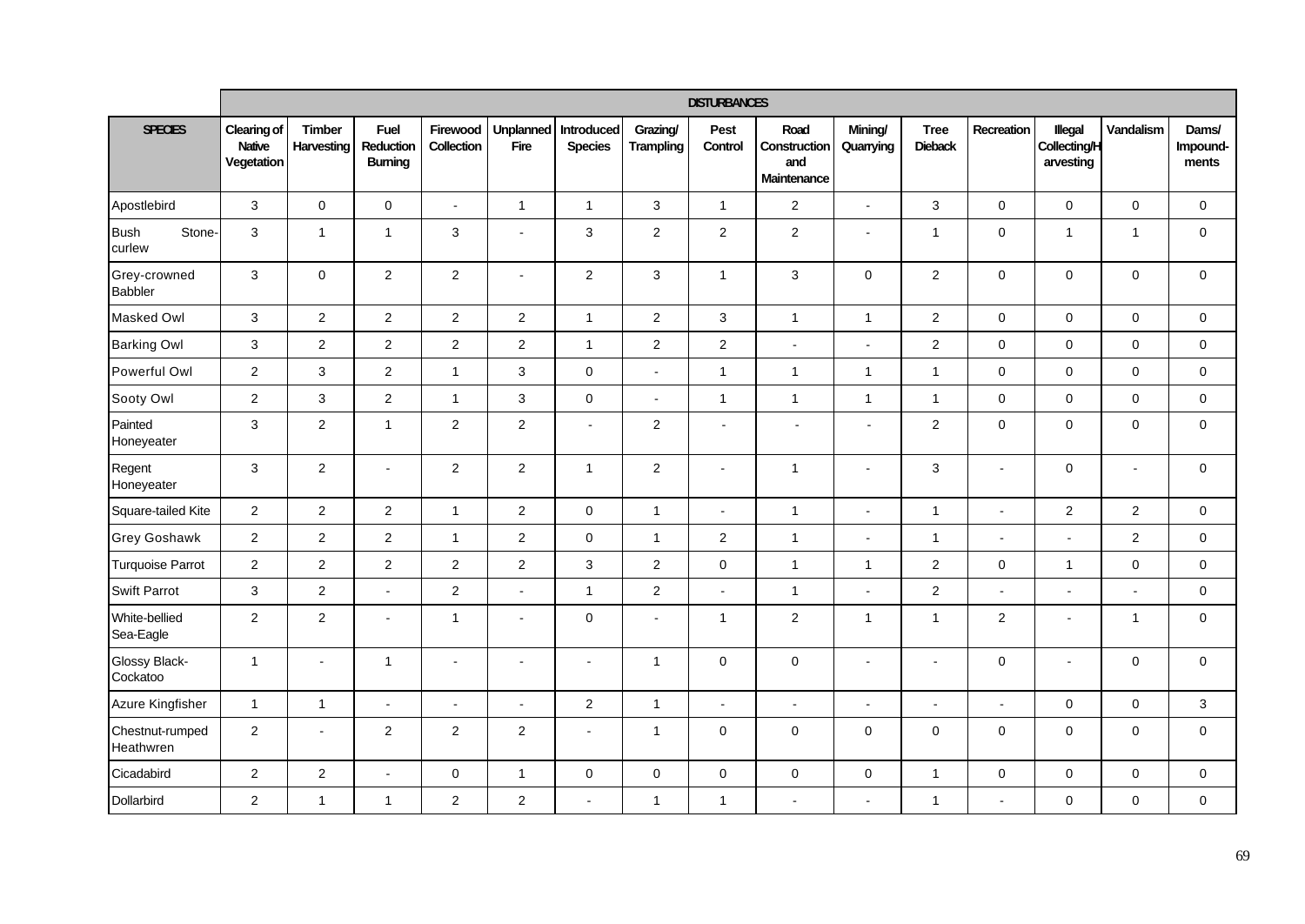|                                       | <b>DISTURBANCES</b>                        |                             |                                            |                        |                          |                              |                              |                 |                                            |                          |                               |                         |                                      |                |                            |
|---------------------------------------|--------------------------------------------|-----------------------------|--------------------------------------------|------------------------|--------------------------|------------------------------|------------------------------|-----------------|--------------------------------------------|--------------------------|-------------------------------|-------------------------|--------------------------------------|----------------|----------------------------|
| <b>SPECIES</b>                        | Clearing of<br><b>Native</b><br>Vegetation | <b>Timber</b><br>Harvesting | <b>Fuel</b><br>Reduction<br><b>Burning</b> | Firewood<br>Collection | <b>Unplanned</b><br>Fire | Introduced<br><b>Species</b> | Grazing/<br><b>Trampling</b> | Pest<br>Control | Road<br>Construction<br>and<br>Maintenance | Mining/<br>Quarrying     | <b>Tree</b><br><b>Dieback</b> | Recreation              | Illegal<br>Collecting/H<br>arvesting | Vandalism      | Dams/<br>Impound-<br>ments |
| Gang-gang<br>Cockatoo                 | $\overline{2}$                             | $\overline{2}$              | $\mathbf{1}$                               | $\blacksquare$         | $\overline{2}$           | $\boldsymbol{0}$             | $\blacksquare$               | $\mathbf 0$     | $\overline{a}$                             | $\blacksquare$           | $\blacksquare$                | $\mathbf 0$             | $\blacksquare$                       | 0              | $\mathsf{O}\xspace$        |
| Pink Robin                            | $\mathbf{1}$                               | $\mathbf{1}$                | $\mathbf{1}$                               | $\mathbf 0$            | $\mathbf{1}$             | $\sim$                       | $\mathbf{1}$                 | $\pmb{0}$       | $\overline{a}$                             | 0                        | $\blacksquare$                | $\mathbf 0$             | $\pmb{0}$                            | $\mathbf 0$    | $\mathsf 0$                |
| Speckled Warbler                      | $\overline{2}$                             | $\overline{c}$              | $\mathbf{1}$                               | $\overline{c}$         | $\mathbf{1}$             | $\mathbf{1}$                 | $\overline{\mathbf{c}}$      | $\mathbf 0$     | $\pmb{0}$                                  | $\overline{\phantom{a}}$ | $\overline{1}$                | $\mathbf 0$             | $\mathbf 0$                          | $\pmb{0}$      | $\mathbf 0$                |
| <b>REPTILES</b>                       |                                            |                             |                                            |                        |                          |                              |                              |                 |                                            |                          |                               |                         |                                      |                |                            |
| Alpine Bog Skink                      | $\mathbf{3}$                               | $\mathbf 0$                 | $\pmb{0}$                                  | $\mathsf 0$            | $\mathbf{1}$             | $\mathbf{1}$                 | 3                            | $\mathbf 0$     | $\mathbf{1}$                               | $\mathbf{1}$             | $\mathbf 0$                   | $\overline{2}$          | $\pmb{0}$                            | $\mathbf 0$    | $\overline{2}$             |
| Alpine She-oak<br><b>Skink</b>        | $\mathbf{3}$                               | $\mathbf 0$                 | $\sqrt{2}$                                 | $\mathbf{1}$           | $\overline{2}$           | $\mathbf{1}$                 | 3                            | $\mathbf 0$     | $\mathbf{1}$                               | $\mathbf{1}$             | $\mathbf 0$                   | $\mathbf{3}$            | $\mathbf{1}$                         | $\pmb{0}$      | $\mathbf{1}$               |
| Alpine Water Skink                    | $\overline{2}$                             | $\mathbf 0$                 | $\pmb{0}$                                  | $\mathsf 0$            | $\mathbf{1}$             | $\mathbf{1}$                 | 3                            | $\mathsf 0$     | $\mathbf{1}$                               | $\mathbf{1}$             | $\mathsf 0$                   | $\mathbf{3}$            | $\pmb{0}$                            | $\mathbf 0$    | $\sqrt{2}$                 |
| <b>Bandy Bandy</b>                    | 3                                          | $\overline{2}$              | $\overline{2}$                             | $\overline{2}$         | $\overline{2}$           | $\mathbf{1}$                 | $\overline{c}$               | $\overline{2}$  | $\mathbf{1}$                               | $\mathbf{1}$             | $\mathsf 0$                   | $\mathbf 0$             | $\pmb{0}$                            | $\mathbf 0$    | $\mathsf{O}\xspace$        |
| Carpet Python                         | $\mathbf{3}$                               | $\mathbf{3}$                | 3                                          | $\mathbf{3}$           | $\mathbf{3}$             | $\sqrt{3}$                   | $\mathbf{1}$                 | $\mathbf{2}$    | $\mathbf{1}$                               | $\mathbf{1}$             | $\overline{1}$                | $\mathbf{1}$            | $\mathbf 2$                          | $\mathbf{1}$   | $\mathsf{O}\xspace$        |
| <b>Woodland Blind</b><br>Snake        | $\mathbf{3}$                               | $\mathbf{1}$                | $\mathbf{1}$                               | $\overline{c}$         | $\overline{1}$           | $\mathbf{1}$                 | $\overline{c}$               | $\overline{2}$  | $\pmb{0}$                                  | $\mathbf{1}$             | $\mathbf 0$                   | $\mathbf 0$             | $\mathbf 0$                          | $\mathbf 0$    | $\mathsf 0$                |
| Gray's Blind Snake                    | $\mathbf{3}$                               | $\mathbf{2}$                | $\overline{c}$                             | $\overline{2}$         | $\overline{2}$           | $\mathbf{1}$                 | $\overline{c}$               | $\overline{1}$  | $\pmb{0}$                                  | $\mathbf{1}$             | $\mathbf 0$                   | $\mathbf 0$             | $\mathbf 0$                          | 0              | $\mathsf{O}\xspace$        |
| <b>Red-throated Skink</b>             | $\overline{2}$                             | $\overline{c}$              | 3                                          | $\boldsymbol{2}$       | $\overline{2}$           | $\mathbf{1}$                 | $\overline{\mathbf{c}}$      | $\mathbf 0$     | $\mathbf{1}$                               | $\mathbf{1}$             | $\overline{1}$                | $\mathbf 0$             | $\pmb{0}$                            | $\pmb{0}$      | $\mathbf 0$                |
| Tree Goanna                           | 3                                          | $\mathfrak{S}$              | $\sqrt{2}$                                 | $\overline{c}$         | $\overline{2}$           | $\mathbf{1}$                 | $\mathbf{1}$                 | $\overline{1}$  | $\mathbf{1}$                               | $\mathbf{1}$             | $\overline{1}$                | $\mathbf{1}$            | $\mathbf{1}$                         | $\mathbf{1}$   | $\mathsf{O}\xspace$        |
| <b>Tree Skink</b>                     | $\overline{2}$                             | $\overline{2}$              | $\overline{c}$                             | $\overline{2}$         | $\overline{2}$           | $\mathbf{1}$                 | $\mathbf{1}$                 | $\overline{1}$  | $\pmb{0}$                                  | $\mathbf{1}$             | $\mathbf 0$                   | $\mathbf 0$             | $\mathbf 0$                          | $\mathbf 0$    | $\pmb{0}$                  |
| <b>AMPHIBIANS</b>                     |                                            |                             |                                            |                        |                          |                              |                              |                 |                                            |                          |                               |                         |                                      |                |                            |
| Alpine Tree Frog                      | $\overline{a}$                             | $\pmb{0}$                   | $\blacksquare$                             | $\mathbf 0$            | $\sim$                   | $\overline{\phantom{a}}$     | 3                            | $\overline{1}$  | $\mathbf{1}$                               | $\mathbf{1}$             | $\mathbf 0$                   | $\overline{c}$          |                                      | $\blacksquare$ | $\blacksquare$             |
| Spotted Tree Frog                     | $\mathbf{1}$                               | $\overline{2}$              | $\overline{a}$                             | $\mathbf{1}$           | $\sim$                   | $\mathsf 3$                  | $\overline{c}$               | $\overline{2}$  | $\overline{2}$                             | 3                        | $\mathsf 0$                   | $\overline{2}$          | $\sim$                               |                | $\overline{2}$             |
| <b>TOTAL SCORE</b>                    | 101                                        | 77                          | 60                                         | 53                     | 70                       | 57                           | 70                           | 46              | 39                                         | 30                       | 34                            | 26                      | 8                                    | 19             | 18                         |
| NO. OF SPECIES<br><b>AFFECTED BY:</b> |                                            |                             |                                            |                        |                          |                              |                              |                 |                                            |                          |                               |                         |                                      |                |                            |
| Major threat                          | 18                                         | $\overline{7}$              | $\mathfrak{S}$                             | $\overline{2}$         | $\mathbf{3}$             | $\overline{4}$               | 6                            | $\overline{2}$  | $\mathbf{1}$                               | $\mathbf{1}$             | $\overline{2}$                | $\mathbf{3}$            | $\mathbf 0$                          | $\overline{c}$ | $\mathbf{1}$               |
| Moderate threat                       | 18                                         | 25                          | $20\,$                                     | 19                     | 27                       | 13                           | 17                           | 12              | $\,8\,$                                    | 3                        | $\overline{7}$                | $\overline{\mathbf{4}}$ | $\boldsymbol{2}$                     | 3              | $\sqrt{3}$                 |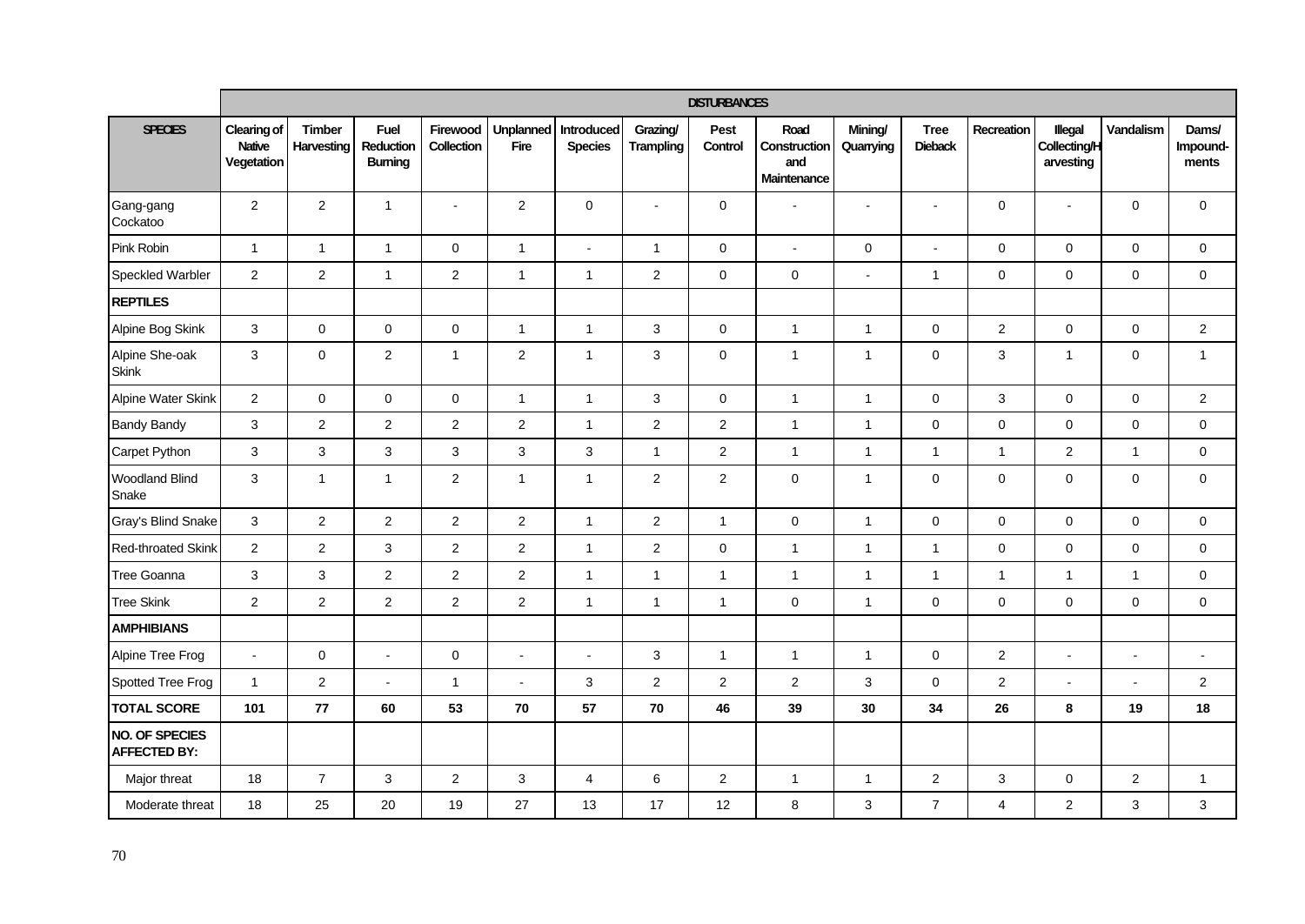|                                 | <b>DISTURBANCES</b>                                      |                                    |                                            |            |                                                    |                |                              |                 |                                                   |                      |                               |            |                                                    |           |                            |
|---------------------------------|----------------------------------------------------------|------------------------------------|--------------------------------------------|------------|----------------------------------------------------|----------------|------------------------------|-----------------|---------------------------------------------------|----------------------|-------------------------------|------------|----------------------------------------------------|-----------|----------------------------|
| <b>SPECIES</b>                  | <b>Clearing of</b><br><b>Native</b><br><b>Vegetation</b> | <b>Timber</b><br><b>Harvesting</b> | <b>Fuel</b><br>Reduction<br><b>Burning</b> | Collection | Firewood   Unplanned   Introduced  <br><b>Fire</b> | <b>Species</b> | Grazing/<br><b>Trampling</b> | Pest<br>Control | Road<br><b>Construction</b><br>and<br>Maintenance | Mining/<br>Quarrying | <b>Tree</b><br><b>Dieback</b> | Recreation | <b>Illegal</b><br><b>Collecting/H</b><br>arvesting | Vandalism | Dams/<br>Impound-<br>ments |
| Minor threat                    | 11                                                       | 6                                  | 11                                         | 9          |                                                    | 19             | 18                           | 16              | 20                                                | 21                   | 14                            | q          | 4                                                  |           | 9                          |
| Not a threat                    | $\Omega$                                                 |                                    | 4                                          | 9          |                                                    |                | 4                            | 14              | 9                                                 | 8                    | 11                            | 27         | 36                                                 | 33        | 35                         |
| Unknown threat                  | $\overline{2}$                                           | 4                                  | 11                                         | 9          | 12                                                 | 6              | 4                            | 5               | 11                                                | 16                   | 15                            | 6          |                                                    | 4         |                            |
| <b>Total</b><br>no.<br>affected | 47                                                       | 38                                 | 34                                         | 30         | 37                                                 | 36             | 41                           | 30              | 29                                                | 25                   | 23                            | 16         | 6                                                  | 12        | 13                         |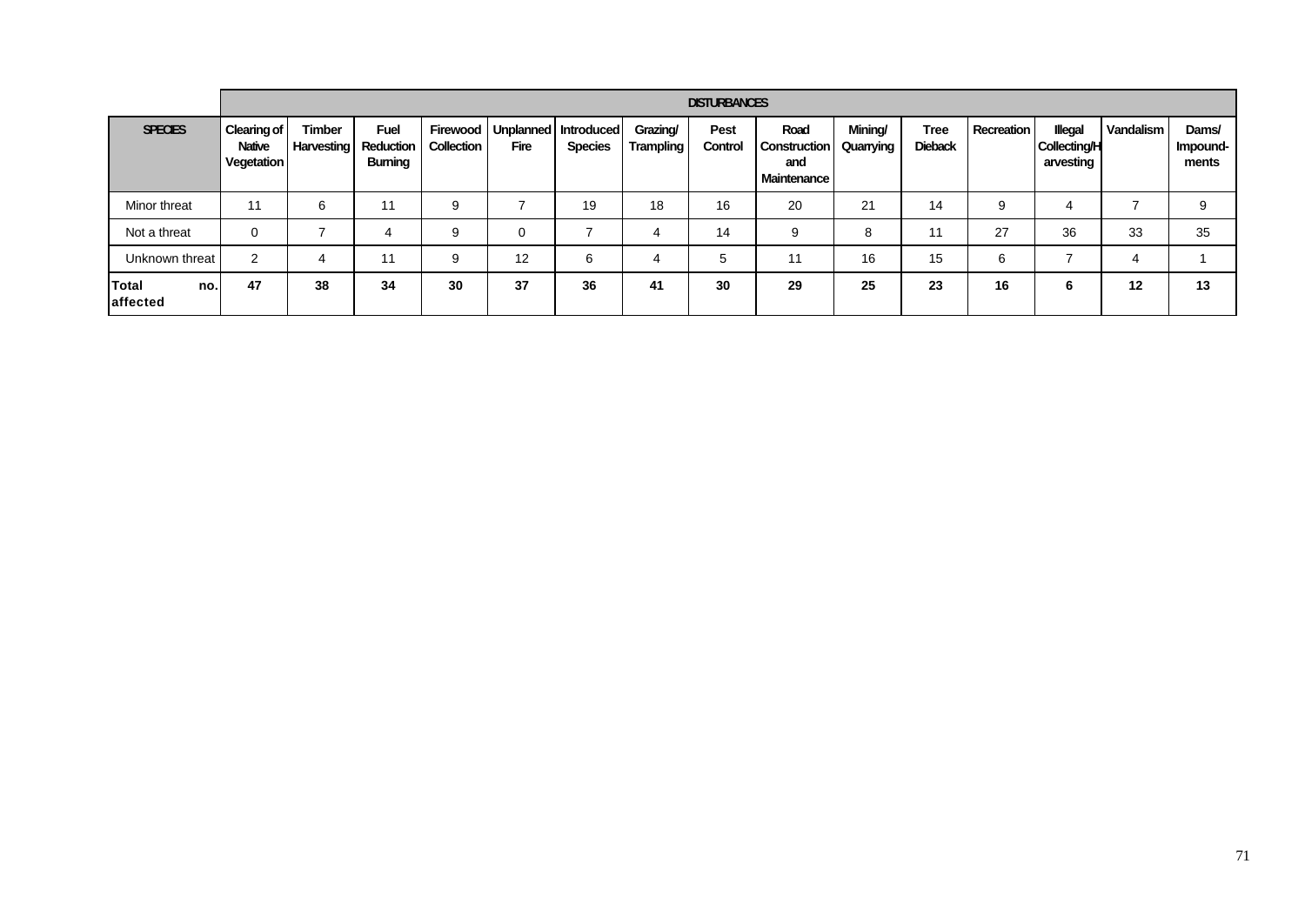# **5.3 Fauna survey**

A major fauna survey of the North East Region has been carried out in preparation for this CRA. A comprehensive report of the study is in preparation; it is reported on briefly here.

Objectives for the study included:

- to provide up-to-date and systematic information on distribution of terrestrial fauna (vertebrates and selected invertebrates), by conducting systematic and stratified surveys and producing a database that is suitable for habitat modelling and will facilitate informed management decisions on conservation of forest wildlife.
- to provide data on wildlife distribution and habitat for completion of Forest Management Plans and to facilitate the completion of Regional Forest Agreements.

### *5.3.1 Summary*

Field surveys for all major fauna groups were conducted within all the Ecological Vegetation Classes throughout the North East Region. A total of 206 survey sites were selected in a randomised manner in proportion to the coverage of EVCs within the Region. These surveys detected a total of 184 species of vertebrates (diurnal birds, reptiles and amphibians, terrestrial mammals and bats) through the area, and a further 121 species of ants, which was the primary invertebrate group investigated. Sites were surveyed intensively during the 1997-98 summer (late October to March), and diurnal birds were also assessed during the 1997 winter. Field teams comprised skilled biologists (14 in total), who spent in excess of 539 person-days in the field to complete this work. A further 477 person-days were spent in the office in the organisation of the project, as well as in field preparation, data entry and analysis.

A complete analysis of the distribution of these taxa in relation to EVCs across the North East Region is currently being undertaken. Of the fauna groups assessed diurnal bird and bat surveys were the most productive in terms of number of individuals detected. Consequently these data sets provide the best prospect for statistical analyses and modeling purposes.

Highlights of these surveys included:

- the execution of perhaps the broadest scale regional fauna surveys ever executed in Victoria.
- the compilation of significant data sets on the distribution of both diurnal birds and bats within North East Victoria. Both of these data sets have contributed greatly to complementing the existing distributional data for a large array of species currently recorded on the Atlas of Victorian Wildlife.
- prospects for modeling the distribution of selected taxa, or groups of taxa from these data sets. Models of faunal distribution provide a basis for more detailed investigations of species, and can assist in suggesting and determining both the fine and coarse scale distribution of species.
- range extensions for species such as Smoky Mouse (*Pseudomys fumeus*), and the Wallaroo or Euro (*Macropus robustus*), based on hair analysis. Other range extensions are still possible following a complete analysis of the data.

# **5.4 Terrestrial Invertebrate s**

The diverse environments in the region are occupied by a wide range of terrestrial invertebrate species, the majority of which are poorly characterised in terms of their taxonomy and habitat preferences. There have been few systematic studies of terrestrial invertebrates in the region. A substantial number of the records arise from single specimens or localities.

Epigeal invertebrates were sampled as part of the CRA terrestrial fauna survey in the North-East. Invertebrates were sampled with pitfall traps, which consisted of polyethylene jars dug into the soil with the upper lip continuous with ground level. The traps were set with a 1:1 mixture of ethylene glycol and 70% ethanol. Five traps were set at each site by the hairtubing team and collected 2 weeks later. A total of 970 traps were set during the study for approximately 13,580 trap nights. Samples were sealed and sent for analysis by a specialist team at the Museum of Victoria.

Full analysis of these samples for all invertebrate taxa will be a time consuming and expensive process. While all specimens were retained for later assessment, only ants were subjected to detailed analysis for the purpose of this CRA, as this group has been previously identified as containing useful 'indicator' taxa, responsive to environmental conditions and environmental change. Despite ants having been studied more closely than most other invertebrate groups, many 'species' still remain undescribed as taxonomically legitimate taxa. In order to conduct this analysis efficiently, individual 'morpho-species' were identified and characterised by definable morphological features. Taxonomic keys were created to aid identification, and voucher specimens for each 'morpho-species' has been retained at the Museum of Victoria.

While analyses are still being completed at the time of writing, some preliminary results are available. These indicate that throughout the North East study at least 131 different 'morpho-species' of ants have been identified. In general, between 20 and 25 'morpho-species' were detected at most sites, with some sites having a diversity of up to 40 'morpho-species'. The more common taxa include *Rhytidoponera* spp., *Monomorium* spp., *Pheidole* spp., *Melophorus* spp. and *Iridomyrmex* spp.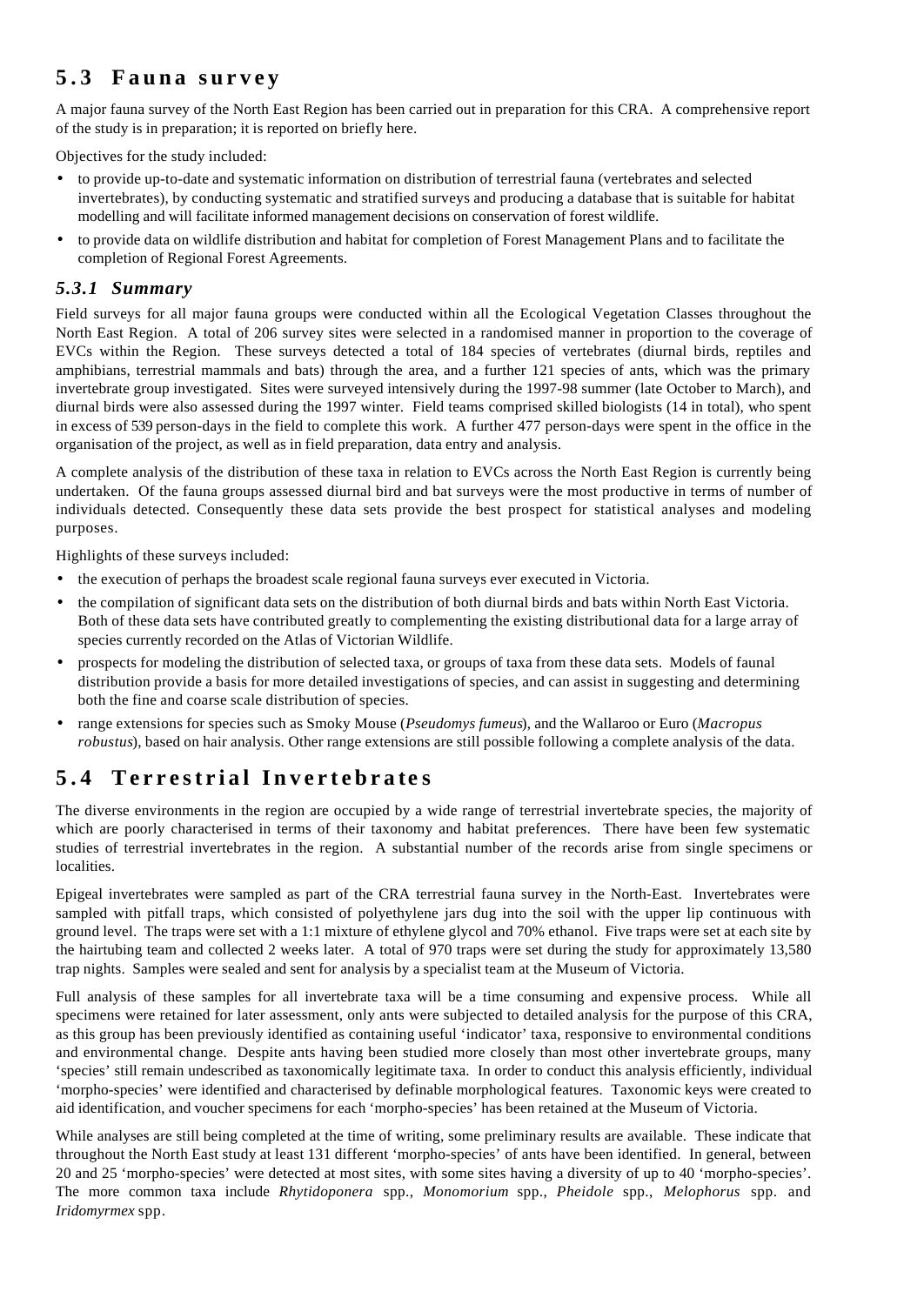The species diversity recorded so far here contrasts to a study at one locality at Mt. Piper, near Broadford, where 146 morpho-species were recorded. Species diversity for ants is known to substantially greater in arid and semi-arid regions, where diversity can approach 150 morpho-species per hectare. The apparent low level of diversity at North East sampling sites is an interesting result, considering the geographical and environmental spread of sites. Confirmation of these results, however, will not be possible until the full analysis is complete.

Knowledge of other invertebrate groups in the Region is generally rudimentary. Of note among existing records are the following:

#### **Other Insecta**

A list of insect species collected from the North East Region (from the Australian National Insect Collection database) is presented in Appendix H. While some are apparently restricted to the North East, this may in many cases reflect a lack of methodical survey. Some of the better known groups do exhibit examples of regional affinity. The cicada *Diemeniana neboisi*, for example, is known to be restricted to a narrow band in the region, known only in valley floors from the upper Murray River Valley and its tributaries downstream to Towong and along the Mt Beauty township to Dedorang. The Buprestid jewel beetles *Themognatha barbiventris* and *T. maculoventris* were recorded last century from Beechworth and Wangaratta respectively, but have not appeared in more recent collections.

Many insect species exhibit highly localised patterns of endemicity, which presents a challenge to their effective conservation.

#### **Mollusca**

A number of species in the region occur in a range of environments associated with the Great Dividing Range, particularly the Australian Alps and their slopes, extending in a broad arc from south-eastern New South Wales into north-east Victoria. Examples include *Elsothera sericatula*, *Pillomena nivea* and *Flammulops excelsior* (Charopidae). Others, such as *Allocharopa okeana* are effectively restricted to the mountains of eastern Victoria. *A. okeana* is typically found under litter near mountain peaks and alpine woodland.

#### **Onycophora**

Onycophorans or velvet-worms are inhabitants of leaf litter and decaying logs in damp forest environments. One species, *Planipapillus biacinaces*, is believed to be confined to the region (known only from Howman Gap).

#### **Oligochaeta**

This region was not as intensively sampled for earthworms as were parts of Gippsland and East Gippsland during the last century, so records are much sparser. The montane areas are expected to contain a similar fauna to that of the Kosciusko region. At least one species, *Cryptodrilus willsiensis*, is believed to be restricted to the North-east (known only from Mt Wills).

## **5.5 Threatened species studies**

In addition to the fauna survey reported on above assessments were commissioned to examine the conservation status of a number of fauna species. Assessments were produced for four forest owls:

- Powerful Owl *Ninox strenua*
- Sooty Owl *Tyto tenebricosa*
- Barking Owl *Ninox connivens*
- Masked Owl *Tyto novaehollandiae*

four mammals:

- Brush-tailed Phascogale *Phascogale tapoatafa*
- Spot-tailed Quoll *Dasyurus maculatus*
- Squirrel Glider *Petaurus norfolcensis*
- Long-footed Potoroo *Potorous longipes*

and one Amphibian:

• Spotted Tree Frog *Litoria spenceri*

The aim of the assessments was to provide information which would enhance the understanding of the species' requirements in the context of forest management and to assist in their management in the North East. Key features of each assessment are described below. Reports of these assessments will be published in the near future as part of the NRE flora and fauna technical report series.

#### **Powerful Owl**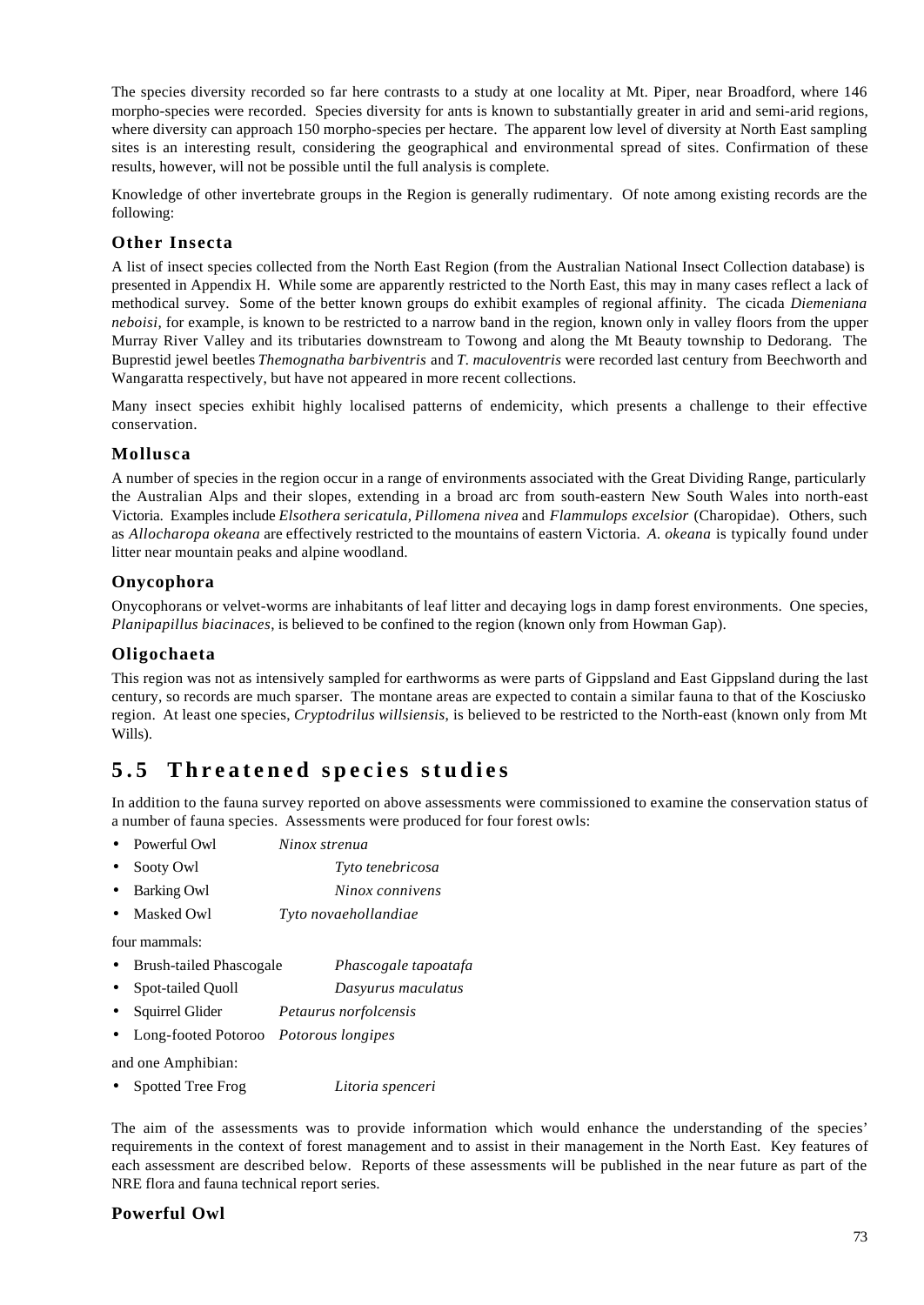Australia's largest owl is hollow-dependent and feeds largely on arboreal mammals. It is sedentary and each pair occupies a large home range (between 300 and several thousand hectares). It occurs in tall open-forests, open-forests and woodlands and is regarded as widespread but rare throughout forested land in the North East Region.

The primary ecological requirement of the Powerful Owl is the availability of large tree hollows in which to nest. A key ecological requirement is the availability of sufficient numbers of prey, many of which are also dependent on the availability of tree hollows.

#### **Sooty Owl**

Also a hollow-dependent sedentary owl with a large home range, the Sooty Owl has similar ecological requirements to the Powerful Owl, although its habitat preferences include closed forests (rainforests) as well as tall open-forests, and openforests. The Sooty Owl is widespread but rare throughout the moister forests of the North East Region. It does not occur in the drier Box-Ironbark habitats nor the riparian River Red Gum habitats.

#### **Barking Owl**

The hollow-dependent Barking Owl feeds on terrestrial mammals, arboreal mammals and birds; bats and invertebrates are also taken. It is sedentary, mates for life and each pair defends a small territory within a much larger home range.

The Barking Owl occurs in open-woodlands, woodlands and open forests across a range of mainly drier vegetation types. There are estimated to be fewer than 50 breeding pairs in Victoria. These owls also depend on tree hollows for nesting and to support many of their prey species. In the North East Region, the Barking Owl occurs mainly in the drier Box-Ironbark habitats and the riparian River Red Gum habitats, although there are exceptional records from the some of the moister forests.

#### **Masked Owl**

This species is not as well known as the other large forest owls, but limited data suggest that it is more adapted to open habitats. It utilises a variety of habitats, including closed eucalypt forest (for roosting and nesting), and forest edge and open woodland (for hunting). The Masked Owl is considered to be sedentary and territorial. In Victoria it is known to nest only in large hollows in eucalypt trees.

#### **Brush-tailed Phascogale**

Within the North East Region Phascogale populations are known to exist in fragmented habitat from Seymour and Alexandra to Wodonga. Its distribution still remains poorly defined because it is a shy, nocturnal species that occurs in sparse populations. In broad terms, Phascogales are limited to dry sclerophyll forest and woodland, however general descriptions about habitat preferences are difficult because of: the species' wide distribution in various vegetation communities, the paucity of location records, the species' ecological flexibility, and the propensity of males to disperse great distances. In the North East, the ecological vegetation classes most likely to sustain Phascogale populations are: Box Ironbark Forest, Granitic Hills Woodland, Grassy Dry Forest, Heathy Dry Forest, Herb-rich Foothill forest, and, to a lesser extent, Shrubby Dry Forest.

Like most carnivorous marsupials, Phascogales are insectivorous, although they are very efficient killers of small vertebrates and will occasionally take lizards, frogs, small mammals, and birds up to the size of chickens.

Females inhabit a large home range varying from 20-78 ha. Males are not territorial and their home ranges (68-152 ha) overlap greatly.

Phascogales nest in tree hollows and use, on average, 20 per year. Males, which roam over a very large home range, need to have nests scattered throughout this area. Phascogales breed between May and July. Nursery hollows require a large cavity for an insulated nest of bark, feather and fur, with a narrow access which excludes predators.

## **Spot-tailed Quoll**

The Spot-tailed Quoll is a forest species which, in Victoria is generally restricted to areas with annual rainfall exceeding 600mm, and to riparian vegetation adjacent to the Murray River. It is recorded from a range of habitat types including rainforest, wet sclerophyll forest, dry sclerophyll forest, woodland and heathland. There are few records of this species from the North East Region, they include records from private land, riparian habitat, and herb-rich foothill forest.

Spot-tailed Quolls are predators of predominantly mammals, birds and reptiles. Females occupy exclusive territories while male territories overlap considerably during the breeding season. Home ranges vary between 600-1000 ha for females and 1500-3500 ha for males depending on habitat quality or richness. They appear to be a solitary species, however the use of 'latrines' (communal defecation sites) appears to be an important aspect of their social behaviour.

Factors suggested as responsible for the continuing decline in range and status of the Spot-tailed Quoll include: habitat loss, modification and fragmentation, poison baiting for wild dogs, foxes and rabbits, competition with (and/or predation by) introduced predators, disease, and land management practices including prescribed burning.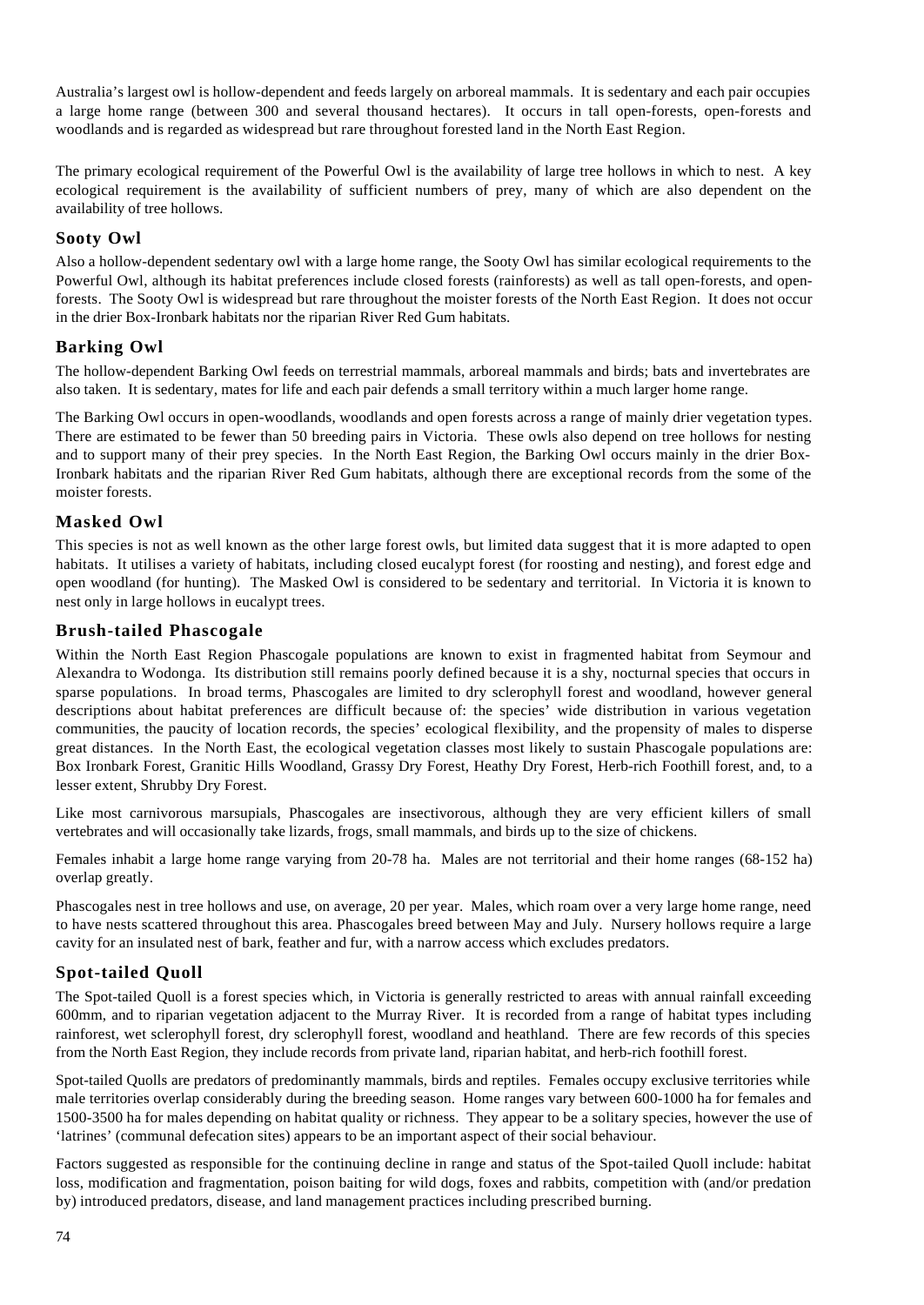## **Squirrel Glider**

There are two major habitat types used by the Squirrel Glider in Victoria; riverine vegetation and dry sclerophyll vegetation of the lower foothills and adjoining the plains. Typically gums boxes and ironbarks dominate and mature wattle is normally present.

In Victoria, there are two major Squirrel Glider populations. The eastern population covers much of the North East Region and is found at Edi and along the King River valley, within and around Chiltern Box-Ironbark National Park, Mt Pilot Multipurpose Park and along the Kiewa River, around Seymour and Longwood, through Euroa to Benalla along and around the Hume Highway including Reef Hills Regional Park and Warrenbayne. The distribution extends to around Lurg and Greta West in the east.

Although it is considered primarily insectivorous, the Squirrel Glider's diet includes arthropods, pollen and the green seeds of Golden Wattle are sometimes consumed. Small birds appear to be another occasional food source.

Squirrel Gliders are obligate users of tree hollows for diurnal roosting, shelter and breeding and build bowl-shaped nests made of eucalypt leaves within hollow live and dead standing trees. They may use more than one hollow for nightly roosting and some have been observed to use up to five different hollows.

Squirrel Gliders spend the day in hollows alone or in groups of one to ten and display little territorial behaviour. Their home range varies from 4.8-14.0 ha for females and 13.4-25.5 ha for males. They exhibit a high degree of overlap within and between nest groups and with Sugar Glider groups.

#### **Long-footed Potoroo**

The Long-footed Potoroo was discovered in the North East in 1995 after previously only being known from East Gippsland and south-eastern New South Wales. It inhabits wet to damp forests with a dense understorey vegetation, feeding largely on underground fungi. It is estimated that the range of the population in the North East is approximately 51,000 ha, about 60% of which falls within the Alpine National Park, the remainder being in State forest.

#### **Spotted Tree Frog**

The Spotted Tree Frog is known to occur in only 13 discrete populations - 11 in Victoria and two in New South Wales. These are mainly on the north-west side of the Great Dividing Range between the Central Highlands in Victoria and Mt Kosciuszko in New South Wales. Survey results suggest the species has suffered a significant decline during the past 20 years. Tadpole development occurs in upland streams, with adjacent stream-side vegetation being used by adults for sheltering and basking.

## **5.6 Fauna species reservation analysis**

## *5.6.1 Methods*

A reservation analysis has been undertaken to assess the extent to which rare or threatened terrestrial vertebrate species in the North East Region are protected in the reserve system.

Using data from the Atlas of Victorian Wildlife, both formal survey and incidental records were intersected with existing land tenure to calculate the total proportion of records for each species in each land tenure category (Table 0.4). Categories used were Parks & Reserve, State Forest & other Public land, and Private Land.

The results should be considered in conjunction with the information on threatening processes. Many threatening processes operate across reserve and off-reserve areas and other measures are in place, in addition to reservation, to provide protection at the species level.

## *5.6.2 Results and discussion*

The results of the assessment are presented in Table 0.4. There are 13 species for which less than 20% of records are in Reserves, however none of these species have their major occurrence in the North East Region.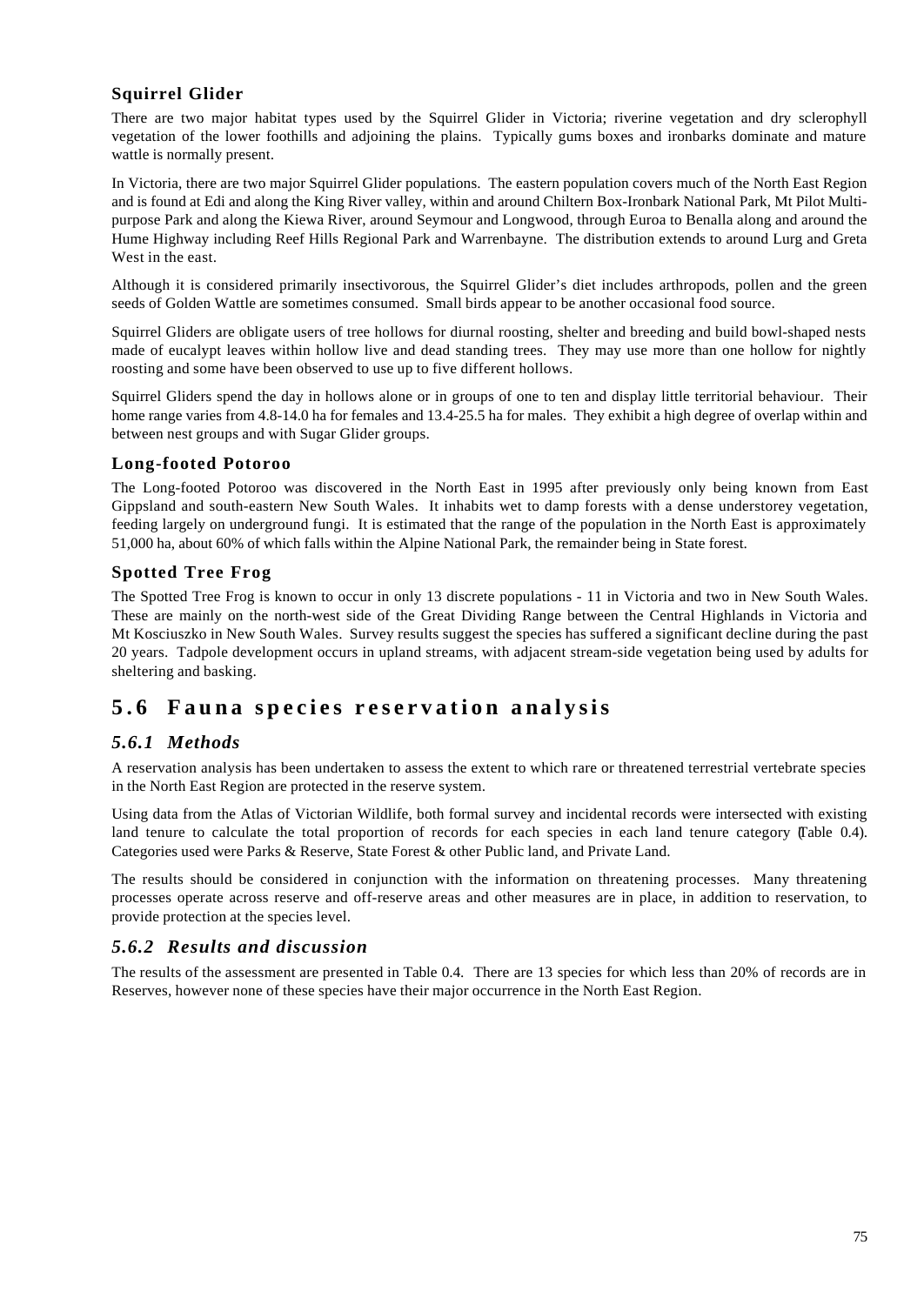#### **Table 0.4 Reservation analysis of priority species records in the North East Region**

| <b>Common Name</b>             | <b>Scientific Name</b>    | Total          |                         | <b>Conservation</b><br>Parks and<br><b>Reserves</b> |                | <b>Non</b><br>Reserve |                         | <b>Private land</b> |                | Water<br>bodies |  |
|--------------------------------|---------------------------|----------------|-------------------------|-----------------------------------------------------|----------------|-----------------------|-------------------------|---------------------|----------------|-----------------|--|
| <b>MAMMALS</b>                 |                           |                | No.                     | $\%$                                                | No.            | $\%$                  | No.                     | $\%$                | No.            | ℅               |  |
| Spot-tailed Quoll              | Dasyurus maculatus        | 13             |                         |                                                     | 5              | 38                    | 8                       | 62                  |                |                 |  |
| <b>Brush-tailed Phascogale</b> | Phascogale tapoatafa      | 61             | 20                      | 33                                                  | 5              | 8                     | 36                      | 59                  |                |                 |  |
| <b>Squirrel Glider</b>         | Petaurus norfolcensis     | 108            | 72                      | 67                                                  | 4              | 4                     | 32                      | 30                  |                |                 |  |
| Mountain Pygmy-possum          | Burramys parvus           | 62             | 35                      | 56                                                  | 26             | 42                    |                         |                     | 1              | $\overline{2}$  |  |
| Long-footed Potoroo            | Potorous longipes         | 60             | 24                      | 40                                                  | 36             | 60                    |                         |                     |                |                 |  |
| Eastern Horseshoe Bat          | Rhinolophus megaphyllus   | 20             |                         |                                                     | 20             | 100                   |                         |                     |                |                 |  |
| Common Bent-wing Bat           | Miniopterus schreibersii  | 19             |                         |                                                     | 17             | 89                    | $\overline{2}$          | 11                  |                |                 |  |
| Large-footed Myotis            | Myotis adversus           | 11             | $\overline{2}$          | 18                                                  | 8              | 73                    | $\mathbf{1}$            | 9                   |                |                 |  |
| <b>Broad-toothed Rat</b>       | Mastacomys fuscus         | 40             | 23                      | 58                                                  | 15             | 38                    |                         |                     | $\overline{2}$ | 5               |  |
| Smoky Mouse                    | Pseudomys fumeus          | 38             | 15                      | 39                                                  | 23             | 61                    |                         |                     |                |                 |  |
| Dingo                          | Canis familaris dingo     | 6              | 3                       | 50                                                  | $\mathbf{1}$   | 17                    | $\overline{2}$          | 33                  |                |                 |  |
| <b>BIRDS</b>                   |                           |                |                         |                                                     |                |                       |                         |                     |                |                 |  |
| <b>Bush Stone-curlew</b>       | Burhinus grallarius       | 58             | 3                       | 5                                                   | 3              | 5                     | 52                      | 90                  |                |                 |  |
| <b>Grey Goshawk</b>            | Accipiter novaehollandiae | $\mathbf{1}$   | 1                       | 100                                                 |                |                       |                         |                     |                |                 |  |
| White-bellied Sea-Eagle        | Haliaeetus leucogaster    | 28             | 3                       | 11                                                  | $\mathbf{1}$   | 4                     | 8                       | 29                  | 16             | 57              |  |
| Square-tailed Kite             | Lophoictinia isura        | 11             | $\overline{4}$          | 36                                                  | 3              | 27                    | $\overline{4}$          | 36                  |                |                 |  |
| <b>Barking Owl</b>             | Ninox connivens           | 57             | 20                      | 35                                                  | 13             | 23                    | 24                      | 42                  |                |                 |  |
| Powerful Owl                   | Ninox strenua             | 103            | 33                      | 32                                                  | 56             | 54                    | 14                      | 14                  |                |                 |  |
| Masked Owl                     | Tyto novaehollandiae      | 1              |                         |                                                     | $\mathbf{1}$   | 100                   |                         |                     |                |                 |  |
| Sooty Owl                      | Tyto tenebricosa          | 37             | 12                      | 32                                                  | 25             | 68                    |                         |                     |                |                 |  |
| <b>Turquoise Parrot</b>        | Neophema pulchella        | 320            | 191                     | 60                                                  | 31             | 10                    | 98                      | 31                  |                |                 |  |
| <b>Swift Parrot</b>            | Lathamus discolor         | 104            | 77                      | 74                                                  | 6              | 6                     | 21                      | 20                  |                |                 |  |
| <b>Grey-crowned Babbler</b>    | Pomatostomus temporalis   | 84             | $\overline{4}$          | 5                                                   | $\mathfrak{p}$ | $\overline{2}$        | 78                      | 93                  |                |                 |  |
| Painted Honeyeater             | Grantiella picta          | 37             | 23                      | 62                                                  |                |                       | 14                      | 38                  |                |                 |  |
| <b>Regent Honeyeater</b>       | Xanthomyza phrygia        | 174            | 80                      | 46                                                  | 9              | 5                     | 83                      | 48                  | $\mathfrak{p}$ | 1               |  |
| Apostlebird                    | Struthidea cinerea        | 13             |                         |                                                     |                |                       | 13                      | 100                 |                |                 |  |
| Glossy Black Cockatoo          | Calyptorhyncus banksii    | $\mathfrak{p}$ |                         |                                                     | 2              | 100                   |                         |                     |                |                 |  |
| <b>REPTILES</b>                |                           |                |                         |                                                     |                |                       |                         |                     |                |                 |  |
| Alpine Water Skink             | Eulamprus kosciuskoi      | 4              | $\overline{4}$          | 100                                                 |                |                       |                         |                     |                |                 |  |
| <b>Woodland Blind Snake</b>    | Ramphotyphlops proximus   | $\overline{2}$ | 1                       | 50                                                  | 1              | 50                    |                         |                     |                |                 |  |
| <b>Bandy Bandy</b>             | Vermicella annulata       | 10             | 5                       | 50                                                  | 1              | 10                    | $\overline{\mathbf{4}}$ | 40                  |                |                 |  |
| Carpet Python                  | Morelia spilota variegata | $\overline{2}$ |                         |                                                     |                | $\mathfrak{p}$        | 100                     |                     |                |                 |  |
| Alpine She-oak Skink           | Cyclodomorphus praealtus  | 10             | $\overline{4}$          | 40                                                  | 6              | 60                    |                         |                     |                |                 |  |
| Alpine Bog Skink               | Pseudemoia cryodroma      | $\mathbf{1}$   | 1                       | 100                                                 |                |                       |                         |                     |                |                 |  |
| <b>AMPHIBIANS</b>              |                           |                |                         |                                                     |                |                       |                         |                     |                |                 |  |
| Spotted Tree Frog              | Litoria spenceri          | 109            | 36                      | 33                                                  | 73             | 67                    |                         |                     |                |                 |  |
| Alpine Tree Frog               | Litoria verreauxii alpina | 39             | $\overline{\mathbf{4}}$ | 10                                                  | 22             | 56                    |                         |                     | 13             | 33              |  |

Notes: Some figures in this table differ from those in Appendix F because of boundary ambiguities at the margin of the Region and because these figures post-date those in Appendix F and include data from the recent Regional fauna survey (Section 0).

Only Records post-1970 and with an accuracy of one minute or better were used in this analysis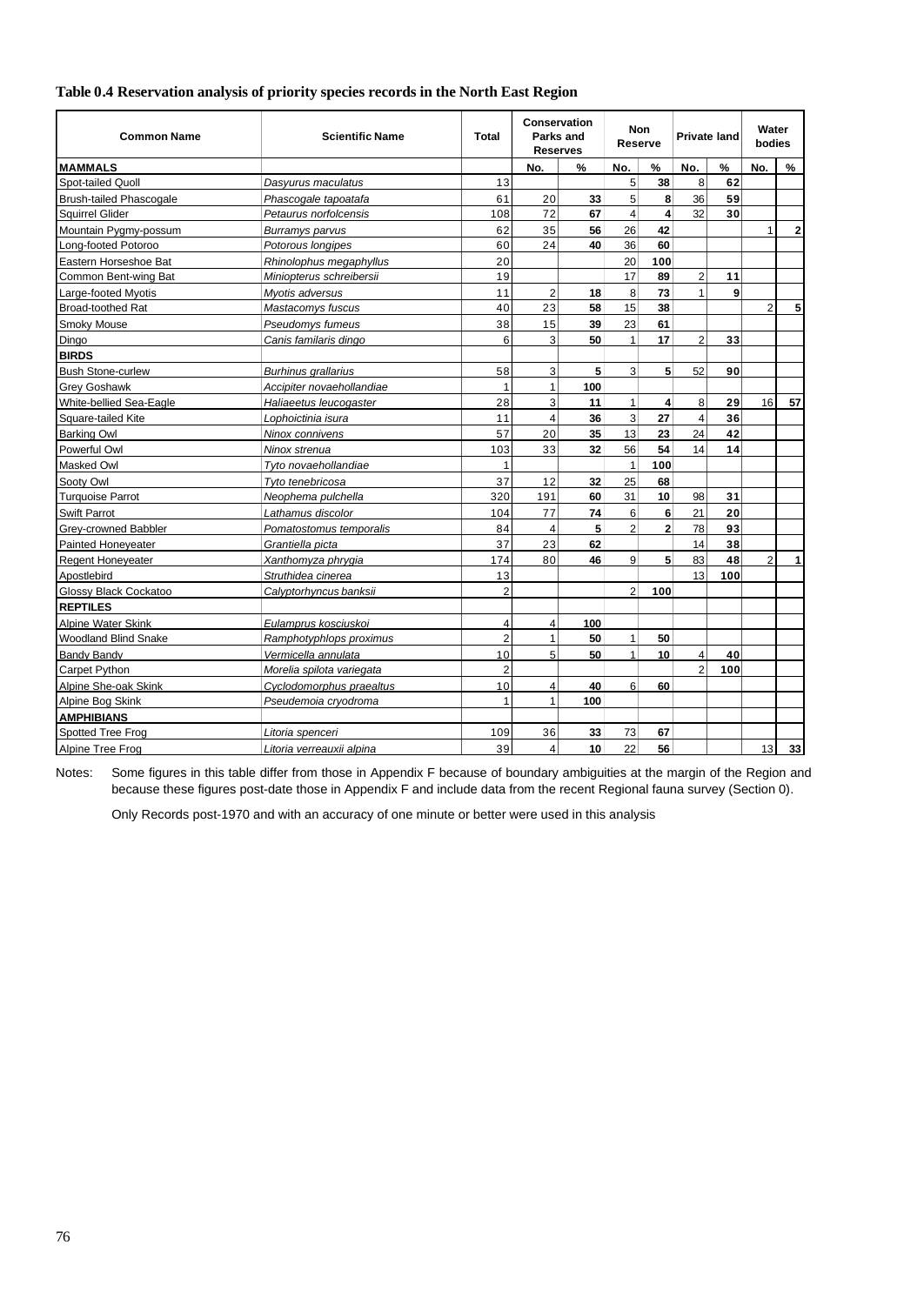# **6 . REVIEW OF DISTURB ANCES AND THEIR IMPLICATIONS FOR FLORA AND FAUNA**

# **6.1 Introduction**

The decline of species can be largely attributed to the impacts of disturbances, both direct—on species, and indirect—on essential components of their habitat. In this review, disturbances are defined as activities or events with associated environmental impacts. The environmental impacts may constitute potentially threatening processes (PTPs) for particular taxa. Such potentially threatening processes, as defined under the *Flora and Fauna Guarantee Act* (1988), could pose a significant threat to the survival, abundance and evolutionary development of native species or ecological communities of flora or fauna. There are currently 22 PTPs listed under the *Flora and Fauna Guarantee Act* (1988).

The responses of different plants, animals or communities to disturbances vary according to their ecological and life history characteristics. This review focuses on the relationship between disturbances (ie. activities or events), the environmental impacts of the disturbance and the life history attributes of taxa for which these impacts may constitute a threat (or PTP). For example, a disturbance such as road construction could lead to environmental impacts such as sediment input to streams, direct loss of plants or animals and changes in microclimate. These impacts could constitute PTPs (threats) for taxa or communities with a restricted range, a reproductive strategy sensitive to in-stream turbidity, or which have particular microclimatic requirements for growth or establishment.

Disturbances which impact on flora and fauna in the North East were identified as part of an assessment of vulnerability, population parameters and life history attributes of 261 vascular plants and 49 terrestrial vertebrates. These species were selected for analysis because they are either classified as rare or threatened in Victoria or considered to be indicators, representative of a suite of species which may be vulnerable to the continued action of threatening processes.

The majority of the species considered here are either forest dependent or require a component of their habitat to be within forest or woodland and may be affected by timber harvesting or related activities.

The disturbances reviewed fall into four categories: land management activities directly associated with forestry (such as timber harvesting), more general activities associated with management and use of public and private land (such as clearing native vegetation, grazing or fuel reduction burning), processes resulting from land disturbances such as environmental weed invasion or the impact of introduced fauna, and stochastic events such as wildfire. Each disturbance has been evaluated to determine the extent of its occurrence within the North East, the potentially threatening processes which are associated with it, the overall significance of the threat to native flora and fauna in the North East, the ecological, life-history and life-form attributes which might predispose a taxon to significant negative impacts, and examples of the plant and animal taxa that might therefore be susceptible to the disturbance. Management systems, including policies and processes, for the amelioration of the adverse biodiversity impacts of the disturbance are also summarised.

The disturbances reviewed here potentially have negative impacts on individual species of flora and fauna as well as on ecological communities. However, the responses of plants, animals and communities to the same disturbance are often complex and vary depending on the ecology of different taxa. For this reason, the PTPs associated with some disturbances are dealt with separately for flora and fauna. The significance of threats to flora and fauna was assessed through reference to the current literature and consultation with recognised experts in the biology of the species. The assessments were made recognising that practices on public land follow minimum prescriptions required under the Code of Forest Practices for Timber Production (NRE 1996) and various State Acts and Regulations and that practices on private land are in accord with the *Planning and Environment Act* 1987 and the *Catchment and Land Protection Act* 1994. However, the assessments do not take account of additional protection afforded in various Action Statements, Park management plans, nor any additional measures that may be established in the North East Forest Management Plan which is currently in preparation. The following discussion applies only to the North East Regional Forest Agreement (RFA) region.

# **6.2 Results and discussion**

## *6.2.1 Timber Harvesting*

Within the North East region timber harvesting operations are conducted in montane forests dominated by Alpine Ash *Eucalyptus delegatensis* and in mountain or foothill mixed-species forests. Commercially important eucalypt species present in these forests include: Alpine Ash, Messmate *E. obliqua,* Blue Gum *E. globulus* ssp. *bicostata,* Manna Gum *E. viminalis,* Narrow-leaved Peppermint *E. radiata,* and Mountain Gum *E. dalrympleana*. Mountain Ash *E. regnans,* an important commercial timber source south of the Great Dividing Range, rarely occurs in the North East but where suitable stands occur these are harvested. Although not important for sawlog production, Red Stringybark *E. macrorhyncha* and Red Box *E*. *polyanthemos* can be locally important for minor produce such as fire wood and fence posts (Ryan 1997, NRE unpublished data, D. Buntine and P. Scales pers. comm.).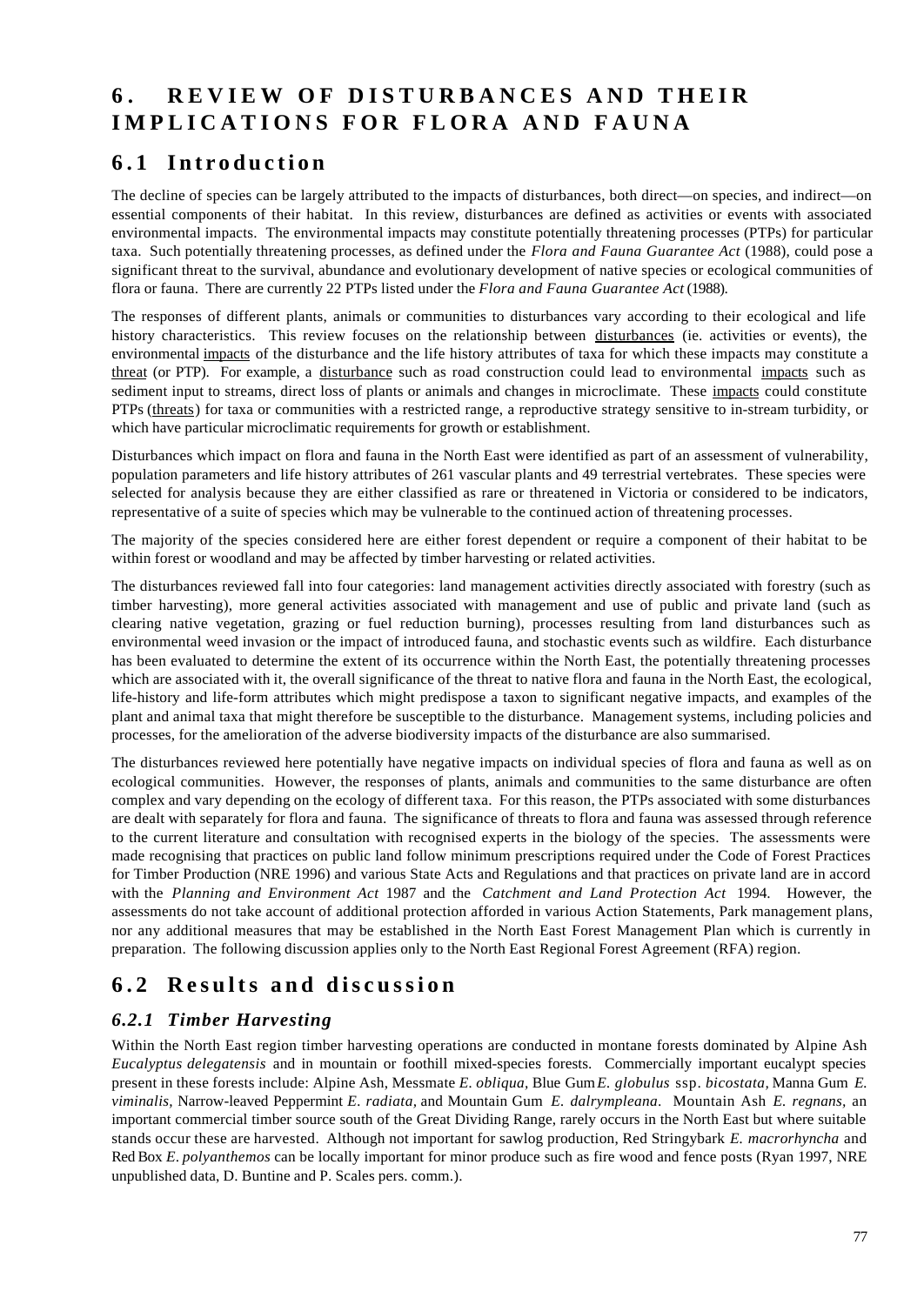The net productive area of Ash type forest in the Region is approximately 40,000 ha (3% of the total forest areas in the Region, while the net productive area of mixed species forest is 80,000 ha (6%) of the forested area in the North East. Timber extraction methods used in the North East include seed tree, selection and clearfell systems.

The seed tree system is generally applied to even-aged and some uneven-aged mixed species stands. This is often favourable for faunal habitat as hollow-bearing over-mature trees are often preferred for retention as they have large crowns and often heavier seed crops. The method involves the felling of all trees excluding five to nine well-spaced trees per hectare (see Ryan 1997). Regeneration is achieved by release of seed from retained trees onto a seed bed prepared by mechanical disturbance or a moderate to high intensity slash burn. Seed trees in excess of habitat requirements are felled or poisoned two to three years after regeneration establishment.

The selection system involves the harvesting of small patches or single mature trees retaining suitable habitat trees and minimising damage to the remaining trees including regrowth. Careful management of retained eucalypt regrowth can negate the need for large scale regeneration treatment. There is some culling (by felling or poisoning) of overstorey trees considered not to be required for habitat or seed. Uneven-aged stands with an adequate stocking of advanced regrowth, potential sawlogs, or the capacity to easily regenerate are suitable for harvesting under this system. Stands may be 200- 300 ha. in area and up to 15 percent of a coupe may be harvested at a time.

Clearfelling involves the removal of all the standing timber on the coupe except for designated habitat trees (a minimum of 15 trees per 10 ha), and seed trees (Ryan 1997). The system is generally applied in even-aged ash type forests. In practice, many non-eucalypt trees and shrubs in the understorey are also felled to facilitate harvesting and improve safety on site. Once felled, the heads (upper trunk and smaller branches) are removed from the logs and the logs are towed via snig tracks to a landing where they are graded and loaded onto trucks. Following the completion of harvesting, log landings are ripped to reduce soil compaction and the coupe is prepared for a regeneration burn. Regeneration is achieved in a number of ways depending on site characteristics. The methods include artificial hand or aerial sowing of seed onto a freshly disturbed or burnt seedbed; regeneration from lignotubers or coppice; natural seedfall or slash seed where seedling establishment can occur on disturbed areas and in certain understorey types in the absence of an intense burn; and the use of planted stock. See Ryan (1997) for a detailed description of these methods. The regrowth is harvested on an average 80 year rotation.

The choice of harvesting system is largely determined by the requirements of different eucalypt species for successful regeneration following harvesting.

## **Potentially Threatening Processes Affecting Individual Plant Species**

The potentially threatening processes associated with timber harvesting may be grouped into three general categories:

- 1. the direct impacts of the harvesting operation, including falling, snigging and loading,
- 2. the indirect impacts on the site and surrounding vegetation subsequent to harvesting (including the compounding effects of subsequent disturbance such as regeneration burning)and
- 3. the impacts of a cycle of harvesting (in this case, an average of 80 years) on forest structure, ecology and biodiversity

**Note:** the impacts of regeneration burning, and road construction and maintenance which can be associated with timber harvesting are dealt with in later sections.

A key issue in evaluating the ecological impacts of timber harvesting has been the extent to which harvesting mimics the effects of natural disturbance, of which naturally-occurring wildfire is the principal element. Other natural disturbances include frost, snow, drought and violent windstorms [see Mueck and Ough (1997), Mueck and Peacock (1992) Murphy and Ough (1997)**,** Ough and Murphy (1996), Ough and Ross (1992) and Commonwealth of Australia (1996) for comparison and identification of similarities and differences between the impacts of clearfelling (including regeneration burning) and wildfire on native forest flora and the recovery response of the vegetation to these disturbances]. Briefly, disturbance that does not mimic a natural event (to which species and ecosystems have become adapted) will disadvantage some species and may advantage others resulting in change in structure and floristic composition of the forest ecosystem/EVC. For example, Silver Wattle *Acacia dealbata* regenerates entirely by soil-stored seed in certain EVCs (Ashton 1981). It requires fire to stimulate germination of this seed. Whereas regeneration burning after clearfell harvesting may mimic the natural system (given appropriate fire characteristics such as temperature), other harvesting methods where seedbed preparation occurs via mechanical disturbance are not successful in encouraging germination of the soil-stored seed of this species.

The potentially threatening processes directly associated with timber harvesting include damage or loss of individuals, particularly as a result of machinery use and falling trees, disturbance to the surface soil structure, disturbance of soilstored seedbanks, and compaction of the soil surface on snig tracks and log landings. These processes are localised and of moderate overall significance to individual species. The species at greatest risk are those which rely wholly or partially on vegetative reproduction from organs/structures above, at or immediately below the soil surface (resprouters) after disturbance. See Mueck and Ough (1997) and Mueck and Peacock (1992) for effects in forest ecosystems dominated by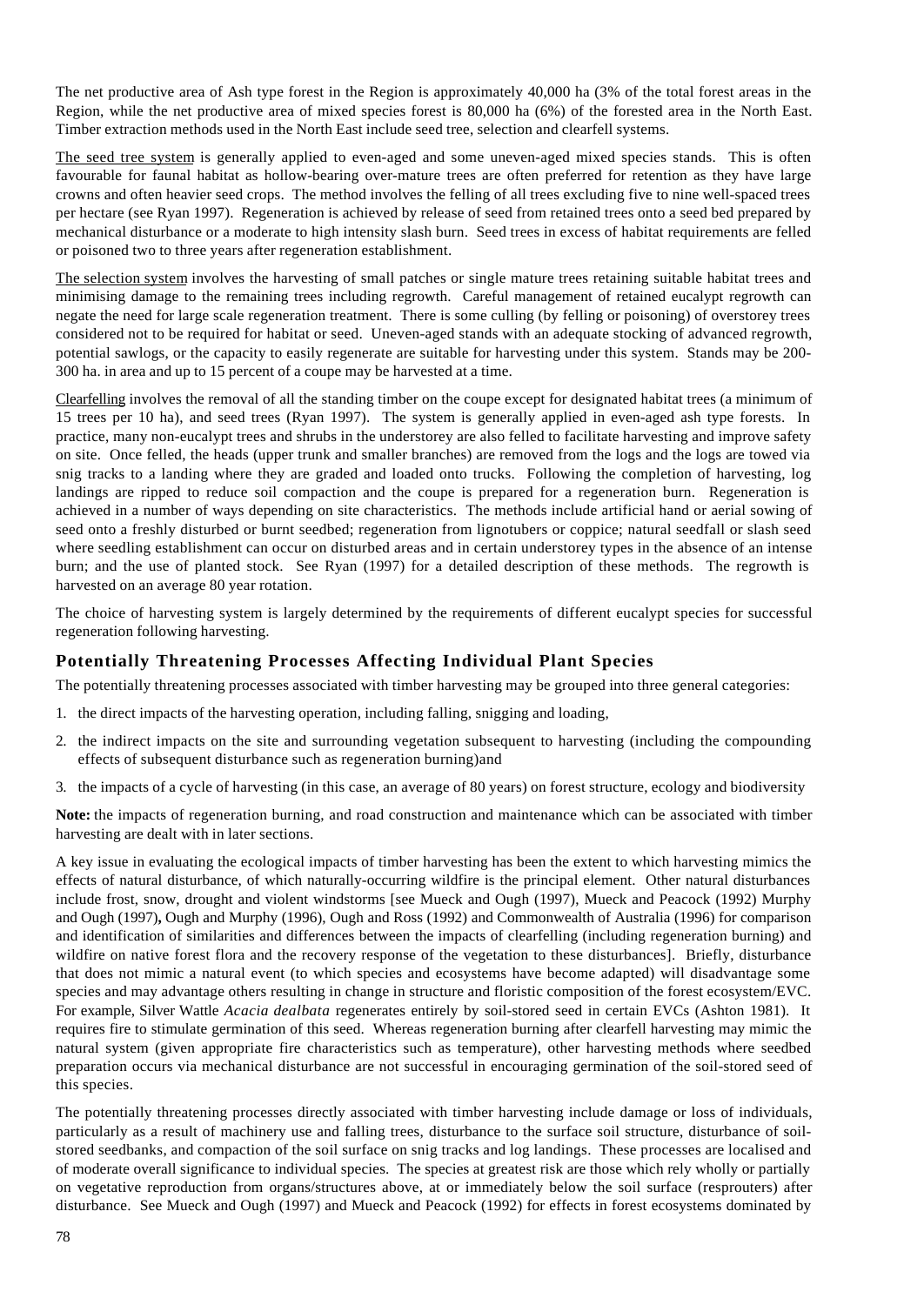Mountain Ash *Eucalyptus regnans*. Tree-ferns (Soft Tree-fern *Dicksonia antarctica* and Rough Tree-fern *Cyathea australis*) are particularly sensitive to mechanical disturbances associated with current clearfelling practices (Mueck and Ough 1997). Other species which are intolerant to mechanical disturbance include Tall Sedge *Carex appressa,* Blackwood *Acacia melanoxylon,* Southern Sassafras *Atherosperma moschatum,* Blanket Leaf *Bedfordia arborescens,* Rough Coprosma *Coprosma hirtella*, Mother Shield-fern *Polystichum proliferum*, Water-ferns *Blechnum* spp. and Musk Daisybush *Olearia argophylla*. Also potentially at risk are species which rely totally or partially on soil-stored seed for reproduction (eg. Blanket Leaf *Bedfordia arborescens*, Dusty Daisy Bush *Olearia phlogopappa,* Silver Wattle *Acacia dealbata,* Blackwood *A. melanoxylon* and Tall Sedge *Carex appressa).*

The potentially threatening processes indirectly associated with harvesting operations include habitat modification, specifically the removal of one or more forest strata and the loss of opportunity to develop habitat elements characteristic of mature and senescent forests (eg tall treefern trunks, decaying logs) on the coupe. This threatening process is considered to be of moderate overall significance but can have a major impact in certain vegetation types (eg. Montane Riparian Thicket, Wet Forest, Damp Forest and Riparian Forest). The alteration of microclimatic conditions both on the coupe and in adjoining vegetation creates sharp boundaries and results in increased exposure and alteration to the humidity, light and temperature conditions in the adjoining vegetation at least until the regrowth canopy reaches the level of the surrounding vegetation. The distance of penetration of these "edge effects" and their significance in causing floristic changes has yet to be clearly demonstrated, but edge effects are likely to be of greatest threat to EVCs that are linear and small (primarily drainage-line vegetation such as Montane Riparian Thicket) and to species which rely on stable, low light, high humidity, moderate temperature regimes (eg. Necklace fern *Asplenium flabellifolium*, Southern Sassafras *Atherosperma moschatum*, Blanket-leaf *Bedfordia arborescens*, Mountain Clematis *Clematis aristata*, Prickly Currantbush *Coprosma quadrifida*, Mountain Tea-tree *Leptospermum grandifolium*, Veined Bristle-fern *Polyphlebium venosum* and Mother Shield-fern *Polystichum proliferum*). For a review of edge effects and microclimatic changes, see Burgman and Ferguson (1995). On the coupe itself, the microclimatic changes following harvesting are profound. In some cases these changes may mimic the impacts of wildfire. However, the impacts of wildfire may be less extreme than the impacts of clearfelling where some vegetation remains after the fire and species not killed by the fire rapidly resprout and recover (K. Ough, pers. comm.). See Murphy and Ough (1997)**,** Ough and Murphy (1996), Ough and Ross (1992) and Commonwealth of Australia (1996).

Operational trials of "understorey islands", areas within coupes in which machinery is excluded to minimise physical damage to long-lived understorey species, are being undertaken in the Central Highlands (Ough and Murphy, in prep.).

The additional soil disturbance created by timber harvesting (compared to wildfire or other natural disturbances) has the potential to lead to erosion and sedimentation, both on the coupe and in adjoining vegetation, particularly on steeper sites, on granitic soils and in gullies. Some loss of soil-stored seed may also occur. The severity of this process may vary greatly from site to site. Its overall significance is considered to be low for most plants. Species potentially affected include small forest understorey plants and species of mountain stream margins such as Alpine water-fern *Blechnum penna-marina*, Soft Water-fern *B. minus*, Broad-leaf Rush *Juncus planifolius*, Club-sedge *Isolepis subtilissima*, Swamp Club-sedge *I. inundata* and Tassel Sedge *Carex fascicularis*. The Code of Forest Practices (NRE, 1996) specifies provisions to minimise erosion and sedimentation arising from harvesting operations. Facilitation of the spread of weed species may also occur as a result of soil disturbance (see later section).

The potentially threatening processes associated with the cycle of timber harvesting relate mainly to the frequency and regularity of harvesting (as opposed to that of the natural disturbance regime). A harvesting cycle of an average 80 years applied consistently across the harvested areas of State forest would progressively eliminate mature and old-growth growth stages from these areas, although this effect is mitigated by protection of significant areas in various forest reserve tenures and by the absence of harvesting in some forests of lower productivity. The impact of this on native flora would be greatest in situations where the environmental conditions, structure and floristics of forests continue to change with the age of the stand over hundreds of years. Species dependent on habitat elements or characteristics of mature and old-growth stands are likely to experience a decline concomitant with the decline in the growth stages themselves (eg. Soft Treefern *Dicksonia antarctica*, Veined Bristle-fern *Polyphlebium venosum,* Southern Sassafras *Atherosperma moschatum,* Mother Shield Fern *Polystichum proliferum and* Musk Daisy Bush *Olearia argophylla*. Species which require a long period to reach full reproductive maturity may also be at risk (eg. Soft Treefern, Southern Sassafras *Atherosperma moschatum* and Blanket-leaf *Bedfordia arborescens*).

## **Potentially Threatening Processes Affecting Forest Ecosystems/Ecological Vegetation Classes (EVCs)**

Individual species' response to disturbance will influence the structure and floristics of the vegetation as a whole (including vascular and non-vascular flora) and the inter- and intra-specific dynamics of the whole ecosystem (including vascular flora, non-vascular flora, vertebrate fauna, invertebrate fauna, soil microorganisms *etc*.).

Different forest ecosystems/EVCs have varying requirements and will respond differently to the various silvicultural systems applied. The frequency and intensity of disturbance (here the silvicultural system being managed for wood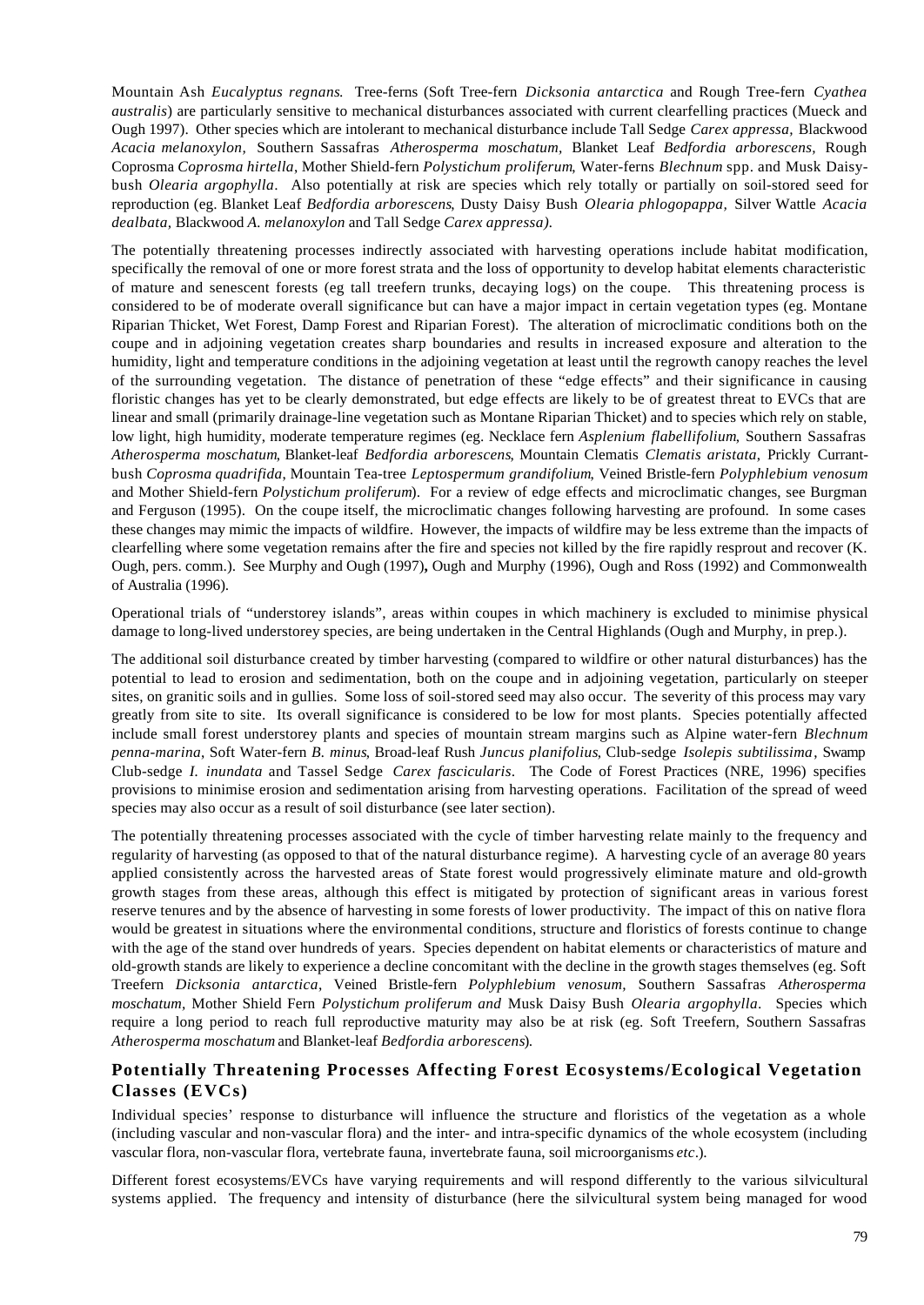production) during a harvesting rotation and the length of rotation appear to strongly influence species composition. EVCs affected by timber harvesting include Montane Dry Woodland, Montane Damp Forest, Herb-rich Foothill Forest, Wet Forest and Damp Forest.

The clearfell system of timber harvesting has greatest impact on the structural and age class attributes at a smaller scale (ie. the coupe level) by creating an essentially even-aged regrowth forest. However, this may vary at a large scale (eg. the forest block level) depending on the amount and type of vegetation retained and the frequency of logging. The result may be a simplification of the age class characteristics of the overstorey trees. On a broad scale the result will be a heterogeneous mosaic of unlogged and logged areas of various ages and utility as habitat for other species (Mueck and Ough 1997). Other harvesting methods impact similarly but to a lesser degree.

Species largely reliant on resprouting as a mode of recovery after disturbance are disadvantaged by mechanical disturbance associated with clearfell harvesting (see previous section). This can induce a significant long-term change in site floristics and may locally eliminate EVCs dominated by these species (Mueck and Ough 1997).

The effects of multiple harvesting cycles are unknown. Silvicultural systems that disturb the same site more than once during a rotation probably have a more significant impact on floristic composition and vegetation structure. In such cases the impacts are compounded and the vegetation has insufficient time between disturbances to recover and become reproductively viable (this includes treatment of a site where regeneration is considered inadequate which may re-disturb the site approximately one to three years after the original disturbance). This may alter the floristic composition by increasing the abundance of pioneer species and opportunistic colonisers (eg. *Senecio* spp., Austral Bracken *Pteridium esculentum* and Rough Coprosma *Coprosma quadrifida*) or weed species at the expense of more shade tolerant species or species with specific substrate requirements for germination (eg. treefern trunks and decaying logs) (Mueck and Ough 1997, Mueck and Peacock 1992). See also section on environmental weeds.

Regrowth forests are considered to be more flammable than surrounding mature forest (Jackson 1968). This poses an increased fire risk to adjacent fire-sensitive vegetation (Mueck and Ough 1997).

In all but the rarest cases local provenance is always used in regeneration by seed or seedling methods (Owen Bassett pers comm.). However, problems arise if the species mix present at the time of harvesting is not represented equally in the seed trees selected, or the species present differ in their ability to re-establish from seed under the prevailing conditions. Consequently there is a possibility for a significant change in the proportion of overstorey species and the overall floristic composition of a coupe following regeneration by seed (Mueck and Ough 1997); the same possibility could apply to regeneration after some natural disturbances. The Code of Forest Practices requires that regeneration techniques aim to approximate the composition and spatial distribution of species present prior to harvesting.

#### **Potentially Threatening Processes Affecting Fauna**

Timber harvesting impacts upon a range of fauna species through its immediate and short-term effect of habitat removal and, more importantly, through its medium and longer-term effect of producing even-aged regrowth forests that are less suitable for some species than older forest. Ecologically mature or old-growth forests are generally more structurally and floristically diverse than regrowth forests and provide a greater range of foraging substrates. Mature forests may support higher populations and diversity of bird species (Gilmore 1985, Scotts 1991, Traill 1991). Large old eucalypts provide important resources such as hollows, may have heavier flowering and nectar flows, a more plentiful supply of insects, a higher foliage density and specialised sources of food including peeling bark, mistletoe infestations and rotten wood (Bennett 1993, Traill 1993, Robinson and Traill 1996). Fauna species dependent on these resources are likely to be adversely affected by timber harvesting operations that reduce structural and floristic diversity. Disturbance and loss of litter and ground layers during timber harvesting operations will adversely affect ground foraging species. Soil disturbance has the potential to lead to soil erosion and sedimentation of streams. Subterranean species and those dependent on in-stream habitats are particularly vulnerable to these threatening processes. Timber harvesting operations can also result in some areas of forest becoming sub-optimal through habitat fragmentation. Species may need to expend more energy to forage in fragmented habitat, the ability to reproduce and disperse may be restricted, the likelihood of predation and the probability of mortality resulting from changes in fire regimes and other environmental factors may increase (Norton and Dovers 1994). Species with large home range requirements are particularly vulnerable to habitat fragmentation.

As a result, threatening processes related to timber harvesting include the loss of hollow-bearing trees, the conversion of mature stands to young regrowth stands and fragmentation.

Timber harvesting is considered a major threat to the Long-footed Potoroo, Spot-tailed Quoll, Yellow-bellied Glider, Sooty Owl, Powerful Owl, Carpet Python and Tree Goanna. These species generally forage over large areas and most utilise hollow-bearing trees as nest, shelter or foraging sites and a significant proportion of suitable habitat is found in State forest. The Brush-tailed Phascogale is also hollow-dependent and forages over large areas. However, the preferred habitat of this species is generally not commercially important and timber harvesting is therefore considered a moderate threat (T. Soderquist and P. Menkhorst pers. comm). The Squirrel Glider, Masked Owl, Barking Owl, Turquoise Parrot and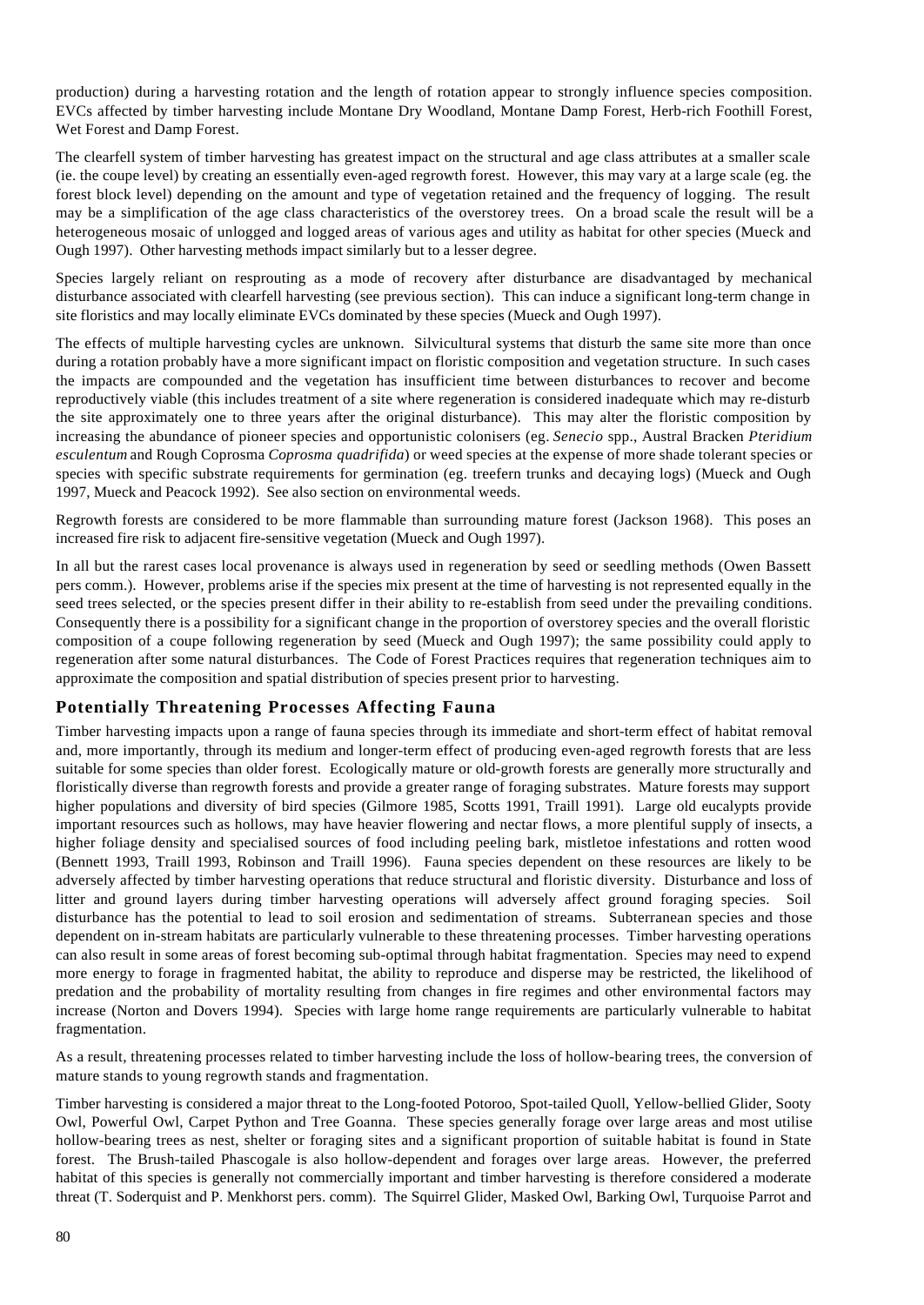Gang Gang Cockatoo also utilise tree hollows for nesting. Hollow tree limbs are important foraging habitat of the largely arboreal Tree Skink; timber harvesting is considered a moderate threat to these species.

The Regent Honeyeater is known to select larger trees for foraging (Webster and Menkhorst 1992). Large old trees which produce high nectar yields in winter are a significant food resource of the Swift Parrot (Brereton 1996). The Grey Goshawk predominantly utilises older age-classes of forest for nesting and foraging. Conversion of older age-classes of forest to young regrowth stands as a result of timber harvesting operations can result in the loss of both nesting and foraging habitat for this species (Mooney 1987, Mooney 1988, Mooney & Holdsworth 1988) and a reduction in the quality of foraging habitat for the Regent Honeyeater and Swift Parrot (Traill 1993). The Square-tailed Kite uses traditional nest sites and has a specialised diet consisting mainly of passerine nestlings and eggs taken from nests in the outer foliage of the canopies of eucalypts (Debus and Czechura 1989). Timber harvesting may result in a loss of nest sites and a reduction in prey availability for this species. The Cicadabird is a canopy feeding species which requires continuous forested areas. Canopy loss and habitat fragmentation resulting from timber harvesting are potentially threatening processes for this species (C. Silveira pers. comm.).

For species reliant on in-stream habitat, timber harvesting may potentially cause siltation downstream which can also increase nutrient levels. Areas of regrowth forest which regenerate following timber harvesting operations may potentially alter stream flow and perenniality within catchments. Loss of forest cover may increase light levels reaching streams and thereby stream temperatures (Campbell and Doeg 1989). Populations of the Spotted Tree Frog may be detrimentally affected by altered streambed conditions and changes to water quality and flow such as increased sedimentation via a reduction in the viability of eggs, the survivorship of tadpoles and the availability of egg deposition sites (Gillespie and Hollis 1996, Robertson and Gillespie in prep.). The full range of habitats used by the Spotted Tree Frog during different growth stages and in different seasons have not been fully identified. Other related riverine species are known to use habitats at great distances from streams. Timber harvesting activities also have the potential to reduce local populations of the Spotted Tree Frog, destroy sheltering sites, affect prey abundance, alter micro-climates, fragment habitat and allow the invasion of exotic weeds and predators (Gillespie and Hollis 1996). The Large-footed Myotis and Azure Kingfisher feed on aquatic insects and fish; altered stream conditions as a result of timber harvesting operations may indirectly impact on these species by affecting prey (L. Lumsden pers. comm., Shields 1994). For a discussion of the effects of disturbances on freshwater ecosystems and aquatic invertebrates and fish, refer to Chapter 7 on aquatic ecosystems.

Soil disturbance during timber harvesting operations is a potential threat to subterranean species such as the Woodland Blind Snake, Gray's Blind Snake and Bandy Bandy. Loss of soil structure, removal of surface sheltering sites and changes to soil microclimate is likely to reduce habitat quality for these species (Saddlier and Pressy 1994, Brown and Bennett 1995). Litter is important foraging habitat of the Red-throated Skink and Speckled Warbler. Disturbance and loss of litter during timber harvesting operations will adversely affect these species (Brown and Bennett 1995, Tzaros 1996). Soil disturbance and a reduction of litter may also affect the availability of hypogeal (underground fruiting) fungi, an important food of the Long-footed Potoroo. A significant proportion of the records of this species are from State forest, and timber harvesting is considered a major threat (Saxon *et al.* 1994, J. Seebeck pers. comm.).

| <b>Potentially Threatening Process</b>                                                                            | Attributes predisposing taxa to threat                                                   |
|-------------------------------------------------------------------------------------------------------------------|------------------------------------------------------------------------------------------|
| Conversion of mature stands to<br>young<br>regrowth stands                                                        | Species predominantly utilising older age-classes of<br>forest for nesting and foraging. |
| Disturbance and loss of litter and ground layers<br>during timber harvesting                                      | Ground foraging species, species which live or forage<br>in litter layer.                |
|                                                                                                                   | Reliance on hypogeal fungi (eg. Long-footed Potoroo)                                     |
| Soil disturbance.                                                                                                 | Subterranean species and those dependent on in-<br>stream habitats                       |
| Habitat fragmentation                                                                                             | Large home range                                                                         |
|                                                                                                                   | requirement for continuous forested areas.                                               |
| Loss of hollow-bearing trees                                                                                      | Hollow dependent                                                                         |
| Siltation, increase in nutrient levels, altered<br>streambed conditions and changes to water<br>quality and flow  | Reliance on in-stream habitat                                                            |
| Loss of soil structure, removal of surface<br>sites<br>sheltering<br>changes<br>soil<br>and<br>to<br>microclimate | Subterranean species                                                                     |

| Potentially Threatening Processes Associated with Timber Harvesting which may impact on Fauna: |  |  |  |  |
|------------------------------------------------------------------------------------------------|--|--|--|--|
|                                                                                                |  |  |  |  |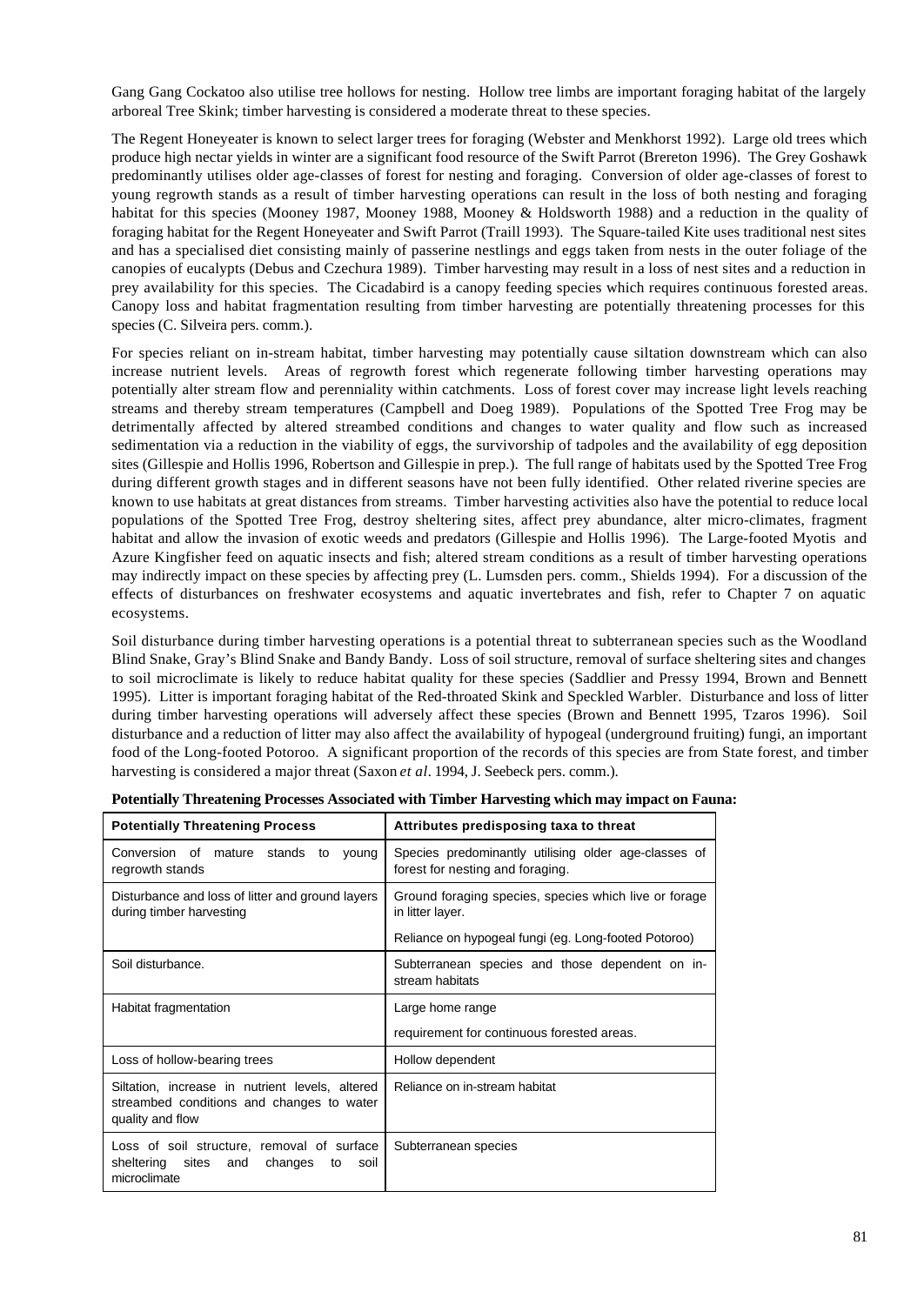### **Management**

Timber harvesting and associated roading and burning activities are managed under the forest management planning process which includes the Code of Forest Practices for Timber Production (NRE 1996), the Code of Practice for Fire Management on Public Land (CNR 1995), the North East Forest Management Plan (NRE in prep.), regional prescriptions and the annual Wood Utilisation Plans. The Code of Forest Practices for Timber Production and Forest Management Plans are subject to periodic review with formal public consultation, while regional prescriptions and Wood Utilisation Plans are prepared in consultation with regional flora and fauna staff and community input.

The Code of Forest Practices for Timber Production (NRE 1996) sets minimum standards for forest operations. It provides principles and guidelines for regional prescriptions controlling timber production activities in State forest. It aims to ensure that environmental values and water catchments are protected, by careful operation planning, reservation of appropriate areas and vegetation corridors. Such prescriptions particularly benefit certain forest ecosystems (such as riparian EVCs) and the flora and fauna associated with them.

Potentially threatening processes listed under the *Flora and Fauna Guarantee Act* (1988) which may be relevant to timber harvesting are:

- Degradation of native riparian vegetation
- Increase in sediment input into Victorian rivers and streams due to human activities
- The invasion of native vegetation by 'environmental weeds'

Prescriptions for the protection of flora and fauna habitat are specified in Forest Management Plans. The North East RFA region encompasses the Wodonga, Wangaratta and the Benalla/Mansfield FMAs. A forest management plan is currently being prepared. Management strategies for species and threatening processes listed under the *Flora and Fauna Guarantee Act* 1988 are detailed in Action Statements and incorporated into forest management plans where relevant. Direct and indirect taking of protected flora associated with timber harvesting requires authorisation under the *Flora and Fauna Guarantee Act* 1988. Priorities and permitted uses in different parts of State forest are set by forest management zones. In addition to the formal reserve system already in place (National, State, and Wilderness Parks, Conservation Reserves etc.), Special Protection Zones will be defined and managed for conservation (timber harvesting will be excluded). Current prescriptions set a minimum of 15 retained trees per 10 hectares harvested for all forest types for conservation of wildlife habitat within the timber production forest (NRE 1996b). Further research on the requirements of hollow-dependent fauna in timber production forests is required. Previous research is reviewed in Gibbons and Lindenmayer (1997).

## *6.2.2 Clearing of native vegetation*

Clearing of native vegetation occurs as part of development for agricultural, industrial, urban and utility purposes. Clearing of native vegetation associated with road construction and maintenance, mining and quarrying, tourism development, recreation and timber harvesting are threatening processes related directly to these disturbances and are discussed separately.

Historically, the inland slopes and foothills and the riverine plains of the region were among the most attractive lands for pastoral settlement. Areas particularly amenable to agriculture were on the more fertile soils and supported vegetation communities or ecological vegetation classes (EVCs) dominated by overstorey species of Grey Box *Eucalyptus microcarpa*, White Box *E. albens*, Yellow Box *E. melliodora* and Yellow Gum *E. leucoxylon.* These EVCs were cleared extensively and now persist largely as scattered remnants on or adjacent to private land, or as linear strips along roadsides and watercourses. Some flood plains dominated by River Red Gum *E. camaldulensis* were also cleared but not as extensively as the other EVCs (see section on grazing). A high proportion of the remaining forests within these areas were those that were not amenable to agriculture and generally consist of EVCs on poorer soils, rocky areas, upper slopes or alluvial floodplains that are subject to periodic inundation. These forests are mostly dominated by Red Ironbark *E. sideroxylon*, Mugga Ironbark *E. tricarpa*, Red Stringybark *E. macrorhyncha*, Red Box *E. polyanthemos,* River Red Gum and some Grey Box (LCC 1973, 1974, RAC 1992, Bennett 1993, Silveira *et al.* 1997).

#### **Potentially Threatening Processes Affecting Flora and Fauna**

Potentially threatening processes directly associated with clearing of native vegetation include damage or loss of individuals, disturbance to soil-stored seedbanks (dependent on the method of clearing) changes to structure and composition and loss or modification of habitat. This is particularly threatening to taxa that are rare, have specialised habitat requirements, low fecundity, and small or isolated populations where there is reduced opportunity for recolonisation.

Within the North East, clearing of native vegetation (as defined, above) is a particularly significant threat to species dependent on plains, woodland and sub-alpine habitats. Few if any detailed studies of the impact of clearing on native flora have been undertaken. The greatest need for research is in the area of the impact of vegetation fragmentation on the reproductive biology of key taxa, and on the long term management of remnants. Few if any native plants can survive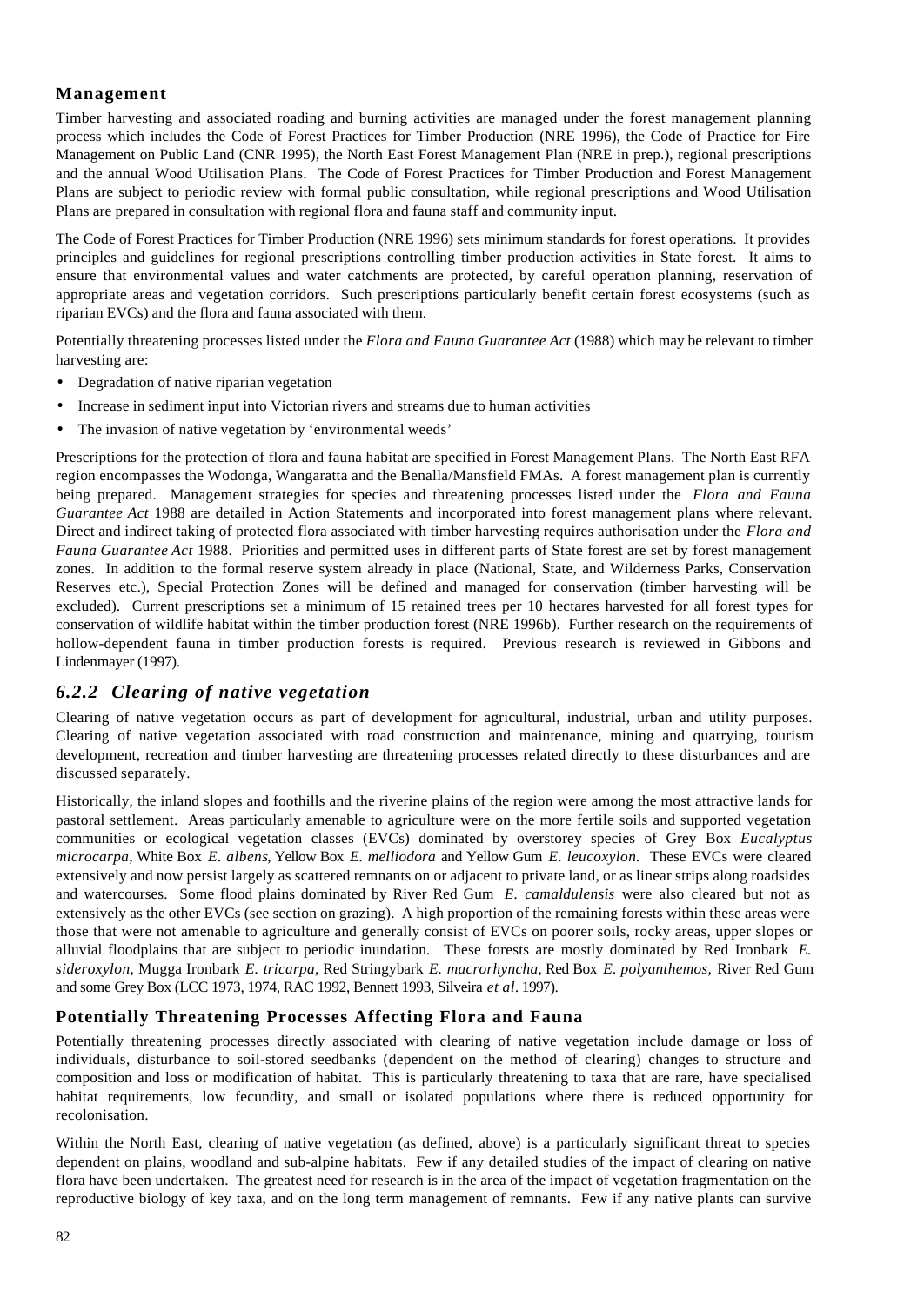broadscale clearance of vegetation where the result is conversion of the land to intensive human use for urban, industrial, tourism or other purposes. However, clearing for agriculture does not always eliminate all native species. While the conversion of native vegetation to unimproved pasture usually involves the removal of trees and shrubs, many native herbs survive and in some cases prosper. However, as only vigorous reproducers (eg. many weed species) can tolerate such disturbance, its impacts are likely to be greatest on species with relatively low reproductive output. Once pastures are improved with the addition of exotic pasture species and fertiliser almost all native species are eliminated.

Many of the threatening processes indirectly associated with this disturbance result from fragmentation and isolation of habitat. Suitable habitat for species dependent on depleted vegetation types exists only in small, isolated remnants (eg. for fauna including Grey-crowned Babbler, Bush Stone-curlew, Squirrel Glider and Apostlebird (Bennett 1993) and the flora species Yellow Hyacinth Orchid *Dipodium hamiltonianum*, Wedge Diuris *Diuris dendrobioides*, Leafy Greenhood *Pterostylis cucullata* and Silver-leaf Stringybark *Eucalyptus alligatrix ssp. limaensis* etc.). Populations of these species are generally small and are particularly vulnerable to further loss of habitat as a result of clearing. Many local populations now consist of isolated groups persisting in habitat islands within the broader landscape. For flora this presents barriers to the spread of propagules to and from remnants leading to a reduction in the gene pool resulting in inbreeding and reduced fitness for reproductivity and recruitment. Another effect is an increase in vulnerability to extinction as vegetation is less able to recover or regenerate from catastrophic events or threatening processes which cause gradual depletion (eg. road maintenance works, weed invasion, fertiliser drift).

Isolated patches of vegetation may also be more susceptible to decline in response to insect predators and the spread of pathogens or disease. Similarly, large areas of cleared paddocks can be barriers to movement for many animals that depend on forest vegetation. Small animals with low mobility (eg. Bandy Bandy, Woodland Blind Snake) are particularly vulnerable to habitat isolation. Isolated populations of fauna are also more vulnerable to extinction from catastrophic events such as wildfire and drought and are more susceptible to threatening processes including predation and interspecific competition (Bennett 1990, 1993, Robinson 1993). Loss and fragmentation of habitat are also significant threats to species which utilise forest/farmland edge such as the Turquoise Parrot (Quin 1990, B. Quin pers. comm.) and to hollow-dependent species that require large areas for foraging such as the large forest Owls (Hollands 1991, E. McNabb pers. comm.), Brush-tailed Phascogale (Soderquist 1995a Menkhorst 1995a, Atlas of Victorian Wildlife, Rhind 1996, Humphries and Seebeck in prep., T. Soderquist pers. comm.) and Tree Goanna. (Brown and Bennett 1995, G. Brown pers. comm.).

Other indirect effects of the clearing of native vegetation include the facilitation of the spread of introduced species (which quickly colonise after disturbance and often out-compete indigenous species), increased susceptibility to grazing pressure, erosion and soil compaction. In addition, small, isolated populations may not be sufficient to attract and sustain insect pollinators and the cessation of natural processes (eg. fire) which previously maintained diversity and vigour. In addition, the widespread clearing of deep-rooted native vegetation and its replacement with shallow-rooted pastures and crops has resulted in rising water-tables and salinity which is a factor contributing to tree dieback in rural areas (Clunie in prep.).

Remnant woodland habitats on fertile soils are important food sources for mobile bird species (eg Regent Honeyeater, Swift Parrot, Painted Honeyeater) which move between habitats on a seasonal basis. Although the presence of these species in an area is variable, there are sites from which they are regularly recorded (Webster and Menkhorst 1992, Tzaros and Davidson 1996, Menkhorst 1997, Tzaros 1997, D. Robinson pers. comm.). Selective loss of these habitats may deplete a food resource at a critical time of year and contribute to local or regional population declines (Bennett 1993). For species which utilise woodland habitats as well as other forest types (eg. Speckled Warbler, Chestnut-rumped Heathwren, Cicadabird, Dollarbird) clearing for agriculture is considered a moderate threat.

The depletion level of particular EVCs is influenced by many factors including arability, access and topography. See Table 0.4 for percentage remaining of each EVC within the North East. EVCs most threatened by this process are those of the low foothills or plains including Floodplain Riparian Woodland, Plains Grassy Woodland, Valley Grassy Forest, Grassy Dry Forest, Box Ironbark Forest, Gilgai Plains Woodland/Wetland Mosaic, Grassy Woodland, Spring Soak Herbland and Granitic Hills Woodland.

#### **Management**

Further clearing of native vegetation is significantly mitigated by the implementation of native vegetation retention controls under the *Planning and Environment Act* 1987. Under the Act, land holders and public authorities must apply for a permit to clear native vegetation from any parcel of land greater than 0.4 ha. For areas less than 10 ha, applications are assessed by Shire Councils and for areas greater than 10 ha, NRE is a referral authority. Minor clearing associated with normal farm and domestic activities are not subject to these controls. Areas of significant vegetation and/or fauna habitat are protected by this process. Fragmentation of native vegetation is also minimised. Permits to clear native vegetation are generally only granted for small areas with little significance or slightly larger areas of degraded native vegetation.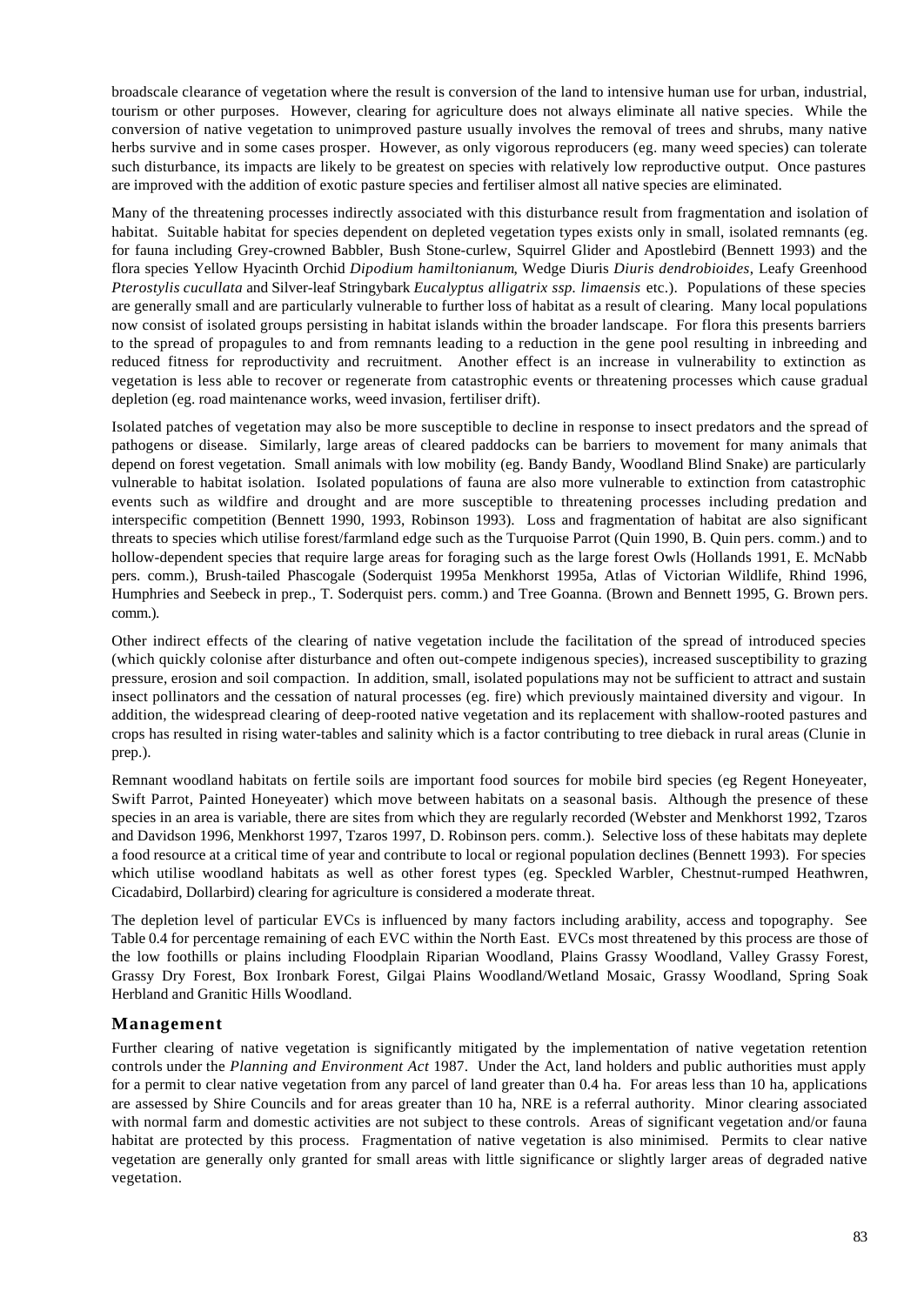The rate of clearing of private land is monitored by NRE through a database of clearing applications and satellite imagery which allows detailed comparison between current and past extent of tree clearance. Since the introduction of planning restrictions on the clearing of native vegetation on private land in 1989, the rate of vegetation loss has decreased tenfold in Victoria.

The clearing of native vegetation on public land requires Departmental approval. Planning permission may also be required in some cases. Major developments, including many mining and extractive industry developments, are the subject of Environment Effects Statements, in which the impacts on native flora and fauna are usually considered. The taking of protected flora associated with clearing requires authorisation under the *Flora and Fauna Guarantee Act* (1988).

## *6.2.3 Fuel Reduction Burning*

Fire is a fundamental element of the Australian environment. The effects of fire on flora and fauna vary depending on the scale, frequency, intensity and season of burns (Wilson 1996). Most native terrestrial plants have evolved reproductive mechanisms in response to fire. Fauna also respond to fire and factors such as shelter and food requirements and behavioural patterns will affect these responses (Wilson 1996).

Most fuel reduction burns are low intensity burns that aim to reduce the ground, understorey and bark fuel loadings (CNR 1995c); the upper tree layers are usually not burnt. Frequencies of these burnings vary depending on a priority zoning system, fuel accumulation and climatic and seasonal factors. The lowest frequencies in the North East are usually 6-7 years apart. Fuel reduction burns are usually of low to moderate intensity, and are conducted in spring or autumn when conditions are optimal for maximum effectiveness with low risk of escape or excessive damage to living trees. Other fire prevention activities carried out on public land include fuel reduction on roadsides and other remnants which may include ploughing, slashing and burning.

Within the North East, fuel reduction burns are mainly carried out in Shrubby Dry Forest, Herb-rich Foothill Forest, Heathy Dry Forest and Grassy Dry Forest EVCs (NRE unpublished data). It is also carried out in areas of Montane Dry Woodland and Damp Forest. Other EVCs (eg Box-Ironbark Forest) are also burnt to a lesser extent.

#### **Potentially Threatening Processes Affecting Flora**

The impacts of fuel reduction burning include the direct impact of the fire itself and the indirect impacts of an imposed fire regime which may differ from the "natural" (pre-European) regime (eg. fire interval, intensity and season of burn) that can result in changes to vegetation floristics and structure.

The direct impact of a fuel reduction burning event is the damage or loss of fire sensitive species as a result of the fire itself. This impact is of low significance in naturally frequently burnt vegetation types (eg. grassy woodlands) comprised of fire resistant or fire tolerant species which are adapted to regenerate following fire but of high significance in firesensitive vegetation and can result in total loss. Such vegetation is often associated with gullies which provide enhanced protection from fire for fire-sensitive vegetation and are rarely burnt.

Another potentially threatening process associated with fuel reduction burning is inappropriate fire conditions. That is, many species (and EVCs) require or are adapted to a natural burning regime where the frequency, season and intensity of burning fall within a certain range of parameters. When burning frequency is too high species may fail to reproduce adequately before the next burn so that there are no propagules available for regeneration after subsequent burning events. This is a problem to obligate seed reproducers such as members of the Proteaceae, Fabaceae and Epacridaceae families which comprise a large proportion of EVCs such as Heathy Dry Forest and Granitic Hills Woodland. In addition fires must be in the appropriate season and at a suitable intensity in order to stimulate germination and to provide suitable conditions for establishment and to avoid competition from native or introduced species better suited to the fire regime.

Species which require long fire intervals include Blanket Leaf *Bedfordia arborescens*, Musk Daisy-bush *Olearia argophylla*, Silver Wattle *Acacia dealbata*, Mountain Clematis *Clematis aristata*, Rough Coprosma *Coprosma hirtella*, Prickly Currant-bush *C. quadrifida*, Rough Treefern *Cyathea australis* and Mountain Tea-tree *Leptospermum grandifolium*. Species sensitive to fire season include Soft Tree-fern *Dicksonia antarctica*, Straw Wallaby-grass *Austrodanthonia richardsonii*, Narrow Goodenia *Goodenia macbarronii*, Purple Diuris *Diuris punctata* var. *punctata*, and Clover Glycine *Glycine latrobeana.*

Species sensitive to fire intensity include Mountain Banksia *Banksia canei*, Musk Daisy-bush *Olearia argophylla*, Mountain Tea-tree *Leptospermum grandifolium*, Gristle Fern *Blechnum cartilagineum*, Hard Water-fern *B. wattsii*. Tall Sedge *Carex appressa*, Clover Glycine *Glycine latrobeana*, Narrow Goodenia *Goodenia macbarronii* and Grey Riceflower *Pimelea treyvaudii.*

#### **Potentially Threatening Processes Affecting Fauna**

Fuel reduction burning in the North East is regarded as a major threat to the Smoky Mouse, Carpet Python and Redthroated Skink. Fuel reduction burning is a threat to a further 32 of the species considered in this assessment (refer to appendix G). The immediate and short-term impacts of fire on fauna populations are related to mortality during the fire, loss of shelter and nesting habitat, increased predation and decreased prey availability. Longer term effects involve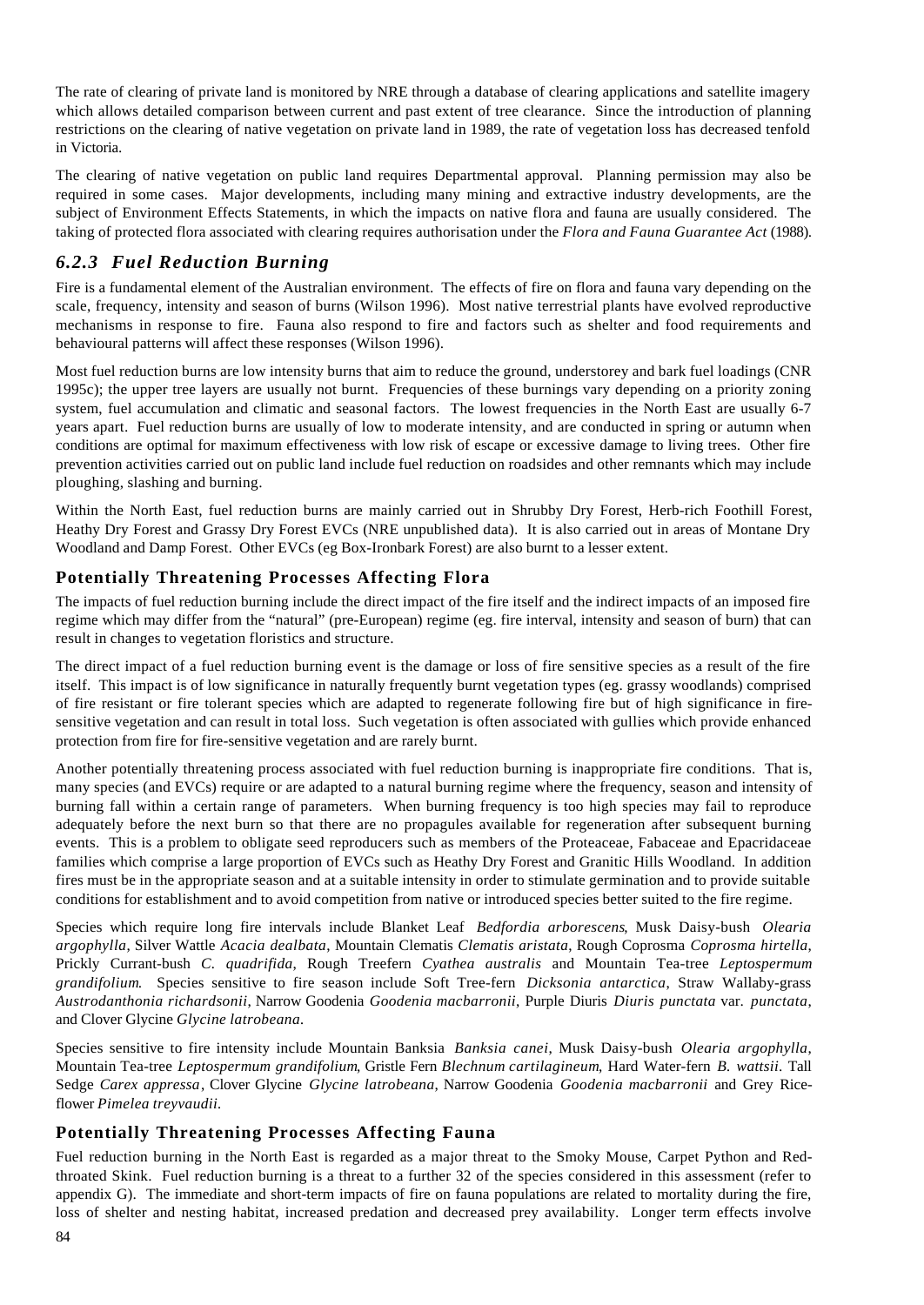changes to vegetation characteristics. Recolonisation of burnt areas by fauna is influenced by the presence of adequate foraging, shelter and breeding sites (Humphries and Tolhurst 1992).

| <b>Potentially Threatening Process</b>                                           | Attributes predisposing taxa to threat                                                         |  |  |
|----------------------------------------------------------------------------------|------------------------------------------------------------------------------------------------|--|--|
| Loss of individuals during fire                                                  | Low mobility, ground dwelling                                                                  |  |  |
| Direct loss of shelter and nesting habitat or foraging                           | Hollow-dependent species                                                                       |  |  |
| habitat                                                                          | Species which nest, shelter or forage on or near the<br>ground                                 |  |  |
| Simplification of understorey resulting in loss of shelter<br>and foraging sites | Species which nest, shelter or forage on or near the<br>ground                                 |  |  |
|                                                                                  | Species restricted to fire sensitive habitats (eq. Alpine)                                     |  |  |
| Alteration of floristics or structure                                            | Species adapted to particular successional stages of<br>vegetation                             |  |  |
| Increased predation                                                              | Species which shelter on or near the ground                                                    |  |  |
| Decreased prey availability                                                      | Species which prey on faunal groups<br>adversely<br>affected by fuel reduction burning regimes |  |  |

**Potentially Threatening Processes Associated with Fuel Reduction Burning Affecting Fauna:**

Some fauna may be specially adapted to certain successional stages of vegetation. The Smoky Mouse appears reliant on understorey vegetation components strongly influenced by the frequency and intensity of fires (Menkhorst 1995c). Inappropriate fire regimes resulting in changed floristics and structure represent a major threatening process for the species (P. Menkhorst pers. comm.). However, there is a lack of information on its ecological requirements especially in relation to fire (Lee 1995). Given that the Smoky Mouse exists in small isolated populations and has been recorded in EVCs subject to fuel reduction burning, inappropriate fire regimes have the potential to cause local population extinctions.

Frequent low-intensity burns can simplify and eventually eliminate dense understorey (Catling 1991). This can reduce shelter and foraging sites for a range of species such as Carpet Python, Spot-tailed Quoll, and Yellow-footed Antechinus.

In forest edges, small remnants and roadsides the removal of litter and the death of young trees and shrubs caused by fuel reduction burning may result in an increase in introduced vigorous pasture grasses and other weeds such as canary grass (*Phalaris* spp.). These weeds prevent ready access to the litter layer and therefore reduce the amount of foraging habitat available for species such as the Grey-crowned Babbler (Davidson and Robinson 1992). Loss of litter and logs threatens species that are dependent upon these habitats such as the Red-throated Skink, Bandy Bandy, Woodland Blind Snake and Grey's Blind Snake (P. Robertson pers. comm.)

Fire prevention techniques used in remnants of native vegetation along roadsides include bulldozing and grading, slashing, ploughing, grazing and burning; these activities may result in the degradation and loss of habitat for species reliant on roadside remnants such as Squirrel Gliders, Apostlebirds, Bush Stone-curlews and Grey-crowned Babblers (Menkhorst *et al.* 1988, Davidson and Robinson 1992, Adam and Robinson 1996).

The Square-tailed Kite may face prey shortages if forest and woodland bird communities are adversely affected by modified fire regimes (Debus and Czechura 1992). The effect of fire on hypogeal fungi, an important food resource for the Long-footed Potoroo and Long-nosed Bandicoot, is unclear; research results are contradictory. However, if the effects on the availability of fungi are detrimental, the impact on these species is potentially severe, especially for the Long-footed Potoroo which appears to rely heavily on fungi (Scotts and Seebeck 1989).

The habitats of Mountain Pygmy-possum, Alpine Bog Skink and Alpine Water Skink are very fire-sensitive. However, fuel reduction burning is unlikely to be carried out in the sub alpine and alpine vegetation types within the ranges of these species (DCE 1992a). This process is therefore not considered to be a threat to these species (I. Mansergh and P. Robertson pers. comm.).

#### **Management**

Fire management in the North East is guided by the Code of Practice for Fire Management on Public Land (CNR 1995b), which outlines general principles and guidelines for fuel reduction burning and Regional Fire Protection Plans. Each fire protection plan includes a fuel management strategy, based on five zones. Fuel-reduction burns are undertaken in three of the strategically located zones to maintain fuel at defined levels. Areas containing significant biological, cultural or economic values which can be damaged by fire are generally located in Zone 5 in which prescribed burning is excluded, or Zone 4 where the ecological requirements of an area are given priority. Before fuel reduction burning is undertaken on Public land, each burn must be the subject of an approved burn plan in accordance with the Code of Practice for Fire Management on Public Land and Regional Fire Protection Plans. This plan details ecological issues including the known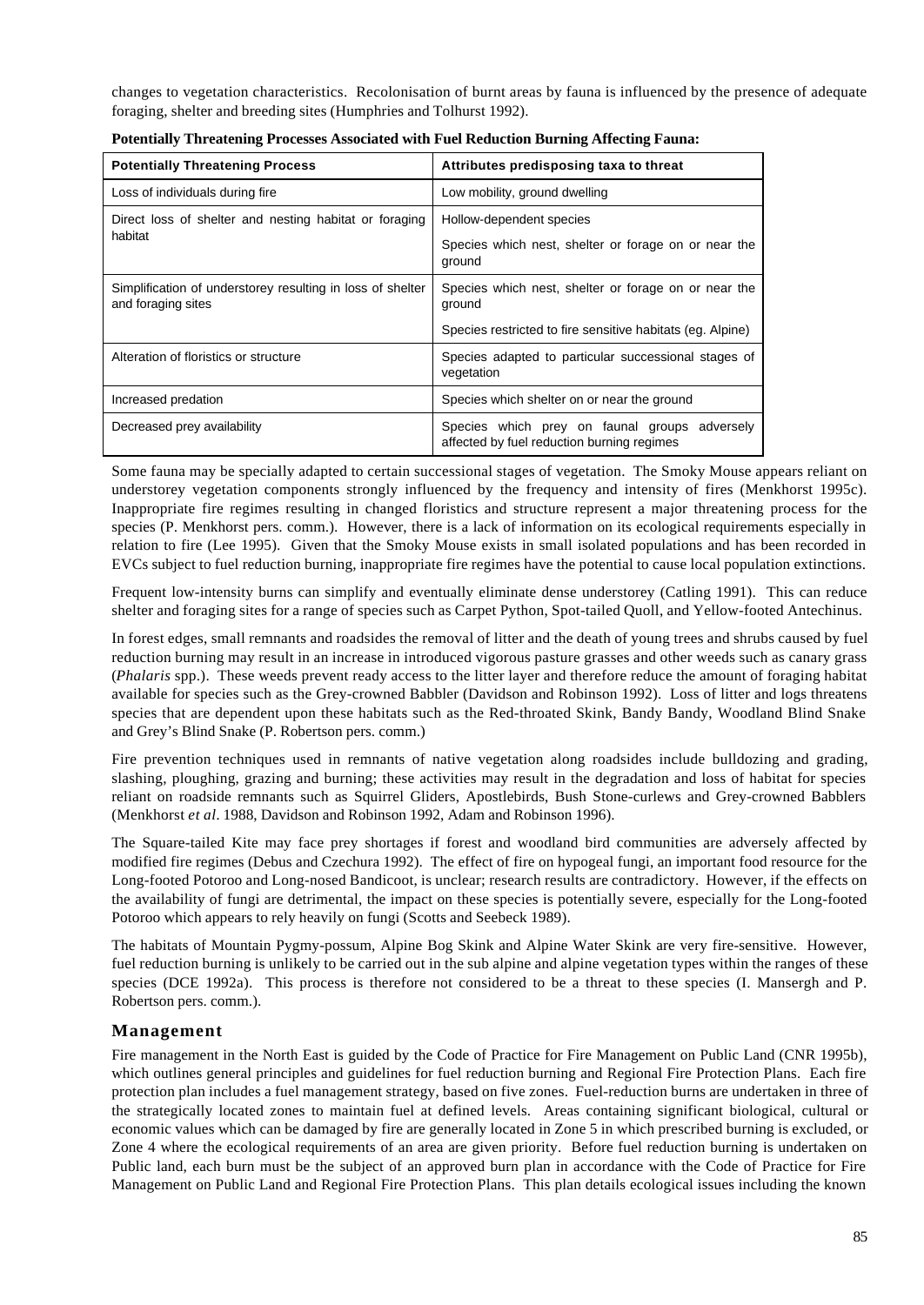or likely presence of rare or threatened fauna in or near the area to be burned, and particular habitats needing protection. Such plans must take into account prescriptions developed for the protection of threatened species (CNR 1995b).

Flora and Fauna Guarantee Action Statements include fire management prescriptions for species which are threatened by this process. However, for the majority of species, the effect of fuel reduction burning, particularly the effect of burning frequencies, is largely unknown. Records for fuel reduction burns generally include the boundary of the burnt area but not the patchiness of the burn. It is therefore difficult to interpret the impact of fuel reduction burning retrospectively. NRE is undertaking long-term research on fuel reduction burns in the Wombat State Forest, which includes vegetation types which are found in the North East.

## *6.2.4 Regeneration burning*

Regeneration burning is a standard component of forest management in most harvesting operations in the North East. It involves the burning of the windrowed or heaped debris from harvesting (including heads, butts, and other material such as unusable logs and non-commercial species). The primary purpose of regeneration burning is to create optimal conditions for the natural germination of eucalypt seed shed from retained seed trees, or for sown seed where this is required. Regeneration burns must be of high intensity to be effective. They usually take place in late summer or early autumn. Unsuitable weather conditions and/or late season harvesting sometimes result in harvested coupes not being burnt until the following season. Regeneration burns occur in areas where clearfall harvesting systems are employed. The impacts of regeneration burning are discussed here with reference to flora. For a discussion of the impacts of planned fire on fauna see the section on fuel reduction burning.

## **Potentially Threatening Processes Affecting Flora**

The direct impact of regeneration burning is the damage or loss of fire sensitive species as a result of the fire itself. This impact is strongly associated with regeneration burning, particularly where it may reinforce direct damage or loss as a result of timber harvesting. At greatest risk are fire sensitive species on the coupe and in the surrounding vegetation. Species also at threat are obligate root resprouters which may be stimulated to resprout by mechanical disturbance of the harvesting operation or by the regeneration burn but unable to withstand these disturbances in combination. Where the coupe is bounded by gullies regeneration burns can impact upon the gully vegetation which tends to comprise a greater proportion of fire sensitive species than other vegetation types (eg. Montane Riparian Thicket, Riparian Forest)]. Given also the typically linear configuration of these sensitive EVCs any intrusion of fire has the potential to modify microclimatic conditions (reinforcing changes associated with timber harvesting) to allow the establishment of weeds or species from the adjacent EVCs.

The longer-term, indirect impacts of a regime of regeneration burning include failure to reproduce adequately (where the intensity or season are unsuitable), absence of suitable conditions for establishment as a result of fire and competition from native or introduced species better suited to the fire regime. Assuming a harvesting cycle of 80 years, these impacts are likely to affect only those species which are adapted to fire frequencies greater than 80 years. However, it is important to assess these longer-term impacts of regeneration burning within the broader context of disturbance, which includes harvesting, roading, wildfire and disease in some cases.

## **Management**

The Code of Forest Practices contains specific guidelines to prevent damage to surrounding vegetation from regeneration burns, particularly in relation to riparian EVCs which are fire-sensitive. The Code specifies that where fire is needed to produce a seedbed, measures must be taken to protect, as far as practicable, retained vegetation including streamside buffers, habitat trees, and areas of existing regrowth that could be damaged by fire.

## *6.2.5 Planned Absence of Fire*

The deliberate exclusion of fire is a result of successful fire prevention and fire suppression activities directed towards the protection of life, property and other assets. It also may reflect management decisions, to exclude fire as much as possible (eg. rainforest, alpine communities). The deliberate exclusion of fire is particularly associated with remnant vegetation in areas where fuel reduction burning may not be regularly undertaken, and where wildfires have been successfully prevented or suppressed.

## **Potentially Threatening Processes Affecting Flora**

The threatening processes associated with the long-term absence of fire are the same as those indirect impacts of the types of planned fire discussed above—failure to reproduce adequately, where the frequency, intensity or season are unsuitable, absence of suitable conditions for establishment as a result of fire regime and competition from native or introduced species better suited to the modified fire regime—except that the impacts stem from the lack of fire. Thus the species most likely to be affected are those which are dependent on fire occurring more frequently or more intensely than it does. The EVCs most prone to structural and floristic changes in the absence of fire include Granitic Hills Woodland, Heathy Dry Forest.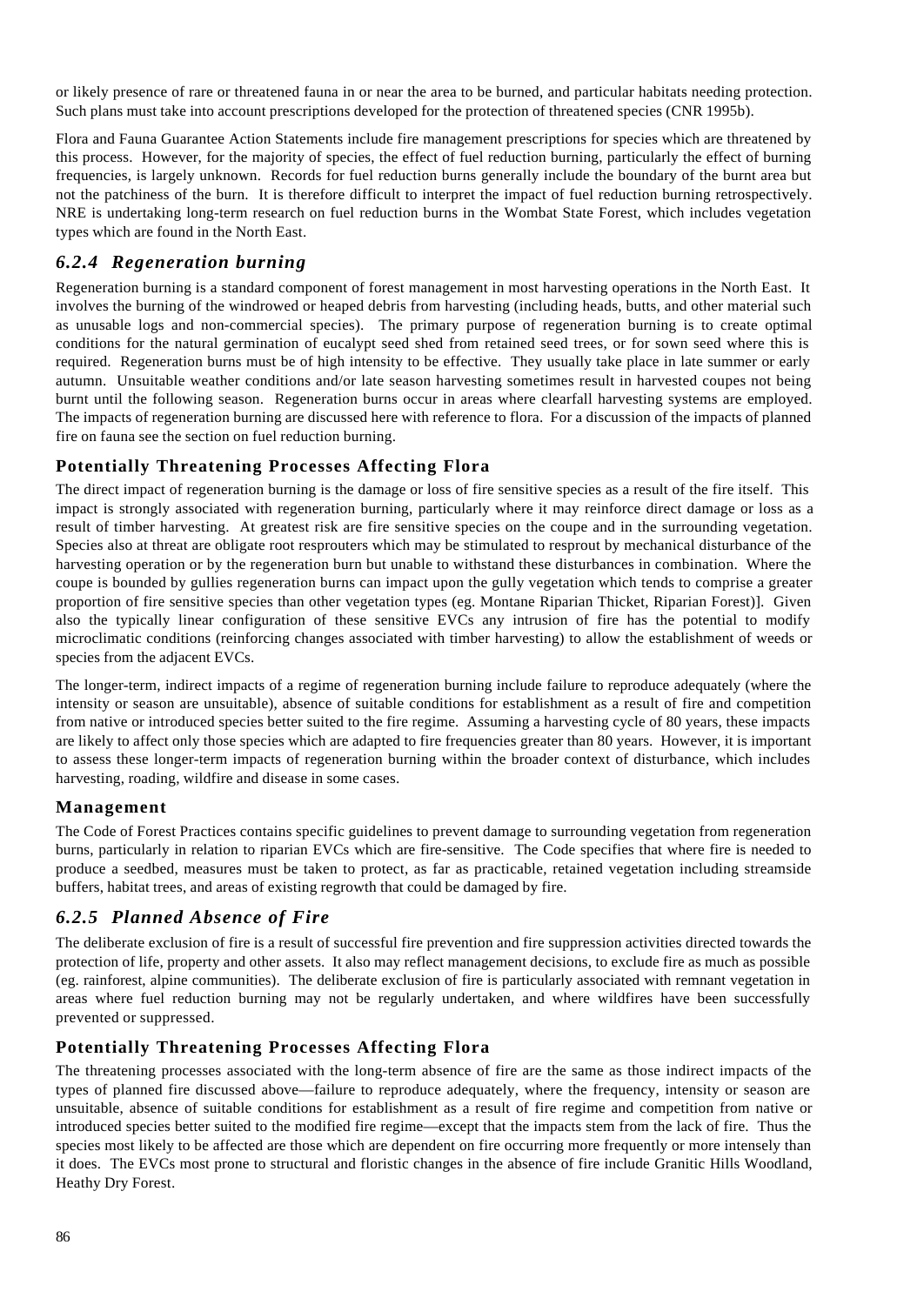Species dependent on fire for reproduction, or whose reproduction is greatly enhanced by fire include, Wedge Diuris *Diuris dendrobioides*, Phantom Wattle *Acacia phasmoides* and Purple Eyebright *Euphrasia collina* ssp. *muelleri*. Some species which are killed by fire are nevertheless dependent on fire to achieve or enhance reproduction by resprouting and/or seedling establishment (eg. members of the Proteaceae family such as Mountain Banksia *Banksia canei,* Tree Hakea *Hakea eriantha* and Yellow Hakea *H. nodosa*)*.*

### **Management**

Ecological burns are undertaken in accordance with management plans or Action Statements for specific species, communities or sites.

## *6.2.6 Unplanned Fire (Wildfire)*

Fire is a fundamental element of the Australian environment and most native terrestrial plants have evolved reproductive mechanisms in response to fire. See Gill *et al*. 1981 for a general introduction.

Fire is the major natural disturbance maintaining the mosaic of floristic and structural diversity within native vegetation (others include flood, high winds etc). This mosaic is important in maintaining a natural system which provides floristic and habitat diversity, a propagule source and results in vigorous individuals able to withstand pests and disease. For example, native grasslands dominated by Kangaroo Grass *Themeda triandra* require periodic burning. Without regular fires this species increases and dominates to the exclusion of other species, resulting in a net loss in diversity and abundance. Periodic burning reduces the biomass of the Kangaroo Grass without killing it and opens up inter-tussock spaces allowing other species to flourish.

Similarly, fire can be a positive disturbance for fauna populations. Even intense wildfires can be patchy, resulting in a mosaic of structure and floristics within an area. Consequently, a natural fire regime may result in a range of habitats providing for a range of fauna with different requirements.

Wildfire may have both positive and negative outcomes for flora and fauna populations. Negative impacts of wildfire are generally associated with other human-induced disturbances and it is in this context that wildfire will be discussed here.

### **Potentially Threatening Processes Affecting Flora and Fauna**

Wildfire may result in loss of fire sensitive species, encouragement of weed invasion or loss of or decrease in reproductive capacity if the fire occurs in the wrong season.

Effects of fire on vegetation are dependent on the fire frequency, fire intensity and season of burn. These effects include changes in species composition and abundance, and physical and age structure. All species respond uniquely to the combination of fire regime, other disturbances and potentially threatening processes (eg. weed invasion) that may be operating locally or regionally.

The intensity of a fire may determine the degree to which the vegetation is altered initially. High intensities can initially damage all strata while low intensity fires may only damage the lower layers (Meredith 1988). Low intensity fires generally leave more areas of un-burned vegetation but high intensity fires can also be restricted or patchy in extent.

Following a fire a range of environmental factors will interact to determine the characteristics of the vegetation and its suitability for particular fauna species. Vegetation often recovers in a series of stages or successions. Recolonisation of fauna can be related to these stages, with species returning once particular habitat components are again present (Friend 1993). A burnt area of forest may not return to its original form but may provide habitat and resources for a different suite of fauna. Because the system is dynamic, further disturbance such as another fire may result in further changes in structure and floristics depending on the interval between fires, fire intensity, climatic and other factors.

The season of burn may determine how an area and associated fauna respond to fire. For example breeding seasons may be interrupted. Autumn fires are generally hotter than spring burns (Wilson 1996) and the response of vegetation (and associated fauna) may differ depending on the heat and intensity of the burn. The frequency of wildfire can influence the regeneration of vegetation and therefore the recolonisation of animal species. The recolonisation of a species into a particular area is influenced by the dispersal abilities of the species, the existence of any metapopulations within reach of the burnt area and the sizes of those populations (Bennett 1990). Wildfire in fragmented, restricted and fire-sensitive habitats may eliminate important habitat, contracting the distribution of already restricted flora and fauna even further or resulting in loss of local populations with little chance of recolonisation.

| Potentially Threatening Processes Associated with Unplanned Fire - Flora and Fauna |  |  |  |  |
|------------------------------------------------------------------------------------|--|--|--|--|
|                                                                                    |  |  |  |  |

| <b>Potentially Threatening Process</b> | Attributes predisposing taxa to threat     |
|----------------------------------------|--------------------------------------------|
| Loss of individuals                    | Species with low mobility                  |
| Loss of remnant vegetation             | Species occurring in fragmented landscapes |
|                                        | Species with low mobility                  |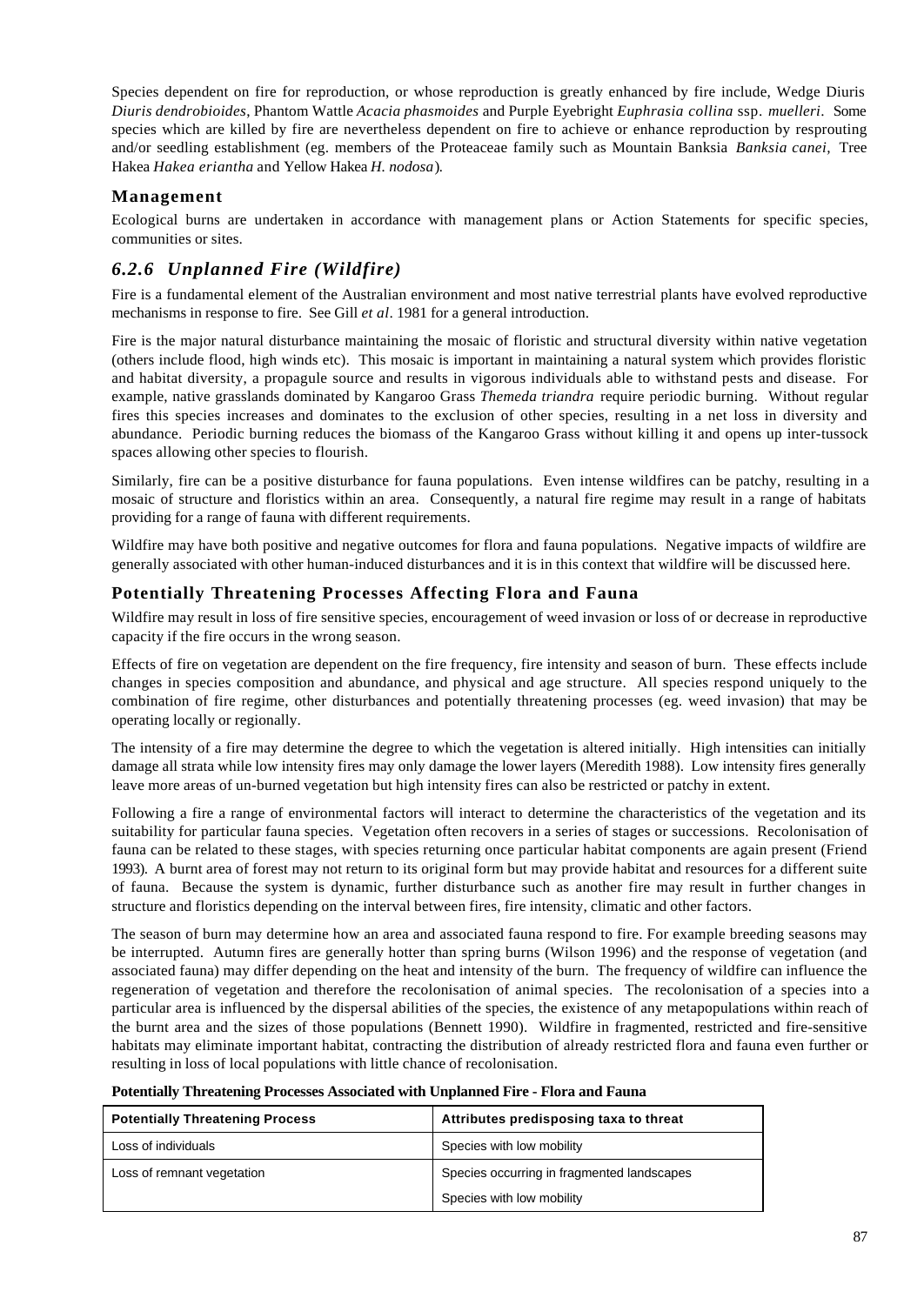| Loss of shelter and nest sites                | Hollow dependent species                                                    |
|-----------------------------------------------|-----------------------------------------------------------------------------|
|                                               | Species nesting on or near the ground                                       |
| Reduction in numbers of prey species          | Predators such as owls                                                      |
| Loss of understorey, litter and ground debris | Species that require understorey or ground layers as a<br>foraging resource |
| Loss of fire sensitive vegetation             | Species restricted to fire sensitive habitats                               |

Fire can cause direct mortalities of animals and may eliminate critical habitat components. Species occurring in small disjunct populations or species with narrow habitat requirements are particularly vulnerable to wildfire. Of the fauna species covered by this review, wildfire is regarded as a major threat to the Carpet Python, Powerful Owl, Sooty Owl and Turquoise Parrot. All species assessed were considered to be under some degree of threat from wildfire. However, the effects of this disturbance on populations of priority bat and frog species is unknown at present.

Adverse effects of wildfire on animal species are related to mortality during the fire and subsequent loss of shelter and nest sites, reduction in prey availability and foraging substrate and increased risk of predation by introduced species (Catling 1991, Wilson 1996). Species with low mobility, such as small ground mammals and skinks, may not be able to escape during a fire and perish. Shelter and food requirements and behavioural patterns of species will affect their responses to a fire (Friend 1993, Wilson 1996). Burrowing species and species able to shelter under rocks or in hollows may survive even intense fires. Continued survival of these species will depend on the availability of resources after the fire.

A reduction in numbers of arboreal and ground dwelling species as a result of wildfire can impact on predators such as the Powerful Owl, Sooty Owl, Tree Goanna and Carpet Python (E. McNabb and P. Robertson pers. comm.). Severe fires may cause loss of hollow-bearing trees reducing nest and shelter sites for many species (see Appendix G).

Populations of species such as the Squirrel Glider which relies on understorey *Acacia* species as an important foraging resource may be locally disadvantaged by a fire which destroys this winter food source. However, fire may also stimulate germination of the *Acacia* seed bank which may eventually benefit the glider population in a particular locality. Damage to the outer canopy of eucalypts may impact on the Square-tailed Kite which feeds on passerine nestlings and eggs taken from nests situated within this section of the tree (Debus and Czechura 1989). Disturbance of the litter and ground debris by wildfire eliminates important foraging and shelter habitat. Species that nest on or near the ground may lose these important sites during a wildfire. The effect of fire on hypogeal fungi, an important food resource for the Long-footed Potoroo and Long-nosed Bandicoot, is not clear although recent research suggests a detrimental effect (Thomas *et al.* 1994). The habitat of the Smoky Mouse appears to be fire-generated although the exact relationship between habitat, fire and the presence of this species is not fully understood (Lee 1995). In addition, the Smoky Mouse exists in small isolated populations which may become locally extinct if a wildfire destroyed all the suitable habitat in an area at the one time.

Vegetation in sub-alpine and alpine areas is especially sensitive to damage caused by wildfire because of a very limited growing season and slow growth rate (McDougall 1982). A range of flora and fauna species are restricted to sub-alpine and alpine areas in the North East and these populations represent the main distribution of these species in Victoria (NRE 1998b, NRE 1998c, NRE 1998d). Wildfire within the ranges of these species may eliminate important habitat and further restrict their distribution or wipe out local populations. The risk of wildfires occurring in these areas is heightened by ski resort and recreation-related human presence (Mansergh *et al.* 1991).

#### **Management**

The Department of Natural Resources & Environment has the responsibility for prevention and suppression of fire in State forest, National Parks and reserves and all protected public land. The Code of Practice for Fire Management on Public Land (CNR 1995b) and regional fire protection plans include strategies for fire prevention, preparedness, fire suppression and recovery after wildfire. Significant and sensitive natural values are taken into account by these plans which can be revised regularly to take account of new information and other requirements.

As described above, regional fire protection plans include a fuel management strategy incorporating a zoning system for fuel management. The fuel management strategy aims to reduce the rate of wildfire spread and improve the prospects for controlling wildfire close to assets and in strategically located regional corridors. The fuel management strategy zoning gives consideration to the natural values (including fauna values) and principles of environmental care. Similarly, fire suppression follows consideration of factors including values at risk from the wildfire or suppression activities.

There has been much research on the effects of fire on mammals and birds in general. However, there is a lack of knowledge for some groups such as arboreal marsupials and bats. Some habitat types have been covered by research more than others. Information on the responses to fire of reptiles and amphibians is extremely limited (Wilson 1996). The effect of fire frequency on populations also requires more research. The large number of species for which the effects of this disturbance are unknown highlights a need for fire-related research.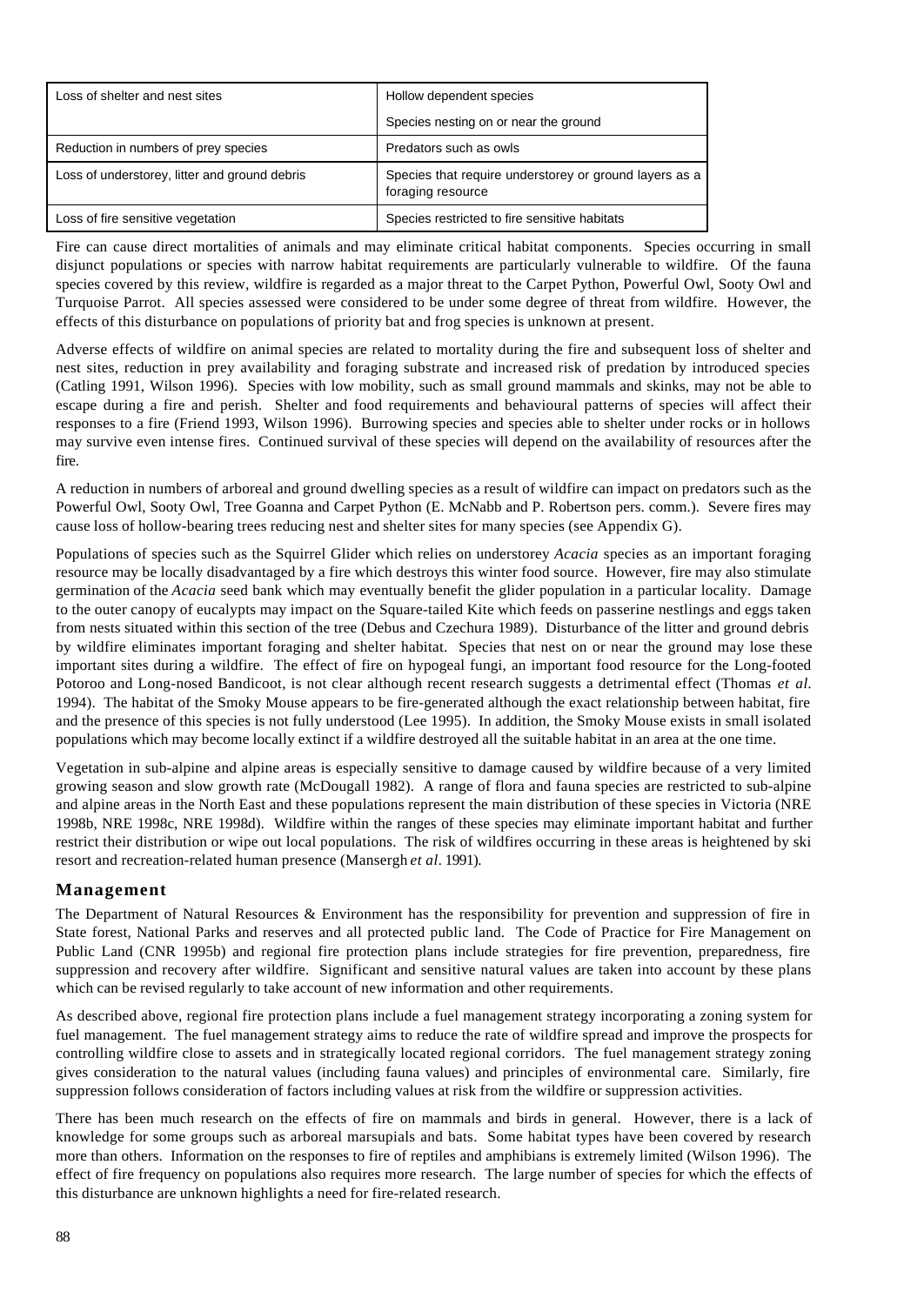## *6.2.7 Grazing*

Domestic stock and naturalised exotic animals including rabbits, hares, deer, goats and brumbies are the main agents of grazing or browsing and trampling of native vegetation within the North East. Rabbits are widespread within the study area, particularly in areas with granite soils, though they are generally absent or only present in small numbers in the high country. The largest populations of hares are found on the plains of the Murray River. Populations at higher elevations are generally small and scattered although in the Bogong Unit of the Alpine National Park hares are common, particularly on alpine and subalpine plains. Goats are generally uncommon in the study area occurring mainly as small, scattered flocks. Brumbies are mainly recorded from the high country, where herds are generally small and widely scattered. The biggest populations of this species occur in the Bogong Unit of the Alpine National Park. Deer occur in forest environments below the tree line where populations are generally small although increasing (DCE 1992a,b,c, M. Chapman pers. comm).

On public land, licensed grazing of domestic stock, particularly cattle, is practised throughout the North East and includes State forest, parts of the Alpine National Park, roadside reserves and water frontages. Forest grazing is often a significant part of the enterprise of individual licensees. Areas of public land are also made available for graziers who do not normally depend on forest grazing to provide short-term feed in times of drought, fire and flooding (LCC 1977). In the Alpine National Park, the majority of cattle are grazed on alpine and subalpine blocks above 1220 m elevation. A smaller number of cattle also occupy forest areas below 1200 m. Cattle are generally grazed in the higher country between December and early April (DCE 1992a,b,c). Commonly grazed EVCs at high elevations include Montane Dry Woodland, Sub-alpine Woodland and Treeless Sub-alpine Complex and to a lesser extent Montane Damp Forest. At lower elevations grassy and herbaceous EVCs are commonly grazed including Herb-rich Foothill Forest, Valley Grassy Forest, Grassy Woodlands, and riverine and plains environments.). Williams *et al*. (1997) describes the impacts of cattle grazing on alpine and sub-alpine plant communities..

## **Potentially Threatening Processes Affecting Flora**

The impact of grazing will depend on the grazing species, habitat, grazing intensity, timing, duration, stocking rate and type of stock (for cattle grazing) and climatic conditions (Clunie in prep). Browsing by native herbivores is only considered as a disturbance in this review where it is significantly beyond the natural range of impact (over-browsing). This is usually restricted to cases where populations of native browsers become concentrated beyond carrying capacity in confined or isolated areas of native vegetation. Over-browsing by native herbivores is virtually unknown in the major blocks of public land, but may be a significant problem in some public land blocks and on private land.

Grazing, browsing or trampling can result in direct damage to or loss of plants and the potential for reduced reproductive output, especially where reproductive structures are significantly affected.

Less direct potentially threatening processes associated with grazing are habitat modification, reduction in the litter layer and soil disturbance, compaction or erosion, particularly where grazing or trampling is intense, or where site conditions exacerbate the impact, for example, on steep sites, in drainage lines or on particular soil types (heavy clays - pugging; sands, silts and gravels - erosion; peats - physical fragmentation). Another less direct potentially threatening process associated with grazing is environmental weed invasion (see below), where soil disturbance is combined with animals acting as seed dispersal vectors, via seed in manure or adhering to hooves, feet or coats. These processes can lead to the simplification of the vegetation overall and reduced structural and floristic heterogeneity (Lunt 1991, Brown and Bennett 1995, Robinson and Traill 1996). Grazing may also affect the health and longevity of existing vegetation including the overstorey due to increased nutrient levels, root damage and soil compaction which may lead to dieback (Landsberg *et al.* 1990).

The ecological attributes which predispose plants to threat from grazing include palatability (mainly herbaceous species, but may include woody species when young, such as some *Eucalyptus* spp, some *Acacia* spp, *Coprosma* spp) and occurrence in habitats which tend to be grazed more frequently or heavily, such as grassy habitats (eg. Wire-head Sedge *Carex cephalotes*, Dwarf Sedge *C. paupera*, Rock Poa *Poa saxicola*, Clover Glycine *Glycine latrobeana*, Wedge Diuris *Diuris dendrobioides*, Buloke *Allocasuarina luehmannii*, Candlebark *Eucalyptus rubida* ssp. *septemflora* and Rough Eyebright *Euphrasia scabra)*.

Habitats affected by grazing are principally the grassy and forb-rich EVCs eg. Grassy Woodland, Box Ironbark Forest, Plains Grassy Woodland, Floodplain Riparian Woodland, Grassy Dry Forest, Herb-rich Foothill Forest, Treeless Subalpine Complex and Valley Grassy Forest. The historical combination of alienation, grazing and clearing has resulted in most of these ecological vegetation classes being scarce on public land and are often present as degraded remnants on private land.

**Potentially Threatening Processes associated with grazing - flora**

| <b>Potentially Threatening Processes</b> | Attributes predisposing taxa to threat |
|------------------------------------------|----------------------------------------|
|                                          |                                        |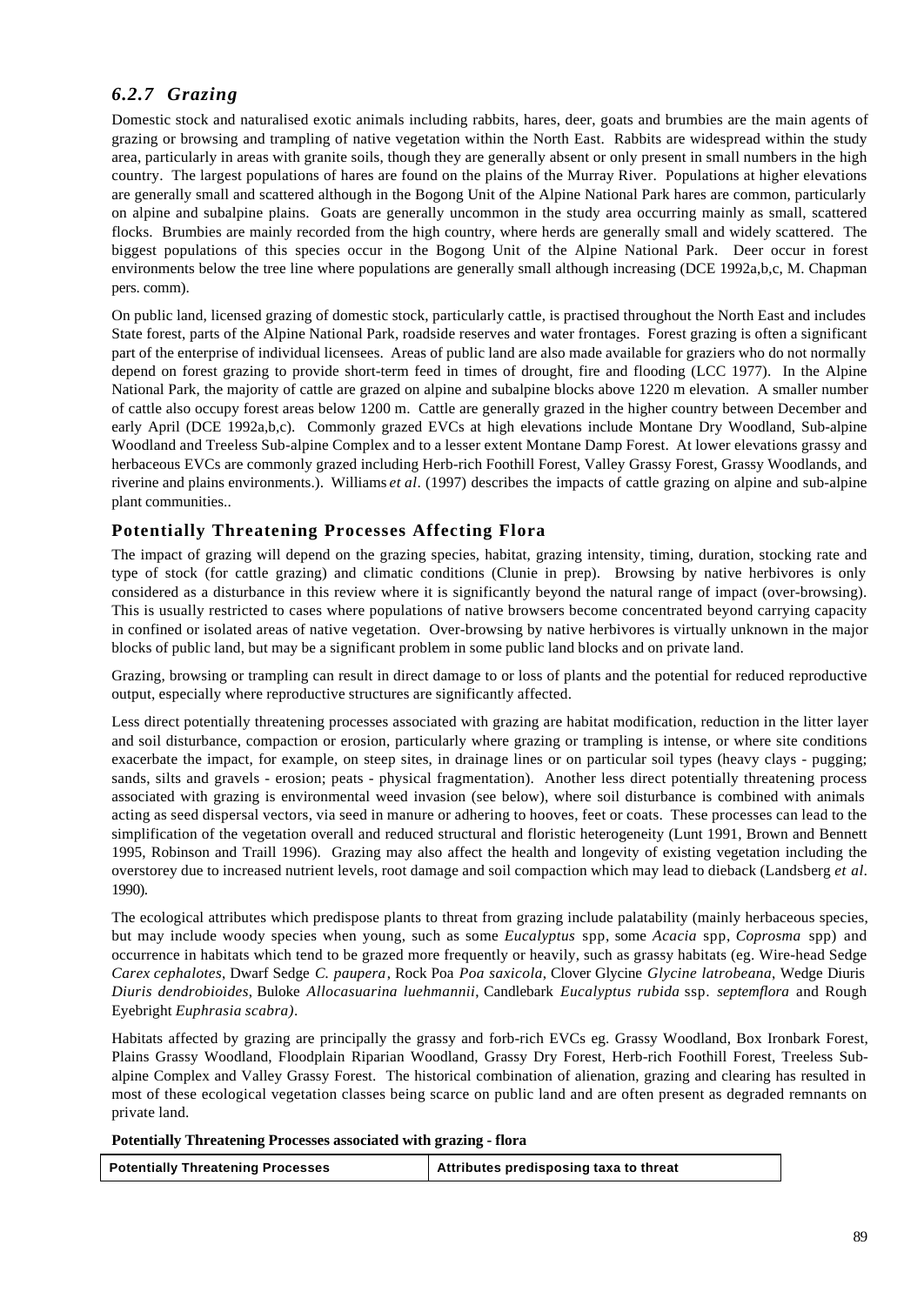| Changes to composition/structure.                                                                                                                                                          | Palatability and occurrence in habitats which tend to be                                                                                            |
|--------------------------------------------------------------------------------------------------------------------------------------------------------------------------------------------|-----------------------------------------------------------------------------------------------------------------------------------------------------|
| Direct damage to or loss of plants as a result of<br>browsing and trampling.<br>In particular,<br>loss of<br>reproductive<br>structures<br>reduced<br>leading<br>to<br>reproductive output | grazed more frequently or intensively                                                                                                               |
| Habitat modification due to soil disturbance or erosion                                                                                                                                    | Occurrence on steep sites, in drainage lines or on heavy<br>clays (pugging), sands, silts and gravels (erosion), peats<br>(physical fragmentation). |
| Environmental weed invasion                                                                                                                                                                |                                                                                                                                                     |

## **Potentially Threatening Processes Affecting Fauna**

Species particularly vulnerable to threatening processes associated with grazing include those whose habitat is largely restricted to remnant patches of habitat within an agricultural landscape, species which live underground or forage in the sub-soil or litter layers, species which require structural complexity near ground-level, and species restricted to sensitive vegetation types.

| <b>Potentially Threatening Processes</b>                                                                                                           | Attributes predisposing taxa to threat                                                                         |
|----------------------------------------------------------------------------------------------------------------------------------------------------|----------------------------------------------------------------------------------------------------------------|
| Habitat modification including simplification of<br>and<br>reduced<br>structural<br>understorey<br>heterogeneity                                   | Species which require structural complexity near ground-level<br>for foraging, shelter and nesting.            |
| Disturbance to soil structure including compaction<br>and erosion                                                                                  | Species which live underground or forage in the sub-soil or<br>litter layers                                   |
| Facilitation of spread of introduced species -<br>weed invasion and invasion of feral animals as a<br>result of habitat modification               | Species restricted to sensitive vegetation types. Requirement<br>for structural complexity near ground-level.  |
| Degradation of native riparian<br>vegetation,<br>increase of sediment input to streams, erosion of<br>stream banks.                                | Species utilising riparian habitats.<br>Species restricted to sensitive vegetation types                       |
| Degradation of sensitive vegetation types                                                                                                          |                                                                                                                |
| Habitat loss due to lack of regeneration, trampling<br>and loss of existing vegetation and<br>litter,<br>ringbarking and subsequent death of trees | Species whose habitat is largely restricted to remnant patches<br>of habitat within an agricultural landscape. |
| Reduced health and longevity of existing trees<br>due to increased nutrient levels, root damage and<br>soil compaction which may lead to dieback   | Species whose habitat is largely restricted to remnant patches<br>of habitat within an agricultural landscape. |

**Potentially Threatening Processes associated with grazing - fauna**

Lack of regeneration as a result of grazing of remnant patches of native vegetation is a significant threat to the long-term persistence of species such as the Painted Honeyeater, Apostlebird, Regent Honeyeater, Swift Parrot, Bush Stone-curlew, Squirrel Glider, Grey-crowned Babbler, Swift Parrot and Bandy Bandy. A significant proportion of the preferred habitat of these species is found in remnant patches of woodland habitat on private land, roadside reserves and water frontages. Trees in paddocks are particularly vulnerable to dieback processes associated with grazing including soil compaction, increased nutrients causing changes to soil chemistry, girding of trees and consumption of young seedlings (Heatwole and Lowman 1986). Lack of regeneration resulting in loss of habitat in the long-term may also have a significant impact on species which utilise forest farmland edges such as the Masked Owl, Barking Owl and Turquoise Parrot.

Soil disturbance resulting from grazing is likely to adversely affect species such as the Woodland Blind Snake, Gray's Blind Snake and Bandy Bandy. These snakes are subterranean and their presence is influenced by soil characteristics including penetrability, moisture content and particle size (Ehmann and Bamford 1993). Deleterious impacts for fossorial reptile species include: loss of soil structure, removal of surface sheltering sites and changes to soil microclimate (Saddlier and Pressy 1994, Brown and Bennett 1995).

The Azure Kingfisher nests in tunnels which it excavates in stream banks near the water. Erosion and collapse of river banks as a result of grazing of stream-side frontages may result in lost nesting habitat (Shields 1994).

Elimination and simplification of understorey vegetation and trampling of litter accumulations as a result of grazing are threatening processes for a range of reptile species, particularly skinks, and ground-foraging birds (Brown and Bennett 1995, Blakers *et al.* 1984, Emison *et al.* 1987). See Appendix G.

Alpine and sub-alpine vegetation is generally slow growing and seedling establishment is rare (McDougall 1982). As a result it is particularly sensitive to physical disturbance and modification arising from grazing and trampling. In the harsh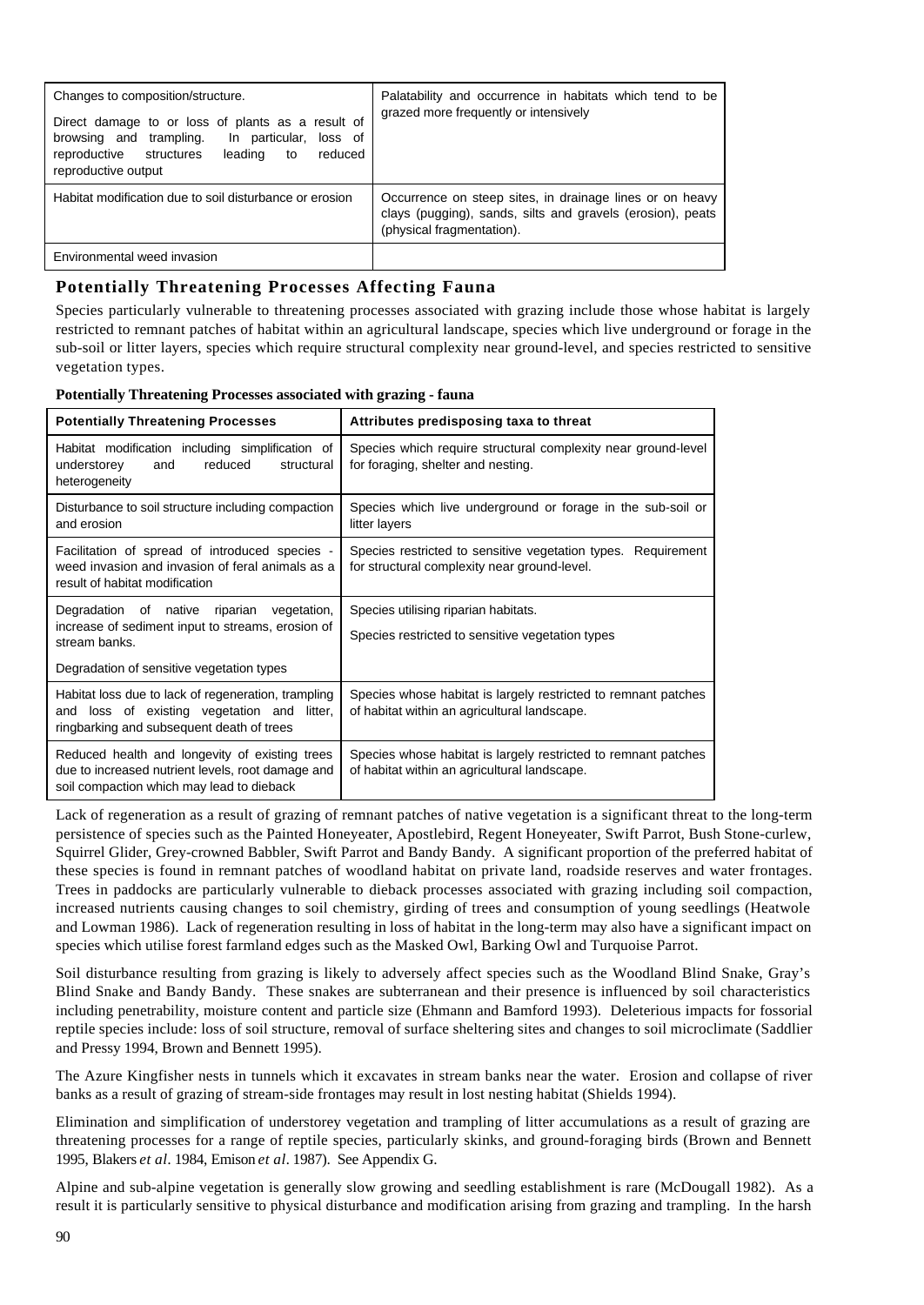alpine environment the light, friable soils are particularly prone to erosion if exposed (LCC 1982). Habitat loss and degradation as a result of grazing and trampling is a significant threat to alpine, sub-alpine and montane species with specialised habitat requirements such as Alpine Bog Skink, Alpine She-oak Skink, Alpine Water Skink, and Mountain Pygmy Possum.

### **Management**

Grazing on public land including State forest is permitted under licence. In State forest grazing licences are issued annually for periods up to twelve months and are subject to regulations under relevant legislation (eg. *Forests Act* 1958). Seven year licences will be introduced for the seasonal bush grazing licences in State Forest. Grazing covers approximately 280,000 hectares of public land in the North East. Licences are issued for seven years for parts of the Alpine National Park and specify the maximum number of stock that may be grazed on the licensed areas. Licences include conditions, which can include the exclusion of cattle from areas of special conservation significance or from areas requiring rehabilitation.

Two of the major impacts of grazing are listed as Potentially Threatening Processes under the *Flora and Fauna Guarantee Act* 1988. These are *The degradation of native riparian vegetation along Victorian rivers and streams* and *Soil erosion and vegetation damage and disturbance in the alpine regions of Victoria caused by cattle grazing.*

It is intended that populations of introduced grazers/browsers (rabbits, hare, deer, brumbies, goats) with the potential to cause environmental damage are monitored in the Alpine National Park and control measures instigated on an as needs basis (DCE 1992a,b,c).

On other public land including State forest deer, brumbies and hares are not actively controlled. Goats are heavy browsers and have the potential to significantly alter vegetation communities. Populations are generally small and transient within the North East and control programs are initiated as required. Rabbits are the most widespread pest species in the study area and have a significant impact on vegetation communities leading to altered structure, floristics and soil erosion. Coordinated public and private land control programs are ongoing (M. Chapman pers. comm.). The recent release of the Rabbit Calicivirus Disease is a major initiative in rabbit control. Its effectiveness will come to light once the results of monitoring programs are published. Over-browsing by native browsers is generally dealt with by issuing permits to reduce the relevant populations.

Management of grazing by domestic stock of stream frontages and roadsides (including unused road reserves) is an important issue for flora and fauna conservation within the North East. Licensed grazing of native vegetation on public land is subject to periodic review, with the option of specifying licence conditions. On public roadsides managed by local government, development of roadside management plans which address issues such as grazing are critical to ensure habitat conservation for many species.

Many stream-side areas have been affected by habitat modification including shrub loss and inadequate regeneration (Weber in prep.). Grazing on stream frontages and other vegetation remnants on public land which are important for understorey species or fauna, such as the Squirrel Glider, needs to be compatible with the maintenance of identified values.

Light or occasional grazing may be compatible with habitat management for some fauna species such as Grey-crowned Babbler and Bush Stone-curlew (Davidson and Robinson 1992, Johnson and Baker-Gabb 1994, Robinson *et al.* in prep.). Provided adequate regeneration of trees and shrubs is maintained, light grazing may reduce the growth of exotic pasture species and help maintain a ground layer of sparse native grasses ensuring Babblers have access to the ground layer for food and that the ground level vision of Stone-curlews is unobstructed by dense, taller grasses. However, even light grazing will be deleterious if the remnant is to be managed for conservation of understorey flora.

## *6.2.8 Road construction and maintenance*

Road construction and maintenance may involve the clearing of vegetation, major earthworks to form the road pavement and batters, and works to construct bridges, culverts and drains. A variety of classes of roads and tracks are constructed on public land, both in conservation reserves and State forest to provide access for commercial timber harvesting, fire management, catchment management and recreation.

In timber harvesting areas throughout the North East there is a requirement for a well constructed and maintained network of roads capable of carrying heavy vehicles. Road construction and maintenance activity is extensive. However, in terms of overall length, narrow tracks constitute the majority of the road and track network in State forests in the North East.

In the agricultural areas of the North East region, road reserves make up a significant proportion of the remnant native vegetation and provide important links between remnant patches. Roadworks such as road-widening and upgrading and installation of utilities, have the potential to degrade native vegetation (particularly the ground layer), reduce habitat and contribute to weed invasion.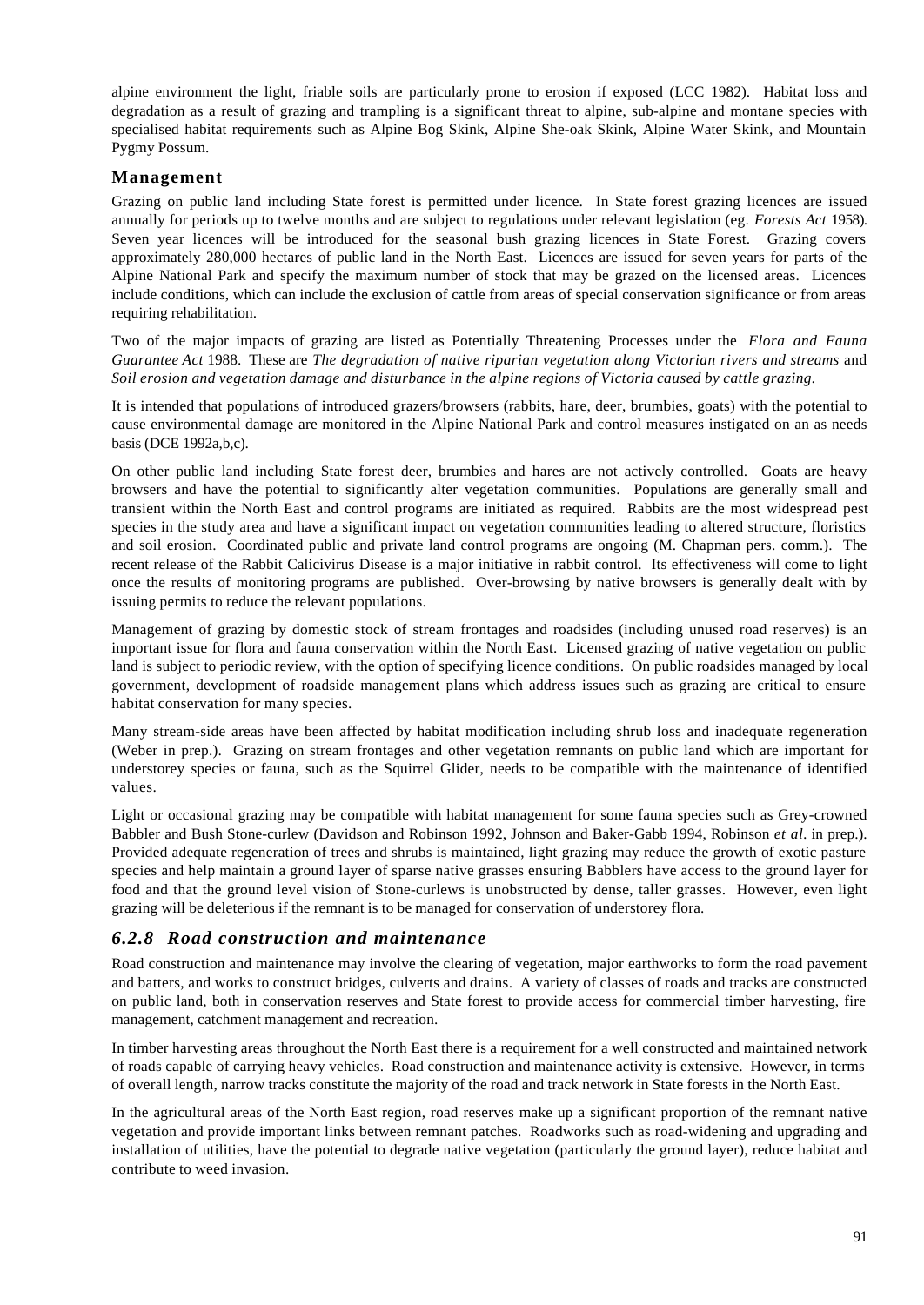## **Potentially Threatening Processes Affecting Flora**

The potentially threatening processes associated with this disturbance include direct damage or loss of plants by machinery, habitat loss and/or fragmentation, altered micro-climatic and light conditions, erosion, sedimentation, introduction of soil or gravel contaminated with weed seed or fungal spores and the facilitation of weed spread (due to continual disturbance of road margins, introduction in soil on vehicles and machinery and contamination via the stream system). The impact of road construction and maintenance is greatest in the construction phase, especially where the road is major and the terrain is steep, requiring large batters. Stream crossings sometimes present major engineering challenges, and have been shown to be the main sources of sediment input to streams. The erosion hazard will also be greatest in steep terrain, particularly in high rainfall areas. Gully vegetation is therefore most at risk from the major impacts of road construction and maintenance (eg. Riparian Forest, Montane Riparian Thicket, Wet Forest, Damp Forest, drainageline vegetation in alpine areas).

*Degradation of native riparian vegetation along Victorian rivers and streams*, *Increase in sediment input into Victorian rivers and streams due to human activities*, and *The invasion of native vegetation by environmental weeds* are listed as Potentially Threatening Processes under the *Flora and Fauna Guarantee Act* 1988.

Indirect impacts of road construction and maintenance include potentially threatening processes that lead to habitat modification (soil erosion, sedimentation, microclimatic changes, increase of water turbidity and alteration of hydrological regimes). These processes are most significant in the vicinity of gullies in the steeper, higher-rainfall, mountainous parts of the North East. In addition, gullies and streams act as conduits for the spread of weed propagules downstream. Consequently species associated with gully and riparian environments are most likely to be affected (eg. Blanket-leaf *Bedfordia arborescens*, Southern Sassafras *Atherosperma moschatum*, Hard Water-fern *Blechnum wattsii*, Rough Treefern *Cyathea australis* and Veined Bristle-fern *Polyphlebium venosum)*. Other species threatened by road construction and maintenance include Wedge Diuris *Diuris dendrobioides,* Leafy Greenhood *Pterostylis cucullata*, Clover Glycine *Glycine latrobeana* and Smooth Darling-pea *Swainsona galegifolia*.

## **Potentially Threatening Processes Affecting Fauna**

Species particularly vulnerable to threatening processes associated with road construction and maintenance include those dependent upon roadside vegetation as habitat, species associated with riparian environments or species dependent on sensitive habitat types.

| <b>Potentially threatening process</b>  | attributes predisposing species to threat             |
|-----------------------------------------|-------------------------------------------------------|
| Introduced predators                    |                                                       |
| Direct destruction of habitat           | Species dependent upon roadside vegetation as habitat |
|                                         | Species dependent on sensitive habitat types          |
| Creation of barriers                    | Species with limited mobility                         |
| Erosion                                 | Species dependent on sensitive habitat types          |
|                                         | Species associated with riparian environments         |
| Weed invasion                           | Species dependent on sensitive habitat types          |
|                                         | Species which forage on or near the ground            |
| Increased water turbidity and siltation | Species associated with riparian environments         |
| Alteration of hydrological regimes      | Species associated with riparian environments         |

**Potentially Threatening Processes Associated with Road Construction and Maintenance - Fauna**

Roadside vegetation provides a significant proportion of the habitat of the Grey-crowned Babbler, Bush Stone-curlew, Apostlebird and Squirrel Glider. Road-widening and upgrading and installation of utilities degrade and can reduce habitat by removing and damaging mature trees and saplings and shrubs. Roadworks may also result in weed invasion causing a deterioration of ground-layer habitat and contribute to eucalypt dieback as a result of altered drainage patterns, nutrient run-off or introduced plant pathogens (Heatwole and Lowman 1986, Landsberg *et al.* 1990, Robinson *et al.* in prep.).

Roads can create barriers to movement and fragment habitat. Species with limited mobility such as small mammals and skinks are particularly vulnerable. Construction of roads within the Mt Hotham Alpine Resort is known to have caused disruption in the breeding cycle of the Mountain Pygmy Possum by affecting movement of animals between breeding and non-breeding habitat (Mansergh and Scotts 1989, Mansergh *et al.* 1991). The Squirrel Glider requires continuous tree cover for movement; gaps can prevent access to adjoining habitat and Gliders attempting to cross open space on the ground are highly vulnerable to predation. Road maintenance and widening can result in loss of canopy connectance (Alexander 1989, J. Alexander pers. comm.). White-bellied Sea-eagles are particularly vulnerable to disturbance while nesting. Road construction and maintenance activities in the vicinity of nest sites may cause breeding pairs to abandon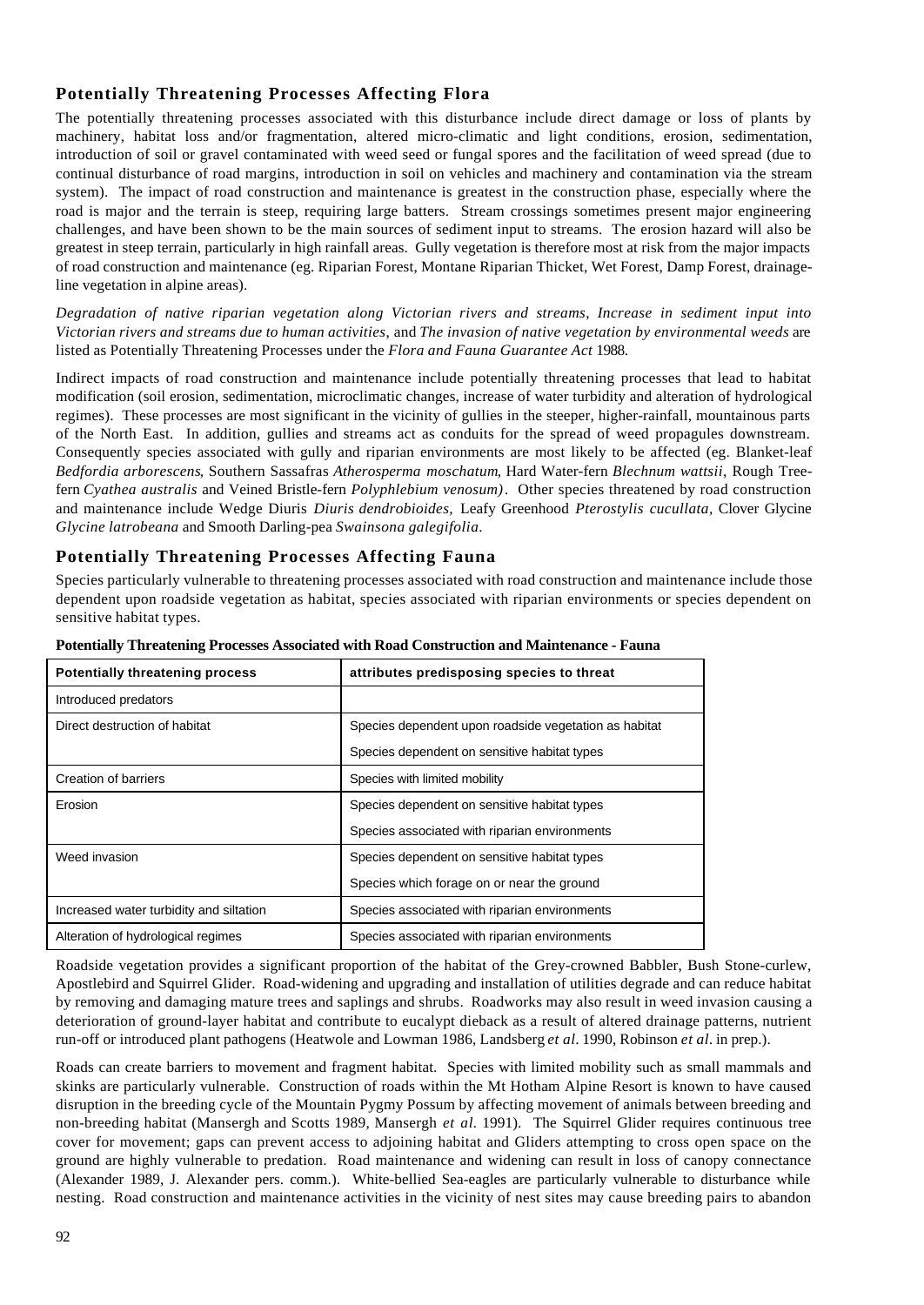nests leading to reduced breeding success (Williams 1997, P. Clunie pers. comm.). The establishment of roads through undisturbed forest may allow introduced predators such as Foxes to colonise new areas (May and Norton 1996).

Alpine and sub-alpine vegetation is particularly sensitive to physical disturbance and modification resulting from construction of roads. Construction of roads and tracks can result in increased sedimentation of streams and alteration of riparian habitats. The principal sources of sedimentation associated with roads are likely to be unsealed roads and tracks including fire trails and accessible major and minor roads used for timber harvesting, recreation and management access (O' Shaughnessy and Associates 1997). Increases in sediment load can be detrimental to the Spotted Tree Frog by affecting the growth and survival of eggs and tadpoles. Adult recruitment, breeding and survival of the frog may also be affected by changes to the general characteristics of the riparian habitat (Watson *et al.* 1991). The Large-footed Myotis is largely dependent on aquatic prey. Increased sedimentation and turbidity of streams may indirectly affect this species through reduced prey availability.

#### **Management**

In State forest, all new roads and tracks must be built to comply with the Code of Forest Practices for Timber Production (NRE 1996). The Code includes goals and guidelines covering the planning, location, design, construction, maintenance and use of timber extraction roads and stream crossings. In all cases, efforts are made to reduce the environmental impacts consistent with safety considerations, traffic levels and engineering requirements. Such factors will affect the extent to which desired environmental outcomes can be accommodated. A report prepared by O' Shaughnessy and Associates (1997) was commissioned to provide expert advice on means to protect water quality in catchments supporting Spotted Tree Frog populations. Recommendations were made concerning road management including monitoring during periods of heavy rain, application of road standards across complete catchments and standards for stream crossings and culverts. The allocation of resources to the repair of existing road networks was also recommended (O' Shaughnessy and Associates 1997).

The likelihood of new road construction in the North East, in particular within alpine and sub-alpine environments, is low. However, there are a range of processes (eg. Code of Forest Practices) in which flora and fauna values are addressed prior to the approval of the construction of new roads on public land.

VicRoads (a Victorian Government agency) is responsible for main roads and highways throughout Victoria. VicRoads has recently published an environmental strategy (VicRoads 1995) which includes objectives and commitments relating to the conservation of native flora and fauna. Local municipalities are responsible for all other public roads (and roadsides) excluding those managed by NRE.

Local Government Roadside Management Plans which incorporate guidelines for habitat management should assist in achieving conservation objectives for species dependent upon roadside vegetation in the agricultural landscape. Development of Roadside Management Plans requires liaison with major land managers who have impact on roadside vegetation including local government authorities, Country Fire Authorities and local land holders (Davidson and Robinson 1992).

In State forest attention is paid to planning the road and track network to avoid threatened species habitat, minimise environmental damage and provide high standard stream crossings. All new roads and tracks must be built to standards outlined in the Code of Forest Practices (NRE 1996). However, many roads and tracks were built prior to introduction of the Code and do not meet today's standards. Action is underway to prioritise improvements to existing roads, based on a recent condition assessment (B. Thompson pers. comm.).

## *6.2.9 Recreation*

A wide range of recreational pursuits take place in the North East, but the most significant from a disturbance perspective are vehicle-based activities, fishing, hunting, camping, and skiing. The impacts of vehicles are greatest in localised areas of the major river valleys, such as the Buffalo, Rose, Kiewa, King, Ovens, Murray and Goulburn, especially when they occur within the riparian zone.

Vehicle-based activities can result in disturbance of habitats in the vicinity of focal points such as camping areas and natural features. At stream crossing points high levels of vehicle traffic can result in localised bank erosion and sedimentation. Vehicle use can also result in the erosion and transport of soil, potentially carrying plant diseases and weed propagules.

Snow sport and associated development of facilities is a significant, albeit highly localised, form of recreation in the North East. Its impacts can include clearing, habitat fragmentation and habitat disturbance during the construction and maintenance of facilities (runs, trails, lifts, buildings, utilities infrastructure), pollution and associated indirect impacts such as the spread of environmental weeds.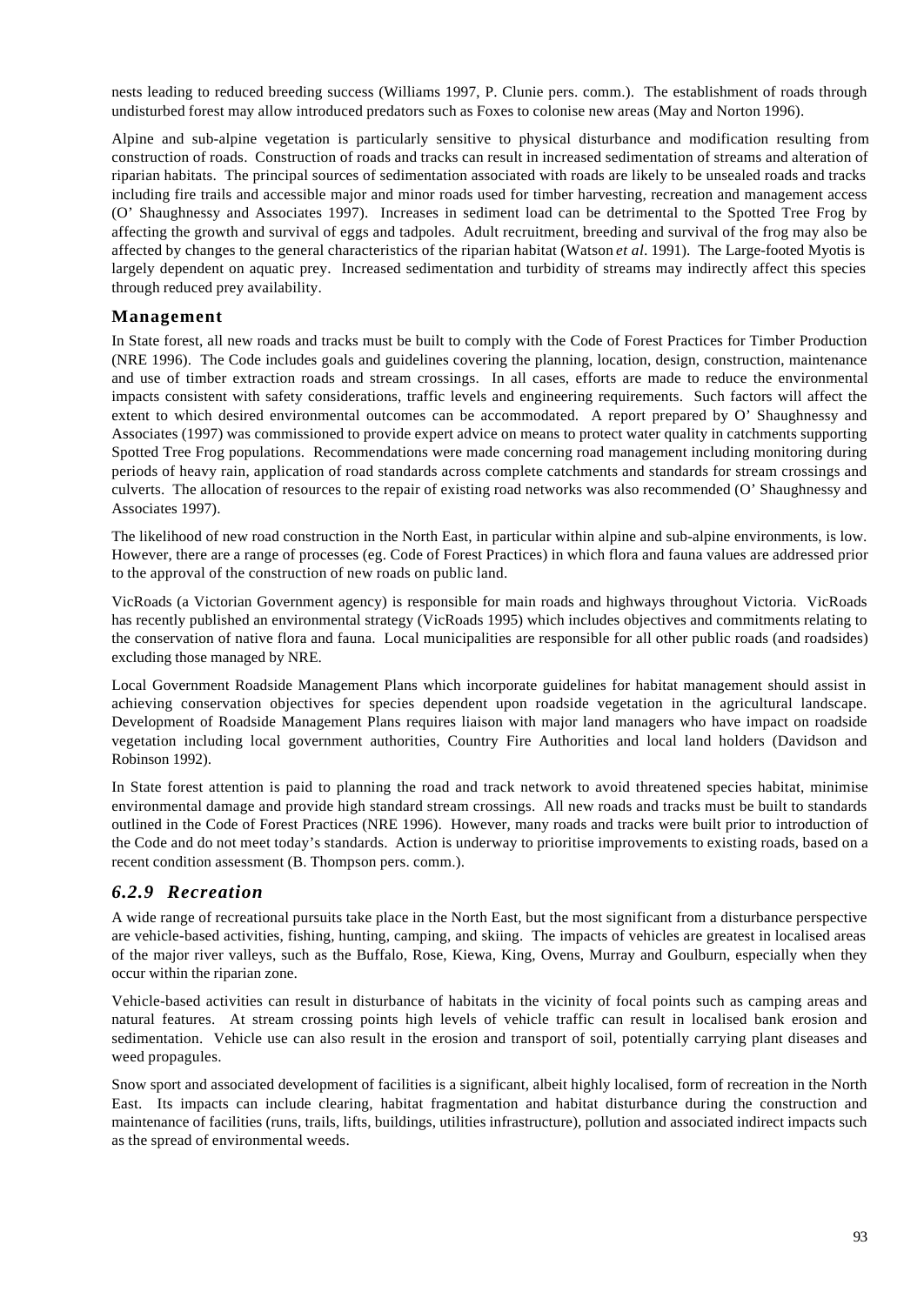## **Potentially Threatening Processes Affecting Flora**

The potentially threatening processes associated with recreation activities that directly impact on native vegetation are the direct damage or loss of individuals and habitat loss or modification via weed invasion, soil disturbance etc.

For flora restricted to alpine and sub-alpine habitats, clearing of native vegetation is potentially a major threat. Species confined to these areas have limited distributions and population size, specialised habitat requirements and are recorded from habitats (EVCs) which are highly sensitive to disturbance. In addition alpine and subalpine vegetation is characterised by slow establishment and growing rates and are slow to recover from damage (McDougall 1982). Any further loss or degradation of habitat as a result of clearing for resort development or other recreational activities is a significant threat to these alpine species and is likely to cause population decline and have a significant impact on their survival in the region. Flora species threatened include Swamp Fern *Thelypteris confluens*, Dwarf Sedge *Carex paupera*, Kelleria *Kelleria laxa*, Mountain Daisy *Brachyscome tenuiscapa* and Silky Daisy *Celmisia sericophylla*.

Indirect impacts on vegetation result in overall habitat degradation. This may involve the disturbance to soil structure by compaction and erosion, the facilitation of spread of disease, pathogens or environmental weeds, altered soil or surface hydrology, the increase in sediment input into streams and pollution/eutrophication of subalpine wetlands and streams.

The EVCs likely to be at greatest risk from recreational activities are those associated with alpine or riparian environments where recreation activities are concentrated. Species at risk from recreational activities include those sensitive to weed invasion (eg. Slender Parrot-pea *Almaleea capitata*, Yellow Hyacinth-orchid, *Dipodium hamiltonianum*, Wedge Diuris *Diuris dendrobioides*, Purple Diuris *Diuris punctata* ssp. *punctata* and Fern-leaf Baeckea *Baeckea crenatifolia*), species sensitive to plant pathogens (eg*.* Rough Tree-fern *Cyathea australis*, Wedge Diuris *Diuris dendrobioides*, Purple Diuris *Diuris punctata* ssp. *punctata*, Crimson Grevillea *Grevillea polybractea*, Fan Grevillea *Grevillea ramosissima* ssp. *hypargyrea*) and species of wet subalpine environments (eg. Swamp Fern *Thelypteris confluens*, Wire-head Sedge *Carex cephalotes,* Rock Poa *Poa saxicola*, Shining Cudweed *Euchiton nitidulus*, Slender Parrot-pea *Almaleea capitata* and Kelleria *Kelleria laxa* ).

#### **Potentially Threatening Processes Affecting Fauna**

Within the North East, species most vulnerable to threatening processes associated with recreational activities are those dependent on sensitive habitat types and whose distributions are restricted to areas where recreational activities are concentrated.

| <b>Potentially Threatening Process</b>                                                              | Attributes predisposing taxa to threat                                                            |
|-----------------------------------------------------------------------------------------------------|---------------------------------------------------------------------------------------------------|
| Significant habitat modification                                                                    | Species with restricted distributions, specialised habitat<br>requirements and small populations. |
| Facilitation of spread of disease or pathogens<br>leading to loss or degradation of habitat         | Species with restricted distributions, specialised habitat<br>requirements and small populations  |
| Facilitation of spread of introduced species<br>leading to loss or degradation of habitat           | Species with restricted distributions, specialised habitat<br>requirements and small populations. |
| Degradation of native riparian vegetation                                                           | Species vulnerable to changes in stream-side vegetation                                           |
| Increase in sediment input to streams                                                               | Species vulnerable to changes in water quality and flow and<br>to altered streambed conditions    |
| (compaction/<br>Disturbance to soil structure<br>erosion) leading to loss or degradation of habitat | Species with restricted distributions, specialised habitat<br>requirements and small populations  |
| Disturbance of individuals/nest sites                                                               | Species with key habitat within areas used for recreation                                         |
| Total habitat destruction                                                                           | Species with restricted distributions, specialised habitat<br>requirements and small populations. |

**Potentially Threatening Processes Associated with Recreation - Fauna**

Recreational activity is considered a major threat to the Mountain Pygmy Possum, Alpine She-oak Skink and Alpine Water Skink, a moderate threat to the Alpine Bog Skink, Alpine Tree Frog, Spotted Tree Frog and White-bellied Sea-Eagle and a minor threat to the Broad-toothed Rat, Large-footed Myotis, Squirrel Glider, Grey Goshawk, and Square-tailed Kite.

Recreational activities can damage habitat and can directly affect the animals themselves. The Mountain Pygmy Possum may be disturbed during its winter hibernation period by such activity (Mansergh *et al.* 1991). Within ski resorts, slope grooming and construction of resort infrastructure, such as ski lifts, are additional disturbances to habitat. There are a number of ski resorts in the North East (Falls Creek, Mt Buffalo, Mt Buller, Mt Hotham, Mt Stirling), within which collectively there are records of the Broad-toothed Rat, Mountain Pygmy Possum, Alpine Bog Skink, Alpine She-oak Skink and Spotted Tree Frog.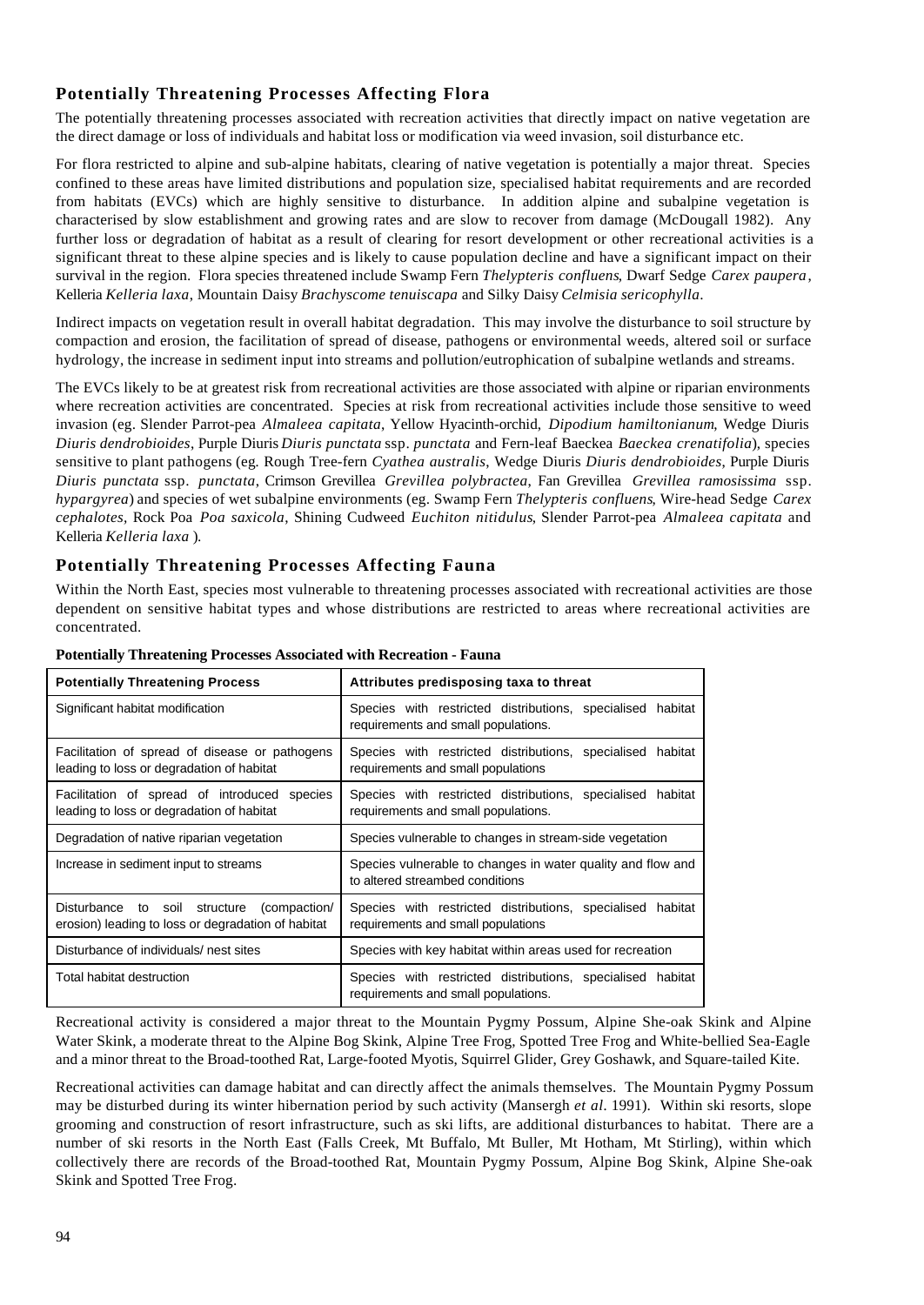The Spotted Tree Frog and Squirrel Glider have limited and disjunct distributions in the North East making these species particularly vulnerable to disturbances. Recreational activities including camping, fishing, horse riding and vehicle use occur at many of the sites from which the Spotted Tree Frog has disappeared (Gillespie and Hollis 1996). Recreational fishing and bait collection, which includes using the frogs as bait and disturbing stream habitat while in search of other live bait, may be a significant cause of Spotted Tree Frog population declines (Watson *et al.* 1991). Records of the Whitebellied Sea-Eagle are concentrated near several large permanent water bodies and include a number of nest sites. Disturbance at the nest site can lead to abandonment resulting in reduced breeding success (Dennis and Lashmar 1996, Williams 1997). Recreational activities near nest sites may cause population declines (P. Clunie pers. comm.). Protection of White-bellied Sea-Eagle nest sites from disturbance is recognised as a significant factor in the conservation of this species (Clunie 1994).

#### **Management**

Vehicle-based activities on public land are managed through the relevant management planning process (Forest Management Area Plan or Park Management Plan). Effort is generally made to encourage activities in appropriate zones where these activities are compatible with overall management objectives, or where impacts can be minimised.

Snow sport and associated resort development and management is required to take into account a range of legislation including provisions of the *Flora and Fauna Guarantee Act* 1988 and local planning requirements.

The alpine area, most of which is included in the Alpine National Park, is used year round for a range of recreational activities. These activities are allowed throughout much of the National Park, although certain restrictions apply, for example, horse riding is allowed only during set periods of the year and is excluded from certain areas (DCE 1992a). The Park is divided into a number of zones, including areas set aside as Special Protection Zones, where stricter controls on recreation apply. Recreation activities are not permitted in Reference Areas. Wilderness Zones cater only for nonmechanised recreation. Within the Bogong Unit of the Alpine National Park there are Special Protection Zones for the Mountain Pygmy Possum, Broad-toothed Rat, Alpine Water Skink and Spotted Tree Frog. These are areas of suitable habitat that are managed "primarily to maintain, protect or enhance the special features they encompass" (DCE 1992a,b). Within these zones new recreation-related construction is not to be carried out pending assessment of possible impacts and will only proceed if it can be clearly demonstrated that special features can be adequately protected.

#### *6.2.10 Environmental weed invasion*

Environmental weeds are widespread throughout the North East, occurring in all habitats and areas. Invasion of environmental weeds involves the naturalisation and spread of exotic taxa and the extension beyond "normal" range or habitat of native species.

The impact of environmental weeds varies. Some are relatively benign, occurring at low cover/abundance levels and/or spreading slowly. Others spread rapidly due to high reproductive output, large dispersal ranges and/or broad habitat tolerances. The most destructive environmental weeds are those which out-compete native species to the extent that their habitat can become grossly modified, with particular niches being lost altogether.

Among the most destructive or aggressive exotic weeds are Blackberry *Rubus fruticosus* spp. agg., St Johns Wort *Hypericum perforatum*, Blue Periwinkle *Vinca major*, Quaking Grasses *Briza* spp., Patterson's Curse *Echium plantagineum*, Japanese Honeysuckle *Lonicera japonica*, Himalayan Honeysuckle *Leycesteria formosa*, Holly *Ilex aquifolium*, English Ivy *Hedera helix*, English Broom *Cytisus scoparius*, Cotoneaster *Cotoneaster* spp., Yorkshire Fog *Holcus lanatus* and Canary Grasses *Phalaris* spp. The native species of greatest concern are Sweet Pittosporum *Pittosporum undulatum* and Cootamundra Wattle *Acacia baileyana*.

#### **Potentially Threatening Processes Affecting Flora**

Environmental weed invasion is a potentially threatening process leading to competition and habitat modification. Species likely to be at greatest risk from environmental weed invasion are those which occupy weed-prone habitats, such as riparian zones, relatively fertile soil types and fragmented habitats in close proximity to weed sources, such as waste disposal areas and agricultural lands. Environmental weed invasion can occur in any EVC and various suites of weeds are often found in particular environments where disturbance regimes and environmental characteristics are suitable. For example Blackberry *Rubus fruticosus* spp. agg. in Riparian Forest and gully environments, St. John's Wort *Hypericum perforatum* in Grassy Dry Forest, annual grasses and herbs in drier and woodland environments, perennial herbs and grasses in environments with adequate moisture and soil fertility (eg. Herb-rich Foothill Forest and Valley Grassy Forest), pasture species in plains environments and in sub-alpine environments Brown-top Bent *Agrostis capillaris*, Sheep Sorrel *Acetosella vulgaris*, English Broom *Cytisus scoparius* and Clovers *Trifolium* spp. EVCs particularly susceptible to environmental weed invasion include Riparian Forest, Plains Grassy Woodland, Grassy Woodland, Creekline Grassy Woodland, Floodplain Riparian Woodland, Wetland Formation, Valley Grassy Forest, Granitic Hills Woodland, Rocky Outcrop Shrubland/Herbland Mosaic and Grassy Dry Forest.

Examples of species likely to be most affected include Slender Parrot-pea *Almaleea capitata*, Crimson Spider-orchid *Caladenia concolor*, Yellow Hyacinth-orchid *Dipodium hamiltonianum*, Warby Swamp Gum *Eucalyptus cadens*, Yarra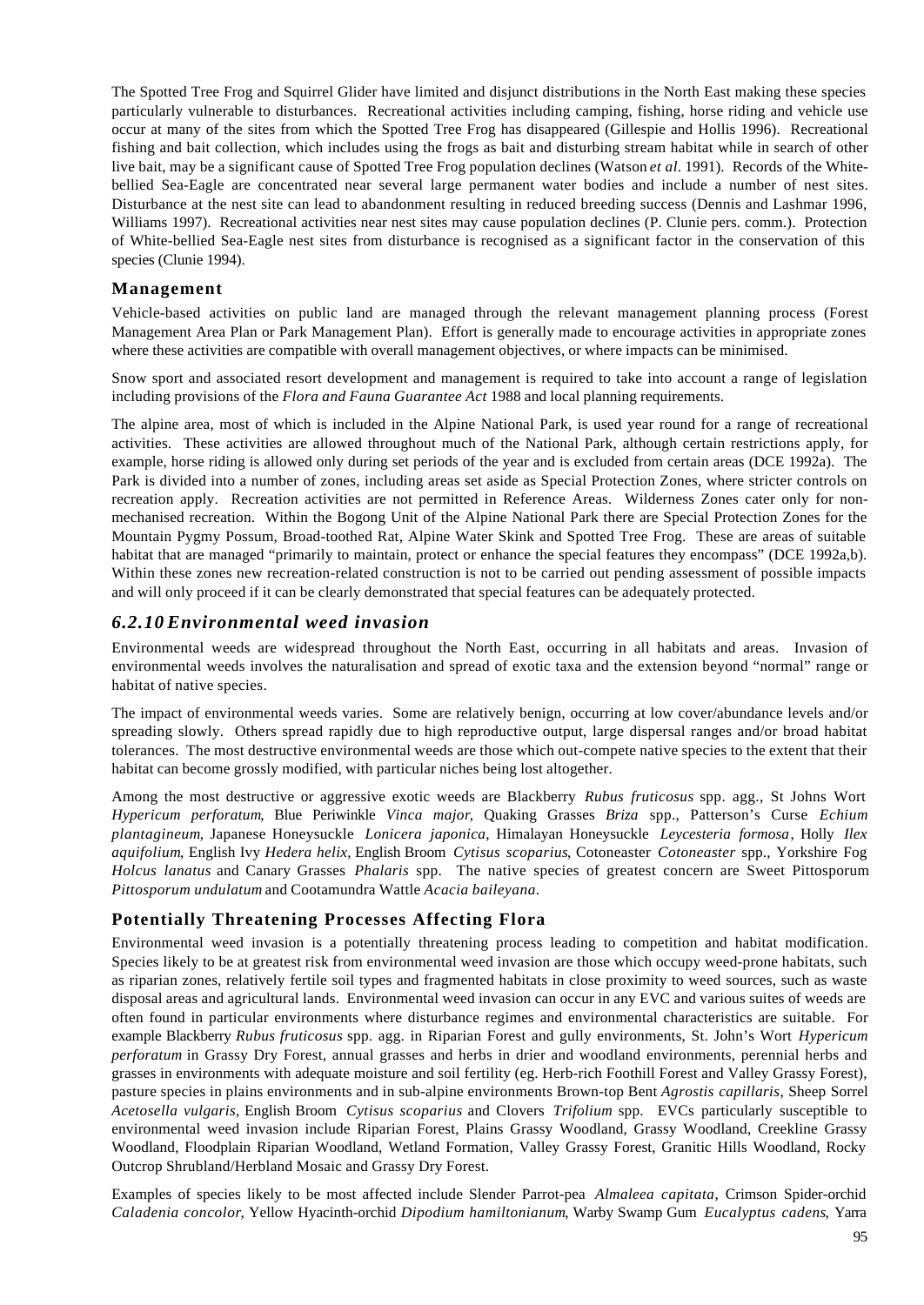Gum *E. yarraensis*, Smooth Darling Pea *Swainsona recta*, Dwarf Sedge *Carex paupera* and Dookie Daisy *Brachyscome gracilis* ssp. *gracilis.*

## **Potentially Threatening Processes Affecting Fauna**

Invasion of habitats by introduced weeds contributes to habitat degradation, particularly for ground-foraging species. Ground-foraging birds whose habitat is largely restricted to roadside vegetation, such as the Apostlebird and Greycrowned Babbler, are threatened by weed invasion as it reduces foraging habitat by limiting access to ground litter. Invasion of roadside habitats by introduced pasture species, eg. *Phalaris* spp, is an important cause of habitat loss for these species (Robinson *et al.* in prep.). The Pink Robin may lose breeding habitat in stream-side gullies if these sites are invaded by Blackberry *Rubusfruticosus* spp. agg., although the extent of this threat is unknown (C. Silveira pers. comm.).

#### **Management**

The invasion of native vegetation by environmental weeds is listed as a Potentially Threatening Process under Schedule 3 of the *Flora and Fauna Guarantee Act* (1988). The management of environmental weed invasions is the responsibility of the land manager. On public land, environmental weeds are considered along with agricultural weeds under the Victorian *Catchment and Land Protection Act* 1992. Under this Act, weed species may be listed as State Prohibited, Regionally Prohibited or Regionally Controlled weeds. Within this framework, regional environmental weed management priorities are established through the relevant management plans and will be addressed in the proposed North East Forest Management Plan (in prep.).

The Victorian Parliament, through the Environment and Natural Resources Committee, has investigated the significance of the weed problem in general, including specific reference to environmental weeds (Parliament of Victoria 1998).

The Commonwealth, in consultation with State and Territory agencies, has recently completed the National Weeds Strategy (ARMCANZ & ANZECC 1997) which outlines strategies to address major issues. Limited resources and a general lack of strategic planning, tactical planning, follow-up, monitoring and experimental management were the major issues identified.

The distribution of environmental weeds is generally well understood as a result of their inclusion in floristic surveys conducted in the North East. A considerable amount of research on the ecology and management of particular environmental weeds, especially those which impact on agriculture, has been undertaken.

The most significant gaps in knowledge are:

- the ecology of a suite of environmental weeds which do not impact significantly on agriculture,
- the long-term management of multi-species invasions,
- the relationship between weed invasion and other disturbances.

## *6.2.11 Introduced Fauna Species*

This disturbance relates to the impact of introduced fauna on native fauna and covers predation by introduced species (eg. Cat, Fox, Trout) as well as competition by introduced species for resources such as food or shelter. It does not include predation or competition by native species. Introduced species can also contribute to the spread of weeds (eg. Blackberries) and disease (Mansergh and Marks 1993). The impact of introduced plant species is discussed in a separate section ( see 'Environmental Weeds' this report).

Predation by introduced animals (primarily Foxes and Cats) is recognised as a threat to 28 of the fauna species included in this review. Species particularly at risk from predation by introduced animals are those that have a very localised and/or fragmented distribution or occur in specific habitats which have been largely destroyed or modified by humans (Seebeck and Clunie 1997). Introduced carnivores are likely to have their greatest impact on ground-dwelling or ground-nesting animals (Bennett 1993). The Bush Stone-curlew, Carpet Python, Turquoise Parrot and Spotted Tree Frog are particularly at risk in the North East.

## **Potentially Threatening Processes Affecting Fauna**

Foxes and Cats are widespread throughout Victoria, occurring in most habitat types. Predation by both Foxes and Cats are listed as Potentially Threatening Processes under the *Flora and Fauna Guarantee Act* 1988, with a published Action Statement for the Fox (Mansergh and Marks 1993) and the Cat (Seebeck and Clunie 1997). Predation by Foxes and Predation by Feral Cats are both listed as threatening processes under the *Endangered Species Protection Act* 1992 and separate threat abatement plans are being prepared (Environment Australia in prep.). The extent of Cat and Fox predation on native animals is largely determined by prey availability (May and Norton 1996). Rabbits are a major prey item for both species with alternative prey sought (such as native fauna) when rabbit numbers decline (Catling 1988). However, Cats tend to prey on native fauna even when rabbits are readily available (May and Norton 1996). In areas where rabbits are scarce (such as alpine areas and dense forest), native fauna, including mammals, birds, reptiles, invertebrates and amphibians, are more heavily relied upon (May and Norton 1996, Seebeck and Clunie 1997). With the recent introduction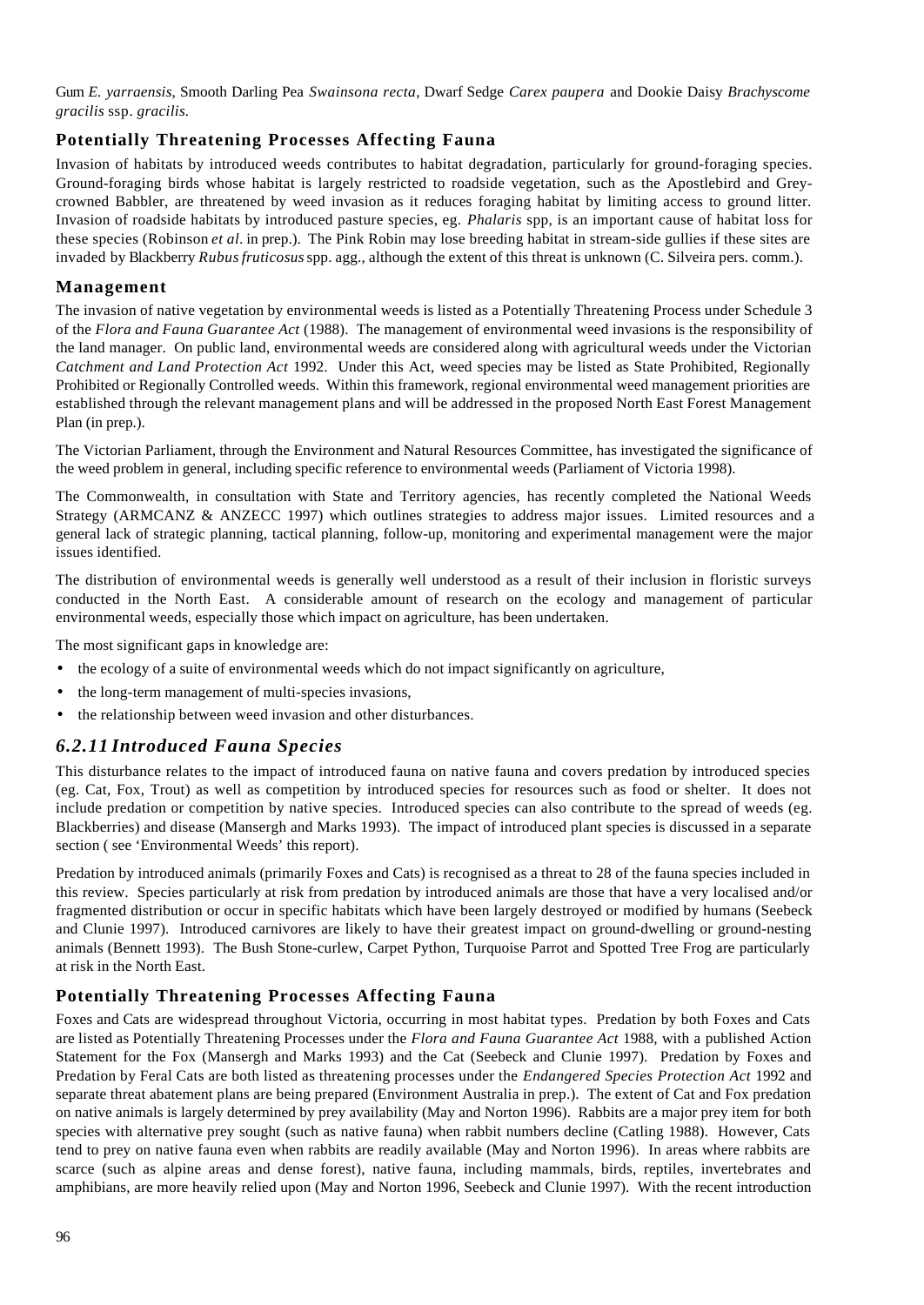of the Rabbit Calicivirus, predation upon native animals may increase as rabbit numbers decline (Seebeck and Clunie 1997).

Both Cats and Foxes may prey selectively upon certain species (Mansergh and Marks 1993); the Fox was found to prey heavily on the Broad-toothed Rat in Kosciuszko National Park (Green and Osborne 1981). Bird species that nest on or near the ground, such as the Bush Stone-curlew, Turquoise Parrot and Speckled Warbler, are vulnerable to predation by Foxes, Cats and Dogs with both individuals and eggs taken. Fox predation on the Carpet Python is reportedly very high and is considered a major threat to the persistence of existing populations (P. Robertson pers. comm.). Species such as the Long-footed Potoroo, Mountain Pygmy Possum and Smoky Mouse have a limited distribution in the North East region so any predation has the potential to significantly impact on populations, particularly at the local level. Mountain Pygmy Possum populations are known to respond well to predator control measures (I. Mansergh pers. comm.). The Common Bent-wing Bat and Eastern Horseshoe Bat are preyed upon by Cats as they leave their cave/mineshaft roosts (Menkhorst and Lumsden 1995, L. Lumsden pers. comm.).

Predation of the eggs and tadpoles of the Spotted Tree Frog by Trout represents a major threat to this species in the North East (Watson *et al.* 1991, G. Gillespie pers. comm.).

Competition by introduced species for food and nest hollows is recognised as a moderate threat to the Dingo and Spottailed Quoll and a minor threat to the Barking Owl, Masked Owl and Regent Honeyeater. There appears to be some dietary overlap between Cats, Foxes and the Spot-tailed Quoll; competition for prey items may potentially threaten the viability of this species in the North East (Mansergh 1984, Mansergh and Belcher 1992). The Fox is also in competition for prey with the Dingo (Brown and Triggs 1990), Barking Owl and Masked Owl (R. Loyn pers. comm.).

Feral European Honey Bees are known to occupy hollow trees, and may compete for this resource with several native species which use hollows. Preferred sites for Honeybees are generally within drier mixed-species eucalypt forests and may impact on species such as the Brush-tailed Phascogale (T. Soderquist pers. comm.). Honey production is widespread throughout the region. Hives are moved around from district to district to coincide with the peak nectar flows of various eucalypt species (LCC 1973). The Regent Honeyeater and Swift Parrot are partially dependent on eucalypt nectar and exploit sites with high nectar yield. Honey Bees may compete for nectar with these species.

European Carp stir up water debris increasing water turbidity (S. Sadlier pers. comm.). This threatening process may significantly impact on habitat quality for the Azure Kingfisher, which may have difficulty detecting prey in murky water (R. Loyn pers. comm.).

The significance of predation of individuals, competition for resources, such as tree hollows and food items, and invasion of habitat by weeds for many species is unknown; research is needed to identify the extent of these potential threats. Control programs for introduced species need to be closely monitored to assess their effectiveness at protecting populations of native fauna.

#### **Management**

Pest animal control measures in the North East include programs coordinated with adjacent landowners (Good Neighbour Program) and, where feasible, targeted programs throughout the region. Management plans include strategies relating to pest animal control. For example, the Alpine National Park Bogong Unit Management Plan (DCE 1992a) includes strategies specific to wild dogs, brumbies, cats, foxes, hares and other introduced animals. In addition, for threatened species including Mountain Pygmy-possum and Broad-toothed Rat, strategies are provided aimed at reducing the threat from predation from introduced animals.

## *6.2.12 Pest Control*

Control of pest plants and animals potentially impacts on native fauna through non-target poisoning (eg. native species consuming poison baits), secondary poisoning as a result of ingestion of poisoned prey and food chain contamination by herbicides, pesticides and other chemicals. Loss of significant food sources following control programs for introduced species such as Rabbits may also significantly impact on native fauna. This disturbance was identified as a major threat to the Spot-tailed Quoll and Masked Owl, and a moderate threat to the Common Bent-wing Bat, Eastern Horseshoe Bat, Large-footed Myotis, Dingo, Eastern Broad-nosed Bat, Bush Stone-curlew, Barking Owl, Grey Goshawk, Bandy Bandy, Carpet Python, Woodland Blind Snake and Spotted Tree Frog.

Foxes and wild Dogs are controlled in the North East by snaring and baiting, mainly along the private land/State forest interface (M. Chapman pers. comm.), which may impact on native species. The Spot-tailed Quoll is especially at risk from non-target poisoning. Ingestion of 1080-poisoned baits meant for Foxes and Dogs can cause death of individual animals or local populations (Mansergh and Belcher 1992, Belcher 1995). Although baits are buried to minimise the risk of nontarget poisoning, Spot-tailed Quolls are known to dig up and ingest buried baits (Belcher 1995). Non-target poisoning is a minor threat to the Brush-tailed Phascogale as baits are sometimes not buried as required (T. Soderquist pers. comm.). The Dingo is declared a pest species under the *Catchment and Land Protection Act* 1994 and is therefore also a target for these methods of pest control. The Dingo is afforded some protection within the Alpine National Park where it is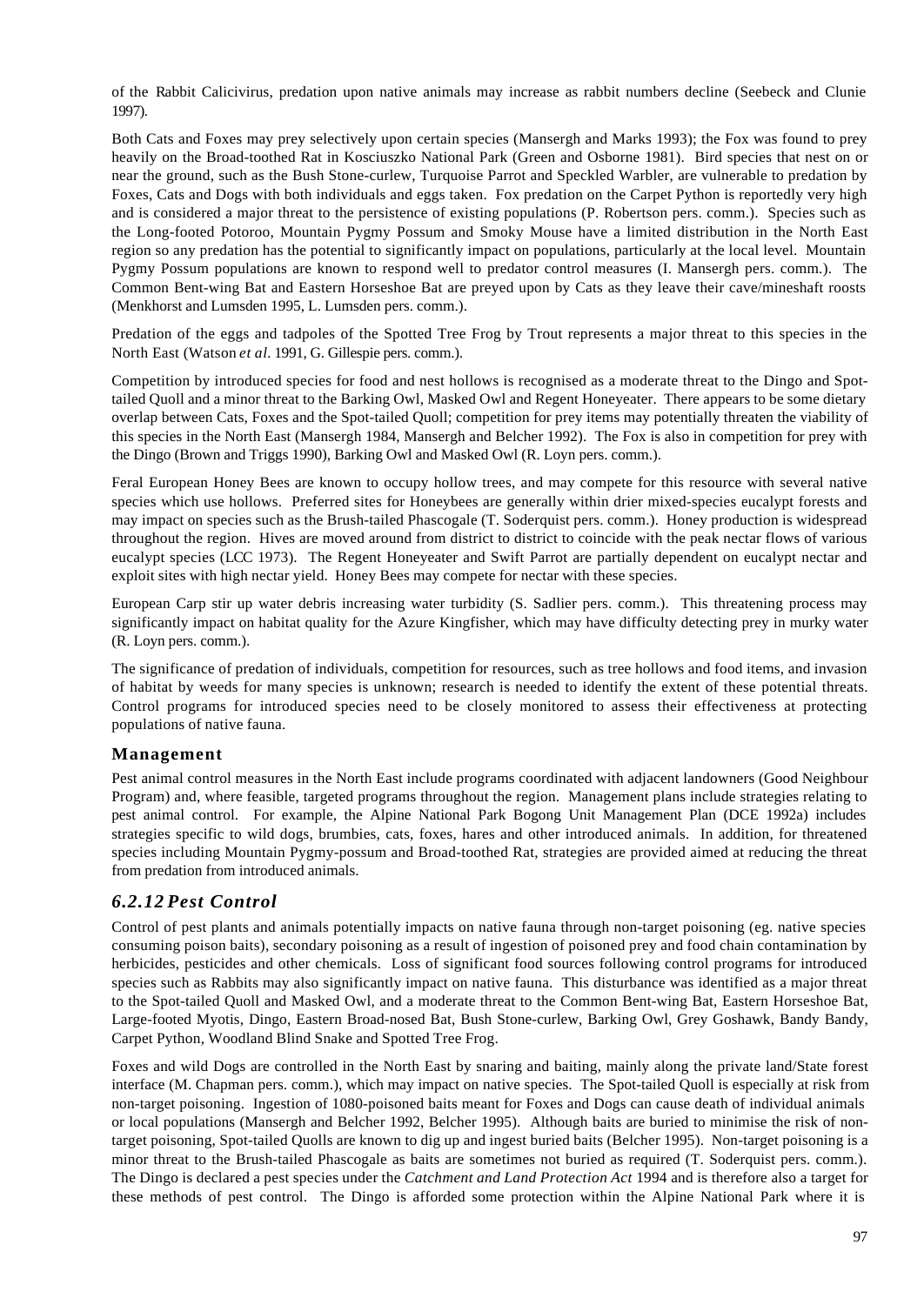considered an indigenous species, although control methods for wild Dogs and Foxes are carried out in certain areas of the park (DCE 1992a,b,c).

Rabbits are probably a major prey item for the Masked Owl and Carpet Python and a reduction in Rabbit numbers due to control programs, such as poisoned-baiting and the Calicivirus, is considered a major threat to these species. There is also a risk of secondary poisoning from consuming poisoned Rabbits or Rats (Peake *et al.* 1993, R. Loyn and P. Robertson pers. comm.). Secondary poisoning via ingestion of poisoned prey is also a threat to the Spot-tailed Quoll (Mansergh and Belcher 1992, Belcher 1995) and the Grey Goshawk (Mooney 1988). Rabbit control can also involve destroying burrows and piles of logs and debris that might contain these animals. These control activities are a potential threat for species that use these sites for shelter and foraging including the Tree Goanna and Tree Skink (P. Robertson pers. comm.).

There is a risk that some mammals may get caught in traps set for pest species. This is a potential threat for the Longfooted Potoroo, Long-nosed Bandicoot, Yellow-footed Antechinus and Yellow-bellied Glider (J. Seebeck pers. comm.).

Insectivorous bats such as the Common Bent-wing Bat, Eastern Horseshoe Bat and Eastern Broad-nosed Bat may be susceptible to poisoning through accumulation of pesticides ingested via prey (Dunsmore *et al.* 1974), although the full extent of this threatening process is unknown. Top order predators such as the Grey Goshawk and White-bellied Sea Eagle may also be susceptible to food chain contamination by pesticides (Bilney and Emison 1983, Clunie 1994, Mooney and Holdsworth 1988). Pesticide use may result in a decrease in insect prey availability for the Woodland Blind Snake and Gray's Blind Snake causing a reduction in their numbers (Ehmann 1992). This may affect Bandy Bandy populations as Blind Snakes are the sole prey item for this species (Shine 1980, Ehmann 1992). Pesticides and herbicides may drain into streams reducing water quality which could impact on the Large-footed Myotis by affecting its prey of aquatic invertebrates and fish (L. Lumsden pers. comm.). The Spotted Tree Frog may also be affected by such chemicals either by direct poisoning or loss of prey (G. Gillespie pers. comm.).

The effect of pest control methods on most species is not well-documented. It is important that pest control programmes are closely monitored for any adverse impacts on native fauna and effectiveness on the target species. Overall the ecological implications for native fauna of pesticide use is unknown but is potentially significant given the importance of insects and other invertebrates as prey; this issue requires investigation.

## *6.2.13 Firewood Collection*

In Victoria, firewood represents one of the highest volume forest products with a total annual consumption in the range of 1.2 - 2.5 million cubic metres (RAC 1992, Read Sturgess and Associates 1995). Within the North East region the majority of firewood collected from public land including State forest and public roadsides, is by private or domestic collectors for their own use. Harvesting of firewood by commercial collectors who collect firewood for sale, either to merchants or directly to consumers, is mainly concentrated on private land. Commercial collection on public land currently only occurs in Toombullup State Forest (NRE unpublished data). Within State forest, firewood is collected from coupes following timber harvesting operations, as well as from fallen timber and debris on the forest floor in unharvested areas. Most firewood collection occurs near major population centres; major collection areas include Mt Pilot Multi Purpose Park, Barambogie State Forest and Beechworth State Forest (NRE unpublished data). Within State forest, the most commonly harvested species across the region include: Red Stringybark (*E. macrorhyncha)* and Messmate Stringybark *(E. obliqua*), Narrowleaf and Broadleaf Peppermints (*E. radiata* and *E. dives*) and Red Box (*E. polyanthemos*). Other harvested species include River Red Gum (*E. camaldulensis)*, Yellow Box (*E. melliodora*), Alpine Ash (*E. delegatensis*) and Long-leaf Box (*E. goniocalyx* s.l.). However, the proportions of each of these species harvested depends on their availability within different areas; within Mt Pilot Multi Purpose Park at least 50% of firewood consists of box eucalypts while in Beechworth State Forest, at least 80% is Red Box, River Red Gum and Yellow Box (NRE unpublished data).

#### **Potentially threatening processes Affecting Flora**

The direct impacts of firewood collection are similar to those for timber harvesting. These include damage or loss of individuals as a result of accessing the site and the removal of timber, alteration of microclimatic conditions and the loss or modification of habitat (eg. logs, litter and debris provide important microhabitats and substrates for smaller plants and fungi, removal and disturbance of these elements may result in loss of symbiotic fungi and changes in nutrient and moisture levels).

Indirect impacts of firewood collection may result in weed invasion and the spread of pathogens, increased erosion and sedimentation and disturbance to understorey by vehicles. EVCs directly affected by firewood collection include Valley Grassy Forest. Grassy Dry Forest is affected in terms of weed invasion resulting from this disturbance.

#### **Potentially threatening processes Affecting Fauna**

During firewood collection, fallen logs, branches and timber debris are removed and the litter layer is disturbed. On private land, standing live and dead trees may also be removed. Fallen timber provides shelter, refuge, foraging and breeding sites for many fauna species (Brown and Bennett 1995, Silveira *et al*. 1997). Firewood collection is likely to be a significant threat to species that utilise fallen branches, logs or hollows in dead standing trees (Robinson 1994). Logs, litter and debris are important microhabitats for many reptiles providing foraging areas for invertebrate prey, breeding and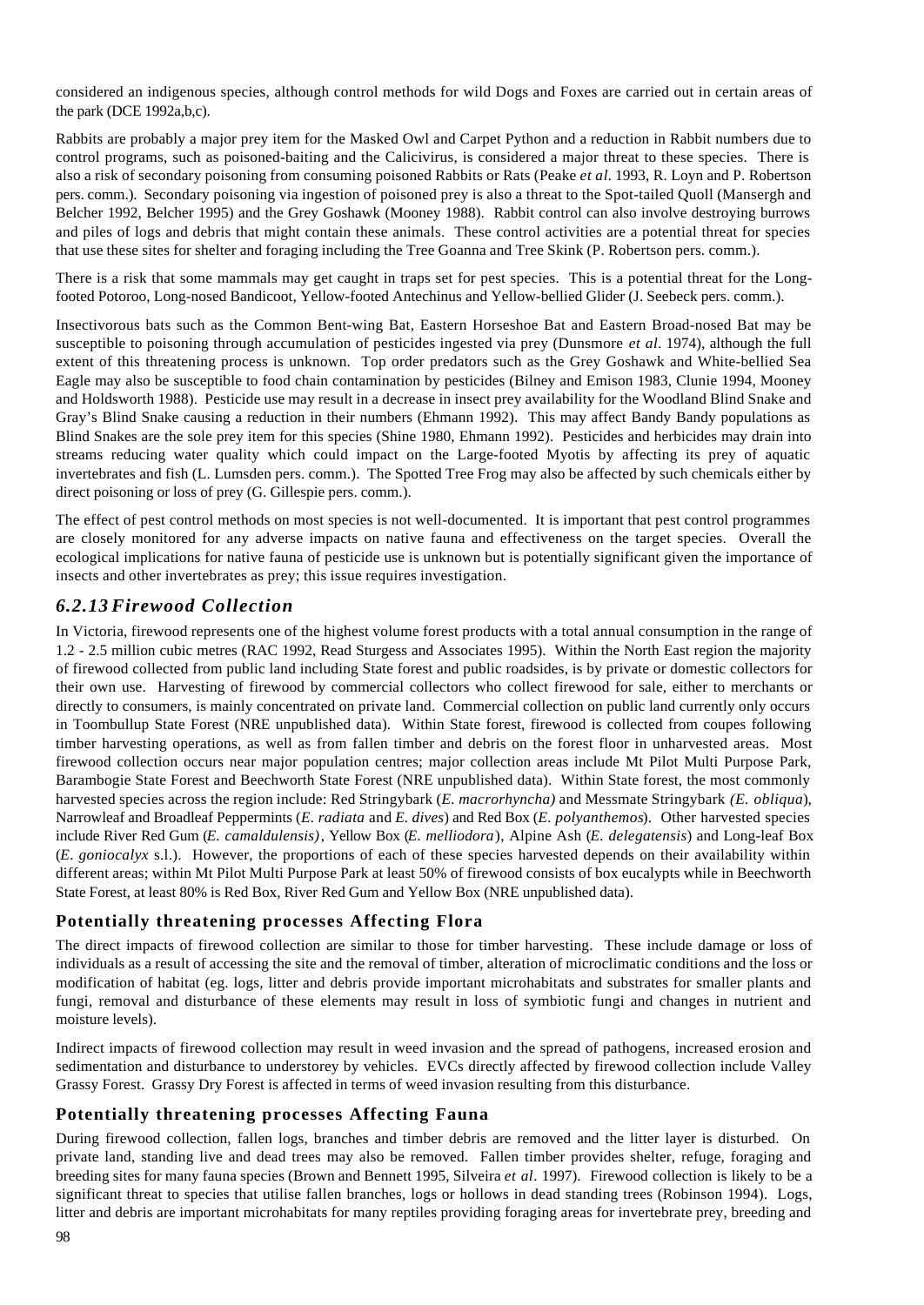basking sites and shelter from predators (Webb 1985, Greer 1989). Fallen logs provide shelter for the Woodland Blind Snake, Grey's Blind Snake and Bandy Bandy and foraging and basking sites for the Tree Skink and Red-throated Skink (Ehmann 1992, Brown and Bennett 1995, Cogger 1996). Loss of large logs is thought to have contributed to the decline of the Carpet Python in parts of its range (Allen in prep.) and is also likely to contribute to the decline of other reptile species. Fallen timber also provides foraging substrates for mammals such the Brush-tailed Phascogale. Loss of this habitat component is a moderate threat to this species in the North East (Humphries and Seebeck in prep., T. Soderquist pers. comm.).

Accumulations of woody debris are important microhabitats for ground foraging birds. Disturbance to and loss of litter, invertebrates and shelter that accompanies firewood collection are threatening processes for species such as Chestnutrumped Heathwren and Speckled Warbler (Robinson 1994). Removal of fallen timber decreases the amount of foraging habitat available for the Grey-crowned Babbler (Davidson and Robinson 1992). Fallen debris is used as camouflage by the Bush Stone-curlew at day roosts (Johnson and Baker-Gabb 1994) and loss of this habitat component is a major threat to this species (D. Robinson pers. comm.).

The loss of old trees from woodland remnants on private land is a particularly significant threat to species which utilise these habitats. Woodland species affected by firewood collection on private land include the Barking Owl (Emison *et al*. 1987), Masked Owl (Hollands 1991), Brush-tailed Phascogale, Turquoise Parrot (Quin 1990), Dollarbird (Blakers *et al.* 1984, Emison *et al.* 1987), Tree Skink, Tree Goanna (Ehmann 1992, Green and King 1993, Brown and Bennett 1995), Regent Honeyeater, Swift Parrot, Painted Honeyeater and Squirrel Glider.

| <b>Potentially Threatening Process</b>                                                            | Attributes predisposing taxa to threat                         |
|---------------------------------------------------------------------------------------------------|----------------------------------------------------------------|
| Severe habitat modification due to loss of fallen timber,<br>logs and disturbance of litter layer | Species which utilise fallen timber as a foraging<br>substrate |
| Total habitat loss                                                                                | Species living in fallen timber                                |
| Removal of hollow-bearing trees                                                                   | Hollow dependent fauna                                         |
| Removal of standing trees, living or dead                                                         | Species which utilise large trees for foraging                 |

**Potentially threatening processes associated with firewood collection - fauna**

#### **Management**

Harvesting of standing trees for firewood is not permitted on public land within the North East. However, in some areas, significant numbers of standing dead trees are felled and removed for firewood illegally (J. Macdonald pers. comm.). On private land harvesting of firewood for domestic use and the cutting of standing dead trees is exempt under the Native Vegetation Retention Controls (Planning and Environment Act 1987). One of the major impacts of firewood collection, *The loss of hollow-bearing trees* is listed as a Potentially Threatening Process under the *Flora and Fauna Guarantee Act* 1988.

Firewood collection for domestic use on public land is controlled by the issue of licences which stipulate the amount of timber to be collected and the duration of the licence. Licences are for the collection of fallen or felled timber only. Green firewood harvesting may be allowed as part of silvicultural thinning programs (eg. Moyhu Timber Reserve). Maps of collection areas are included with licences. These areas may be specifically designated collection areas or more general, but specified areas of forest. Firewood collection is also allowed in parts of Mt Pilot Multi Purpose Park and along roadsides in Reef Hills Regional Park. Firewood collection has been phased out in Chiltern Box-Ironbark National Park. Local government permission and a licence is required for firewood collection along roadsides. Some shires have roadside management plans which may control firewood collection on roadsides, prohibiting removal of timber from certain high conservation value sites. The number of licences issued for commercial firewood operations on public land depends on an assessment of the amount of wood available in accordance with the Wood Utilisation Plan in each Forest Management area. Commercial cutters must also hold a forest operators licence and operate in accordance with the Code of Forest Practices for Timber Production (NRE 1996) and local NRE prescriptions.

A large proportion of the firewood collected from within the North East region is from woodland remnants on private land. The *Flora and Fauna Guarantee Act* 1988, *Conservation, Forests and Lands Act* 1987 and the *Planning and Environment Act* 1987 provide some controls for firewood collection on private land. Commercial harvesting of firewood on private land requires a permit issued by NRE. Domestic collection on private land is exempt under the Native Vegetation Retention Controls.

Action Statements for the Grey-crowned Babbler (Davidson and Robinson 1992) and the Regent Honeyeater (Menkhorst 1993) include management actions which address the impacts of firewood collection. However, for the majority of listed species covered by this review, Action Statements are yet to be published and for these and other species, threatening process associated with firewood collection is recognised and documented. Research is required to address the long-term ecological effects of firewood harvesting on vertebrate fauna which to date are largely unknown (Robinson 1994).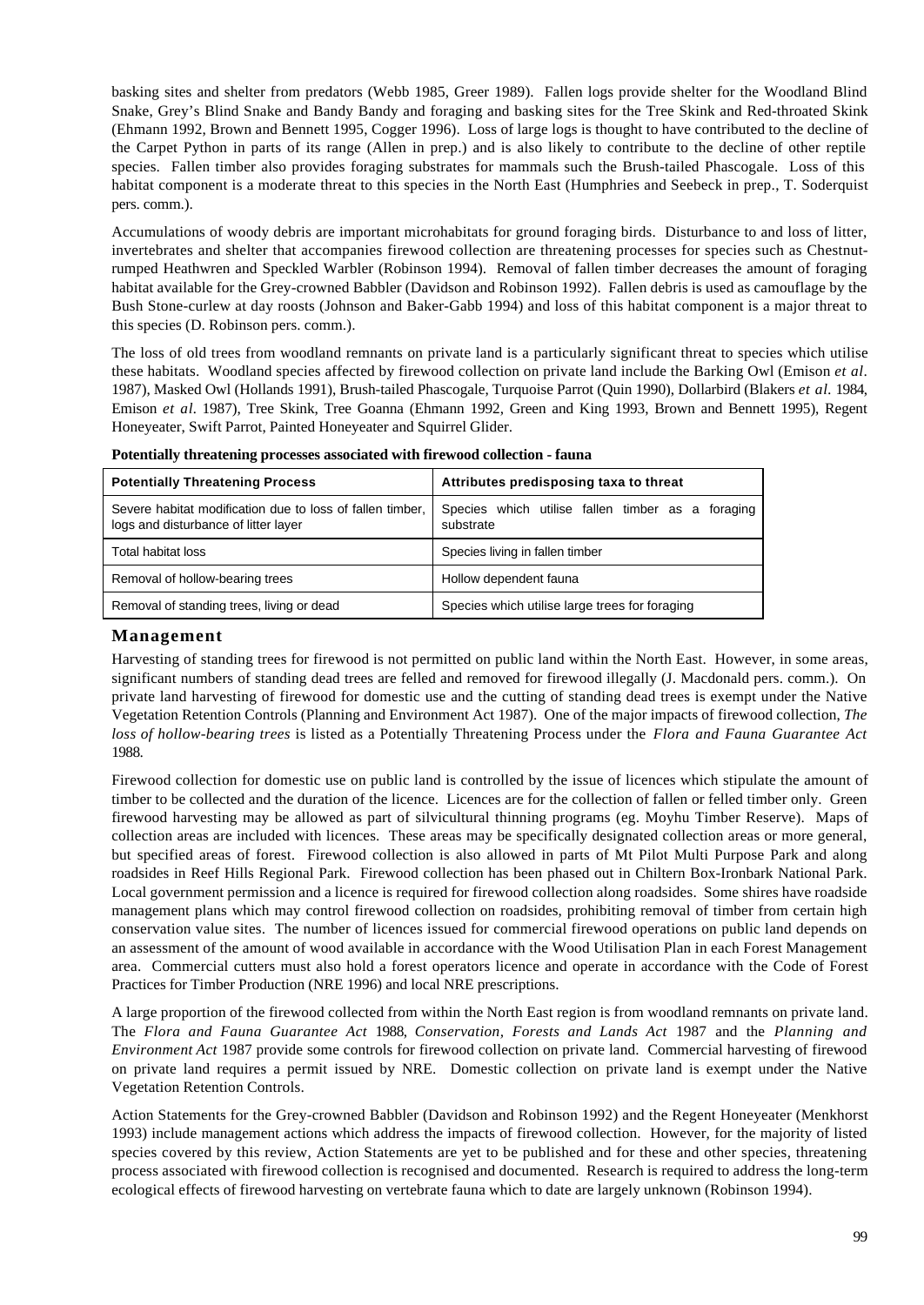## *6.2.14 Illegal collecting/harvesting*

This disturbance includes direct interference to plants and animals by humans in the form of collection or deliberate hunting, poisoning, or trapping.

## **Potentially Threatening Processes Affecting Flora**

Deliberate collection is a significant disturbance or threat to a small number of taxa which are considered to be desirable by collectors. These taxa are naturally rare, exist in small populations and often have low fecundity. Most collectors are believed to be amateurs acting alone rather than commercially-motivated. Most at risk are the native orchids, particularly terrestrial orchids including *Caladenia* spp., *Diuris* spp., *Calochilus* spp. and *Prasophyllum* spp.

## **Potentially Threatening Processes Affecting Fauna**

Illegal collecting is considered a moderate threat to the Carpet Python which may be captured for the live pet trade (Allen in prep.). The Square-tailed Kite is under threat from egg collectors (Garnett 1992a, Marchant and Higgins 1993), and although the extent of this activity within the North East is unknown, it is potentially significant given the small population size of this species in the region. Egg collection of the Bush Stone-curlew is known to have occurred in the past, though presently it is considered a minor threat (Johnson and Baker-Gabb 1994). Cockatoos and parrots are prized for the live pet trade although the extent of illegal collection within the North East is unknown. The Turquoise Parrot is known to be trapped and taken from nest sites, however, this is regarded as a minor threat for this species (Quin 1990).

## **Management**

Collection of native orchids is listed as a Potentially Threatening Process under the *Flora and Fauna Guarantee Act* 1988. Removal of wildlife from the wild is prohibited under the *Wildlife Act* 1975, and the FFG Act requires a permit to take from the wild all listed species.

## *6.2.15 Dieback*

Dieback describes the protracted decline of health and vigour of plants. In eucalypts it is characterised by progressive general deterioration, beginning with a decline and thinning of the crown, and often ends in death of the tree (Heatwole and Lowman 1986). Isolated trees or whole forests may be affected although dieback is generally more severe for isolated trees or small remnants amongst pasture, than for larger protected blocks (Bennett 1993). Causes of tree dieback are not fully understood although it is likely many factors interact to contribute to tree stress which may lead to dieback (Landsberg and Wylie 1983). Possible contributing factors include insect defoliation, fungal diseases, drought, fire, altered water tables and increased salinity, nutrient imbalances as a result of applications of fertilisers, soil erosion and reduced soil aeration, land clearing, lack of regeneration and overgrazing (Heatwole and Lowman 1986). Nutrient redistribution and enrichment by livestock may be a key factor contributing to the abundance of defoliating insects and hence dieback in woodland remnants used by grazing stock (Landsberg *et al.* 1990). Grazing can also contribute to dieback through soil compaction, root damage, tree girding and prevention of regeneration.

In forest blocks, dieback is generally associated with fungal pathogens (eg. Cinnamon Fungus *Phytophthora cinnamomi* or *Armillaria* spp.) or defoliation by phasmatid insects. Within the North East there have been few incidences of dieback in forest stands. Occurrences of both *Phytophthora cinnamomi* and *Armillaria* spp are isolated and there have been no major outbreaks of either pathogen. Defoliation of Alpine Ash *Eucalyptus delegatensis* stands caused by the Target Spot fungus was recorded in 1995/96 at Mt Wills. Crowns subsequently fully recovered (O. Bassett pers. comm.). There have been minor incidences of insect attack but these remained isolated and did not cause significant problems (O. Bassett pers. comm.)

## **Potentially Threatening Processes Affecting Flora**

The direct impact of dieback and related processes involves the damage or loss of plants. This can lead to changes in vegetation structure, composition and diversity, the alteration of microclimatic conditions and the loss or modification of habitat.

## **Potentially Threatening Processes Affecting Fauna**

Dieback is not a significant threat to fauna species which are mainly recorded from large blocks of forest. However, for the fauna of remnant vegetation in agricultural land eucalypt dieback is a significant threat.

Remnants of habitat amongst farmland provide important foraging resources and shelter sites for a number of species. They often contain large old trees on fertile soils that provide copious and relatively predictable sources of nectar which is critical for the survival of species such as the Regent Honeyeater (Menkhorst 1997) and Swift Parrot (Tzaros and Davidson 1996, Tzaros 1997). Trees suffering from dieback may produce fewer flowers and lower quantities of nectar. The defoliation of eucalypts (particularly *Eucalyptus sideroxylon*) results in a reduction of foraging substrate for insectivores and reduces protection from predators and environmental effects. This may lead to a decrease in subcanopy bird species (Er 1997). Dieback may also result in the loss of nest and den sites for species such as Squirrel Glider, Grey-crowned Babbler, Turquoise Parrot and Masked Owl. (Davidson and Robinson 1992, Weber in prep, Quin 1990, Hollands 1991).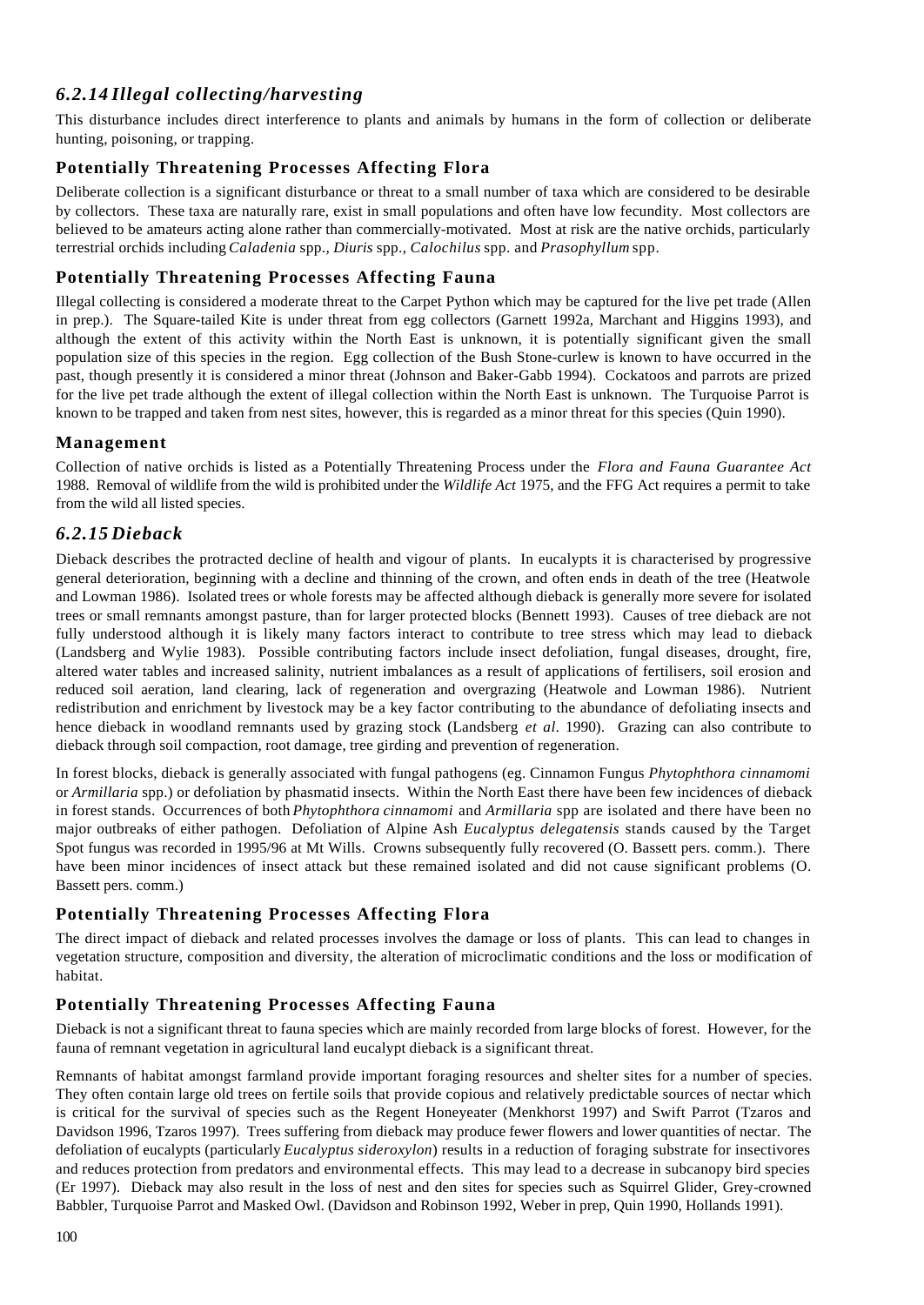## **Management**

The implications of dieback for a number of the fauna and flora species covered by this review are unknown. There is some concern that drought conditions may act as a precursor to other incidences of dieback within the region (O. Bassett pers. comm.). Development of appropriate long-term management strategies are essential and requires a major research effort (RAC 1992).

The use of *Phytophthora cinnamomi*-infected gravel in construction of roads, bridges and reservoirs is listed as a potentially threatening process under Schedule 3 of the *Flora and Fauna Guarantee Act*, 1988.

The National Parks Service Guidelines and Procedures Manual (CNR 1995) addresses *Phytophthora cinnamomi* control in parks. Management plans for Parks in the region include strategies addressing pathogens in Parks. Environmental care principles relating to minimising spread of weeds/pathogens are also included in exploration and mining licences in Victoria. The Code of Forest Practices identifies gravel pits and soil stockpiles must not be located at sites where soilborne plant pathogens are prevalent unless approved sanitation measures are observed.

## *6.2.16 Mining/Quarrying*

Gold is the most commonly mined mineral within the North East region. Although intensive alluvial, sluice and reef mining for gold occurred in the past, there are now far fewer operations which are generally small, or reworkings of old tailings, shafts and adits. Rock, gravel, clay, sand and soil are extracted from a number of quarries within the region.

#### **Potentially Threatening Processes Affecting Flora and Fauna**

Issues associated with mining/quarrying include tailings disposal and treatment, disposal of effluents or treatment and disposal of other wastes and surface disturbance which may result in loss of habitat elements that are not easily replaced during rehabilitation (DCE 1992a, Silveira *et al.* 1997). Poorly planned and located quarries and borrow pits can have an adverse effect on water quality which may have deleterious effects on the vegetation downstream and on the in-stream fauna. These effects may also impact upon species dependent on aquatic prey, such as the Large-footed Myotis (L. Lumsden pers. comm).

Although mining is considered a threatening process, past mining activities would have had greater impact on species than modern mining activities which are regulated through a range of mechanisms. Effects include direct loss of species and habitat both as a result of digging and associated activities. Mining/quarrying has the potential to impact a large number of species, but due to the small scale and number of operations in the North East, this disturbance is currently considered only a minor threat to the majority of species covered by this review. Species and EVCs directly affected by mining and quarrying include those associated with riparian habitats (eg. Riparian Forest), Box Ironbark Forest and Heathy Dry Forest. Grassy Dry Forest may be indirectly affected by weed invasion, in particular St. John's Wort *Hypericum perforatum*. Fauna likely to be threatened by mining activities include Spotted Tree Frog, Large-footed Myotis and bats which utilise old mines (Common Bent-wing Bat, Eastern Horseshoe Bat).

Eductor dredging is illegal in Victoria. Mining in and around upland streams can cause deterioration of upland riparian environments. Eductor dredging is believed to alter the natural ecology of streams (Watson *et al.* 1991) and effects can include an increase in turbidity of water downstream of an operation, mobilisation of chemicals such as mercury, local bank erosion and increased bed erosion (Parliament of Victoria Environment & Natural Resources Committee 1994), direct loss of species and habitat, alteration of stream flow, siltation and facilitation of the spread of weed propagules. Disappearances and declines of Spotted Tree Frog populations appear to be linked to eductor dredging activities which can be deleterious to frog embryos, larvae and adults (Watson *et al.* 1991). Impacts on populations may not be restricted to the area dredged but also to habitats downstream (Gillespie and Hollis 1996).

Quarrying (gravel and stone extraction) involves direct loss of vegetation, habitat destruction, contributes to erosion and sedimentation and can alter the drainage characteristics of the soil. This can particularly impact on vegetation of alpine areas such as the sphagnum mossbed and bog communities which are slow growing and therefore very sensitive to damage (LCC 1982, McDougall and Papst in prep.). These communities serve as habitat for the Alpine Bog Skink, Alpine She-oak Skink and Alpine Water Skink whose small, restricted populations are vulnerable to threatening processes associated with this disturbance (P. Robertson pers. comm.). There is a requirement that the continued operation of the quarry at Basalt Hill in the Alpine National Park not adversely affect the viability of the local population of the Alpine Sheoak Skink.

#### **Management**

Operating quarries within the region are currently sited in State forest, Chiltern Box-Ironbark National Park and the Alpine National Park (NRE unpublished data). Mineral exploration, mining and extractive industries are not permitted in Reference Areas, nor in National, State or Wilderness Parks except where a tenement or application pre-dates the Park and the Minister responsible for the National Parks Act consents. The Red Robin Mine located in the Bogong Unit of the Alpine National Park predates the park. The Chiltern Box-Ironbark National Park Draft Management Plan strategies require that gravel extraction lease is not extended and any exploration and mining is carried out in accordance with relevant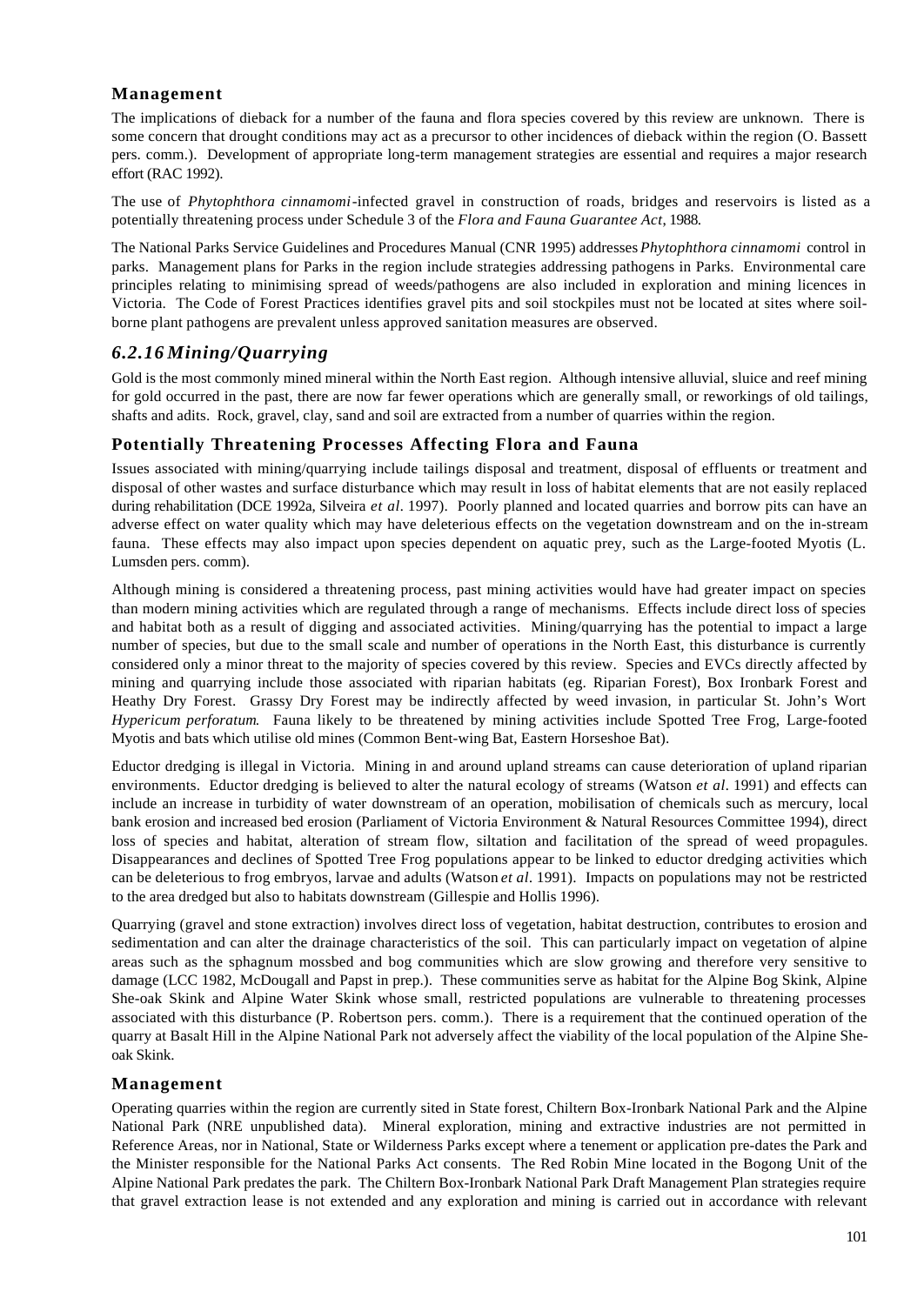consents. For restricted Crown land, including most conservation reserves, the consent of the responsible Minister is required, which may be conditional, but must not be unreasonably withheld. Mining and exploration operations require a licence and work plan approved by Minerals and Petroleum Victoria (a division of NRE) before exploration or mining works can be undertaken. For mining and exploration on unrestricted Crown land, relevant land management divisions of NRE can comment on licence applications, conditions and work plans, which can address environmental considerations such as biodiversity conservation. Similarly, extractive industries require a work plan and a consent of the relevant Minister for extractive operations.

## *6.2.17 Other Disturbances*

#### **Dams/Impoundments**

Within the North East region the major dam/impoundments include: Lake Hume, Lake Dartmouth, Lake William Hovel, Lake Moodemere, the Rocky Valley Reservoir, Lake Buffalo, Lake Nillahcootie and Lake Eildon. Water is released from these storage facilities for irrigation and hydroelectric power into the Murray, King, Mitta Mitta, Kiewa, Buffalo, Broken and Goulburn Rivers.

#### **Potentially Threatening Processes Affecting Flora and Fauna**

Potentially threatening processes associated with dam/impoundment construction and subsequent operation include increases in sediment input to rivers and streams, modifications to natural temperature fluctuations and flow rates (Koehn *et al.* 1996) and degradation of adjacent native riparian vegetation. These processes are listed under the *Flora and Fauna Guarantee Act* (1988). Loss and fragmentation of habitat is also a potentially threatening process associated with dams and impoundments. Species particularly sensitive to this disturbance are those dependent upon riparian habitats and species or vegetation communities/ EVCs with restricted distributions and specialised habitat requirements which occur in the vicinity of dams and those EVCs which occupy the site of the dam itself. The pre-1750 mapping exercise highlights these EVCs. Altered flooding regimes can affect Floodplain Riparian Woodland which occurs on the Goulburn, Ovens and Murray Rivers. This vegetation is adapted to and has a requirement for a natural flooding regime which has been altered with the increased requirement of water for agricultural and other purposes via controlled release from water impoundments. Salinity is an associated threatening process resulting from large-scale irrigation together with extensive clearing of native vegetation. This threatening process, its effect on flora and fauna and recommendations for amelioration are outlined in Clunie (in prep).

Changes in surrounding soil hydrology as a result of dam operations can contribute to degradation of the sensitive sphagnum mossbed/heath associations and other vegetation characteristic of the Bogong High Plains which provide important habitat for the Alpine Bog Skink, Alpine Water Skink and Alpine She-oak Skink (McDougall and Papst in prep., Meredith in prep.). These skinks have restricted distributions in the North East with specialised habitat requirements; further habitat loss would have a significant impact on populations (P. Robertson pers. comm.).

The Rocky Valley Storage Dam (built as part of the Kiewa Hydroelectric Scheme) inundated Alpine Bog Skink and Alpine Water Skink habitat. Any raising of the level of the dam potentially could further reduce the amount of suitable habitat for these skinks (P. Robertson pers. comm.).

Siltation, alteration of stream flow and degradation of riparian vegetation are major threats to the Azure Kingfisher and Spotted Tree Frog (Shields 1994, R. Loyn pers. comm., Watson *et al.* 1991, Gillespie *et al.* 1995, Robertson and Gillespie in prep).

#### **Management**

The environmental impacts of dams/impoundments have been the subject of numerous studies and it is recognised that construction and operation of these structures have many adverse effects on downstream fauna. There are processes to minimise these impacts such as environmental flow allocations, construction of fish ladders and regulating the temperature of water flowing out of storages. For major developments Environment Effect Statement processes would apply and these must take account of the full range of impacts.

## **Interspecific Competition**

Loss of high quality habitat and fragmentation can lead to increased competition for limited resources. Competition for resources such as food and shelter with other native species has been identified as a threat in the North East for a number of fauna species.

Mobs of Noisy Miners are known to destroy Grey-crowned Babbler nests, especially when they are in small groups and contain young, which may threaten their survival (Tzaros 1995, Robinson *et al*. in prep.). Noisy Miners are known to exclude other nectivores from areas of suitable habitat, particularly in fragmented woodland remnants (Grey *et al.* 1997, Menkhorst 1997, M. Clarke pers. comm.). Species potentially impacted include Painted Honeyeater, Regent Honeyeater and Swift Parrot. The effect of interspecific aggression on accessibility of nectar, breeding success, use of optimum habitat and the survival of individuals was highlighted for monitoring and research by the Regent Honeyeater Action Statement (Menkhorst 1993).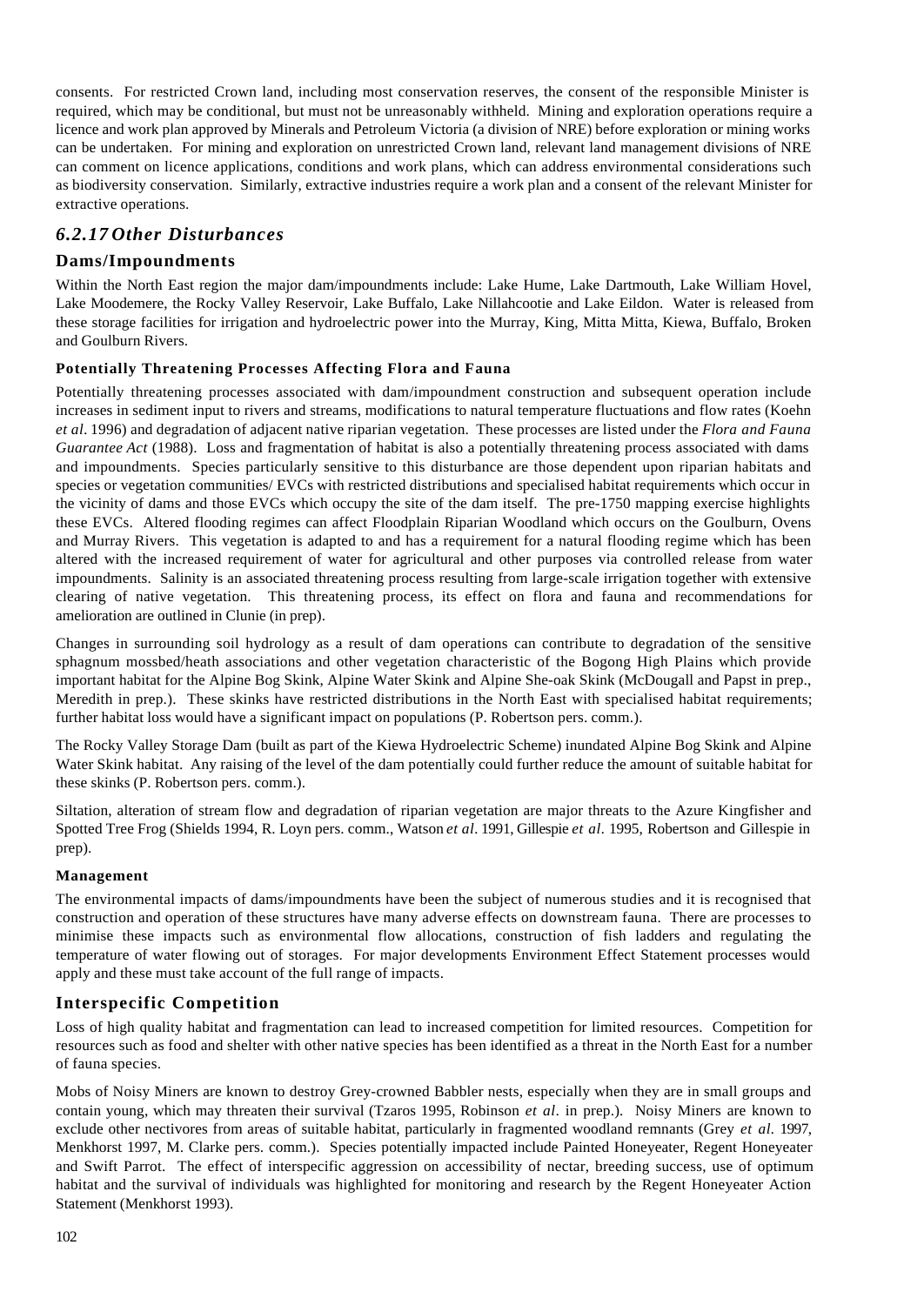Competition between White-bellied Sea-Eagles and Wedge-tailed Eagles for nest sites and food has been recorded although its significance is not known (Clunie 1994, Wiersma 1996).

## **Pasture Improvement**

Livestock production is the predominant rural land use in the North East region. Since the 1960s there has been substantial development in improved pastures (LCC 1973). Pasture improvement involves the replacement of native grasses with exotic pasture species. Activities associated with pasture improvement such as higher rates of clearing, higher stocking rates and increased use of fertilisers are likely to impact on many species. However, these activities are included in other disturbance categories in this review. Species identified as being adversely impacted by pasture improvement were ground foraging or ground nesting species with a substantial proportion of habitat on private land. EVCs predominantly affected by pasture improvement include Plains Grassy Woodland, Floodplain Riparian Woodland, Creekline Grassy Woodland and Valley Grassy Forest.

#### **Potentially Threatening Processes Affecting Fauna**

Remnant patches of native vegetation on private land provide important habitat for the Bush Stone-curlew, Grey-crowned Babbler and Apostlebird. These species require a relatively sparse ground layer with abundant ground litter. Replacement of native grasses with introduced pasture species reduces foraging and nesting habitat for these species (Robinson *et al.* in prep, D. Robinson pers. comm.). Pasture improvement was considered to be the principal cause of population declines of the Bush Stone-curlew in north eastern Victoria between 1985 and 1991 (Webster and Baker-Gabb 1994). Turquoise Parrots favour ecotone habitats, particularly grassland bordering woodland or forest (Quin and Baker-Gabb 1993). Although some species of introduced grasses and weeds are important components of Turquoise Parrot diet, many of the improved pasture species appear not to be eaten. As a result, pasture improvement results in lost sources of food (Quin 1990).

Pasture improvement activities are restricted to private land. Education programs which inform land mangers of the ecological effects of intensified land use practices such as pasture improvement is a management issue identified by the Bush Stone-curlew Action Statement (Robinson and Johnson in prep.). A range of actions undertaken through programs such as *Land for Wildlife* and Landcare in conjunction with land owners can also assist in mitigating impacts on native fauna.

|  |  |  | Potentially Threatening Processes Associated with Pasture Improvement - fauna |  |
|--|--|--|-------------------------------------------------------------------------------|--|
|  |  |  |                                                                               |  |

| <b>Potentially Threatening Processes</b> | Attributes predisposing taxa to threat                                                                                                                  |
|------------------------------------------|---------------------------------------------------------------------------------------------------------------------------------------------------------|
| habitat and invertebrate prey            | Severe habitat modification and reduced foraging Ground foraging or ground nesting species with a<br>substantial proportion of habitat on private land. |

#### **Mineshaft Collapse**

Disused mine shafts are important roosting sites for the Common Bent-wing Bat and the Eastern Horseshoe Bat. Recent records of lactating and heavily pregnant female Eastern Horseshoe Bats from the Strathbogie Ranges indicate the presence of a maternity site, most likely in a mine in the area, which is yet to be located (L. Lumsden pers. comm.).

Mineshaft collapse and mineshaft entrances becoming overgrown are recognised as major threats to the Eastern Horseshoe Bat and Common Bent-wing Bat. These species are dependent on caves and mineshafts for roosting and breeding. Restricted access to and loss of breeding habitat due to these processes is likely to lead to a decline of population numbers in the North East (L. Lumsden pers. comm.).

#### **Vandalism**

This category covers the direct interference of animals by humans such as shooting and disturbance at nest and roost sites. This category does not include interference for animal collection. Vandalism is a major threat to the Common Bentwing Bat and Eastern Horseshoe Bat, a moderate threat to the Spot-tailed Quoll, Square-tailed Kite and Grey Goshawk and a minor threat to the Carpet Python, Dingo, Large-footed Myotis, Bush Stone-curlew, White-bellied Sea-Eagle, Eastern Broad-nosed Bat and Tree Goanna.

Human disturbance of roost sites of the Common Bent-wing Bat, Eastern Horseshoe Bat and Eastern Broad-nosed Bat may cause the bats to abandon the site. Disturbance of bats in torpor causes them to use valuable energy reserves to raise body temperatures to become active. During winter when food supplies are low, energy supplies may not be replenished and mortalities may occur (Lumsden *et al.* 1991). The White-bellied Sea-Eagle is also vulnerable to human disturbance, particularly at the nest; birds may desert nests if disturbed by humans (Hunt and Mooney 1983). The Action Statement for this species states visitors will be discouraged and nest sites will be kept confidential (Clunie 1994).

The Square-tailed Kite and Bush Stone-curlew are known to have been targets of illegal shooting (Jolly 1989, Johnson and Baker-Gabb 1994). Similarly, shooting of the Grey Goshawk is known to occur in Tasmania (Brereton and Mooney 1994) and although there are no known incidences of illegal shooting in the North East, small populations would be significantly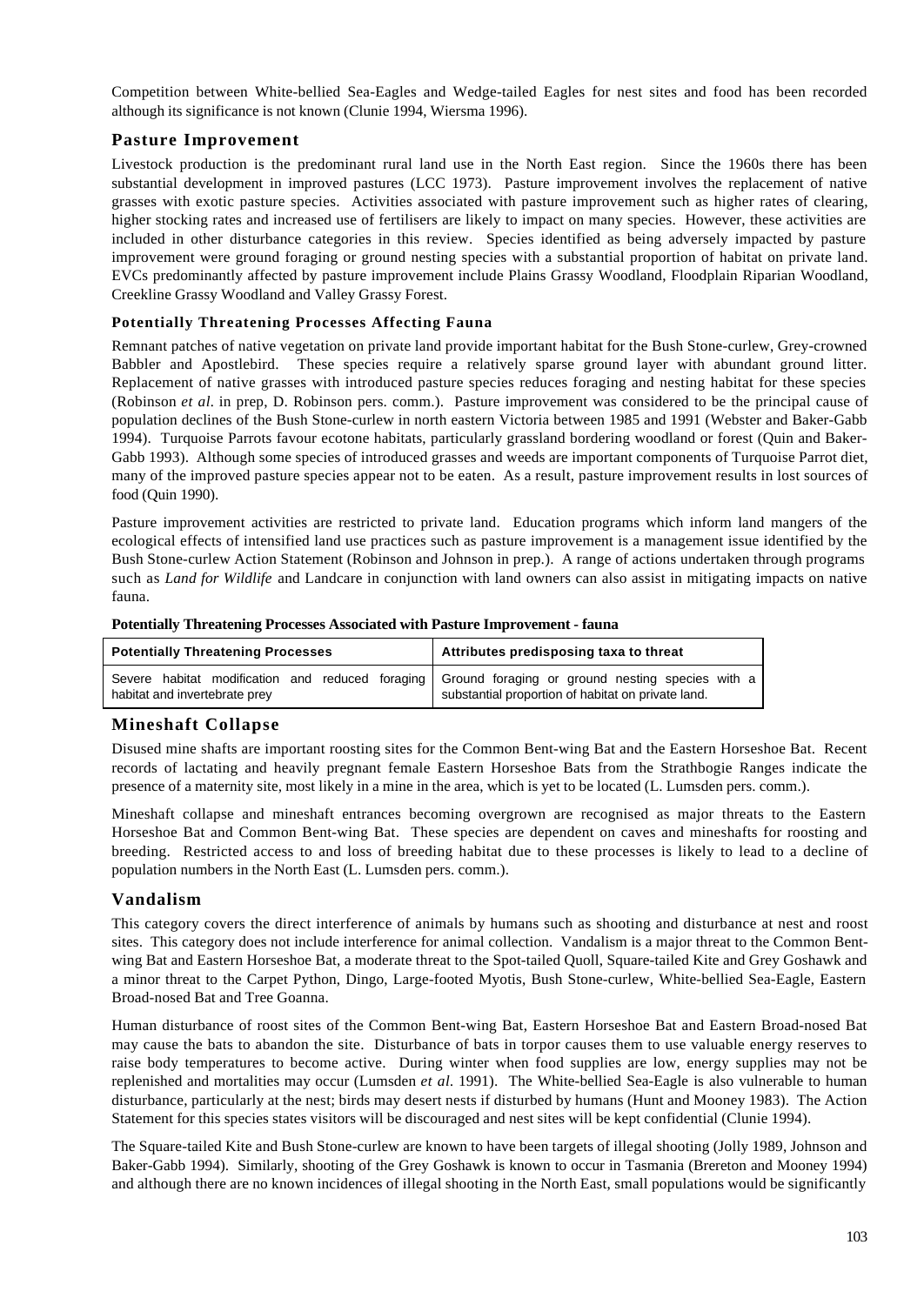impacted by loss of individuals. Carpet Pythons are sometimes killed by people in the belief that they are dangerous (Allen in prep.). Tree Goannas may also be the target of random acts of vandalism (P. Robertson pers. comm.).

## **Rock Harvesting**

Rock harvesting involves the removal of rocks and boulders from the environment to be used in the garden trade. This eliminates potential shelter sites for the Bandy Bandy and is regarded as a minor threat to this species (P. Robertson pers. comm

## **Climate Change**

The Enhanced Greenhouse Effect refers to the increase of greenhouse gases caused by human activities and the resultant warming of the atmosphere (Bennett *et al.* 1991). Potential effects of this process include changes in the distribution of natural ecosystems and, consequently, flora and fauna. Species identified to be especially at risk from this phenomenon include those with small, disjunct populations, species with narrow habitat requirements and restricted habitats and those that are poor dispersers. Species with these characteristics will be less capable of adapting to the resultant environmental changes such as alterations in climate patterns. This process has been identified as a possible threat to the Alpine Tree Frog, Spotted Tree Frog, Broad-toothed Rat, Mountain Pygmy Possum, Alpine Bog Skink, Alpine She-oak Skink, Alpine Water Skink, Sooty Owl and Pink Robin.

Species living in sub-alpine and alpine areas typically exist in small isolated populations and are particularly vulnerable to environmental change. These species may have few options as their habitat contracts uphill in response to climatic warming (Bennett *et al.* 1991). Sub-alpine and alpine species under threat due to their limited habitat requirements include the Broad-toothed Rat, Mountain Pygmy Possum, Alpine Bog Skink, Alpine She-oak Skink, Alpine Water Skink and Spotted Tree Frog (Bennett *et al.* 1991, Mansergh *et al.* 1991, SAC 1992c, SAC 1996b, G. Gillespie pers. comm.). The Alpine Tree Frog is likely to be affected by alterations to breeding conditions as a result of climate changes associated with the Greenhouse Effect. Increases in ultraviolet radiation is known to cause death of eggs and larvae, and it is thought that this has contributed to population declines (Hunter *et al.* 1997, Tyler 1997, G. Gillespie pers. comm.). EVCs with narrow habitat requirements in these areas include those of alpine and sub-alpine environments.

Greenhouse-related climate change may well be a long term issue for many threatened species. An examination of potential effects of this process on a number of representative fauna using BIOCLIM (Bennett *et al.* 1991, Brereton *et al.* 1995) indicated that most would undergo reductions in bioclimate range following climate change. Human development has created a large number of barriers which will prevent less mobile species from shifting their ranges in response to climate change. In order to accommodate changes in the distribution of fauna, Brereton *et al.* (1995) proposes the need for long-term biotic conservation strategies.

## **Loss of Genetic Diversity**

Loss of genetic diversity is a threat to small, fragmented or isolated populations or less mobile species. It is considered to be a potential threat to the Squirrel Glider. This species exists in largely fragmented populations which are in danger of becoming isolated resulting in loss of genetic diversity within populations (R. van der Ree pers. comm.). This can lead to a reduced capacity to resist recessive lethal genetic changes or to respond to altered environmental conditions (Bennett 1990).

Genetic dilution has been identified as a potential threat to the Dingo (Corbett 1995). Dingoes and Dogs have a history of interbreeding; producing hybrids and reducing the proportion of pure bred Dingoes. The exact extent of this hybridisation is not clear, partly due to the difficulty in distinguishing pure Dingoes from Dingo/Dog hybrids. However, it is believed that this process represents a significant threat to the pure Dingo breed in the North East (Corbett 1995).

Genetic pollution of natural populations of native flora is most likely to occur from garden escapees or as a result of the establishment of plantations of silvicultural or horticultural species closely related to native species within reproductive range. The advent of genetically-modified types may increase the impact. The other major source of genetic pollution is as a result of the use of non-local provenance seed or seedlings in re-afforestation or forest regeneration following harvesting. This is not currently practised, although it tended to occur more frequently in the past. Although potentially significant, major impacts have not been revealed by research to date.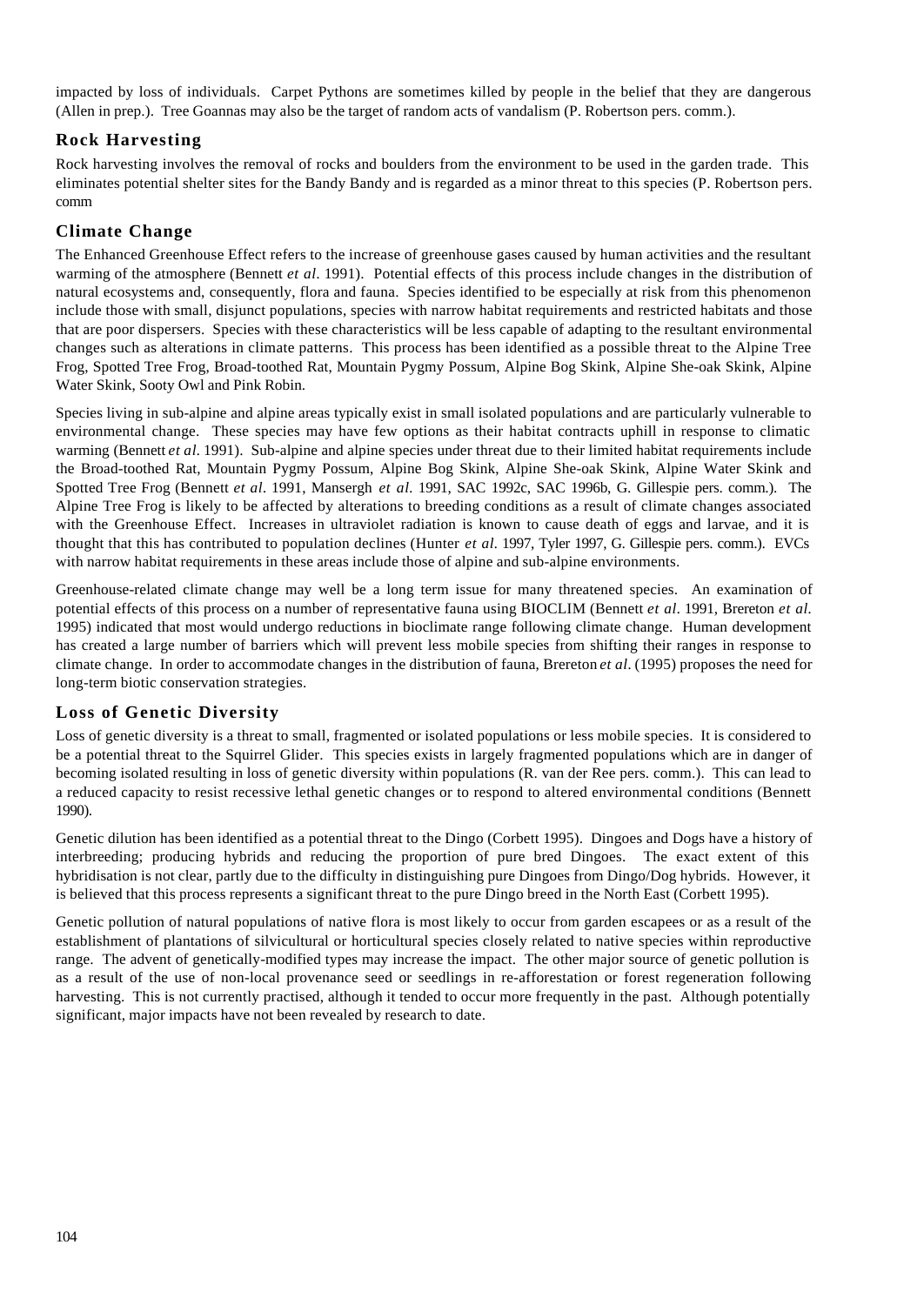# **7 . AQUATIC FAUNA SPE CIES ASSESSMENT**

# **7.1 Introduction**

The quality of stream habitats, and their biota, can be greatly influenced by a wide range of activities within the catchment, including many that occur away from the stream system. The impact of these activities may be felt far downstream from the actual site of disturbance, often outside the forest areas in which they occur. To reduce the impact of these activities, management prescriptions need to be based on accurate and adequate scientific information. This includes information on the distribution, biology and habitat requirements of individual species and communities, along with data on how successful ameliorative actions are at protecting those species and communities.

The aquatic species assessment provides an overview of information on fish and aquatic macroinvertebrates, mainly to address the issue of the viability of maintaining populations of aquatic native species throughout their natural ranges.

To meet this objective, the following assessments are required:

- identification of the distribution, habitat and life history attributes of aquatic biota, primarily fish and aquatic macroinvertebrate species;
- identification of factors affecting the conservation status (risk of extinction) of priority aquatic species;
- identification of the threatening processes (disturbances) affecting all aquatic species and their habitat, and a description of the current management action;
- a description of the current management prescriptions for aquatic species and their habitat, with priority given to those species which are rare or threatened; and
- identification of the gaps in survey and research on aquatic species, habitats and threatening processes.

## *7.1.1 Fish and Aquatic Macroinvertebrates of the North East Region*

#### **Fish**

The North East region is generally bordered on its southern edge by the Great Dividing Range (the Divide) and all streams in the region flow into the Murray River, other than the Wongungarra River which flows in the Wonnangatta River**.** There are 5 major catchments that comprise the region - the Upper Murray (including the Mitta Mitta River), Kiewa, Ovens, Broken and Goulburn Rivers (based on the Australian Water Resources Commission classification).

Fourteen native freshwater fish have been recorded from the North East region to date (Victorian Fish Database). Of these, eight are listed as threatened fauna in Victoria (CNR 1995) and four of these are also listed under the *Flora and Fauna Guarantee Act* 1988. Two of the species are listed under the Commonwealth *Endangered Species Protection Act* 1992 (Table 0.1).

The fish fauna of the North East region can be divided into three distinct groups based on distribution. One group consists of two species restricted to the upland reaches of streams north of the Divide (Two-spined Blackfish, Barred Galaxias), a second consists of five species that are more widespread but are only found to the north of the Divide (Flatheaded Galaxias, Trout Cod, Murray Cod, Golden Perch, Macquarie Perch), and a final group contains seven wide-ranging species which occur in rivers both north and south of the Divide (Mountain Galaxias, Australian Smelt, Broad-finned Galaxias, Southern Pygmy Perch, River Blackfish, Flat-headed Gudgeon, Western Carp Gudgeon).Four of the northern species (28% of the native fauna) are known to migrate as part of their life cycle (Table 0.1).

| 1 avit v.1                      | Consei valion status and presence of mighation of native if eshwater fish. |                                      |                                  |                  |
|---------------------------------|----------------------------------------------------------------------------|--------------------------------------|----------------------------------|------------------|
| <b>Scientific name</b>          | <b>Common Name</b>                                                         | <b>Conservation</b><br><b>Status</b> | <b>FFG/ESP</b><br>Act<br>status  | <b>Migratory</b> |
| Galaxias fuscus                 | <b>Barred Galaxias</b>                                                     | Endangered                           | <b>FFG/ESP</b><br>Act<br>Listed" |                  |
| Maccullochella<br>macquariensis | <b>Trout Cod</b>                                                           | Endangered                           | FFG/ESP<br>Act<br>$Listed+$      |                  |
| Maccullochella peelii peelii    | Murray Cod                                                                 | Vulnerable                           | FFG Act Listed                   | +                |
| Macquaria australasica          | Macquarie Perch                                                            | Vulnerable                           | <b>FFG Act Listed</b>            |                  |
| Gadopsis bispinosus             | Two-spined Blackfish                                                       |                                      |                                  |                  |
| Gadopsis marmoratus             | <b>River Blackfish</b>                                                     | Ins. Known                           |                                  |                  |
| Galaxias brevipinnis            | <b>Broad-finned Galaxias</b>                                               |                                      |                                  | ٠                |
| Galaxias olidus                 | <b>Mountain Galaxias</b>                                                   | Ins. Known                           |                                  |                  |

|  | Table 0.1 | Conservation status and presence of migration of native freshwater fish. |
|--|-----------|--------------------------------------------------------------------------|
|--|-----------|--------------------------------------------------------------------------|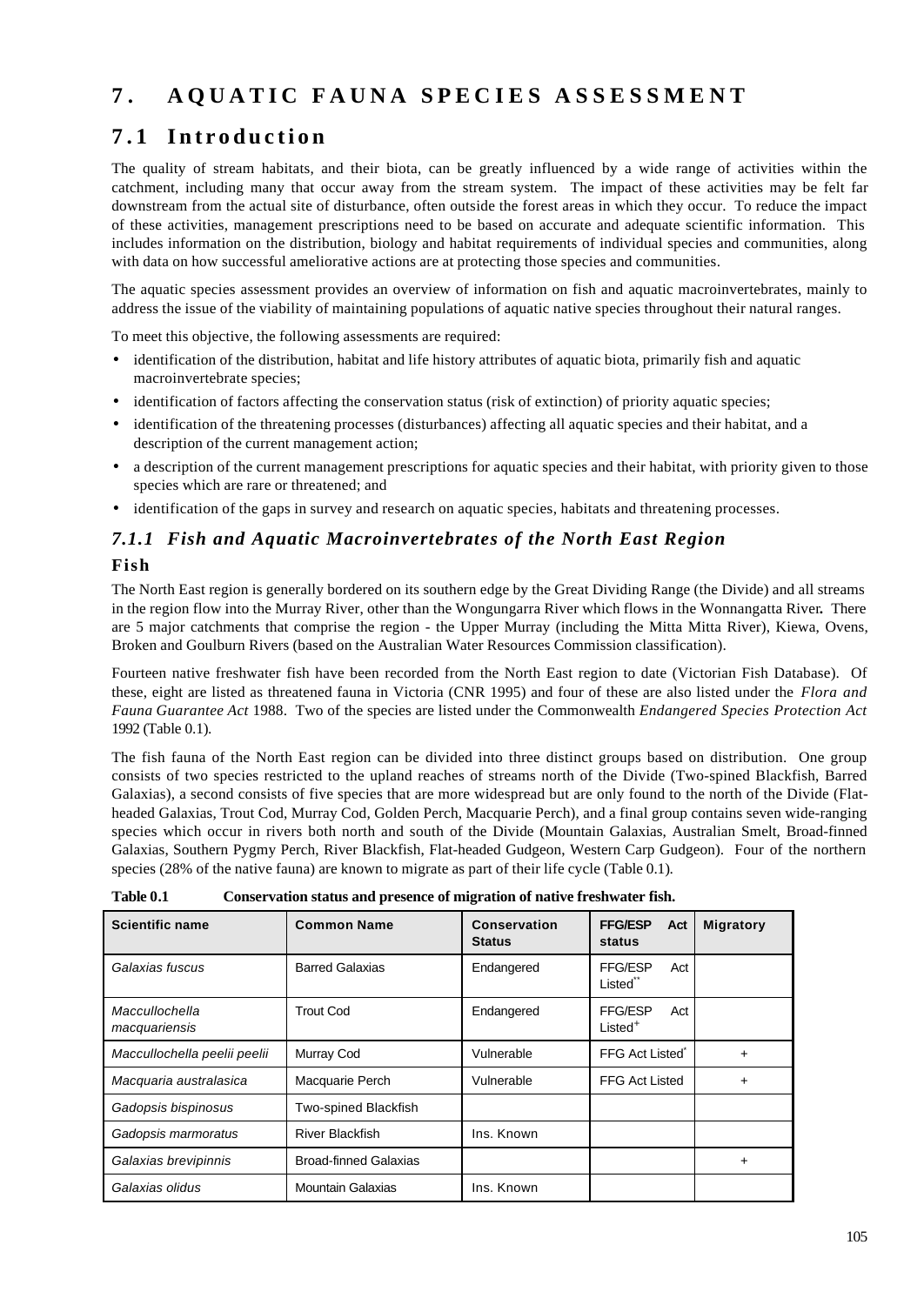| <b>Scientific name</b>   | <b>Common Name</b>      | Conservation<br><b>Status</b> | <b>FFG/ESP</b><br>Act<br>status | <b>Migratory</b> |
|--------------------------|-------------------------|-------------------------------|---------------------------------|------------------|
| Galaxias rostratus       | Flat-headed Galaxias    | Rare                          |                                 |                  |
| Hypseleotris klunzingeri | Western Carp Gudgeon    |                               |                                 |                  |
| Macquaria ambigua        | Golden Perch            | Rare                          |                                 | ٠                |
| Nannoperca australis     | Southern Pigmy Perch    |                               |                                 |                  |
| Philypnodon grandiceps   | Flat-headed Gudgeon     |                               |                                 |                  |
| Retropinna semoni        | <b>Australian Smelt</b> |                               |                                 | $+7$             |

Notes: **FFG** *Flora and Fauna Guarantee Act* 1988; **ESP** *Endangered Species Protection Act* 1992. \*FFG Action Statement draft; \*\*FFG Action Statement completed; +National Recovery Plan completed. +**?** migratory status suspected but not confirmed; Conservation status from (CNR 1995).

#### **Aquatic Macroinvertebrates**

There are insufficient data to estimate the total number of aquatic macroinvertebrate species in the North East region. However, a number of aquatic macroinvertebrates known from the area have been listed under the *Flora and Fauna Guarantee Act* 1988, or are included in the Department of Natural Resources and Environment (NRE) list of threatened Victorian fauna (CNR 1995 - Table 0.2, Table 0.3). Adequate distributional information exists for only two of these (*Thaumatoperla flaveola* and *Hemiphlebia mirabilis*) while the distribution of the remaining taxa remains poorly known in the North East.

| Table 0.2 | Conservation status of non-decapod aquatic macroinvertebrates. |
|-----------|----------------------------------------------------------------|
|-----------|----------------------------------------------------------------|

| <b>Scientific Name</b> | Class, Order         | Conservation<br><b>Status</b> | <b>FFG/ESP Act Status</b> |
|------------------------|----------------------|-------------------------------|---------------------------|
| Thaumatoperla alpina   | Insecta, Plecoptera  | Rare                          | FFG Act Listed            |
| Thaumatoperla flaveola | Insecta, Plecoptera  | Vulnerable                    | FFG Act Listed"           |
| Riekoperla intermedia  | Insecta, Plecoptera  | Vulnerable                    | FFG Act Listed            |
| Riekoperla isosceles   | Insecta, Plecoptera  | Vulnerable                    | <b>FFG Act Listed</b>     |
| Archeophylax canarus   | Insecta, Trichoptera | Rare                          | <b>FFG Act Listed</b>     |
| Tamasia furcilla       | Insecta, Trichoptera | Vulnerable                    |                           |
| Hemiphlebia mirabilis  | Insecta, Odonata     | Vulnerable                    | FFG Act Listed            |
| Canthocamptus longipes | Crustacea, Copepoda  | Ins. Known                    |                           |

Note: **FFG** *Flora and Fauna Guarantee Act* 1988; **ESP** *Endangered Species Protection Act* 1992. \*FFG Action Statement draft; \*\*FFG Action Statement completed, Conservation status from (CNR 1995)

The decapod crustacea (crays, prawns and shrimp) fauna of the area is better known, having been the target of taxonomic studies (Morgan 1986; Horwitz 1990) and collected as part of fish surveys conducted by NRE since 1990 (see below). Numerous incidental records also exist. Species known to occur in the North East region are shown in Table 0.3.

**Table 0.3 Conservation status of native freshwater decapod crustacea.**

| <b>Scientific name</b>       | Common name                      | Conservation<br><b>Status</b> | <b>FFG/ESP Act</b><br>status |
|------------------------------|----------------------------------|-------------------------------|------------------------------|
| Parastacidae                 |                                  |                               |                              |
| Cherax destructor            | Common Yabby                     |                               |                              |
| Cherax sp. nov. <sup>1</sup> | Murray Swamp Yabby               |                               |                              |
| Engaeus Iyelli               | <b>Upland Burrowing Cray</b>     |                               |                              |
| Engaeus cymus                | North Eastern Burrowing Cray     |                               |                              |
| Engaeus affinis              | Central Highlands Burrowing Cray |                               |                              |
| Euastacus armatus            | Murray Spiny Cray                | Ins. Known                    |                              |
| Euastacus woiwuru            | Central Victorian Spiny Cray     |                               |                              |
| Euastacus crassus            | Alpine Spiny Cray                | Rare                          |                              |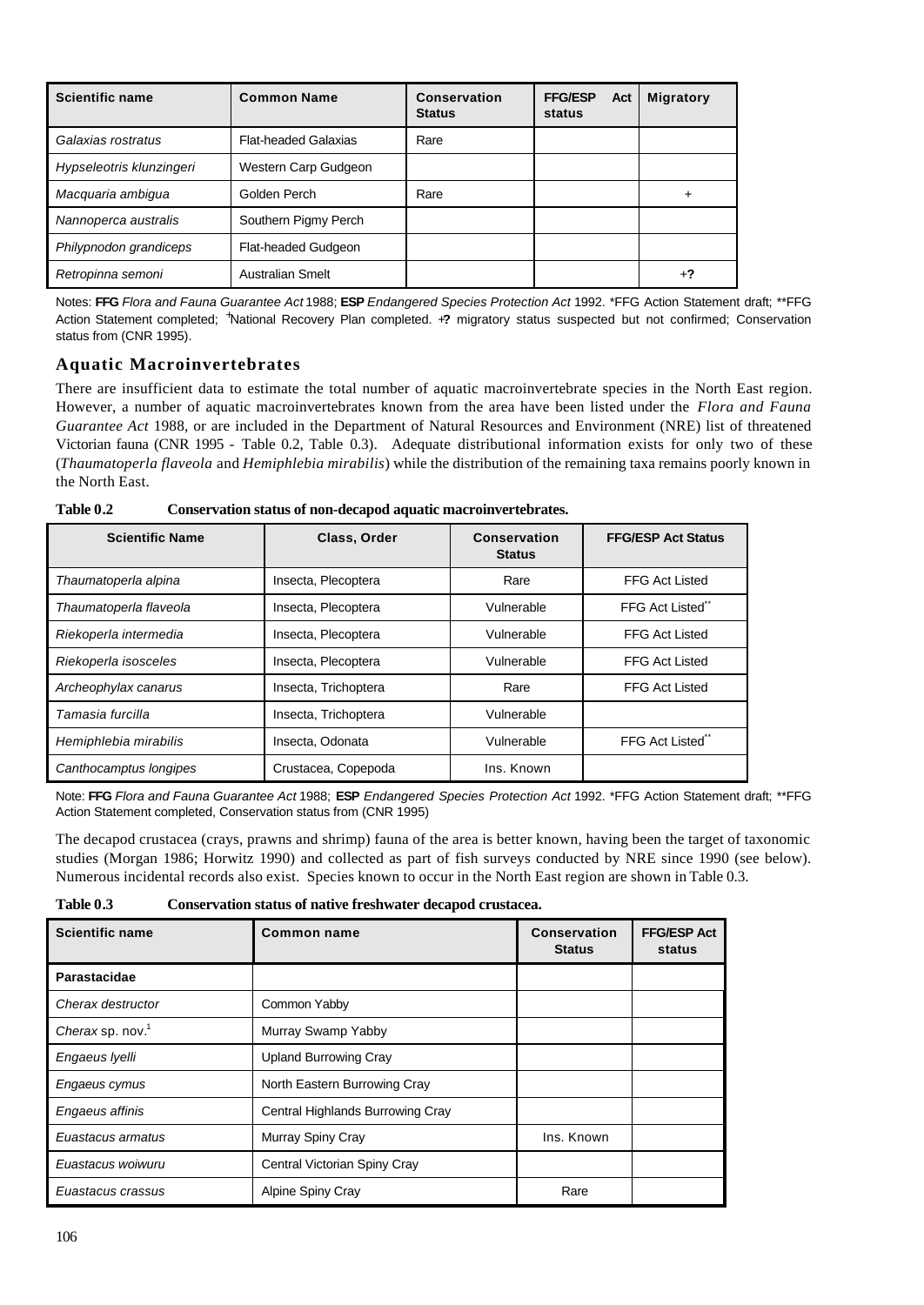| <b>Scientific name</b>      | Common name               | Conservation<br><b>Status</b> | <b>FFG/ESP Act</b><br>status |
|-----------------------------|---------------------------|-------------------------------|------------------------------|
|                             |                           |                               |                              |
| Atvidae                     | <b>Shrimps</b>            |                               |                              |
| Caridina maccullochi        | Murray Freshwater Shrimp  |                               |                              |
| Macrobrachium australiensis | Southern Freshwater Prawn |                               |                              |
| Paratya australiensis       | <b>Freshwater Shrimp</b>  |                               |                              |

Note: **FFG** *Flora and Fauna Guarantee Act* 1988; **ESP** *Endangered Species Protection Act* 1992. \*FFG Action Statement draft; \*\*FFG Action Statement completed, Conservation status from (CNR 1995)

<sup>1.</sup>The Murray Swamp Yabby has recently been discovered and recognised as a distinct species but has not been formally described.

# **7.2 Review of existing site-based data**

The data review process involved systematically working through databases to determine the adequacy of existing sitebased biological data. The outputs of the review can be used to identify priority areas and data gaps to be filled through future survey work. The data review relies on expert knowledge and professional judgment.

## *7.2.1 Fish*

Intensive inventory surveys of fish assemblages in the North East region have primarily been conducted by the Department of Natural Resources and Environment (NRE). Some investigations which incidentally recorded fish species were conducted by other government agencies, universities or private individuals. The distribution of survey sites where adequate community data on fish exists is shown in Map 14.

## **Pre-1990 fish surveys**

Very few historical records (pre-1970) exist for the North East region, and prior to 1970, records were spasmodic, consisting of observations of individual species from only a few locations.The first comprehensive survey of fish assemblages was conducted at 46 sites on the Mitta Mitta River from 1973 to 1976 (Tunbridge, 1977).Between 1973 and 1990, a total of 11 recognised major surveys, and a number of minor surveys, occurred in the area. A total of 240 sites (Table 7.4), exclusive of re-sampled sites, were sampled during this period**.**

Six of the major surveys conducted prior to 1990 were fisheries orientated, only targeting the larger, recreational species, using techniques not designed to capture all fish species (eg. netting with large mesh sizes). These types of surveys are referred to in this report as "partial surveys". As a result of the goals and techniques used in these surveys, many of the smaller fish species would not have been sampled by these surveys. They were also generally conducted in the larger reaches of the main rivers in lowland to foothill areas only.

| Date      | <b>Catchments or Rivers surveyed</b>                            | <b>Sites</b><br>surveyed | <b>Source</b>            |
|-----------|-----------------------------------------------------------------|--------------------------|--------------------------|
| 1973-1976 | Mitta Mitta                                                     | 46                       | Tunbridge 1977           |
| 1974-1977 | Ovens                                                           | 13                       | Tunbridge (unpub. data)* |
| 1975-1978 | Goulburn                                                        | 38                       | Cadwallader 1979         |
| 1978-1984 | Upper Murray, Mitta Mitta, Broken, Kiewa, Ovens<br>and Goulburn | 60                       | Baxter 1985*             |
| 1979-1983 | Ovens                                                           | 5                        | Sanger 1984              |
| 1985      | Upper Murray, Mitta Mitta and Ovens                             | 9                        | Baxter 1986*             |
| 1985      | Goulburn                                                        | 8                        | Koehn et al 1991         |
| 1985-1986 | Goulburn                                                        | 6                        | O'Connor 1993            |
| 1986      | Ovens and Goulburn                                              | 5                        | Baxter 1987*             |
| 1989      | Kiewa, Ovens and Goulburn                                       | 6                        | Baxter et al 1990*       |
| 1989-1990 | <b>Broken</b>                                                   | 24                       | Unmack (unpub. data)     |

| Table 7.4 | Major surveys (5 or more sites sampled) conducted for freshwater fish in the North East region prior |
|-----------|------------------------------------------------------------------------------------------------------|
| to 1990.  |                                                                                                      |

\* indicates fisheries surveys.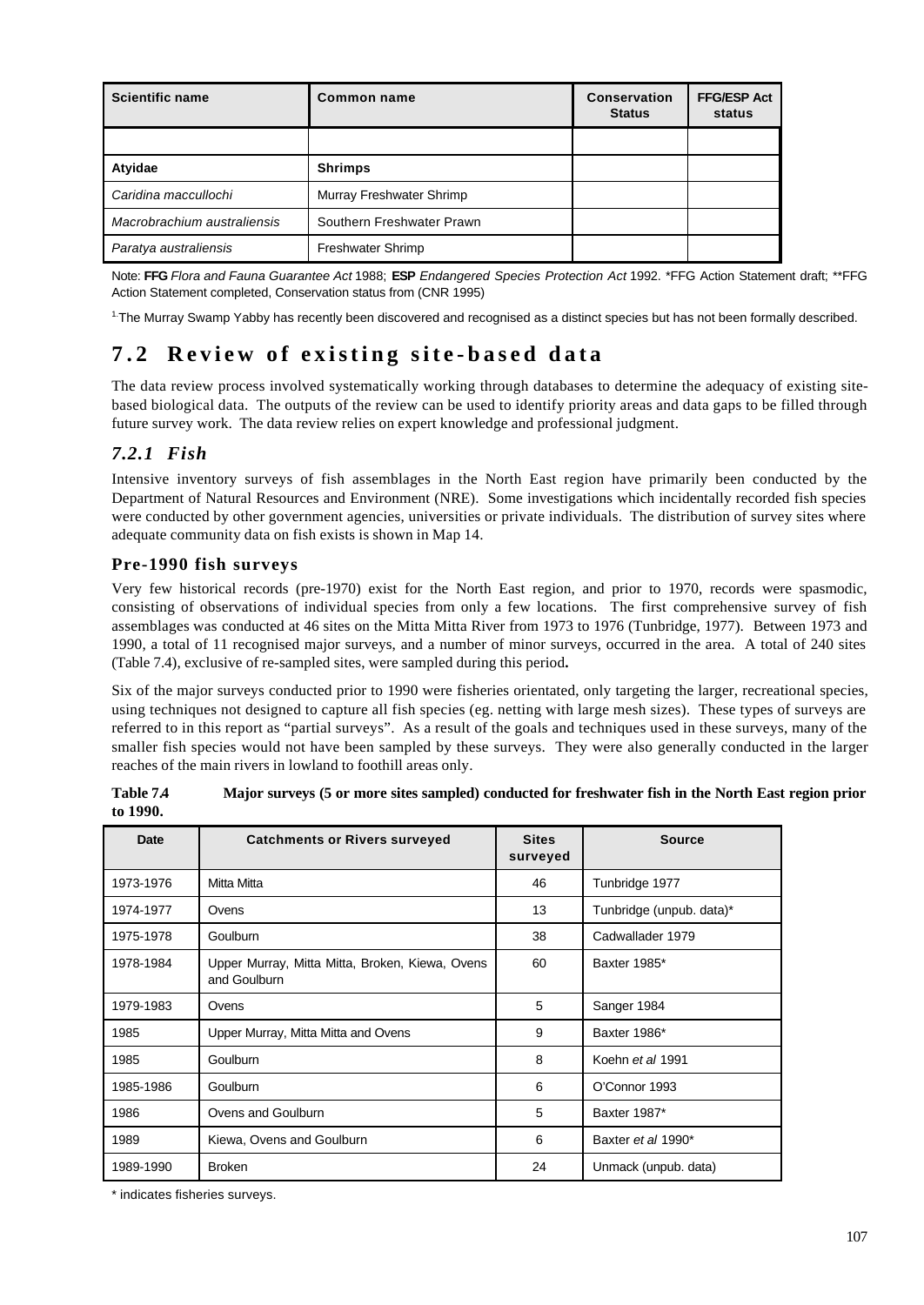#### **Post-1990 fish surveys**

Since 1990, survey intensity and coordination has improved significantly for the region, with 506 new sites (exclusive of re-sampled sites) being assessed in major surveys. Importantly, the majority of surveys used techniques which potentially sampled the entire community rather than just selected species (eg. electrofishing - termed "full" surveys), and many were also conducted in foothill to upland areas in smaller streams.

Of the larger surveys, 29 new sites were sampled in the Mitta Mitta catchment as part of an assessment of the impacts of Dartmouth Dam on aquatic fauna (Koehn et al., 1995), Morison and Anderson (1991) surveyed 32 new sites in the upper Murray and Mitta Mitta catchments in an assessment of broad-finned galaxias populations in north eastern Victoria, and Raadik and Saddlier (NRE, unpublished data) surveyed 39 new sites in the Goulburn catchment in surveys for the endangered Barred Galaxias (*Galaxias fuscus*). Peter Unmack (unpublished data) also sampled 17 new sites in the Goulburn catchment. A number of new sites have also been sampled in fisheries and miscellaneous surveys. Unfortunately, the majority of information recorded since 1990 remains unpublished. (Table 7.5).

There is generally wide spatial coverage of sampling records across the region, though many survey sites fall into fairly restricted areas where survey intensity has been very high (Map 14). This is due to specific projects such as the Barred Galaxias project, impacts of Dartmouth Dam, and the Broad-finned Galaxias project (see earlier). Consequently there is extensive knowledge of fish from only a few areas within the region.

As part of the RFA research program a further 112 sites were sampled over 1997-98 to systematically fill identified gaps in survey data from the North-East region.

| <b>Date</b> | <b>Catchment or River surveyed</b>                      | <b>Sites</b><br>surveyed | <b>Source</b>                            |
|-------------|---------------------------------------------------------|--------------------------|------------------------------------------|
| 1990        | Upper Murray, Mitta Mitta and Kiewa                     | 40                       | Morison and Anderson 1991                |
| 1990        | Goulburn                                                | 5                        | Hall and Harrington (unpub. data)        |
| 1990-1994   | Upper Murray and Mitta Mitta                            | 6                        | Douglas (unpub. data)                    |
| 1991        | Goulburn                                                | 9                        | Anderson (unpub. data)                   |
| 1992        | Ovens and Goulburn                                      | 5                        | Baxter and Vallis 1993*                  |
| 1992-1993   | Ovens, Broken and Goulburn                              | 35                       | Harrington (unpub. data)*                |
| 1992-1993   | Mitta Mitta                                             | 29                       | Koehn et al. 1995                        |
| 1992-1994   | Goulburn and Ovens                                      | 25                       | Unmack (unpub. data)                     |
| 1992-1995   | Ovens and Goulburn                                      | 8                        | O'Connor (unpub. data)                   |
| 1992-1995   | Goulburn                                                | 39                       | Raadik and Saddlier (unpub. data)        |
| 1993-1994   | Goulburn                                                | 14                       | Harrington and Saddlier (unpub.<br>data) |
| 1993-1995   | Upper Murray and Mitta Mitta                            | 19                       | Closs (unpub. data)                      |
| 1994        | Upper Murray, Mitta Mitta, Kiewa, Ovens and<br>Goulburn | 9                        | Baxter and Vallis 1995*                  |
| 1994        | Ovens                                                   | $\overline{7}$           | Moore et al 1996                         |
| 1994        | <b>Broken</b>                                           | $\overline{7}$           | Balcombe (unpub. data)                   |
| 1995        | <b>Broken</b>                                           | 14                       | VFRI (unpub. data)*                      |
| 1995        | Kiewa and Ovens                                         | 9                        | Raadik (unpub. data)                     |
| 1996        | Upper Murray and Mitta Mitta                            | 6                        | Metacom (unpub. data)                    |
| 1997-1998   | Upper Murray, Mitta Mitta, Kiewa, Ovens and<br>Goulburn | 112                      | Raadik (unpub. data)                     |

| Table 7.5 | Major surveys (5 or more sites sampled) conducted for freshwater fish in the North East region since |
|-----------|------------------------------------------------------------------------------------------------------|
| 1990.     |                                                                                                      |

\* indicates fisheries surveys.

The number of freshwater survey sites in the North East region appears to be fairly extensive at 746 (Table 7.6). Of these, 439 sites are considered to be full surveys (full coverage of species diversity) which provide adequate data quality for distributional analyses.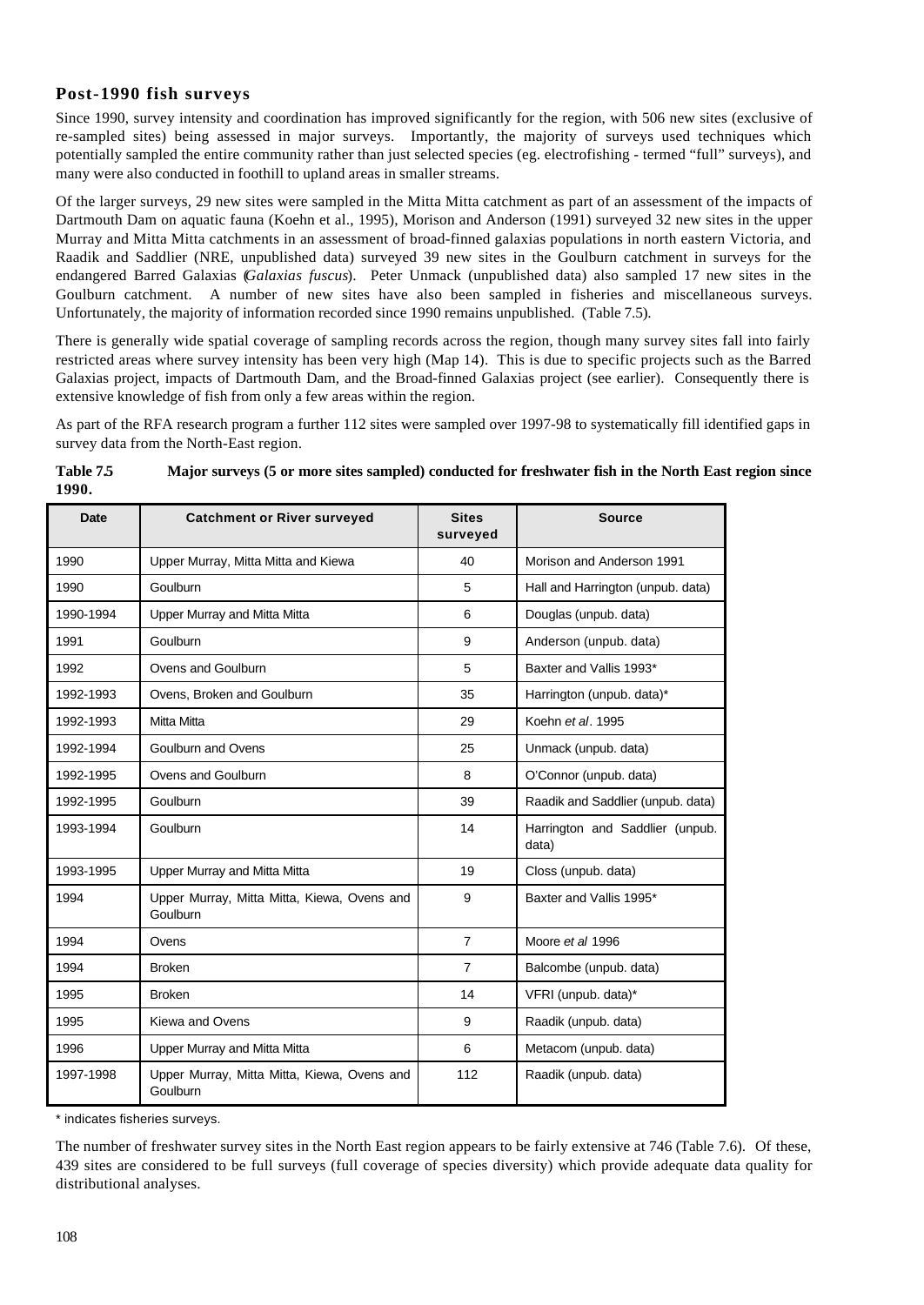By comparison, Jackson and Davies (1983) surveyed 115 sites in the Grampians region, in an area approximately 20% the size of the North-East region, and Cadwallader (1979) surveyed 38 sites in a single tributary system (Seven Creeks). If the North-East region were to be surveyed with the same intensity to that conducted in the Grampians, approximately 575 sites would be required. The current number of full survey sites (439) represents 76% of this value, suggesting that survey intensity is adequate.

| <b>Land tenure</b>              |             | <b>State forest</b> |             | <b>Private land and other</b><br><b>Public land</b> | <b>Conservation</b><br>reserves |         |              |  |
|---------------------------------|-------------|---------------------|-------------|-----------------------------------------------------|---------------------------------|---------|--------------|--|
| Survey Type                     | <b>Full</b> | Partial             | <b>Full</b> | Partial                                             |                                 | Partial | <b>Total</b> |  |
| Catchment                       |             |                     |             |                                                     |                                 |         |              |  |
| Upper Murray and<br>Mitta Mitta | 20          |                     | 98<br>72    |                                                     | 13                              | 1       | 204          |  |
| Kiewa                           | 4           |                     | 12<br>18    |                                                     | 5                               | 1       | 40           |  |
| Ovens                           | 25          | 4                   | 30<br>73    |                                                     | 14                              | 15      | 161          |  |
| <b>Broken</b>                   | 16          | 2                   | 18<br>44    |                                                     |                                 |         | 80           |  |
| Goulburn                        | 41          | 12                  | 135<br>59   |                                                     | 8                               | 6       | 261          |  |
| Sub total                       | 106         | 18                  | 293<br>266  |                                                     | 40                              | 23      |              |  |
| <b>Total sites</b>              |             | 124                 | 559         |                                                     |                                 | 746     |              |  |
| % of total                      |             | 16.6%               |             | 75.0%                                               |                                 | 8.4%    |              |  |

**Table 7.6 Summary of information on fish survey sites in the North East region from 1973-1994.**

**Full** - all fish species recorded; **Partial** - only larger, recreational species collected.

Because of the nature of individual survey objectives, only 63 sites (8.4% of all sites) have been located in areas set aside for conservation purposes, 559 (75.0%) were located in private land and other areas of public land (eg. stream frontages) and 124 sites (16.6%) have been located in State forest. The majority of sites in State forest have been sampled as part of the RFA research program.

## *7.2.2 Aquatic macroinvertebrate fauna*

Inventory surveys of aquatic macroinvertebrates in the North East region have primarily been conducted by a number of Government Departments, Monash and Latrobe Universities and the Murray-Darling Freshwater Research Centre based in Albury. Some investigations which incidentally recorded invertebrate species (eg. as part of taxonomic studies), have been conducted by universities or private individuals.

## **Pre-1990 macroinvertebrate surveys**

The Department of Water Resources (DWR 1989) recorded 36 sites where aquatic macroinvertebrate surveys have been conducted as part of several studies in the North East region prior to 1990 (Table 7.7). In the main study, the Museum of Victoria investigated the impact of Dartmouth Dam on the Mitta Mitta River (13 sites). Other sites were part of a series of surveys by the State Rivers and Water Supply Commission and the Latrobe Valley Water and Sewerage Board around Dinner Plain (4 sites), and a survey of House Creek, Wodonga (5 sites). Sites in the North East were collected as parts of other surveys, including a broad survey of the Murray River by the Albury-Wodonga Development Corporation (3 sites) and of rivers above Lake Eildon (7 sites). The final historical data were from a post-graduate project at Monash University (4 sites).

Unfortunately, a variety of different survey techniques was employed in each of these studies. As these have often used different sampling methods and regimes, data comparisons between these surveys for the purposes of assessing aquatic macroinvertebrate diversity and distribution should be treated with caution.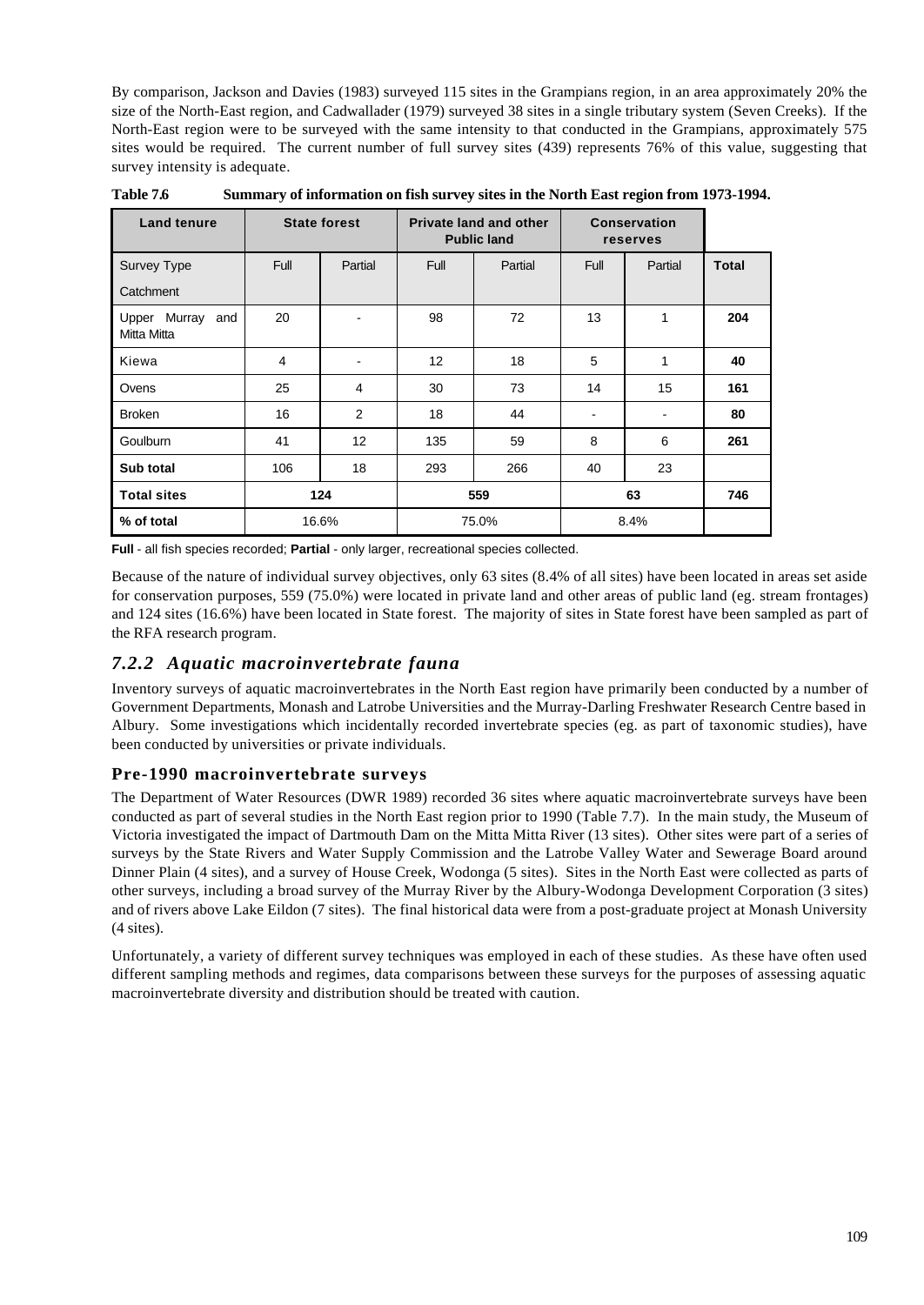| <b>Table 7.7</b> | Surveys conducted for aquatic macroinvertebrates in the North East region prior to 1990 |
|------------------|-----------------------------------------------------------------------------------------|
|------------------|-----------------------------------------------------------------------------------------|

| <b>Dates</b> | Catchment                    | <b>Sites surveyed</b> | Institutions responsible                 |
|--------------|------------------------------|-----------------------|------------------------------------------|
| 1981-1984    | Mitta Mitta                  | 13                    | Museum of Victoria                       |
| 1982         | Mitta Mitta                  | 2                     | State Rivers and Water Supply Commission |
| 1984         | Mitta Mitta                  | 2                     | Latrobe Valley Water and Sewerage Board  |
| 1979         | Kiewa                        | 5                     | State Rivers and Water Supply Commission |
| 1977         | Mitta Mitta, Ovens,<br>Kiewa | 3                     | Albury-Wodonga Development Corp.         |
| 1979         | Ovens, Kiewa                 | 4                     | Monash University                        |
| 1985         | Goulburn                     |                       | Museum of Victoria                       |

from DWR 1989

#### **Post-1990 macroinvertebrate surveys**

Since 1990, various surveys have continued sporadically in some catchments. A number of graduate and post-graduate projects at Latrobe University have been conducted. A further survey of the Mitta Mitta River below Dartmouth has been conducted (Koehn *et al*. 1995). Prior to 1990, all these surveys have been conducted using a variety of sampling techniques and have been identified to different taxonomic resolutions. Therefore, there has been no comprehensive or systematic study of the aquatic macroinvertebrate fauna of the entire North East region. Numerous individual studies have been conducted for specific purposes, but the data cannot be amalgamated to provide a description of the entire North East macroinvertebrate fauna.

More recently, as part of the Monitoring River Health Initiative (MRHI), a program of sampling is being conducted to produce a technique to predict aquatic macroinvertebrate communities in streams throughout Australia. Although not intended as a biodiversity measurement (it is designed as a monitoring tool) this program produces good quality data on the distribution of many species and communities. Thirty-nine sites are currently being monitored in the North East region (L. Metzeling, EPA, pers. comm. - Table 0.8, Map 14). Additional sampling at 61 sites using the same methodology as the MRHI, has been conducted over autumn and spring 1997 by NRE as part of the RFA research program.

These sites surveyed under the MRHI and RFA research program will provide some baseline data for the region, particularly for some of the more common taxa. However, more significantly, the data from these 101 sites are being used to construct a regional predictive model, allowing the invertebrate fauna at an unknown site to be predicted on the basis of the river characteristics (eg. water quality, altitude, bed structure).

| <b>Catchment</b>                | <b>Number of sites</b><br>- MRHI | <b>Number of sites</b><br>- NRE |
|---------------------------------|----------------------------------|---------------------------------|
| Upper Murray (inc. Mitta Mitta) | 14                               | 23                              |
| Kiewa                           | 9                                | 5                               |
| Ovens                           | 10                               | 16                              |
| <b>Broken</b>                   | 4                                | 3                               |
| Goulburn                        | າ                                | 14                              |

| Table 0.8 |  | Number of sites sampled as part of the MRHI and NRE in each catchment in the North East region. |
|-----------|--|-------------------------------------------------------------------------------------------------|
|           |  |                                                                                                 |

To provide an adequate inventory of all macroinvertebrate species in the region (including rare species), an overall survey intensity at a greater density than 100 sites in the North East region will be required. For example, accurate determination of the distribution of a single threatened species, the Stirling Stonefly *Thaumatoperla flaveola* in the Mt Buller/Stirling area, required about 90 sampling sites in an area 30x30km around the probable distribution (T. Doeg, NRE, unpublished data). There are a number of other recorded taxa that may show similar restricted distributions (Table 0.2) and, of course, other as yet undiscovered or undescribed macroinvertebrate taxa in the region. For example, a survey for the flatworm *Spathula tryssa* in the Victorian alps discovered two undescribed flatworm species with restricted distributions (R. St. Clair, EPA, unpublished data).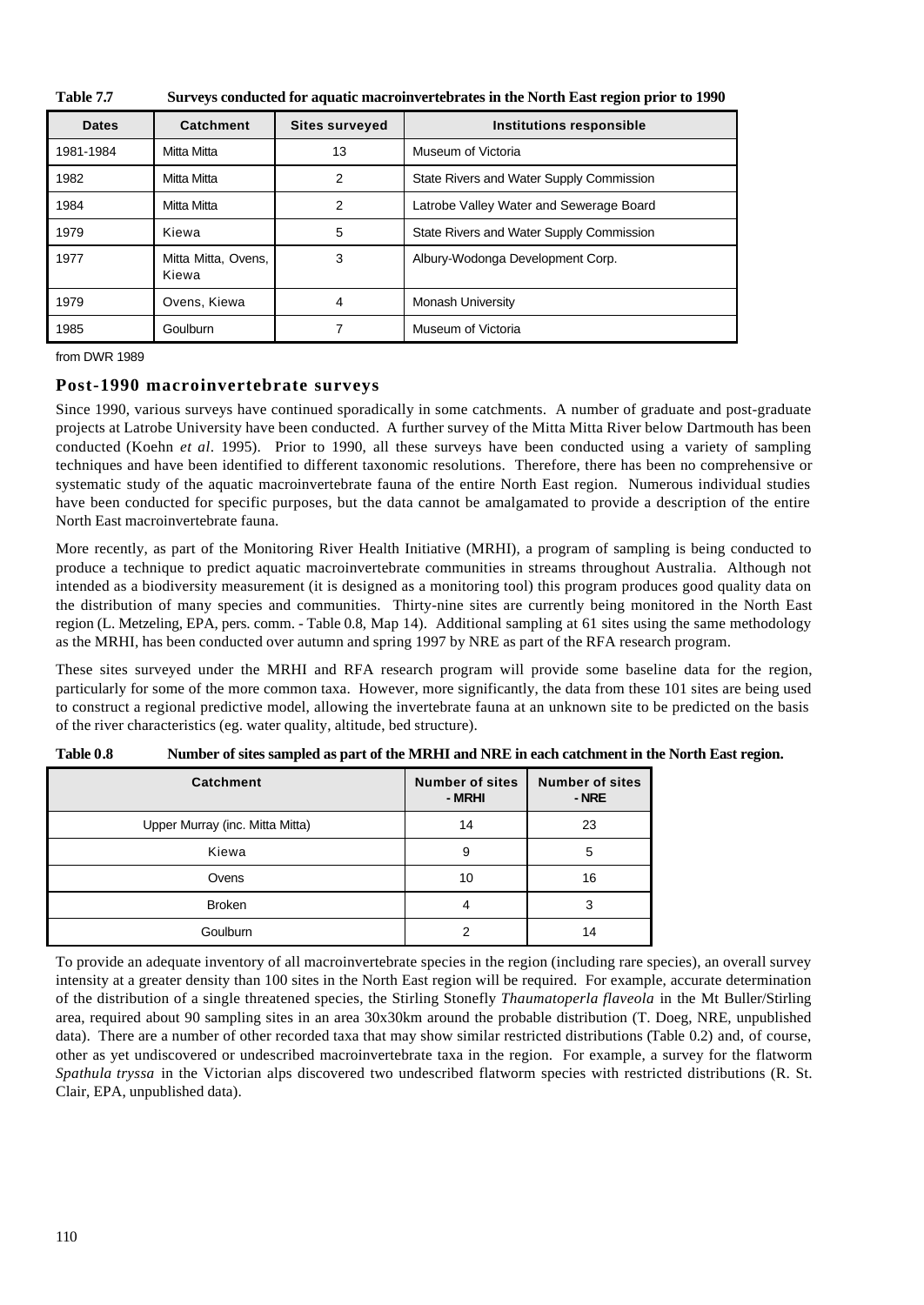# **7.3 Life history and population parameters for aquatic species**

## *7.3.1 Priority species*

A priority list of 20 aquatic species (Table 7.9) was compiled for inclusion in the more detailed assessment of species' response to disturbance, and life history and population dynamics. The list consists mainly of species which occur in the North East Region and are listed under the *Flora and Fauna Guarantee Act* 1988, the Commonwealth *Endangered Species Protection Act* 1992 and the Threatened Fauna of Victoria (CNR 1995) list.

| <b>Species Name</b>            | <b>Common Name</b>           |  |  |
|--------------------------------|------------------------------|--|--|
| Fish                           |                              |  |  |
| Galaxias olidus                | <b>Mountain Galaxias</b>     |  |  |
| Galaxias fuscus                | <b>Barred Galaxias</b>       |  |  |
| Galaxias rostratus             | <b>Flat-headed Galaxias</b>  |  |  |
| Maccullochella peelii peelii   | Murray Cod                   |  |  |
| Maccullochella macquariensis   | <b>Trout Cod</b>             |  |  |
| Macquaria ambigua              | Golden Perch                 |  |  |
| Macquaria australasica         | Macquarie Perch              |  |  |
| Gadopsis marmoratus            | <b>River Blackfish</b>       |  |  |
| <b>Decapod Crustacea</b>       |                              |  |  |
| Cherax sp. nov. <sup>1</sup>   | Murray Swamp Yabby           |  |  |
| Euastacus armatus              | Murray Spiny Cray            |  |  |
| Euastacus crassus              | Alpine Spiny Cray            |  |  |
| Euastacus woiwuru <sup>1</sup> | Central Highlands Spiny Cray |  |  |
| Non-decapod invertebrates      |                              |  |  |
| Thaumatoperla alpina           | Stonefly                     |  |  |
| Thaumatoperla flaveola         | Stonefly                     |  |  |
| Riekoperla intermedia          | Stonefly                     |  |  |
| Riekoperla isosceles           | Stonefly                     |  |  |
| Archeophylax canarus           | Caddisfly                    |  |  |
| Tamasia furcilla               | Caddisfly                    |  |  |
| Hemiphlebia mirabilis          | Damselfly                    |  |  |
| Canthocamptus longipes         | Copepod                      |  |  |

**Table 7.9 Priority aquatic species included in the life history and population parameter assessment.**

1. The Murray Swamp Yabby is included as it is probably rare or patchily distributed and the Central Highlands Spiny Cray is included because its distribution in the North East region is restricted to the south-west corner (although it is abundant in the Central Highlands area).

## *7.3.2 Results*

## **Fish**

Basic life history and population characteristics for fish species was obtained primarily from Cadwallader and Backhouse (1983) and Koehn and O'Connor (1990). Further information on *Galaxias fuscus*, a species not covered in those sources, was from Raadik *et al.* (1996).

#### *Galaxias olidus* **(Mountain Galaxias)**

A small (adults to 15 cm) non-migratory species, located both sides of the divide. Adults live in stony fast-flowing streams. Spawning occurs in freshwater during winter/spring. Spawning trigger is unknown. Adult females (maturity occurs at 2 years old) lay few (<500) eggs onto the substrate. Incubation time is unknown.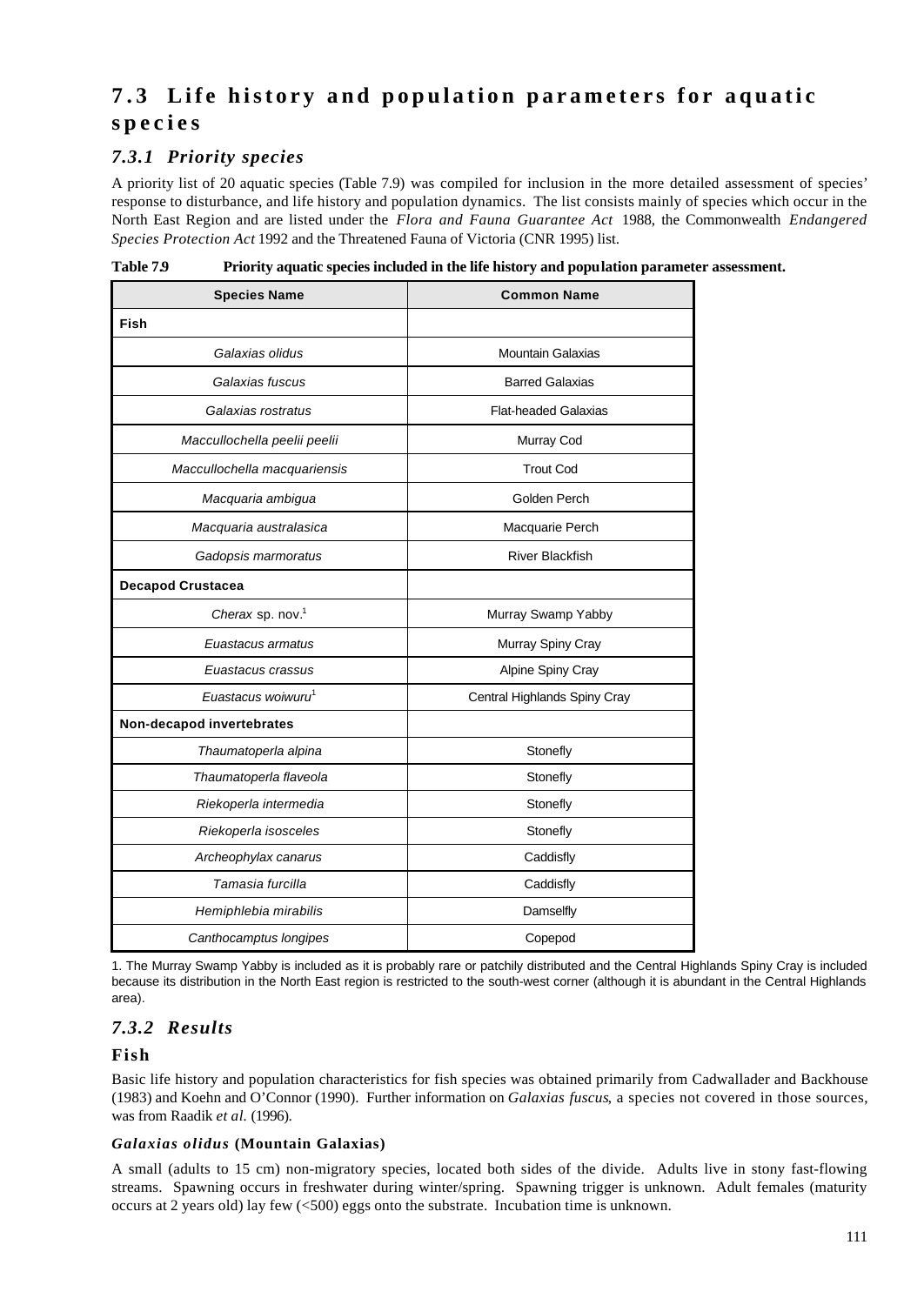#### *Galaxias fuscus* **(Barred Galaxias)**

A small (adults to 15 cm) non-migratory species, located north of the divide. Adults live in slow-flowing pools in stony fast-flowing upland streams. Spawning occurs in freshwater during late winter/spring, triggered by increasing day length and water temperature. Adult females (age unknown) lay about 500 eggs, possibly adhering them to boulders. Incubation time is approximately 30 days.

#### *Galaxias rostratus* **(Flat-headed Galaxias)**

A small (adults to 15 cm and 26g) non-migratory species, located north of the divide. Adults live in still, gently flowing water. Spawning occurs in freshwater during spring. Spawning trigger is unknown. Adult females (unknown age) lay 1,000-7,000 eggs into the water column which settle. Eggs hatch after 9 days.

#### *Maccullochella macquariensis* **(Trout Cod)**

A large (adults to 16kg) non-migratory species, located north of the divide. In the Murray River, adults live among woody debris in fast-flowing water. Spawning occurs during spring-early summer in association with rising water levels and temperature. Adult females (maturity occurs at 3-5 years old) most likely lay adhesive eggs on or in logs, amongst rocks or on hard clay surfaces. Eggs hatch 5-10 days after fertilisation and the newly hatched larvae are 6-9 mm long.

### *Maccullochella peelii peelii* **(Murray Cod)**

A large (adults to 1800 cm and 100 kg) migratory species, located north of the divide. Adults live among wood debris in deep holes in lowland areas. Spawning occurs in freshwater during spring after an upstream adult migration, triggered by high flows. Adult females (maturity occurs at 4-6 years old) lay many eggs (10,000-200,000 depending on adult size) attached to the substrate (although the egg deposition site is not known). Eggs hatch after 1-2 weeks. Larvae drift downstream to mature and adults migrate downstream after spawning.

### *Macquaria ambigua* **(Golden Perch)**

A large (adults to 76 cm) migratory species, located north of the divide. Adults live in slow-flowing water. Spawning occurs in freshwater during spring to summer after an adult upstream migration, triggered by rising temperature and flow. Adult females (maturity occurs at 2-4 years old) lay up to 500,000 eggs into the water column. Eggs hatch after 1-2 days. Larvae are washed downstream and adults migrate downstream after spawning.

### *Macquaria australasica* **(Macquarie Perch)**

A moderate sized (adults to 46 cm) migratory species, located north of the divide (although a population was translocated to the Yarra River). Adults live in deep holes in slow-flowing waters. Spawning occurs in freshwater during late spring after an adult upstream migration, triggered by rising water temperatures. Adult females (maturity occurs at 2-4 years old) lay up to 100,000 eggs into the water column which settle. Eggs hatch after 1-3 weeks (depending on temperature). Larvae are washed downstream and adults migrate downstream after spawning.

#### *Gadopsis marmoratus* **(River Blackfish)**

A moderate sized (adults to 60 cm) non-migratory species, located both sides of the divide. Adults live in relatively quiet upland and lowland streams. Spawning occurs in freshwater during spring, triggered by rising water temperatures. Adult females (maturity occurs at 3-4 years old) lay few (<500) eggs attached to the substrate in hollow logs. The parental males guard the eggs. Eggs hatch after about 2 weeks. Larvae are believed to live among leaf litter for at least 12 months.

## **Aquatic macroinvertebrates**

Little is known about the life history of most of the aquatic macroinvertebrates species listed in Table 7.9. The majority of priority macroinvertebrate species have been recorded from alpine areas. Information was mainly derived from a variety of sources, including Horwitz (1990) and T. Raadik (NRE, pers. comm.) for decapod crustacea.

#### *Cherax* **sp. nov. (Murray Swamp Yabby)**

A large (adults up to 30 cm in length) decapod crayfish. Nothing is known about its life history and biology, or its distribution. No specific surveys or studies have been conducted. The species was only recently discovered in the Barmah State Forest and its range is known to extend to the Ovens River and up the Goulburn River system, though this is based on very few records. It appears that this species prefers wetlands and can exist in wetlands which are infrequently inundated.

#### *Euastacus armatus* **(Murray Spiny Cray)**

*Euastacus armatus* is the best known of the decapod crayfish in Table 7.9. A large animal (specimens 45-50 cm long and 2.5-2.7 kg have been recorded), it has been found in a number of stream habitats (dry and wet sclerophyll forest at a variety of altitudes). Reproduction (adults reach maturity at 6-9 years) occurs annually in autumn. The number of eggs produced depends on the size of the adult, with one 450g carrying about 800 eggs. Eggs develop over 4 months and juveniles remain attached to the adult for a further month.

#### *Euastacus crassus* **(Alpine Spiny Crayfish)**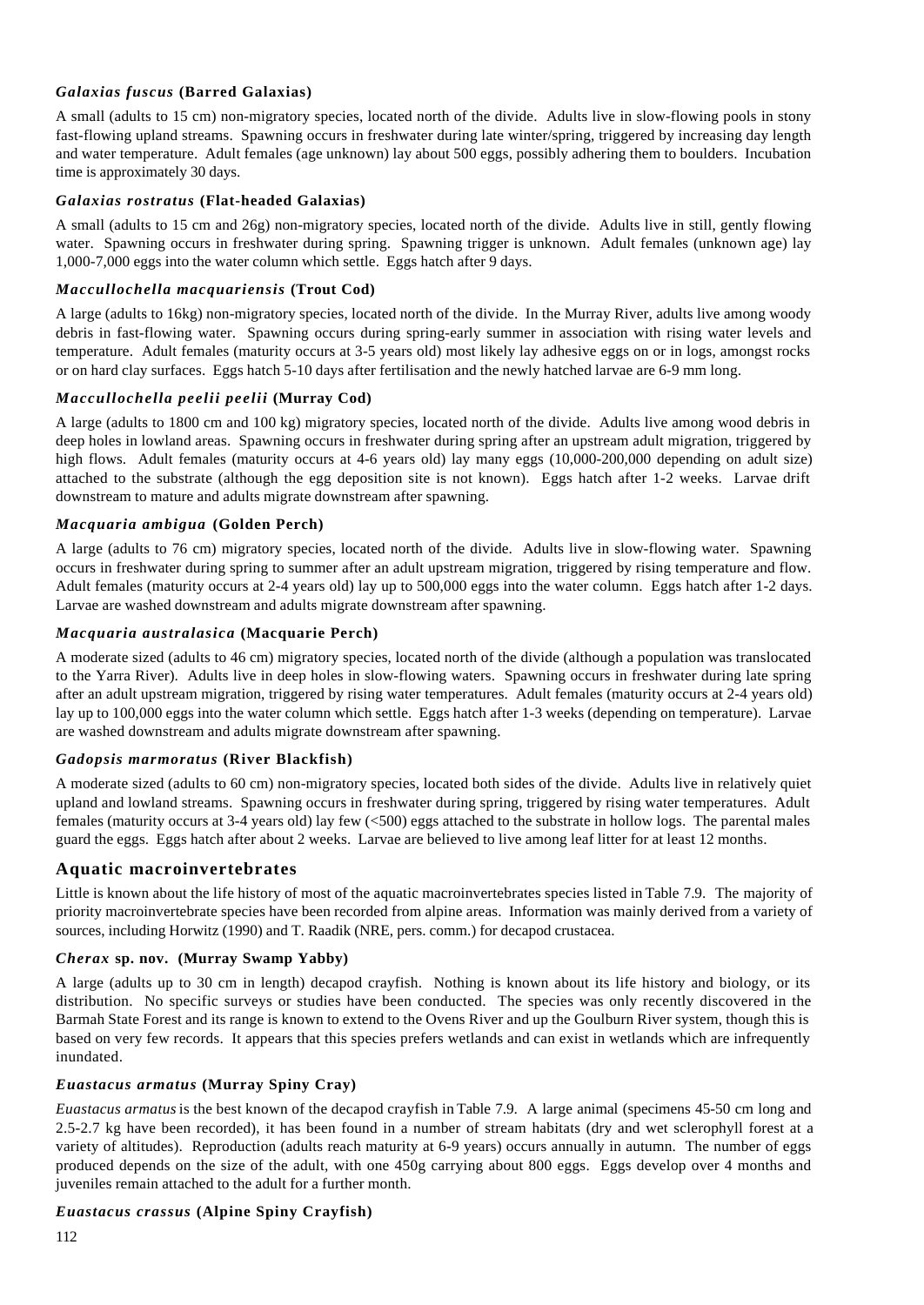*Euastacus crassus* is a relatively small (up to 58 mm) freshwater crayfish found on both sides of the divide in semi-alpine regions in Victoria. This species is found as far west as the Mt Beauty-Mt Hotham region at altitudes above 1000 m. Little is known about the life history or biology of the species.

#### *Euastacus woiwuru* **(Central Highlands Spiny Cray)**

*Euastacus woiwuru* is a medium size (maximum size 75 mm) freshwater crayfish found on both sides of the Great Dividing Range in foothill to alpine regions in Victoria. It usually occurs at altitudes above 200m a.s.l. North of the Divide the distribution is mainly located within the Goulburn River basin (only parts of which are within the NE RFA region) and extends eastward to tributaries of the Ovens River basin. Little is known about the life history or biology of this species.

#### *Hemiphlebia mirabilis* **(Damselfly)**

A small damselfly living in the edge vegetation of riverine billabongs and swamps. Adults emerge in summer. Water may dry at some times of the year and the species may have resistant eggs or larvae (Trueman *et al*. 1992).

#### *Archeophylax canarus* **(Caddisfly)**

Small alpine caddisfly. Nothing is known specifically of its life history or habitat requirements. However, the genus is in need of taxonomic work as several undescribed species are known to be present (which may have previously been recorded as *A. canarus*).

#### *Thaumatoperla alpina* **(Stonefly)**

A large, eustheniid stonefly, found only in streams on the Bogong High Plains, Mt Mackay, Mt Fainter and Falls Creek. Nothing specific is known about it's habitat preference or life history, but like other eustheniids, it probably spends a number of years within the stream system as juveniles before emerging as reproductive adults.

#### *Thaumatoperla flaveola* **(Stonefly)**

A large, fairly cryptic eustheniid stonefly, found only in streams on Mt Buller and Mt Stirling often deep in the bed of streams (Pettigrove 1991). It is most abundant in streams with low flow, composed of a series of terraces, separated by steep sections. The flow mainly percolates through an open bed (T. Doeg, NRE, unpublished data). The species is also probably long-lived, spending a number of years within the stream system as juveniles before emerging as reproductive adults. Adults have reduced powers of flight and hence, a low ability to recolonise if disturbed.

#### *Riekoperla intermedia* **(Stonefly)**

Small stonefly known only from alpine areas around Mt Mackay, Mt Bogong and Mt Feathertop. Nothing is known specifically of its life history or habitat requirements.

#### *Riekoperla isosceles* **(Stonefly)**

Small stonefly known only from alpine areas around Mt Buller. It appears that adults emerge early in summer, but the resultant eggs remain inert (diapause) over summer. This allows the species to survive desiccation if the small streams dry up (Rhithroecology 1993). However, no more detailed information is known of its life history or habitat requirements.

#### *Tamasia furcilla* **(Caddisfly)**

Small case-building caddisfly species known only from the type locality on Mt Buller (AGPS 1988). Nothing is known specifically of its life history or habitat requirements.

#### *Canthocamptus longipes* **(Copepod)**

Small (about 0.4mm) harpacticoid copepod known only from Sphagnum bogs on Mt Buffalo (Horwitz 1990). Nothing is known specifically of its life history.

# **7.4 Review of disturbances and their implications fo r aquatic fauna**

## *7.4.1 Introduction*

The decline of species can be largely attributed to the impacts of disturbances, both directly on the species and indirectly on essential components of their habitat. Disturbances which have negative effects (direct or indirect) on a species are referred to as threatening processes.

A review of the current state of knowledge of aquatic species, and of threatening processes was conducted to provide information to assist in setting priorities for management and research during the development of the North East RFA. The review covered priority aquatic species (Table 7.9) in the North East, and was based on existing scientific literature and expert opinion.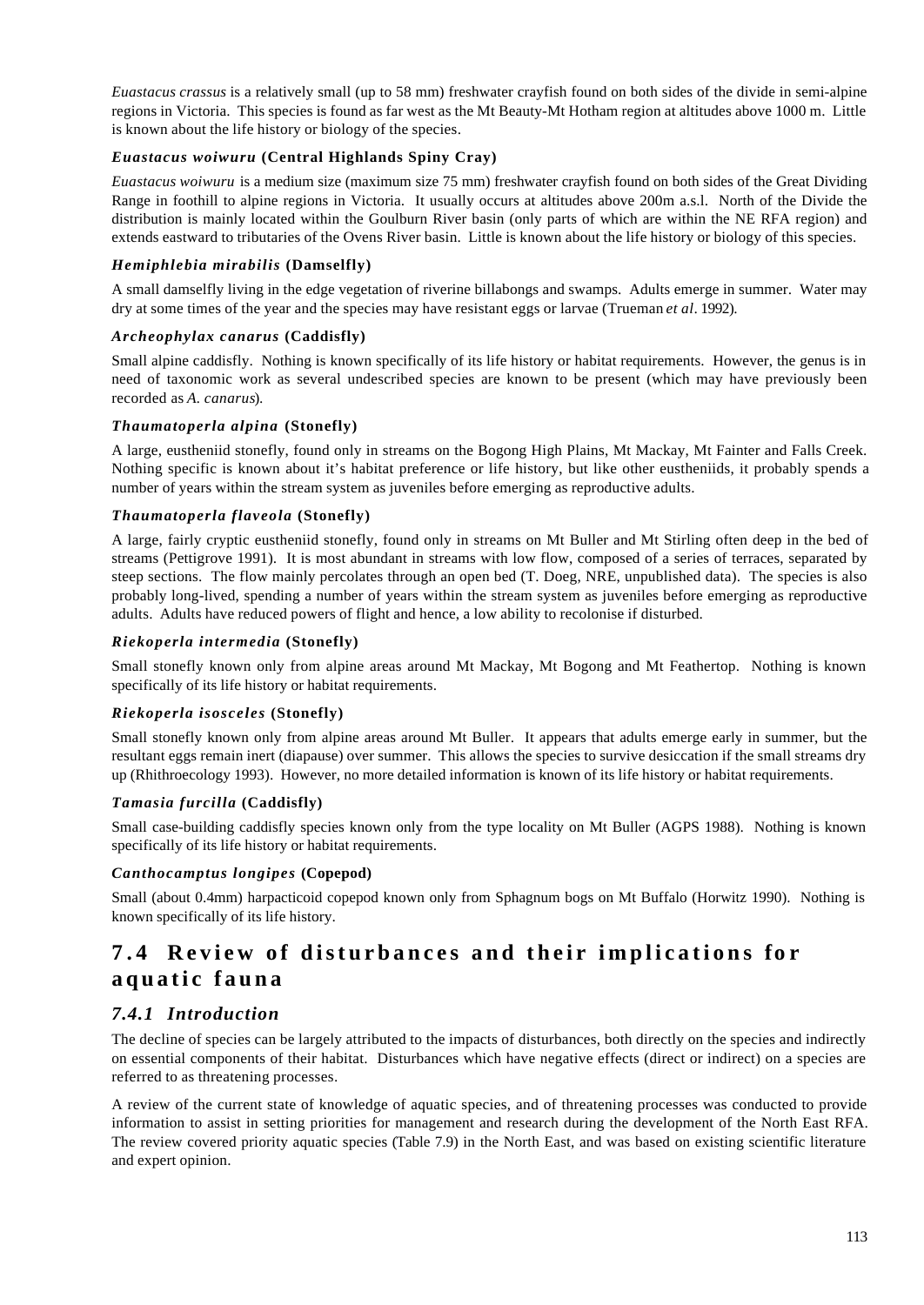A number of processes have either been shown to have, or have the potential to have serious impacts on aquatic ecosystems, and therefore on aquatic species. A list of broad disturbance categories and their major impact on aquatic ecosystems is shown in Table 7.10.

By far the most common effect of most disturbances in forested areas is the increase in sediment accession to rivers and streams. While sediment in streams is part of the natural erosion process, and fauna are presumed to be adapted to natural variations in sediment levels (eg. natural increases during high flows), several activities lead to additional sediment (often to very high levels) input to streams.

Increased levels of sediment can adversely affect all aspects of freshwater ecosystems by reducing water quality and degrading or destroying habitat. Increased turbidity can have adverse physical, physiological and behavioural effects on stream dwelling plants and animals. Sediment is harmful to the gills, clogging gill mucus and causing asphyxiation. Fish that feed using vision to locate prey can also be affected by the reduced visibility in the water column caused by increased turbidity. Elevated levels of deposited sediment can smother stream beds, reducing this variation, and exposing fish to increased predation and stress. High levels of sediment can even fill in deep pools, destroying the entire habitat for some species. Crevices in the substrate between rocks or bits of wood serve as critical habitat for fish, mainly as egg deposition sites and rearing areas for juveniles. Sediment settling out can fill these spaces and subsequently destroy important habitat. Increased sedimentation of rivers is a listed Potentially Threatening Process under the *Flora and Fauna Guarantee Act* 1988.

Other disturbances potentially alter the natural stream chemistry, increasing levels of nutrients (fire, timber harvesting, grazing, waste disposal) or toxic chemicals (pest control, fire control, mining, waste disposal). Introduction of toxic material into rivers is a Potentially Threatening Process listed under the *Flora and Fauna Guarantee Act* 1988.

Dams represent a severe disturbance to aquatic systems. Where low level off-takes are used (many older dams) water temperature can be lowered substantially. Storage and release of water at different times also changes the natural flow regimes. Dams can also present a barrier to migratory fish species, increased sedimentation can occur either during construction or cleaning. *Altered temperature regimes*, *Altered flow regimes of rivers*, and *Barriers to fish passage* are all listed Potentially Threatening Processes under the *Flora and Fauna Guarantee Act* 1988.

Introduced species can have serious impacts on stream fauna through increased competition for space and food, or through direct predation on native species.

It should be noted that some species can be affected by disturbances which occur some distance away. Additional sediment in a stream can gradually move downstream during floods. If severe, this can affect areas and species many kilometres from the source of the disturbance. Dams acting as fish barriers can affect large areas upstream. A barrier at the mouth of a river can effectively exclude species from the whole of the catchment upstream.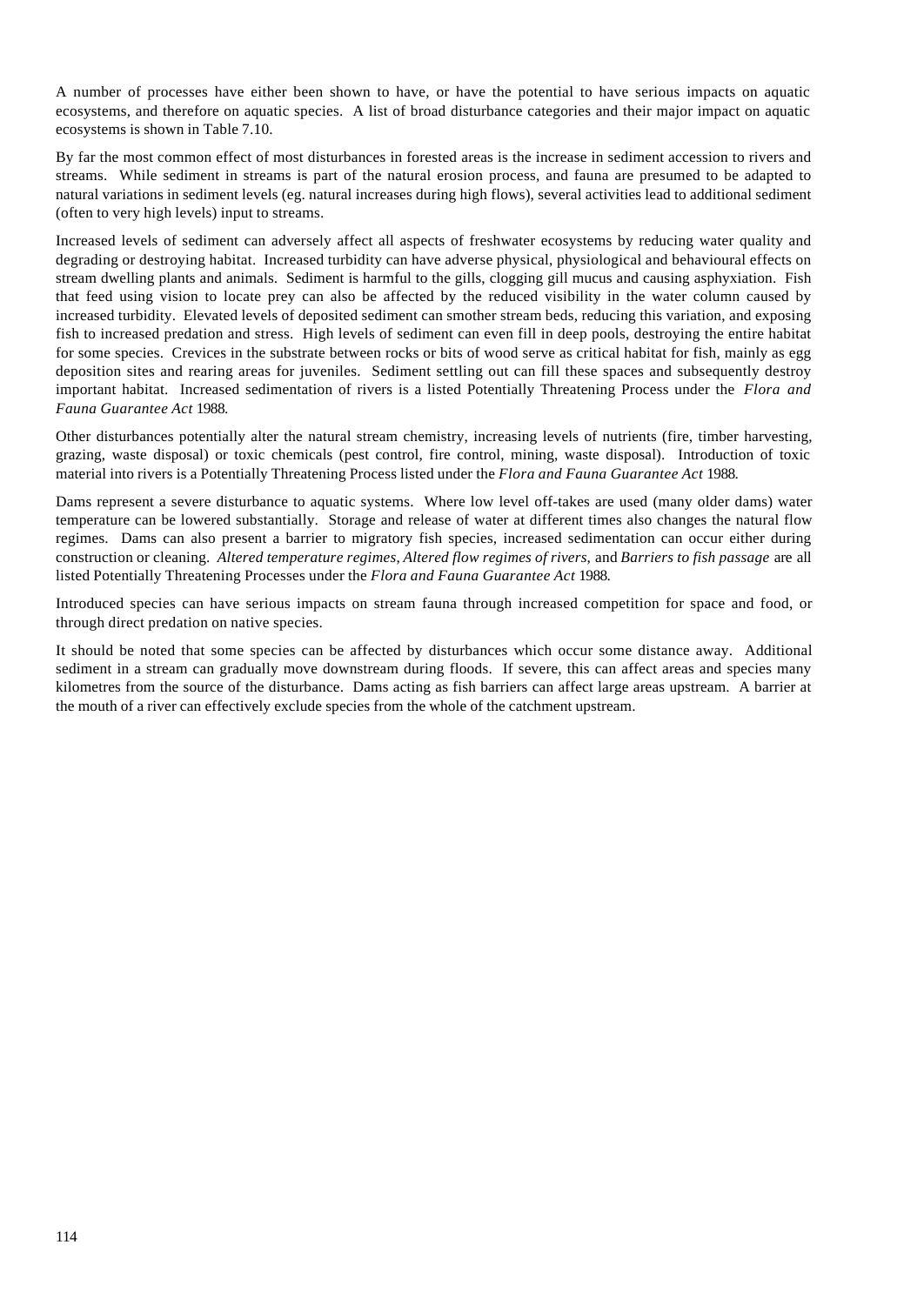| <b>Table 0.10</b> | Broad disturbance category with potential large impacts on aquatic ecosystems |
|-------------------|-------------------------------------------------------------------------------|
|-------------------|-------------------------------------------------------------------------------|

| <b>Broad disturbance category</b> | Potential impacts on aquatic ecosystems                       |
|-----------------------------------|---------------------------------------------------------------|
| Clearing                          | Stream bed and bank degradation<br>$\bullet$                  |
|                                   | Increased sedimentation and turbidity<br>$\bullet$            |
|                                   | Increased nutrient concentrations in water<br>$\bullet$       |
|                                   | Increased pesticide concentrations in water<br>$\bullet$      |
| Dams                              | Changed flow regimes<br>$\bullet$                             |
|                                   | Increased sedimentation and turbidity<br>$\bullet$            |
|                                   | Decreased water temperature<br>$\bullet$                      |
|                                   | Barriers to fish passage<br>$\bullet$                         |
| Fire                              | Increased sedimentation and turbidity<br>$\bullet$            |
|                                   | Increased nutrient concentrations in water<br>$\bullet$       |
| Grazing                           | Stream bed and bank degradation<br>$\bullet$                  |
|                                   | Increased sedimentation and turbidity<br>$\bullet$            |
|                                   | Increased nutrient concentrations in water<br>$\bullet$       |
|                                   | Reduction of swamp/headwater habitat<br>$\bullet$             |
| Harvesting                        | Reduction in population numbers<br>$\bullet$                  |
| Introduced species                | Competition with native species<br>$\bullet$                  |
|                                   | Predation on native species<br>$\bullet$                      |
| Mining/Quarrying                  | Increased sedimentation and turbidity<br>$\bullet$            |
|                                   | Increased toxic chemical concentrations in water<br>$\bullet$ |
| Pest control                      | Increased pesticide concentrations<br>$\bullet$               |
| Recreation                        | Stream bed and bank degradation<br>$\bullet$                  |
|                                   | Increased sedimentation and turbidity<br>$\bullet$            |
| Roading                           | Stream bed and bank degradation<br>$\bullet$                  |
|                                   | Increased sedimentation and turbidity<br>$\bullet$            |
| Timber harvesting                 | Increased sedimentation and turbidity<br>$\bullet$            |
|                                   | Increased nutrient concentrations in water<br>$\bullet$       |
| Waste disposal                    | Increased nutrient concentrations in water<br>٠               |
|                                   | Increased toxic chemical concentrations in water              |

Few data are available directly relating the impact of most disturbance categories on aquatic species. In most cases, the impact on priority species has been predicted from the results of similar studies conducted elsewhere. For example, no direct data are available on the impact of timber harvesting on the 3 upland Galaxias species (*G. fuscus*, *G. olidus* and *G. rostratus*). However, Graynoth (1979) showed that clearfelling without buffers in New Zealand severely reduced numbers of the local species *G. divergens* in streams, concluding it was probably through increased sedimentation (Table 7.10). The Code of Forest Practices requires that all streams be buffered from timber harvesting to minimise any impacts associated with increased sedimentation.

The one disturbance where good data are available is the impact of dams on aquatic fauna. Changed flow, temperature and sediment have all been implicated in the decline in native fish and invertebrate species in the Mitta Mitta River below Dartmouth Dam (Koehn *et al*. 1995), and in the Thomson River below the Thomson Dam (Doeg *et al*. 1987). Sedimentation due to weir cleaning reduced fish and invertebrate densities in Armstrong Creek in the upper Yarra River catchment (Doeg and Koehn 1994).

With these considerations in mind, species affected by each of the disturbance impacts listed in Table 7.10 are presented in Table 0.11. It should be noted that it is mostly of little relevance which disturbance activity creates the disturbance impact. However, the intensity of the effect may differ between the sources, with, for example, weir cleaning producing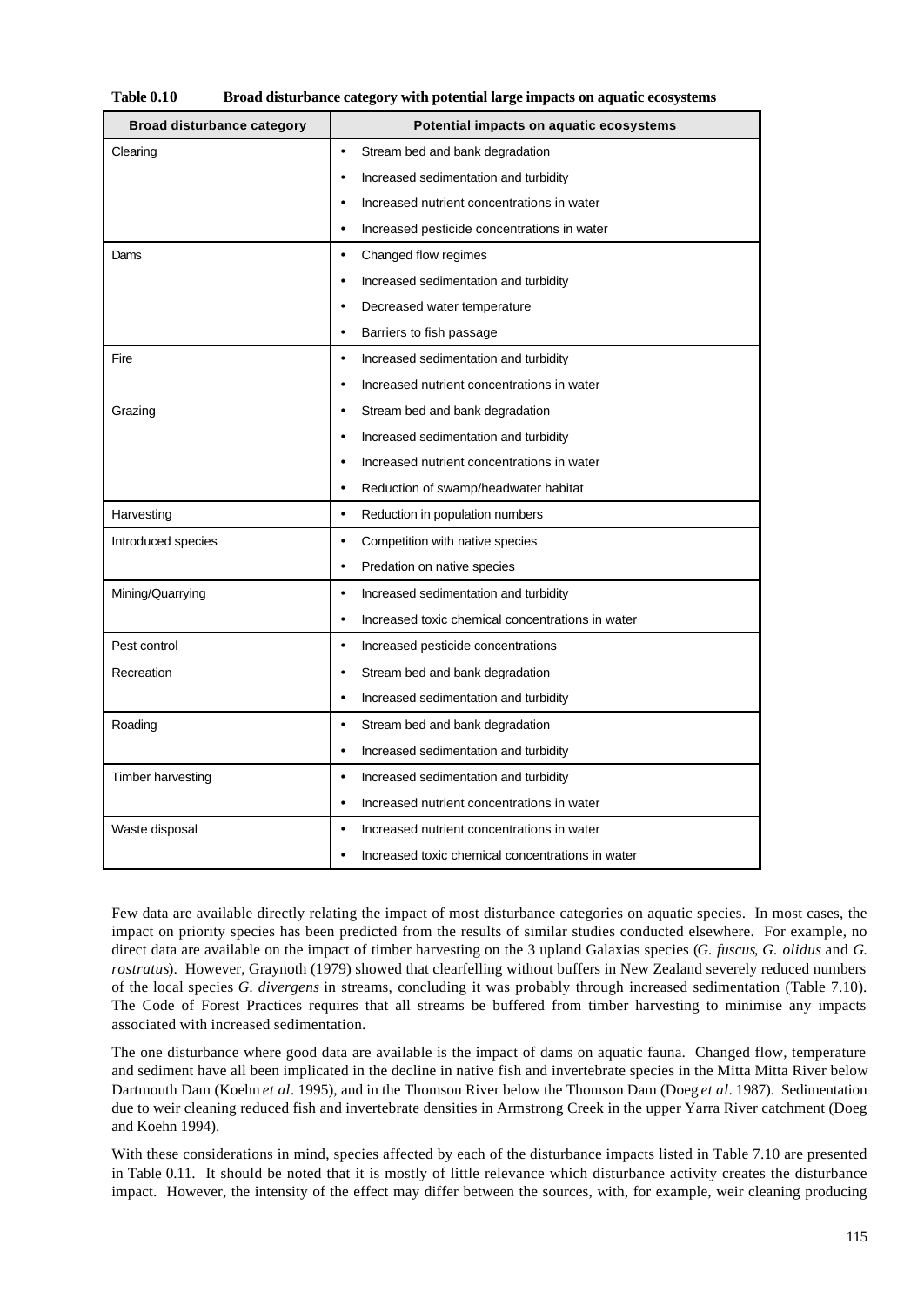very high turbidity and deposited sediment levels for a short time, while drainage from roads may produce lower levels but extended over time.

| Disturbance impact                                 | <b>Species Affected</b>                                                                                                                                                   | Comments                                                                                  |  |  |
|----------------------------------------------------|---------------------------------------------------------------------------------------------------------------------------------------------------------------------------|-------------------------------------------------------------------------------------------|--|--|
| Increased sedimentation and<br>turbidity           | Galaxias rostratus, Galaxias olidus,<br>Galaxias fuscus, Maccullochella peelii<br>peelii, Macquaria australasica,<br>Maccullochella macquariensis, Gadopsis<br>marmoratus | Fish which lay demersal eggs                                                              |  |  |
|                                                    | Euastacus armatus, Euastacus crassus,<br>Euastacus woiwuru<br>Thaumatoperla alpina, Thaumatoperla                                                                         | Decapod crustacea which live<br>in-stream<br>Stream dwelling non-decapod<br>invertebrates |  |  |
|                                                    | flaveola, Tamasia furcilla, Riekoperla<br>intermedia, Riekoperla isosceles,<br>Archeophylax canarus                                                                       |                                                                                           |  |  |
| Increased nutrient<br>concentrations               | No data                                                                                                                                                                   |                                                                                           |  |  |
| Increased pesticide<br>concentration               | No specific data                                                                                                                                                          | Unlikely that species would be<br>affected by herbicides,                                 |  |  |
|                                                    |                                                                                                                                                                           | Likely that most species would<br>be affected by other biocides                           |  |  |
| Stream bed degradation                             | All species affected                                                                                                                                                      |                                                                                           |  |  |
| Stream bank degradation                            | All species indirectly affected                                                                                                                                           |                                                                                           |  |  |
| Competition with or predation on<br>native species | Galaxias olidus, Galaxias fuscus, Galaxias<br>rostratus                                                                                                                   | Predation on juveniles and adults,<br>competition with adults                             |  |  |
|                                                    | Euastacus armatus, Euastacus crassus,<br>Euastacus woiwuru                                                                                                                |                                                                                           |  |  |
| Increased toxic chemical<br>concentrations         | No specific data                                                                                                                                                          | However, likely that all species<br>affected, depending on nature of<br>toxin             |  |  |
| Changed flow regimes                               | Maccullochella peelii peelii, Maccullochella<br>macquariensis, Macquaria ambigua,                                                                                         | Species known to require floods,<br>other fish species also likely to<br>be affected      |  |  |
| Changed water temperatures                         | Maccullochella peelii peelii, Maccullochella<br>macquariensis, Macquaria ambigua,<br>Macquaria australasica, Gadopsis<br>marmoratus                                       | Breeding temperature dependant                                                            |  |  |
| Barriers to fish passage                           | Maccullochella peelii peelii, Macquaria<br>ambigua, Macquaria australasica,                                                                                               | Migratory species                                                                         |  |  |
| Reduction of swamp/headwater<br>habitat            | Hemiphlebia mirabilis, Canthocamptus<br>longipes, Cherax sp. nov.                                                                                                         |                                                                                           |  |  |
| Reduction in population through<br>harvesting      | Euastacus armatus                                                                                                                                                         |                                                                                           |  |  |

**Table 0.11 Species affected by each of the disturbance impacts listed in Table7.10**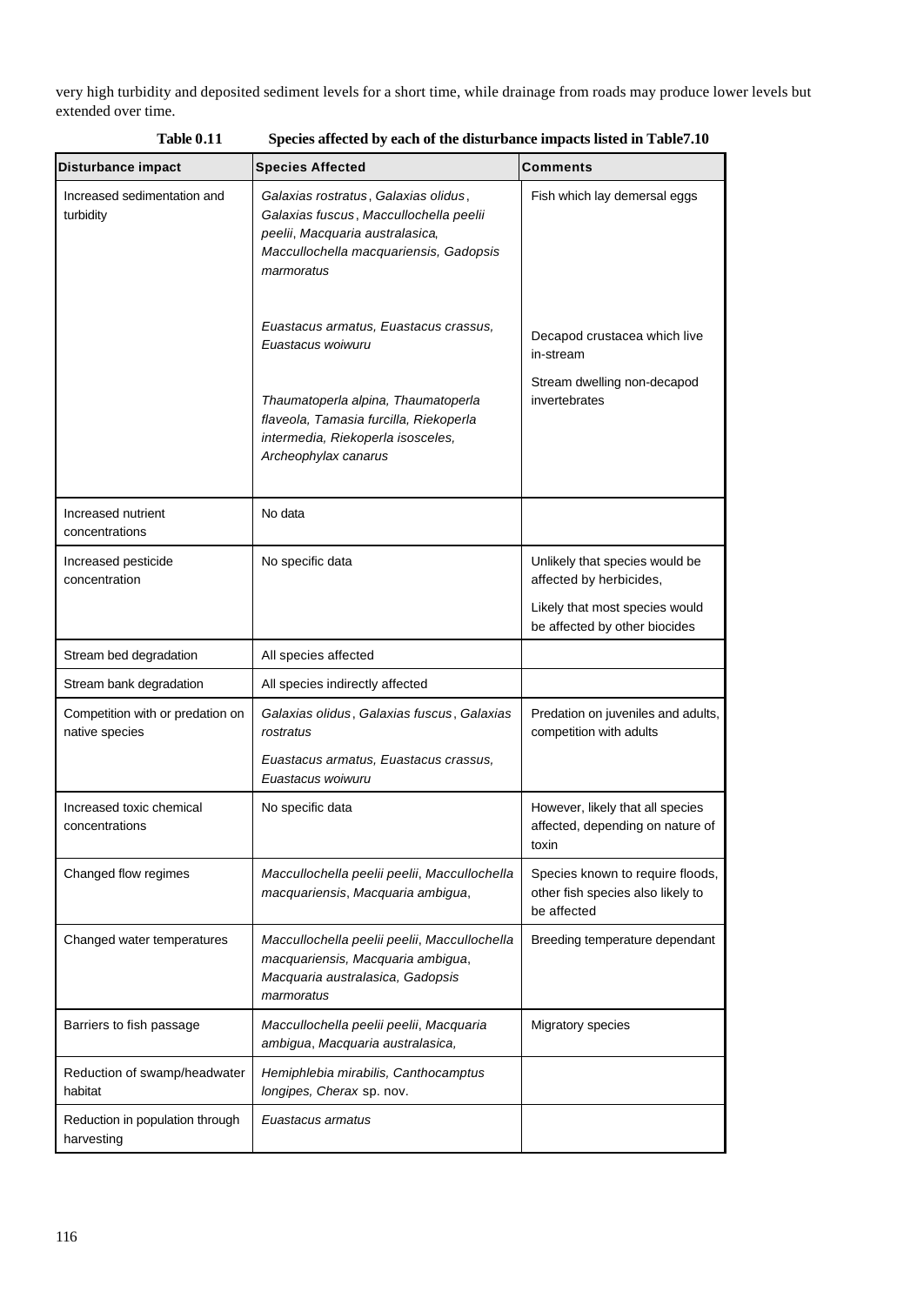# **7.5 Conservation measures for fish and aquatic macroinvertebrates**

Apart from the inclusion of a significant number of streams and catchments in parks and reserves (in which the general aim is to protect their natural condition), a range of conservation measures is currently in place or proposed for the protection of streams and catchments in the North East.

Following the Land Conservation Council's (LCC) Rivers and Streams Special Investigation (LCC 1991) the corridors of the Howqua (above Lake Eildon) and Goulburn (below Eildon Weir) Rivers in the North East Region were designated as Heritage River Areas under the *Heritage Rivers Act* 1992 because of their significant natural, scenic, cultural heritage and recreational values. Timber harvesting is excluded from the Heritage River corridor on the Goulburn River section in the North East. Timber harvesting in the Howqua River corridor is permitted. Draft management plans for these heritage rivers have been produced (NRE 1997).

The designation of 8 small Natural Catchment Areas in State forest in the North East (LCC 1991) under the *Heritage Rivers Act* 1992 excludes timber harvesting. These are Log Bridge, Mt Tabor, Banimboola, Devils, Yarrarabulla, Long Jack and Williams Creeks and Wongungarra River Headwaters.

General conservation measures are in place for the protection of streams and catchments. These include the Code of Forest Practices for Timber Production (NRE 1996) and Regional Prescriptions which contain a number of measures to protect water quality, including:

- the retention of a buffer strip at least 20m wide around permanent streams, permanent springs, swampy ground and bodies of standing water. Increased minimum buffer widths apply for low permeability soils on low slopes (30m) and low permeability soils on higher slopes (40m).
- the retention of a filter strip at least 10m wide around temporary streams and drainage lines (15m minimum on low permeability soils on higher slopes);
- the application of slope limits;
- standards for the design, construction, maintenance and rehabilitation of roads, tracks, bridges, log landings and log dumps; and
- the suspension of activities during wet weather.

Specific conservation guidelines have been produced for some priority aquatic species listed under the *Flora and Fauna Guarantee Act* 1988.

Recreational fish species are protected by a variety of fishing regulations, mainly bag and size limits and closed seasons during breeding. Fishing regulations also exist for *Euastacus* species in Victoria.

| <b>Species Name</b>          | <b>Conservation guidelines or activity</b>                                                                                |
|------------------------------|---------------------------------------------------------------------------------------------------------------------------|
| Fish                         |                                                                                                                           |
| Galaxias fuscus              | FFG collecting restrictions;                                                                                              |
|                              | Minimum stream-side buffer widths extended to 30m and filter strip width to<br>10m for highly permeable soils;            |
|                              | Minimum stream-side buffer widths extended to 40m or 50m for soils with low<br>permeability (extension depends on slope); |
|                              | progressive closure and rehabilitation of roads not required for forest<br>management;                                    |
|                              | Minimising stream crossings over permanent and temporary streams;                                                         |
|                              | Construction of weirs to exclude trout.                                                                                   |
| Galaxias rostratus           | None                                                                                                                      |
| Galaxias olidus              | None                                                                                                                      |
| Maccullochella peelii peelii | FFG collecting restrictions;                                                                                              |
|                              | Fishing regulations: 2 per day bag limit, 50 cm size limit, closed season 1<br>September-30 November, no netting allowed  |

| <b>Table 0.12</b>                                        | Specific Conservation guidelines and activities (apart from standard FMA Timber harvesting |  |  |  |  |  |
|----------------------------------------------------------|--------------------------------------------------------------------------------------------|--|--|--|--|--|
| prescriptions - see above) for priority aquatic species. |                                                                                            |  |  |  |  |  |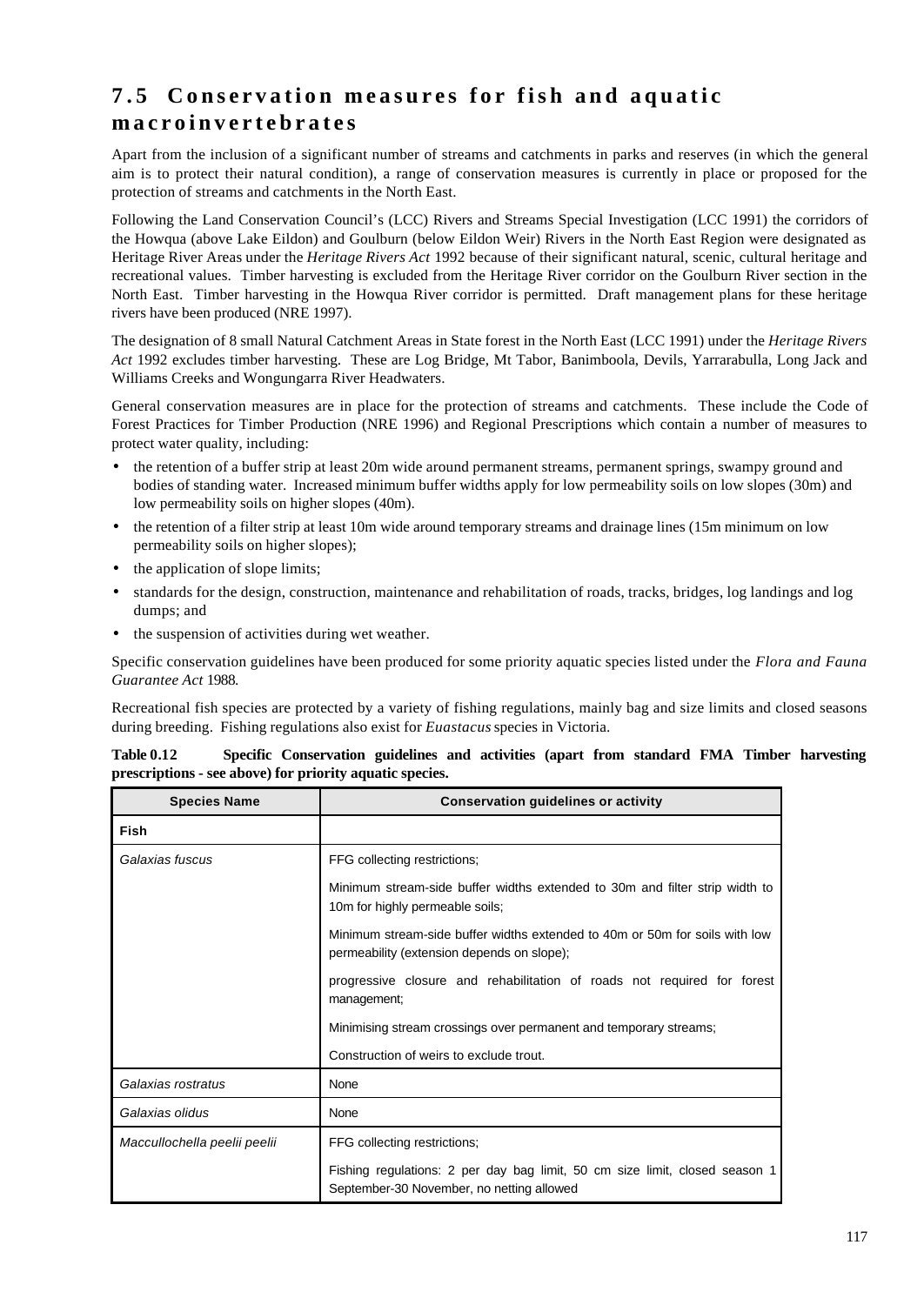| <b>Species Name</b>          | <b>Conservation guidelines or activity</b>                                                                                                                                                      |
|------------------------------|-------------------------------------------------------------------------------------------------------------------------------------------------------------------------------------------------|
| Maccullochella macquariensis | FFG collecting restrictions;                                                                                                                                                                    |
|                              | No fishing allowed.                                                                                                                                                                             |
| Macquaria australasica       | FFG collecting restrictions;                                                                                                                                                                    |
|                              | Fishing regulations: 10 per day bag limit, 25 cm size limit, closed season 1<br>October-18 December (Lake Dartmouth) and until 18 December 1999 (Lake<br>Eildon), no netting allowed            |
| Macquaria ambigua            | Fishing regulations: Closed season last Sunday in August-last Friday in<br>November, no mesh netting allowed during closed season                                                               |
| Gadopsis marmoratus          | None                                                                                                                                                                                            |
| <b>Decapod Crustacea</b>     |                                                                                                                                                                                                 |
| Cherax sp. nov.              | None (recently described)                                                                                                                                                                       |
| Euastacus armatus            | Fishing regulations: 10 per day bag limit, 9 cm size limit, restrictions on<br>equipment used, no taking of females with berry or young, no taking of soft-<br>shelled individuals              |
| Euastacus crassus            | Fishing regulations: 10 per day bag limit, 9 cm size limit, restrictions on<br>equipment used, no taking of females with berry or young, no taking of soft-<br>shelled individuals <sup>1</sup> |
| Euastacus woiwuru            | Fishing regulations: 10 per day bag limit, 9 cm size limit, restrictions on<br>equipment used, no taking of females with berry or young, no taking of soft-<br>shelled individuals <sup>1</sup> |
| <b>Other invertebrates</b>   |                                                                                                                                                                                                 |
| Hemiphlebia mirabilis        | FFG collecting restrictions                                                                                                                                                                     |
| Archeophylax canarus         | FFG collecting restrictions                                                                                                                                                                     |
| Riekoperla intermedia        | FFG collecting restrictions                                                                                                                                                                     |
| Riekoperla isosceles         | FFG collecting restrictions                                                                                                                                                                     |
| Tamasia furcilla             | None                                                                                                                                                                                            |
| Thaumatoperla alpina         | FFG collecting restrictions                                                                                                                                                                     |
| Thaumatoperla flaveola       | FFG collecting restrictions                                                                                                                                                                     |
| Canthocampus longipes        | None                                                                                                                                                                                            |

Fishing regulations from NRE (1997). 1. 9cm size limit effectively means that these smaller spiny crayfish cannot be taken in Victoria

# **7.6 Data gaps**

## *7.6.1 Fish*

There are no significant gaps in fish distributional data from the North East region following the sampling of an additional 112 sites under the RFA research and survey program.

Significant data gaps exist on life history and population characteristics for all priority fish species. Much of the current information is derived from casual observations during other research, rather than well-conducted scientific surveys and research. In particular, the most significant gaps relate to spawning behaviour, including induction cues and location of egg laying sites, both within the catchment and within the stream (Table 7.13). Cues for migration are generally poorly known, particularly for small upland species (Table 0.14), as are preferred larval habitats, and tolerances to turbidity and temperature.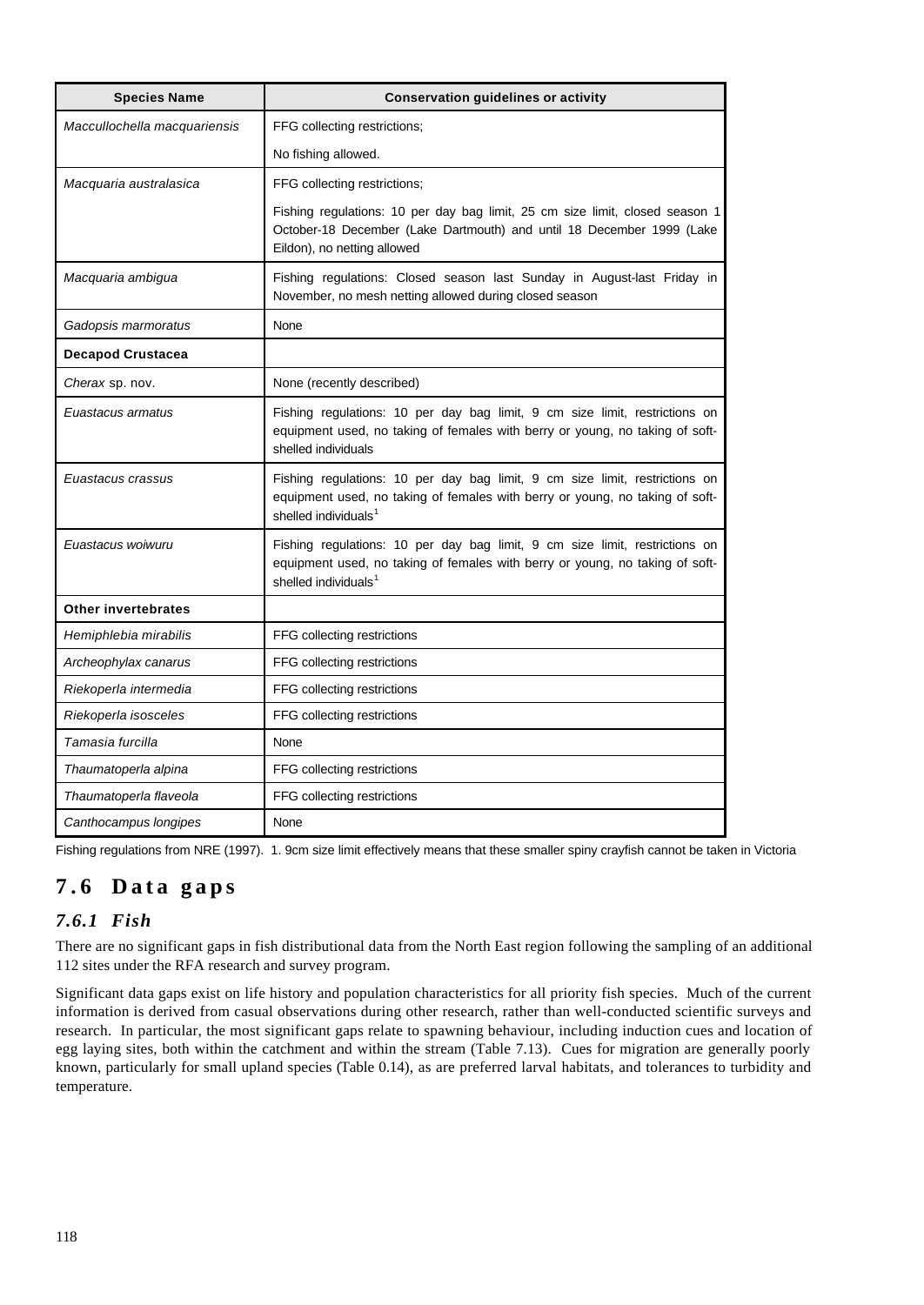**Table 0.13 Summary of missing or inadequate spawning data for fish species.**

| <b>Species Name</b>          | Age at<br>spawning | <b>Breeding</b><br>cues | Egg laying<br>site | <b>Location in</b><br>catchment | <b>Number</b><br>of eggs<br>laid | <b>Incubation</b><br>time of eggs |
|------------------------------|--------------------|-------------------------|--------------------|---------------------------------|----------------------------------|-----------------------------------|
| Galaxias fuscus              |                    |                         |                    |                                 |                                  |                                   |
| Galaxias olidus              |                    |                         |                    |                                 |                                  |                                   |
| Galaxias rostratus           |                    |                         |                    |                                 |                                  |                                   |
| Maccullochella peelii peelii |                    |                         |                    |                                 |                                  |                                   |
| Maccullochella macquariensis |                    |                         |                    |                                 |                                  |                                   |
| Macquaria ambigua            |                    |                         |                    |                                 |                                  |                                   |
| Macquaria australasica       |                    |                         |                    |                                 |                                  |                                   |
| Gadopsis marmoratus          |                    |                         |                    |                                 |                                  |                                   |

Shaded - no data; horizontal - conflicting or incomplete data (eg. based on only a single observation). Based on Koehn and O'Connor (1990).

**Table 0.14 Summary of adequacy of movement, habitat preference and tolerance (turbidity and temperature) data for fish species.**

| <b>Species Name</b>          | <b>Migratory</b> | <b>Movement</b><br>trigger | Larvae<br>habitat | Adult<br>habitat | <b>Turbidity</b><br>tolerance | Temperature<br>tolerance |
|------------------------------|------------------|----------------------------|-------------------|------------------|-------------------------------|--------------------------|
| Galaxias fuscus              |                  |                            |                   |                  |                               |                          |
| Galaxias olidus              |                  |                            |                   |                  |                               |                          |
| Galaxias rostratus           |                  |                            |                   |                  |                               |                          |
| Maccullochella peelii peelii | $\ddot{}$        |                            |                   |                  |                               |                          |
| Maccullochella macquariensis |                  |                            |                   |                  |                               |                          |
| Macquaria ambigua            | +                |                            |                   |                  |                               |                          |
| Macquaria australasica       | $\ddot{}$        |                            |                   |                  |                               |                          |
| Gadopsis marmoratus          |                  |                            |                   |                  |                               |                          |

Shaded - no data; horizontal - incomplete data (eg. based on only a single observation). Based on Koehn and O'Connor (1990).

Few data are available relating priority fish species to particular disturbances. The most serious gap is the lack of data on reactions to increased sedimentation and turbidity from a number of disturbances (Table 7.10). Tolerances to increased turbidity are generally unknown (Table 0.14). For species where egg laying sites are unclear (Table 7.13), the impact of deposited sediment cannot be determined.

## *7.6.2 Aquatic Macroinvertebrates*

There are still considerable gaps in the knowledge of aquatic macroinvertebrates in the North East. The sampling of most use to the RFA process has occurred at only 100 sites in order to produce regional scale models of distribution. Whether this is a sufficient density to accurately model aquatic macroinvertebrate communities in the North East has yet to be determined.

The distribution of the majority of aquatic macroinvertebrates listed under the *Flora and Fauna Guarantee Act* 1988 or on the list of Victorian threatened fauna is not well known. In addition, there are likely to be other macroinvertebrate species that have not yet been discovered that would qualify for inclusion in the threatened fauna list or under the *Flora and Fauna Guarantee Act* 1988.

Taxonomically, the North East fauna is poorly studied. Only a few groups (decapod crustacea) are well known, while more common groups (eg. mayflies, stoneflies) are only known to the generic level. This significantly hampers any attempt to identify species with restricted or rare distributions.

Almost no comprehensive data are available for life histories of aquatic macroinvertebrate taxa. Information has only been gained through casual observations, rather than specific scientific surveys and research.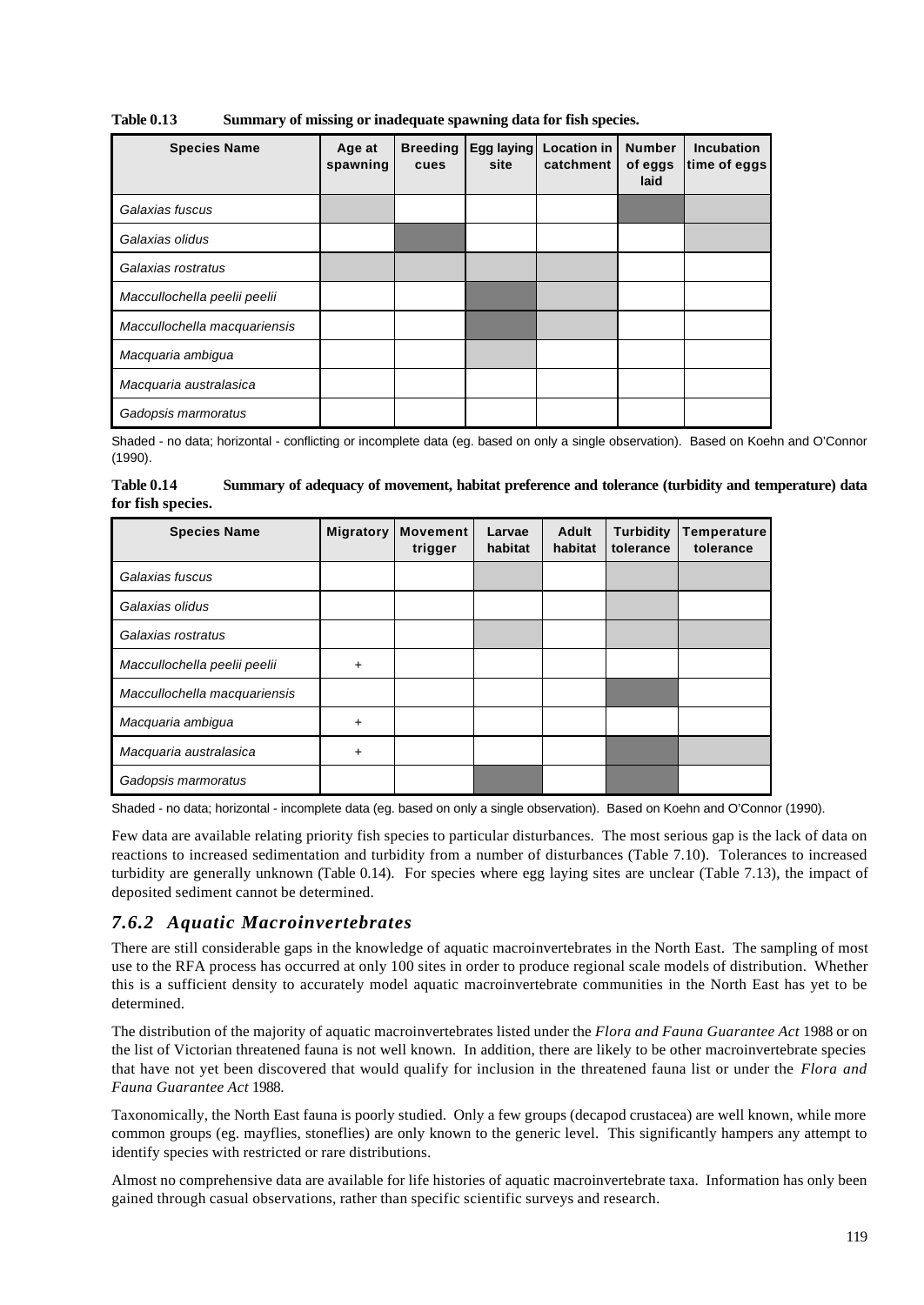## **8 . REFERENCES**

- Adam, P. and Robinson, D. (1996) Negative effects of fuel reduction burning on the habitat of the Grey-crowned Babbler (*Pomatostomus temporalis*). *Victorian Naturalist* **113:** 4-9.
- AGPS (1988) Zoological Catalogue of Australia No. 6: Ephemeroptera, Megaloptera, Odonata, Plecoptera, Trichoptera. Australian Government Publishing Service, Canberra.
- Alexander, J. S. A. (1989) An assessment of the conservation value of road reserves east of Seymour for the arboreal vertebrate fauna. Internal Report. National Parks and Wildlife Service, Victoria.
- Allen, G. G. (in prep) Carpet Python *Morelia spilota variegata*. Action Statement, Department of Conservation and Natural Resources, East Melbourne.
- Ashton, D.H. 1981 *Fire in tall open-forests (Wet Sclerophyll Forest)*. **In:** Gill, A.M., Groves, R.H. and Noble, I.R. (Eds) Fire and the Australian Biota. Australian Academy of Science: Canberra.
- Baxter, A.F. (1985) Trout Management Group fish population surveys, 1978-1985: location of sampling sites and fish species caught. *Arthur Rylah Institute for Environmental Research Technical Report Series No.* 15*.* Department of Conservation and Natural Resources, Victoria.
- Baxter, A.F. (1986) A summary of Trout Management Group fish population surveys, 1978 1985 and recommendations for future trout stockings. *Fisheries Management Report* No. 3. Department of Conservation and Natural Resources, Victoria..
- Baxter, A.F. (1987) Catch and effort data for all the major angling species caught by the Trout Management Group during gill netting surveys conducted between 1978 and 1986 inclusive. *Fisheries Management Report No. 6*. Department of Conservation and Natural Resources, Victoria.
- Baxter, A.F. and Vallis, S. (1993) A summary of Trout Management Group fish population surveys 1992. *Fisheries Management Report* No. 46. Department of Conservation and Natural Resources, Victoria.
- Baxter, A.F. and Vallis, S. (1995) A summary of Trout Management Group fish population surveys 1994. *Fisheries Management Report No. 52*. Department of Conservation and Natural Resources, Victoria.
- Baxter, A.F., Vallis, S. and Barnham, C. (1990) A summary of the Trout Management Group fish population surveys 1990. *Fisheries Management Report No. 31*. Department of Conservation, Forests and Lands, Melbourne.
- Belbin, L. (1987) *PATN Reference Manual*. CSIRO Division of Wildlife Ecology, Lynham, Canberra.
- Belcher, C. A. (1995) *Tiger Quoll bait presentation trials.* Consultants report to the Australian Nature Conservation Agency, Feral Pests Program, Canberra.
- Bennett, A. F. (1990) *Habitat corridors: their role in wildlife management and conservation.* Department of Conservation and Environment, Melbourne.
- Bennett, A. F. (1993) Fauna conservation in box and ironbark forests: a landscape approach. *Victorian Naturalist* **110:** 15-23.
- Bennett, S., Brereton, R., Mansergh, I., Berwick, S., Sandiford, K. and Wellington, C. (1991) The potential effect of the Enhanced Greenhouse Climate Change on selected Victorian fauna*. Arthur Rylah Institute Technical Report Series No.* **123**. Department of Conservation and Environment, Victoria.
- Bilney, R. J. and Emison, W. B. (1983) Breeding of the White-bellied Sea-Eagle in the Gippsland Lakes region of Victoria, Australia. *Australian Bird Watcher* **10:** 61-68.
- Blakers, M., Davies, S. J. J. F. and Reilly, P. N. (1984) *The Atlas of Australian Birds.* Royal Australasian Ornithologists Union and Melbourne University Press, Melbourne
- Brereton, R. (1996) *The Swift Parrot Recovery Plan 1997-1999*. Nature Conservation Branch, Parks and Wildlife Service, Department of Environment and Land Management, Tasmania.
- Brereton, R. and Mooney, N. (1994) Conservation of the nesting habitat of the Grey Goshawk *Accipiter novaehollandiae* in Tasmanian state forests. *Tasforests* September 1994: 79-89
- Brereton, R., Bennett, S. and Mansergh, I. (1995) Enhanced greenhouse climate change and its potential effect on selected fauna of south-eastern Australia: A trend analysis. *Biological Conservation* **72:** 339-354.
- Briggs J.D. and Leigh, J.H. (1995) Rare or Threatened Australian Plants. Centre for Plant Biodiversity Research, CSIRO, Canberra.
- Brown, G. and Bennett, A (1995) Reptiles in rural environments. The distribution, habitat requirements and conservation status of the reptile fauna of the Murray-Darling Basin area in Victoria. Report to the Murray-Darling Basin Commission (unpubl.). Department of Conservation and Natural Resources, Melbourne.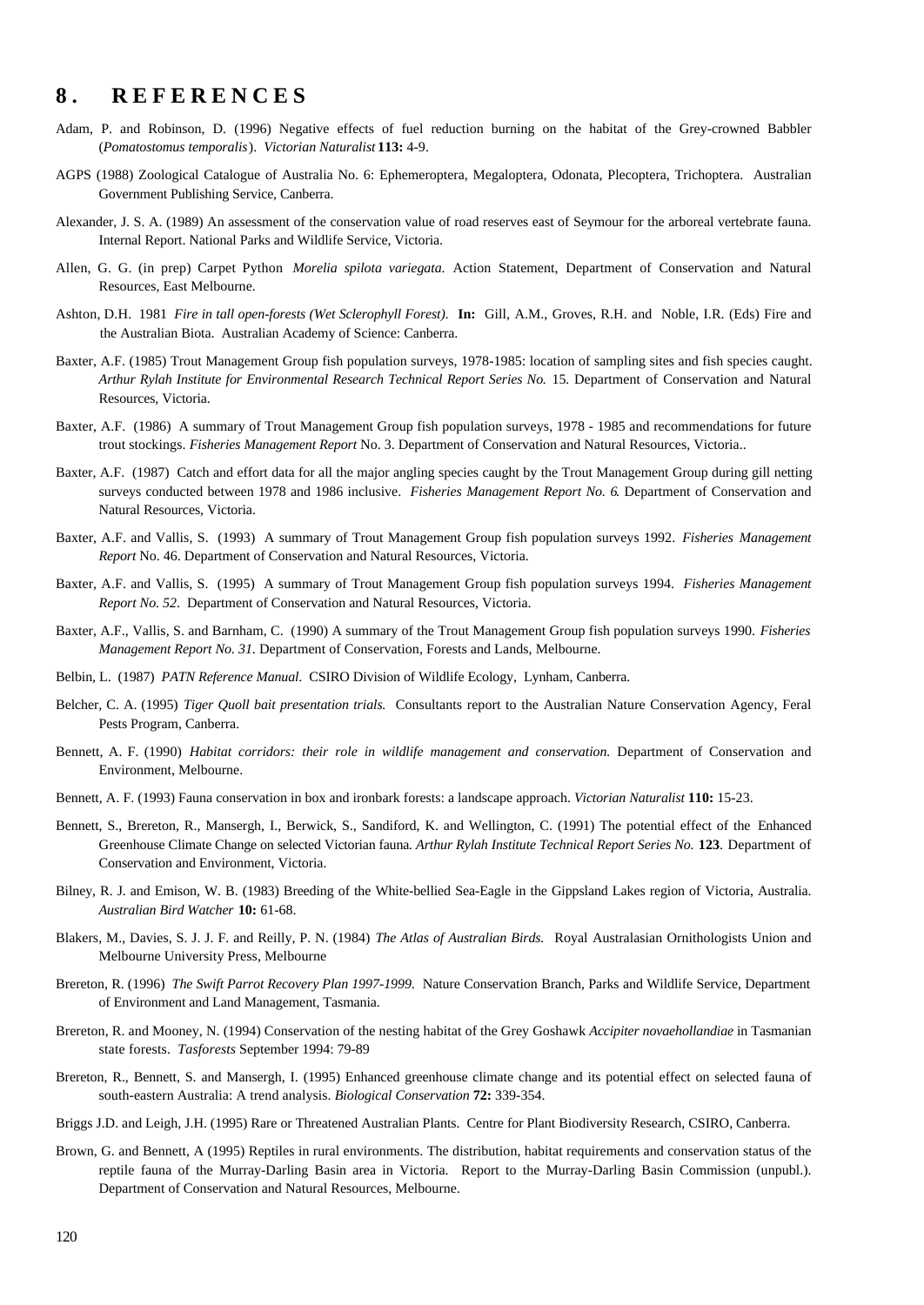- Brown, G. W. and Triggs, B. E. (1990) Diets of wild canids and Foxes in east Gippsland 1983-1987, using predator scat analysis. *Australian Mammalogy* **13:** 209-213.
- Burgman, M.A. and Ferguson, I.S. (1995) *Rainforest in Victoria a review of the scientific basis of current and proposed protection measures*. Forest Service Technical Report 95-4. Department of Conservation and Natural Resources: Victoria.
- Cadwallader, P.L. (1979) Distribution of native and introduced fish in Seven Creeks River system, Victoria. *Australian Journal of Ecology* **4**: 361-385.
- Cadwallader, P. L. and Backhouse, G. N. (1983) *A Guide to the Freshwater Fish of Victoria.* Government Printer, Melbourne.
- Cameron, D. G. and Moorrees, A. C. A. (unpubl.) *Botanical assessment of proposed and alternative tip sites in Drysdale Road West of Euroa*. Flora Branch Flora and Fauna Division, Department of Conservation and Environment, Victoria.
- Campbell, I. C. and Doeg, T. J. (1989) Impact of timber harvesting and production on streams: a review*. Australian Journal of Marine and Freshwater Research* **40:** 519-539.
- Catling, P. C. (1988) Similarities and contrasts in the diets of Foxes, *Vulpes vulpes*, and Cats, *Felis catus*, relative to fluctuating prey populations and drought. *Australian Wildlife Research* **15:** 307-317.
- Catling, P. C. (1991) Ecological effects of prescribed burning practices on the mammals of southeastern Australia. pp. 353-363 *in* Lunney, D. (ed.) *Conservation of Australia's Forest Fauna*. Royal Zoological Society of NSW, Mosman.
- Clunie, P. (in prep.) *Environmental Assessment North East Salinity Strategy*. Draft report to the North East Salinity Working Group, Victoria.
- Clunie, P. (1994) White-bellied Sea-Eagle *Haliaeetus leucogaster* Action Statement No. **60**, Department of Conservation and Natural Resources, East Melbourne.
- CNR (1995a) *Threatened Fauna of Victoria.* Department of Conservation and Natural Resources, Victoria.
- CNR (1995b) *Code of practice for fire management on public land*. Department of Conservation and Natural Resources, Victoria.
- CNR (1995c) *Fire Management on Public Land in Victoria. Background Document.* Prepared for the Code of Practice for Fire Management Project, Department of Conservation and Natural Resources, East Melbourne.
- Cocks, K.D. and Baird, I.A. (1991) The role of geographic information systems in the collection, extrapolation and use of survey data. **In:** Margules, C.R. and Austin, M.P. (eds) *Nature Conservation: Cost Effective Biological Surveys and Data Anaslysis*. CSIRO, australia: 74-8.
- Cogger, H. G. (1996) *Reptiles and Amphibians of Australia*. 5th Edition, Reed Books, Port Melbourne.
- Commonwealth and NRE (1996) *Study of old growth forest in Victoria's Central Highlands*. Forests Service technical reports ; 96-3, Department of Natural Resources and Environment, East Melbourne.
- Commonwealth of Australia and NRE (1996) Comprehensive Regional Assessment East Gippsland Environment and Heritage Report. Commonwealth of Australia, Canberra and Department of Natural Resources and Environment, Victoria.
- Commonwealth of Australia and NRE (1997) Comprehensive Regional Assessment Central Highlands Biodiversity Report. Commonwealth of Australia, Canberra and Department of Natural Resources and Environment, Victoria.
- Commonwealth of Australia and NRE (in press) Comprehensive Regional Assessment North East National Estate Report. Commonwealth of Australia, Canberra and Department of Natural Resources and Environment, Victoria.
- Commonwealth of Australia (1992a) *National Forest Policy Statement*, AGPS, Canberra.
- Commonwealth of Australia (1992b) *National Strategy for Ecologically Sustainable Development*, AGPS, Canberra.
- Commonwealth of Australia (1996) National Strategy for the Conservation of Australia's Biodiversity, AGPS, Canberra.
- Corbett, L. (1995) *The Dingo in Australia and Asia.* University of New South Wales Press, Sydney.
- Davidson, I. and Robinson, D. (1992) Grey-crowned Babbler *Pomatostomus temporalis* Action Statement No. **34**, Department of Conservation and Natural Resources, East Melbourne.
- DCE (1992a) *Alpine National Park Management Plan Bogong Unit*. Department of Conservation and Environment, Victoria
- DCE (1992b) *Alpine National Park Management Plan Dartmouth Unit*. Department of Conservation and Environment, Victoria
- DCE (1992c) *Alpine National Park Management Plan Wonnangatta-Moroka Unit*. Department of Conservation and Environment, Victoria
- Debus, S. J. S. and Czechura, G. V. (1989) The Square-tailed Kite *Lophoictinia isura:* A review. *Australian Bird Watcher* **13:** 81-97.
- Debus, S. J. S. and Czechura, G. V. (1992) The Square-tailed Kite *Lophoictinia isura* in Queensland. *The Sunbird* **22:** 1-18.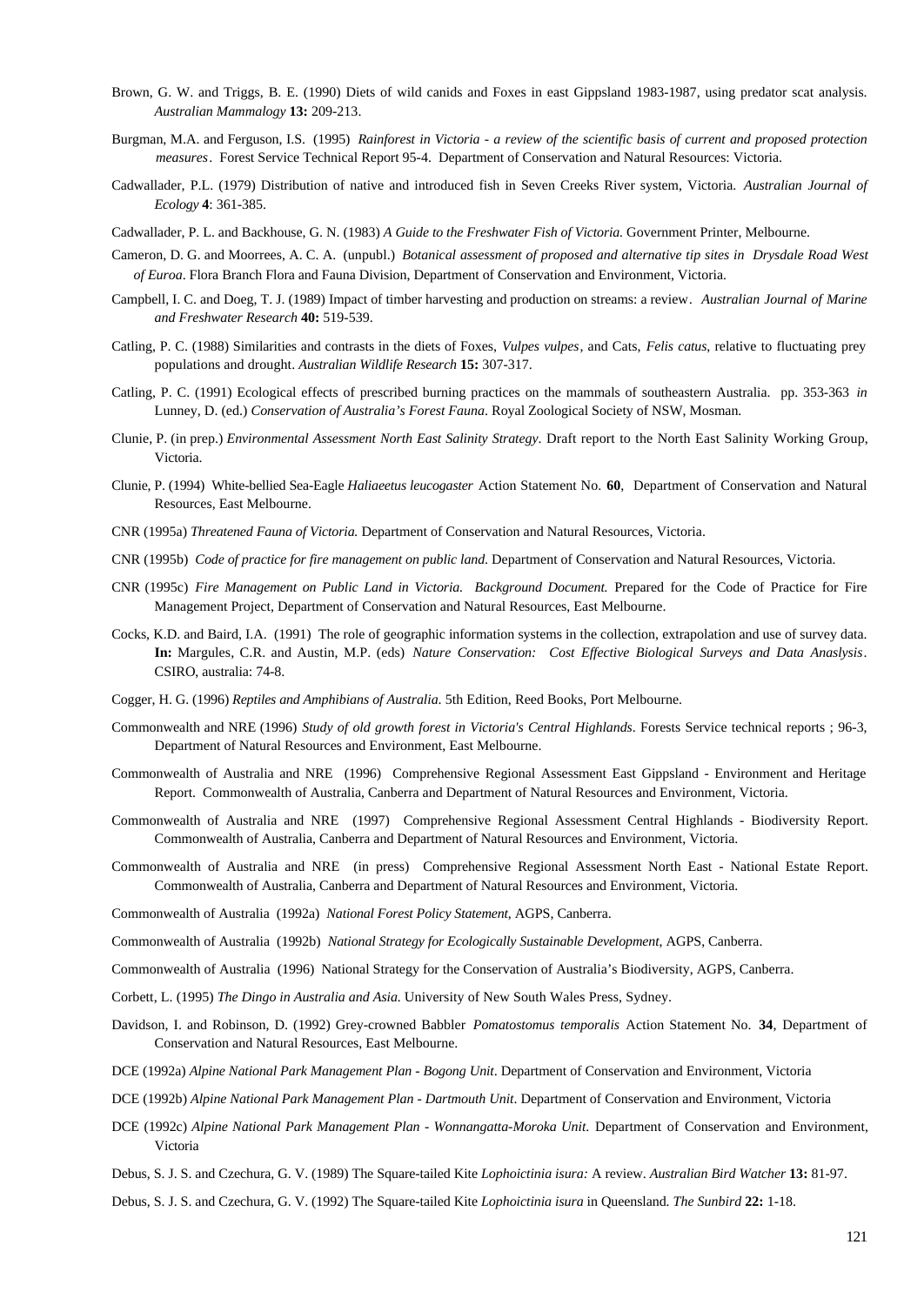- Dennis, T. E. and Lashmar, A.F.C. (1996) The distribution and abundance of the White-bellied Sea-Eagle in South Australia. *Corella* **20:** 93-102.
- Dexter, N (in prep.) Priority Setting for Forest Taxa: (Ecological Criteria). Environment Australia, Canberra
- Doeg and Koehn (1994) -Effects of Draining and Desilting a small weir on downstream fish and macroinvertebrates. *Regulated Rivers: Research and Management*. **9**: 263-277.
- Doeg, T.J., Davey, G.W. and Blyth, J.D. (1987) Response of the aquatic macroinvertebrate communities to dam construction on the Thomson River, Southeastern Australia. *Regulated Rivers* **1(3)**: 195-209.
- Dunsmore, J. D., Hall, L. S. and Kottek, K. H. (1974) DDT in the Bent-winged Bat in Australia. *Search* **5:** 110-111.
- DWR (1989) *Water Victoria: An environmental Handbook.* Department of Water Resources Victoria, Melbourne.
- Ehmann, H. (1992) *Encyclopaedia of Australian animals: Reptiles.* Strahan, R. (ed.) Harper Collins ANR with the National Photographic Index, Australian Museum, Sydney.
- Ehmann, H. and Bamford, M. J. (1993) Family Typhlopidae. pp. 280-283 *in* Glasby, C.J., Ross, G. J.B. and Beesley, P.L. (eds.) *Fauna of Australia, Vol 2A: Amphibia & Reptilia.* Australian Government Printing Service, Canberra
- Emison, W. B., Beardsell, C. M., Norman, F. I., Lyon, R. H., and Bennett, S. C*.* (1987) *Atlas of Victorian Birds.* Department of Conservation, Forests and Lands, and Royal Australasian Ornithologists Union, Melbourne.
- Environment Australia (in prep) *Threat Abatement Plan for predation by Feral Cats.* Invasive Species Program, Biodiversity Group, Environment Australia, Canberra.
- Er, K. B. H. (1997) Effects of eucalypt dieback on bird species diversity in remnants of native woodland. *Corella* **21:** 101-111.
- Foreman, P.W. (in prep.) *A floristic classification and description on the indigenous vegetation of the Victorian Riverina.*
- Franklin, D. C. and Robinson, J. L. (1989) Territorial behaviour of a Regent Honeyeater at feeding sites. *Australian Bird Watcher* **13:** 129-132.
- Friend, G. R. (1993) Impact of fire on small vertebrates in mallee woodlands and heathlands of temperate Australia: a review. *Biological Conservation* **65:** 99-114.
- Garnett, S. (1992a) *Threatened and extinct birds of Australia.* Royal Australasian Ornithologists Union Report **82.** RAOU and Australian National Parks and Wildlife Service, Canberra.
- Gibbons, P. and Lindenmayer, D. B. (1997) *Conserving Hollow-dependent Fauna in Timber-production Forests*. Environmental Heritage Monograph Series No. 3. NSW National Parks and Wildlife Service, Hurstville.
- Gill, A.M. 1981 Adaptive responses of Australian vascular plant species to fires In: Gill, A.M. Groves, R.H. and Noble, I.R. (Eds.) *Fire and the Australian biota*. Australian Academy of Science: Canberra.
- Gillespie, G. R. and Hollis, G. J. (1996) Distribution and habitat of the Spotted Tree Frog, *Litoria spenceri* Dubois (Anura), and an assessment of potential causes of declines. *Wildlife Research* **23:** 49-76.
- Gillespie, G. R., Osborne, W. S. and McElhinney, N. A. (1995) *The conservation status of frogs in the Australian Alps: a review*. An unpublished report to the Australian Alps Liason Committee.
- Gilmore, A. M. (1985) The influence of vegetation structure on the density of insectivorous birds. pp 21-31 *in* Keast, A., Recher, H. F., Ford, H. and Saunders, D. (eds.) *Birds of eucalypt forests and woodlands: ecology, conservation, management*. Surrey Beatty and Sons and The Royal Australasian Ornithologists Union.
- Graynoth, E. (1979) Effects of logging on stream environments and faunas in Nelson. *New Zealand Journal of Marine and Freshwater Research* **13**: 70-109.
- Green, B. and King, D. (1993) *Goanna. The biology of varanid lizards.* New South Wales University Press, Kensington.
- Green, K. and Osborne, W. S. (1981) The diet of foxes, *Vulpes vulpes* (L.), in relation to abundance of prey above the winter snowline in New South Wales. *Australian Wildlife Research* **8:** 349-360.
- Greer, A. E. (1989) *The biology and evolution of Australian lizards.* Surrey Beatty and Sons, Chipping Norton
- Grey, M. J., Clarke, M. F. and Loyn, R. H. (1997) Initial changes in avian communities of remnant eucalypt woodlands following a reduction in the abundance of noisy miners, *Manorina melanoephala*. *Wildlife Research* **24:** 631-648.
- Heatwole, H. and Lowman, M. (1986) *Dieback: Death of an Australian Landscape*. Reed, NSW.
- Hollands, D. (1991) Birds of the Night. Owls Frogmouths and Nightjars of Australia. Reed Books, NSW.
- Horwitz, P. (1990) The Conservation status of Australian freshwater crustacea. *Report Series No. 14*. Australian National Parks and Wildlife Service, Canberra.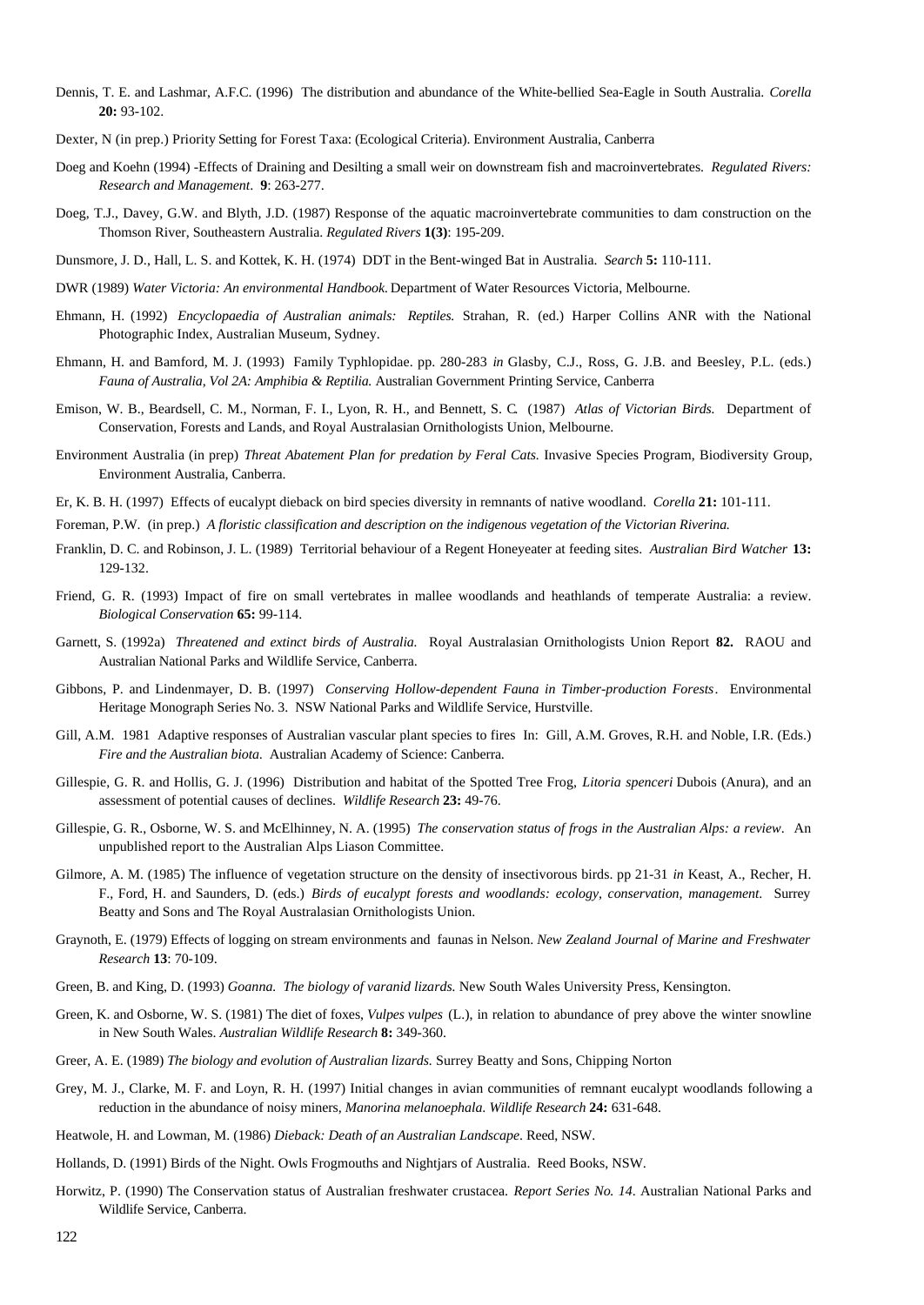- Humphries, R and Seebeck, J. (in prep) Brush-tailed Phascogale *Phascogale tapoatafa*. Action Statement No.**79**, Department of Natural Resources and Environment, East Melbourne.
- Humphries, R. K. and Tolhurst, K. (1992) The effects of single spring and autumn prescribed fires on *Antechinus stuartii* and *Rattus fuscipes* in Wombat State Forest. Chapter 8 *in* Tolhurst, K. and Flinn, D. (eds.) *Ecological impacts of fuel reduction burning in dry sclerophyll forest: first progress report*. Department of Conservation and Environment, Victorian Government Research Report no. 349.
- Hunt, M. and Mooney, N. J. (1983) Raptor mortality in Tasmania. *Australian Raptor Association News* **4:** 7-8.
- Hunter, D., Osborne, W. S. and Smith, M. J. (1997) Distribution and abundance of the Alpine Tree Frog (*Litoria verreauxii alpina*) in the Australian Alps National Parks: Report on the first season survey (1996-97). Applied Ecology Research Group, University of Canberra, ACT.
- Hutchinson, M.F. (1984) A summary of some surface fitting and contouring programs for noisy data. *Consulting Report*, **84/6** CSIRO Division of Mathematics and Statistics, Canberra.
- Hutchinson, M.F. (1989) A new objective method for spatial interpolation of meteorological variables from irregular networks applied to the estimation of monthly mean solar radiation, temperature, precipitation and windrun. **In:** Proceedings of a UNU workshop *Need for Climatic and Hydrologic Data in Agriculture in Southeast Asia. Technical Memorandum*, **89/5** CSIRO Division of Water Resources: 95-104.
- Hutchinson, M.F. (1991a) The application of thin plate smoothing splines to continent-wide data assimilation. **In:** J.D. Jasper (ed.) *Data Assimilation Systems*. BMRC *Research Report*, **No. 27** Bureau of Meteorology, Melbourne: 104-13.
- Hutchinson, M.F. (1991b) Climatic analyses in data sparse regions. **In:** R.C. Muchow and J.A. Bellamy (eds) *Climatic Risk in Crop Production*. CAB International, Wallingford: 55-71.
- Hutchinson, M. F. and Bischof, R.J. (1983) A new method for estimating the spatial distribution of mean seasonal and annual rainfall applied to the Hunter Valley, New South Wales. *Australian Meteorology Magazine*, **31**: 179-84.
- Hutchinson, M.F., Booth, T.H., McMahon, P.J. and Nix, H.A. (1984) Estimating monthly mean values of daily total solar radiation for Australia. *Solar Energy*, **32:** 277-90.
- Hutchinson, M.F., Nix, H.A. and McMahon, J.P. (1992) Climate constraints on croppong systems. **In:** Pearson, C.J. (ed.) *Ecosystems of the World: Field Crop Ecosystems*. Elsevier, Amsterdam: 37-58.
- IUCN (1994) IUCN Red List Categories. IUCN Species Survival Commission.
- Jackson W.D. 1968 Fire, air, water and earth an elemental ecology of Tasmania. *Proc. Ecol. Soc. Aust*. **3**: 9 16.
- Jackson, P. and Davies, J. (1983) Survey of the fish fauna in the Grampians region, south-western Victoria. *Proceedings of the Royal Society of Victoria* **95**: 39-51.
- JANIS (1997) Proposed National Agreed Criteria for the Establishment of A Comprehensive, Adequate and Representative Reserve System for Forests in Australia. Joint ANZECC / MCFFA National forest Policy Statement Implementation Sub-committee, Canberra.
- Johnson, G. and Baker-Gabb, D. (1994) The Bush Thick-knee in northern Victoria: Part 1 Conservation and Management*. Arthur Rylah Institute for Environmental Research Technical Report Series No*. **129**. Department of Conservation and Natural Resources, Victoria.
- Jolly, J. (1989) Square-tailed Kites breeding in South Australia. *South Australian Ornithologist* **30:** 213-214.
- Keith, D.A. and Burgman, M.A. (in press) An evaluation and modification of IUCN Red List Criteria for classification of extinction risk in vascular plants.
- Koehn, J. and O'Connor, B. (1990) Biological Information for Management of Native Freshwater Fish in Victoria. Government Printer, Melbourne.
- Koehn, J. D., McKenzie, J. A., O'Connor, J. P, O'Connor, W. G., O'Mahony, D. J., Raadik, T. A, Saddlier, S. R and Tunbridge, B. R (1991) Miscellaneous surveys of freshwater fish in Victoria 1983 - 1990. *Arthur Rylah Institute for Environmental Research Technical Report Series No. 110.* Department of Conservation and Environment, Melbourne.
- Koehn, J.D., Harrington, D.J. and Milledge, G.A. 1995. *The Effects of the Dartmouth Dam on the Aquatic Fauna of the Mitta Mitta River.* Unpublished report to the Murray-Darling Basin Commission. Department of Conservation and Natural Resources, Victoria.
- Koehn, J., Doeg, T., Harrington, D. and Milledge, G. (1996). Dartmouth Dam: Effects on the downstream aquatic fauna. pp. 44-56 *in* Banens, R. J. and Lehane, R. (eds.) *Proceedings of the 1995 Riverine Environment Research Forum.* October 1995, Attwood Victoria, Murray-Darling Basin Commission, Canberra.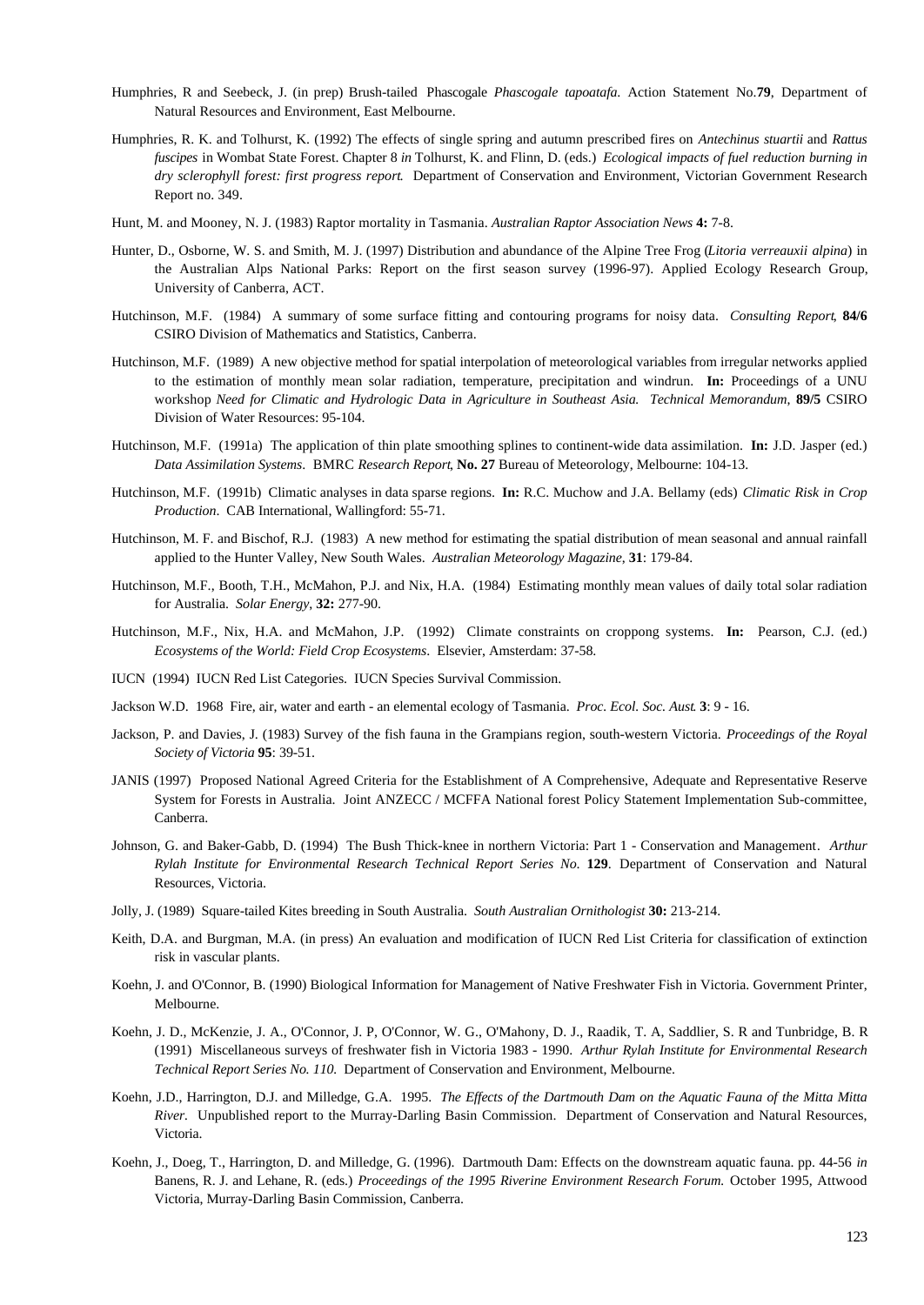- Landsberg, J. and Wylie, F. R. (1983) Water stress, leaf nutrients and defoliation: a model of dieback of rural eucalypts. *Australian Journal of Ecology* **8:** 27-41.
- Landsberg, J., Morse, J. and Khanna, P. (1990) Tree dieback and insect dynamics in remnant native woodlands on farms. *Proceedings of the Ecological Society of Australia* **16:** 149-165.
- LCC (1973) *North-eastern study area, District 2.* Land Conservation Council, Victoria.
- LCC (1974) *North-eastern study area, Districts 3,4 and 5*. Land Conservation Council, Victoria.
- LCC (1977) Final recommendations. North-eastern study area, Districts 3,4 and 5. Land Conservation Council, Victoria.
- LCC (1982) *Alpine study area.* Land Conservation Council, Victoria.
- LCC (1991) *Rivers and Streams: Special Investigation*. Land Conservation Council, Melbourne.
- Lee, A. K. (1995) *The Action Plan for Australian Rodents.* Australian Nature Conservation Agency Endangered Species Program Project Number 130. ANCA, Canberra.
- Lumsden, L. F., Alexander, J. S. A., Hill, F. A. R., Krasna, S. P. and Silveira, C. E*.* (1991) The vertebrate fauna of the Land Conservation Council Melbourne-2 study area. *Arthur Rylah Institute for Environmental Research Technical Report Series No*. **115**. Department of Conservation and Environment, Victoria.
- Lunt, I. D. (1991) Management of remnant lowland grasslands and grassy woodlands for nature conservation: a review. *Victorian Naturalist* **108:** 56-66.
- Mansergh, I. (1984) The status, distribution and abundance of *Dasyurus maculatus* (Tiger Quoll) in Australian, with particular reference to Victoria. *Australian Zoologist* **21:** 109-122.
- Mansergh, I. and Belcher, C (1992) Tiger Quoll *Dasyurus maculatus*.Action Statement No. **15***,* Department of Conservation and Environment, East Melbourne.
- Mansergh, I. and Marks, C. (1993) Predation of native wildlife by the introduced Red Fox *Vulpes vulpes* Action Statement No. **44**, Department of Conservation and Natural Resources, East Melbourne.
- Mansergh, I. M. and Scotts, D. J. (1989) Habitat continuity and social organization of the Mountain Pygmy-Possum restored by tunnel. *Journal of Wildlife Management* **53:** 701-707.
- Mansergh, I., Kelly, P. and Johnson, G. (1991) Mountain Pygmy-possum *Burramys parvus*. Action Statement No. **2**, Department of Conservation and Environment, East Melbourne.
- Marchant, S. and Higgins, P. J. (1993) Handbook of Australian, New Zealand and Antarctic Birds Volume II. Raptors and Lapwings. Oxford University Press, Melbourne.
- May, S.A. and Norton, T. W. (1996) Influence of fragmentation and disturbance on the potential impact of feral predators on native fauna in Australian forest ecosystems. *Wildlife Research* **23:** 387-400.
- McDougall, K. (1982) *The alpine vegetation of the Bogong High Plains*. Ministry for Conservation, Victoria, Environmental Studies Series Report 357.
- McDougall, K. and Papst, W. (in prep.) The Alpine Bog Community. Action Statement, Department of Natural Resources and Environment, East Melbourne.
- McMahon, J.P., Hutchinson, M.F., Nix, H.A. and Ord, K.D. (1995) ANUCLIM Users Guide. Centre for Resource and Environmental Studies, Institute of Advances Studies, The Australian National University, Canberra.
- Menkhorst, P. (1993) Regent Honeyeater *Xanthomyza phrygia*. Action Statement No. **41**, Department of Conservation and Natural Resources, East Melbourne.
- Menkhorst, P. W. (1995a) Brush-tailed Phascogale. pp. 58-60 *in* Menkhorst, P. W. (ed.) *Mammals of Victoria*. Oxford University Press and Department of Conservation and Natural Resources, South Melbourne.
- Menkhorst, P. W. (1995c) Smoky Mouse. pp. 219-220 *in* Menkhorst, P. W. (ed.) *Mammals of Victoria*. Oxford University Press and Department of Conservation and Natural Resources, South Melbourne.
- Menkhorst, P. (1997) *Regent Honeyeater Recovery Plan 1994-1998.* Flora and Fauna Branch, Department of Natural Resources and Environment, Victoria.
- Menkhorst, P. W. and Lumsden, L. F. (1995) Common Bent -wing Bat. pp.180-181 *in* Menkhorst, P. W.(ed.) *Mammals of Victoria.* Oxford University Press and Department of Conservation and Natural Resources, South Melbourne.
- Menkhorst, P. W., Weavers, B. W. and Alexander, J. S. A. (1988) Distribution, habitat and conservation status of the Squirrel Glider *Petaurus norfolcensis* (Petauridae: Marsupialia) in Victoria. *Australian Wildlife Research* **15:**59-71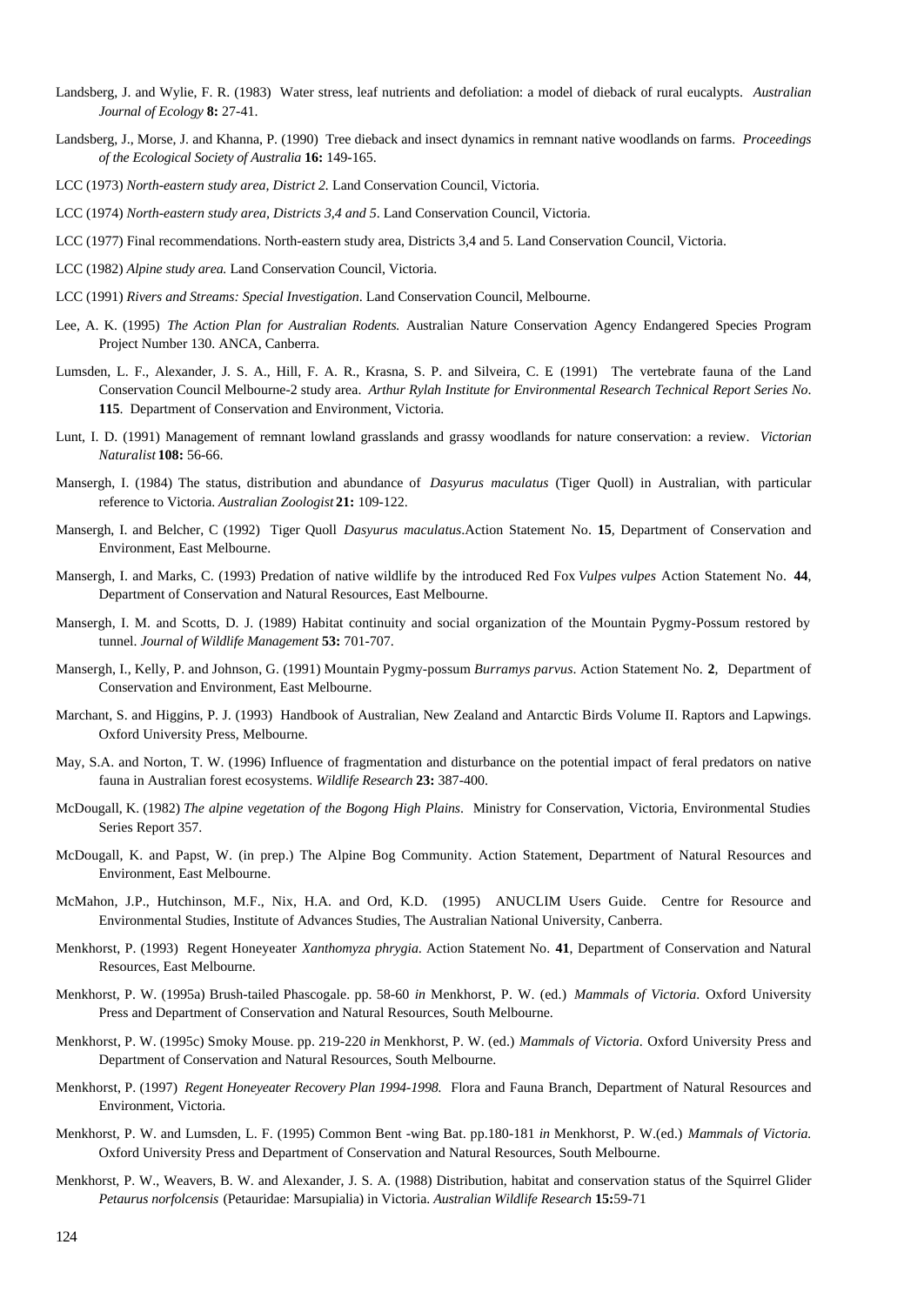Meredith, C. (1988) *Fire in the Victorian Environment, a discussion paper*. Conservation Council of Victoria, Melbourne

- Meredith, C. (in prep) Alpine Water Skink *Eulamprus kosciuskoi*. Action Statement, Department of Conservation and Natural Resources, East Melbourne.
- Mooney, N. and Holdsworth, M. (1988) Observations of the use of habitat by the Grey Goshawk in Tasmania*. Tasmanian Bird Report No.* **17:** 1-12.
- Mooney, N. (1987) Guidelines for alleviating the effects of forestry operations on raptors. *Australian Raptor Association News* **8:** 46- 48.
- Mooney, N. (1988) Grey Goshawks and forestry: Additional comments and recommendations. *Australasian Raptor Association News* **9:** 30-31.
- Moore, S., Lewin, K., Talman, S. and O'Connor, N. (1996) *Effects of Past and Present Biocide Usage on Aquatic Fauna in the Ovens Catchment.* Consultants report. Water Ecoscience Report No. 115/96.
- Morgan, G.J. (1986) Freshwater crayfish of the genus *Euastacus* Clark (Decapoda: Parastacidae) from Victoria. *Memoirs of the Museum of Victoria* **47**(1): 1 - 57.
- Morison, A.K. and Anderson, J.R. (1991) *Galaxias brevipinnis* Gunther (Pisces: Galaxiidae) in north eastern Victoria: first records for the Murray-Darling drainage basin. *Proc. R. Soc. Vict.,*
- Mueck, S.G. and Ough, K. 1997 Vascular Flora chapter In: *Evaluation and development of sustainable silvicultura systems for Mountain Ash forests*. Value Adding and Silvicultural Systems Program, VSP Technical Report No. 27. Natural Resources and Environment: Victoria.
- Mueck, S.G. and Peacock, R.J. 1992 *Impacts of intensive timber harvesting on the forests of East Gippsland, Victoria*. VSP Technical Report No. 15. Department of Conservation and Natural Resources: Victoria.
- Muir, A M., Edwards S.A. and Dickins, M.J. (1995) *Descriptions and Conservation Status of the Vegetation of the Box-Ironbark Ecosystem in Victoria*. Flora & Fauna Technical Report No. 136. Department of Conservation and Natural Resources, Melbourne.
- Murphy, A. and Ough K. (1997) regenerative strategies of understorey flora following clearfell logging in the Central Highlands, Victoria. *Australian Forestry* **60(2):** 90 - 98.
- ARMCANZ & ANZECC (1997) *The National weeds strategy : a strategic approach to weed problems of national significance.* Agriculture and Resource Management Council of Australia and New Zealand, Australian and New Zealand Environment and Conservation Council, Barton, A.C.T
- Norton, T.W. and Dovers, S.R. (eds) (1994) *Ecology and sustainability of southern temperate ecosystems*. CSIRO, Australia.
- NRE (1996) *Code of Forest Practices for Timber Production (Rev No 2).* Victorian Department of Natural Resources and Environment, Melbourne
- NRE (1997) *Victoria's Biodiversity Strategy. Volume 3: Directions in Mangagement*. Victorian Department of Natural Resources and Environment, Melbourne
- NRE (1998b) Atlas of Victorian Wildlife. Database maintained by the Flora and Fauna Branch, Department of Natural Resources and Environment: Melbourne
- NRE (1998c) Flora Information System. Database maintained by the Flora and Fauna Branch, Department of Natural Resources and Environment: Melbourne
- NRE (1998d) VROTPOP. Database maintained by the Flora and Fauna Branch, Department of Natural Resources and Environment: Melbourne
- O'Shaughnessy, P. and Associates (1997) *Water quality protection measures for conservation of the Spotted Tree Frog.* Forest Service Technical Report. Department of Natural Resources and Environment, East Melbourne.
- O'Connor, N.A. 1993. The fauna of the Pranjip-Creightons Creek system of northern Victoria. *Occasional Papers from the Museum of Victoria* 6: 54 - 60.
- Ough, K. and Murphy, A. (1996) The effect of clearfell logging on tree-ferns. *Australian Forestry* **59(4):** 178 188.
- Ough, K. and Ross, J. 1992 *Floristics, fire and clearfelling in wet forests of the Central Highlands, Victoria*. VSP Technical Report No. 11. Department of Conservation and Environment: Victoria.
- Ough, K. and Murphy, A. (in prep). *Understorey Islands: a method of protecting understorey flora during clearfell logging operations.* Draft internal report—Department of Natural Resources and Environment, Victoria.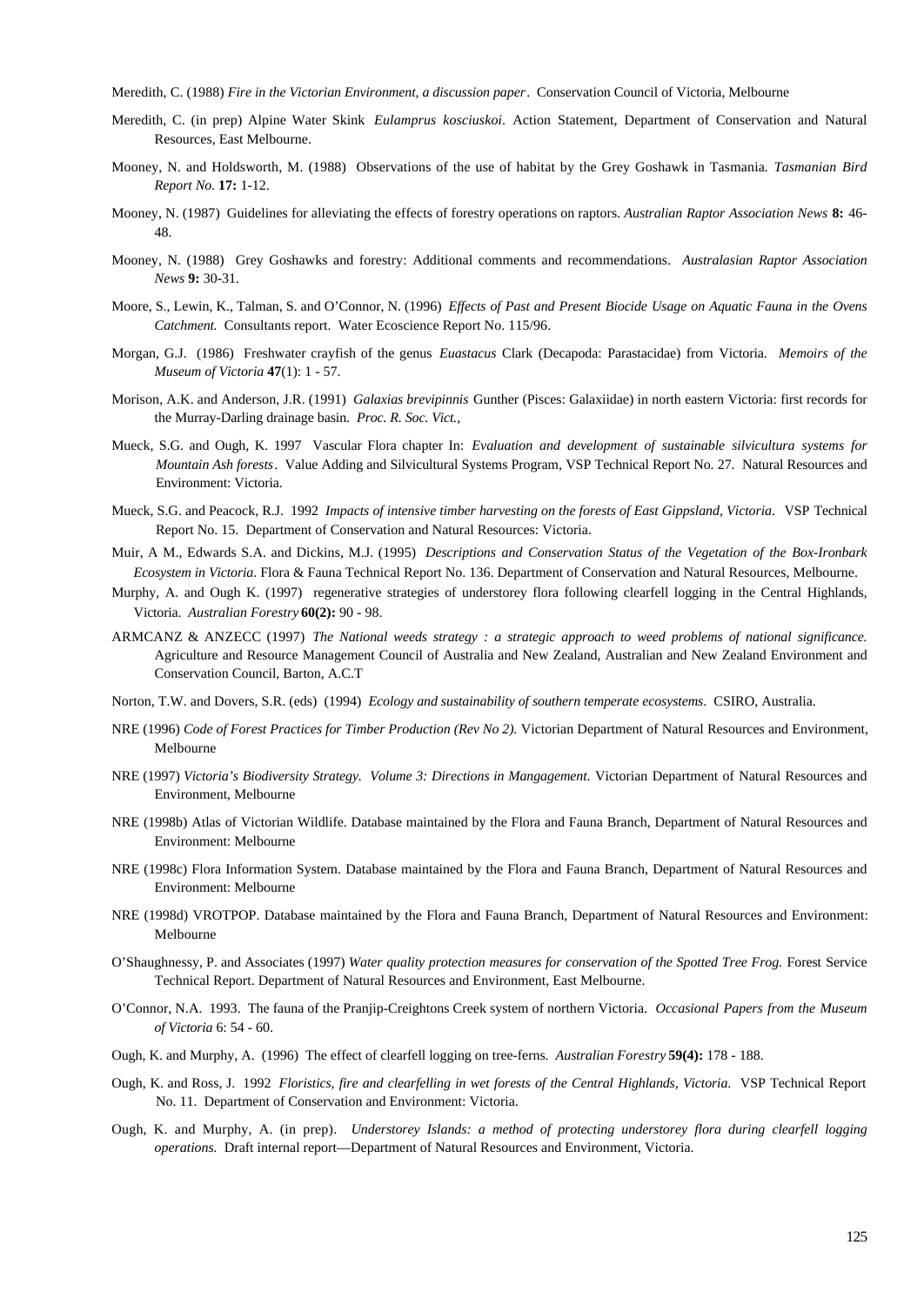- Parliament of Victoria, Environment and Natural Resources Committee (1998) *Report on Weeds in Victoria*. Government Printer, Victoria.Parliament of Victoria Environment and Natural Resources Committee (1994) *Report on Eductor Dredging in Victoria.* L. V. North Government Printer, Melbourne.
- Peake, P., Conole, L. E., Debus, S. J. S., McIntyre, M. and Bramwell, M. (1993) The Masked Owl *Tyto novaehollandiae* in Victoria. *Australian Bird Watcher* **15:** 124-136.
- Pettigrove, V. (1991) An investigation of the distribution and ecological requirements of the stonefly *Thaumatoperla flaveola*. Report Number 104. Water, Materials and Environmental Science Branch, Rural Water Commission, Melbourne.
- Quin, B. R. (1990) Conservation and status of the Turquoise Parrot (*Neophema pulchella*, Platycercidae) in the Chiltern State Park and adjacent areas, Volumes 1 and 2. Master of Science Thesis, Department of Zoology, Latrobe University, Bundoora.
- Quin, B. R. and Baker-Gabb, D. J. (1993) Conservation and management of the Turquoise Parrot *Neophema pulchella* in north-east Victoria. *The Arthur Rylah Institute for Environmental Research Technical Report Series No*. **125**, Department of Conservation and Environment, Victoria.
- Raadik, T., Saddlier, S. and Koehn, J. (1996) Threatened fishes of the world: *Galaxias fuscus* Mack, 1936 (Galaxiidae). *Environmental Biology of Fishes* **47**: 108.
- RAC (1992) *Forest and Timber Inquiry Final Rreport Volume 1*. Australian Government Printing Service, Canberra.
- Read Sturgess and Associates (1995) *Supply and demand issues in the firewood market in Victoria*. Report to the Department of Conservation and Natural Resources, Victoria.
- Rhind, S. G. (1996) Habitat tree requirements and the effects of removal during logging on the marsupial Brush-tailed Phascogale (*Phascogale tapoatofa tapoatafa*) in Western Australia. *The Western Australian Naturalist* **21:** 1-22.
- Rhitroecology (1993) Natural Resources Survey: Snowmaking Water Supply, Mt. Buller Alpine Resort. Unpublished Report prepared for the Alpine Resorts Commission.
- Robertson, P. and Gillespie, G. (in prep.) Recovery Plan for the Spotted Tree Frog (Litoria spenceri). Unpublished draft report to Environment Australia, Canberra.
- Robinson, D. (1993) Lest we forget to forge. *Victorian Naturalist* **110:** 6-10.
- Robinson, D. (1994) Research plan for threatened woodland birds of southeastern Australia*. Arthur Rylah Institute for Environmental Research Technical Report Series No*. **133**.Department of Conservation and Natural Resources, Victoria.
- Robinson, D. and Johnson, G. (in prep) Bush Stone-curlew *Burhinus grallarius*. Action Statement, Department of Natural Resources and Environmnet, East Melbourne.
- Robinson, D. and Traill, B. J. (1996) Conserving woodland birds in the wheat and sheep belts of southern Australia. *RAOU Conservation Statement No*. **10**.
- Robinson, D., Davidson, I. and Tzaros, C. (in prep) Biology and conservation of the Grey-crowned Babbler in Victoria. *Flora and Fauna Technical Report No*. **148**. Department of Natural Resources and Environment, Victoria.
- Ryan, M. F. (1997) Silvicultural guideline for the mixed species forests of the north-east area. *North-Eastern Mixed Species Silvicultural Project Report No.* **6**. Unpublished Forest Service report, Department of Natural Resources and Environment, Benalla.
- SAC (1992c) *Final recommendation on a nomination for listing*: Sphenomorphus kosciuskoi *(Kinghorn, 1932) Alpine Water Skink Nomination No. 222*. Department of Conservation and Environment, Victoria.
- SAC (1996b) *Final recommendation on a nomination for listing*: Cyclodomorphus praealtus *Shea Alpine She-oak Skink Nomination No. 393*. Department of Natural Resources and Environment, Victoria.
- Sadlier, R. A. and Pressy, R. L. (1994) Reptiles and amphibians of particular conservation concern in the western division of New South Wales: a preliminary review. *Biological Conservation* **69:** 41-54.
- Sanger, A.C. (1984) Description of a new species of *Gadopsis* (Pisces: Gadopsidae) from Victoria. *Proc. Roy. Soc. Vict. 96(2): 93-97.*
- Saxon, M. J., Henry, S. R. and Seebeck, J. H. (1994) Management strategy for the conservation of the Long-footed Potoroo (*Potorous longipes*) in Victoria. *Arthur Rylah Institute for Environmental Research Technical Report Series No.* **127**. Department of Conservation and Natural Resources, Victoria.
- Scotts, D. (1991) Old-growth forests: their ecological characteristics and value to forest-dependent fauna of south-east Australia. pp. 147-159 *in* Lunney, D. (ed.) *Conservation of Australia's Forest Fauna*. The Royal Society of New South Wales, Mosman.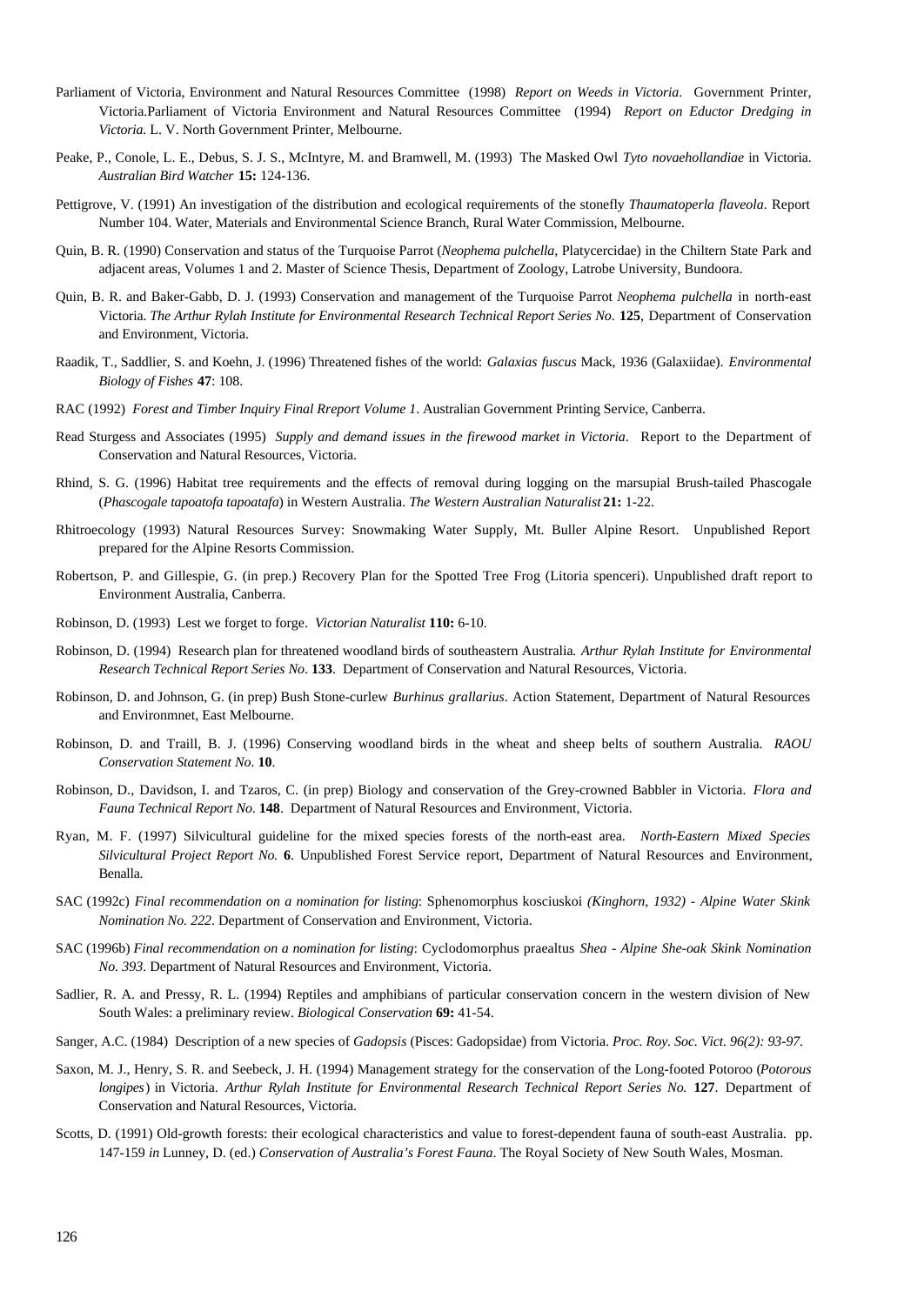- Scotts, D. and Seebeck, J. H. (1989) Ecology of *Potorous longipes* (Marsupialia:Potoroidae); and preliminary recommendations for management of its habitat in Victoria. *Arthur Rylah Institute for Environmental Research Technical Report Series No.* **62**. Department of Conservation and Natural Resources, East Melbourne.
- Seebeck, J. and Clunie, P. (1997) Predation of native wildlife by the Cat, *Felis catus*. Action Statement No.**80**, Department of Natural Resources and Environment, East Melbourne.
- Shields, J. (1994) Azure Kingfisher. pp. 128-130 *in* Strahan, R. (ed) *Cuckoos, nightbirds and kingfishers of Australia*. Angus and Robertson, Sydney.
- Shine, R. (1980) Reproduction, feeding and growth in the Australian burrowing snake *Vermicella annulata*. *Journal of Herpetology* **14:** 71-77.
- Silveira, C. E., Yen, A. L., Bennett, A. F., Brown, G. W., Hinkley, S. D., Loyn, R. H., Lumsden, L. F. and Smith, W. (1997) Fauna of the Box-Ironbark Study Area. Unpublished report prepared for the Land Conservation Council, Department of Natural Resources and Environment, Heidelberg.
- Soderquist, T. (1995a) Brush-tailed Phascogale *Phascogale tapoatafa*. pp. 104-106 *in* Strahan, R. (ed.) *The Mammals of Australia.* Reed Books, Chatswood.
- Thomas, V. C., Henry, S. R. and Baker-Gibb, D.J. (1994) Long-footed Potoroo *Potorous longipes* Action Statement No. **58**, Department of Conservation and Natural Resources, East Melbourne.
- Traill, B. J. (1991) Box-Ironbark forests: tree hollows, wildlife and management. pp. 119-123 *in* Lunney, D. (ed.) *Conservation of Australia's Forest Fauna*. The Royal Society of New South Wales, Mosman.
- Traill, B. J. (1993) The diet and movements of a pair of Powerful Owls *Ninox strenua* in dry eucalypt forest. pp. 155-159 *in* Olsen, P. D. (ed) *Australian raptor studies*. Australian Raptor Association; RAOU, Melbourne.
- Trueman, J.W. and 4 others, (1992) *Hemiphlebia mirabilis* Selys: new localities in Australia and perspectives on conservation (Zygoptera: Hemiphlebiidae). *Odonatologica* **21:** 367-374
- Tunbridge, B.R. (1977) A survey of the fish populations in the Mitta Mitta River and tributaries before the construction of the Dartmouth Dam. pp 77-81 IN: *Dartmouth Dam Project. Report on environmental studies. State Rivers and Water Supply Commission. Summary Report.*
- Tyler, M. J. (1997) *The Action Plan for Australian Frogs*. Wildlife Australia, Canberra.
- Tzaros, C. (1995) Population monitoring of the Grey-crowned Babbler (*Pomatostomus temporalis*) in Central Victoria. Report to Department of Conservation and Natural Resources, Bendigo.
- Tzaros, C.L. (1996) Observations on the ecology and breeding biology of the Speckled Warbler *Chthonicola sagittata* near Bendigo, Victoria. *Australian Bird Watcher* **16:** 221-235.
- Tzaros, C. L. (1997) *A report of the winter survey of the Swift Parrot* (Lathamus discolor) *in Victoria, 1996*. Department of Natural Resources and Environment, Victoria.
- Tzaros, C. L. and Davidson, I. R. (1996) *A report of the winter survey of the Swift Parrot* Lathamus discolor *in Victoria, 1995*. Department of Natural Resources and Environment, Victoria.
- VicRoads 1995 *Environment Strategy*. VicRoads, Kew Victoria.
- Watson, G. F., Littlejohn, M. J., Hero, J-M. and Robertson, P. (1991*)* Conservation status, ecology and management of the Spotted Tree Frog (*Litoria spenceri). Arthur Rylah Institute for Environmental Research Technical Report Series No.* **116**, Department of Conservation and Environment, Victoria.
- Webb, G.A. (1985) Habitat use and activity patterns in some south-eastern Australian skinks. pp. 23-30 *in* Grigg, G., Shine, R. and Ehmann, H. (eds.) *Biology of Australian Frogs and Reptiles*. Surrey Beatty and Sons, Chipping Norton.
- Weber, R (in prep) Squirrel Glider *Petaurus norfolcensis*. Action Statement, Department of Natural Resources and Environment, East Melbourne.
- Webster, R. and Baker-Gabb, D. (1994) The Bush Thick-knee in northern Victoria: Part 2 Population monitoring between 1985 and 1991*. Arthur Rylah Institute for Environmental Research Technical Report Series No.* **129**. Department of Conservation and Natural Resources, Victoria.
- Webster, R. and Menkhorst, P. (1992) The Regent Honeyeater *Xanthomyza phrygia*: Population status and ecology in Victoria and New South Wales. *Arthur Rylah Institute for Environmental Research Technical Report Series No.* **126.** Department of Conservation and Natural Resources, Victoria.
- Wiersma, J. (1996) Competition between Wedge-tailed Eagles and White-bellied Sea-Eagles for nests. *Australasian Raptor Association News* **17:** 22-23.